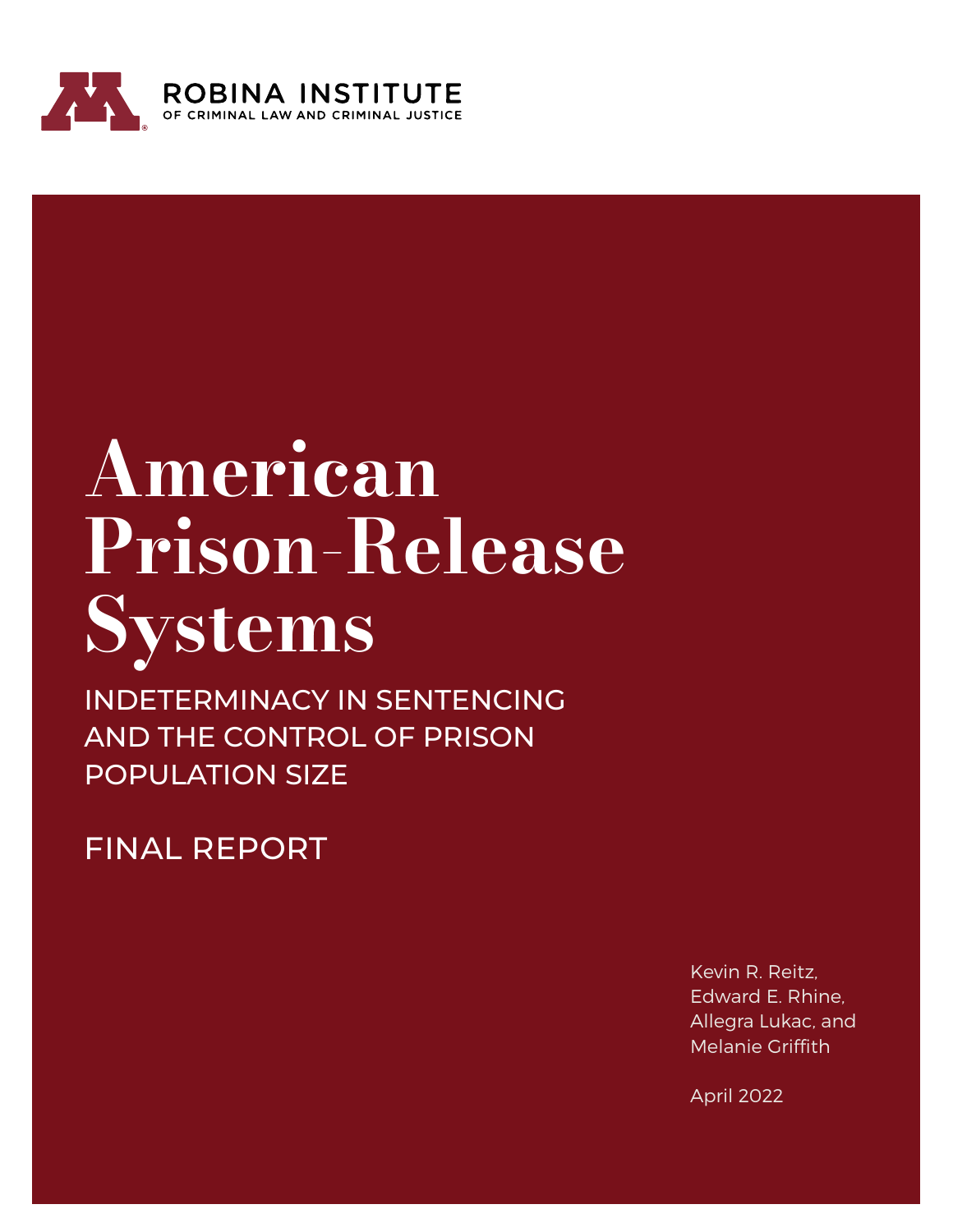## Acknowledgements

We are grateful to Arnold Ventures for their financial support of this project and the work of the staff of their Criminal Justice program. They have been supporters and collaborators from the earliest days of conception of the project.

We thank the University of Minnesota law student research assistants who worked on the first round of state reports in the summer of 2020: Bree Crye and Matt Jacobs. Coauthors Allegra Lukac and Melanie Griffith started in this capacity in the summer of 2020, continued through the 2020-21 academic year, and then stayed with the project post-graduation to contribute to various chapters of this Final Report. Melanie Griffith was most heavily involved with the planning and writing of Chapter 5. Allegra Lukac deserves special mention. She single-handedly performed the underlying research for 27 state reports and filled in gaps for several others. She also helped to conceive and then prepared most of the tables presented in this report. She was directly involved in the writing of Chapters 4, 6, and 7, although her prodigious research permeates the entire report. Her command of the broad comparative sweep of the project, her perfectionism down to the level of details, and her surprising powers of memory made completion of the project possible within its short 18-month time frame.

We extend special thanks to Carl Reynolds and Jennifer Shaffer for the extensive feedback and materials they provided, far beyond our expectations.

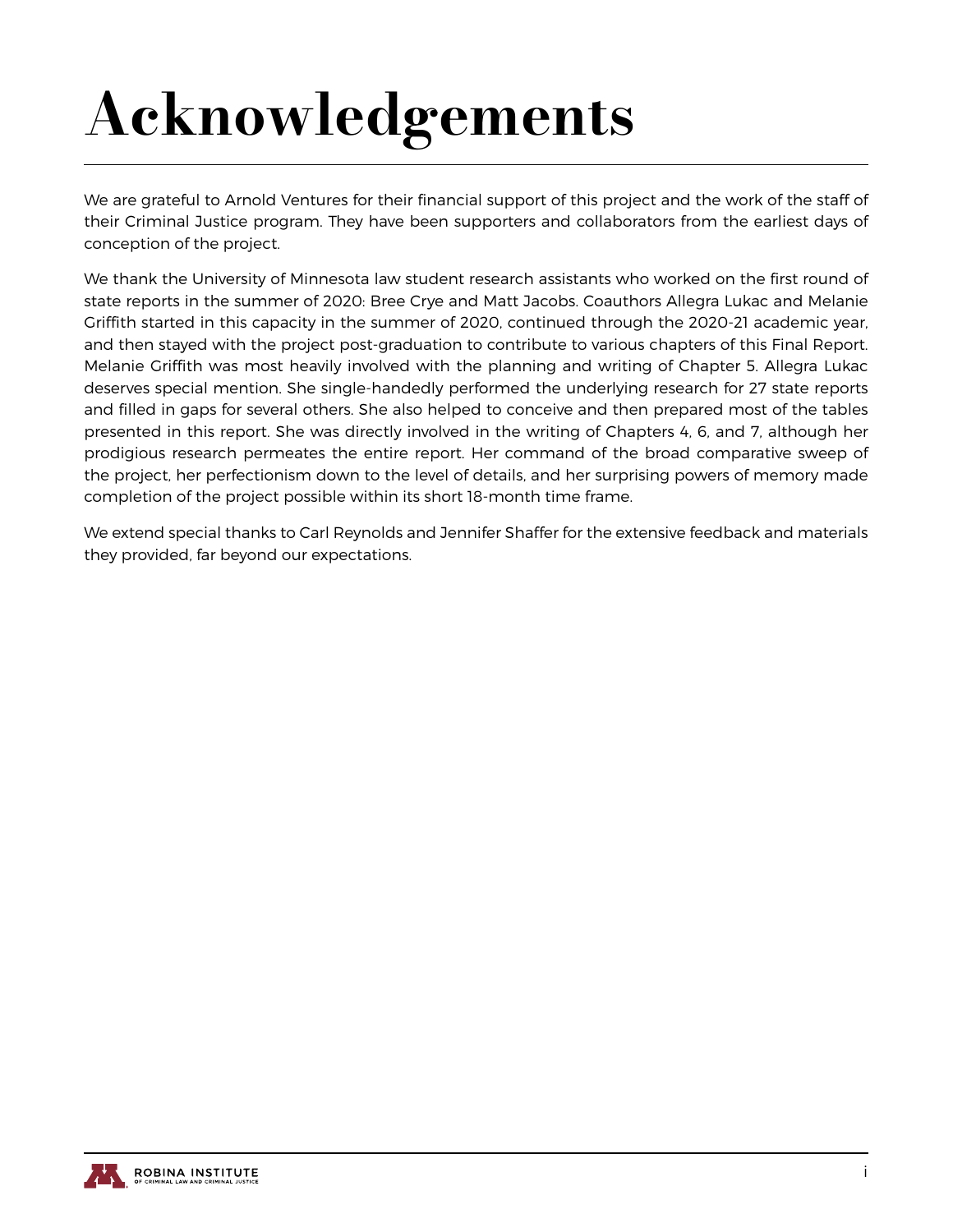## Table of Contents

| Appendix Table A-1. Major Sources of Back-End Release Discretion in |  |
|---------------------------------------------------------------------|--|
| Appendix Table A-2. Degrees of Indeterminacy in                     |  |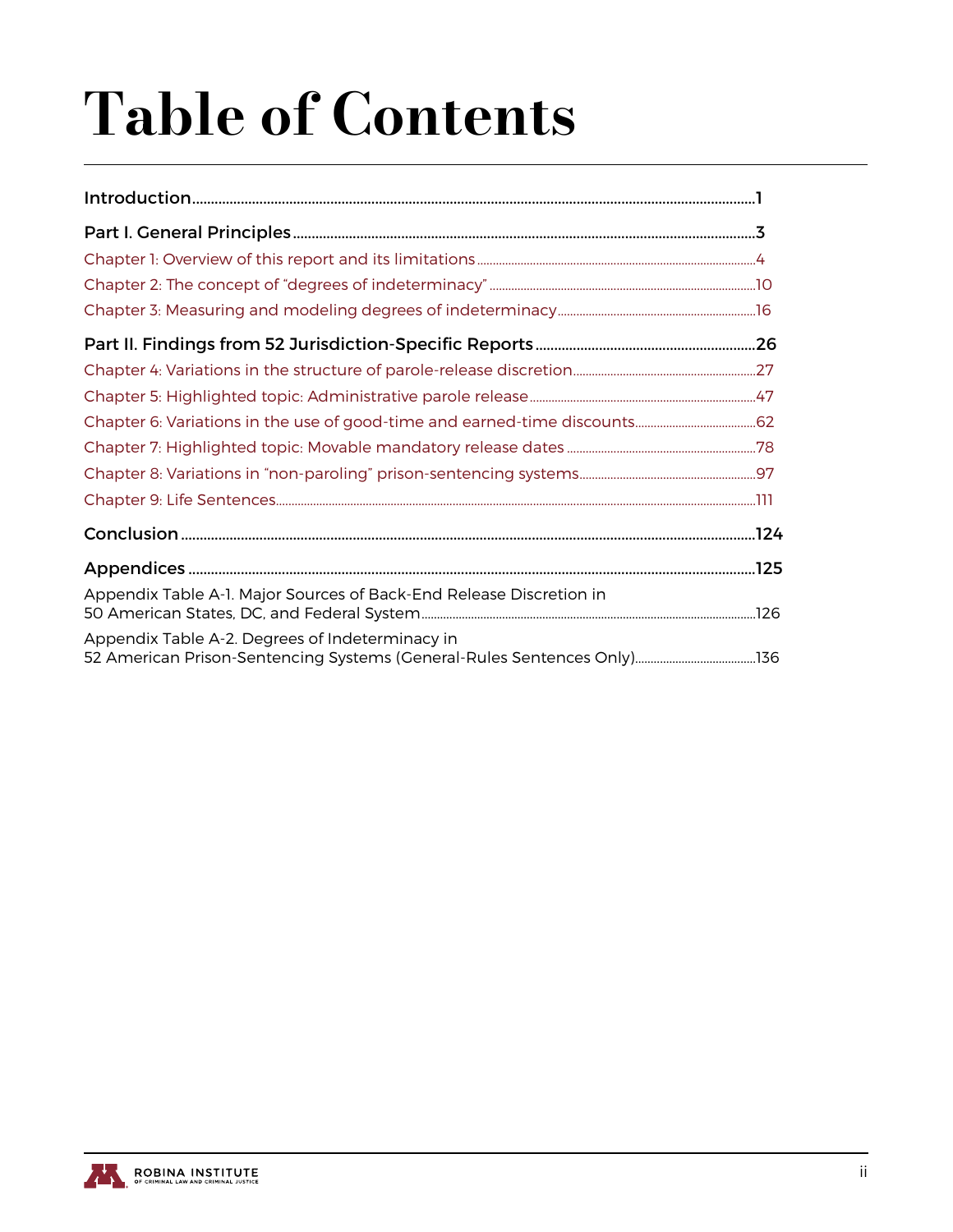## <span id="page-3-0"></span>Introduction

"Indeterminacy" is the product of uncertainty, after a judge has pronounced a prison sentence, about later official decisions that will influence the actual time served by the defendant. The uncertainty extends over many future decisions, such as good-time awards or forfeitures by prison officials and release or release-denial decisions by parole boards. To the extent these later decision patterns are unpredictable, the judge's sentence is "indeterminate" on the day of sentencing. When prison sentences are *highly* indeterminate, many months or years of time-to-be-served can be unforeseeable in individual cases.

The mechanics of indeterminacy in prison sentencing vary enormously from state to state, and are not well understood. In many states, time-served policy is largely administered at the "back end" of the sentencing system. If prison policy is aimed toward retribution or public safety, it is back-end officials who ultimately choose how best to achieve those goals. This raises critical questions of whether they are well-positioned to be stewards of the public interest, and whether their procedures are adequate to the task. Such questions are especially urgent in a nation with high incarceration rates. In most American jurisdictions, however, back-end decisionmaking about prison-sentence length has low visibility and is unglamorous. Very few people pay serious attention to its workings.

From a systemic perspective, indeterminacy can be seen as the field of play in which back-end officials with time-served discretion exercise their powers. The larger the field—the greater the *degree* of indeterminacy—the greater the whole-system impact of back-end decisions. Indeterminacy builds up cumulative effects over hundreds and thousands of cases. In systems with high degrees of indeterminacy, a substantial amount of control over prison population size is located at the back end of the system. In many states, back-end officials have more to say about prison numbers than sentencing courts. Yet few people are aware of this.

For those concerned about mass incarceration, serious attention should be paid to the prison-release frameworks at the back ends of America sentencing systems. These are varied and are often highly complex. In each state, it is important to consider the institutional structure for release decisions, how and by whom time-served discretion is currently being exercised, and the range of possibilities for future changes in existing decision patterns (in both desirable and unwanted directions). Not all, but a large portion of the nation's prison policy is implicated. In recent years, much of the mass incarceration debate has been focused on "front-end" decisionmakers such as judges and prosecutors. For a comprehensive slate of possible reforms, equal attention must be directed to the back end.

This project offers new conceptual tools to better understand and compare the wide range of prisonrelease systems across America. We hope this will allow state officials to see their own systems in new perspective, and may shine a spotlight on policy options that would otherwise go unseen. (Prominent policy issues are noted throughout this report.)

Justice Louis Brandeis famously wrote that states should be seen as laboratories of innovation in law and policy. He saw this as a unique advantage of the American federal system. He argued that successful experiments in individual states could be exported to other jurisdictions.<sup>1</sup> This route to improvement in the law can only be taken, however, if states have a sophisticated understanding of what other states have been doing. In criminal justice and incarceration policy, such knowledge can be difficult to assemble. It is time-consuming to do so and conceptually challenging.

1 *New State Ice Co. v. Liebman*, 285 U.S. 262 (1932) (dissenting opinion).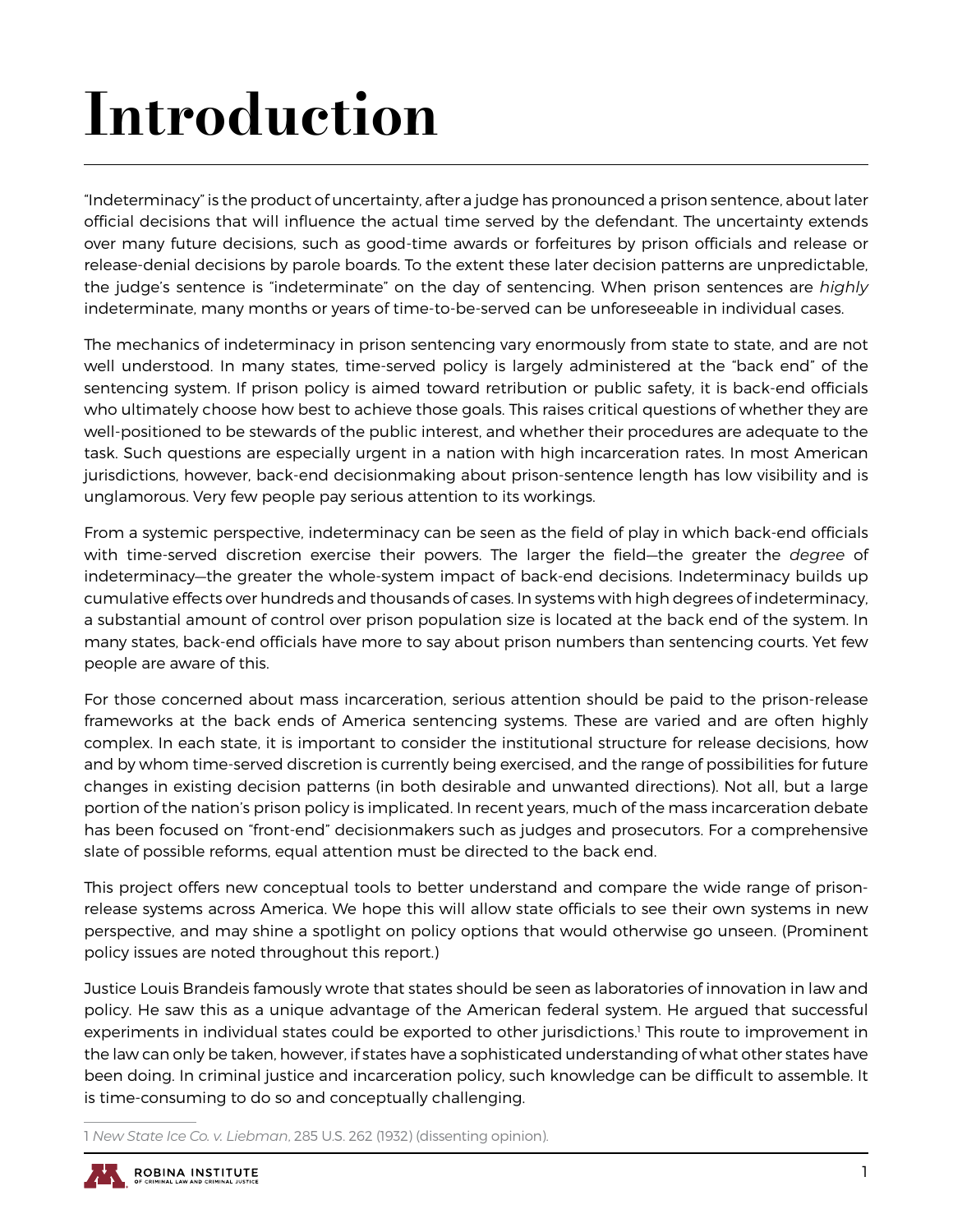This report is an effort to fill such a need. It grows out of an ambitious 18-month project to examine the prison-release frameworks of 50 states, the District of Columbia, and the federal system. We hope the report, and the larger project that surrounds it, will provide raw material of the kind Justice Brandeis envisioned, and food for thought for present-day policymakers.

#### **A Note About Sources**

The underlying research for this report is collected in 52 separate jurisdiction-specific reports for all 50 states, the District of Columbia, and the federal system. These "state reports," which vary in length from 10 to 40 pages, are published individually by the Robina Institute of Criminal Law and Criminal Justice after they have completed the editorial and production process. Unpublished state reports are available to readers on request.

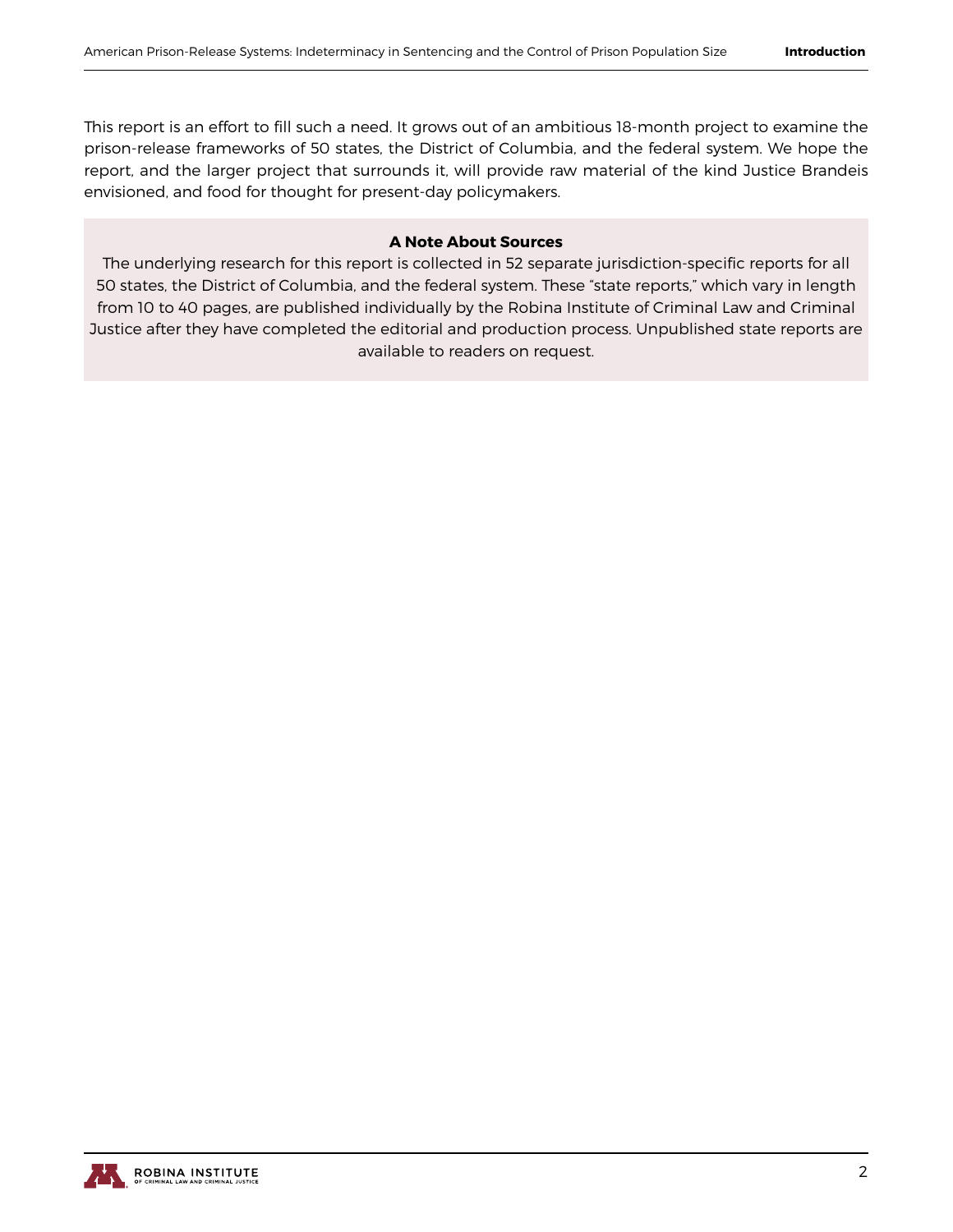## <span id="page-5-0"></span>PART I General Principles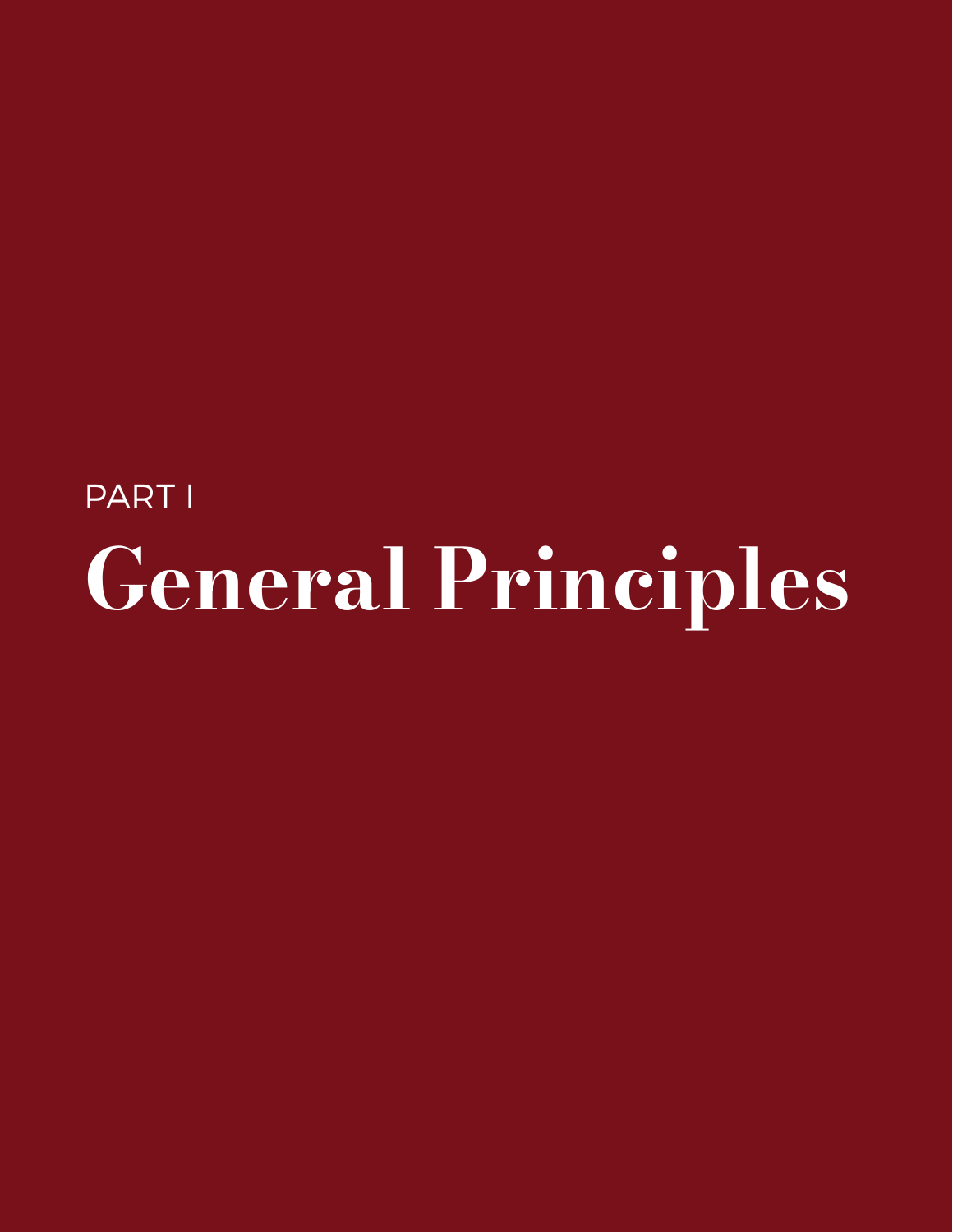### <span id="page-6-0"></span>CHAPTER 1

## Overview of this report and its limitations

## Definitions of "indeterminacy" and "determinacy"

*"Indeterminacy"* in prison sentences means "unpredictability of time served." Once we know the terms of a particular judicial sentence, can we say with confidence how much time the defendant will actually spend in prison before the sentence's expiration? If actual time-to-be-served is highly unpredictable, then the sentence is highly indeterminate. If actual time-to-be-served is knowable within a relatively small range of possibility, then the sentence has a low degree of indeterminacy—or, we might say—it has a high degree of determinacy. *"Determinacy"* means "predictability of time served" at the time of judicial sentencing.2

One primary insight of this project is that uncertainty about the true lengths of individual prison sentences creates uncertainty about the size of the prison population as a whole. This is a systemwide aspect of indeterminacy in prison sentencing that has not been widely recognized. Hundreds or thousands of prison-release decisions, depending on their resolutions, add up to large effects on standing prison counts.

Much of our research aims toward understanding the degree to which prison population size in each state may be influenced by decisionmakers who have time-served discretion after judicial sentences have been finalized. This is often called the "back end" of the prison-sentence chronology, governed by official actors such as parole boards and departments of correction. Higher degrees of indeterminacy in individual sentences add up to greater control over prison population size by back-end agencies. Low degrees of indeterminacy mean that greater control over prisoner counts is held by "front-end" actors such as courts, prosecutors, legislatures, and sentencing commissions. States that want to change or introduce controls on their prison populations must be aware of where the relevant decisions are taking place.

Different degrees of indeterminacy are also related to the standards that should exist for the quality and fairness of prison-release decisions. Higher degrees of indeterminacy raise the stakes of back-end decisions. When years of prison time are at issue, for example, we should be especially concerned with the capabilities of back-end decisionmakers to make good substantive judgments. Also, adequate procedural safeguards for back-end decisionmaking are most important when indeterminacy is high. Informality and approximated justice are more tolerable when a few months of prison time are under consideration than when years of confinement are at stake.

<sup>2</sup> Our definition of terms is specific to this project. Nationwide and worldwide, the terms "indeterminate" and "determinate" prison sentences have several different definitions. One of the important contributions of this project is to offer a standardized terminology for analysis across jurisdictions within and outside the U.S.

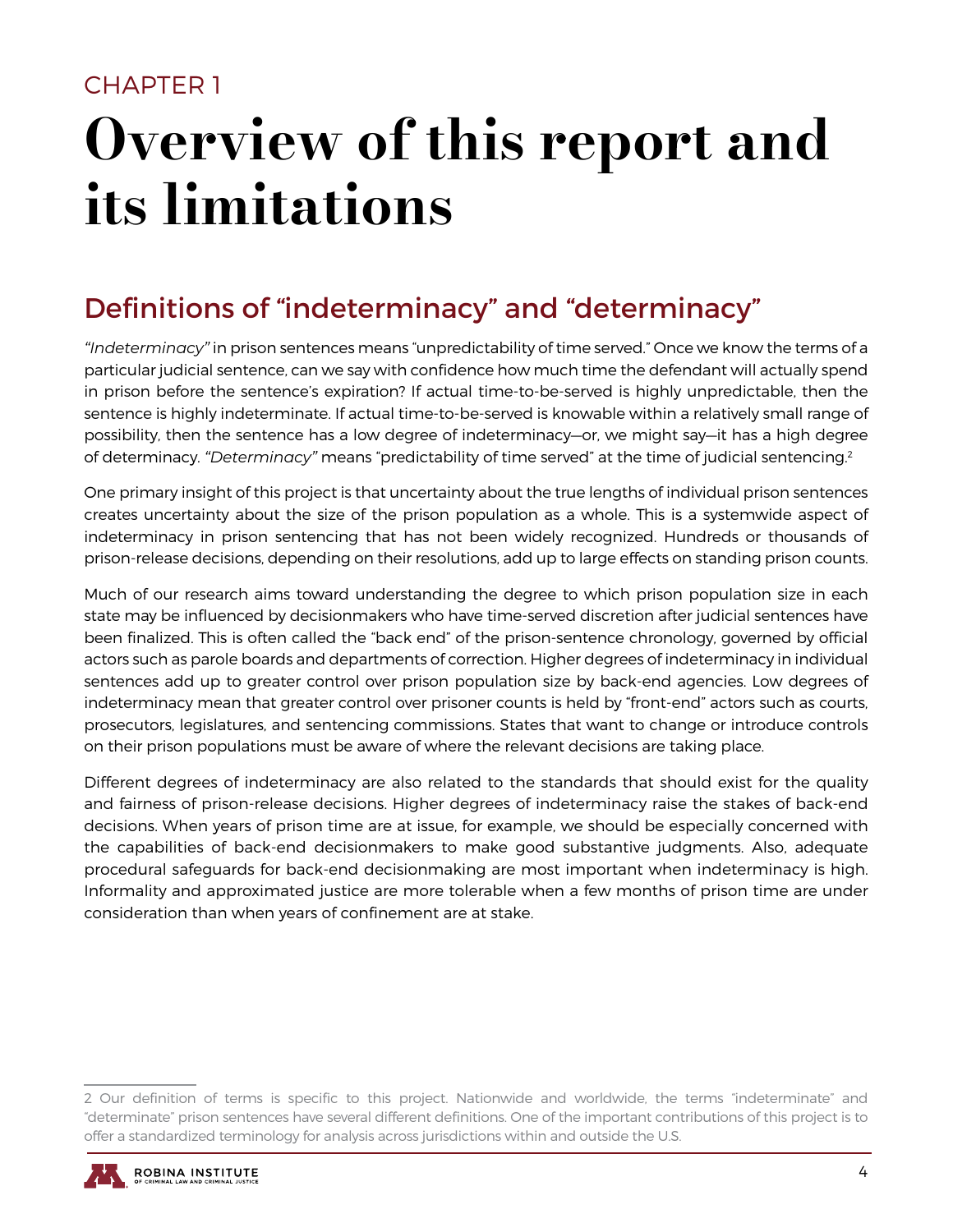#### **Definitions and Concepts**

"Indeterminacy" means "unpredictability of time served." Once we know the terms of a particular judicial sentence, can we say with confidence how much time the defendant will actually serve before the sentence's expiration? If actual time-that-will-be-served is highly unpredictable based on the pronounced judicial sentence, then the sentence is highly indeterminate. If actual time-to-beserved is knowable within a relatively small range of possibility, then the sentence has a low degree of indeterminacy—or, we might say—it has a high degree of determinacy. "Determinacy" means "predictability of time served" at the time of judicial sentencing.

Scaling up to the systemwide level, the project explores the degree to which prison population size in each state is placed under the jurisdiction of decision makers who exercise time-served discretion after judicial sentences have been finalized. Higher degrees of indeterminacy across hundreds and thousands of individual sentences add up to greater control over prison population size by "backend" agencies such as parole boards and departments of correction. These structural features vary enormously across U.S. jurisdictions.

### Comparing American prison-release systems

The legal structures of indeterminacy vary enormously across U.S. jurisdictions. Some are relatively simple and some are maddeningly complex. Most American prison-sentencing systems are quite indeterminate at the whole-system level, but a substantial minority are highly determinate. The discretion vested in parole boards deviates widely across jurisdictions, including some systems that place nearly all control over time served in parole boards, and some that have eliminated discretionary parole release for most or all prisoners. Likewise, there is no consensus on the scope of the authority ceded to departments of correction. Prison officials dominate back-end decisionmaking over time served in many states, but are relatively powerless in others.

A basic understanding of each American system is not easy to acquire. In paroling states, one must calibrate the relative powers of parole boards and departments of corrections, which sometimes supplement each other and sometimes cancel each other out. Additional official decisionmakers play prison-release roles in various states, but with no universal pattern. There is a roster in every jurisdiction of officials who possess release discretion but rarely make use of it.

In short, the operational features of American prison-release systems, and their foreseeable results, could hardly be more dissonant. Sometimes the differences are so extreme as to be inexplicable. Prior to this project, there has been no language or conceptual framework to describe, comprehend, and compare these realities across the states.

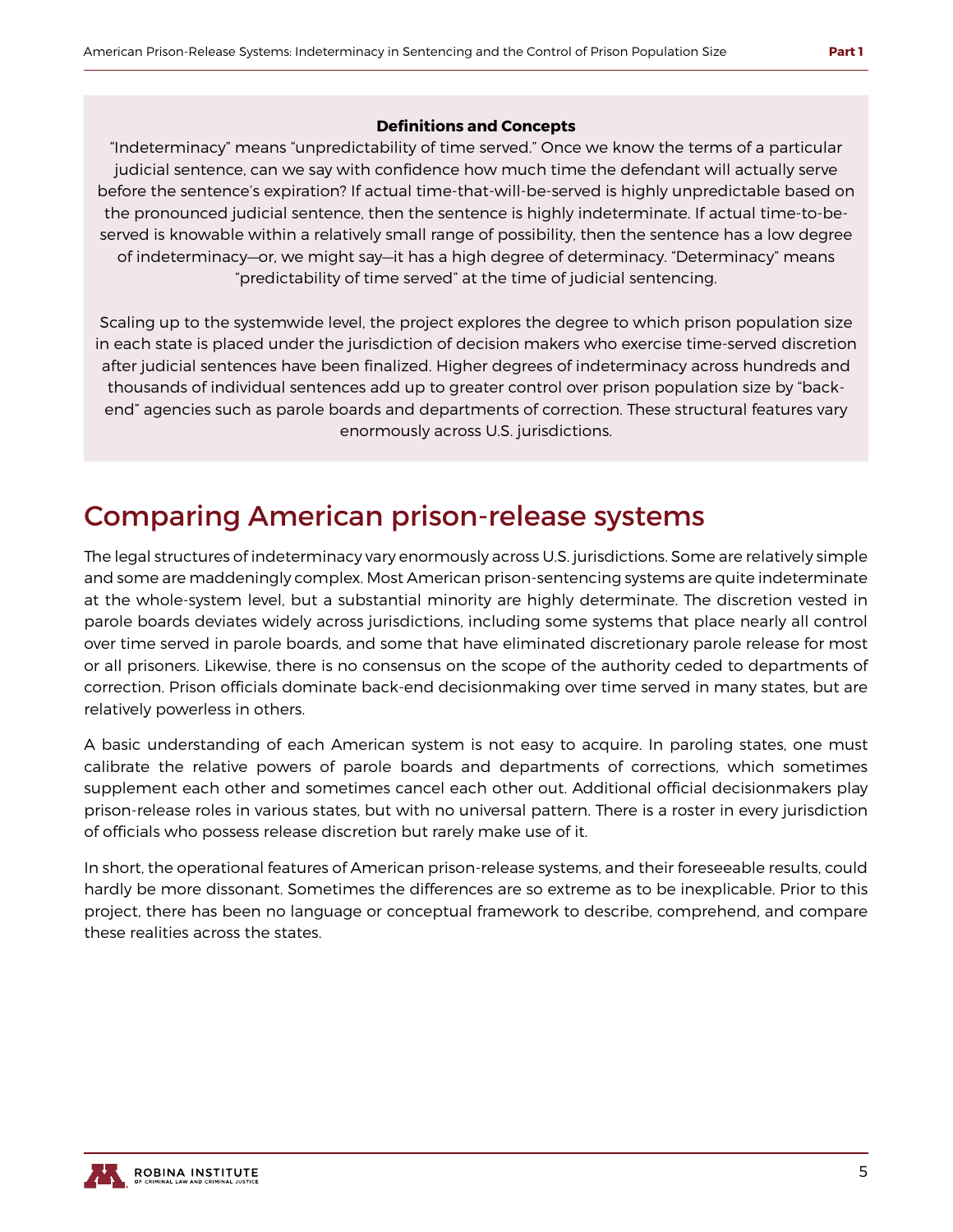### Overview of state reports

The "state reports" prepared in this project are 52 free-standing reports for each American state, the District of Columbia, and the federal system. Basic research has been completed for all reports, which will be put into publishable form and posted on the project website by late 2022. Taken together, the state reports will add up to nearly 1,000 pages of jurisdictions-specific detail and analysis, with full citations.3 We know of no similar nationwide survey in the past.

The research collected in the state reports is the primary raw material for the content of this Final Report. The preparation of the reports yielded a vast amount of information to the project team, including much we had not known or suspected. Indeed, the comparative power of 52 individual studies is hard to overstate. Most of the conceptual, terminological, modeling, and measurement work in the DOI project was built brick by brick from what we learned as the reports accumulated.<sup>4</sup>

## The project's terminology, models, and measurements

We hope this project will help launch a new discipline of "indeterminacy studies" (IS). The focal points of the field would be to study: the building blocks of prison-release systems, how back-end power over time served interacts with front-end sentencing discretion, and what the distribution of time-served authority tells us about the allocation of governmental power to control prison population size. Eventually, we hope IS will grow far beyond this Final Report, to encompass: the policy rationales for different prison-release frameworks, formulas, norms, and practices; the empirical study of prison-release systems in operation, including how their behaviors change over time; inquiry into the legal and institutional structures that can best effectuate a state's policy goals; investigations into "best" and "worst" practices in the U.S. (and other countries); and workable ideas for the improvement of existing systems.

The current study shows what can be done in 18 months. We hope the IS field will grow, attract new researchers and audiences for their work, and be a source of insights and reforms for many years to come.

## New concepts and terminology

This report creates a number of basic concepts and a new, more precise terminology for the analysis of indeterminacy in prison-sentencing systems.<sup>5</sup>

To draw policy-relevant comparisons across jurisdictions, we suggest it is useful to think in terms of the *degrees of indeterminacy (DOIs)* in individual prison sentences and in prison-sentencing systems as a whole. The project explores a number of different measures of DOIs, including mathematical expressions, visual models, estimates from correctional statistics, and qualitative assessments of the legal rules and practical obstacles that might limit the use of back-end release discretion.

<sup>5</sup> Although our present focus is on American systems, we have designed our framework to allow for cross-national studies.



<sup>3</sup> For the state reports posted to date, go to: https://robinainstitute.umn.edu/areas-expertise/doi-state-reports.

<sup>4</sup> Unless otherwise noted, the information and materials presented in this chapter are based on the 52 "state reports" prepared for this project, including 50 states, the District of Columbia, and the federal system. Citations to legal authorities and other sources may be found in the individual reports for specific jurisdictions accessible at: https://robinainstitute. umn.edu/areas-expertise/doi-state-reports. Prepublication drafts of reports that have not yet been posted are available to interested readers on request.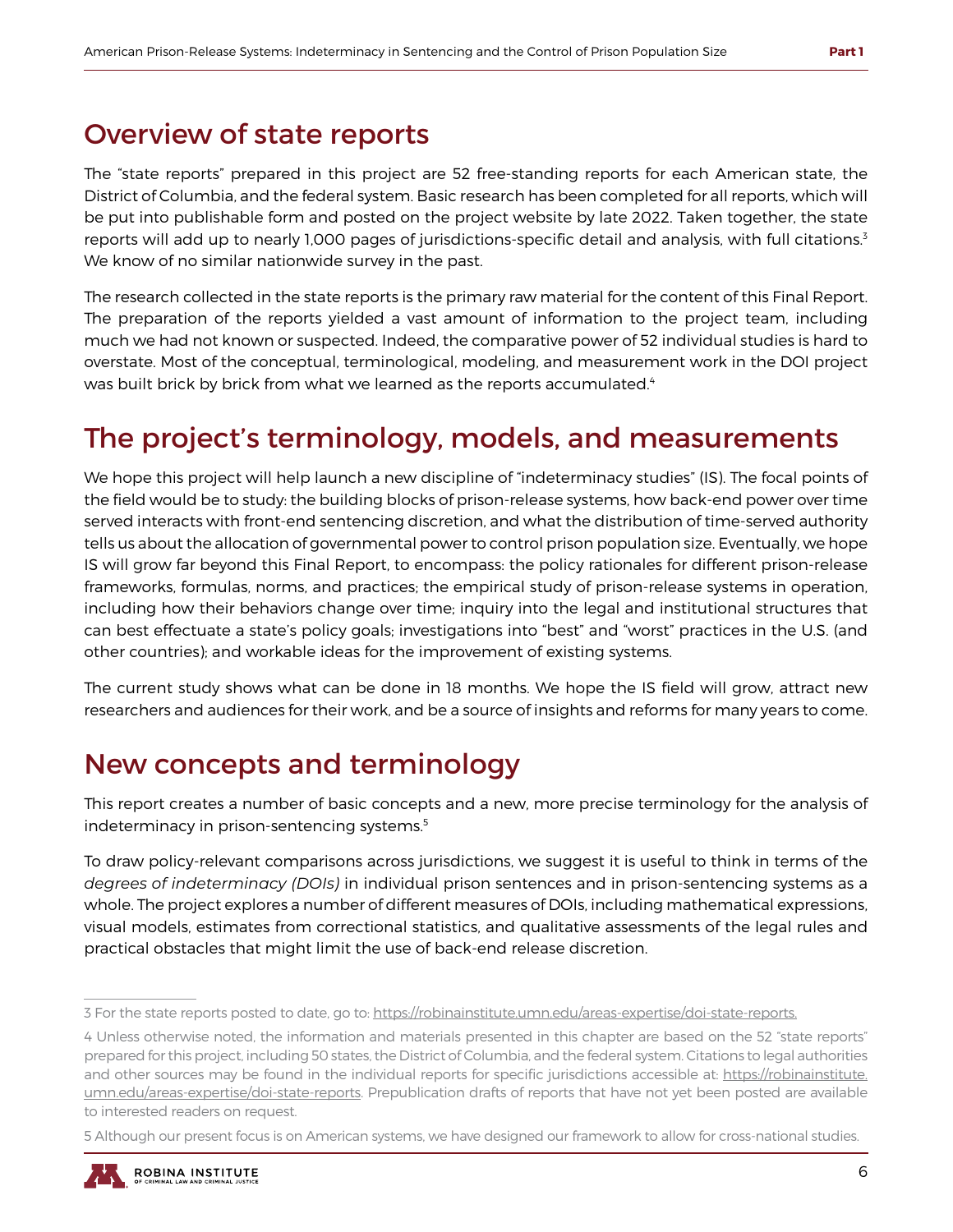Within the estimated DOIs of particular systems, we try to identify which official actors or entities hold what portion of the total power. There is a large literature that examines the amount of discretion over prison sentences that is concentrated at the front end of American prison-sentencing systems—a body of work that has lately stressed the importance of prosecutors.<sup>6</sup> This project demonstrates the importance of asking similar questions about back-end dynamics.

The project also introduces the term "population-multiplier potential" (or PMP) to quantify the influence over prison population size that is ceded by law to back-end decisionmakers such as parole boards and prison officials. To give an oversimplified example, if all prisoners in a hypothetical state were eligible for parole release after serving 25 percent of their judicial maximum sentences, then the PMP attached to the parole board's release decisions would be 4:1 for the system as a whole. That is, if the parole board were to deny release to all prisoners for as long as legally possible (*a longest-time-served scenario*), the resulting prison population would eventually be four times as large as it would be if the board were to release all prisoners at their earliest allowable release dates (*a shortest-time-served scenario*).

In our analysis of the prison-release systems of all 50 states, the District of Columbia, and the federal system, we have found classes of sentences with PMPs of more than 100:1, and some with PMPs of 1.15:1 or less. In the former case, back-end release decisions, depending on their aggregate patterns, could vary the size of the relevant subpopulation of prisoners by a factor of at least 100 to one (from *longest to shortest time-served scenarios*). In the latter example, the potential swing in subpopulation size is only 15 percent or less. These are thought-provoking comparisons. The PMP is one of the most important tools we have developed to explain the relationship between degrees of indeterminacy and prison population size, and to quantify measurable differences across jurisdictions.

In the real world of prison-sentencing systems, in between the *longest-* and *shortest-time-served scenarios* identified by the PMP, many possibilities are on the table depending on the shifting decision patterns of back-end officials. For large groups of prisoners, the average actual time served will almost always be somewhere in between the two extremes. As a consequence, a state's prison population will never be as small as it could be if release decisions were uniformly generous and will never be as large as it could be if decisions were uniformly stingy. Whatever the current status quo in back-end decisionmaking, however, things can change. And there are different ranges of variability across systems. In highly indeterminate systems, for instance, the room for prison population size to swing up and down is much greater than in highly determinate systems.

## The project's relevance to mass incarceration

For those concerned about mass incarceration—either its causes or plausible remedies—it is important in every state to give serious attention to the prison-release apparatus at the back end of the prisonsentencing system. It is important to consider the institutional structure for release decisions, how release discretion is currently being exercised, and the range of possibilities for how existing decision patterns could change in the future.

Policy focus on back-end prison release is more critical in some states than in others. In many systems,

<sup>6</sup> *See* Rachel E. Barkow, Prisoners of Politics: Breaking the Cycle of Mass Incarceration (Belknap Press, 2019); Emily Bazelon, Charged: The New Movement to Transform American Prosecution and End Mass Incarceration (Random House, 2019); John Pfaff, Locked In: The True Causes of Mass Incarceration-and How to Achieve Real Reform (Basic Books, 2017). For a view that such accounts overstate the centrality of prosecutors and neglect other critical decision stages, *see* Katherine Beckett, *Mass Incarceration and Its Discontents*, 47 Contemp. Sociology 11 (2018).

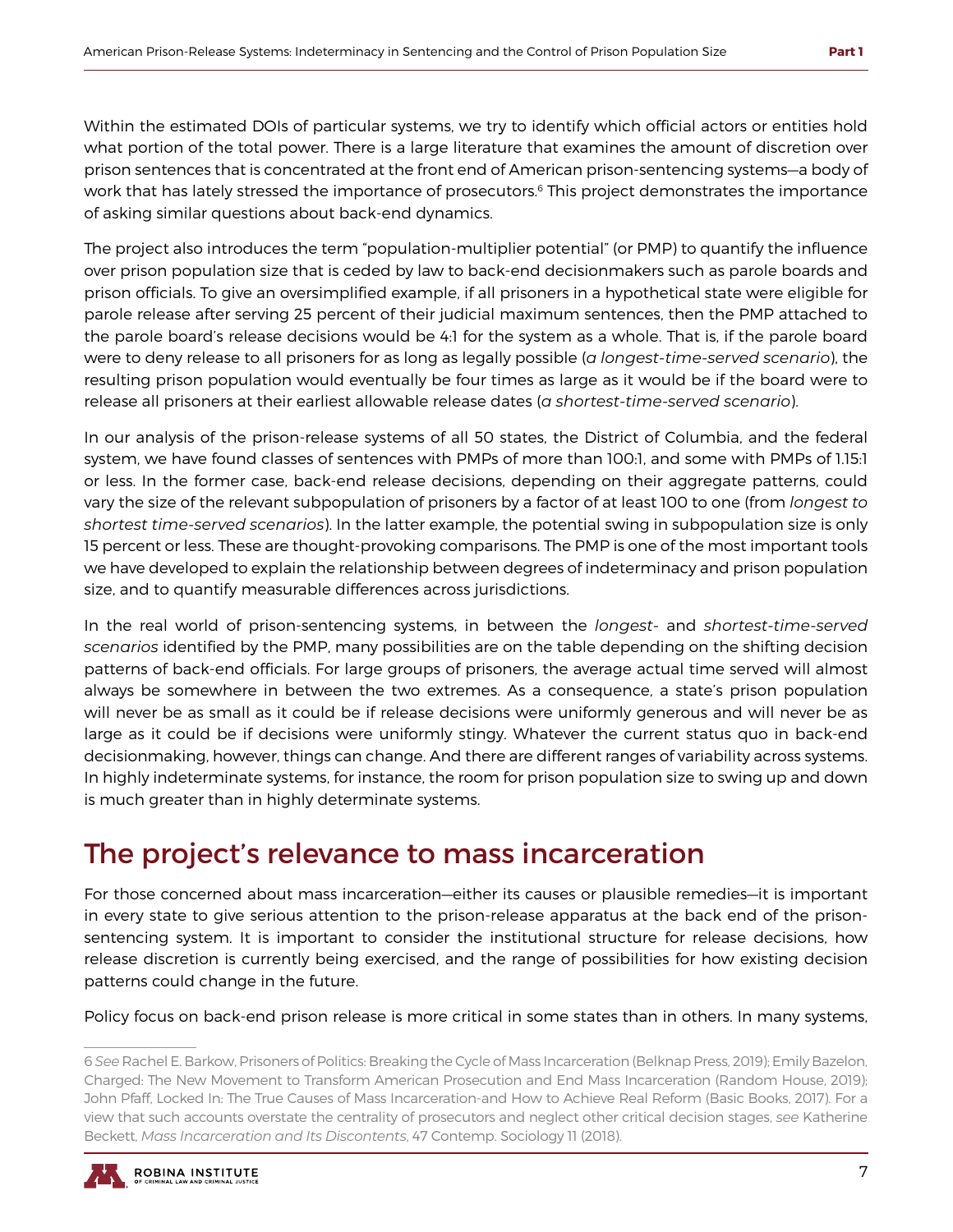back-end release discretion has greater impact on actual time served than the judicial sentence. Sentences "pronounced" in court can leave basic questions of severity undecided. Indeed, for the majority of prisoners in some states, parole boards and departments of correction have more to say about actual sentence length than judges and prosecutors combined.7

This project's first ambition is simply to convince people that its subject matter is deserving of attention. In most discussions of America prison rates, among policymakers, researchers, and law reform organizations, there has been little recognition that prison-release discretion is one of the major causal engines of prison growth. If it is, it might be also harnessed as a tool for reductions in prison size.

### Identification of key issues of system design

We also hope to provide information to policymakers that they can use right away. At the very least, state officials will now be equipped to compare the basic setup of their systems with the dizzying variety in other U.S. jurisdictions. The project's "state reports" will provide new perspective for practitioners everywhere.

This Final Report synthesizes what we have learned in the preparation of the state reports. At the ends of Chapters 4 through 9, we identify key policy options for the design and operation of different prisonrelease systems. If 10 states do things one way, and another 10 approach the same problem differently, this presents a policy choice. Dozens of policy options are identified in the pages below. We hope that state policymakers will learn from innovations in other jurisdictions that could work well in their home systems.

For this report, we illuminate policy options without expressing judgments as to which are best. Readers of the report can form their own impressions about the importance of particular issues and how best to attack them. Above all, the report is meant to provide food for thought, not a blueprint for action. We hope it will spark ideas beyond the authors' imaginations.

#### The study's limitations

This study focuses on the back-end mechanics of time-served discretion from the dates of prisoners' admission until their first release. This leaves important issues for future study. Indeed, we consider the current study to be no more than a first foray into the field of indeterminacy studies.

For example, many prisoners released to parole supervision are later revoked and returned to confinement. This adds new increments of time-actually-served onto their sentences. In addition, revoked prisoners become subject to new or renewed rules of prison release, a process usually called "re-release." Some prisoners are released, revoked, re-released, and revoked again. Repeated often enough, this cycle has been called "churning." Early in this project, we determined that the laws and practices of revocations and re-releases were at least as complex as those for first releases, and were harder to research. We could not embrace them in the current study.

In addition, the report does not survey states' different approaches to credits for time served prior to

<sup>7</sup> Front-end actors share time-served discretion with back-end officials, but it is important to note that front-end actors have exclusive control over numbers of new prison admissions. During the buildup decades to mass incarceration in the 1980s and 1990s, the National Academy of Sciences estimated that increases in numbers of admissions and time served contributed about equally to U.S. prison growth, with time served becoming the more important factor in the 1990s. *See*  Jeremy Travis, Bruce Western & Steve Redburn. The Growth of Incarceration in the United States: Exploring the Causes and Consequences (The National Academies Press, 2014).

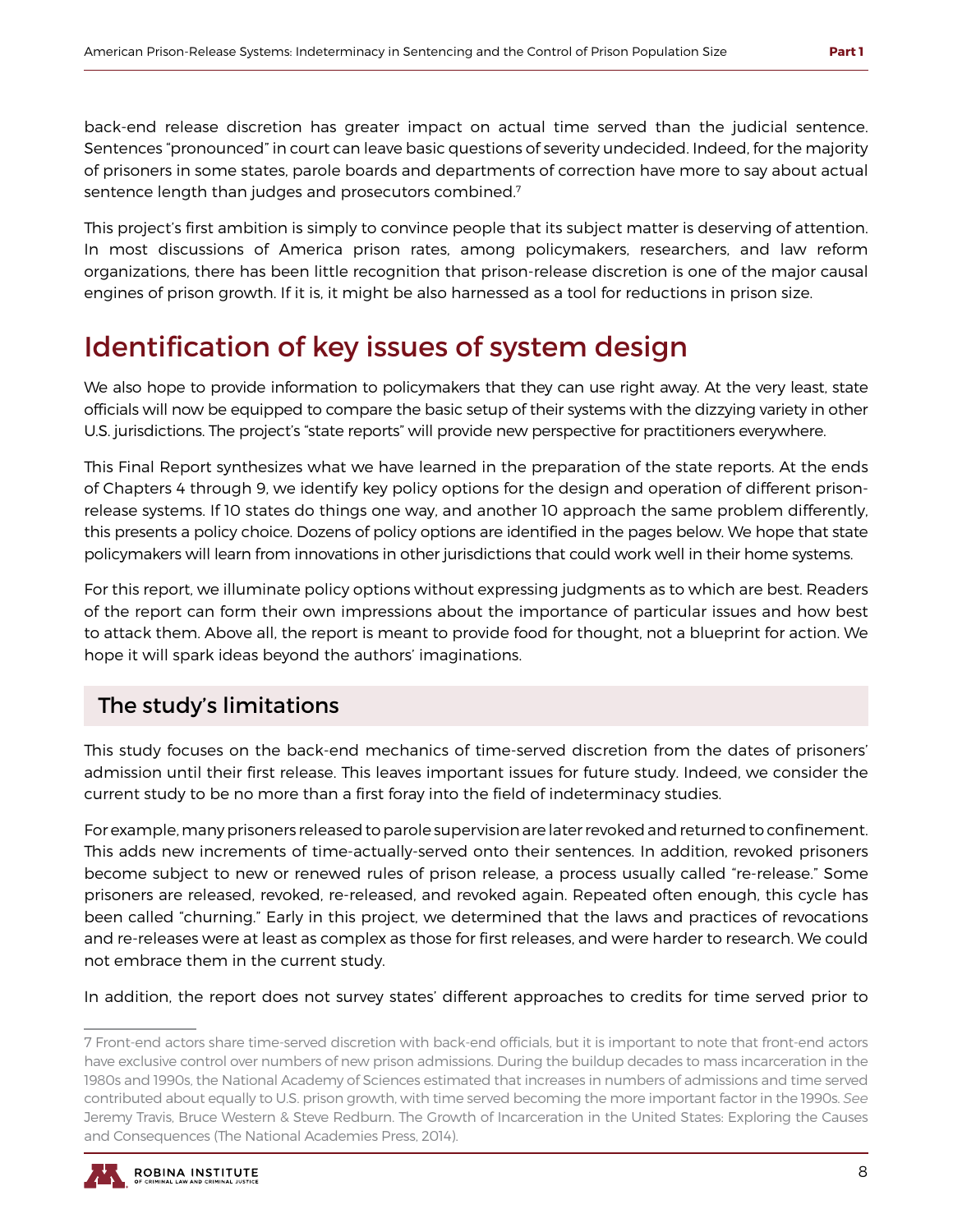conviction and sentencing. There are possible areas of confusion in data or analysis that we have not been equipped to confront. In some cases, for example, time on pretrial detention can equal or exceed the duration of the judge's later-imposed prison sentence.

A central limitation of this study is its primary focus on "general-rules prisoners." We define general-rules prisoners as those who belong to the largest groups in a state's total prison population. Most states have at least two categories of general-rules prisoners, broken down for people convicted of nonviolent and violent crimes, or those with statutorily-designated "less serious" and "more serious" convictions and criminal histories. The breakdowns are not always based on crime type.

Because of its focus on general-rules sentences, this report does not offer sustained study of mandatory minimum sentences, habitual offender provisions (including three-strikes laws), targeted sentence enhancements, or specialized penalty scales for aggravated sexual or violent offenses. Such sentences can bend or break the general rules of indeterminacy that are otherwise at work in a particular jurisdiction. They often inject reduced degrees of indeterminacy into prison-sentencing system through extended minimum terms or restrictive rules of release. It is possible to have "pockets of determinacy" within systems that generally feature very high degrees of indeterminacy.

Some states rely much more heavily on extended prison sentences than others. For individual jurisdictions, there are rarely compendiums of mandatory sentence provisions or other enhanced penalties that would provide a starting point for analysis. Early in the project, we realized that the variety and complexity of state practices ran far beyond what we could realistically study in an 18-month project.

Finally, we have not wrestled with possible ambiguities in what it means to be "released" from prison. Many states offer programs of release to halfway houses, work release, community centers, or other forms of transitional release. For purposes of our analysis, and when we have dug into publicly-available state data, we have relied on each state's definition of when release occurs, who is still in prison and who is elsewhere, etc.

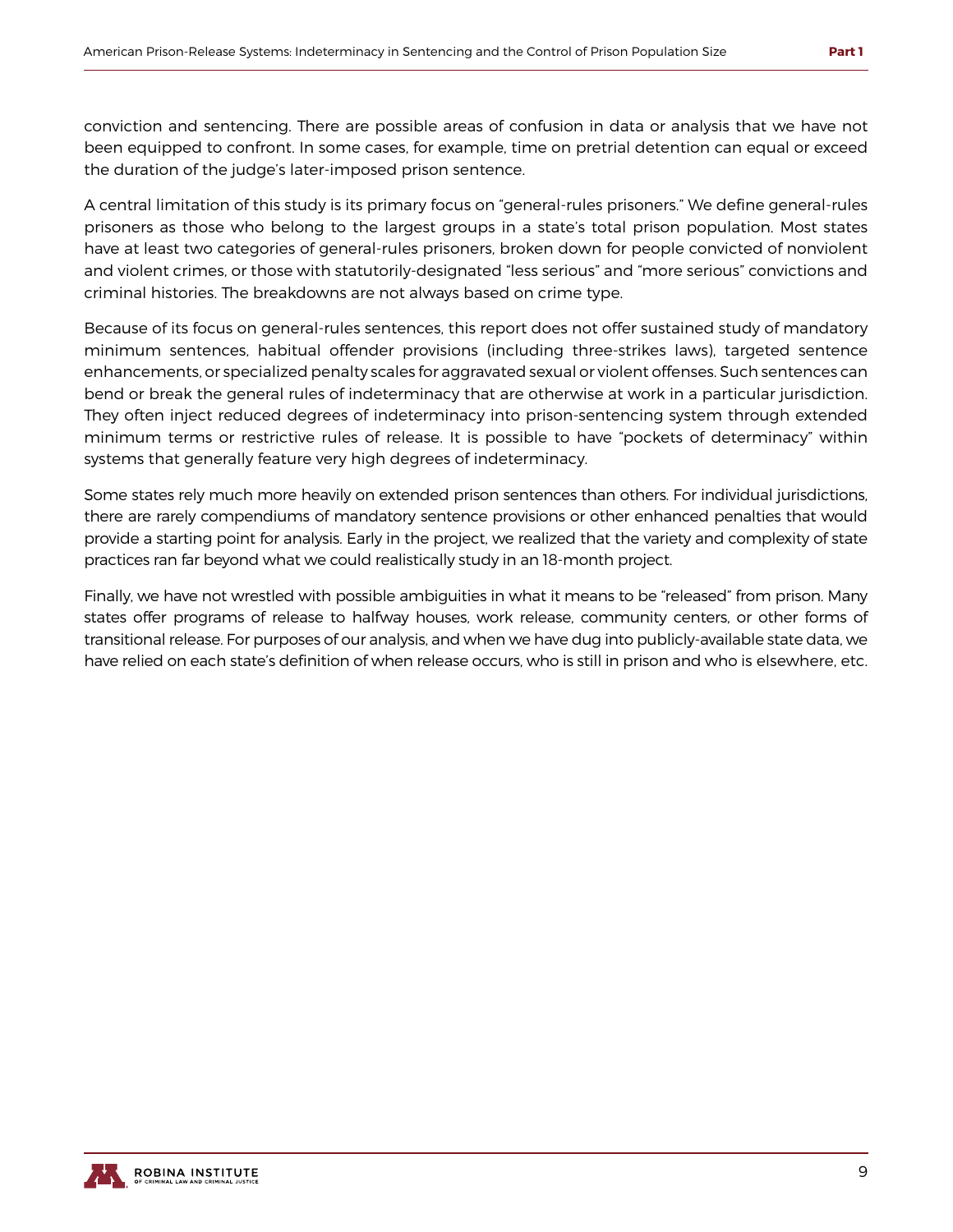## <span id="page-12-0"></span>CHAPTER 2 The concept of "degrees of indeterminacy"

## **Definitions**

The conventional definition of an *indeterminate prison sentence* in the U.S. is a sentence with discretionary parole-release eligibility prior to the expiration of its maximum term (or, in the case of life sentences, prior to the end of the prisoner's natural life). The word choice reflects the fact that the courtroom sentence does not *determine* the actual length of a prison term, which is to a great degree left in the hands of later-in-time decisionmakers.

We expand on the conventional definition of "indeterminacy" in this project. Importantly, we do not equate indeterminacy narrowly with the existence of parole-release authority. Parole is only one of many sources of indeterminacy in prison sentences across the U.S. We conceive of indeterminacy as a practical phenomenon rather than the product of a specific set of institutional arrangements. Further, indeterminacy is not an absolute condition that is either totally present or totally absent in prison sentences. Rather, it exists along a continuum. In the U.S., some sentences carry extremely high *degrees of indeterminacy* (DOIs), some have an extremely low DOIs, and we have found examples of everything in between.

Indeterminacy, at its heart, means unpredictability of time served (that is, unpredictability from the standpoint of someone who has just found out what the judicial sentence is). Once we know the terms of a particular judicial sentence, can we say with confidence how much time the defendant will actually serve? If actual time-that-will-be-served is highly unpredictable, then the sentence has a high DOI. If actual time-to-be-served is knowable within a relatively small range of possibility, then the sentence has a *low* DOI.

This study also clarifies the definition of "determinate prison sentences." As the inverse of indeterminacy, *determinacy* denotes predictability of time served at the moment of judicial sentencing.<sup>8</sup> In our view, the continuums of indeterminacy and determinacy are mirror images of one another, as visualized in Figure 1. As the degree of indeterminacy in prison sentences becomes higher, the degree of determinacy falls lower. On this theory, we use interchangeable terminology throughout this report. For instance, "high indeterminacy" can just as easily be called "low determinacy."

<sup>8</sup> The conventional definition of a *determinate prison sentence* in the U.S. is a sentence that carries no parole-release eligibility. Our definition is less formalistic.

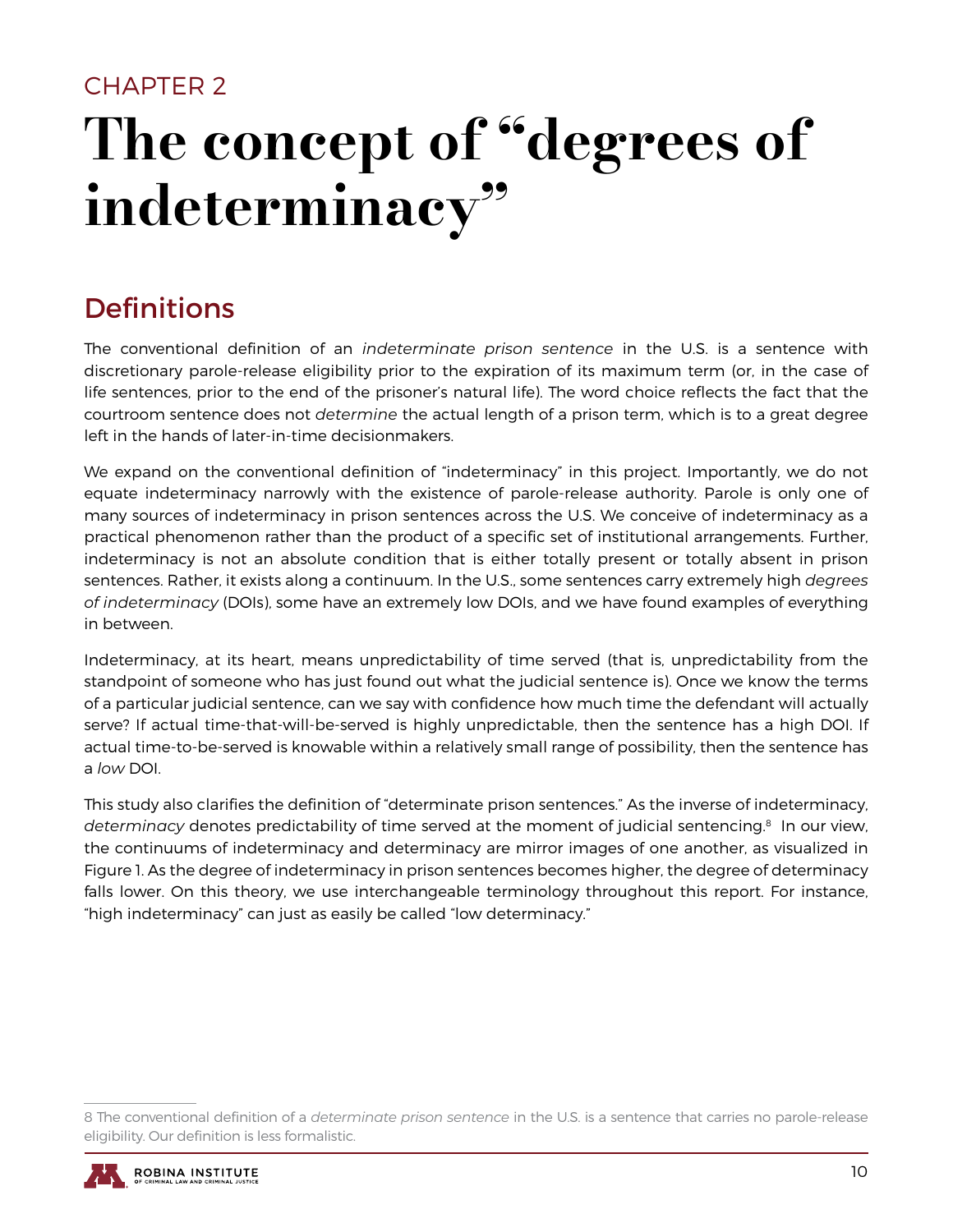

## No absolute forms of indeterminacy or determinacy

The complex realities of prison sentencing in America require that indeterminacy and determinacy be conceived as relative terms. Throughout the country there are no prison sentences under which actual time served is entirely predictable in advance—or wholly unpredictable. For instance, with a sentence of one-to-20 years, actual time served may be wildly unknowable on the day of courtroom sentencing (producing an extremely high DOI), but it is reasonably certain that it will be no shorter than one year and no longer than 20 years. These are at least minimal indices of determinacy. Alternatively, a mandatory prison term of 10 years may appear airtight in its determinacy, but there is always a chance of clemency, compassionate medical release, a retroactive change in the law, or something else that might shorten actual time served below the "mandatory" 10 years. The most determinate sentences in American law are always to some small degree unpredictable until they have been fully served.

With this in mind, one must use caution when labeling entire prison-sentencing systems as "indeterminate" or "determinate." Individual sentences cannot be reduced to such absolute terms, so it follows that there can be no pure system in either direction. In addition, all American jurisdictions have numerous classes of prison sentences that carry varying degrees of indeterminacy. This makes whole-system classifications still more treacherous.

For example, most prison sentences in Iowa are *extremely high in indeterminacy*. 9 In our rankings, Iowa is one of the most indeterminate among all states. Most criminal justice professionals would not hesitate to say that Iowa has an "indeterminate sentencing system." Yet Iowa also authorizes sentences of life without parole (LWOP) for some crimes, which are *extremely low in indeterminacy*. (See Chapter 9.) The state also has sentencing laws in between those two extremes, such as offenses with mandatory

<sup>9</sup> Most prisoners in Iowa are eligible for parole release the moment they are admitted to prison. *See* Figure 19 in Chapter 7. Hawaii takes a similar approach. See Figure 9 in Chapter 4.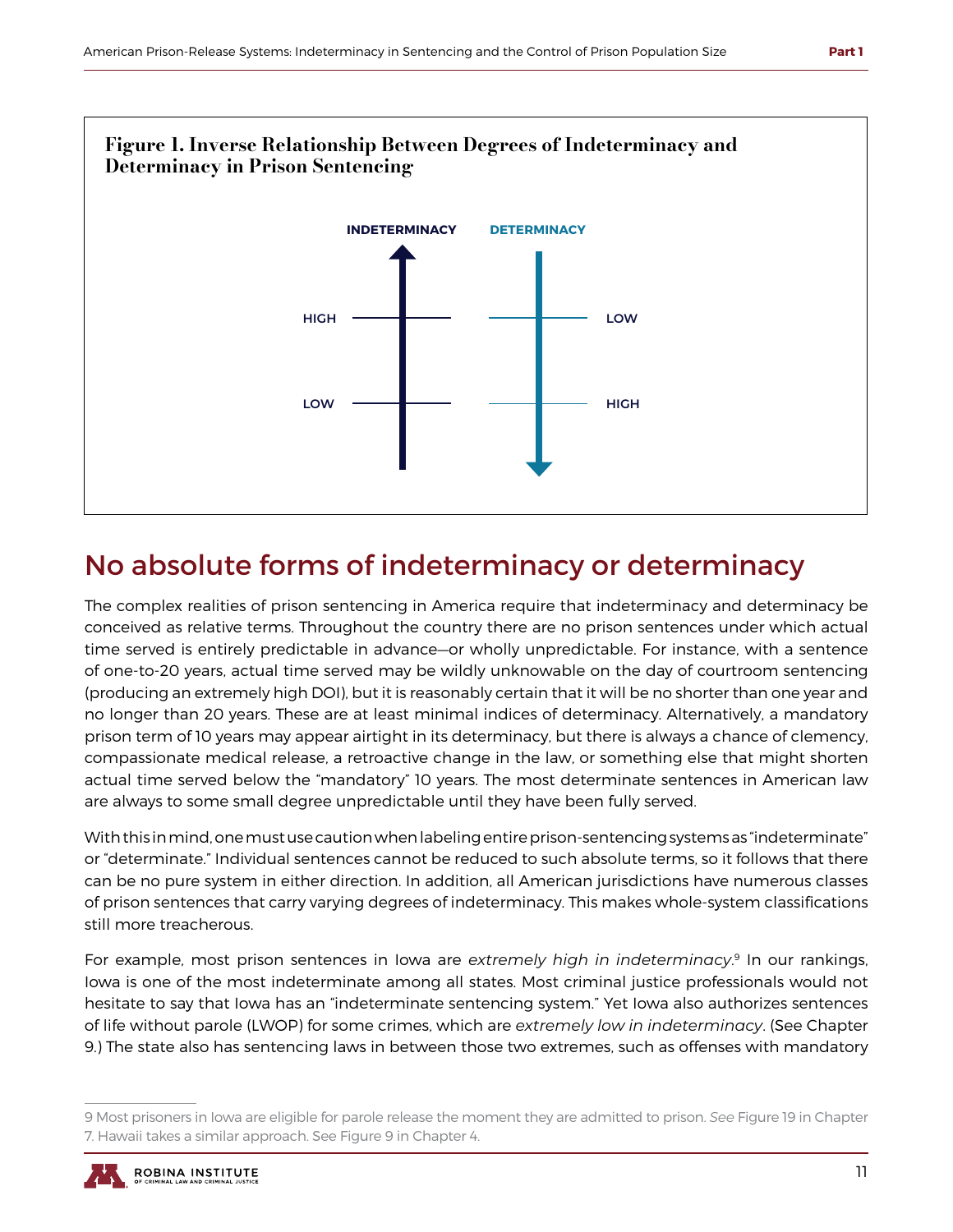minimum terms fixed at 70 percent of maximum terms.10

Multiple tiers of sentence types are present in every U.S. system. Assigning overall DOI rankings to whole prison-sentencing systems thus requires a totaling up, prorating, and averaging out of all the different sentence classes imposed on the state's prisoners. We think systemwide DOIs can be useful for some purposes, but there is sausage-making in their calculation.

## "General-rules sentences" and the holistic classification of prison-sentencing systems

Throughout this report, we will refer to "general-rules sentences" and "general-rules prisoners." These are not traditional terms, but they are important to an understanding of the scope and methodology of our work. Basically, the present study has focused on the two or three largest subgroups of prisoners in each American jurisdiction, whom we call "general-rules prisoners." This means we have set aside analysis of prisoner subgroups who have other kinds of sentences. For example, we have made no comprehensive comparative analysis of sentences with mandatory minimum prison terms, habitual offender statutes, or other targeted sentence enhancements. We have sought to study the rules of prison release the cover *most* prisoners in each system.

Figure 2 illustrates what we mean by "general-rules sentences" within a larger prison population that includes a number of additional sentence classes. It also gives visual emphasis to the strengths and limitations of our approach.

The first bar in the chart (furthest left) represents the subpopulation of prisoners convicted of nonviolent crimes whose sentences are governed by the general rules of prison release for such offenses. For example, in this hypothetical state, the general rule of prison release for people convicted of nonviolent offenses may be that they become eligible for discretionary parole release at 25 percent of their maximum terms. This group is shown to represent 45 percent of all prisoners, a realistic ballpark for many states.

The second bar in the chart represents prisoners convicted of violent offenses whose sentences fall under the general rules of prison release for those crimes, which are often different from the general rules for nonviolent offenders. For instance, our hypothetical state might provide that parole-release eligibility for people convicted of violent offenses generally occurs at the 50-percent mark of their maximum terms. Taken together with nonviolent general-rules sentences, the two subpopulations of prisoners with these classes of general-rules sentences make up 80 percent of the state's entire prison population.

When we speak of "general-rules sentences" in this report, it is a generic term meant to cover prisoners in the two categories above. (In some states, there may be more than two general-rules categories.) To distinguish between subcategories, we may speak of "nonviolent general-rules sentences" and "violent general-rules sentences," as done in Figure 2. Our goal is to give a name to the largest subgroups who, combined, make up the bulk of the total prison population.

<sup>10</sup> For a more detailed discussion, see Kevin R. Reitz, Melanie Griffith, and Edward E. Rhine, *Prison-Release Discretion and Prison Population Size, State Report: Iowa* (Robina Institute of Criminal Law and Criminal Justice, 2020), at: https:// robinainstitute.umn.edu/publications/prison-release-discretion-and-prison-population-size-state-report-iowa.

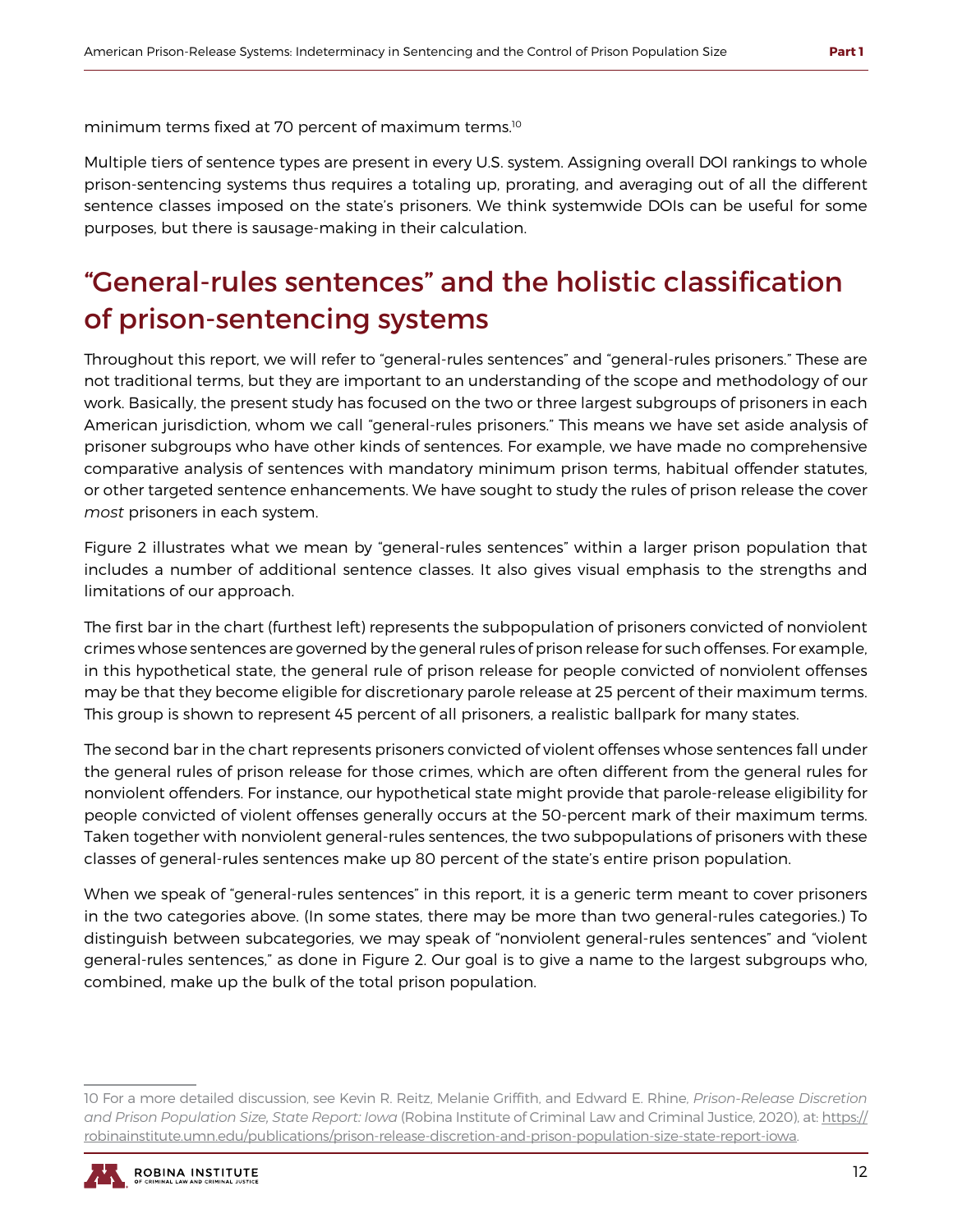

In Figure 2, the two categories of general-rules sentences add up to 80 percent of the total prison population. These are made-up statistics, but not unrealistic for many states.<sup>11</sup> In addition, Figure 2 shows three other sentence categories, including the classes of sentences imposed on serious violent offenders (such as extended minimum terms or criminal history enhancements). The figure also includes life sentences, which in this hypothetical state are shown as five percent of the total, and an additional five percent with "other" classes of sentences.

Figure 2 permits visualization of the approach we have taken in this study. We have concentrated our work on general-rules sentence classes across 52 American jurisdictions. In the hypothetical state shown in Figure 2, this would add up to 80 percent of all prisoners. In actual states, the percentages could be higher or lower. The strength of our method —aside from the fact that it rendered the scope of the study manageable—is that it captures the largest subgroups of prisoners in each state. The defect is that it always excludes a substantial number, as well, including many people who are serving the longest prison terms.

<sup>11</sup> See, e.g., Kevin R. Reitz, Allegra Lukac, and Edward E. Rhine, Prison-Release Discretion and Prison Population Size, State Report: Texas (Robina Institute of Criminal Law and Criminal Justice, 2020), at: https://robinainstitute.umn.edu/ publications/prison-release-discretion-and-prison-population-size-state-report-texas.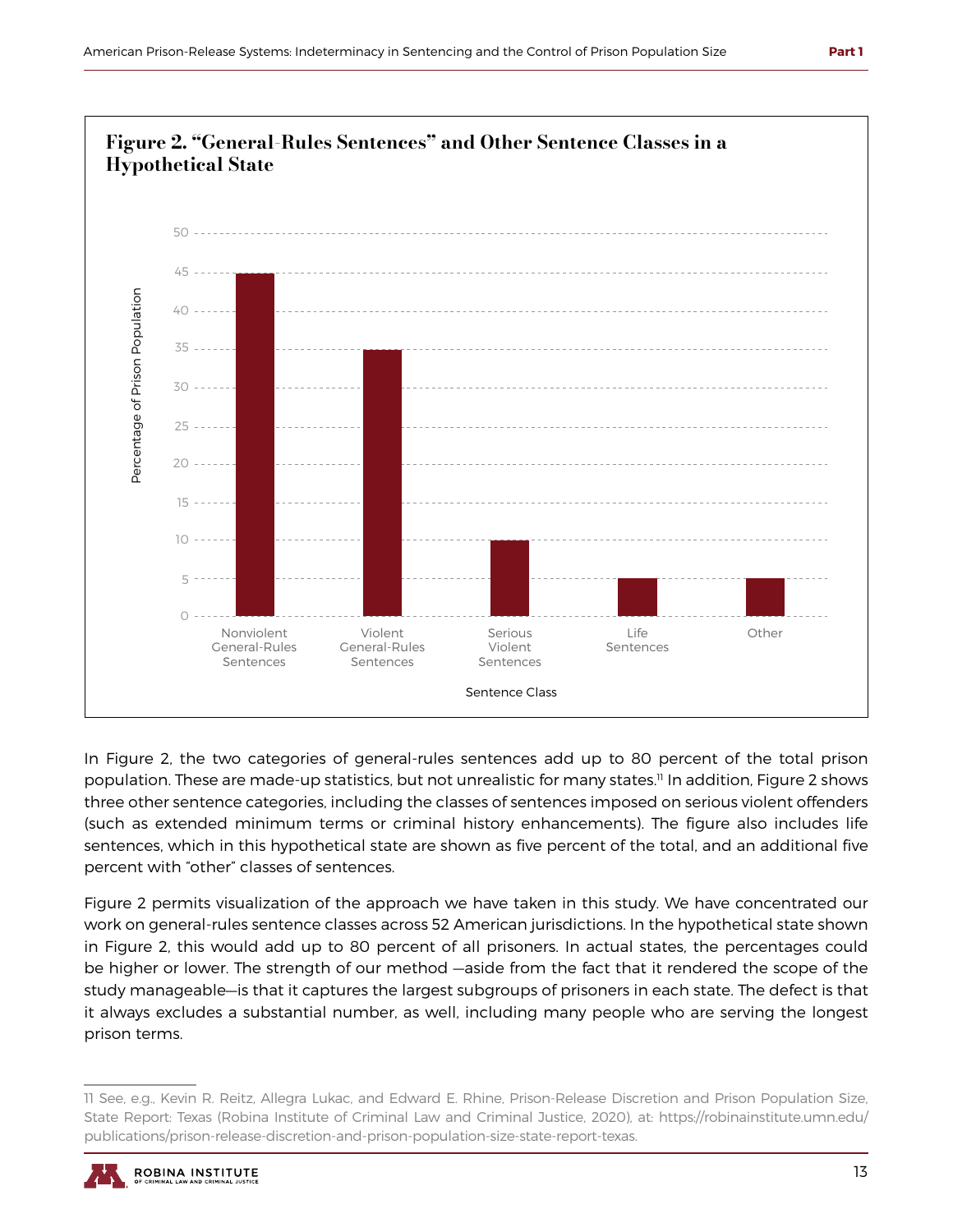### Officials with back-end release discretion

Indeterminacy in prison sentencing has many possible sources. Across the U.S., there are any number of officials with time-served discretion that may be exercised after judicial prison sentences have been imposed.

The best known instrument of indeterminacy is discretionary parole release, which is considered at length in Chapter 4.

The second most important engine of indeterminacy in the U.S. is the time-served authority given to departments of correction (DOCs). In most states, prison officials have discretion to administer sentence discounts in the form of good-time or earned-time credits, along with other miscellaneous deductions. DOC authority over credit discounts includes their granting, withholding, forfeiture, restoration, and (often) the power to classify prisoners for purposes of earning eligibility or differential earning rates. In addition, corrections officials are frequently called upon to certify prisoners' compliance with correctional plans, program participation, and program completion. All of these decisional powers, in most states, have direct or indirect effects on time-to-be-served by the affected prisoners. (See Chapter 5.)

Third, most states have multiple forms of releasing discretion that are used infrequently, generally benefiting only small numbers of prisoners. For example, governors hold clemency power in nearly every state, sometimes shared with a board of pardons or other body. By the late 20th century, however, grants of pardons and commutations had dwindled nationwide. Today, they are unimportant sources of indeterminacy from a whole-systems perspective, although they can also be seen as latent powers that might someday flower into greater use.<sup>12</sup> Most states also have "compassionate release" laws that include medical parole, geriatric parole, or release discretion based on other extraordinary personal circumstances. Compassionate-release is rarely used across the country today but, as with executive clemency, there is potential for significant expansion.13

There are still more officials with back-end releasing authority, found scattershot across U.S. jurisdictions. They arise from atypical institutional arrangements in a handful of states, or under highly specialized circumstances. They include sentencing courts in individual cases (sometimes with power to grant "judicial parole"), courts with statutory "sentence modification" authority, courts exercising constitutional oversight of prison conditions, legislatures (as when prison penalties are retroactively reduced), sentencing commissions (which may, for example, be charged with the promulgation of parole-release guidelines), governors via executive orders, and overcrowding-emergency commissions.

For a state-by-state breakdown of officials and agencies with back-end releasing authority, see Appendix Table A-1 at the end of this report. The table identifies the main decisionmakers in each jurisdiction who are in charge of recurring functions such as discretionary release, the administration of creditbased discounts, pardons and commutations, medical and geriatric release, and emergency release mechanisms, as applicable. (The table omits extraordinary one-time interventions such as court orders based on findings of constitutional violations, retroactive legislation, and general amnesties.)

<sup>13</sup> We do not rule out the possibility of exceptions to the general statements in text above. For example, California has a growing program of "elderly parole" that may become a significant element of its overall releasing practices. See Kevin R. Reitz, Allegra Lukac, and Edward E. Rhine, Prison-Release Discretion and Prison Population Size, State Report: California (Robina Institute of Criminal Law and Criminal Justice, 2021).



<sup>12</sup> See, e.g., Rachel E. Barkow, The Ascent of the Administrative State and the Demise of Mercy, 121 Harv. L. Rev. 1332 (2008); Cara H. Drinan, Clemency in a Time Of Crisis, 28 GA. St. U. L. Rev.. 1121 (2013).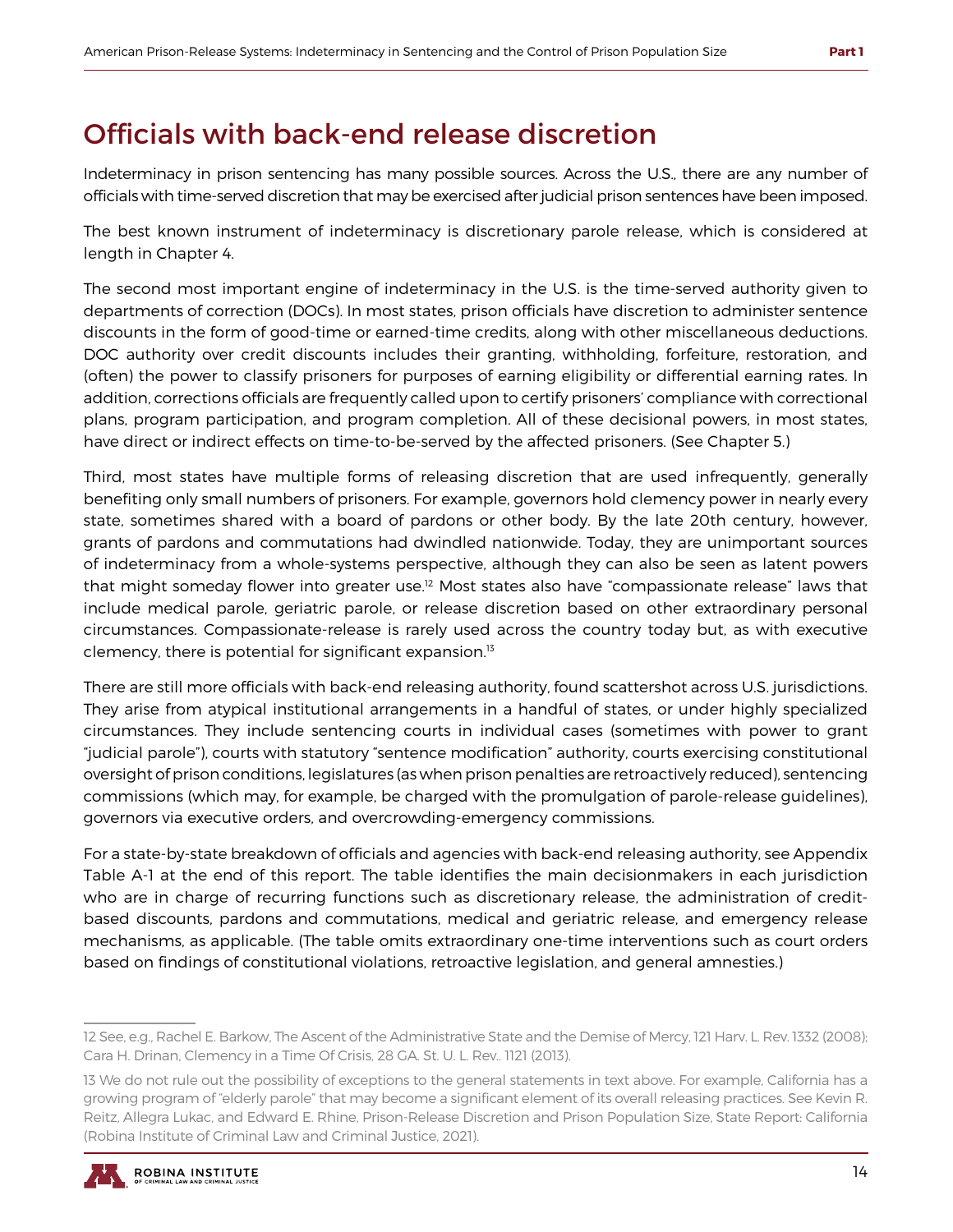## Why should we care about different degrees of indeterminacy?

#### Indeterminacy and prison population size

The exploration of new ways to understand and control changes in prison population size is one of the key focal points of this project. We identify high degrees of indeterminacy as a risk factor that allows for unplanned prison growth, as when parole boards come under pressure to cut back on release decisions. Some might argue that this is a danger to be guarded against. In most states with high degrees of indeterminacy, informal and low-visibility release decisions are a critical part of overall prison policy. Significant changes in prison rates, up or down, are possible without any alteration in law, sentencing guidelines, or prosecutorial or judicial practices, if back-end release agencies merely shift their decision patterns. In the history of American prison policy, prison-release discretion has been in equal parts important and invisible.

### Indeterminacy and the quality of substantive decisions

Different flavors of indeterminacy can be seen as different possible arrangements for organizing a prisonsentencing system so that the societal purposes of imprisonment are most likely to be successfully pursued. Responsible officials should consider whether a given system design is likely to frustrate such overarching goals. One can ask, for example, if a particular indeterminate system is well-designed to yield patterns of proportionate sentences over most or all cases. Or one could ask whether a particular indeterminate system is well-designed to effect utilitarian goals such as the rehabilitation of people who are incarcerated, or protection of the public from prisoners who would be dangerous if released.

### Indeterminacy and procedural fairness

We offer a core principle of procedural justice in the domain of prison release: The greater the degree of indeterminacy in prison sentences, the more we should be concerned about the level of procedural fairness that is built into the decisionmaking machinery for filling in the indeterminate spaces. This principle has institutional implications. When a system includes multiple agencies with appreciable prison-release discretion at the back end of the prison-sentencing system, it incurs the burden of creating adequate procedures across all of those agencies. In turn, decent procedural values require substantial resources. It is costly to create even one agency that meets standards of fair process—and more expensive to do so with multiple decisionmakers.

### Indeterminacy and institutional independence

The greater the degree of indeterminacy in a prison-sentencing system, the more we should care about the parole board's professional qualifications, institutional status, and independence from political pressure. The same is true for any other agencies with meaningful amounts of time-served discretion such as departments of correction. In our view, systems with higher degrees of indeterminacy require the strongest and most professionalized releasing institutions. When time-served discretion at the back end of the system approaches, equals, or exceeds that at the front end, we should want release decisionmakers who are comparable in function and dignity to sentencing judges.

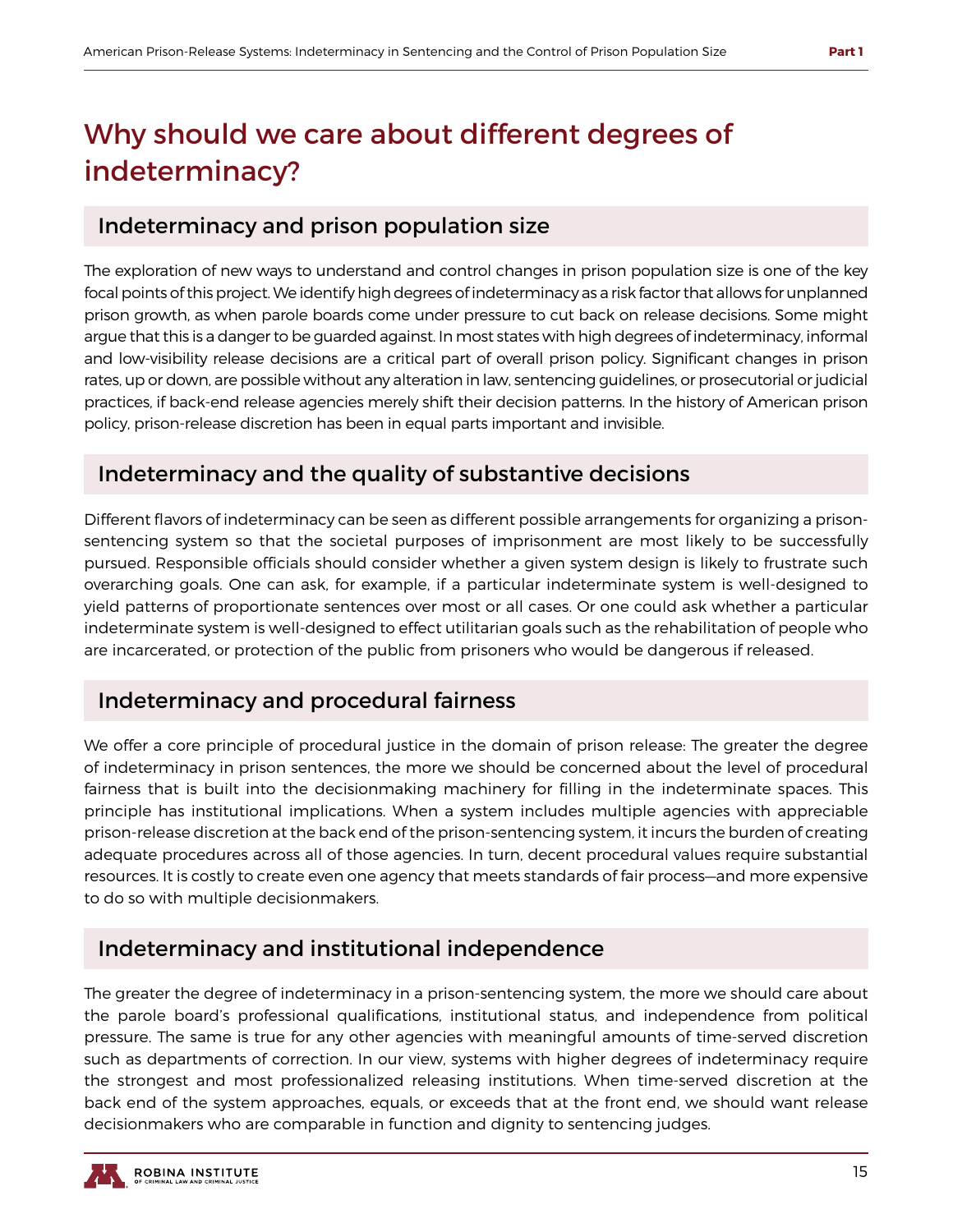### <span id="page-18-0"></span>CHAPTER 3

## Measuring and modeling degrees of indeterminacy

## Prison-Release Timelines

In order to illustrate the degrees of indeterminacy (DOIs) in different classes of prison sentences, and to depict the mechanics of back-end releasing discretion, we have created diagrams that we call prisonrelease timelines. Figure 3 below is an example. Moving from left to right, the horizontal bar indicates the time-that-could-be-served on a particular sentence, starting with the date of admission (zero percent) and ending with the expiration of the judicial maximum sentence (100 percent). Actual time served in individual cases will fall somewhere on the timeline, but actual amounts remain unknown until the final expiration of each prison sentence.



The blacked-out portion of the timeline indicates the percentage of total time-that-could-be-served that is "determined" by the judicial sentence itself. We call this the determinate segment of the sentence. In Figure 3, the determinate segment ends at the 25-percent mark of the judicial maximum term. Maryland statutes place the date of first parole-release eligibility at 25 percent for prisoners with this class of sentence.14 For a judicial maximum of four years, the judge's order would require that the first year be spent in prison. Beyond that, for years two, three, and four, time-served decisions will be made by back-end actors.

<sup>14</sup> For an in-depth discussion of the Maryland prison-release structure, see Kevin R. Reitz, Allegra Lukac, and Edward E. Rhine, Prison-Release Discretion and Prison Population Size, State Report: Maryland (Robina Institute of Criminal Law and Criminal Justice, 2020), at: https://robinainstitute.umn.edu/publications/prison-release-discretion-and-prisonpopulation-size-state-report-maryland.

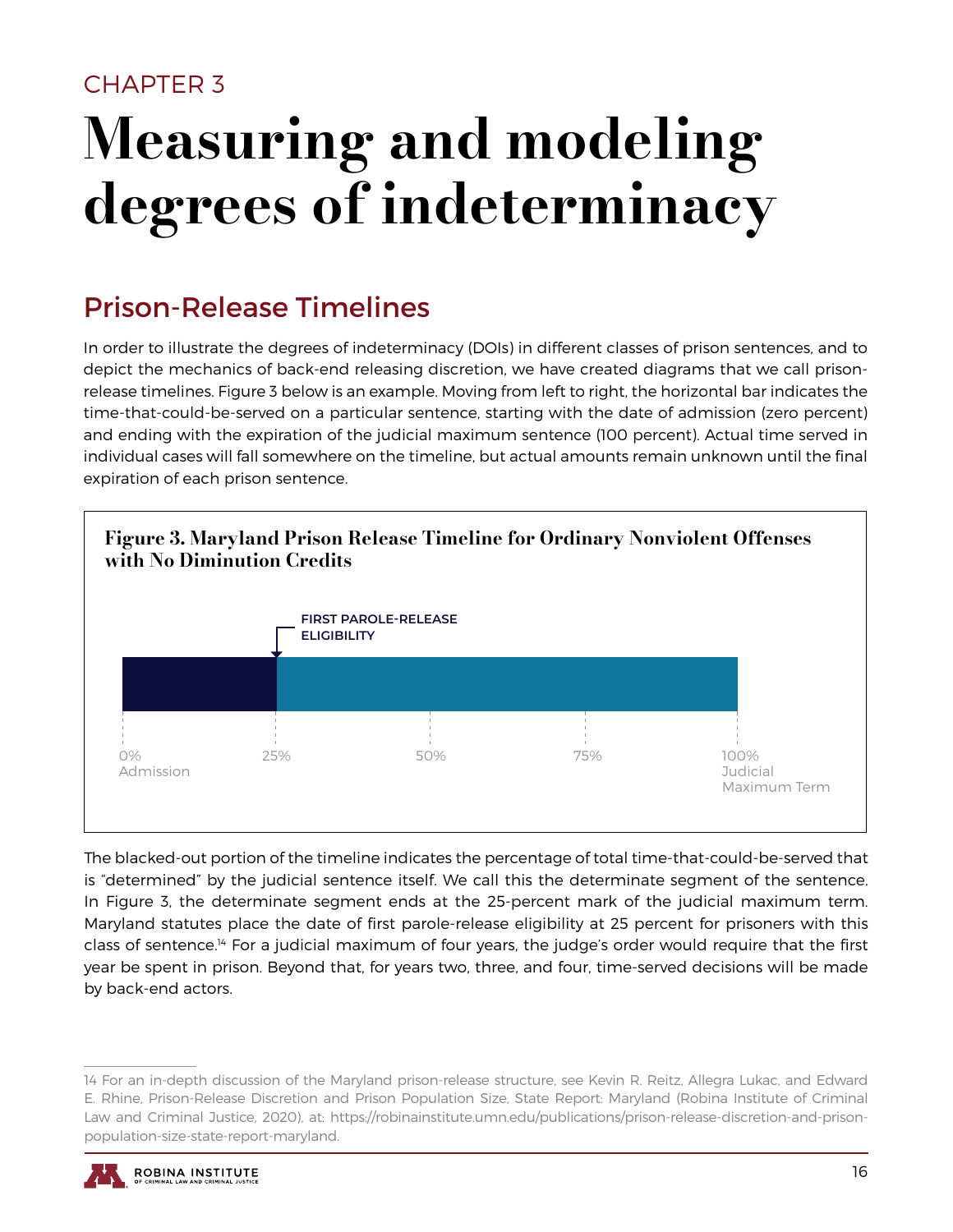The portion of the horizontal bar following the 25-percent mark, colored medium blue, is the indeterminate segment of the timeline. Still assuming a four-year maximum term, the diagram shows that any time-to-be-served between one and four years has been left "undetermined" by the judicial sentence. Figure 3 indicates that the parole board holds discretion to release or deny release throughout the timeline's indeterminate segment. The parole board may exercise its releasing powers in the direction of lenity or severity, so that some prisoners might have relatively short terms while others are required to serve a much longer portion of their maximum terms. It is important to recognize that there are two sides to the coin of parole-release discretion. When a parole board uses its authority to release a prisoner earlier than otherwise required by law, we call it an instance of release discretion. When a parole board uses its power to deny release despite having the ability to allow release, we call it an instance of releasedenial discretion.

As numerical yardsticks to interpret Figure 3, we might say that its sentences are 25-percent determinate and 75-percent indeterminate (a percentage measure of indeterminacy). Or, if we know the length of the maximum term in a specific case, such as four years, we could say that the sentence includes one year of determinacy and three years of indeterminacy (an absolute-time measure). Furthermore, the medium blue segment of the timeline shows the parole board to have both release and release-denial discretion during the full indeterminate segment of the timeline. In Figure 3, the board has such twoedged powers over 75 percent of the judicial maximum term, over three years out of a four-year term, and so on. If the parole board exercises its release-denial authority throughout a prisoner's term in Figure 3, that prisoner's length of stay will be four times as long as if the board had exercised its release discretion at the first opportunity.

Figure 3 is drawn from the general rules of prison release applicable to ordinary prisoners convicted of nonviolent offenses. More serious offenders in Maryland fall under different timelines. Figure 3 also specifies that prisoners have earned no "diminution credits"—Maryland's term for good-time and earnedtime credits. The granting, withholding, and forfeiture of credits are ordinarily within the jurisdiction of a state's department of corrections (DOC), administered at the level of prison officials (see Chapter 6). In most paroling states, including Maryland, such credits are deducted from prisoners' maximum terms to produce earlier mandatory release dates (MRDs) (see Chapter 7). Under our terminology, the granting of credits is a form of release discretion while the withholding or forfeiture of credits is a form of releasedenial discretion.

In Maryland, the DOC's time-served authority within the indeterminate segment of the timeline overlaps partially with that of the parole board. Figure 3 illustrates the case of a prisoner with no credits, which could occur if no credits were earned or all were forfeited. Most prisoners will not experience such a total failure, however. A full understanding of Maryland's framework requires more information than shown in Figure 3. Indeed, in many states, the release and release-denial discretions of the parole board and DOC can overlap: they may supplement or strengthen each other within the indeterminate segment of the timeline, or they can sometimes work to cancel each other out.

Figure 4 adds this additional moving part to its depiction of Maryland's general rules of prison release for people convicted of nonviolent crimes. The figure highlights the potential consequences of the DOC's authority when it exercises the full measure of its release discretion. This adds a layer of complexity to Figure 3 by focusing on prisoners who have earned (and not forfeited) the greatest total of diminution credits available under state law. For ordinary nonviolent offenders in Maryland, credits are capped at 30 days per month. At this earning rate, prisoners' deductions from their maximum terms could be as much as 50 percent. In the terminology of this project, full credit earnings yield a "mandatory release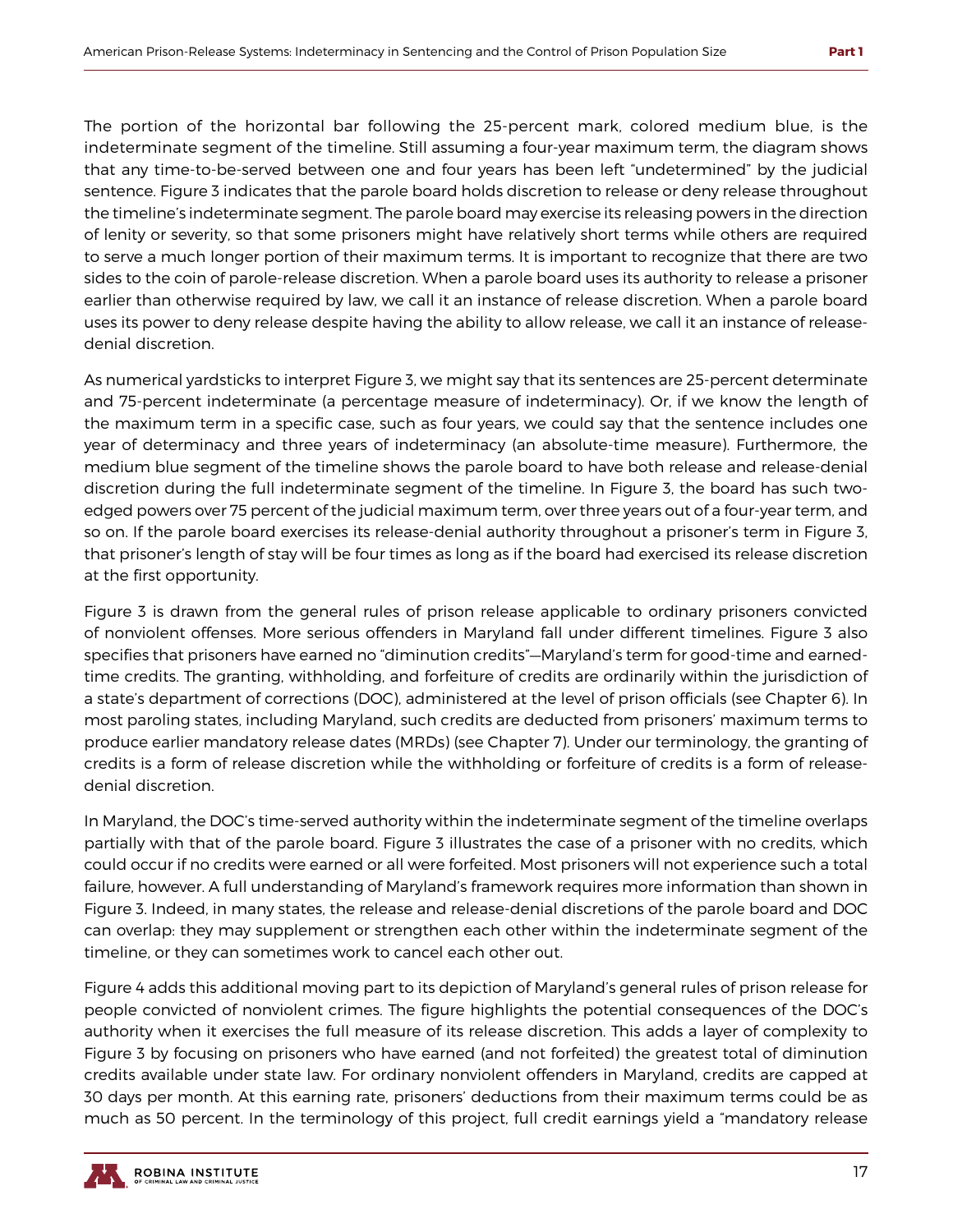date" (MRD) at the halfway point of the timeline. In Figure 4, this greatest-possible deduction is indicated by the white segment of the horizontal bar. For prisoners who have such credit-earning success, there is no back-end official with discretion to release or deny release later than the 50-percent mark. Figure 4 still shows us that the parole board's release discretion kicks in at the 25-percent mark, but the board's release-denial discretion beyond the 50-percent mark has been cancelled by the actions and decisions of DOC officials.

For prisoners who win some but not all available credits, the MRD would fall at a later juncture of the timeline, such as the 60-percent mark or the 70-percent mark. We normally draw our timeline diagrams to illustrate the fullest extent of releasing authority that exists for a given class of sentence. Many or most people in prison will not benefit from the earliest possible date of release under one mechanism or another. Our diagrams are meant to show the range of reasonably possible outcomes, which translates into the full scope of unpredictability or indeterminacy of time served found in each class of sentence.



## The limits of mathematical measures of indeterminacy

The prison-release timelines reflect a mathematical approach to the modeling and measurement of indeterminacy in prison sentencing. As the above discussion reflects, the increments of the timelines can be expressed in percentage terms, as percentages of judicial maximum terms, or in absolute terms, denoted in months or years. That the scope prison-release powers can also be represented in visual terms, using simple geometry, does not change the fundamentally numerical content of the diagrams.

We believe mathematical measures of indeterminacy are tremendously useful, but it is important to take stock of their weaknesses. There is much that they fail to show. For example, Figure 3 shows that it is possible for prisoners to be released by the parole board at the 25-percent of their maximum terms, but it says nothing about how likely they are to win release at that juncture. Indeed, considering the long span of the indeterminate segment of the timeline, Figure 3 supplies no basis for an educated guess of the actual release date for any prisoner at any point in the segment. Likewise, Figure 4 shows it is possible for prisoners to win 50-percent deductions from their maximum terms, but it does not tell us how easy or difficult it is to earn the necessary credits. Can reasonably well-behaved prisoners expect to get the deduction? Or is it only available to high-performing prisoners, or only to super-achievers? Is the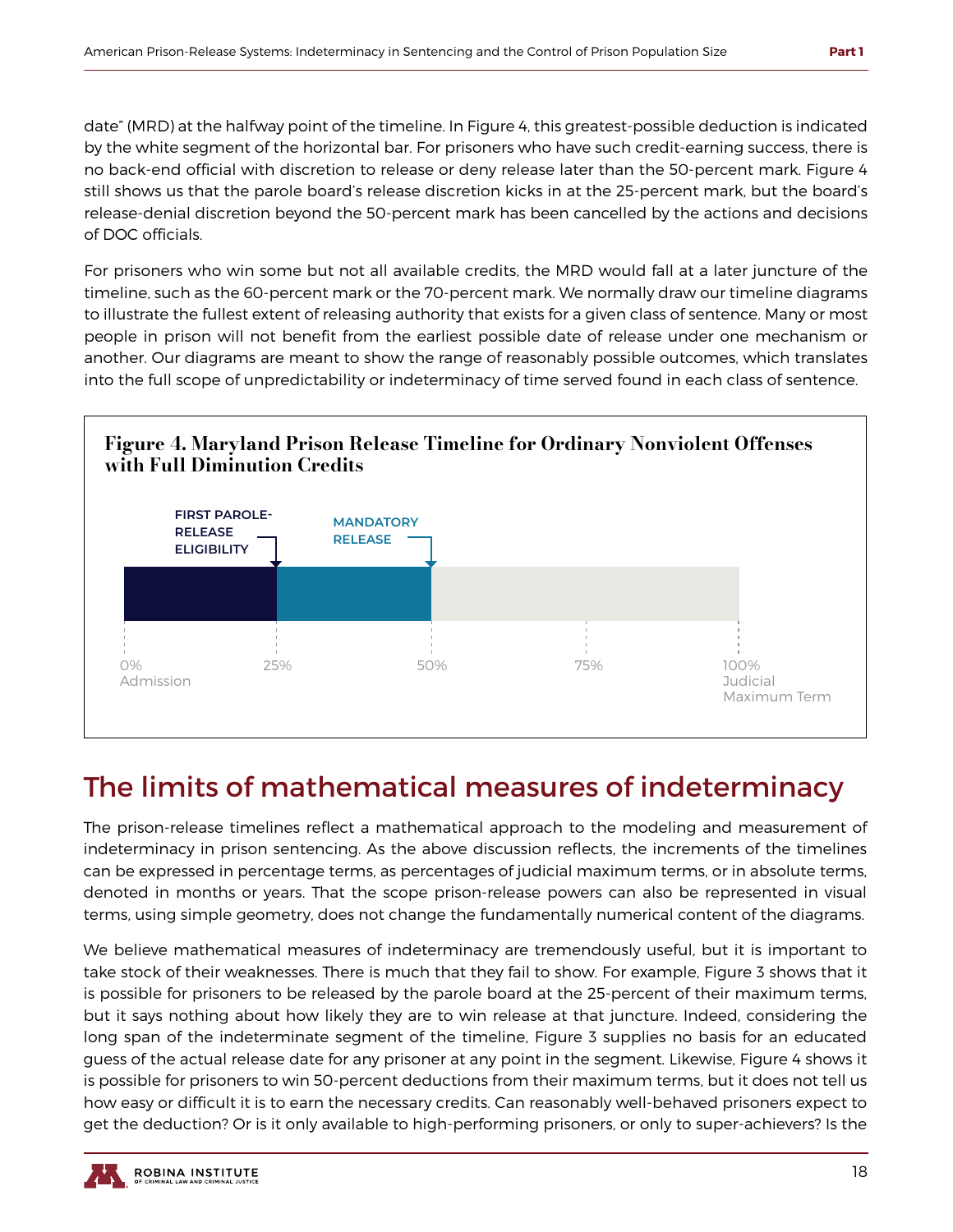probability 95 percent or closer to 5 percent? Or anything in between? The timeline diagrams have no language to express this critical dimension of prison-release power.

In one respect mathematical simplicity is a strength of the diagrams. Under any set of statutory release rules, actual decision patterns can and do drift over time. Sometimes they can even lurch suddenly.<sup>15</sup> Therefore, the true probabilities of release or release-denial within the indeterminate segment of the timeline will fluctuate from year to year or month to month. However, the legal superstructure of prison release as shown in the timeline remains the same barring statutory amendment or other structural change.

When possible in this report, we will comment on the apparent dynamics of what goes on within the indeterminate segments of prison sentences. In every American system, however, there are mutable decisionmaking policies, conventions, requirements, obstructions, patterns, and practices that provide fertile ground for research beyond the scope of the current project. We hope the project will provide a sound analytic framework for such endeavors.

### Subjective DOI rankings

To compare the degrees of indeterminacy (DOIs) in individual prison sentences, classes of sentences, or across entire systems, we have created a qualitative ranking framework. It is a rough scale. To avoid false precision, we use only five categories (see Table 1 below). Each category can be expressed in two different ways: either with reference to the "degree of indeterminacy" or the "degree of determinacy" that is present.

| Table 1. Rankings of "Degrees of Indeterminacy" (DOIs) |  |  |
|--------------------------------------------------------|--|--|
|                                                        |  |  |

| Ranking | <b>Alternative terminology</b> |                            |
|---------|--------------------------------|----------------------------|
|         | Extremely-high indeterminacy   | Extremely-low determinacy  |
|         | High indeterminacy             | Low determinacy            |
|         | Moderate indeterminacy         | Moderate determinacy       |
| 4       | Low indeterminacy              | High determinacy           |
|         | Extremely-low indeterminacy    | Extremely-high determinacy |

The DOI ranking scale is no better than approximate when applied as descriptions of states' entire prison-sentencing systems, although the reasoning that supports our judgments is laid out in the standalone reports for each state.<sup>16</sup> For individual sentences or classes of sentences, we use the following benchmarks for our five-level classifications of higher versus lower DOIs:

<sup>16</sup> Many of the individual "state reports" may be found on the project's website, https://robinainstitute.umn.edu/areasexpertise/doi-state-reports. Prepublication drafts of reports not yet posted are available on request from the Robina Institute of Criminal Law and Criminal Justice. In addition to the 50 states, separate reports have been prepared for the District of Columbia and the federal system.



<sup>15</sup> See Gerald G. Gaes & Julia Laskorunsky, Factors Affecting Colorado Parole Release Decisions (Robina Institute of Criminal Law and Criminal Justice, 2022) (documenting large changes in parole releasing practices in Colorado from 1995 to 2020); Carl Reynolds, Testimony Before the American Bar Association Justice Kennedy Commission (2004) (reporting that, in Texas, the parole approval rate was 41 percent of cases considered in 1984, grew to 77 percent in 1990, then fell precipitously to 39 percent in 1993, falling further to 25 percent by 2001).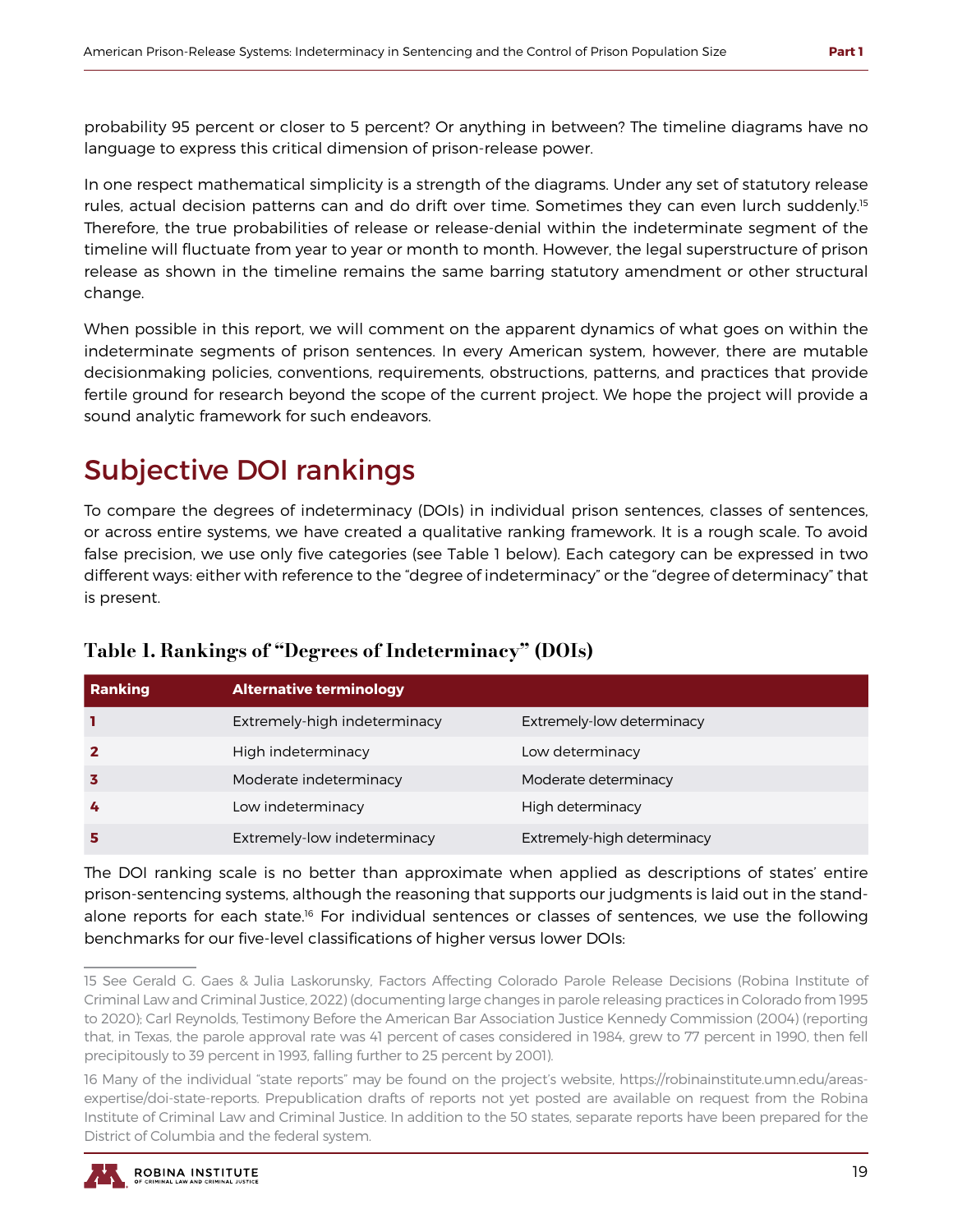### Benchmarks for rankings of "degrees of indeterminacy"

- **∙** *Extremely high indeterminacy*: first prospect of release at 0-19.9% of maximum sentence
- **∙** *High indeterminacy*: first prospect of release at 20-39.9% of maximum sentence
- **∙** *Moderate indeterminacy*: first prospect of release at 40-59.9% of maximum sentence
- **∙** *Low indeterminacy*: first prospect of release at 60-79.9% of maximum sentence
- **∙** *Extremely low indeterminacy*: first prospect of release at 80-100% of maximum sentence

When we apply our DOI rankings to whole prison-sentencing systems, we see them as gross characterizations. Most importantly, systems rankings must conglomerate one or more sets of "generalrules sentences" in each jurisdiction, weighted by plausible guesses of the representation of each sentencing class in the total prison population. Table 2 below collects the rankings we have made in this project of all 50 states, the District of Columbia, and the federal system. At the end of this report, Appendix Table A-2 breaks down the different classes of general-rules sentences we have taken into account when arriving at our judgments.

We have no doubt that nuanced comparative analyses require closer inspection than our five DOI categories allow. Ultimately, the rankings are a useful indicator of the position of specific prisonsentencing systems vis-à-vis each other. Despite its crudity, the five-level scale is an improvement on the traditional binary division of all systems into categories of "indeterminate" or "determinate."

#### Table 2. Ranking of 50 States, the District of Columbia, and the Federal System by Degree of Indeterminacy (DOI) of Prison-Sentencing System as a Whole

| RUIRING OFFISON SCHCCHCHUNG STREIN     |                                                                                                                                                                                                                                               |  |
|----------------------------------------|-----------------------------------------------------------------------------------------------------------------------------------------------------------------------------------------------------------------------------------------------|--|
| <b>Extremely high</b><br>indeterminacy | Alabama, Hawaii, Jowa, Nevada, and Utah                                                                                                                                                                                                       |  |
| <b>High</b><br>indeterminacy           | Alaska, Arkansas, Colorado, Georgia, Illinois, Kentucky, Maryland, Michigan, Mississippi,<br>Missouri, Montana, New Hampshire, North Dakota, Oklahoma, Rhode Island, South Carolina,<br>Tennessee, Texas, Vermont, West Virginia, and Wyoming |  |
| <b>Moderate</b><br>indeterminacy       | Idaho, Indiana, Louisiana, Massachusetts, Nebraska, New Jersey, New Mexico, New York,<br>Pennsylvania, and South Dakota                                                                                                                       |  |
| Low<br>indeterminacy                   | California, Connecticut, Delaware, Minnesota, Ohio, Washington, and Wisconsin                                                                                                                                                                 |  |
| <b>Extremely low</b><br>indeterminacy  | Arizona, Florida, Kansas, Maine, North Carolina, Oregon, Virginia, District of Columbia, and<br>the Federal System                                                                                                                            |  |

#### **Ranking of Prison-Sentencing System**

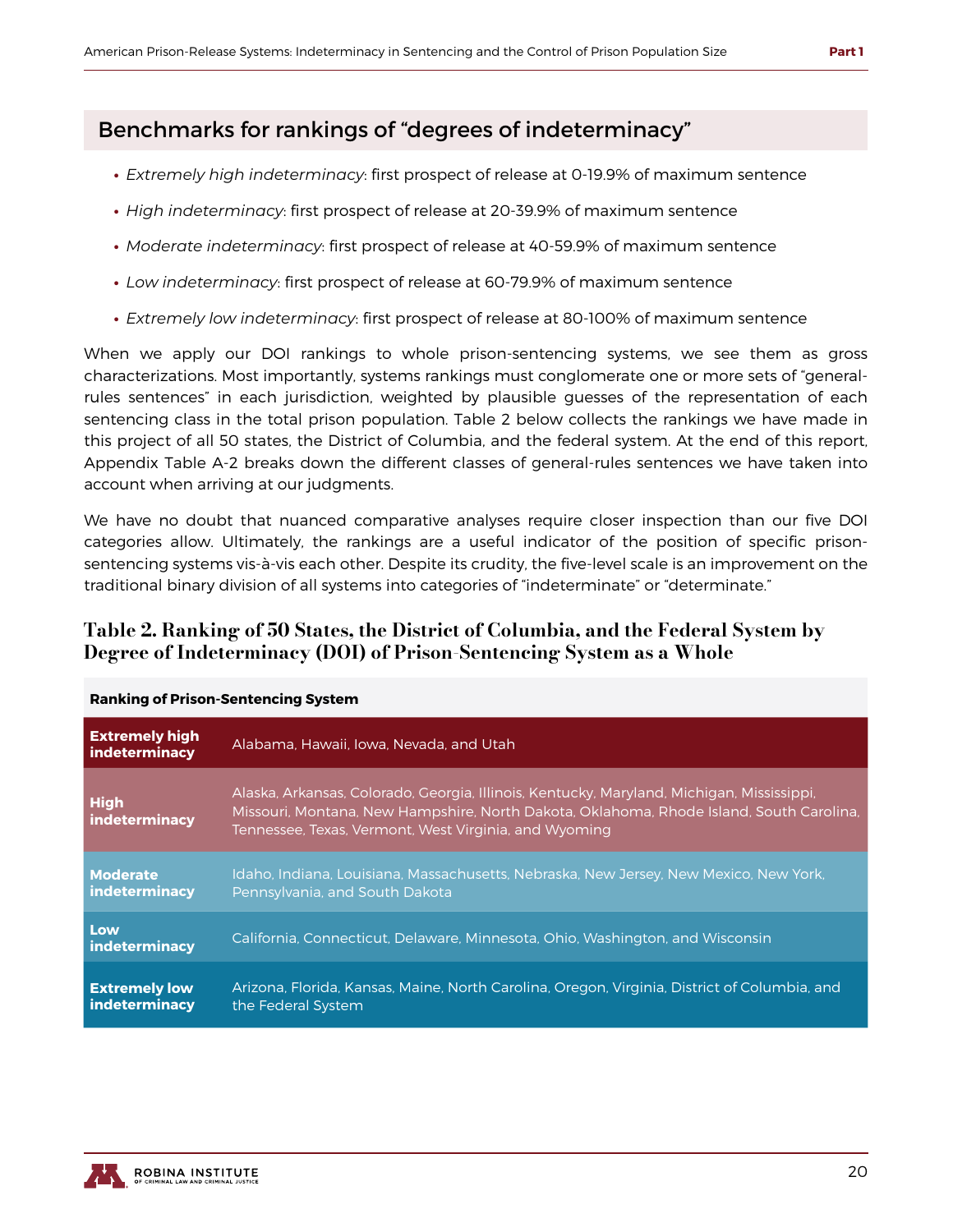As shown above, American prison-sentencing systems in 2022 gravitated toward the higher degrees of indeterminacy on our scale. Twenty-one states operate with systems that we rank as having high DOIs overall, with an additional five states in the category of extremely high DOIs. In contrast, seven states are ranked as having low DOIs overall with an additional seven states on the bottom rung of extremely low DOIs. (The District of Columbia and the federal system also rank as extremely low in indeterminacy.) Ten states occupy the middle tier with moderate DOIs.

## The "population multiplier potential" or "PMP"

A central concern of this project has been to explore the relationship between degrees of indeterminacy in prison sentences and the location of governmental power to influence or control prison population size. We have introduced the concept of "population-multiplier potential" (PMP) to quantify the amount of power over prison population numbers that is concentrated in back-end decisionmakers such as parole boards and prison officials.

The PMP is the ratio of two calculations. First, for each class of sentence in a given system, we ask how high the relevant prison subpopulation would rise over time if back-end decisionmakers were to use their discretion to hold everyone for as long as legally possible (a longest-time-served scenario). Second, we ask how low the prison subpopulation would sink over time if back-end decisionmakers were to use their discretion to release everyone as early as possible under existing laws (a shortest-time-served scenario). The ratio of the two estimated populations is the PMP.

For example, suppose that imaginary State A operates with an exceptionally simple prison-release system: All prisoners are serving sentences that carry first parole-release eligibility at the 33-percent mark of their judicial maximum terms, as depicted in Figure 5.<sup>17</sup> Suppose also that the parole board is the only back-end agency with release and release-denial discretion from the 33-percent mark of the maximum term through the 100-percent mark. For this class of sentence there is a 3:1 ratio in longest to shortest possible lengths of stays for individual prisoners prior to release on parole.



17 Figure 5 shows Rhode Island's parole-eligibility formula for the vast majority of prison sentences. Unlike hypothetical State A, this is not the only sentence class in the state. Rhode Island, like all states, has multiple classes of sentences with rules of prison release that differ from those shown in Figure 5. In Rhode Island, these other sentence classes include life sentences (with and without parole), mandatory minimum sentences for some offenses, and habitual-criminal sentences.

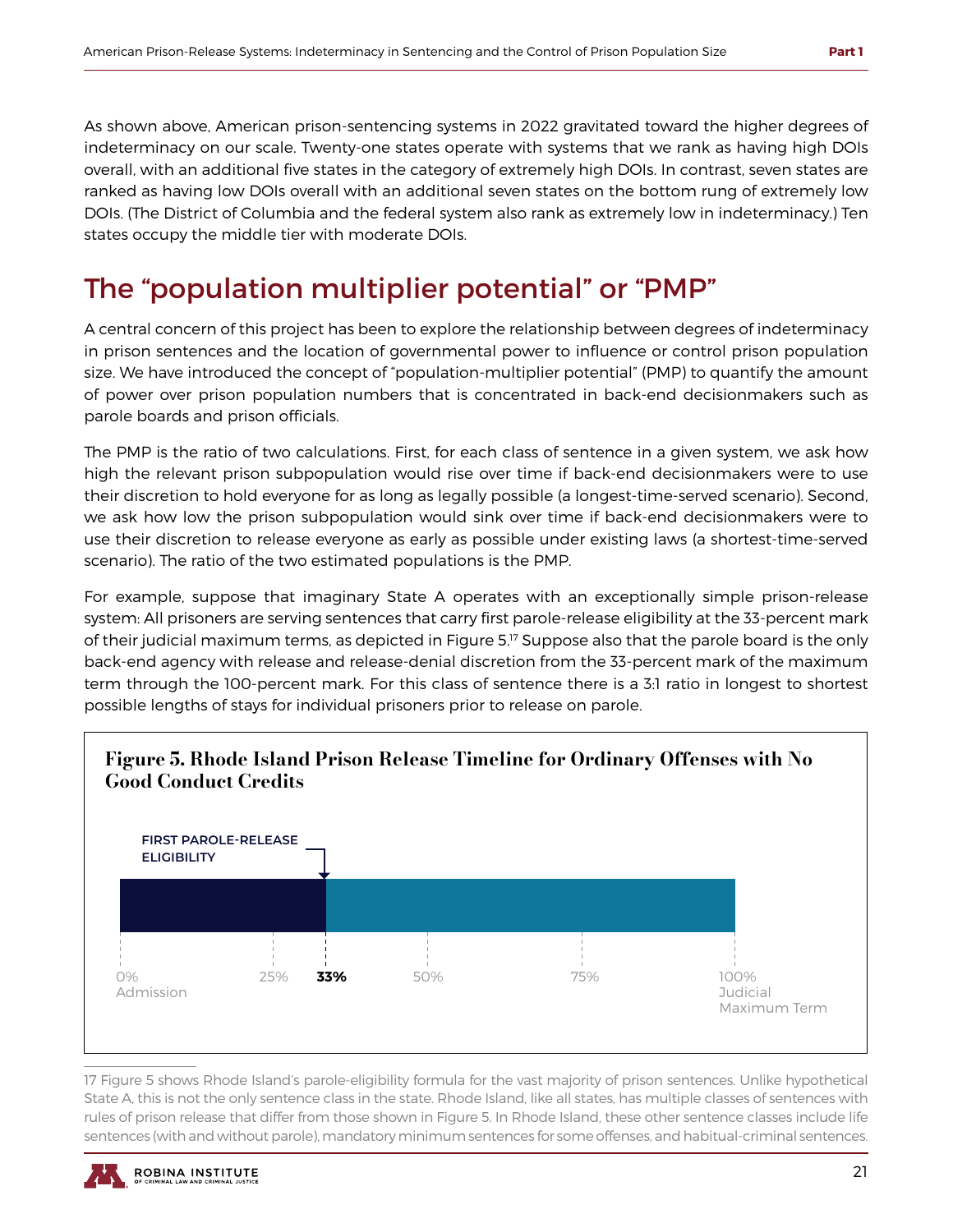If we extrapolate across hundreds or thousands of prisoners, we can say that State A's prison-sentencing system has a PMP of 3:1 for the entire prison population. (We can make a statement about the whole prison system because we have posited only one sentence class.) If the parole board were to deny release to all prisoners until expiration of their maximum terms—all else being held equal—State A's prison population would eventually settle at an equilibrium three times as large as if the parole board were to release all prisoners at their earliest eligibility.

It is relatively easy to calculate the PMP for a single class of prison sentences, but much harder to assess where a state's actual releasing practices fall within the range of possibility expressed by the PMP. We need data to work out the actual-practices question—and the answer will be a moving target with the passage of time. For example, in the simple 3:1 system discussed above, historical statistics might show that the average length of stay among all prisoners has been 150 percent of their minimum terms (that is, the average prisoner with a one-to-three year sentence will have served 18 months before release). Armed with such information, we can use the PMP to project what could happen in the future if the parole board's releasing patterns were to change. For example, if the board were to shift to the shortesttime-served scenario in every case, the state's prison population would eventually be cut to two-thirds of its current size. On the other hand, if the board were to veer completely to the longest-time-served model, the state's prison population would ultimately reach twice its current size.

Gerald Gaes and Julia Laskorunsky have developed a visual aid to conceptualize states' actual releasing practices within the wide ranges of possibility expressed by the PMP. Figure 6 below reproduces their diagram, which illustrates a hypothetical class of prison sentences with earliest parole-release eligibility at the 15-percent mark of judicial maximum terms. Figure 6 imagines that average prisoners with this type of sentence have been serving 40 percent of their judicial maximum terms. However, without any changes in law, releasing patterns and average time actually served under each such sentences could move to the left or right of the current 40-percent average. Movement to the left could go as far as the 15-percent mark under the shortest-time-served scenario. Movement to the right could go to the 100-percent mark. For individual states, Gaes and Laskorunsky have used this model to generate estimates of potential increases and decreases in prison population size that could result from shifts in average release dates in either direction.<sup>18</sup>

<sup>18</sup> This exercise ignores all the other factors that could influence the size of this subpopulation, such as crime rates and changes in prosecutorial practices, but--as argued by Gaes and Laskorunsky—the calculation has the benefit of isolating the amount of play in the system that is due to indeterminacy alone. See Gerald G. Gaes & Julia Laskorunsky, The Relationship Between Back-end Sentencing and State Prison Population Levels (unpublished ms.).

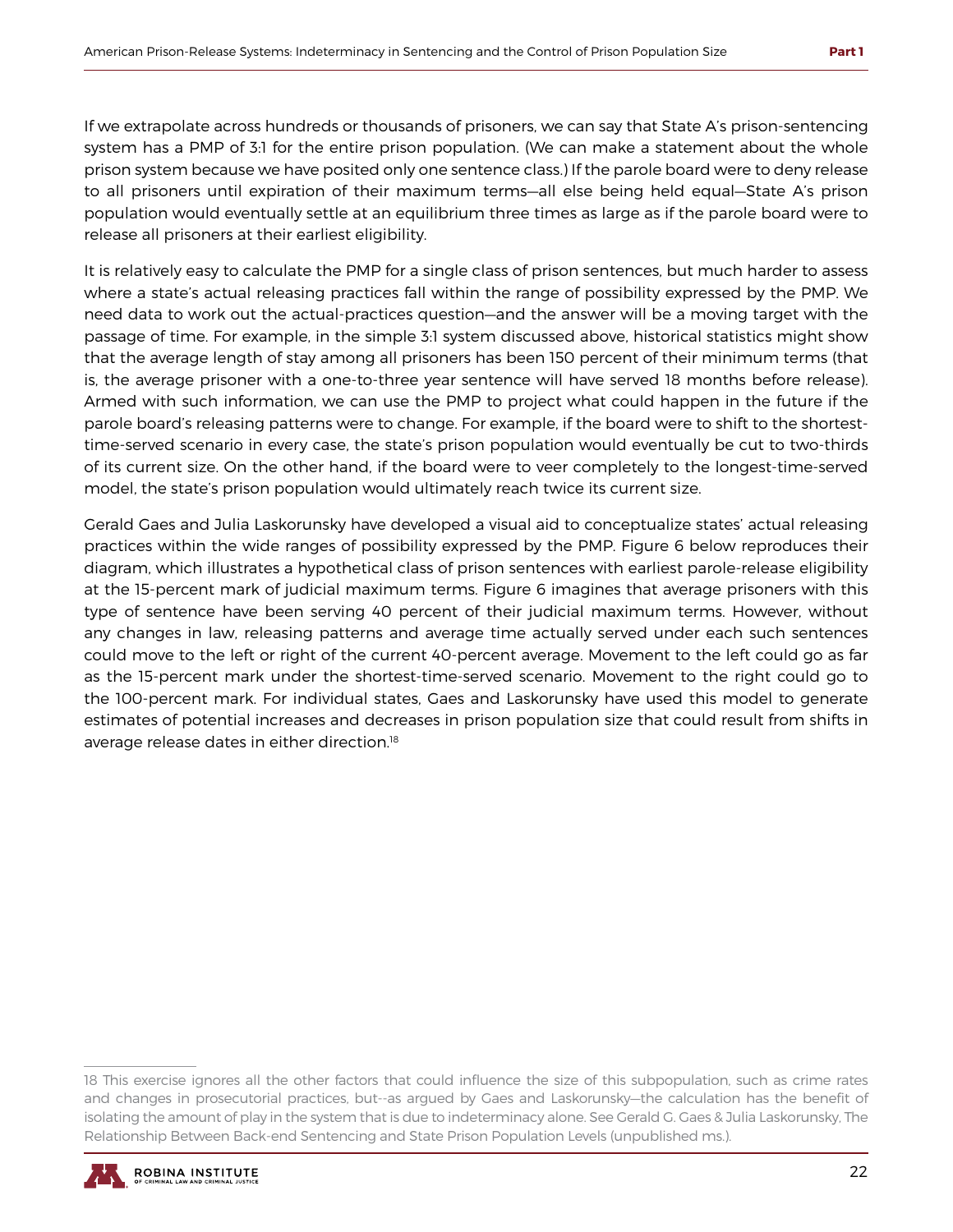

Under the assumptions of Figure 6, a comprehensive shift in releasing practices to the shortest-timeserved scenario would eventually bring about a 62.5 percent reduction in the subpopulation of prisoners who are serving this type of sentence. In the other direction, a red-lining of releasing practices to the longest-time-served scenario would result in an increase of 150 percent. If 5,000 prisoners are currently serving the class of sentence in Figure 6, changes in releasing practice could potentially reduce that subpopulation's size to as little as 1,875—or to as much as 12,500.

Actual PMP values vary a great deal across states and across discrete classes of sentences within individual states. Nationally, the greatest diversity exists for sentences for nonviolent offenses. To illustrate the breadth of approach, Table 3 collects the PMPs for 15 selected states, focusing only on the subpopulation of general-rules prisoners convicted of nonviolent offenses. In the typical state this is a sizeable subpopulation—often about 50 percent of the total. It is important to recognize that the PMPs in Table 3 express the degree of back-end control over prison population size only for the nonviolentoffense subpopulation.

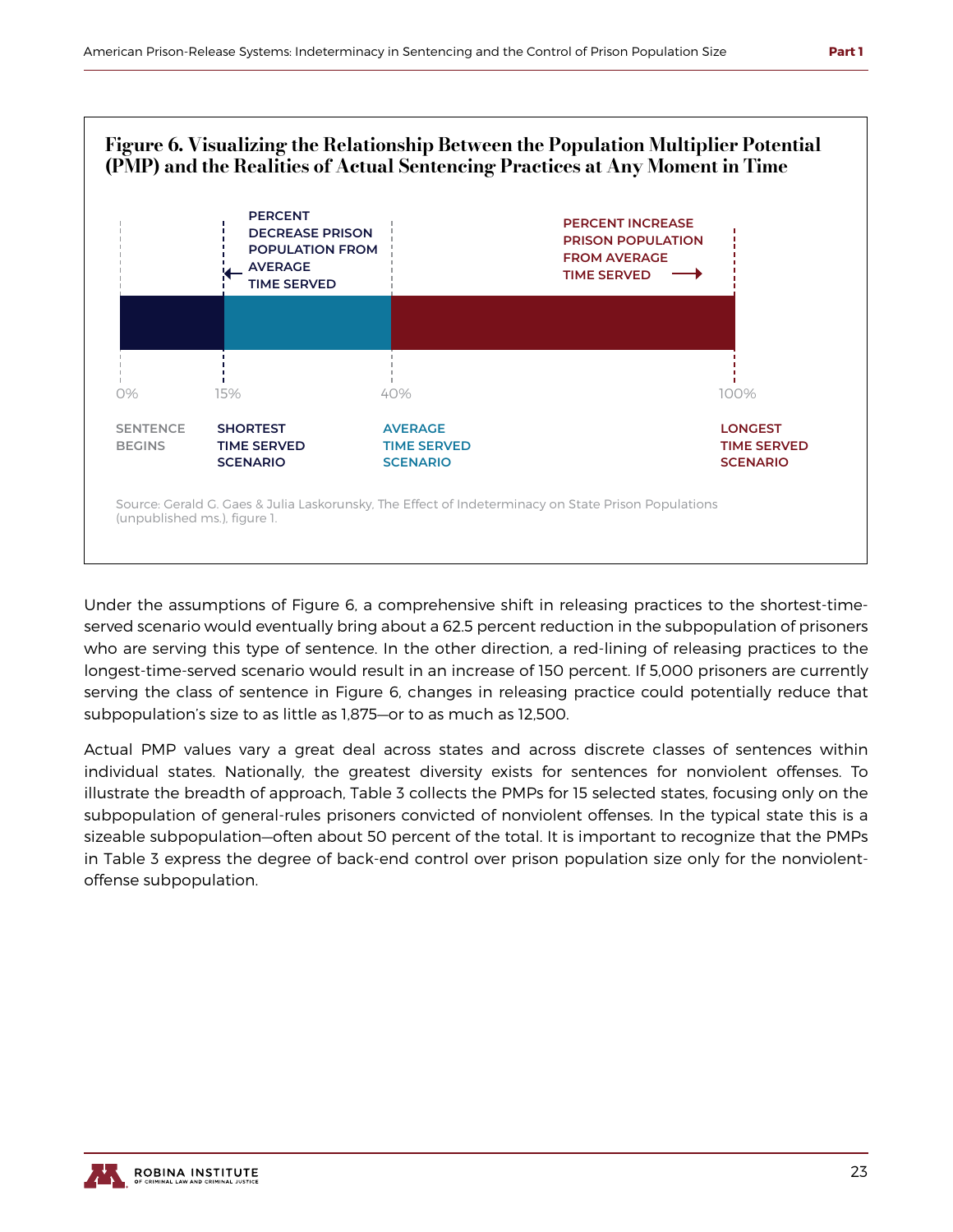#### Table 3. Population Multiplier Potentials (PMPs) for General-Rules Sentences for Nonviolent Offenses in 15 States

|                     | <b>Population Multiplier Potential for Ordinary Nonviolent Offenders</b> |
|---------------------|--------------------------------------------------------------------------|
| <b>Arizona</b>      | 1.16:1                                                                   |
| <b>Arkansas</b>     | 5.9:1                                                                    |
| <b>Connecticut</b>  | 2.3:1                                                                    |
| <b>Delaware</b>     | 1.45:1                                                                   |
| <b>Illinois</b>     | 3.33:1                                                                   |
| <b>lowa</b>         | Greater than 100:1*                                                      |
| <b>Minnesota</b>    | 1.5:1                                                                    |
| <b>Nevada</b>       | Between 5.9:1 and 50:1                                                   |
| <b>New York</b>     | Between 3.6:1 and 33.3:1                                                 |
| <b>Oklahoma</b>     | 4:1                                                                      |
| <b>Oregon</b>       | 1.25:1                                                                   |
| <b>Rhode Island</b> | 3:1                                                                      |
| <b>Texas</b>        | 10:1                                                                     |
| <b>Utah</b>         | Greater than 100:1*                                                      |
| <b>Washington</b>   | 1.5:1                                                                    |

Sources: The relevant "state reports" prepared for this project.

\*Iowa and Utah have no minimum terms before parole-release eligibility for this sentence class. Technically, the parole board may release prisoners at the moment of their admission. The PMP for such sentences, if calculated in the same way as in other states, is a nonsensical ratio of ∞:1. We prefer to use the "greater than 100:1" formulation to express such extremely large PMPs.

With enough information, one can estimate a systemwide PMP for multi-tiered prison-sentencing systems, but the task requires good data and a series of calculations. Let us say that imaginary State B has a prison population of 20,000. Two thousand people are serving sentences of life without parole. The PMP for this group is 1:1. That is, no back-end agency has the power to influence the size of the LWOP subpopulation.<sup>19</sup> Their numbers are determined almost entirely by official decisions taken at the front-end of the prison-sentencing system such as prosecutors' choices in the use of their charging and bargaining discretion and courts' uses of their sentencing discretion.

Let us further suppose that State B has an additional 4,000 prisoners, convicted of serious sex or violent offenses, who become eligible for release after 85 percent of their maximum terms have been served. The PMP for this group is 1.17:1. If the average person with this class of sentence is currently serving 90 percent of their maximum terms, then a hard shift to the shortest-time-served scenario would eventually reduce the "85-percent" subpopulation by about 5.6 percent, while an equally hard shift to the longesttime scenario would eventually increase its size by about 11.1 percent. The lowest realizable target for subpopulation size would be about 3,776 and the highest would be 4,440.

<sup>19</sup> We exclude rarely-used forms of back-end release discretion such as executive clemency and compassionate release.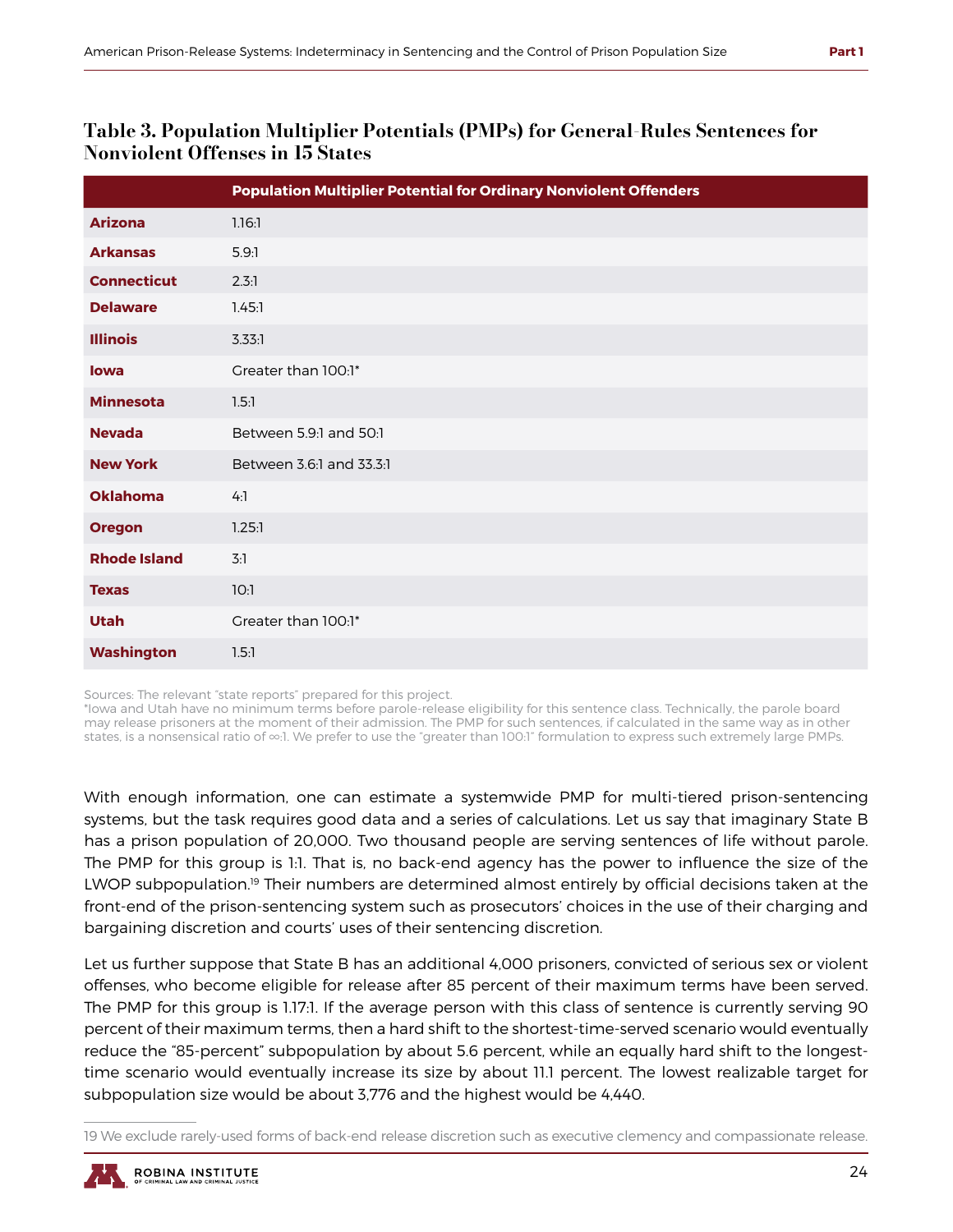The remaining 14,000 prisoners in State B become eligible for release after 25 percent of their maximum terms. The PMP for this group is 4:1. Let us suppose the data show that, under current releasing practices, the average person with this class of sentence is released after having served 50 percent of their maximum terms. If so, we can estimate that a full shift in releasing discretion to the shortest-time-served scenario would eventually create a new equilibrium of 7,000 people serving this class of sentence. In the other direction, a complete lurch to the longest-time-served-scenario would eventually double the size of the group to 28,000 people.

Table 4 summarizes the above calculations to derive a composite PMP for the back end of State B's prison-sentencing system as a whole. Under current state law, the parole board's aggregate choices in releasing decisions are capable of reducing the current prison population from 20,000 to as low as 12,776. Those choices could also drive the population from 20,000 to as much as 34,440.  $^{20}$ 

#### Table 4. PMPs and Potential Prison Population Change for Individual Sentence Classes and the Entire Prison-Sentencing System in Imaginary State B

|                                                                                             | <b>Current</b><br>population | Shortest-time-served<br>population | Longest-time-served<br>population | <b>PMP</b> |
|---------------------------------------------------------------------------------------------|------------------------------|------------------------------------|-----------------------------------|------------|
| <b>General-rules sentences with</b><br>release eligibility at 25%                           | 14.000                       | 7.000                              | 28,000                            | 4:1        |
| <b>Sentences for serious sex</b><br>and violent offenses with<br>release eligibility at 85% | 4.000                        | 3.776                              | 4.440                             | 1.17:1     |
| <b>LWOP sentences</b>                                                                       | 2.000                        | 2.000                              | 2.000                             | 1:1        |
| <b>Total</b>                                                                                | 20,000                       | 12.776                             | 34.440                            | 2.7:1      |

One advantage of the composite PMP analysis illustrated in Table 4 is that policymakers' attention can be directed to the specific compartments of back-end discretion that would have the most impact on prison population size if releasing practices were to be changed. For example, in the case of State B as sketched above, back-end reforms that target the releasing laws and practices for the 25-percent subgroup have much greater potential impact on overall prison population size than back-end reforms directed at LWOP prisoners or the 85-percent group. The 25-percent is not only the largest group of prisoners in State B, its sentence class carries the highest degree of indeterminacy of all three classes. For the LWOP and 85-percent groups, reforms aimed at the management of prison population size would be best focused at the front end of State B's prison-sentencing system.

<sup>20</sup> Within important limits due to data availability, such estimates are possible for actual states. As part of this project, Gaes and Laskorunsky authored the first-ever study of this question in 39 states based on data collected by the Bureau of Justice Statistics' National Corrections Reporting Program (NCRP). Gerald G. Gaes & Julia Laskorunsky, The Relationship Between Back-end Sentencing and State Prison Population Levels (unpublished ms.).

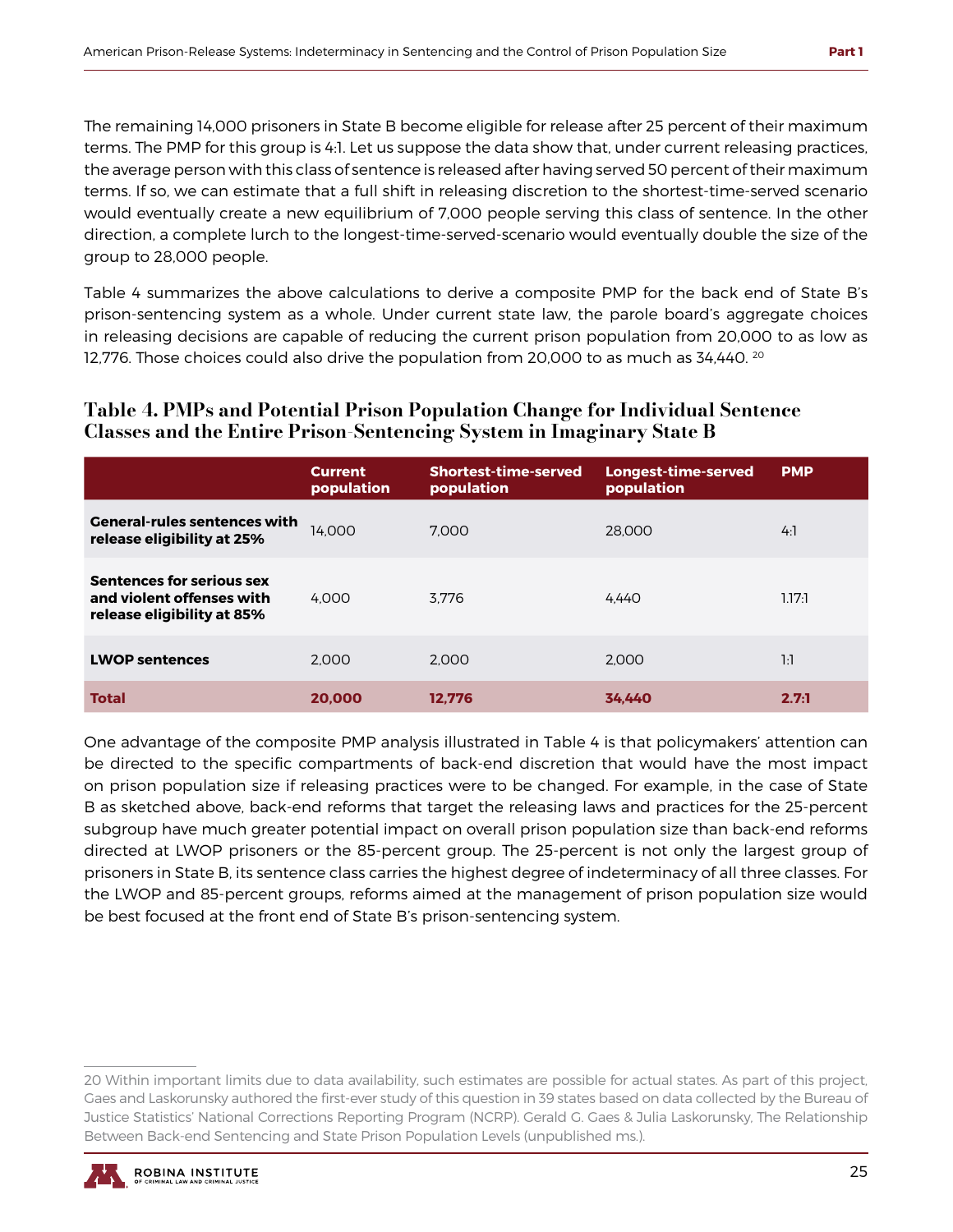# <span id="page-28-0"></span>PART II Findings from 52 Jurisdiction-Specific Reports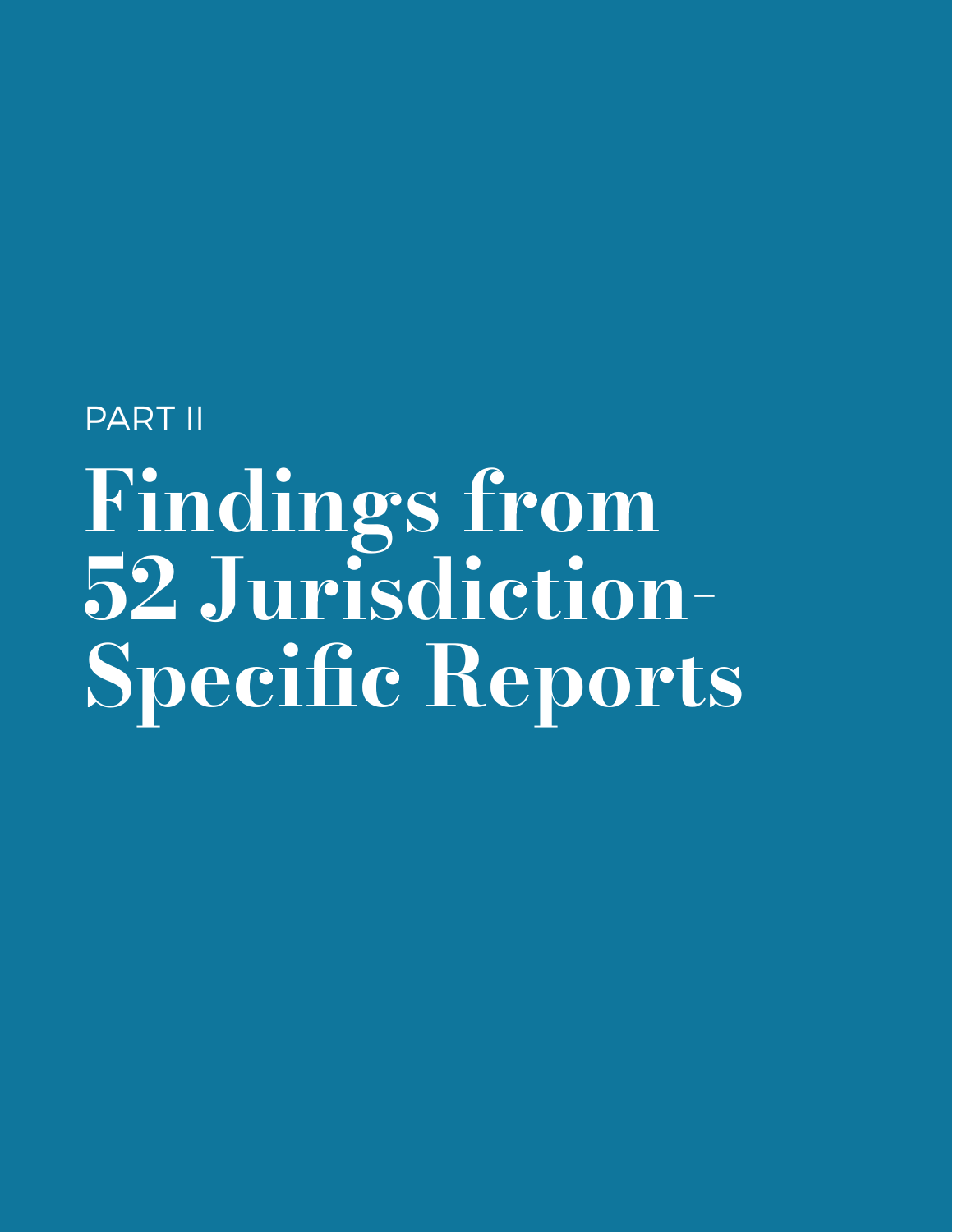### <span id="page-29-0"></span>CHAPTER 4

## Variations in the structure of parole-release discretion

## Classifying and counting states

In America, "indeterminacy" in prison sentencing is most often associated with the existence of parolerelease discretion (PRD). This study finds that, in 34 states, PRD is still a major force in the determination of actual time served by large numbers of prisoners who are subject to the states' general rules of prison release. In 16 states, the District of Columbia, and the federal system, PRD has been eliminated for the vast majority of general-rules prisoners.

For convenience, we will refer to states that incorporate PRD in large percentages of prison sentences as "paroling states." Those with no PRD for the vast majority of prison sentences will be called "non-paroling states." The terms are useful but rough approximations. No American jurisdiction is absolute in either direction.

In classifying states as paroling versus non-paroling, we have ignored their prison-release rules for life sentences. All American jurisdictions authorize sentences of life without parole (LWOP) for one or more offenses, $21$  but in most states the majority of people serving life sentences will someday be eligible for parole. States differ greatly in their approaches, but not always in predictable ways. On the broad question of how much indeterminacy should be built into prison terms, many states have adopted conflicting philosophies for life and non-life sentences.

Of the 34 states we identify as paroling states under their general rules of prison release, six extend no opportunity of parole release to adults who receive life sentences (Arkansas, Iowa, Louisiana, Pennsylvania, South Dakota, and Wyoming). In other words, current law in these "paroling" states is fashioned so that a life sentence always means LWOP.<sup>22</sup> Looking to the 18 American non-paroling jurisdictions, ten retain the possibility of parole release for most life sentences (California, Delaware, Kansas, Minnesota, New Mexico, Ohio, Oregon, Washington, Wisconsin, and the District of Columbia).

In summary: Across American jurisdictions, the question of whether there should be PRD in prison sentencing is often answered differently for life and non-life prison terms. Because of these inconsistencies, this report treats states' approaches to the determinacy or indeterminacy of life sentences as a distinct topic (see Chapter 9). This chapter focuses on the larger prisoner subpopulations who have received nonlife sentences with judicial maximum terms stated in months or years.

Table 5 shows our breakdown of paroling versus non-paroling jurisdictions in the U.S., while noting their sometimes divergent treatment of life sentences.

<sup>22</sup> In most states that have eliminated sentences of life with parole, there are still "legacy cases" of people in the prisons who were given such sentences under prior law.



<sup>21</sup> Alaska has no LWOP sentence per se, but state law authorizes prison sentences of 99 years without prospect of parole for aggravated first-degree murder. Functionally, we count this as an LWOP sentence.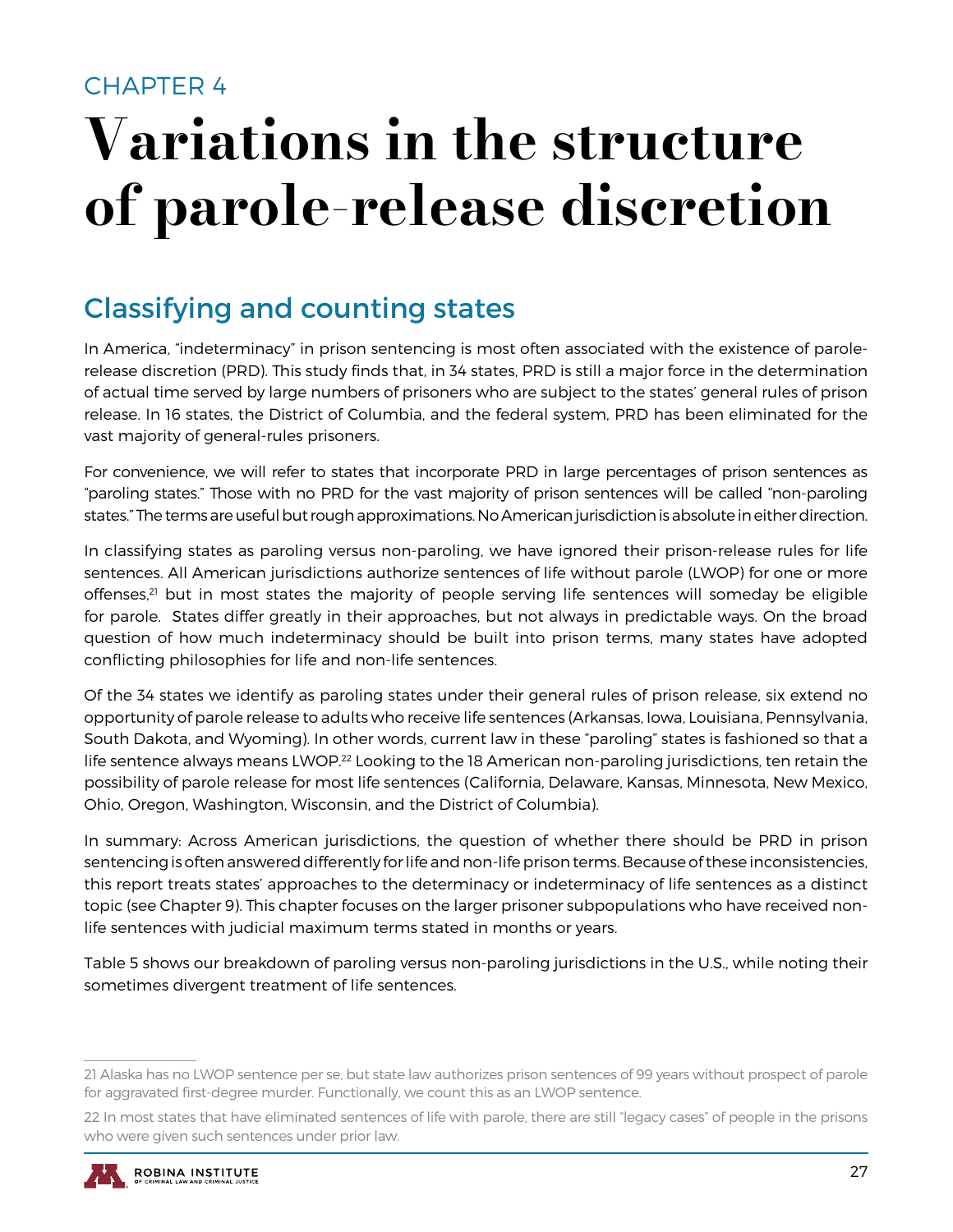| <b>States with parole-release discretion</b><br>for a large percentage of prisoners,<br>including some life prisoners*               | Alabama, Alaska, Colorado, Connecticut, Georgia, Hawaii, Idaho,<br>Kentucky, Maryland, Massachusetts, Michigan, Mississippi (split)<br>system), Missouri, Montana, Nebraska, Nevada, New Hampshire, New<br>Jersey, New York (split system), North Dakota, Oklahoma, Rhode Island,<br>South Carolina, Tennessee, Texas, Utah, Vermont, and West Virginia |
|--------------------------------------------------------------------------------------------------------------------------------------|---------------------------------------------------------------------------------------------------------------------------------------------------------------------------------------------------------------------------------------------------------------------------------------------------------------------------------------------------------|
| <b>States with parole-release discretion</b><br>for a large percentage of prisoners,<br>but not for life prisoners                   | Arkansas, Iowa, Louisiana, Pennsylvania, South Dakota, and Wyoming                                                                                                                                                                                                                                                                                      |
| <b>States with no parole-release</b><br>discretion for the vast majority of<br>prisoners, but some life sentences are<br>parolable** | California (split system), Delaware, Kansas, Minnesota, New Mexico,<br>Ohio (split system), Oregon, Washington, Wisconsin, and the District of<br>Columbia                                                                                                                                                                                              |
| <b>States with no parole-release</b><br>discretion for the vast majority of<br>prisoners, and no parolable life<br>sentences***      | Arizona, Florida, Illinois, Indiana, Maine, North Carolina, Virginia, and<br>the federal sentencing system                                                                                                                                                                                                                                              |

Sources: 52 "state reports" prepared for this project, including 50 states, the District of Columbia, and the federal system. \*Most states in this category have PRD for the majority of prison sentences, but two have "split systems" in which a substantial percentage of all prison sentences have PRD, but less than a majority.

\*\*In Minnesota, release discretion for lifers is held by the Commissioner of Corrections. In Wisconsin, it is held by sentencing courts. We apply the term "parolable life sentences" to these states even though the release decisionmaker is someone other than a parole board.

\*\*\*The LWOP-only designations in rows 2 and 4 of the table do not include parolable life sentences for juvenile offenders who were under 18 at the time of their crimes, which are constitutionally required in many cases even if not authorized in statute.

Table 5 also notes the existence of what we call "split systems" in California, Mississippi, New York, and Ohio. In each of these states, substantial percentages of general-rules prisoners fall into both categories. These systems complicate our definitions of "paroling" versus "non-paroling" states. Mississippi and New York are nearly split down the middle. For the most part in both states, nonviolent offenders receive parolable sentences while sentences for violent crimes have no PRD. In California and Ohio, only small subgroups of prisoners are eligible for discretionary parole release.<sup>23</sup> We address these complications by flagging the split systems. Readers may decide for themselves if the "split" states should be classified differently than we have done.

<sup>23</sup> We define paroling states as those that offer discretionary parole release to "large numbers" of general-rules prisoners rather than an outright majority. If our definition required a clear majority, we would not know what to do with Mississippi and New York. In both states, the majority of people admitted to prison have parolable sentences but, at least in New York, a majority of the standing population does not. In Mississippi, we cannot guess which group is larger in the standing population.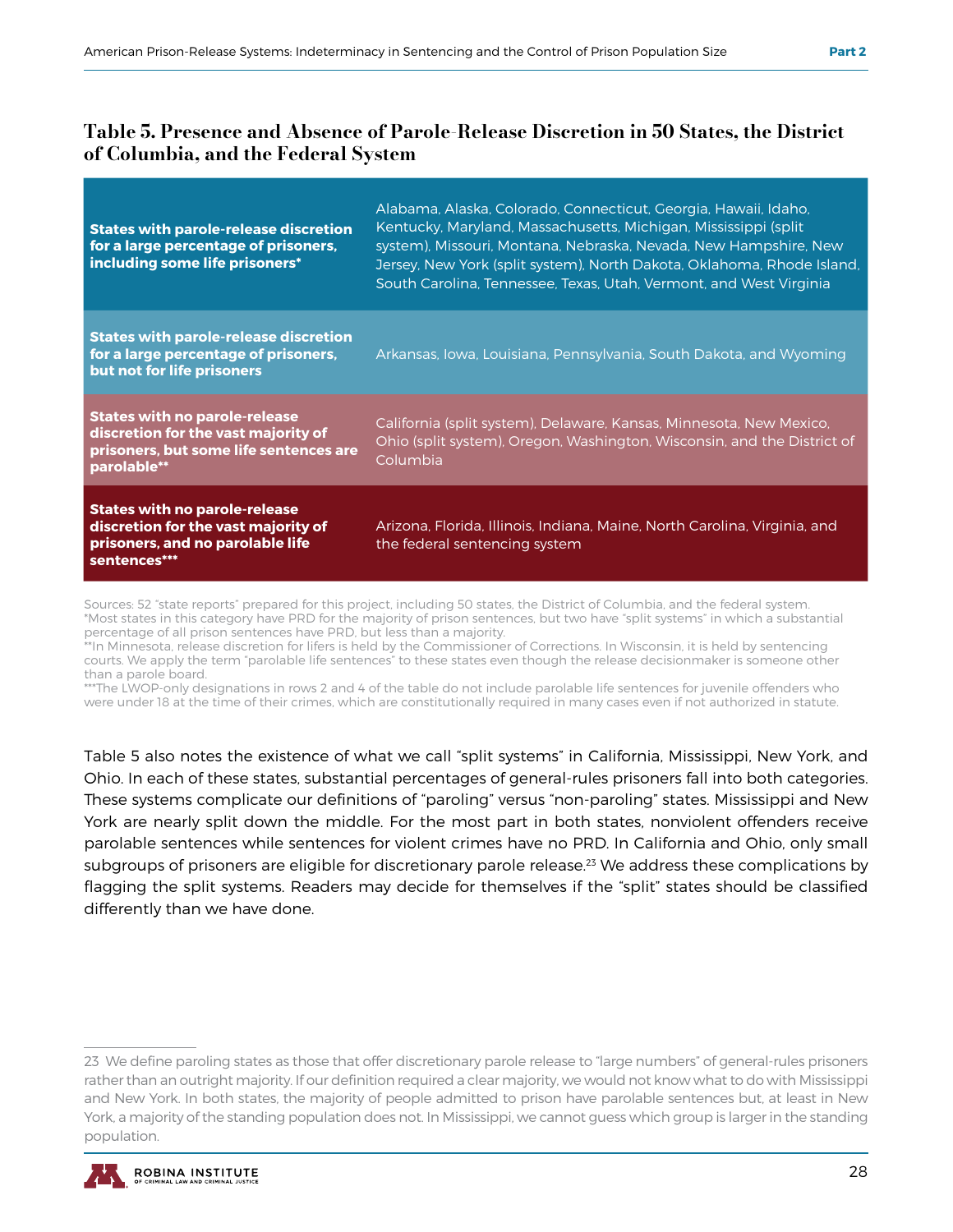## Modeling degrees of indeterminacy in paroling states

Among the 34 paroling states, the degrees of indeterminacy (DOI) in ordinary prison sentences vary a great deal. In addition, most states have separate classes of prison sentences with different DOIs. For example, in Connecticut, prisoners convicted of violent offenses do not become eligible for discretionary parole release until they have served 85 percent of their judicial maximum terms. See Figure 7 below.<sup>24</sup> In contrast, most prisoners convicted of nonviolent crimes are admitted with parole eligibility dates at the 50-percent mark of their maximum sentences. See Figure 8.25





24 Our discussion of the Connecticut system is drawn from Kevin R. Reitz, Matthew Jacobs, and Edward E. Rhine, *Prison-Release Discretion and Prison Population Size, State Report: Connecticut* (Robina Institute of Criminal Law and Criminal Justice, 2021), at https://robinainstitute.umn.edu/publications/prison-release-discretion-and-prison-populationsize-state-report-connecticut.

25 For people imprisoned for nonviolent offenses, this eligibility date can be advanced to the 43-percent mark if they earn all available "risk-reduction credits." Prisoners convicted of violent crimes in Connecticut cannot move their parolerelease eligibility dates through credit earnings.

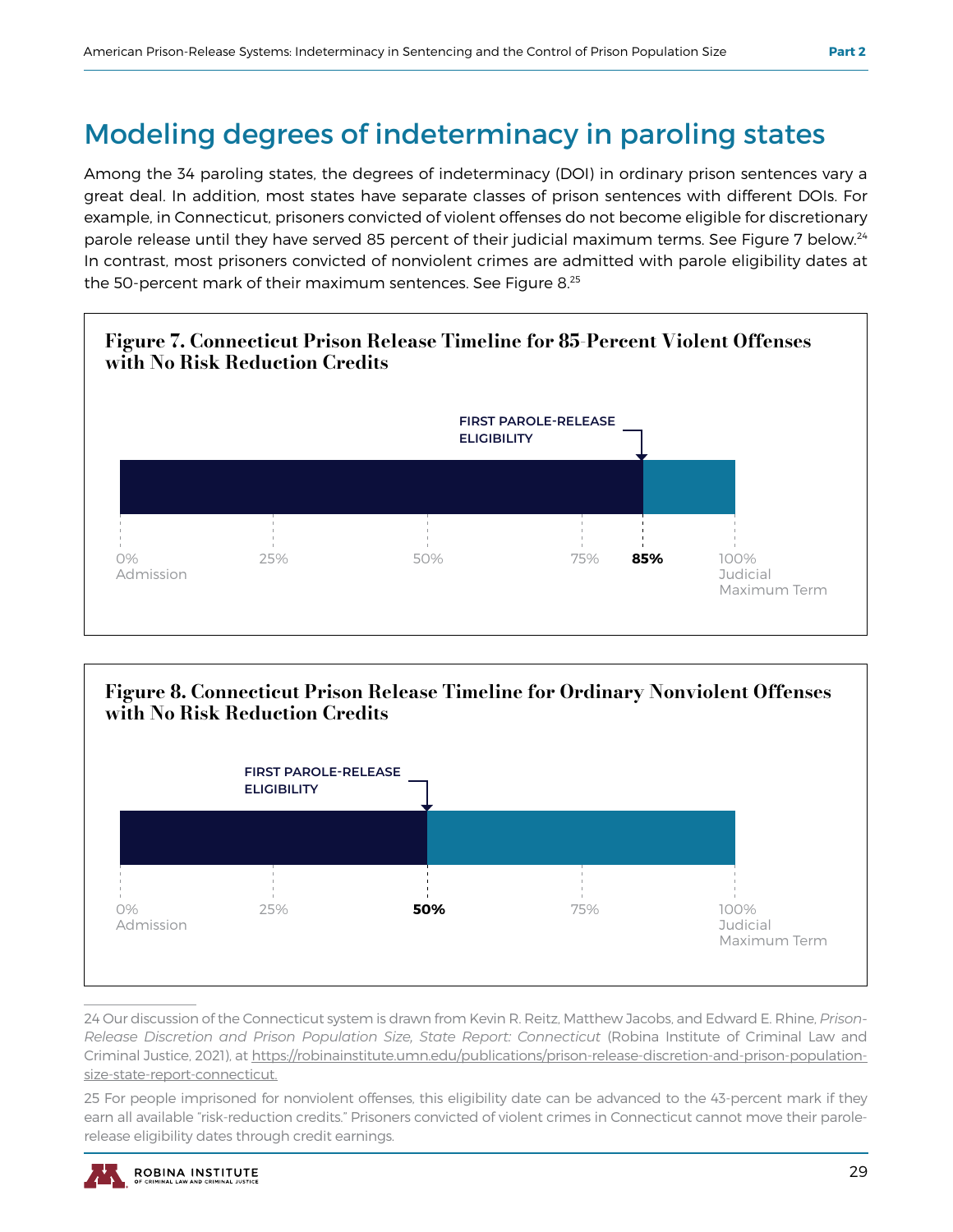Although it is a paroling state, the prison-sentencing system in Connecticut operates with a *low degree of indeterminacy* overall (according to this project's subjective ranking system). We reach this judgment by averaging out the two sentence classes pictured above. In our ranking system, 85-percent sentences are an example of *extremely low indeterminacy*. Sentences with parole eligibility at 50 percent are exemplars of *moderate indeterminacy*. Because we would expect to find large numbers of prisoners in both groups, our systemwide DOI assessment falls in the middle.26

On the upper end of the DOI scale, a handful of paroling states allow discretionary parole release to large numbers of prisoners on the day they are admitted to prison. Judicial prison sentences of this kind have no minimum terms. This is the approach for the great majority of prison sentences in Hawaii. See Figure 9 below.<sup>27</sup> For example, most prison sentences with a four-year judicial maximum in Hawaii would include zero determinacy and four years of indeterminacy. In theory, the parole board could set actual sentence length anywhere from mere minutes to the full maximum term. Obviously, we rate such sentences as having an *extremely high degree of indeterminacy*.



A different instance of extremely-high indeterminacy is found in Colorado, where some people convicted of sex offenses receive life sentences with minimum terms as short as two years. See Figure 10 below. Extremely high DOIs in conjunction with long maximum terms can yield dramatic amounts of indeterminacy. If we approximate the maximum using a life expectancy of 45 years,<sup>28</sup> Figure 10 sentences include two years of time served that are "determined" by the court plus an additional 43 years of indeterminacy.

<sup>26</sup> As explained in Chapter 3, our DOI rankings of entire state sentencing systems are based on a composite judgment that takes into account all of the major classes of non-life sentences in each state.

<sup>27</sup> We have found similar timelines in Iowa for most prisoners and in Utah for prisoners convicted of third-degree felonies.

<sup>28</sup> In Chapter 9, we suggest that average life expectancy for the average life prisoner can be used as a proxy to generate prison release timelines for differently-structured life sentences.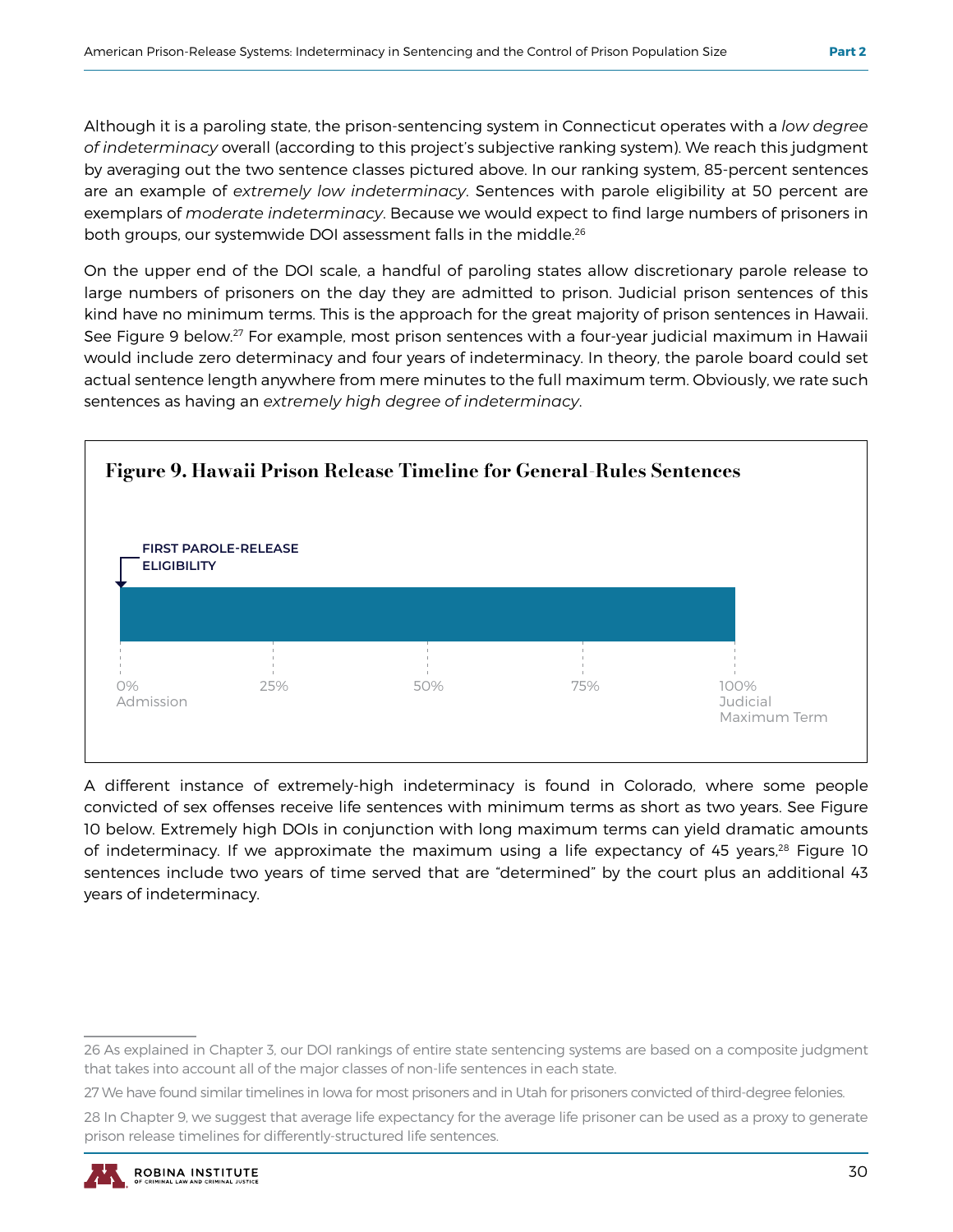

Thirteen paroling states place parole eligibility dates at the 25- or 33-percent marks of the prisonsentence timeline, at least for prisoners convicted of nonviolent crimes.<sup>29</sup> Texas provides most prisoners convicted of lower-level offenses with parole eligibility at the 25-percent mark. See Figure 11. In Rhode Island, standard PEDs are placed at the 33-percent mark. See Chapter 3, Figure 5.



We consider prison sentences with parole release eligibility at 25 or 33 percent to be bellwethers of *high indeterminacy* in the American context. Before this study, we thought of such systems as the archetypes of parole-release discretion in the U.S. Our research for this project, however, has convinced us that there is no such thing as an identifiable prison-release paradigm in America, even among paroling states.

<sup>29</sup> Seven of these states require higher percentages for violent or designated categories of "more serious" offenses.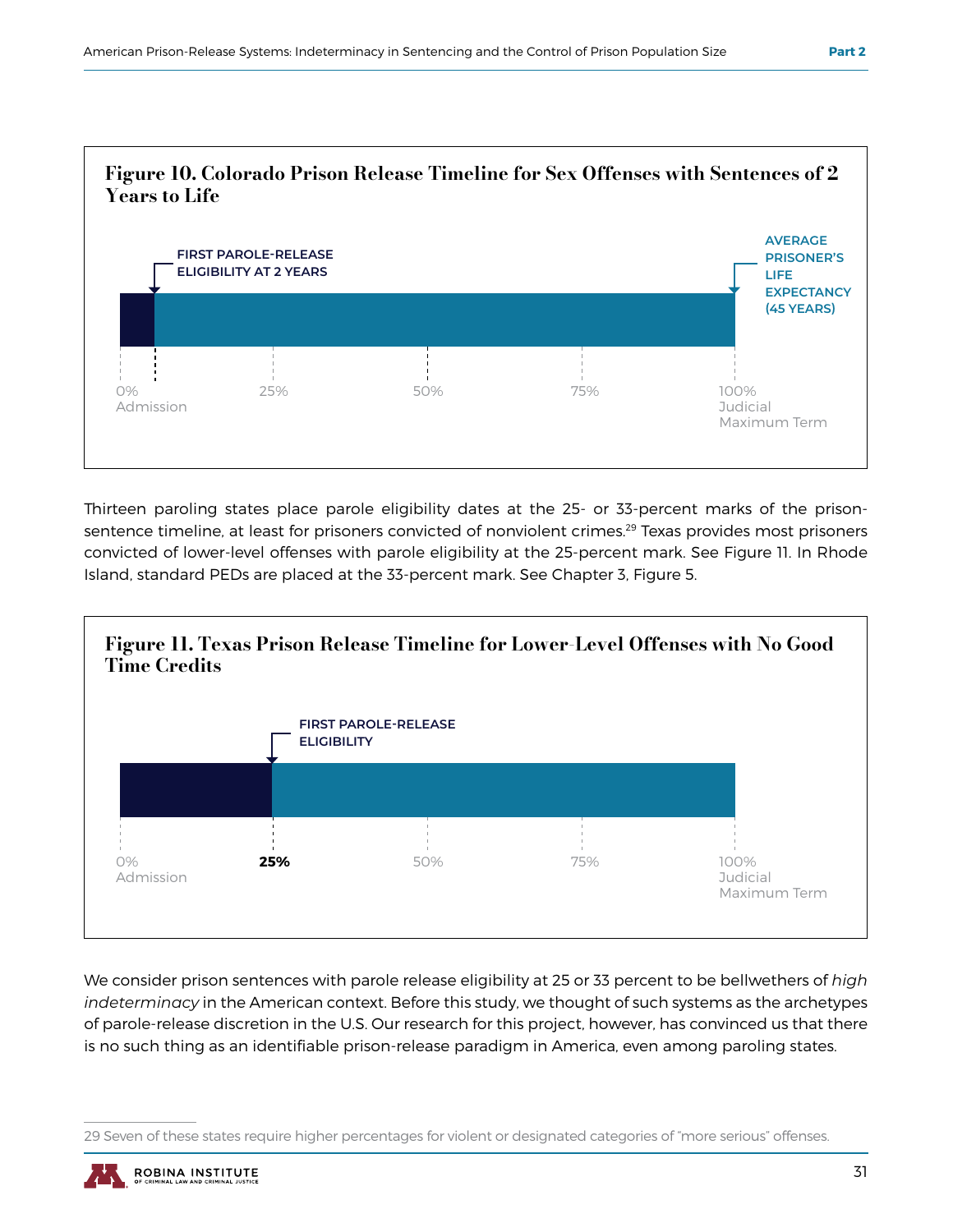### Judge-made degrees of indeterminacy

In eleven states, the DOIs of prison sentences are not dictated by statutory rules or formulas, but can be varied substantially in individual cases within the discretion of sentencing judges. For example, defendants convicted of nonviolent crimes usually receive parolable sentences in New York, but sentencing courts are given meaningful authority to set the relationship between minimum and maximum terms. For many crimes, judges may impose minimums that are as long as one-third of the maximum or as short as one year. Figures 12 and 13 illustrate sentences in which judges have imposed the longest permitted minimum terms, contrasted with sentences in which judges have selected the shortest allowable minimum terms. If we assume the same 10-year maximum sentence in each figure, minimum terms could be as long as three years and four months, (Figure 12) or as short as one year (Figure 13).<sup>30</sup>





\*Length of minimum term calculated based on 10-year sentence

30 In New York, judicial minimum sentences can be reduced slightly through the award of credits.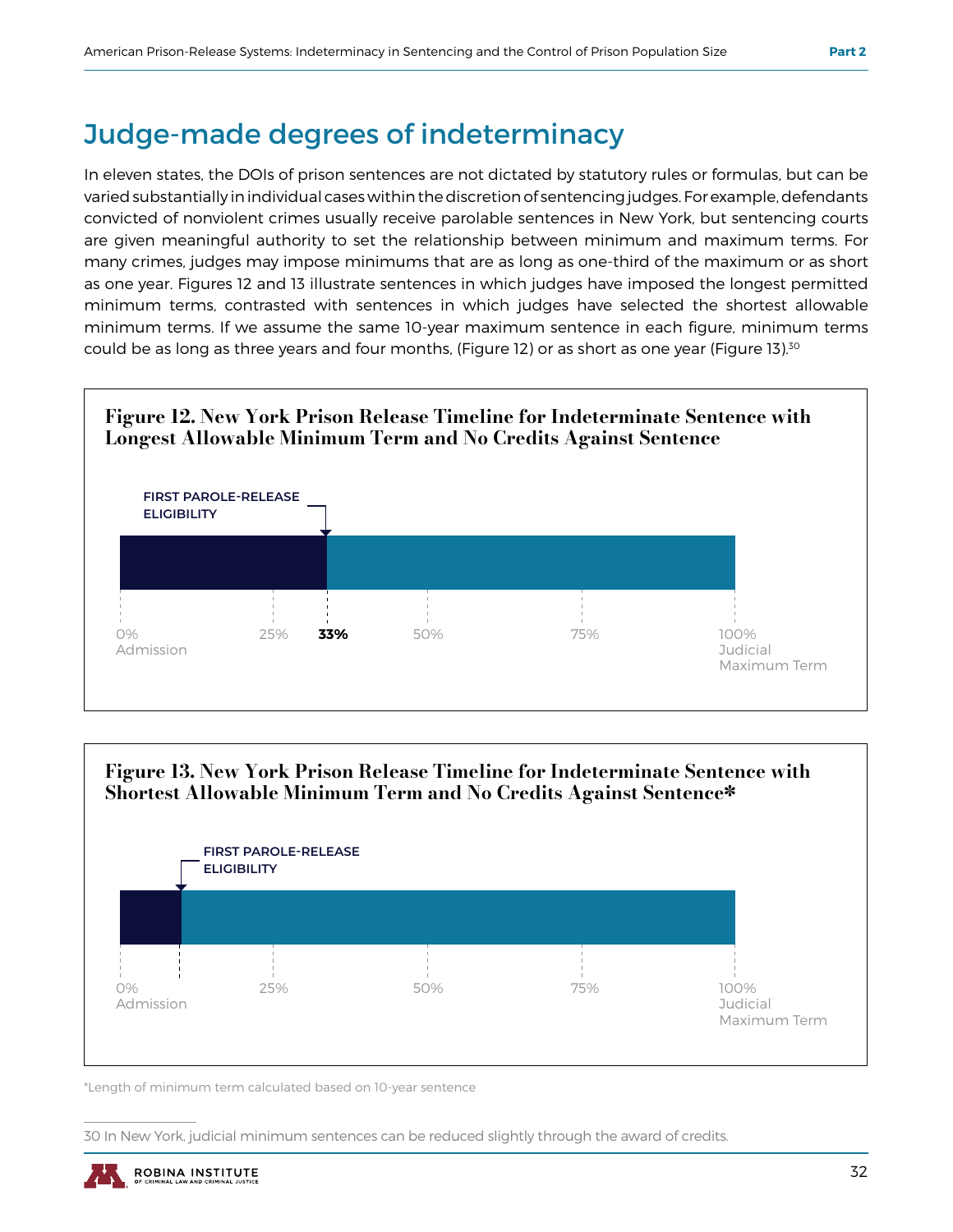Judicial power to set the DOIs of individual prison sentences reaches extreme proportions in some states. For example, for most prison sentences in Michigan, courts can set minimum terms as low as zero or as high as two-thirds of maximum terms. (Individual sentences can range from extremely high indeterminacy to low indeterminacy.) In Montana, the default rule for most prisoners is that parole eligibility will come at 25 percent of maximum terms, but judges are free in individual cases to set longer minimum terms all the way up to 100 percent of maximum sentences, effectively eliminating parole eligibility. This is a striking power. In most other paroling states, rules concerning the "minimummaximum ratio" are made by the legislature.

In states like Michigan and Montana, the courts have been made the primary actors in defining the DOIs of individual sentences and, over hundreds and thousands of cases, the DOI of the prison-sentencing system as a whole. In effect, it is up to judges to decide how much time-served authority to preserve at the front end of the prison-sentencing system and how much authority the parole board should receive once prisoners move to the back end of the system. These decisions are made one case at a time, but they add up to define the downstream operation of the system as a whole.

We do not speculate here why some states would want to repose DOI policy-setting in courts as opposed to legislatures, but it is a question of system design that deserves further examination. Standardized rules governing minimum-maximum ratios suggest that DOIs should be a matter of statewide policy, with a consistent approach for large groups of people with the same class of sentence. Judicially-individualized DOIs suggest that there is no broadly applicable policy at work. Instead, individual judges are somehow expected to make principled use of their authority to vary minimum-maximum ratios in each case.

## Advancement of parole eligibility dates

Seventeen states allow the minimum terms in judicial prison sentences to be shortened through the accrual of good-time or earned-time credits. (Some limit this benefit to nonviolent offenders.) We refer to this as the "advancement" of parole eligibility dates (PEDs). We refer to the mechanism as one of "movable PEDs." Figures 14 and 15 illustrate the dynamic. Among the states that do this, the amount of advancement varies widely, but a generous discount is around 50 percent, as in Arkansas, visualized in the figures below.

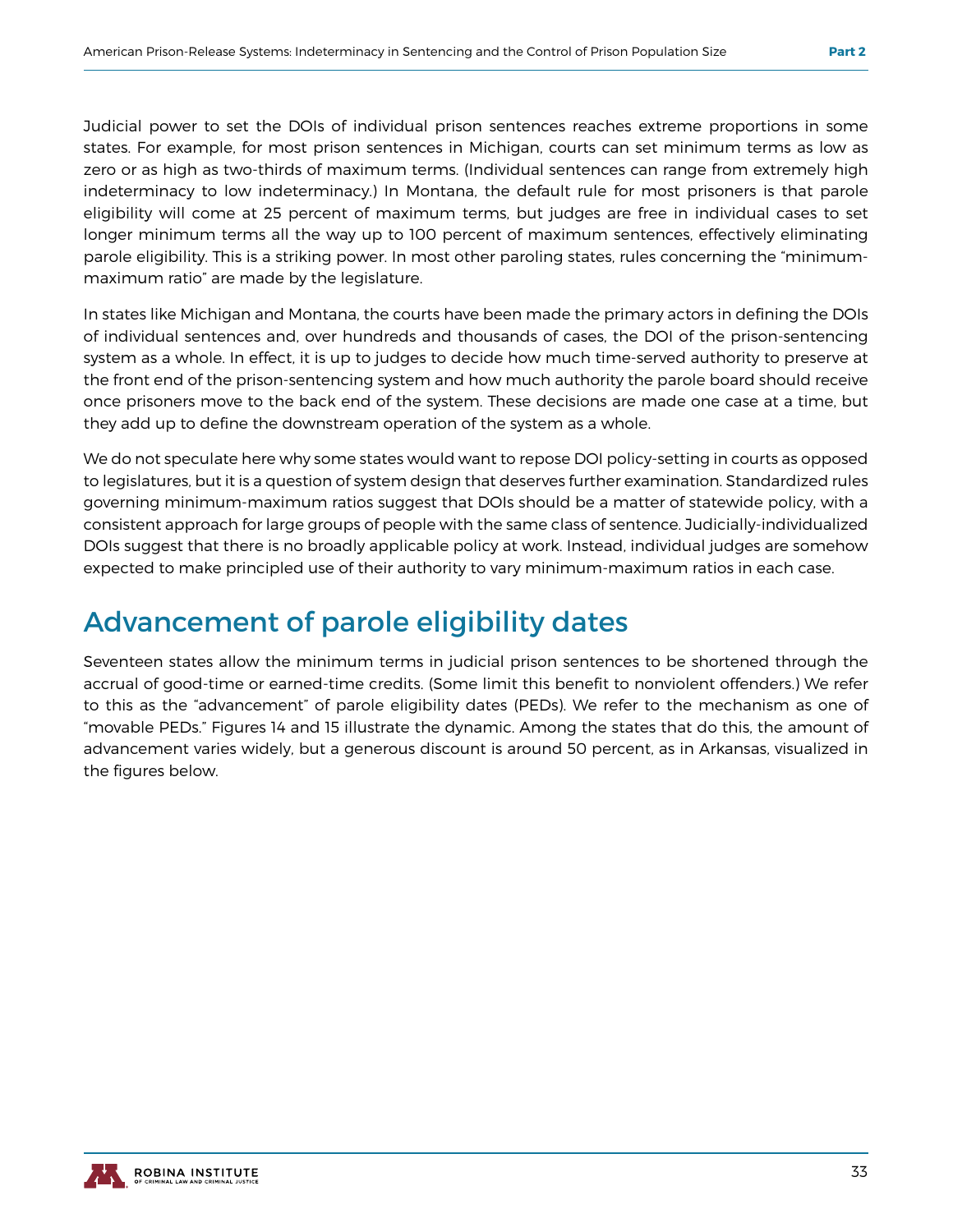



The authority to advance PEDs is held by the corrections officials who administer credit discounts in each state. But it is a weak exercise of power with no definitive effect. The main result is to increase the parole board's release discretion by enlarging the indeterminate segment of the timeline.

Individual releases between the 17-percent and 33-percent marks depend on two decisions favorable to prisoners: first, there must be preliminary action by DOC officials to advance a prisoner's PED and, second, an actual release decision by the parole board. As a matter of structural design, we posit that releases are less likely to occur when two affirmative decisions are required rather than one. However, we do not know what actually happens in systems that use this mechanism. Data from states that make use of movable PEDs would be needed to examine if it is a consequential design feature of their systems.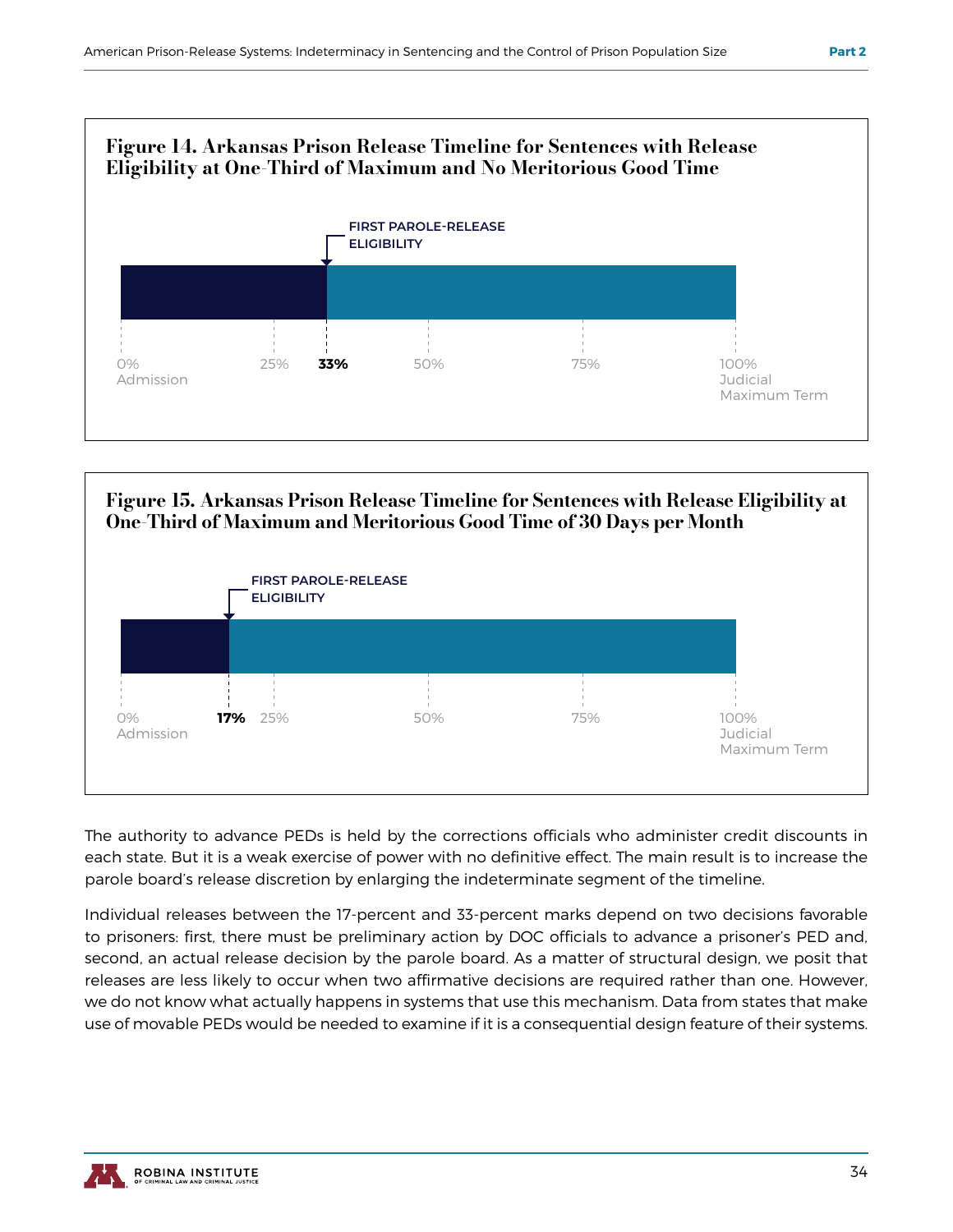## Waiting periods following denials of release

Finally, we have been struck by the many different approaches states take to the length of waiting periods between a parole board's decision to deny release in an individual case and the next date of parole-release consideration for that person. This is an overlooked element of system design, which has greatest impact in states that deny release to large percentages of prisoners at their early eligibility dates. In effect, waiting periods operate as new minimum terms that are stacked on top of time previously served.

Twenty states limit waiting periods to one or two years for some or all prisoners, although five of these allow longer periods for designated groups such as violent offenders. In sharp contrast, twelve states give parole boards discretion to set waiting periods of any length, or to order that prisoners will *never* be reconsidered by the board.<sup>31</sup> As with many other matters in this chapter, we do not see obvious policy justifications for the full range of laws that currently exist on this question.

## Overview of release eligibility formulas in paroling states for general-rules prisoners

Table 6 collects statutory formulas for the timing of parole-release eligibility across the 34 paroling states. The table shows the rules for "general-rules" prisoners, that is, those who make up the largest groups in a state's total prison population. Most states have two categories of general-rules prisoners, broken down for people convicted of nonviolent and violent crimes, or for those with "less serious" and "more serious" convictions and criminal histories.<sup>32</sup> The vague terms "less serious" and "more serious" are meant to describe statutorily groupings that do not break down neatly for nonviolent and violent crimes. Many states have idiosyncratic laws of this kind.

Table 6 lays out the formulas for calculation of prisoners' first parole-eligibility dates in each state—a segment of the timeline usually called the "minimum term." The table also specifies whether minimum terms may be reduced through the accrual good- or earned-time credits and, if so, by how much. Finally the table shows the amount of time prisoners must wait after release denials for their next release consideration.

<sup>32</sup> In our definition, prisoners with special classes of sentences, such as life or mandatory minimum sentences, are not considered general-rules prisoners.



<sup>31</sup> In Nebraska, the parole board must ordinarily schedule reconsiderations within one year, but they also have the power to deny reconsideration for the remainder of a prisoner's term.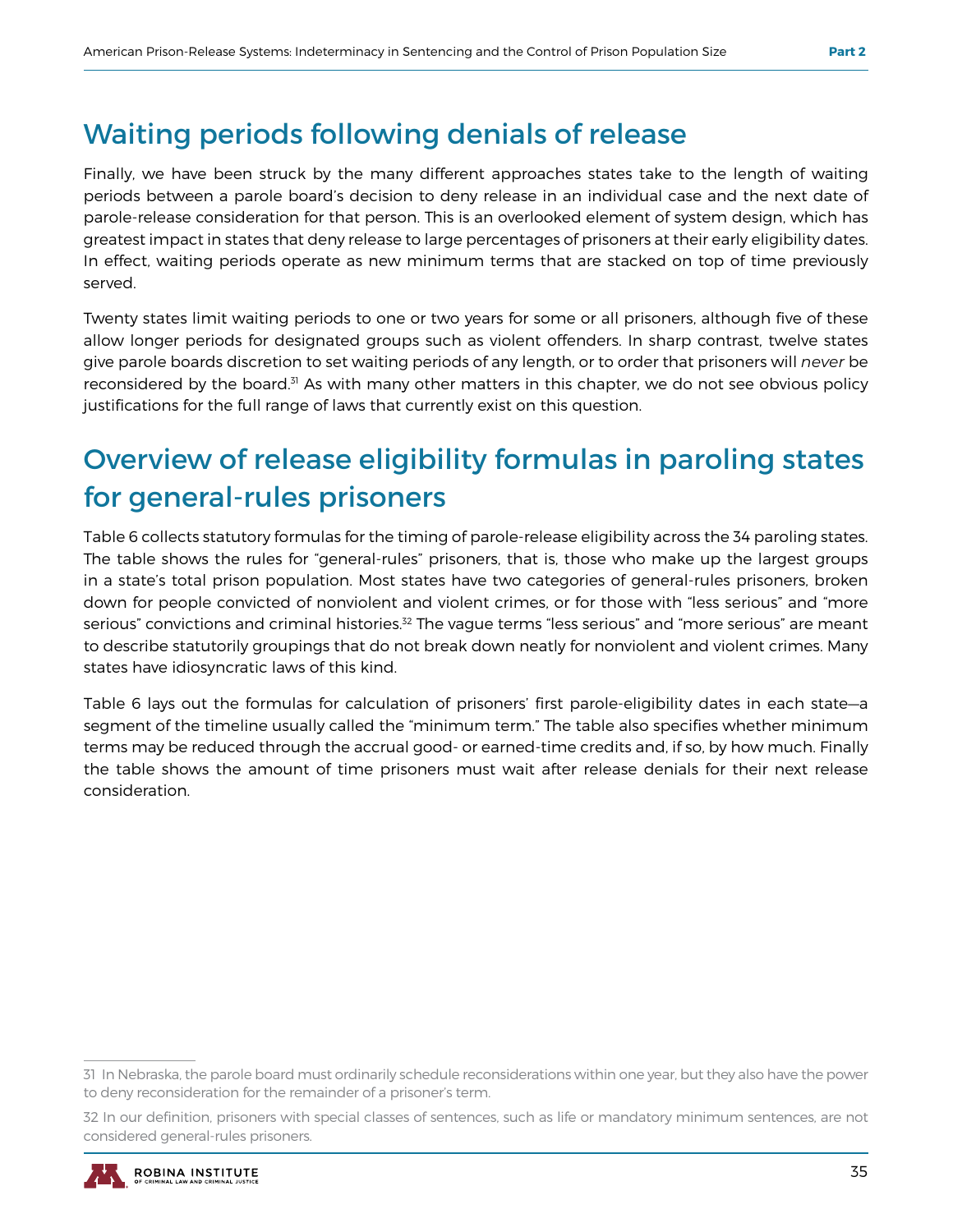#### Table 6. Parole-Release Eligibility for General-Rules Prisoners in 34 American Paroling States

|                 | <b>Minimum</b><br>terms for<br>nonviolent or<br>less serious<br><b>offenses</b>                                                                                  | <b>Minimum terms</b><br>for violent or<br>more serious<br><b>offenses</b>                                                                                                                                                                                                                                                                                     | <b>Minimum terms</b><br>reducible by good<br>time or earned<br>time credits?                                                                                                                                                                                                                             | <b>Waiting period</b><br>after denial of<br>release                                                                                                                                                                                                                                               | <b>Comments</b>                                                                                                                                                                                                |
|-----------------|------------------------------------------------------------------------------------------------------------------------------------------------------------------|---------------------------------------------------------------------------------------------------------------------------------------------------------------------------------------------------------------------------------------------------------------------------------------------------------------------------------------------------------------|----------------------------------------------------------------------------------------------------------------------------------------------------------------------------------------------------------------------------------------------------------------------------------------------------------|---------------------------------------------------------------------------------------------------------------------------------------------------------------------------------------------------------------------------------------------------------------------------------------------------|----------------------------------------------------------------------------------------------------------------------------------------------------------------------------------------------------------------|
| <b>Alabama</b>  | 0% of MAX for<br>sentences of<br>five years or less                                                                                                              | 18 months before<br>mandatory release<br>date for sentences of<br>more than five years<br>and up to 10 years;<br>30 months before<br>mandatory release<br>date for sentences of<br>more than 10 years<br>and up to 15 years;<br>33% of MAX for<br>sentences of more<br>than 15 years; 85% of<br>MAX for statutorily<br>designated serious<br>violent offenses | Yes, for sentences of<br>more than five years<br>and up to 15 years,<br>complex formulas<br>allow for roughly<br>60-70% reductions<br>of minimum terms<br>at highest earning<br>classifications (e.g.,<br>parole eligibility can<br>conceivably occur<br>earlier than 20%<br>of MAX for high<br>earners) | Parole board has<br>discretion to deny<br>reconsideration, but<br>if the board decides<br>to set a new date:<br>reconsideration for<br>those convicted of<br>nonviolent offenses<br>and with sentences<br>of 20 years or less<br>must be set within<br>2 years, all other<br>cases within 5 years | Alabama's release<br>formulas are among<br>the most complex and<br>multi-layered in the<br>country                                                                                                             |
| Alaska          | 25% of MAX.<br>Sentencing<br>courts have<br>discretion to<br>set longer<br>minimum<br>terms or order<br>that defendant<br>will not be<br>eligible for<br>parole. | 25% of MAX.<br>Sentencing courts<br>have discretion to<br>set longer minimum<br>terms or order that<br>defendant will<br>not be eligible for<br>parole.                                                                                                                                                                                                       | No                                                                                                                                                                                                                                                                                                       | At parole board's<br>discretion.<br>including denials of<br>reconsideration                                                                                                                                                                                                                       | Sentencing courts'<br>discretion to set<br>extended minimum<br>terms is only to be used<br>in exceptional case,<br>subject to statutory<br>factors and appellate<br>review.                                    |
| <b>Arkansas</b> | 33% of MAX                                                                                                                                                       | 50% of MAX; 70% of<br>MAX for statutorily<br>designated serious<br>offenses                                                                                                                                                                                                                                                                                   | Up to 50% reduction                                                                                                                                                                                                                                                                                      | Up to 2 years                                                                                                                                                                                                                                                                                     | The sorting of prisoners<br>into the 33% and 50%<br>categories is based<br>on the seriousness<br>determination<br>made by the<br>Arkansas Sentencing<br>Commission in the<br>state's sentencing<br>guidelines. |
| Colorado        | 50% of MAX                                                                                                                                                       | 50% of MAX:<br>various MIN terms<br>authorized for sex<br>offenders with<br>parolable life<br>sentences, as short<br>as 2 years                                                                                                                                                                                                                               | Earned time credits<br>of 12 days per month<br>(29% reduction),<br>plus additional<br>earned time credits<br>up to 120 days<br>for completion of<br>program milestones                                                                                                                                   | Up to 1 year; $3$<br>or 5 years for<br>designated serious<br>felonies                                                                                                                                                                                                                             | The 50% MIN for most<br>offenses is based on<br>an automatic award<br>of good time credits,<br>which may be lost for<br>misconduct                                                                             |

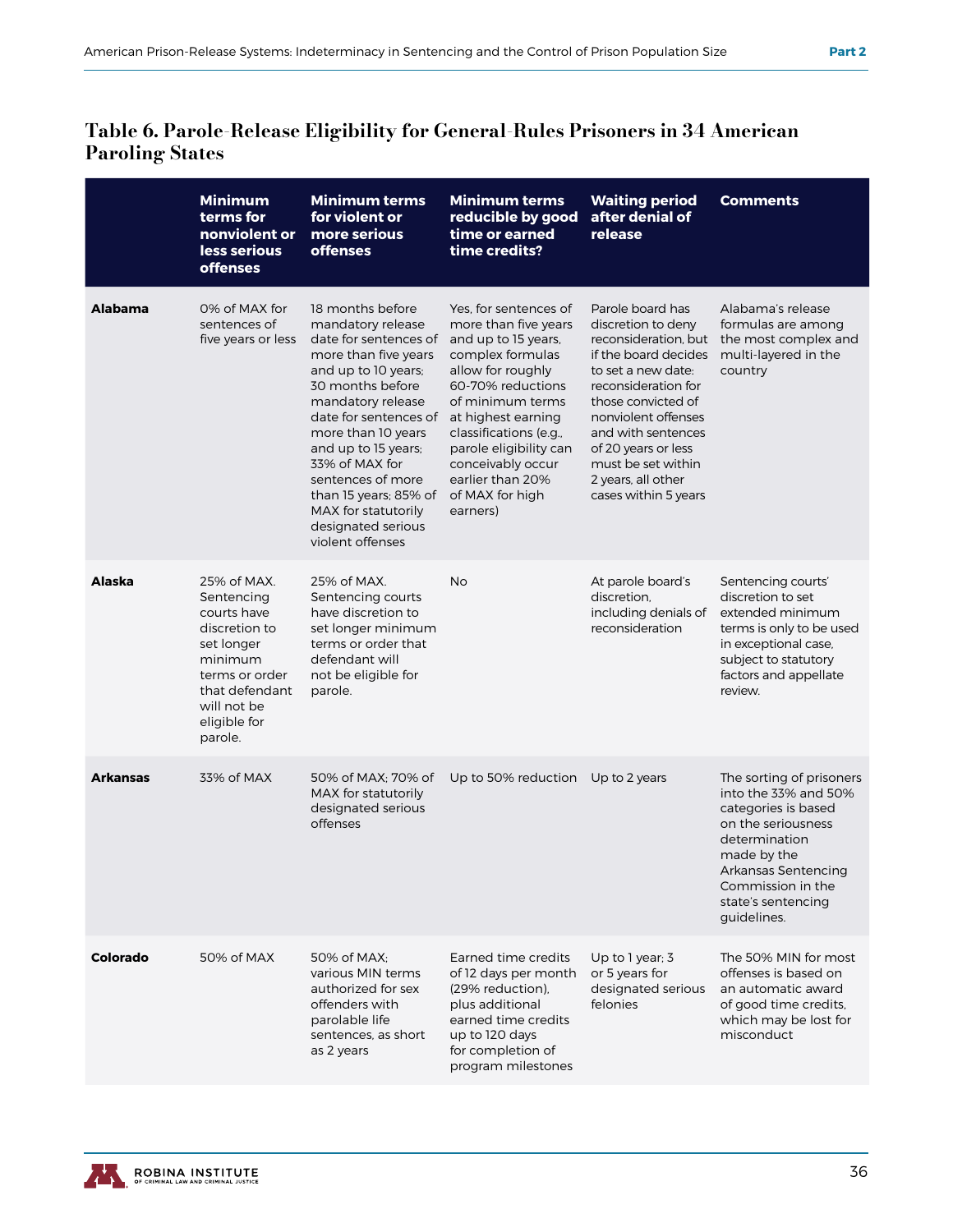|                    | <b>Minimum</b><br>terms for<br>nonviolent or<br>less serious<br><b>offenses</b>                                                       | <b>Minimum terms</b><br>for violent or<br>more serious<br><b>offenses</b>                                                                                                                                                                                      | <b>Minimum terms</b><br>reducible by good<br>time or earned<br>time credits?                                                                                                                                                                                                               | <b>Waiting period</b><br>after denial of<br>release                                                | <b>Comments</b>                                                                                                                                                                                        |
|--------------------|---------------------------------------------------------------------------------------------------------------------------------------|----------------------------------------------------------------------------------------------------------------------------------------------------------------------------------------------------------------------------------------------------------------|--------------------------------------------------------------------------------------------------------------------------------------------------------------------------------------------------------------------------------------------------------------------------------------------|----------------------------------------------------------------------------------------------------|--------------------------------------------------------------------------------------------------------------------------------------------------------------------------------------------------------|
| <b>Connecticut</b> | 50% of MAX                                                                                                                            | 85% of MAX                                                                                                                                                                                                                                                     | Only for nonviolent<br>offenders, up to 5<br>days per month (14%<br>reduction)                                                                                                                                                                                                             | At parole board's<br>discretion.<br>including denials<br>of reconsideration                        | Parole board has<br>discretion to classify<br>prisoners into 50% or<br>85% formulas: relevant<br>offenses are not<br>specified in statute                                                              |
| Georgia            | 33% of MAX<br>or 9 months.<br>whichever is<br>greater, for<br>MAXs less than<br>21 years                                              | Fixed MIN of 7 years<br>for MAXs of 21 years<br>or more                                                                                                                                                                                                        | "Performance<br>At parole board's<br>Incentive Credits"<br>discretion,<br>including denials<br>do not reduce MIN.<br>of reconsideration<br>but support DOC<br>recommendations<br>for parole board<br>to consider earlier<br>release dates within<br>its preexisting range<br>of discretion |                                                                                                    |                                                                                                                                                                                                        |
| <b>Hawaii</b>      | 0% of MAX;<br>date of first<br>release<br>consideration<br>is a matter of<br>parole board<br>discretion                               | 0% of MAX; date<br>of first release<br>consideration is a<br>matter of parole<br>board discretion                                                                                                                                                              | <b>No</b>                                                                                                                                                                                                                                                                                  | Up to 1 year                                                                                       | Judges have no power<br>to select MIN or MAX<br>sentences for most<br>general-rules cases;<br>judges have limited<br>power to set MAX<br>terms (but not MIN<br>terms) for most felony<br>drug offenses |
| Idaho              | Sentencing<br>courts have<br>discretion to<br>set MIN terms<br>from 0% of<br>MAX to 100%<br>of MAX with<br>no statutory<br>limitation | Sentencing courts<br>have discretion to<br>set MIN terms from<br>0% of MAX to 100%<br>of MAX with no<br>statutory limitation                                                                                                                                   | No                                                                                                                                                                                                                                                                                         | At parole board's<br>discretion.<br>prisoners<br>may apply for<br>reconsideration<br>once per year | Sentencing courts are<br>powerful "gatekeepers"<br>of the degree of<br>indeterminacy for most<br>prison sentences on a<br>case-by-case basis                                                           |
| <b>lowa</b>        | 0% of MAX                                                                                                                             | Various MIN terms<br>for more serious<br>offenses or prior<br>records, between<br>20% and 100% of<br>MAX; many of these<br>MIN terms are fixed<br>by statutory formula;<br>for others, judges<br>have discretion to<br>set MIN term within<br>statutory ranges | <b>No</b>                                                                                                                                                                                                                                                                                  | Up to 1 year                                                                                       | In most cases, lowa<br>judges have discretion<br>to choose a judicial<br>MAX term within<br>statutory limits; but<br>have discretion to set<br>MIN terms only in a<br>narrow selection of<br>cases     |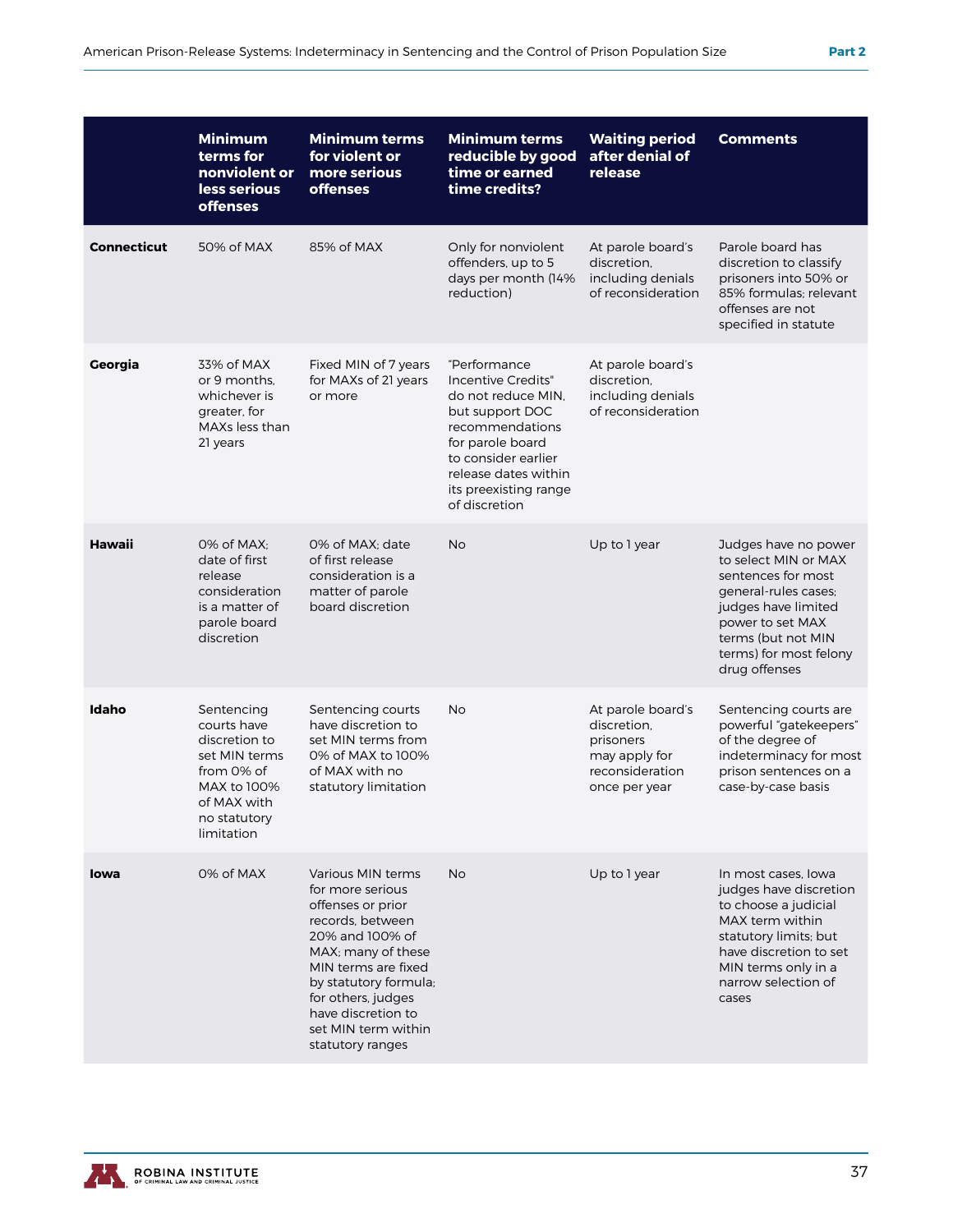|                      | <b>Minimum</b><br>terms for<br>nonviolent or<br>less serious<br><b>offenses</b>                                                       | <b>Minimum terms</b><br>for violent or<br>more serious<br><b>offenses</b>                                                                     | <b>Minimum terms</b><br>reducible by good<br>time or earned<br>time credits? | <b>Waiting period</b><br>after denial of<br>release                                                                                                                             | <b>Comments</b>                                                                                                                                  |
|----------------------|---------------------------------------------------------------------------------------------------------------------------------------|-----------------------------------------------------------------------------------------------------------------------------------------------|------------------------------------------------------------------------------|---------------------------------------------------------------------------------------------------------------------------------------------------------------------------------|--------------------------------------------------------------------------------------------------------------------------------------------------|
| <b>Kentucky</b>      | 20% of MAX<br>for sentences<br>ranging from<br>2-39 years; 15%<br>of MAX for<br>least serious<br>nonviolent<br>offenses               | 20% of MAX for<br>sentences ranging<br>from 2-39 years;<br>85% of MAX<br>for statutorily<br>designated serious<br>violent and sex<br>offenses | <b>No</b>                                                                    | Up to 2 years<br>for prisoners<br>convicted of<br>nonviolent<br>offenses at low<br>felony grades; up<br>to 10 years for all<br>others                                           |                                                                                                                                                  |
| Louisiana            | 25% of MAX                                                                                                                            | 65% of MAX for first<br>conviction of violent<br>crime; 75% of MAX<br>for second crime<br>of violence or sex<br>offense                       | <b>No</b>                                                                    | At parole board's<br>discretion.<br>prisoners<br>may apply for<br>reconsideration<br>at intervals of 6.<br>12, or 24 months,<br>depending on<br>their offenses of<br>conviction | In recent years,<br>prisoners released<br>through discretionary<br>parole have made<br>up only about three<br>percent of all releases            |
| <b>Maryland</b>      | 25% of MAX                                                                                                                            | 50% of MAX                                                                                                                                    | <b>No</b>                                                                    | At parole board's<br>discretion,<br>including<br>denials of further<br>consideration                                                                                            |                                                                                                                                                  |
| <b>Massachusetts</b> | Sentencing<br>courts have<br>discretion to<br>set MIN terms<br>from 0% of<br>MAX to 100%<br>of MAX with<br>no statutory<br>limitation | Sentencing courts<br>have discretion to<br>set MIN terms from<br>0% of MAX to 100%<br>of MAX with no<br>statutory limitation                  | Up to 35%                                                                    | At least once per<br>year for general-<br>rules prisoners;<br>five years for life<br>prisoners                                                                                  | Sentencing courts are<br>powerful "gatekeepers"<br>of the degree of<br>indeterminacy for most<br>prison sentences on a<br>case-by-case basis     |
| <b>Michigan</b>      | Sentencing<br>courts have<br>discretion to set<br>MIN terms from<br>0% of MAX to<br>67% of MAX                                        | Sentencing courts<br>have discretion to<br>set MIN terms from<br>0% of MAX to 67%<br>of MAX                                                   | No                                                                           | Up to 2 years:<br>up to 5 years<br>for designated<br>firearms offenses<br>or prisoners<br>determined to<br>present high risk<br>to public safety                                | Sentencing courts<br>are important<br>"gatekeepers"<br>of the degree of<br>indeterminacy for most<br>prison sentences on a<br>case-by-case basis |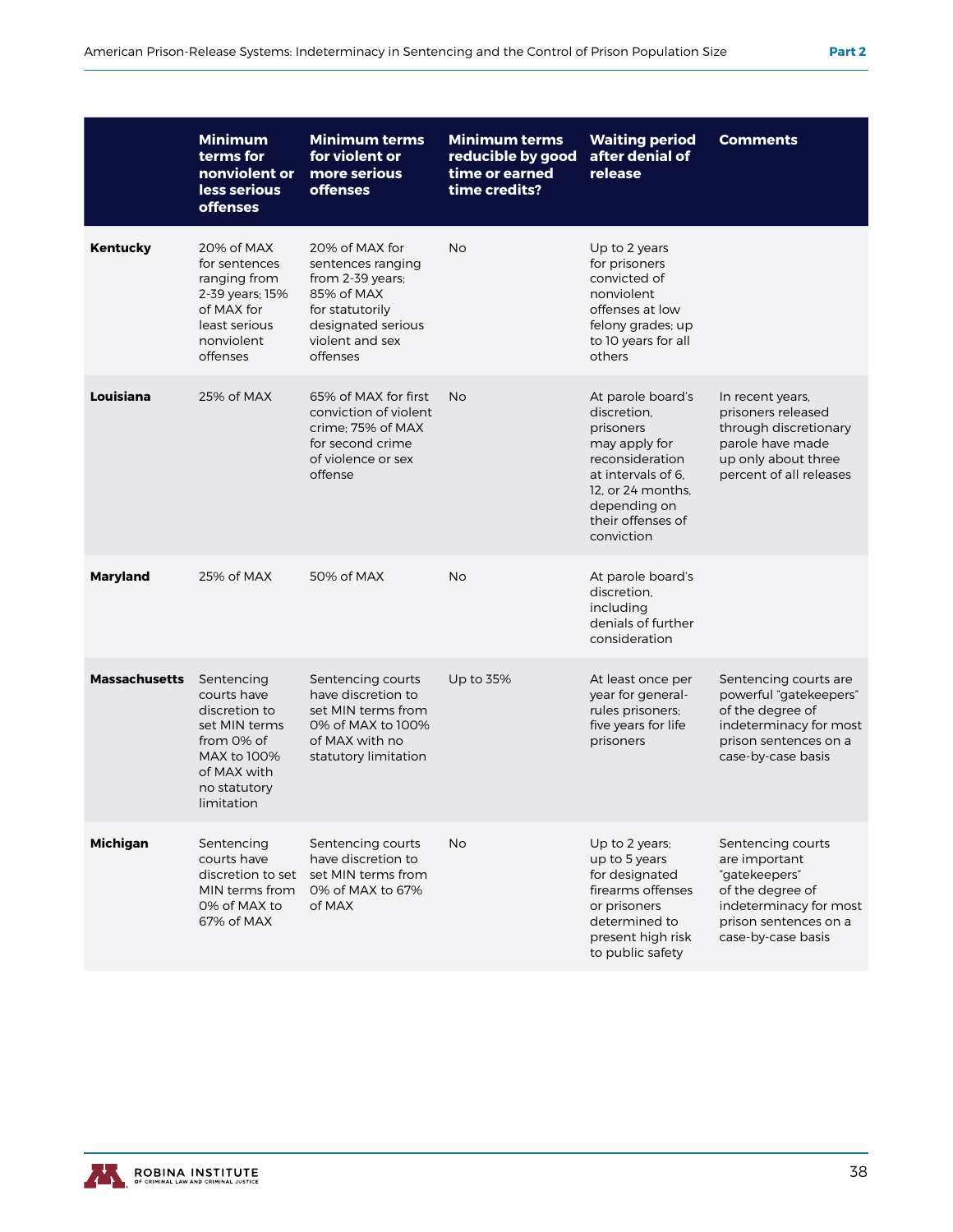|                    | <b>Minimum</b><br>terms for<br>nonviolent or<br>less serious<br><b>offenses</b>                                                                                                                                                        | <b>Minimum terms</b><br>for violent or<br>more serious<br><b>offenses</b>                                                                                                                                                              | <b>Minimum terms</b><br>reducible by good<br>time or earned<br>time credits? | <b>Waiting period</b><br>after denial of<br>release                                                                           | <b>Comments</b>                                                                                                                                                               |
|--------------------|----------------------------------------------------------------------------------------------------------------------------------------------------------------------------------------------------------------------------------------|----------------------------------------------------------------------------------------------------------------------------------------------------------------------------------------------------------------------------------------|------------------------------------------------------------------------------|-------------------------------------------------------------------------------------------------------------------------------|-------------------------------------------------------------------------------------------------------------------------------------------------------------------------------|
| <b>Mississippi</b> | 25% of MAX<br>or 10 years,<br>whichever is<br>shorter                                                                                                                                                                                  | 50% of MAX or 20<br>years, whichever is<br>shorter, for those<br>convicted of most<br>violent crimes; those<br>convicted of most<br>sex offenses and<br>designated serious<br>violent offenses are<br>ineligible for parole<br>release | <b>No</b>                                                                    | Up to 1 year                                                                                                                  |                                                                                                                                                                               |
| <b>Missouri</b>    | 15%, 20%, or<br>25% of MAX<br>depending on<br>felony grade<br>of nonviolent<br>offense                                                                                                                                                 | 33% of MAX for<br>most violent and<br>sex offenses: 85%<br>for serious offenses<br>designated as<br>"dangerous felonies"                                                                                                               | No                                                                           | Between 1 and 5<br>years                                                                                                      |                                                                                                                                                                               |
| <b>Montana</b>     | 25% of MAX<br>is default:<br>sentencing<br>courts have<br>authority to<br>set longer MIN<br>terms or deny<br>parole eligibility<br>entirely upon<br>finding that<br>such restriction<br>is "necessary for<br>protection of<br>society" | 25% of MAX is<br>default; sentencing<br>courts have<br>discretion to set<br>longer MIN terms<br>or deny parole<br>eligibility entirely<br>upon finding that<br>such restriction<br>is "necessary for<br>protection of<br>society"      | <b>No</b>                                                                    | Up to 1 year;<br>up to 6 years<br>for designated<br>violent and sexual<br>offenses                                            | Sentencing courts<br>are "gatekeepers"<br>of the degree of<br>indeterminacy for<br>some prison sentences<br>when authorized to<br>impose a longer MIN<br>than the default 25% |
| Nebraska           | No<br>discretionary<br>parole release<br>for lower level<br>felony offenses                                                                                                                                                            | MIN terms set<br>within discretion of<br>sentencing courts,<br>up to 50% of MAX                                                                                                                                                        | Yes, as much as 39%<br>reduction of judicial<br>MIN                          | Up to 1 year:<br>parole board can<br>also deny for the<br>remainder of the<br>sentence                                        |                                                                                                                                                                               |
| <b>Nevada</b>      | Sentencing<br>courts have<br>discretion to<br>select MINs<br>of one year or<br>longer, up to<br>40% of MAX                                                                                                                             | Sentencing courts<br>have discretion to<br>select MINs of one<br>year or longer, up to<br>40% of MAX                                                                                                                                   | Yes, as much as 58%<br>reduction of judicial<br><b>MIN</b>                   | Up to 3 years;<br>up to 5 years for<br>prisoners who have<br>more than 10 years<br>of their maximum<br>sentences<br>remaining |                                                                                                                                                                               |

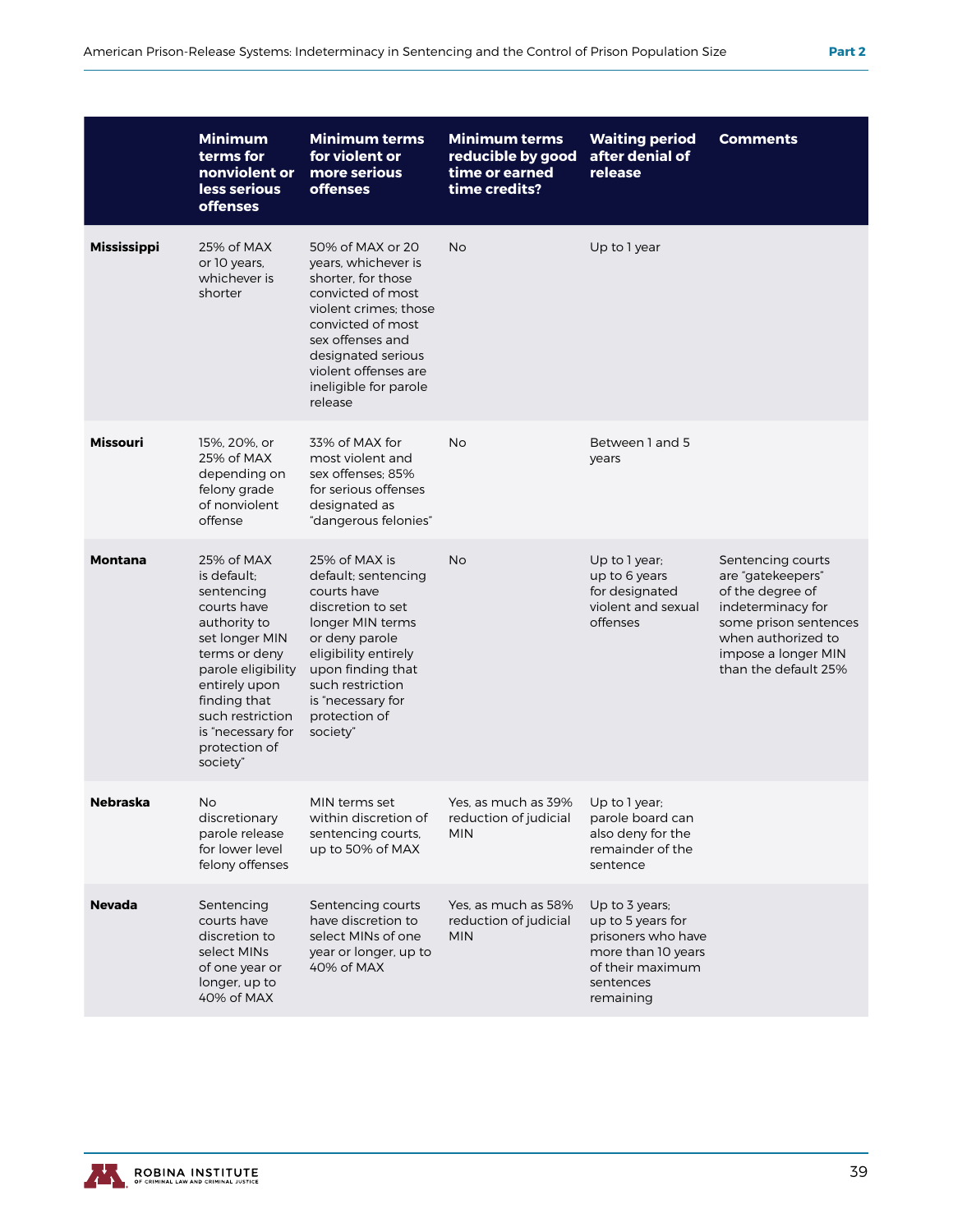|                                | <b>Minimum</b><br>terms for<br>nonviolent or<br>less serious<br><b>offenses</b>                                                                                                                                            | <b>Minimum terms</b><br>for violent or<br>more serious<br><b>offenses</b>                                                                                                                                         | <b>Minimum terms</b><br>reducible by good<br>time or earned<br>time credits?                                                                                                          | <b>Waiting period</b><br>after denial of<br>release                                                                  | <b>Comments</b>                                                                                                                                  |
|--------------------------------|----------------------------------------------------------------------------------------------------------------------------------------------------------------------------------------------------------------------------|-------------------------------------------------------------------------------------------------------------------------------------------------------------------------------------------------------------------|---------------------------------------------------------------------------------------------------------------------------------------------------------------------------------------|----------------------------------------------------------------------------------------------------------------------|--------------------------------------------------------------------------------------------------------------------------------------------------|
| <b>New</b><br><b>Hampshire</b> | Sentencing<br>courts have<br>discretion to set<br>MIN terms from<br>0% of MAX to<br>50% of MAX:<br>judicial MIN<br>terms of more<br>than one year<br>are extended by<br>a "disciplinary<br>period" of 150<br>days per year | Sentencing courts<br>have discretion to<br>set MIN terms from<br>0% of MAX to 50%<br>of MAX; judicial<br>MIN terms of more<br>than one year are<br>extended by a<br>"disciplinary period"<br>of 150 days per year | Disciplinary periods<br>added to judicial<br>MIN terms may<br>be reduced or<br>eliminated by good<br>conduct credits;<br>additional earned-<br>time reductions<br>capped at 21 months | At parole board's<br>discretion                                                                                      | Sentencing courts<br>are important<br>"gatekeepers"<br>of the degree of<br>indeterminacy for most<br>prison sentences on a<br>case-by-case basis |
| <b>New Jersey</b>              | 33% of MAX<br>or 9 months.<br>whichever is<br>greater                                                                                                                                                                      | 85% of MAX for<br>serious offenses<br>included in the No<br>Early Release Act<br>(NERA)                                                                                                                           | MIN terms reducible<br>to about 20% of<br>MAX for less serious<br>offenders: no credit<br>reductions from<br>MIN terms for NERA<br>offenses                                           | Between<br>8-27 months<br>depending on<br>offense, with<br>parole board<br>discretion to<br>deviate from<br>schedule |                                                                                                                                                  |
| <b>New York</b>                | Parolable<br>sentences<br>available only<br>for nonviolent<br>offenses;<br>sentencing<br>courts have<br>discretion in<br>most cases to<br>set MIN terms<br>between one<br>year and 33% of<br>MAX                           | No discretionary<br>parole release<br>for most violent<br>offenses and serious<br>drug offenses                                                                                                                   | Yes, only for<br>nonviolent offenders<br>with parolable<br>sentences, up to 17%<br>reduction                                                                                          | Up to 2 years                                                                                                        | For parolable<br>sentences only,<br>sentencing courts<br>are "gatekeepers"<br>of the degree of<br>indeterminacy within<br>statutory range        |
| <b>North Dakota</b>            | 0% of MAX<br>for nonviolent<br>and lower-level<br>violent offenses:<br>parole board<br>sets date of<br>first release<br>consideration.                                                                                     | 85% of MAX<br>for statutorily<br>designated serious<br>violent offenses                                                                                                                                           | <b>No</b>                                                                                                                                                                             | At parole board's<br>discretion                                                                                      |                                                                                                                                                  |
| <b>Oklahoma</b>                | 25% of MAX                                                                                                                                                                                                                 | 25% of MAX                                                                                                                                                                                                        | No                                                                                                                                                                                    | Up to 1 year<br>for nonviolent<br>offenses; up to 2 or<br>3 years for violent<br>offenses                            | Parole release of<br>prisoners convicted<br>of violent offenses<br>requires approval of<br>governor                                              |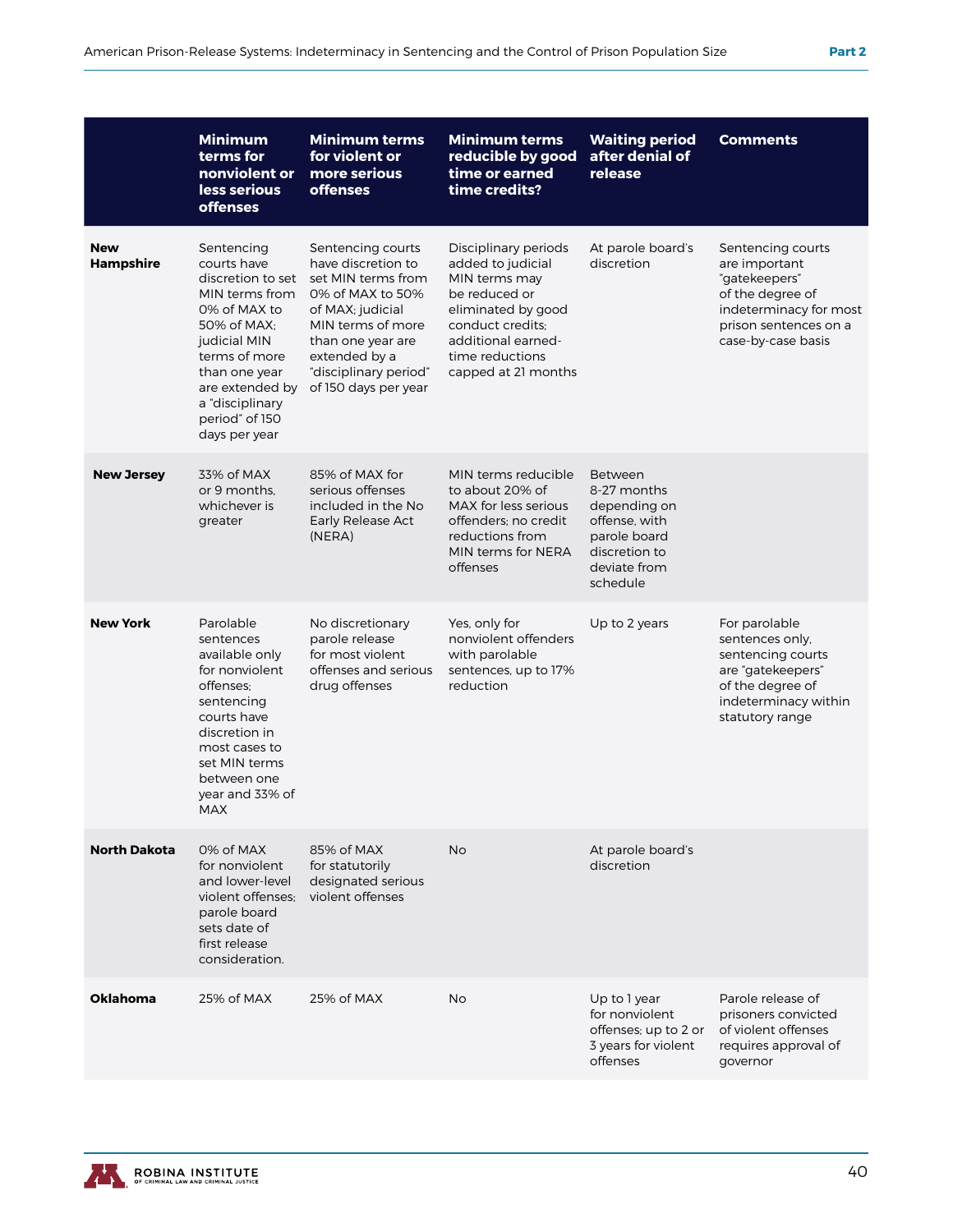|                       | <b>Minimum</b><br>terms for<br>nonviolent or<br>less serious<br><b>offenses</b>                | <b>Minimum terms</b><br>for violent or<br>more serious<br><b>offenses</b>                                                                                                                                 | <b>Minimum terms</b><br>reducible by good<br>time or earned<br>time credits?                                                                                                                                                                                                                 | <b>Waiting period</b><br>after denial of<br>release                                                               | <b>Comments</b>                                                                                                                                                                                          |
|-----------------------|------------------------------------------------------------------------------------------------|-----------------------------------------------------------------------------------------------------------------------------------------------------------------------------------------------------------|----------------------------------------------------------------------------------------------------------------------------------------------------------------------------------------------------------------------------------------------------------------------------------------------|-------------------------------------------------------------------------------------------------------------------|----------------------------------------------------------------------------------------------------------------------------------------------------------------------------------------------------------|
| Pennsylvania          | Sentencing<br>courts have<br>discretion to set<br>MIN terms from<br>0% of MAX to<br>50% of MAX | MIN is 10 years for<br>those convicted<br>of a second crime<br>of violence and<br>25 years for those<br>convicted of two<br>or more crimes of<br>violence                                                 | Pennsylvania has<br>a "Recidivism<br><b>Risk Reduction</b><br>Incentive Program"<br>for many convicted<br>of nonviolent<br>offenses if ordered<br>by sentencing court;<br>MIN terms reduced<br>by 25% for sentences<br>with MAXs of 3 years<br>or less: 17% for MAXs<br>of more than 3 years | Up to 1 year                                                                                                      | Sentencing courts<br>are important<br>"gatekeepers"<br>of the degree of<br>indeterminacy for most<br>prison sentences on a<br>case-by-case basis                                                         |
| <b>Rhode Island</b>   | 33% of MAX                                                                                     | 33% of MAX but<br>prisoners convicted<br>of sex offenses<br>should not be<br>"seriously considered<br>for parole" until they<br>have completed sex<br>offender treatment                                  | No                                                                                                                                                                                                                                                                                           | At parole board's<br>discretion up<br>to 6 years, or<br>denial of further<br>consideration                        |                                                                                                                                                                                                          |
| <b>South Carolina</b> | 25% of MAX                                                                                     | 33% of MAX for<br>many violent<br>offenses: 85% of<br>MAX for offenses<br>with authorized<br>MAX penalties of 20<br>years or more (but<br>not life); no parole<br>release for repeat<br>violent offenders | Yes, "work" credits<br>advance parole<br>eligibility, but<br>"good time" and<br>"education" credits<br>do not. Work credit<br>reductions capped<br>at 180 days per year.                                                                                                                     | Up to 1 year<br>after denial<br>for nonviolent<br>offenses, up to 2<br>years after denial<br>for violent offenses |                                                                                                                                                                                                          |
| <b>South Dakota</b>   | Between 25<br>and 50%<br>of MAX<br>depending on<br>felony class<br>and previous<br>convictions | Between 35 and<br>75% of MAX<br>depending on felony<br>class and previous<br>convictions                                                                                                                  | No                                                                                                                                                                                                                                                                                           | Up to 2 years                                                                                                     | Most prisoners<br>are eligible for<br>administrative parole<br>release at expiration<br>of MIN terms if they<br>adhere to their<br>"individual program<br>directive" established<br>by DOC (see Table 7) |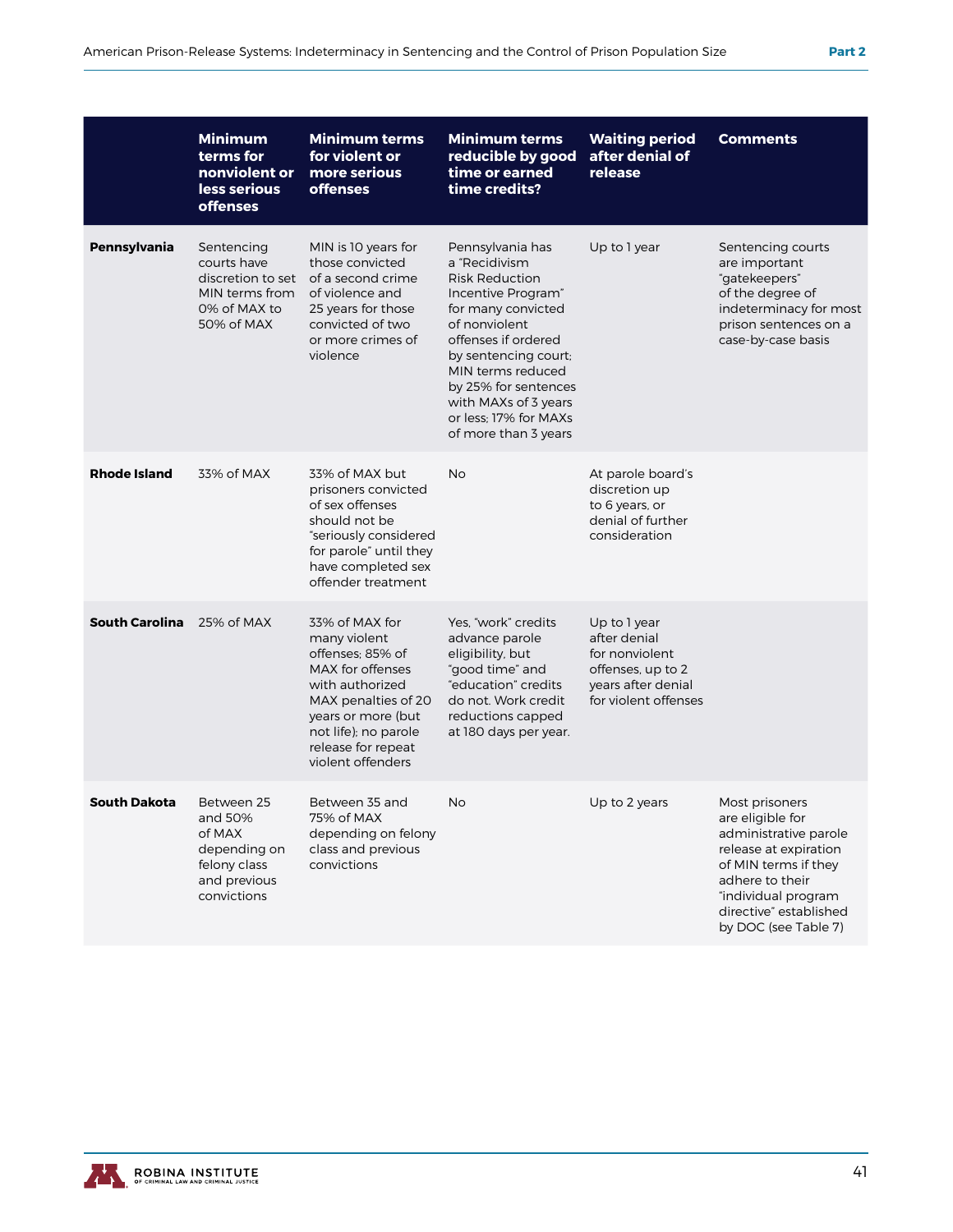|                  | <b>Minimum</b><br>terms for<br>nonviolent or<br>less serious<br><b>offenses</b>                               | <b>Minimum terms</b><br>for violent or<br>more serious<br><b>offenses</b>                                                                                                                                          | <b>Minimum terms</b><br>reducible by good<br>time or earned<br>time credits?                                                      | <b>Waiting period</b><br>after denial of<br>release                                                                                                               | <b>Comments</b>                                                                                                                                                  |
|------------------|---------------------------------------------------------------------------------------------------------------|--------------------------------------------------------------------------------------------------------------------------------------------------------------------------------------------------------------------|-----------------------------------------------------------------------------------------------------------------------------------|-------------------------------------------------------------------------------------------------------------------------------------------------------------------|------------------------------------------------------------------------------------------------------------------------------------------------------------------|
| <b>Tennessee</b> | Between 20%<br>and 60% for<br>most felony<br>sentences<br>depending on<br>defendants'<br>prior<br>convictions | Between 20%<br>and 60% for most<br>felony sentences<br>depending on<br>defendants'<br>prior convictions;<br>a number of<br>statutorily<br>designated serious<br>offenses have longer<br>MIN terms of 70%<br>to 85% | Credit-based<br>reductions capped<br>at 30%                                                                                       | At parole board's<br>discretion up to six<br>years.                                                                                                               | Parole eligibility<br>formulas for general-<br>rules cases turn on<br>number and types<br>of prior convictions;<br>defendants are sorted<br>into five categories |
| <b>Texas</b>     | 25% of MAX                                                                                                    | 50% of MAX                                                                                                                                                                                                         | Yes, but only less-<br>serious ("non-3q")<br>offenders. Realistic<br>credits could reduce<br>parole eligibility to<br>10% of MAX. | "As soon as<br>practicable"<br>after 1 year; up<br>to 5 or 10 years<br>for designated<br>offenses: "serve all<br>orders" authorized<br>for designated<br>offenses |                                                                                                                                                                  |
| Utah             | 0% of MAX for<br>third-degree<br>felonies                                                                     | 6.7% of MAX for<br>second-degree<br>felonies: 11% for first-<br>degree felonies                                                                                                                                    | <b>No</b>                                                                                                                         | At parole board's<br>discretion                                                                                                                                   | Sentencing courts<br>have no discretion to<br>set MAX or MIN terms<br>for most cases: MAX is<br>always the statutory<br>maximum penalty                          |
| <b>Vermont</b>   | Sentencing<br>courts have<br>discretion to set<br>MIN terms from<br>0% of MAX to<br>100% of MAX               | Sentencing courts<br>have discretion<br>to set MIN terms<br>from 0% of MAX to<br>100% of MAX except<br>for some serious<br>offenses that require<br>MIN terms as<br>specified in offense<br>definition             | Up to 19% reduction                                                                                                               | Up to 1 year if<br>the maximum<br>sentence is less<br>than 15 years; up<br>to 2 years if the<br>maximum is 15<br>years or more.                                   | Sentencing courts are<br>powerful "gatekeepers"<br>of the degree of<br>indeterminacy for most<br>prison sentences on a<br>case-by-case basis                     |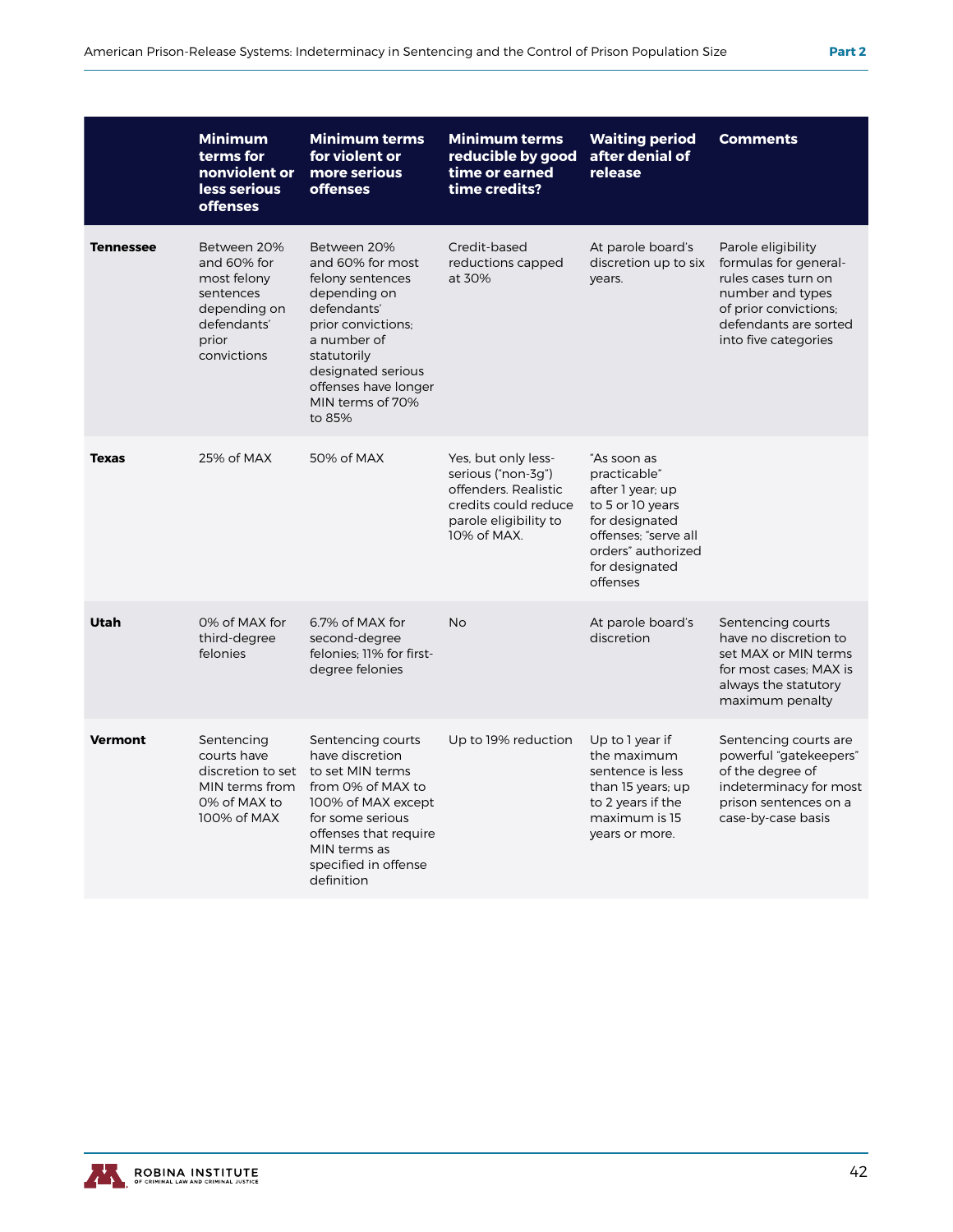|                      | <b>Minimum</b><br>terms for<br>nonviolent or<br>less serious<br><b>offenses</b>                                                                                                                                        | <b>Minimum terms</b><br>for violent or<br>more serious<br><b>offenses</b>                                                                                                                                   | <b>Minimum terms</b><br>reducible by good<br>time or earned<br>time credits?                                                                                               | <b>Waiting period</b><br>after denial of<br>release                                          | <b>Comments</b>                                                                                                                              |
|----------------------|------------------------------------------------------------------------------------------------------------------------------------------------------------------------------------------------------------------------|-------------------------------------------------------------------------------------------------------------------------------------------------------------------------------------------------------------|----------------------------------------------------------------------------------------------------------------------------------------------------------------------------|----------------------------------------------------------------------------------------------|----------------------------------------------------------------------------------------------------------------------------------------------|
| <b>West Virginia</b> | For<br>"indeterminate"<br>sentences.<br>MIN terms<br>set by statute<br>for individual<br>offenses.<br>varying from<br>7% to 50% of<br>MAX: under<br>general rules<br>for "definite"<br>sentences. MIN<br>is 25% of MAX | For "indeterminate"<br>sentences. MIN<br>terms set by statute<br>for individual<br>offenses, varying<br>from $7$ to 50% of<br>MAX; under general<br>rules for "definite"<br>sentences, MIN is<br>25% of MAX | For prisoners never<br>convicted of a<br>violent offense.<br>limited reductions of<br>90 days available for<br>program completion<br>under "accelerated<br>parole program" | Up to 1 year for<br>most prisoners;<br>3 years for those<br>with parolable life<br>sentences |                                                                                                                                              |
| Wyoming              | Sentencing<br>courts have<br>discretion to set<br>MIN terms from<br>0% of MAX to<br>90% of MAX                                                                                                                         | Sentencing courts<br>have discretion to<br>set MIN terms from<br>0% of MAX to 90%<br>of MAX                                                                                                                 | Up to 41% reduction<br>with good time and<br>"special good time"<br>credits                                                                                                | Up to 1 year                                                                                 | Sentencing courts are<br>powerful "gatekeepers"<br>of the degree of<br>indeterminacy for most<br>prison sentences on a<br>case-by-case basis |

Sources: 52 "state reports" prepared for this project, including 50 states, the District of Columbia, and the federal system. Note: MAX means the judicial maximum sentence. MIN means the judicial minimum sentence.



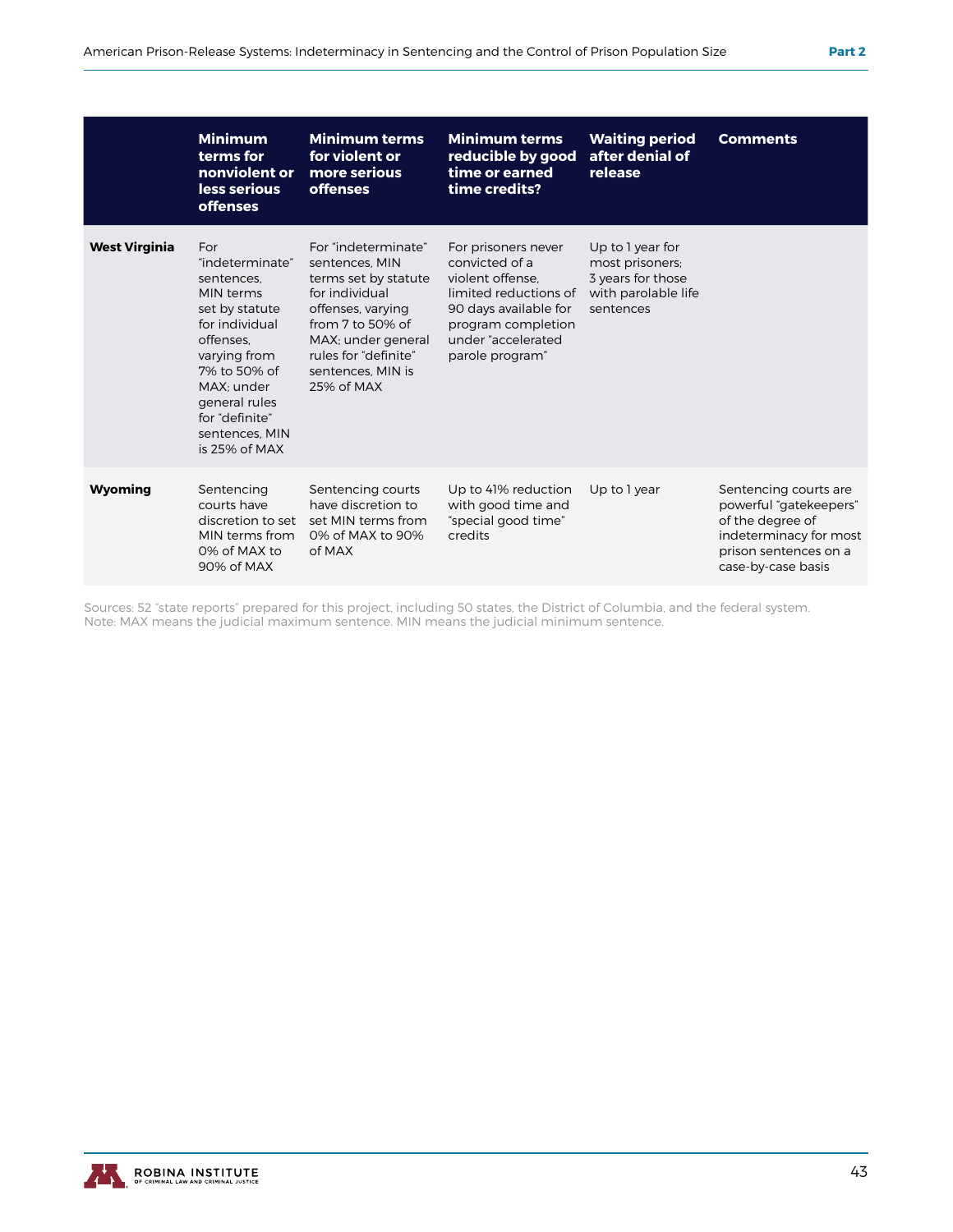## Key policy issues: The structure of parole-release discretion

#### Policy issue 1: What is the right amount of indeterminacy in prison sentences?

While there has been much debate of the relative merits of "indeterminate" versus "determinate" sentences, we have found no research or policy literature that addresses the question of what *degree*  of indeterminacy should be included in prison sentences. The collective precedents across American jurisdictions offer little guidance. The visible signposts point in every direction at once.

From our state reports, we can cite numerous examples of parolable prison sentences that are 100 percent indeterminate and many that are only 15 percent indeterminate. Even in paroling states, at least some classes of sentences are zero percent indeterminate.

There is so much cross-jurisdictional variation that states cannot possibly be following the same philosophies. Even in individual states we cannot say what rationales are at work. This is a foundational question that so far has prompted little theoretical or practical debate. We think Policy Issue 1 is worth pondering with greater care, both in the interest of good sentencing policy in individual cases and because of the powerful ramifications of different DOIs for the structural dynamics of prison population control.

#### Policy issue 2: Should degrees of indeterminacy in prison sentences be lower for more serious cases than for less serious? Should they be the same?

In all paroling states, statutory formulas provide minimum terms for violent (or "more serious") offenders that are the same as or longer than those for nonviolent (or "less serious") offenders. For example, if minimum terms are set in standard ratio to maximum terms, the percentage formula is often higher for more serious offenders but is sometimes the same.

For example, in Alabama minimum terms for nonviolent crimes run for 33 percent of maximum sentences while minimum terms for violent offenses are fixed at 85 percent. In South Carolina the differential is only 25/35 percent. In Missouri there are four separate percentage formulas: 15, 20, 25, and 33 percent for increasingly serious felonies. In contrast, more than one-third of the paroling states use the same percentage calculations across the board. (Most non-paroling states also use the same release-eligibility formula for the majority of nonviolent and violent crimes.)

We have not tried to work out why some states have enacted nonviolent-violent differentials in DOIs and others have not, let alone how the varying sizes of the differentials might be justified. The pros and cons of the assorted approaches are not self-evident, yet we have little doubt that they produce dissimilar patterns of time-actually-served and the numbers of people who build up in the prison system as a whole. Examination or reexamination of these issues is warranted.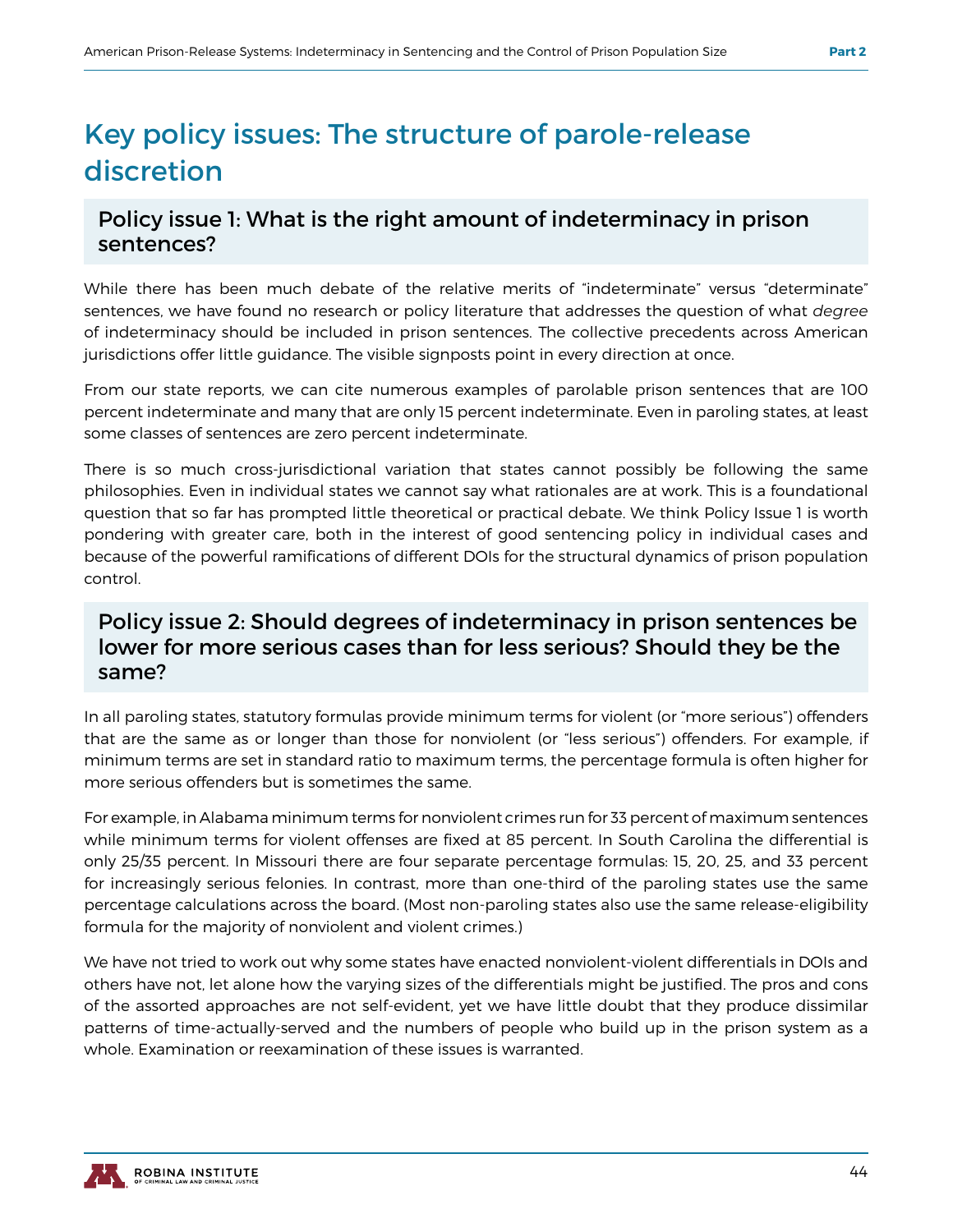#### Policy issue 3: What is the relationship between varying degrees of indeterminacy in prison sentences and the generation of prison population size?

We have one partial answer to this question: Higher degrees of indeterminacy in a prison-sentencing system mean that a greater share of effective control over a state's prison population size is located at the back end of the system as compared with highly determinate systems, where population size is dictated to a greater extent at the front end of the system. It is imperative that policymakers recognize this relationship when considering matters of system design and operation.

Beyond this general principle lie complex questions that we cannot begin to address in this report. We only note that, in highly indeterminate systems, time-served decision patterns are fluid and changeable without formal amendments to legislation, sentencing guidelines (if any), or broadly applicable regulations. On the other hand, when DOIs are low, prison population size is "stickier." Large changes in aggregate sentence lengths are less likely to amass without formal changes in law.

High DOIs may be more desirable in some contexts than others. If our focus is on how to remedy or avoid mass incarceration, high indeterminacy suggests the possibility of remedies with low transaction costs—but also the absence of structural guardrails to inhibit rapid prison growth in the longer term. We see bottomless opportunities for debate and empirical study of these advantages and disadvantages.

#### Policy issue 4: How should the existence of indeterminacy based on good time and earned time affect the amount of release discretion given to parole boards?

In most paroling states, the parole board's release and release-denial discretions coexists with different forms of time-served authority ceded to departments of corrections. Within the total DOI of a given prison sentence, more than one agency can be at work.

This raises basic questions of system design: Is there an optimum division of power between parole boards and departments of correction? What are the comparative institutional advantages of paroleboard versus DOC decisionmaking? How does the balance of power affect the determination of prison population size?

#### Policy issue 5: How long should waiting periods be between a denial of release and the date of release reconsideration?

There are no benchmarks here. Significant variation is found ranging from one to two years to indefinite periods at the discretion of the parole board to outright denials of release consideration for the remainder of the prison term. What thought processes have produced this variation? Why might some states choose to mandate annual reconsiderations while others allow much longer intervals? Should some states consider a change in their laws? What identifiable rationales or principles *should be* considered when addressing these questions?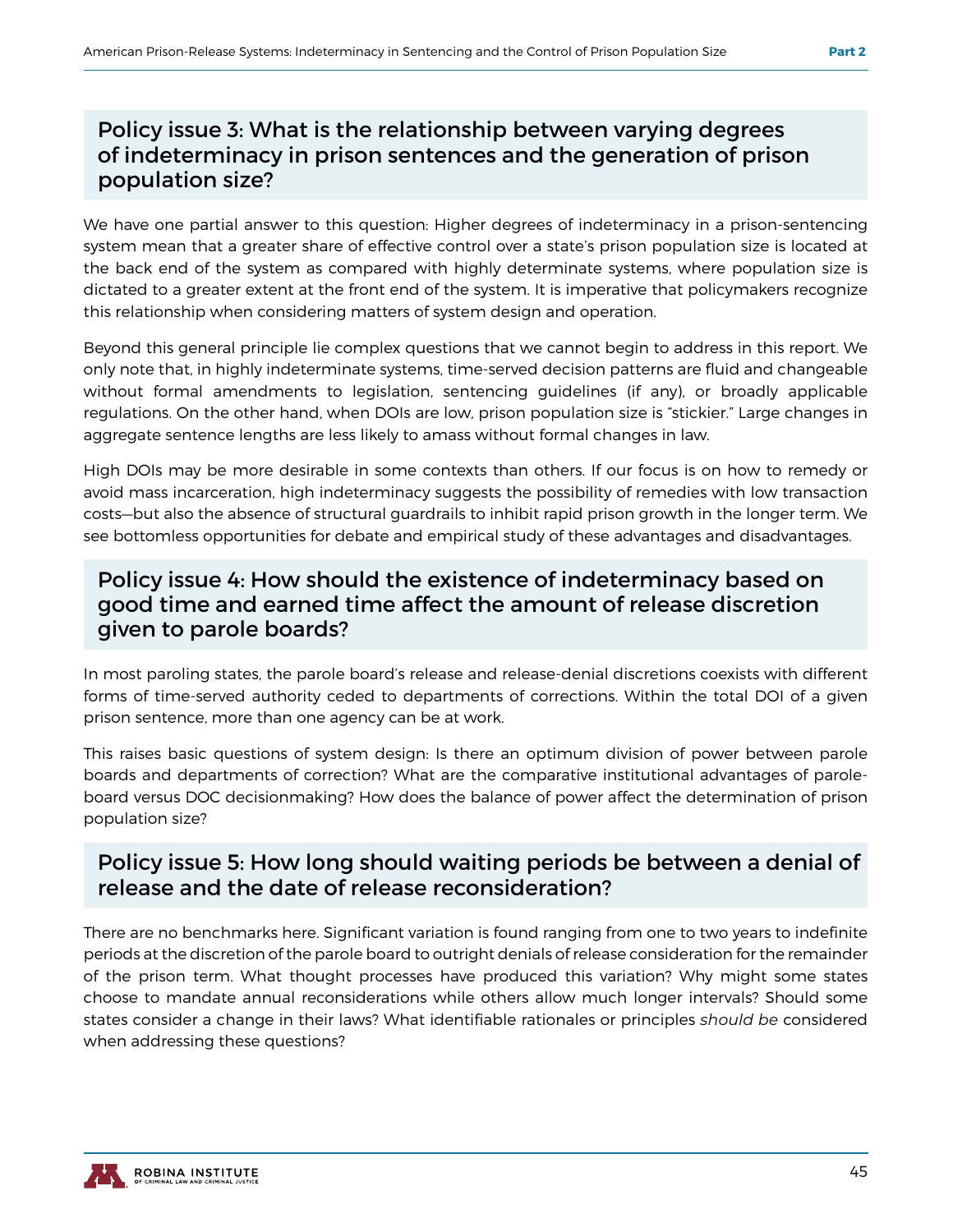#### Policy issue 6: Should sentencing courts have the power to vary the relationship between minimum and maximum terms on an individualized case-by-case basis? If yes, how much power of this kind should they be given?

In most states, sentencing courts control the in-out decision. Also in most states, sentencing courts choose a judicial maximum sentence within an authorized ceiling specified by the "statutory maximum sentence." In most states, however, sentencing courts *do not* have the power to decide on the relationship between minimum and maximum terms (the "minimum-maximum ratio"). In 23 of 34 paroling states, the minimum term to parole eligibility is set by statutory formula or rule, often taking the form of a fixed ratio.

A small minority of states entrust appreciable powers in sentencing courts to alter the DOIs of each prison sentence they impose. This raises provocative questions: Why should courts have this power? Is individualized sentencing needed for the setting of DOI formulas? What should the courts' thought processes be when exercising such power? If we believe sentencing courts should hold such authority, how narrow or sweeping should it be? (Our research reveals a great diversity of approach on the scope of the power.) Does this form of judicial sentencing discretion further or frustrate systemwide policies of prison sentencing? What are the anticipated effects on governance of total prison population size?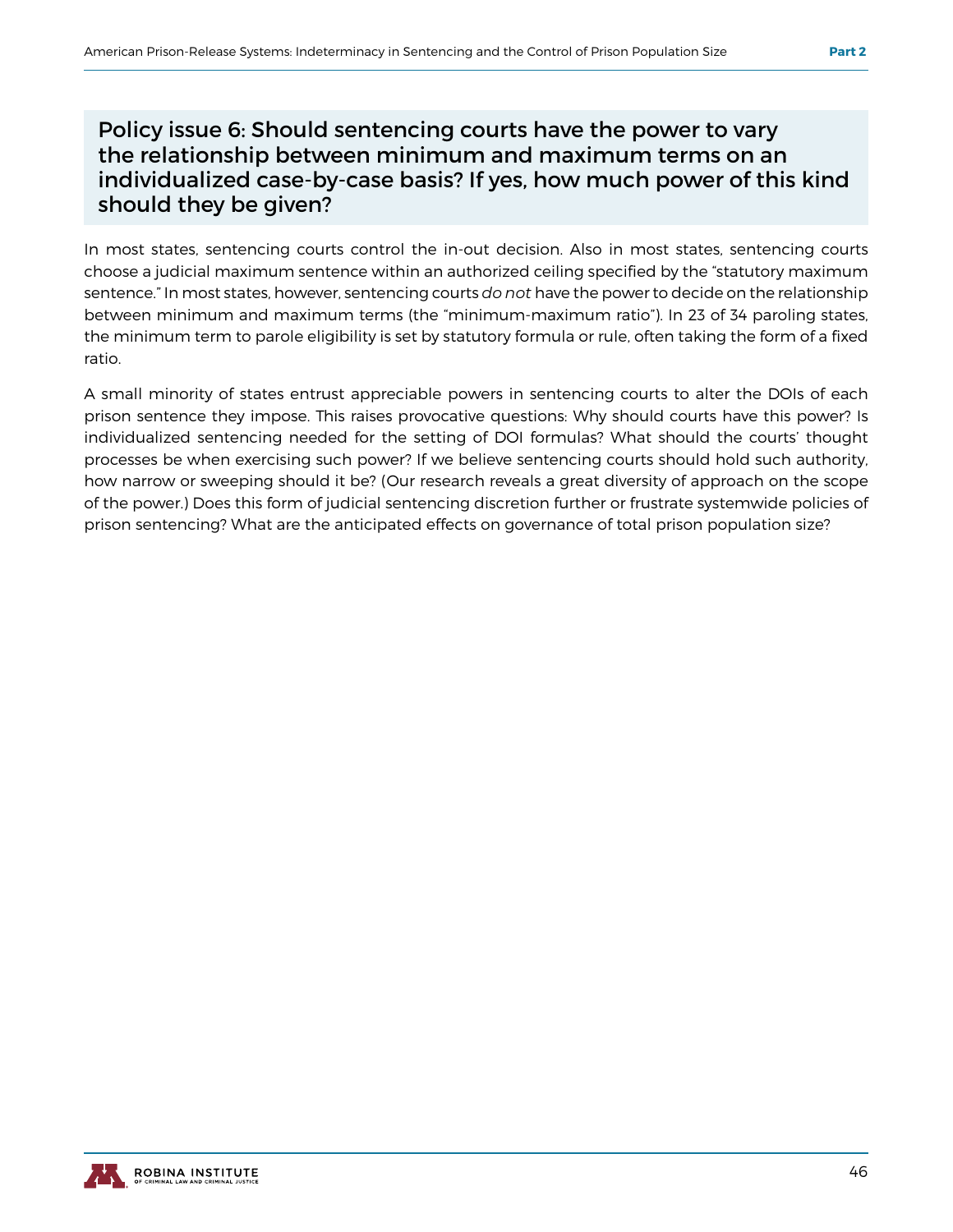## CHAPTER 5 Highlighted topic: Administrative parole release

In the state-by-state research for this project, we have been surprised to discover a growing number of experiments nationwide with streamlined release procedures for certain classes of prisoners. We collect twelve of these programs under the heading of "administrative parole release" (APR). In general, APR employs fewer procedural steps than the traditional parole process and dramatically lightens the burden on decisionmakers to exercise case-by-case discretion. While release is never guaranteed for eligible prisoners, APR is designed to inject a new level of automaticity into release decisions.

Although APR programs follow no universal model, they represent a potentially important innovation in the structure of release decisionmaking in paroling states.<sup>33</sup> We therefore highlight them in this chapter.

## **Definitions**

We define administrative parole release as a routinized path to release that requires fewer procedural stages and less case-by-case discretion than the traditional parole-release process. APR is fundamentally built on a contract model: Prisoners are assigned a correctional plan early in their terms; if they follow the plan, the state extends them a credible promise that they will be released on an established date. To give such contracts credibility, denials of release or "derailment" from the APR track are permitted only under defined circumstances.

The exact shape of existing APR programs varies greatly from state to state. In APR's purest form, once eligible prisoners have served a specified amount of time and have satisfied predetermined APR criteria, they are released without further consideration. Unless eligible prisoners have been "derailed" from the APR process (for example, as a result of a serious disciplinary infraction), parole officials have no discretion to debate or deny release. In APR programs that call upon the parole board to participate, their role is often pro forma or limited to narrow issues such as reviewing prisoners for eligibility.

We distinguish APR from "discretionary parole release"—the traditional process that in most states includes a release hearing; individualized consideration by the board of prisoners' fitness for release; broad discretion on the board's part to weigh prisoners' self-presentation, life circumstances, institutional behavior, offenses of conviction, prior records, and victim input; and the requirement of affirmative votes in favor of release.

One prominent feature of APR is that, in most cases, parole board members are not called upon to cast votes in favor of release or deferral based on their individualized judgments of each prisoner. In the traditional parole-release process there is a record of which board members vote in favor of a release, which holds them personally accountable in the future. APR's dilution of voting requirements may

<sup>33</sup> We are indebted to two unpublished student papers prepared for the Criminal Punishment seminar at the University of Minnesota Law School, Spring 2021: Bree Crye, *Examining the Efficacy of Emerging Approaches to Administrative Parole on Prison Population: A State-by-State Comparison and Policy Analysis;* and Sarah K. Metropulos, *Administrative Parole and American Decarceration*. We have benefited from their research and analysis.

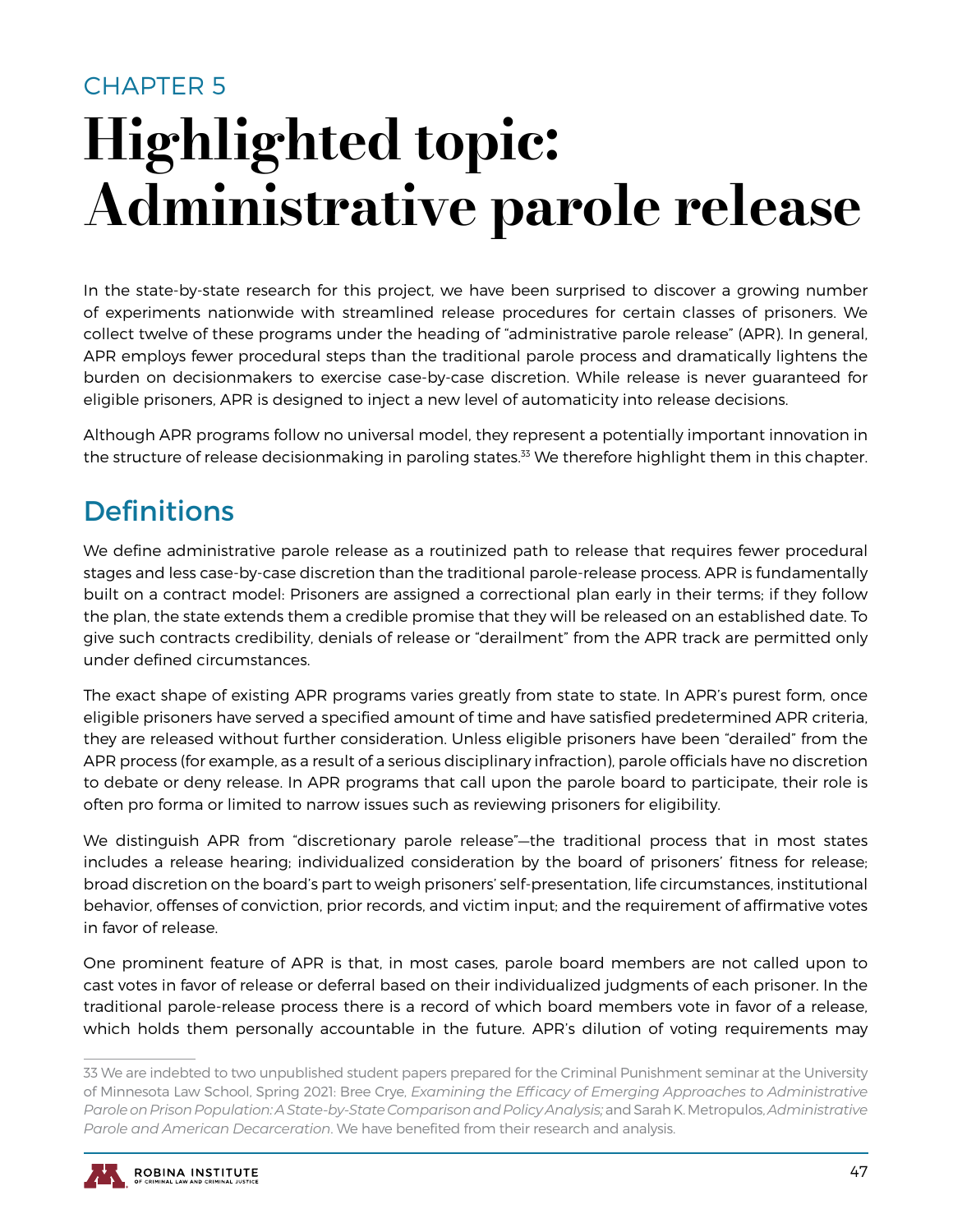give some insulation to board members from personal and political pressures they would otherwise feel. If so, APR may help address the widely-acknowledged problem of risk aversion in parole release decisionmaking.34

From prisoners' perspectives, APR offers a defined behavioral agenda, clear incentives, an expected timeline, and a reciprocal commitment from the state to follow through. Prisoners are given a formalized checklist of what they must do and may not do. If they satisfy the checklist, the system (in theory) promises them a high probability of release at next eligibility.

## Presumptive parole distinguished

APR is different from many iterations of "presumptive parole release" that exist or have been proposed across the U.S. "Presumptive parole release," as we use the term, starts with the premise that certain prisoners should be released at their next eligibility date; in principle, the board should order release unless there is a sufficient showing to overcome the "presumption." For example, many state systems operate with parole-release guidelines that set forth release and deferral presumptions.

Presumptive release systems are designed on the theory that formal articulation of the presumption will influence the reasoning of parole board members, with practical effects on their decision patterns. No matter how release presumptions are styled, however, we know of no system in which they carry legal force. Critically, there is no apparatus to enforce presumptions if the board has disregarded them—or none with teeth. Indeed, most state laws governing presumptive release emphasize that the parole board's ultimate discretion to grant or deny release remains firmly in place.

This project has not included a study of the operation of presumptive-parole mechanisms in the U.S. However, our study permits us to draw structural comparisons between presumptive and administrative parole release. Presumptive parole attempts to put a substantive thumb on the scale that will affect parole boards' decision patterns one case at a time. In contrast, APR encourages the routinized release of designated groups of prisoners by charting a shortened procedural path to release that bypasses the discretionary framework of case-by-case consideration. To us, these are strikingly different strategies: APR places a procedural thumb on the scale rather than a substantive one.

<sup>34</sup> In a 2015 national survey, a majority of parole board chairs named political vulnerability and pressure toward minimization of all risk as one of the most important problems confronting their field. See Ebony L. Ruhland, Edward E. Rhine, Jason P. Robey, & Kelly Lyn Mitchell, *The Continuing Leverage of Releasing Authorities: Findings from a National Survey* (Robina Institute of Criminal Law and Criminal Justice, 2017).

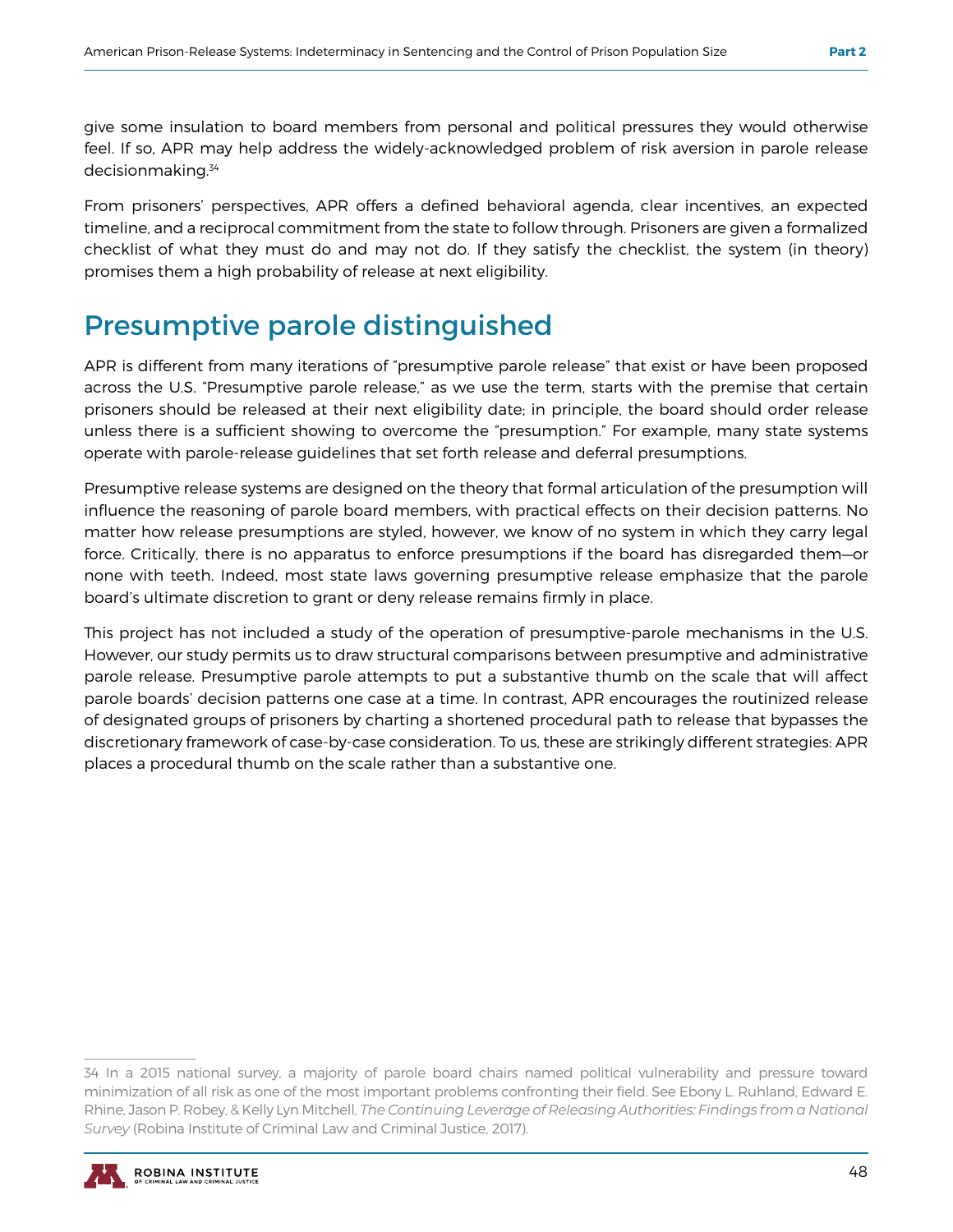## Survey of APR programs

A growing number of states have already adopted APR programs for large or small subgroups of prisoners. We were unaware of the number of such experiments before our work on the DOI Project. Table 7 collects information on the basic elements of twelve programs that meet most or all of our definitional criteria for APR.

#### Table 7. Features of Administrative Parole Release (APR) Programs in Twelve States

|                    | <b>Prisoners</b><br>included in APR<br>program                                                                                           | <b>Requirements</b><br>for prisoners to<br>obtain APR                                                                                   | <b>Minimum</b><br>term to APR                                                                | <b>Parole board</b><br>action?                                                                                                                                                                                                                                                                            | <b>Victim veto?</b>                                                                                                                              | <b>APR</b><br>eligibility<br>after<br>denial?                                                                                           |
|--------------------|------------------------------------------------------------------------------------------------------------------------------------------|-----------------------------------------------------------------------------------------------------------------------------------------|----------------------------------------------------------------------------------------------|-----------------------------------------------------------------------------------------------------------------------------------------------------------------------------------------------------------------------------------------------------------------------------------------------------------|--------------------------------------------------------------------------------------------------------------------------------------------------|-----------------------------------------------------------------------------------------------------------------------------------------|
| <b>Arkansas</b>    | All except those<br>convicted of<br>statutorily<br>designated serious<br>offenses                                                        | Compliance<br>with correctional<br>plan; no major<br>violations with<br>loss of good time                                               | 33% or 50%<br>of MAX,<br>depending on<br>seriousness of<br>offense                           | Reviews files to<br>ensure eligibility for<br>APR and conducts<br>"risk-needs<br>assessment review;"<br>hearing required if<br>major violation with<br>loss of good time,<br>victim requests, or<br>board's risk-needs<br>assessment review<br>indicates need for<br>special conditions<br>of supervision | Hearing<br>required<br>if victim<br>requests to<br>have input on<br>conditions of<br>supervision                                                 | Release<br>delayed<br>until a later<br>date upon<br>successful<br>completion<br>of course<br>of action<br>prescribed by<br>parole board |
| <b>Maryland</b>    | Selected low level<br>drug crimes and<br>property crimes<br>under \$1500, with<br>no prior conviction<br>of violent or sexual<br>offense | Compliance<br>with case plan;<br>no serious rule<br>violation                                                                           | Greater of<br>25% of MAX<br>or mandatory<br>minimum                                          | Board must find<br>that hearing is<br>unnecessary given<br>individual prisoner's<br>"history, progress,<br>and compliance"                                                                                                                                                                                | Yes, hearing<br>before<br>parole board<br>required if<br>requested by<br>victim                                                                  | <b>No</b>                                                                                                                               |
| <b>Michigan</b>    | Prisoners who are<br>classified under<br>the state's parole<br>quidelines as<br>having a "high<br>probability" of<br>parole release      | Classification of<br>"high probability"<br>of being released<br>under parole<br>guidelines                                              | MIN terms<br>vary from<br>0 to 67% of<br>MAX within<br>discretion of<br>sentencing<br>courts | Parole board must<br>determine without<br>an interview of<br>prisoner that<br>prisoner has high<br>probability of<br>parole release and<br>the parole board<br>intends to grant<br>release                                                                                                                | No. Victims<br>may object<br>to or appeal<br>release<br>decisions, but<br>have no power<br>to demand<br>traditional<br>parole release<br>hearing | Yes                                                                                                                                     |
| <b>Mississippi</b> | Nonviolent<br>offenders                                                                                                                  | Compliance<br>with parole case<br>plan; no serious<br>disciplinary<br>infractions in<br>past 6 months:<br>approval of<br>discharge plan | 25% of MAX<br>or 10 years,<br>whichever is<br>less                                           | No hearing<br>allowed if statutory<br>preconditions are<br>met; parole board<br>must approve<br>prisoner's discharge<br>plan                                                                                                                                                                              | Yes, hearing<br>required upon<br>request of<br>victim or law<br>enforcement<br>official from<br>prisoner's<br>home<br>community                  | <b>No</b>                                                                                                                               |

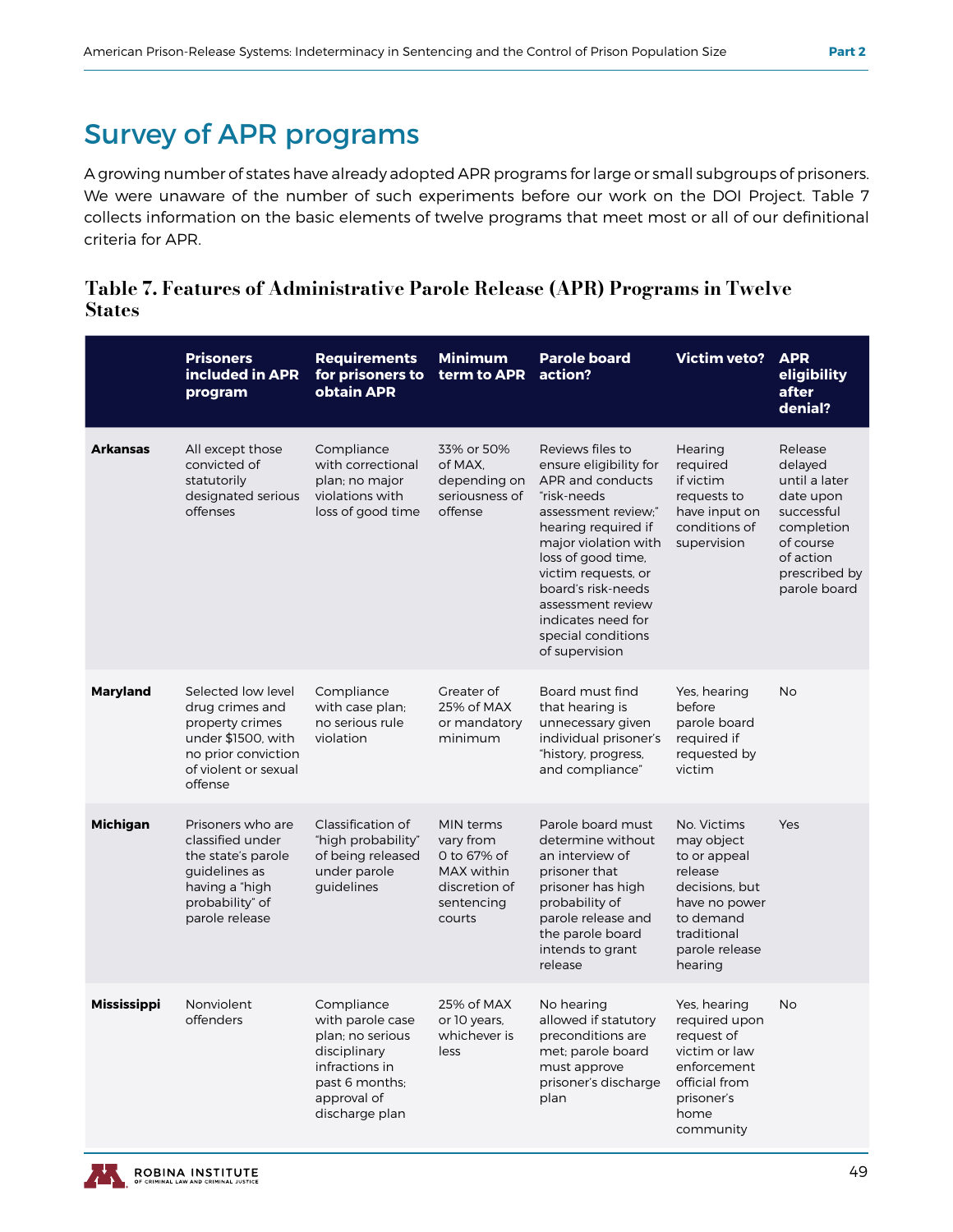|                          | <b>Prisoners</b><br>included in APR<br>program                                                                                     | <b>Requirements</b><br>for prisoners to<br>obtain APR                                                                                                               | <b>Minimum</b><br>term to APR                                                                                           | <b>Parole board</b><br>action?                                                                                                                                                                                 | <b>Victim veto?</b>                                                                                  | <b>APR</b><br>eligibility<br>after<br>denial?                                                                       |
|--------------------------|------------------------------------------------------------------------------------------------------------------------------------|---------------------------------------------------------------------------------------------------------------------------------------------------------------------|-------------------------------------------------------------------------------------------------------------------------|----------------------------------------------------------------------------------------------------------------------------------------------------------------------------------------------------------------|------------------------------------------------------------------------------------------------------|---------------------------------------------------------------------------------------------------------------------|
| <b>New Jersey</b>        | Nonviolent and<br>some lower-level<br>violent offenders:<br>serious violent and<br>most sex offenders<br>excluded                  | Completion of<br>rehabilitation<br>programs<br>designated by<br>DOC and parole<br>board; no serious<br>disciplinary<br>infractions                                  | Greater of<br>33% of MAX<br>or 9 months.<br>reducible to<br>about 20%<br>of MAX with<br>greatest<br>possible<br>credits | Certifies release<br>without hearing; no<br>discretionary power<br>to block release                                                                                                                            | No                                                                                                   | Yes, APR<br>available<br>to eligible<br>prisoners<br>at first and<br>subsequent<br>parole<br>release<br>eligibility |
| <b>New York</b>          | Nonviolent<br>offenders with<br>parolable<br>sentences                                                                             | Completion of<br>assigned work<br>and treatment<br>programs as<br>certified by<br>DOC; no serious<br>disciplinary<br>infractions: no<br>frivolous civil<br>lawsuits | Judicial<br>MIN term.<br>potentially<br>reduced by<br>17% for merit<br>time                                             | No actions by parole No<br>board authorized.<br>DOC decisions<br>considered final.<br>DOC may deny<br>if release not<br>"consistent with<br>the safety of the<br>community or<br>the welfare of the<br>inmate" |                                                                                                      | <b>No</b>                                                                                                           |
| <b>North</b><br>Carolina | Defendants<br>selected by<br>sentencing court<br>for "Advanced<br>Supervised<br>Release" program,<br>subject to<br>prosecutor veto | Completion of<br>risk-reduction<br>programs as<br>designed by DOC;<br>no disciplinary<br>infractions                                                                | 80% of<br>judicial MIN<br>term                                                                                          | None                                                                                                                                                                                                           | <b>No</b>                                                                                            | <b>No</b>                                                                                                           |
| Ohio                     | Defendants<br>selected by<br>sentencing court<br>for "risk reduction<br>sentence"                                                  | Cooperation in<br>risk and needs<br>assessment<br>process;<br>completion<br>of all relevant<br>programming<br>ordered by DOC                                        | 80% of MAX                                                                                                              | None                                                                                                                                                                                                           | <b>No</b>                                                                                            | <b>No</b>                                                                                                           |
| <b>Oklahoma</b>          | Nonviolent<br>offenders                                                                                                            | Compliance<br>with case plans;<br>certification<br>of compliance<br>by DOC; no<br>infractions within<br>past 2 years                                                | 25% of MAX                                                                                                              | Majority vote in<br>favor of release but<br>no hearing required                                                                                                                                                | Yes, victim<br>may block<br>release via<br>administrative<br>parole by<br>submitting an<br>objection | No, prisoners<br>denied APR<br>revert to<br>traditional<br>parole<br>release<br>process                             |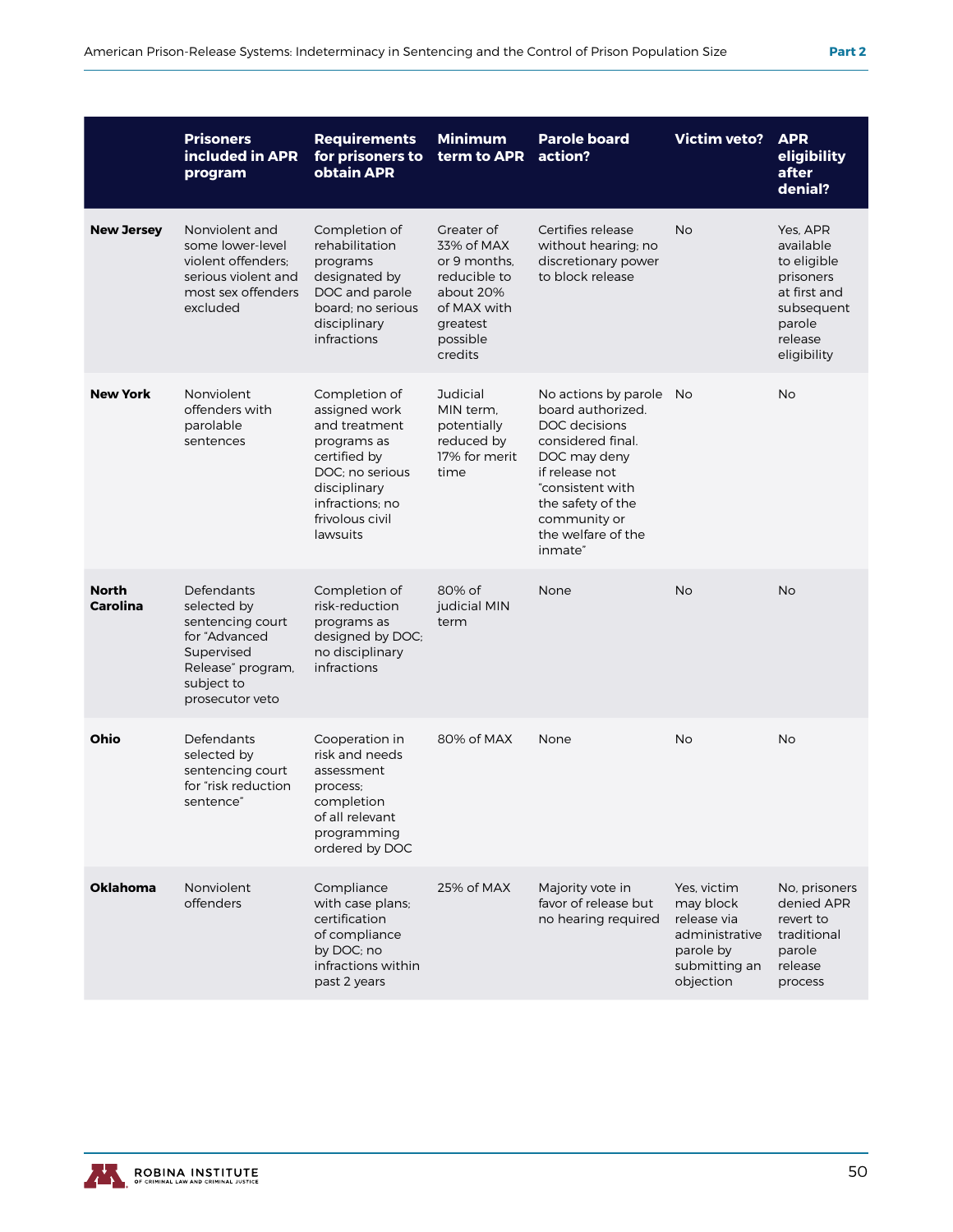|                        | <b>Prisoners</b><br>included in APR<br>program                                                                                                                                  | <b>Requirements</b><br>for prisoners to<br>obtain APR                                                                                                                                | <b>Minimum</b><br>term to APR                                                                                                       | <b>Parole board</b><br>action?                                                                                                                                   | <b>Victim veto?</b>                                                                                                                                                                          | <b>APR</b><br>eligibility<br>after<br>denial? |
|------------------------|---------------------------------------------------------------------------------------------------------------------------------------------------------------------------------|--------------------------------------------------------------------------------------------------------------------------------------------------------------------------------------|-------------------------------------------------------------------------------------------------------------------------------------|------------------------------------------------------------------------------------------------------------------------------------------------------------------|----------------------------------------------------------------------------------------------------------------------------------------------------------------------------------------------|-----------------------------------------------|
| South<br><b>Dakota</b> | All except those<br>sentenced to<br>death or life<br>imprisonment,<br>or sex offenders<br>whose parole has<br>been withheld by<br>parole board (on<br>recommendation<br>of DOC) | Compliance<br>with individual<br>program<br>directives<br>established by<br>DOC: certification<br>of compliance by<br><b>DOC</b>                                                     | Varies from<br>25 to 75% of<br>MAX based<br>on current<br>and any prior<br>convictions                                              | Parole board has<br>no role unless<br>certification of<br>compliance with<br>individual program<br>directive is missing<br>or unclear                            | <b>No</b>                                                                                                                                                                                    | <b>No</b>                                     |
| <b>Tennessee</b>       | Most prisoners<br>are eligible but<br>must reach<br>an agreement<br>with DOC and<br>parole board to<br>enter "contract<br>sentencing<br>program"                                | Completion of<br>objectives or<br>programs as per<br>contract (DOC<br>promises to<br>provide necessary<br>programs and<br>services to fulfill<br>contract)                           | Up to 30%<br>reduction<br>from original<br>MIN term                                                                                 | No action other<br>than entering into<br>contract in the first<br>place                                                                                          | <b>No</b>                                                                                                                                                                                    | Yes                                           |
| <b>Vermont</b>         | All prisoners<br>except those<br>convicted of<br>statutorily-<br>designated serious<br>offenses                                                                                 | Compliance<br>with case plan,<br>avoidance of<br>major disciplinary<br>violations: DOC<br>conducts risk<br>screening for<br>eligible prisoners<br>that may trigger<br>parole hearing | <b>No</b><br>predictable<br>formula: MIN<br>terms set in<br>discretion of<br>sentencing<br>courts from<br>0 to 100% of<br>MAX terms | Administrative<br>(paper) review<br>limited to<br>consideration of<br>whether victim<br>should have<br>opportunity to<br>participate in a full<br>parole hearing | No, except<br>parole board<br>has discretion<br>to derail<br>APR-eligible<br>prisoner if it<br>decides victim<br>should have<br>opportunity<br>to participate<br>in a full parole<br>hearing | <b>No</b>                                     |

Sources: 52 "state reports" prepared for this project, including 50 states, the District of Columbia, and the federal system; Bree Crye, *Examining the Efficacy of Emerging Approaches to Administrative Parole on Prison Population: A State-by-State Comparison and Policy Analysis* (unpublished seminar paper, 2021) (on file with authors); Sarah K. Metropulos, *Administrative Parole and American Decarceration* (unpublished seminar paper, 2021) (on file with authors). Note: MAX means the judicial maximum sentence. MIN means the judicial minimum sentence.

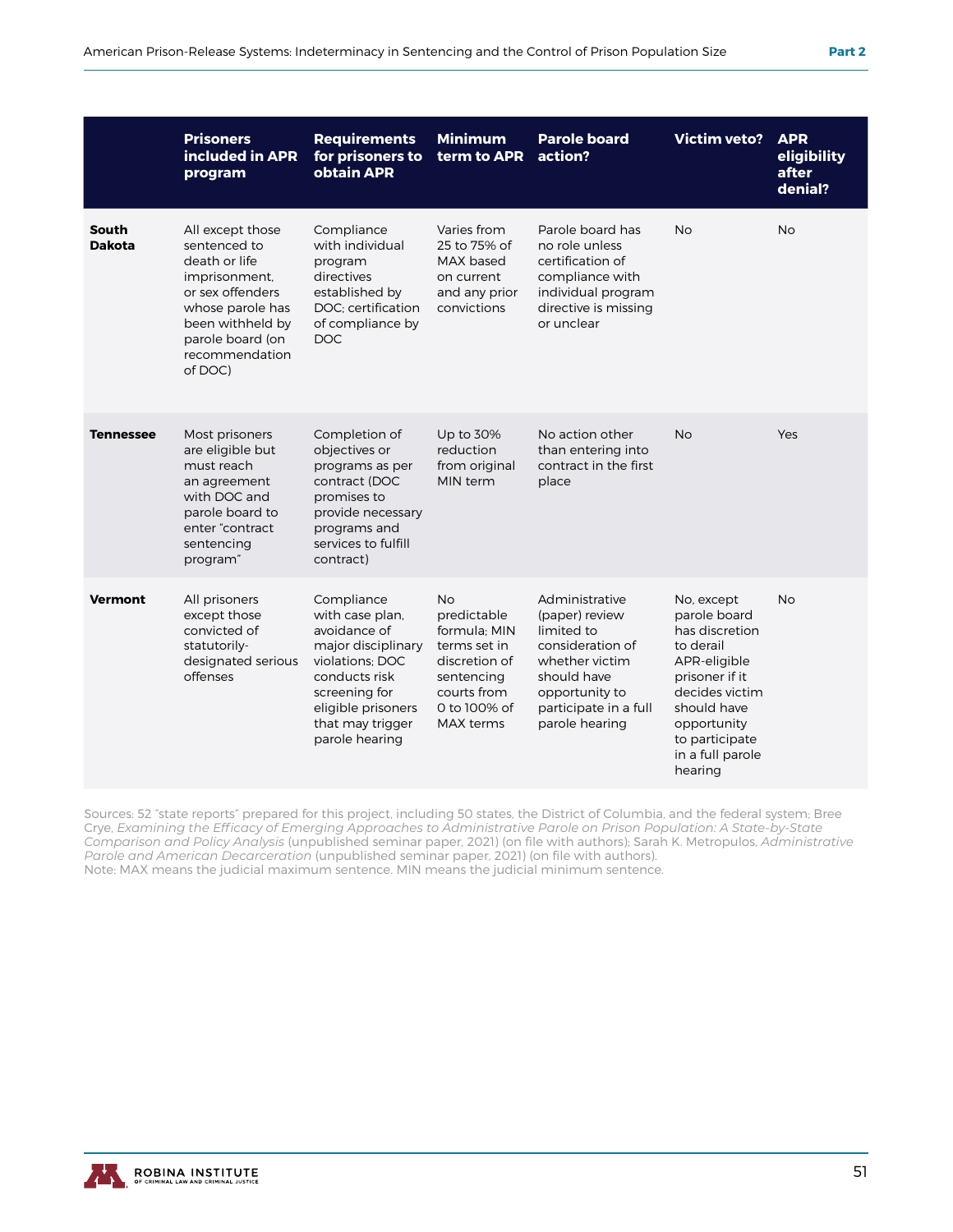Each APR jurisdiction begins by specifying explicit standards governing eligibility for release. Offenders must satisfy a minimum period of their sentence before becoming eligible for release. For example, Mississippi requires those convicted of nonviolent crimes to serve 25 percent of their judicial maximum terms. In South Dakota the setting of an administrative parole release date can be as low as 25 percent and as high as 75 percent of a prisoner's sentence. Where they fall on this continuum is dependent on their crime of conviction and prior history.

Maryland sets a release date at one-quarter of the sentence imposed, albeit for a narrower band of drug offenses or property crimes under \$1500. Another state, Oklahoma, requires that 25 percent of the maximum sentence be served for nonviolent offenders. Arkansas, on the other hand, requires 33 or 50 percent depending on the seriousness of the offense.

In most of the states identified in this section, individuals convicted of committing serious and violent crimes are excluded from APR programs. A notable exception is South Dakota, discussed below.

At a high level of abstraction, the requirements for obtaining administrative parole release are fairly standardized across most jurisdictions. Generally, compliance with the individual's correctional case plan must be certified, usually by the department of corrections. Prisoners' institutional records must also be free of serious disciplinary violations.

There is jurisdictional variation in the actions required by the parole board within the APR process. The boards in Arkansas and South Dakota review files to ensure offenders' program eligibility. Maryland does so as well, while at the same time making a determination that a hearing is not necessary. The parole board in Michigan authorizes offenders' release without an interview. Mississippi's parole board is asked to approve the individual's discharge plan.

For prisoners who have not met the criteria of their correctional plans, or are otherwise disqualified, most APR systems shift them to a conventional release hearing before the parole board. We call this "derailment." Prisoners are no longer in the APR process, but are moved sideways into the discretionaryparole-release track. Almost universally, the decision regarding noncompliance resides in the hands of prison officials. Derailment can sometimes come from other sources, however. In several of the APR frameworks, a hearing is required if there is an objection from the crime victim, or even from the prosecutor in one state. When this occurs, there need be no substantive justification for the derailment. It is, in effect, a form of plenary sentencing discretion afforded to crime victims.

In eight out of the 12 states illustrated in Table 7, prisoners lose future APR eligibility after an initial denial. In contrast, Arkansas permits individuals one additional chance to meet the APR criteria established after a denial, but requires that they petition the parole board for a hearing. Michigan, New Jersey, and Tennessee provide continuous APR eligibility after each release denial, at least as a general rule. While we have not studied these systems in actual operation, full continuity would place the prisoner back into the APR program with a revised correctional plan tied to a new specified release date.

A closer examination of APR programs in New Jersey and South Dakota will highlight some of the policy choices that may be incorporated in states wishing to establish their own APR programs.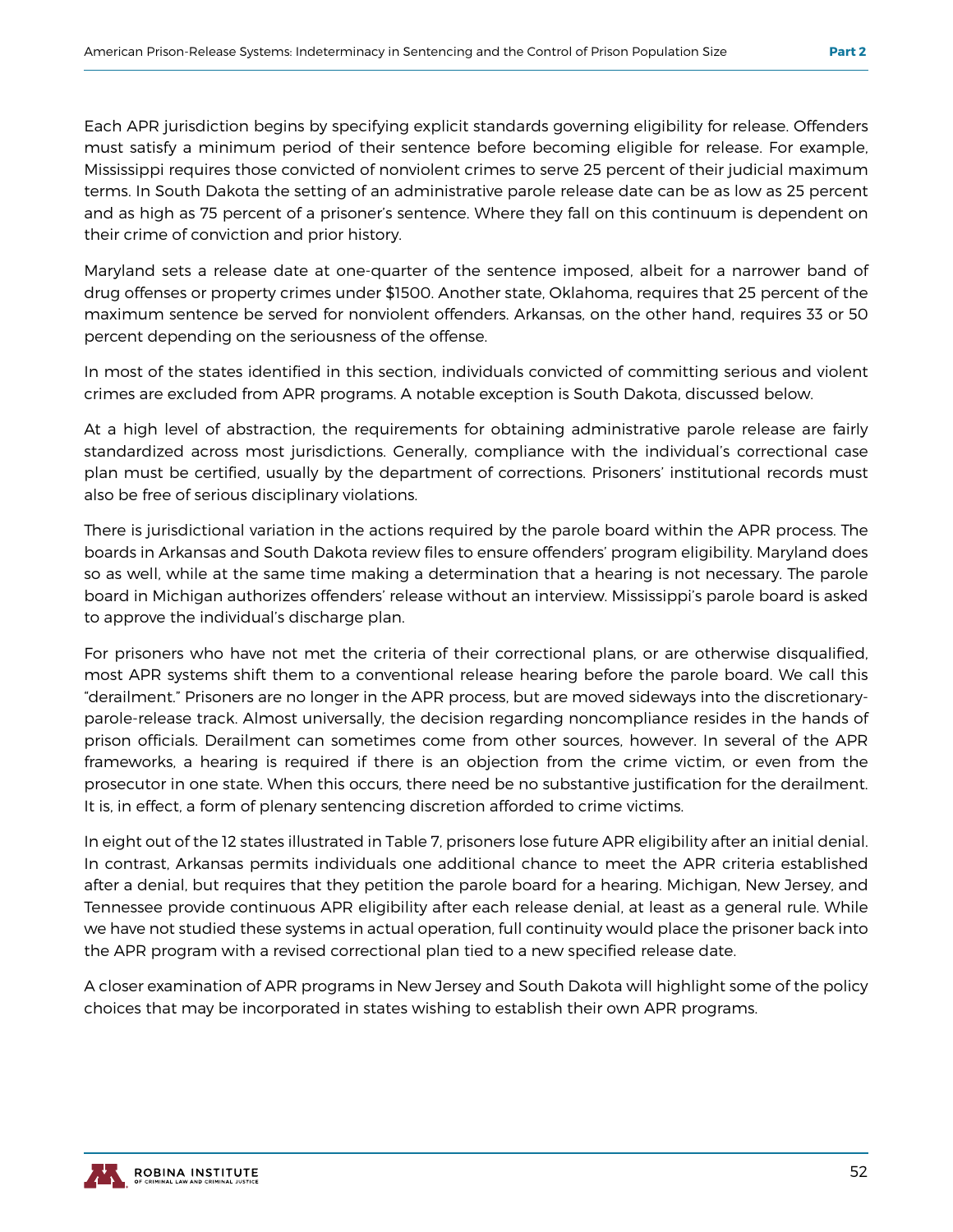## APR in New Jersey

New Jersey's Earn Your Way Out Act—effective February 1, 2021—established an APR process for prisoners convicted of less serious crimes who have not committed disciplinary infractions and have participated in prison programming. Minimum terms for most prisoners come at one-third of their judicial maximum sentences. If prisoners meet program criteria, release at their first parole eligibility dates is virtually guaranteed. A parole board hearing officer must formally recommend release and a member of the board must certify the decision, but both actions are statutorily mandated. No hearing is required. Crime victims are notified if required by law, but they do not have statutory power to block release or derail eligible prisoners from the APR track.

Figure 16 illustrates New Jersey's timeline to release for APR-eligible prisoners. The 33-percent timeline resembles that of a number of traditional paroling states. Simply as a matter of mathematical measurement, such sentences are 67 percent indeterminate. The important difference between APR and conventional parole release is not necessarily the breakdown of determinate and indeterminate segments along the timeline, but in the heightened probability of release at first eligibility. In traditional parole-release systems, a timeline such as that in Figure 16 would suggest a wide variety of time-actuallyserved outcomes for prisoners: anything between one and three years, for example, for sentences with three-year maximum terms. In contrast, if an APR program is designed to do so, actual release dates over large percentages of cases can be heavily weighted to the minimum term. Further, if prisoners are given repeat APR eligibility, actual-time-served patterns would continue to shift leftward on the diagram even for prisoners not released at their first chance. Actual releases would systematically be weighted to earlier rather than later dates.



Prisoners are APR eligible if they have completed "relevant" rehabilitation programs designated by the department of corrections and the parole board. Additionally, they must have not committed a new crime or serious disciplinary infraction. Many New Jersey prisoners are ineligible. Excluded prisoners include those convicted of one of the many violent crimes listed in the state's No Early Release Act or designated offenses involving firearms, those who must register as a sex offender, or those classified as "sexually violent predators." As discussed below, one key design element of any APR program is its breadth of eligibility, which in some states is very narrow.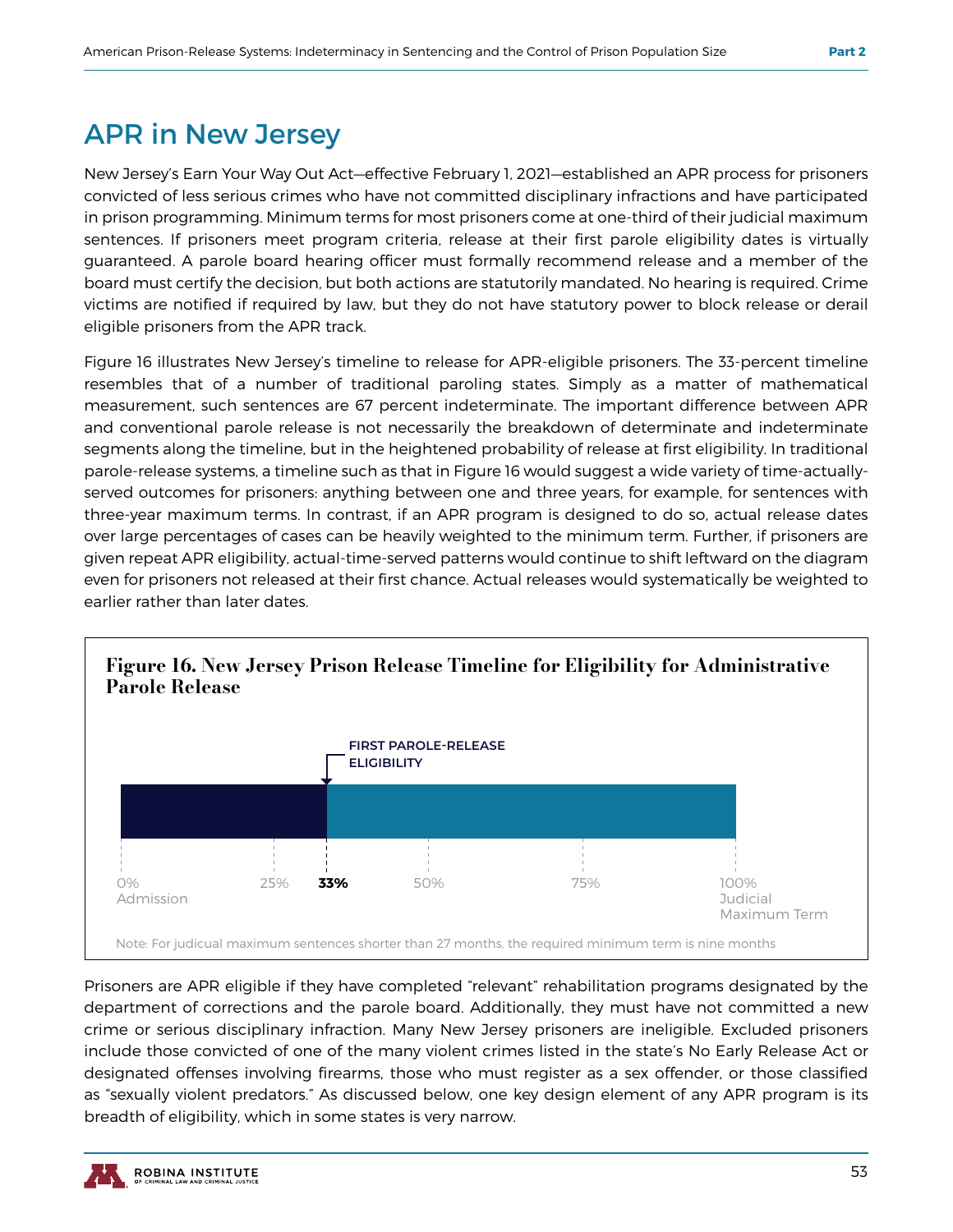## APR in South Dakota

Under South Dakota's APR program, most prisoners are assigned "initial parole dates" shortly after admission. This means they will be released without a hearing by the parole board if they comply with the requirements of their "individual program directives" as drawn up by the department of corrections. Automatic release occurs on the projected date if the department has not raised questions about the prisoner's compliance. If the department reports noncompliance or says it has insufficient information to determine compliance, questions of compliance and release must then be addressed in an ordinary parole-board hearing.

Initial parole dates are calculated by a variety of formulas depending on the felony grade of a prisoner's conviction, prior felony convictions, and the classification of the current offense as violent or nonviolent. Seven of the nine classes of felonies in South Dakota carry sentences with presumptive parole release. The formulas for initial release vary between the 25 and 75 percent marks of judicial maximum sentences, and are fixed for every newly-admitted prisoner according to a grid set out in statute. See Figure 17 below. The various possibilities shown on the matrix are translated into prison-release timelines in Figure 18.

|                         | <b>1st Felony Conviction</b> |              |                          | <b>2nd Felony Conviction</b> |                          | <b>3rd Felony Conviction</b> |
|-------------------------|------------------------------|--------------|--------------------------|------------------------------|--------------------------|------------------------------|
| <b>Felony Class</b>     | Non-violent                  | Violent      | Non-violent              | Violent                      | Non-violent              | Violent                      |
| A                       |                              | $\mathbf{1}$ | $\overline{\phantom{a}}$ | $\overline{1}$               | $\overline{\phantom{a}}$ | $\mathbf{I}$                 |
| В                       |                              | $\mathbf{1}$ |                          | $\mathbf{1}$                 |                          | $\mathbf{1}$                 |
| $\mathbf c$             | .35                          | ,50          | ,40                      | ,65                          | ,50                      | ,75                          |
| $\mathbf{1}$            | .35                          | ,50          | ,40                      | ,65                          | ,50                      | ,75                          |
| $\mathbf{2}$            | .30                          | ,50          | ,40                      | ,65                          | ,50                      | ,75                          |
| $\overline{\mathbf{3}}$ | .30                          | ,50          | ,40                      | ,60                          | ,50                      | ,70                          |
| 4                       | .25                          | ,40          | ,35                      | ,50                          | ,40                      | ,65                          |
| 5                       | .25                          | ,40          | ,35                      | ,50                          | ,40                      | ,60                          |
| 6                       | .25                          | ,35          | ,30                      | ,45                          | ,40                      | ,55                          |

#### Figure 17. South Dakota Initial-Parole-Date Grid

Source: S.D. Codified Laws § 24-15A-32.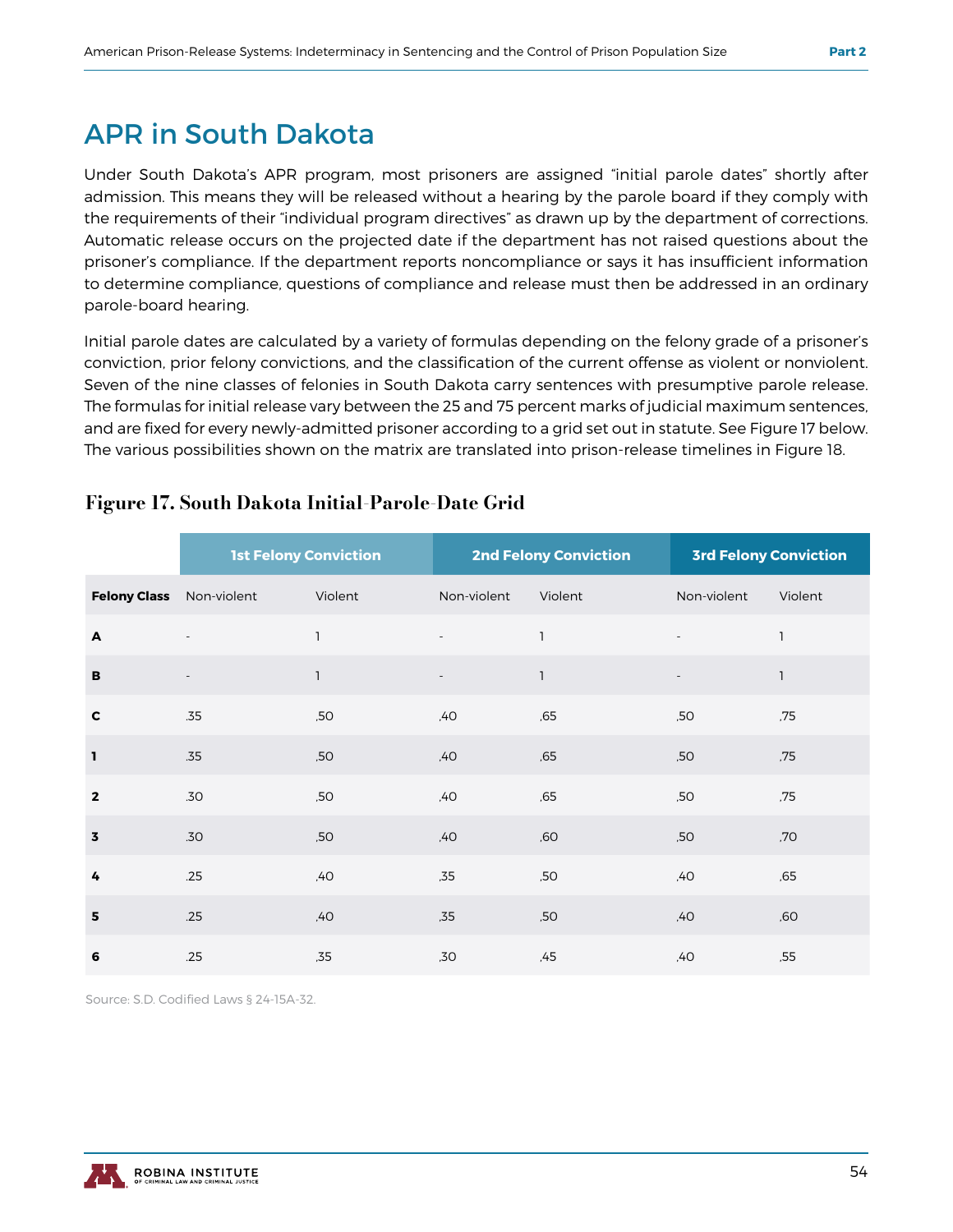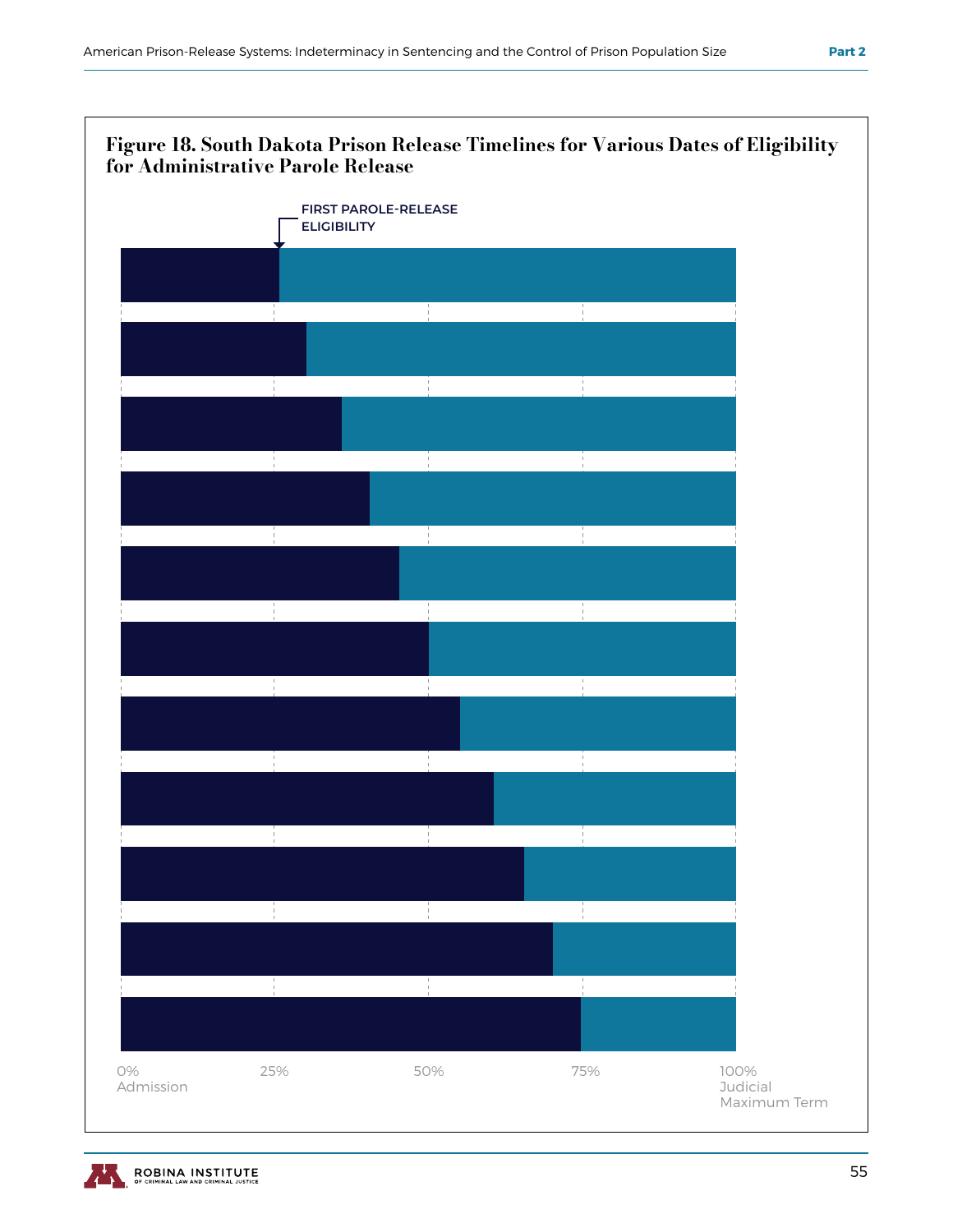South Dakota's is the most sentencing-guidelines-like APR program we have found. In many state systems of judicial sentencing guidelines, the guidelines matrix is constructed with prison population control in mind. There is strong evidence that judicial sentencing guidelines can successfully perform this function.<sup>35</sup> As far as we know, however, South Dakota does not use its APR matrix as an instrument of prison population control. We see no evidence that it was designed to perform this function. Indeed, South Dakota's prison rate has been increasing in recent years, out of trend with the average state's drop in prison rates. However, South Dakota's system could be retooled to act like sentencing guidelines as a prison population mechanism through the recalibration of time served for different classes of sentences. This could contain prison population size overall *and* allow for the setting priorities in the use of finite bed spaces. For example, if existing minimum term schedules are resulting in unwanted prison growth, or insufficient population reductions, they could be adjusted to change those aggregate outcomes. As some sentencing guidelines jurisdictions have discovered, small time-served adjustments for people convicted of low-level crimes can have great impact on total prisoner numbers because the flow of lowseriousness offenders is larger and faster than for high-serious crimes.

We have good reason to think that South Dakota's APR framework introduces a significant measure of predictability into time-served outcomes that would not be found in systems of traditional parolerelease discretion. By statute, prisoners must be released on their initial parole dates—without a hearing before the parole board—if they have met the requirements of their "individual program directives (IPD)," have an approved parole release plan, and have agreed to their conditions of supervision. The parole board has no legal authority to challenge or impede such a release on its own. Comments by prison officials in South Dakota indicate that an estimated 80 percent of prisoners are granted release under APR upon reaching their presumptive date.<sup>36</sup> There is no provision for derailment in South Dakota at the request of crime victims.

South Dakota's arrangement places unusual power in the department of corrections. Prison officials have absolute authority to ensure that prisoners will be released on their initial parole dates—a form of release discretion that cannot be overridden by the parole board. In this sense, the DOC is the primary gatekeeper of South Dakota's APR system, depending on how it chooses to approach the issue of IPD compliance. It is striking that, for all general-rules sentences, South Dakota's parole board has no release discretion whatsoever unless ceded to it by the triggering actions of prison officials.

Prisoners denied release on their initial APR dates must afterward be given a "discretionary parole hearing" at least once every two years.<sup>37</sup> They do not receive a new date of presumptive release comparable to the initial parole date. No further presumption of administrative release carries over into subsequent hearings. For prisoners so derailed, release discretion largely moves out of the hands of prison officials to be reallocated to the parole board

<sup>36</sup> *See* Alexis Lee Watts, Brendan Delaney, & Kevin R. Reitz, *Profiles in Parole Release and Revocation: Examining the Legal Framework in the United States: South Dakota* (Robina Institute of Criminal Law and Criminal Justice, 2019). 37 S.D. Codified Laws § 24-15A-39.



<sup>35</sup> *See* American Law Institute, Model Penal Code: Sentencing (forthcoming 2022).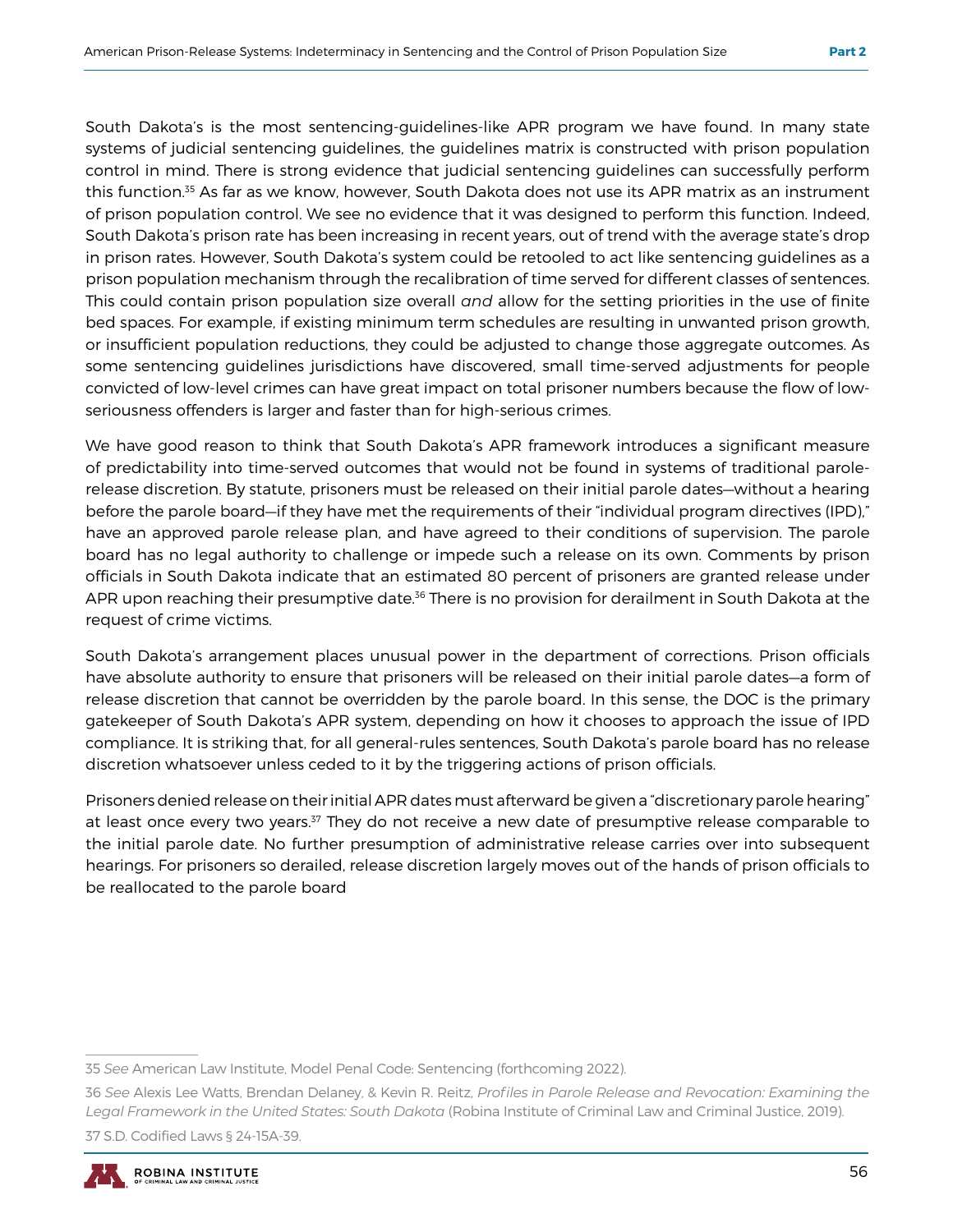## Key policy issues specific to administrative parole release (APR)

#### Policy issue 7: Should states consider the adoption or expansion of APR programs?

Arguably, there is no need to ramp up the full discretionary release process for all classes of prisoners. APR could be a boon for administrative efficiency in straightforward cases, while preserving the parole board's resources for harder cases. APR may also address problems of decisionmaking disparities among individual parole board members and mitigate problems of risk aversion. APR's incorporation of a contract model for release decisionmaking is potentially of interest to the field of prison policy as a whole.

APR could also foster administrative efficiency more broadly, which could allow for the provision of increased due process safeguards in individual cases. If release becomes relatively automatic for a large number of straightforward cases, parole boards' limited resources can be devoted more heavily elsewhere. To us, one important goal would be to increase the time and procedural care devoted to non-APR decisions: those for individuals whose behavior in confinement, crime of conviction, and/or criminal history demand a more traditional parole review.

The creation of APR programs is a trend already underway in the U.S. Continued experimentation appears likely, and is warranted. We emphasize that the advent of APR programs is a relatively new development, however. Most of what we know about their design and operation is grounded in statutory research of innovations in only twelve states. Largely, the potential of APR has been suggested rather than demonstrated. Most importantly, we doubt that present-day APR programs have been designed to advance a comprehensive set of policy goals such as sentence proportionality and prison population management. In theory, such objectives could be pursued through projection models similar to those used by many state sentencing commissions in conjunction with judicial sentencing guidelines. If APR adds to the predictability of time actually served for large groups of prisoners, aggregate effects can be modeled in advance.

In our view, a forward-looking agenda will require that states invest in the start-up of APR programs, drawing from—and improving on—the features of existing programs. To build confidence in APR reforms, and knowledge of how they should be constructed, innovating states should have a robust willingness to monitor and evaluate results.

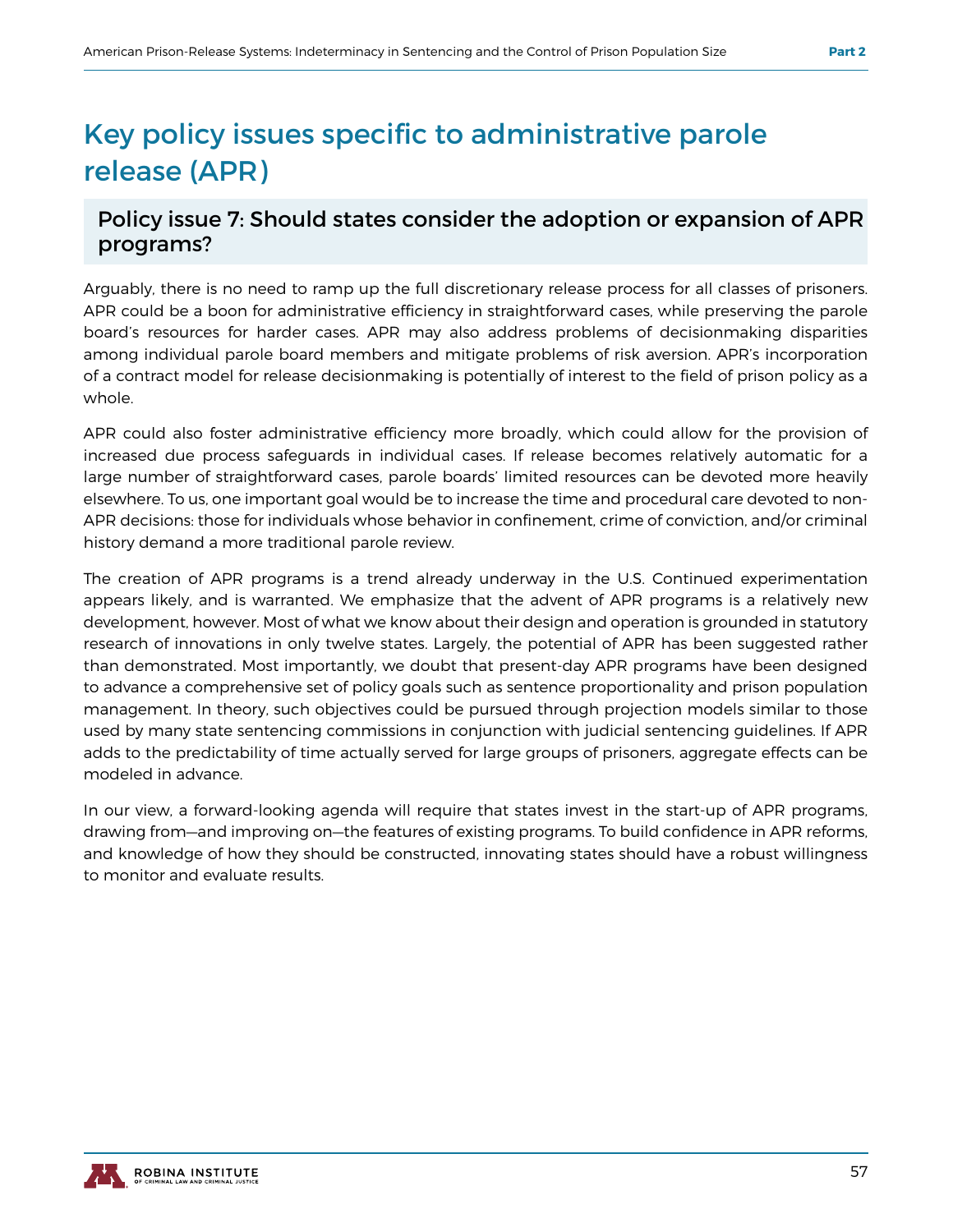#### Policy issue 8: What classes of prisoners should be included in APR programs?

Existing APR programs run the gamut from narrow to broad eligibility. Attention is needed to the question of who should be included. For example, one might argue that all prisoners who present a low risk of serious recidivism should be eligible. Or perhaps there should be universal coverage. South Dakota's APR program embraces the vast majority of prisoners, including violent offenders, but varies the timing of expected release according to crime seriousness. Some states take the opposite approach. Maryland, for example, includes only tiny subgroups of low-level prisoners. Many states exclude violent offenders categorically.

One possible approach is to include most or all prisoners convicted of nonviolent offenses, as well as prisoners who present a low risk of violent recidivism. Perhaps the relevant question should be: Who should *not* be eligible for APR? Prisoners who present substantial risk of serious violent recidivism might justifiably be kept off the APR track, for instance, and there may be other categorical grounds of exclusion.

We see today's narrower APR programs as tests of concept, with room for future experimentation. In the end, the question of proper scope will be best informed by experience and data. The APR model is built on the belief that desirable and productive behavior on the part of prisoners can best be incentivized by holding out solid expectations of release. If that theory proves to hold water, it is an approach that might be desirable across many offense categories.

#### Policy issue 9: What requirements should be placed on prisoners to win release?

There are foreseeable questions of program design that we did not explore in depth in this study: What are the appropriate substantive requirements for prisoners' release checklists in APR settings? What should be on the list of things that could go wrong, resulting in a denial of APR? These questions call for evidence-based analysis. We do not see the contents of plans as static, but as evolving with research and experience.

It is important that prisoners be given a clear understanding of the behavioral and other expectations that will secure their release at initial eligibility. Notice must also be given to prisoners of what could go wrong, that is, what would count as noncompliance with their correctional plans and what disciplinary infractions would disqualify them from APR.

We also foresee the need to address circumstances of unavailability of required programming or program slots. In an ideal world, prisoners on the APR track would have timely access to required activities as they progress through their correctional plans. There would be no waiting lists or administrative delays. Unfortunately, the reality is much different in most American prisons. This is a cross-cutting problem that exists throughout the prison-release field. In order to support a credible contract model of APR design, adequate resources must be in place to carry out the state's side of the bargain. The undersupply of needed in-prison activities is a form of reneging on the deal. Hoped-for rehabilitative benefits may recede if prisoners come to see the APR program as lacking in honesty and legitimacy. Moreover, APR furthers multiple goals beyond prisoners' self interest in obtaining release, such as administrative efficiency and prison population control. These systemic objectives will also be frustrated if APR programs founder on shortages of correctional resources.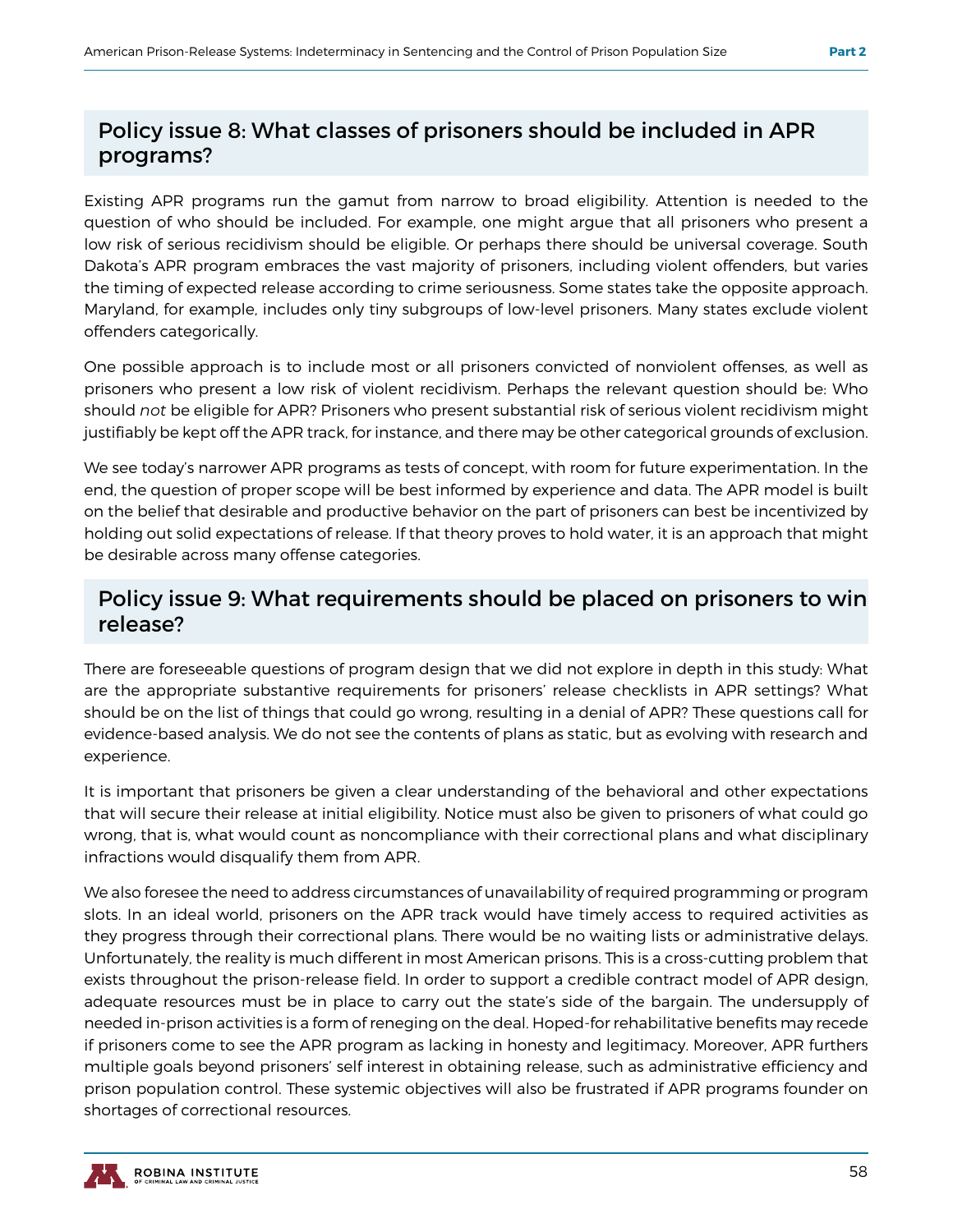Given these realities, adjustments may be needed. One possibility is to give APR prisoners priority for program enrollment in the flow of openings. Unfortunately, this would have the effect of disadvantaging other groups of prisoners. Another possible approach is to presumptively screen low-risk prisoners from any but the most essential programs they require. A growing body of research suggests that rehabilitative programming has the greatest positive effects for high-risk-and-needs subjects. Scarce program slots could be rationed on this basis. Where such measures prove insufficient, prison officials could mitigate the requirements of correctional case plans to give eligible prisoners a realistic chance to comply.

Another possibility is to waive stated APR requirements if prisoners are blocked from meeting them due to shortfalls in programming. For example, New Jersey's APR statute provides that credit for APR compliance will be granted if "the inmate has completed relevant rehabilitation programs … or applied for but was unable to complete or was denied access to these programs due to circumstances beyond the inmate's control including, but not limited to, capacity limitations or exclusionary policies of these programs."<sup>38</sup> In North Carolina, APR credits are granted even if prisoners have not completed their "risk reduction incentives" as normally required, if the DOC finds that "that the defendant is unable to complete the incentives [by the required date] through no fault of the defendant."39

Finally, all APR programs contemplate that departments of corrections will monitor prisoners' compliance with APR requirements. The power to declare noncompliance is therefore a form of releasedenial discretion. We have not studied the question of what constraints have been or should be placed on this certification power. (Similar questions arise in the context of credit awards and forfeitures, see Chapter 6.) We suspect there is a wide diversity of practices across jurisdictions and even at the level of individual prisons. As a general principle, the level of difficulty in meeting correctional plans should not be set unrealistically high. The APR "contract" will be of little value if only a few high-achieving prisoners can satisfy its terms. Indeed, arbitrary or unfair requirements could frustrate the program entirely.

#### Policy issue 10: What parole board actions or decisions should be contemplated in the design of an APR program?

In the most aggressive APR programs, release is automatic if the DOC has certified compliance with a prisoner's correctional plan or has not raised a red flag of noncompliance. In a number of programs, however, the parole board must take some form of action in addition to the DOC's sign-off. See Table 7, column 4. The parole board has ministerial roles in some states but apparent discretion to deny APR in individual cases in some other systems. More thought should be given to the appropriate decisionmaking obligations of parole boards within APR programs.

Narrowing of the board's role in APR cases provides advantages for the range of cases that continue to fall within their full decisionmaking jurisdiction. For example, parole boards' limited resources may be channeled toward more heavily toward serious, high risk offenders, or where complex consideration of individualized risk and needs assessments are needed as part of release deliberations. By reducing the numbers of cases that require affirmative board action, it may be possible to offer significant improvements in resources per decision and the procedural integrity offered to prisoners.

<sup>39</sup> N.C. Gen. Stat. § 15A-1340.18(e).



<sup>38</sup> N.J. Stat. § 30:4-123.355d(a)(3).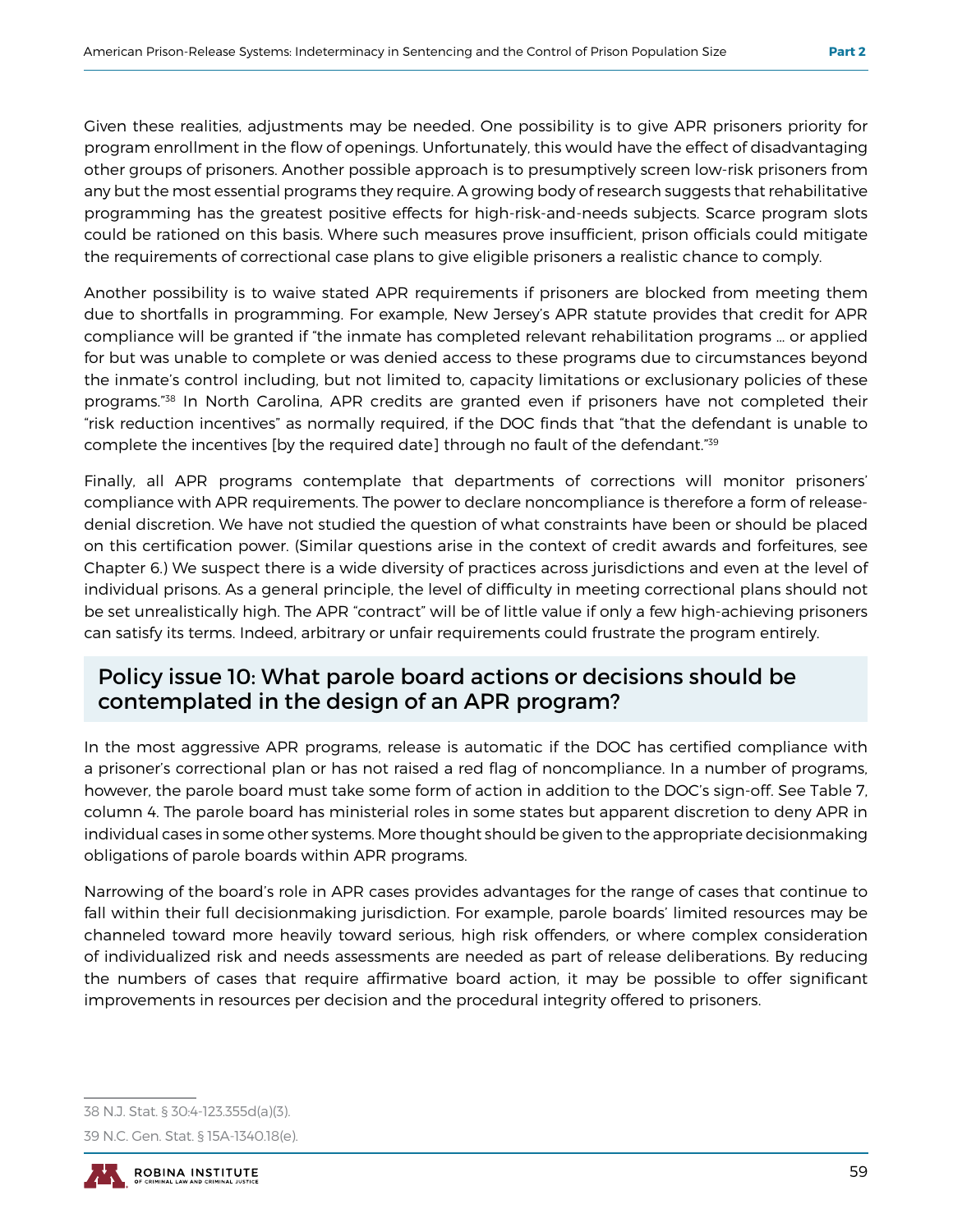#### Policy issue 11: What is the proper role for crime victims in an APR program?

Four APR programs in Table 7 allow victims to "derail" the APR process and require a full parole-board hearing before the prisoner may be released. Upon a victim's request or objection in these states, the prisoner is removed from the APR track to the traditional process of individualized, discretionary parole release. Derailment does not bar the prisoner's discretionary release by vote of the parole board, but makes release significantly less likely than under the relatively automatic APR pathway.

There is no uniform approach to the question of victim participation across the small number of APR programs in the U.S. See Table 7, column 5. Relevant inquiries of desirable policy, procedural fairness, and empirical results should be undertaken.

Granting victims a derailment power could have important impact on the contract model of APR. It qualifies the state's ability to make credible representations to prisoners about their prospects of release. In effect, APR becomes contingent on victims' failure to register an objection. This in turn reduces prisoners' incentives to uphold their side of the bargain. From a prisoner's viewpoint, release becomes less a matter of their own agency and more of a game of chance. Indeed, all of the benefits of APR that flow from increased predictability are implicated. Prison-population management is more difficult, and administrative efficiency is compromised when prisoners must be transferred from one track to another, and from routinized release to a full discretionary hearing.

#### Policy issue 12: Should prisoners who do not win release in an APR program remain eligible for APR in the future?

The "denial" of APR is almost never an outright denial of release. Instead, it usually represents removal from the prospect of future APR consideration. Offenders subject to such "derailment" are shifted onto the parole board's docket for future review within the state's discretionary parole process. In contrast with this "majority approach," three states offer recurring eligibility for prisoners who have been denied administrative release (Michigan, Tennessee, and New Jersey), while Arkansas offers one further chance for APR participation if conditions established by the parole board are met. The pros and cons of these different approaches should be considered in the ongoing development of APR experiments. If there were good reasons for the APR approach early in a prisoner's terms, they do not necessarily evaporate because of a first denial.

Consideration might also be given to the specific circumstances that justify permanent derailment. Obviously, conviction of a new offense so serious that the prisoner is no longer eligible for APR is one such circumstance. We do not attempt to propose specific rules here. In terms of appropriate response, however, there is probably a big difference between serious misconduct and the failure to complete required programs.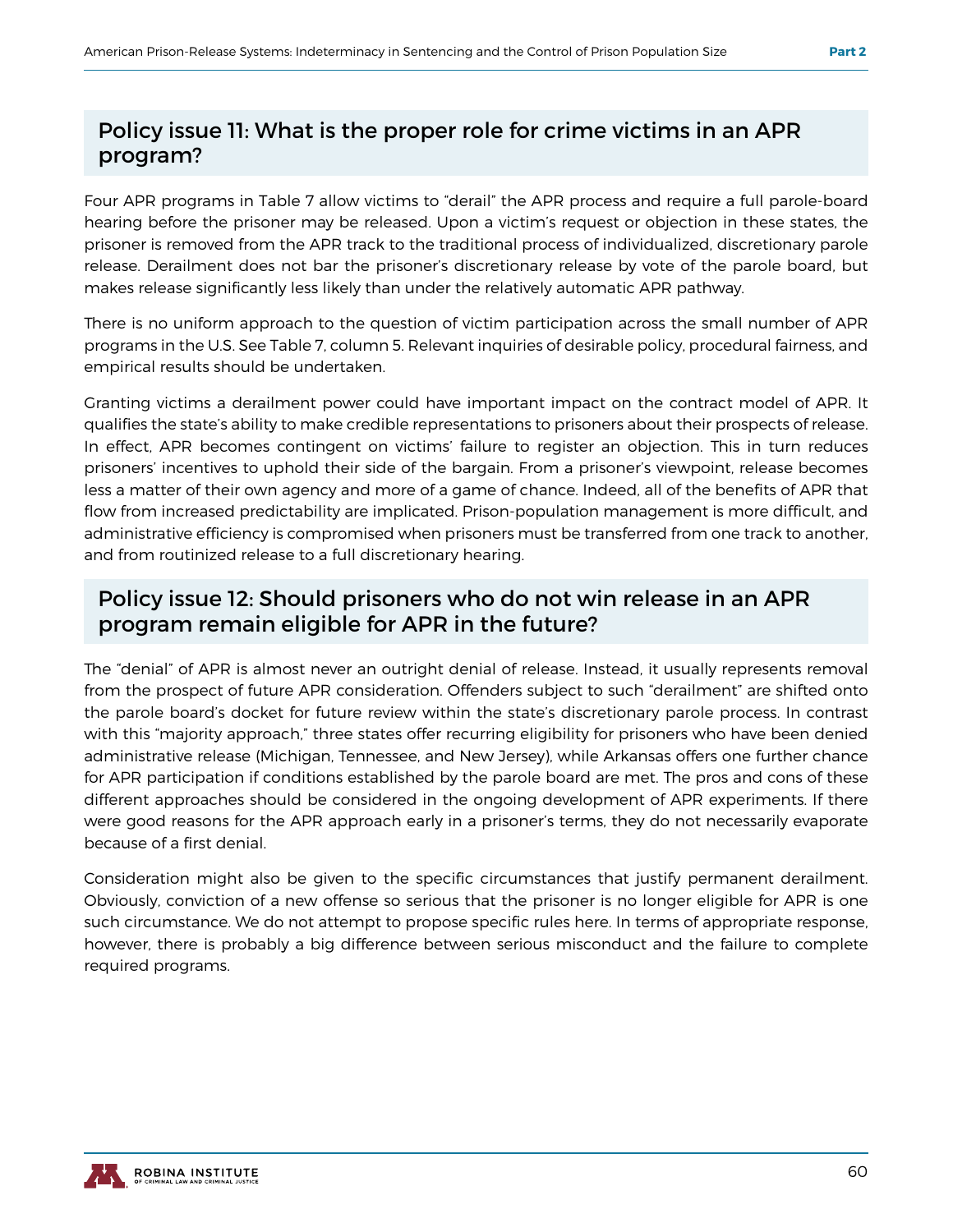#### Policy issue 13: How should minimum terms be set in APR programs?

The question of percentage formulas for minimum terms is highly complex, because a number of variables are in play. In some states, large numbers of people are admitted to prison with long judicial maximum terms by world standards. In some systems, judges must impose maximum terms as dictated by statute, with no discretion to choose a lower ceiling. In still other states, judicial maximum terms have been fixed at relatively low levels that reflect expectations of time-actually-served for most prisoners.

Thought might be given to South Dakota's model of staggered APR release formulas for prisoners convicted of different offenses or with materially different criminal histories. The desirability of this approach depends entirely on how the formulas are set. In the most successful judicial sentencing guidelines systems, presumptive sentencing ranges reflect considerations of proportionality in individual sentences as well as prison-population control. They sometimes incorporate different sentencing policies for different offense categories, such as retribution and incapacitation for the most serious crimes and rehabilitation and victim restitution for less serious offenses. Guidelines ranges for specific types of cases may be calibrated to reflect priorities in the use of scarce bedspaces, and those priorities can be adjusted through periodic amendments.40

We know of no existing APR program that has been built on such objectives. There is no sign that the creators of South Dakota's system had anything like this in mind, despite the structural resemblance of their APR matrix to sentencing guidelines. The point we make here is that, if wanted, the APR architecture could accommodate such broader systemic goals.

<sup>40</sup> *See generally* American Law Institute, Model Penal Code: Sentencing (forthcoming 2022), Articles 8 & 9.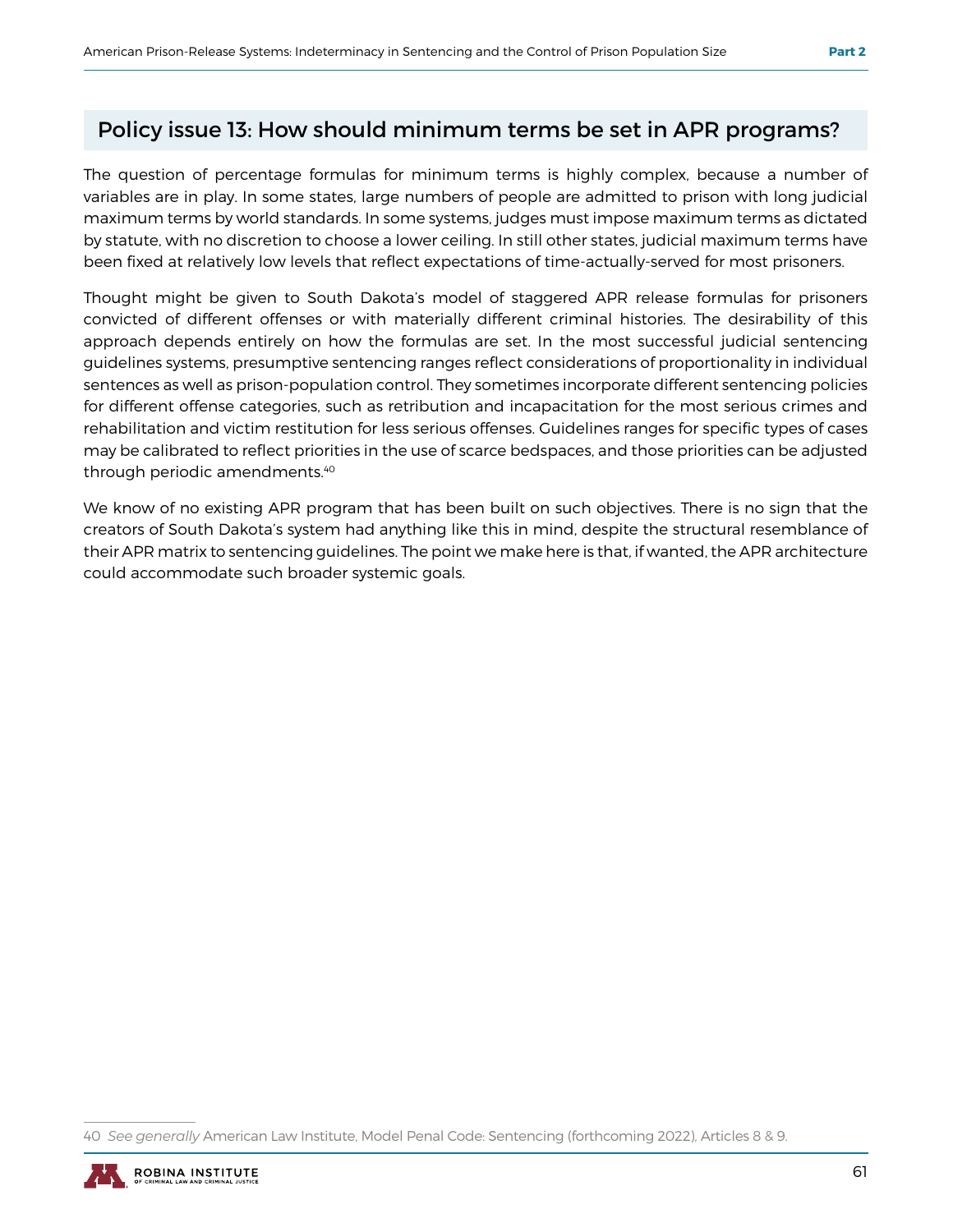### CHAPTER 6

# Variations in the use of goodtime and earned-time discounts

Alongside the release discretion ceded to parole boards, the main sources of indeterminacy in prison sentencing in the U.S. are the conduct-based credit systems administered by departments of corrections (DOCs). Different levels within a DOC may be involved in policymaking versus case-by-case determinations, or for different types of credit awards or release decisions. For daily administration of the most common types of credits, the relevant decisionmakers are usually corrections officers at the level of individual prisons.

In most states, DOC officials have multiple authorities over the dispensation of credits, including the power to grant, withhold, forfeit, and restore credits. DOC officials in many states also classify prisoners for purposes of earning eligibility or differential earning rates. They may also be in charge of certifying prisoners' compliance with correctional plans, their participation in or completion of specific programs, and the adequacy of their reentry planning. All of these discretionary actions can influence the timing of release or eligibility for release. For most decisions there are applicable rules and regulations, but ultimate and effectively unreviewable discretion generally rests with DOC officials.

Whenever it is within the discretion of corrections officials to grant credits, bestow earning eligibility, certify compliance, etc., this implies a complementary power to refuse to confer such benefits. The directionality of time-served authority is not always toward leniency. This is analogous to our observation in Chapter 3 that the presence of parole-*release* discretion is nearly always paired with release-*denial* discretion. Depending on one's angle of perception, most forms of back-end releasing discretion can therefore be viewed as instruments of lenity or severity. Greater power to release "early" comes with the ability to hold some prisoners much longer than others.

The core nature of discretion over credit-based discounts is different from parole-release discretion. While parole boards tend to engage in gestalt decisionmaking that encompasses a universe of factors, decisions about credit awards tend to focus on specific behaviors in which prisoners have or have not engaged. Furthermore, many types of credits and certifications are only available if the predicate programs and program slots are available. For example, the "discretion" to grant credits for completion of a drug treatment program does not exist unless it is possible to place a prisoner into a qualifying program. Resource shortages, waiting lists, and administrative delays can erase large increments of timeserved discretion that are nominally in the hands of corrections officials.

Across America, credit discounts are a far greater source of indeterminacy in prison sentencing than we realized at the outset of the project. Most people associate indeterminacy with parole-release discretion, but we conclude that credit discounts are an equally important instrument of indeterminacy nationwide. Naturally this varies a great deal by jurisdiction, but in most states credits are highly significant. In some paroling states, the potential effects of credit discounts on sentence length are large enough to overshadow the time-served discretion of the parole board—a distribution of power many people will find surprising. And in America's 18 non-paroling jurisdictions, credit discounts are the *sole* vehicle for prisoners to shorten their time in confinement.

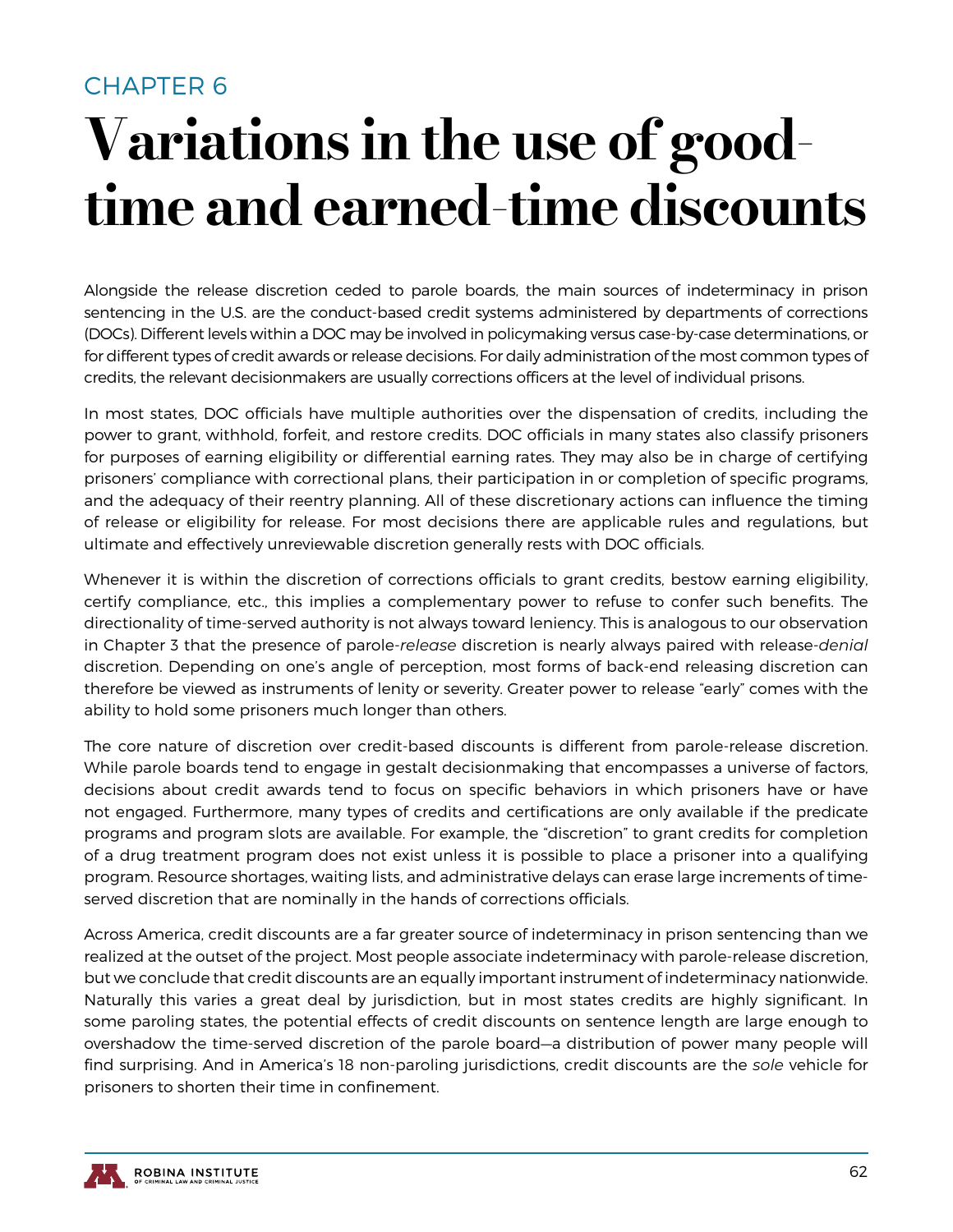Altogether, credit discounts are a major force to be reckoned with in the determination of actual time served by individual prisoners. In the aggregate, they add up to an important contributor to the size of U.S. prison populations. Given the national impact of credit discounts, they are a seriously understudied subject—both in the context of individual sentences and for their systemwide effects.<sup>41</sup>

## **Definitions**

This chapter is concerned chiefly with good-time and earned-time credits, their effects on time served by individual prisoners, and their potential influence on prison population numbers. The chapter's focus is on the types of credits that are awarded to large numbers of prisoners in each system. Our aim is to examine the big picture.

The terminology of credit discounts varies quite a bit from state to state, so we adopt standardized definitions to aid cross-jurisdictional comparisons.

We define "good-time credits" as those obtained through the avoidance of disciplinary violations. "Violations" mean different things in different states, and can take the form of forbidden acts or the failure to engage in required behavior. (Sometimes good-time credits are withheld if prisoners refuse to participate in required programming.) The default is that good-time credits will be granted; they accrue unless something bad happens. Usually—but not always—good-time credits are given according to the passage of time; for example *x credits* for every month without a serious disciplinary infraction. Sometimes credits are calculated early in prisoners' terms to set projected release dates; they are prisoners' to lose.

"Earned-time credits," as we define them, must be won through participation in or completion of designated activities. These commonly include work in prison, rehabilitative programs, vocational training, and educational accomplishments. With earned-time credits, the default is that credits will not be issued unless something good happens. Award formulas vary. Earned-time credits for program participation are sometimes handed out with the passage of time, so long as a prisoner is enrolled. If credits are based on program completion or educational achievement, they are usually awarded in lump sum amounts.

One limiting feature of earned-time credits is that they cannot be awarded unless the requisite activities are in place and accessible to prisoners. Credits ostensibly available under the law may be blocked by the lack of program slots, staff shortages, unaccommodated prisoner disabilities, waiting lists, administrative delays, and so forth. The *appearance* of generosity of earned-time credits, if one looks only at the statute books, may be deceiving. In contrast, good-time credits do not typically depend on program availability

<sup>41</sup> There is a small policy literature on the subject, although no prior study has examined the structural issues of indeterminacy and prison-population control that are the centerpieces of this project. See James B. Jacobs, *Sentencing by Prison Personnel: Good Time*, 30 UCLA L. Rev. 217 (1982); Nora V. Demleitner, *Good Conduct Time: How Much and For Whom? The Unprincipled Approach of the Model Penal Code: Sentencing*, 61 Fla. L. Rev. 777 (2009); Michael M. O'Hear, *Solving the Good-Time Puzzle: Why Following the Rules Should Get You Out of Prison Early*, 2012 Wis. L. Rev. 195 (2012); Jesse J. Norris, *The Earned Release Revolution: Early Assessments and State-Level Strategies*, 95 Marquette L. Rev. 1551 (2012); Michael O'Hear, *Good Conduct Time for Prisoners: Why (and How) Wisconsin Should Provide Credits Toward Early Release*, 98 Marquette L. Rev. 487 (2014). There is also a small and inconclusive empirical literature concerning the effects of credit availability or removal on rates of disciplinary violations and recidivism. See Elizabeth K. Drake, Robert Barnoski & Steve Aos, *Increased Earned Release From Prison: Impacts of a 2003 Law on Recidivism and Crime Costs, Revised* (Washington State Institute for Public Policy, 2009); William D. Bales & Courtenay H. Miller, *The Impact of Determinate Sentencing on Prisoner Misconduct*, 40 J. Crim. Just. 394 (2012); Benjamin Steiner & Calli M. Cain, *The Effect of Removing Sentencing Credits on Inmate Misbehavior*, 35 J. Quant. Criminol. 89 (2019).

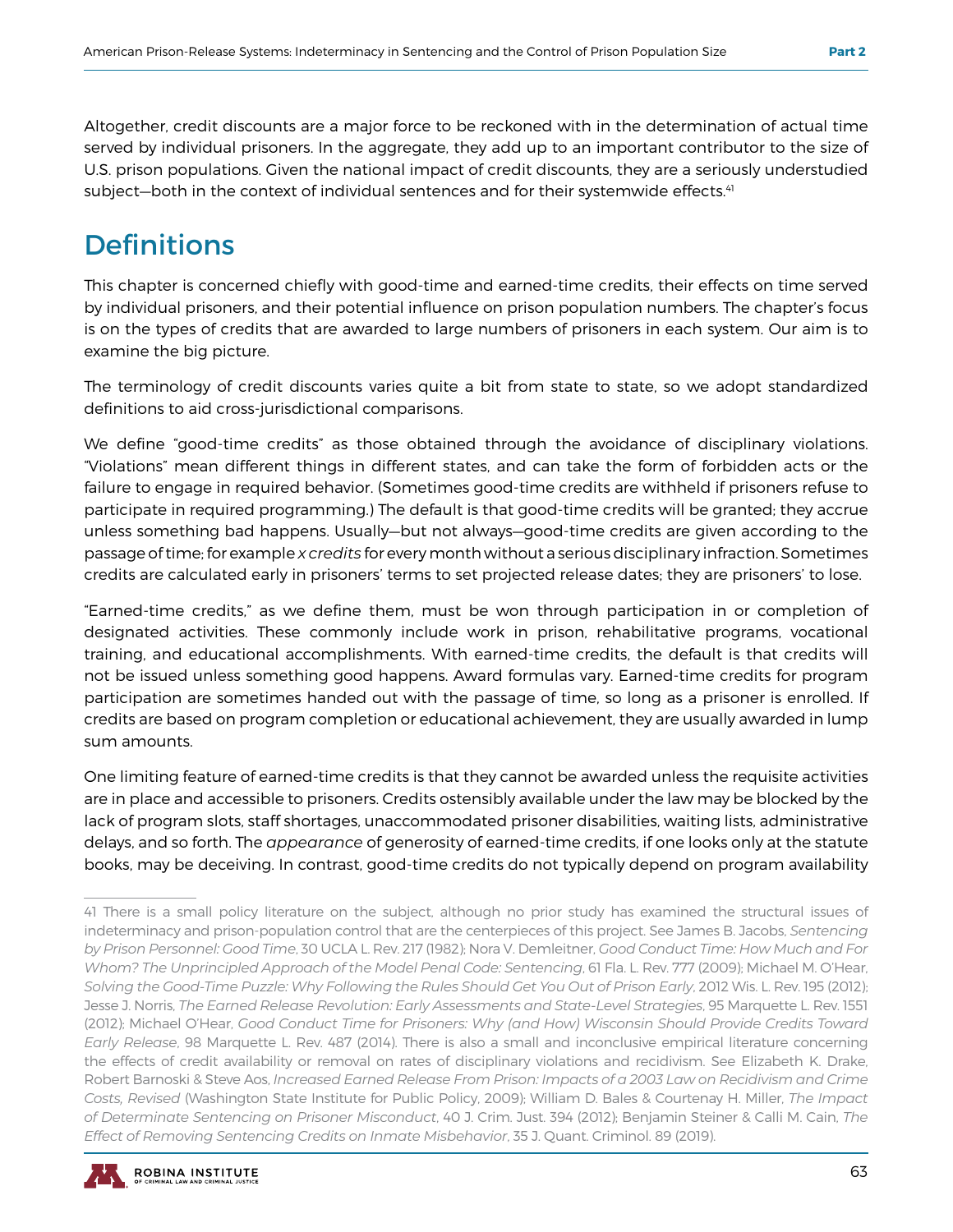and administrative efficiency. Their descriptions in legal sources probably resemble the discounts actually within reach of ordinary prisoners.<sup>42</sup>

Several states place statutory caps on the total amount of good-time, earned-time, or other credits that may be awarded to prisoners. That is, the earning formulas in such states would permit larger sentence discounts of one kind or another, except that the caps cut off "excess" earnings. We are uncertain of the reasoning behind such cutoffs. Their effects are visited primarily on high-achieving prisoners.

This chapter disregards the many state laws that allow credit awards for extraordinary service, saving the life of a correctional officer, or other heroic actions. We call these "meritorious-conduct credits." Although such laws are ubiquitous in the U.S., we have seen no evidence that meritorious-conduct credits are bestowed very often. We therefore put them aside in our analysis—along with any other infrequentlyused credit schemes that exist in particular states.

All states allow for the "forfeiture" of credits that have been earned, and sometimes credits that have not been earned can be forfeited in advance. Most states also allow for the restoration of credits after they have been forfeited, usually within the broad discretion of DOC officials. The rules and procedures of forfeiture vary across states. We have noticed provisions in a surprising number of states that authorize forfeiture of credits for the filing of frivolous law suits against prison officials.<sup>43</sup> A few states limit forfeiture to serious violations or cap the amount of credits that may be forfeited per violation. Very rarely, credits of certain kinds are not forfeitable once earned.

In most states, actual practices and decision patterns concerning the award, withholding, forfeiture, and restoration of good-time and earned-time credits are not transparent to outside inspection. Systemwide statistics are rarely if ever maintained. Unlike parole release, authority is decentralized to the level of corrections officials in individual prisons. There is no easy way to know how readily credits are dispensed and how often they are withdrawn, or if their administration is the same from prison to prison.

## General survey of good time and earned time in the US

We see major differences among the states in how systems of good time and earned time are constructed in statutory law. Some states emphasize good time over earned time, and vice versa. States are all over the map in the generosity of credits offered to prisoners. They also differ in the effects given to credits once they are earned: Some states apply credits to advance parole-eligibility dates (PEDs). Some states use them to advance mandatory release dates (MRDs) so that prisoners will be released before expiration

<sup>43</sup> *See also* Michael M. O'Hear, *Solving the Good-Time Puzzle: Why Following the Rules Should Get You Out of Prison Early*, 2012 Wis. L. Rev. 195, 228 (2012) ("Of particular concern … are the states that deny or take away good time on the basis of the filing of a frivolous claim in a prisoner rights lawsuit. A frivolous claim need not be willful; indeed, given the lack of legal representation for prisoners, the risk of inadvertent errors seems high. … [I]t hardly seems consistent to diminish the accountability of prison officials at the same time that we are trying to instill a greater sense of accountability among inmates.") (footnotes omitted).



<sup>42</sup> Nationally, there is evidence that prisoners seldom lose their good time credits, see Bureau of Justice Statistics. *Survey of Prison Inmates, United States*, 2016. Inter-university Consortium for Political and Social Research [distributor], 2021- 09-15. https://doi.org/10.3886/ICPSR37692.v4 (3.5% of prisoners in the survey reported that they had lost good time credits for disciplinary violations). Research in this project, in collaboration with the Colorado Board of Parole and Department of Corrections, found that loss of good time was rare in the Colorado prison system from 1995-2000, see Gerald G. Gaes & Julia Laskorunsky, *Factors Affecting Colorado Parole Release Decisions* (Robina Institute of Criminal Law and Criminal Justice, forthcoming 2022).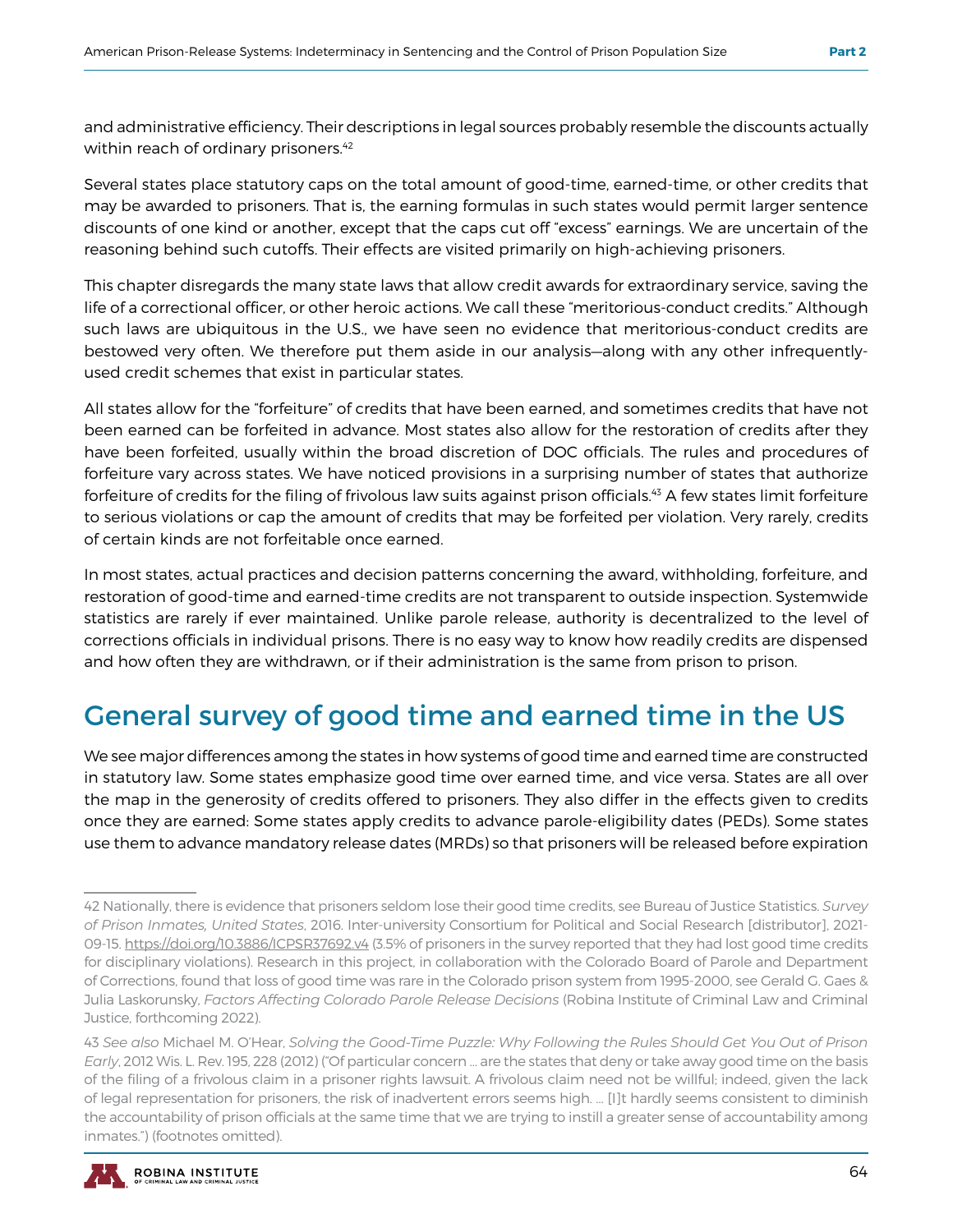of their maximum terms. Some states do both. Some do neither.<sup>44</sup>

Table 8 surveys the major structural differences across 52 American jurisdictions. Columns one and two show state-by-state differences in the authorization of good time and earned time. Nearly half of all states offer both types of credits, although there are considerable jurisdictional variations in the rules and requirements for different types of credit awards that are not captured in the table. (Some notable features of specific states are mentioned in the "comments" column at the far right of the table.)

Columns three and four show the diversity in approach concerning how credits are applied once earned. The most common sentence milestones affected by credit-based discounts are parole eligibility dates and dates of mandatory release. In nearly all systems, mandatory release occurs, at the latest, with the expiration of the maximum judicial sentence. In 40 states, credits earned and not forfeited are deducted from the judicial maximum to advance the timing of mandatory release. (This mechanism is highlighted for separate attention in Chapter 7.)

In column five, Table 8 offers our characterizations of the "generosity" of the credit earning formulas in each system. These are not rigid scientific descriptions, but are based on formal statutory language and, sometimes, our best guesses of how credit systems work in practice. For states in which credits accrue at an established rate over time, we consider credit amounts that subtract 0-19 percent from sentence requirements to be "minimal," 20-39 percent to be "average," and 40 percent and above to be "generous." We use the same percentage cutoffs regardless of whether credit earnings are subtracted from judicial maximum terms, dates of parole eligibility, or both.

Where credits are not dispensed entirely by day-for-day formulas, but include lump sums for program participation, completion, or other accomplishments, our classifications of credit earning levels are based on our subjective estimates of realistic earnings that could be accrued by a high-achieving prisoner serving a five-year maximum term. For states that offer no good-time or earned-time credits as we define them, column five is left blank.

Our "generosity" rankings reflect the *highest* earning formulas available in each state, which may not be open to all prisoners. In a substantial minority of states, the same rules apply to prisoners across the board, with limited exceptions. The one-size-fits-all approach is most likely to be found for good-time credits that are dispensed for staying out of trouble, and in systems where credit earning levels are low.<sup>45</sup>

In some states high earnings are offered only to small percentages of prisoners, with most others relegated to smaller discounts. Sometimes high earnings are offered "on paper" but require tenacity on the part of prisoners, not to mention a run of good luck. We have based our generosity characterizations in Table 8 on the total earnings we think are realistically available to high-achieving prisoners. Average and lower achievers would get less.

Across all jurisdictions in the table, it may be assumed that the "highest earning levels" in column five are at the uppermost tier, so there are likely to be less generous formulas for many prisoners not included in the table. Still, peak earning rules are a useful window into the different philosophies at work across jurisdictions. The continuum of possible credit earnings may go down from the peak, but not up.

<sup>45</sup> Chapter 7 surveys credit-earning rates according to the general rules applied to violent and nonviolent offenders in 40 jurisdictions. About one-third of these take the one-size-fits-all approach.



<sup>44</sup> A handful of states have thought of other ways to apply credits. Utah, for example, allows credits to advance parole release dates that have previously been set by the parole board. In Texas, the accrual of credits can change the statutory criteria for parole-release decisions so the wording is more favorable to release, although ultimate release discretion remains with the board.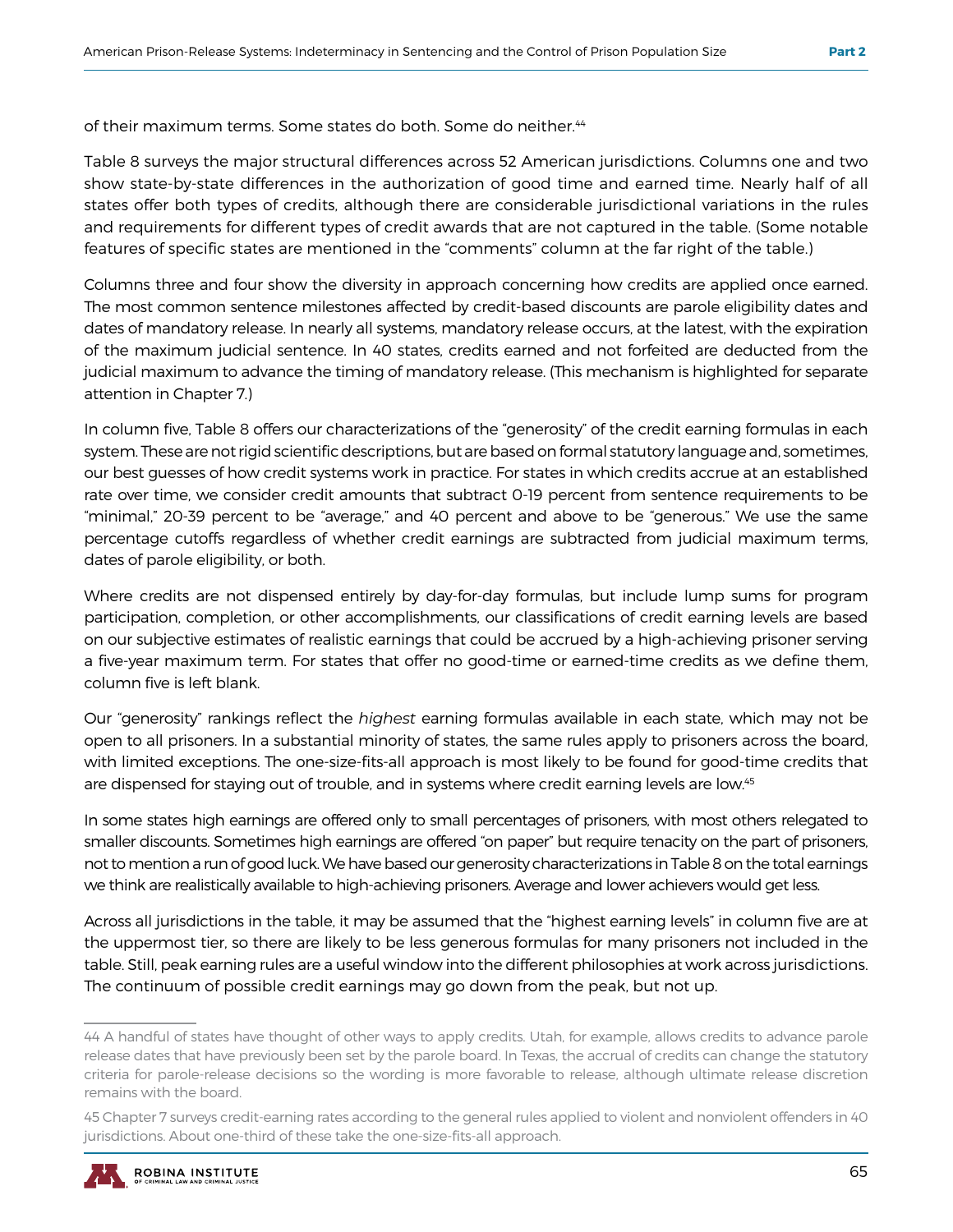#### Table 8. Good-Time and Earned-Time Credit Discounts against Prison Sentences in 50 American States, DC, and Federal System

|                    | Good<br>time<br>credits | <b>Earned</b><br>time<br>credits | <b>Credits</b><br>advance<br>parole<br>eligibility<br>date | <b>Credits</b><br>advance<br>mandatory<br>release<br>date | <b>Credit</b><br>amounts<br>at highest<br>earning<br><b>levels</b> | <b>Comments</b>                                                                                                                                                                                                  |
|--------------------|-------------------------|----------------------------------|------------------------------------------------------------|-----------------------------------------------------------|--------------------------------------------------------------------|------------------------------------------------------------------------------------------------------------------------------------------------------------------------------------------------------------------|
| <b>Alabama</b>     | $\sqrt{}$               |                                  | √                                                          | √                                                         | Generous                                                           | Higher and lower<br>earning levels depend on<br>discretionary classification<br>by DOC officials across four<br>levels                                                                                           |
| Alaska             | $\sqrt{}$               |                                  |                                                            | $\sqrt{}$                                                 | Average                                                            | Good time credits are<br>awarded at beginning of<br>prisoners' terms, reduction<br>of 33% of MAX; credits may<br>be lost through forfeiture                                                                      |
| <b>Arizona</b>     | $\sqrt{}$               |                                  |                                                            | $\sqrt{ }$                                                | Minimal                                                            | Prisoners convicted of<br>low-level drug possession<br>can earn credits at higher<br>rate but drug treatment or<br>other program completion<br>is required                                                       |
| <b>Arkansas</b>    | $\sqrt{ }$              | $\sqrt{ }$                       | $\sqrt{ }$                                                 |                                                           | Generous                                                           | Minimum terms to parole<br>eligibility cannot be<br>reduced by more than 50%                                                                                                                                     |
| <b>California</b>  | $\sqrt{}$               | $\sqrt{}$                        | $\sqrt{ }$                                                 | $\sqrt{ }$                                                | Generous                                                           | Most generous for<br>nonviolent offenders with<br>determinate sentences;<br>generous earnings for<br>violent offenders require<br>unusual success in<br>program completion<br>and/or educational<br>achievements |
| Colorado           | √                       | √                                | √                                                          | $\sqrt{}$                                                 | Average                                                            | Statutory cap on earnings<br>at 25% reductions from<br>MAX terms; no cap on<br>reductions of MIN terms                                                                                                           |
| <b>Connecticut</b> | $\sqrt{ }$              |                                  | $\sqrt{ }$                                                 | $\sqrt{ }$                                                | Minimal                                                            | Credits advance parole<br>eligibility for nonviolent<br>offenses only                                                                                                                                            |
| <b>Delaware</b>    | √                       | V                                |                                                            | $\sqrt{ }$                                                | Average                                                            | Full earnings require good<br>time credits plus steady<br>additional credits for<br>program participation and<br>completion                                                                                      |

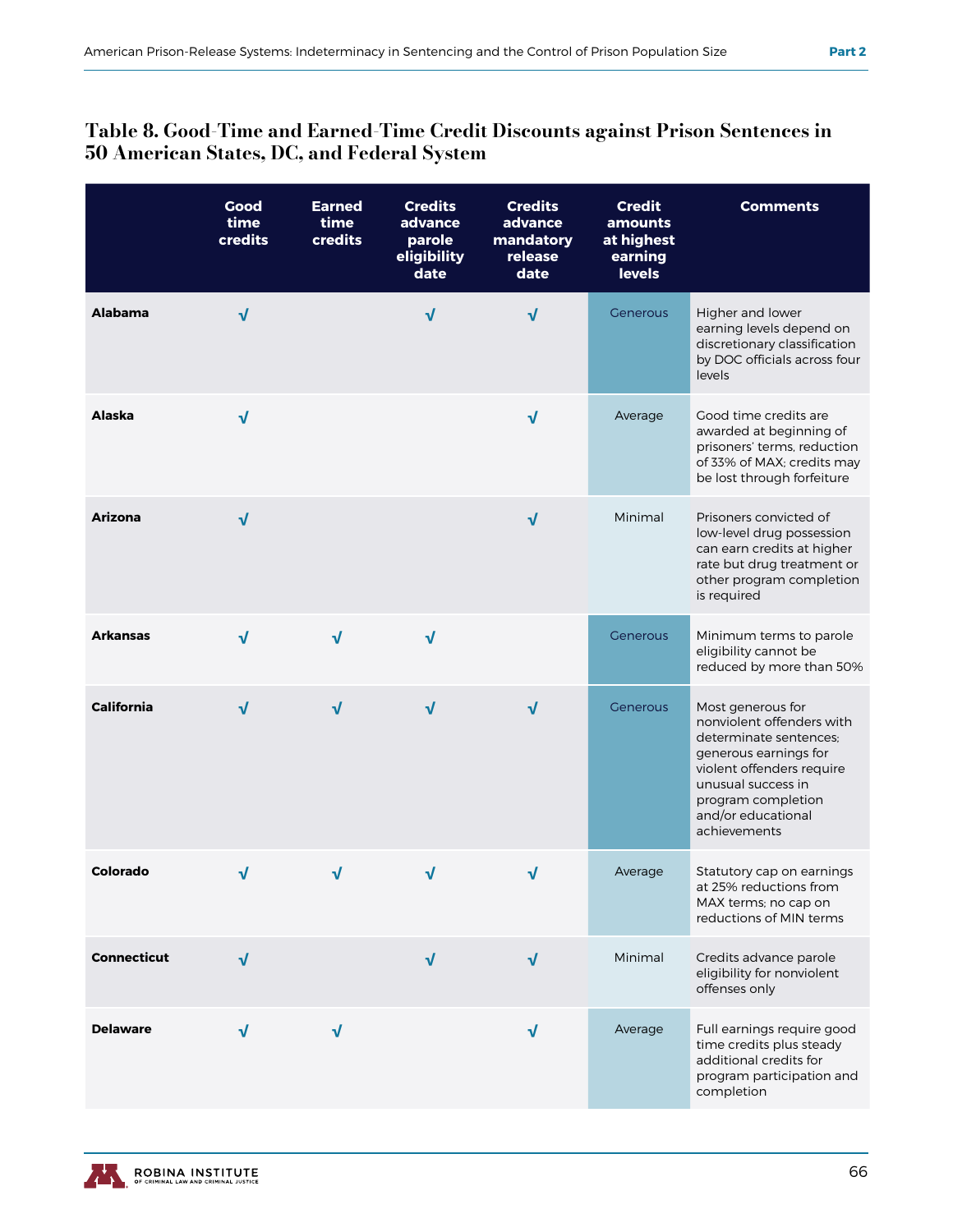|                 | Good<br>time<br>credits | <b>Earned</b><br>time<br>credits | <b>Credits</b><br>advance<br>parole<br>eligibility<br>date | <b>Credits</b><br>advance<br>mandatory<br>release<br>date | <b>Credit</b><br>amounts<br>at highest<br>earning<br><b>levels</b> | <b>Comments</b>                                                                                                                                                                                                                                                                                                                                                                                               |
|-----------------|-------------------------|----------------------------------|------------------------------------------------------------|-----------------------------------------------------------|--------------------------------------------------------------------|---------------------------------------------------------------------------------------------------------------------------------------------------------------------------------------------------------------------------------------------------------------------------------------------------------------------------------------------------------------------------------------------------------------|
| <b>Florida</b>  | $\sqrt{}$               | $\sqrt{ }$                       |                                                            | $\sqrt{}$                                                 | Minimal                                                            | Statutory cap on earnings<br>at 15%.                                                                                                                                                                                                                                                                                                                                                                          |
| Georgia         |                         | $\sqrt{}$                        |                                                            |                                                           | None                                                               | Georgia has a<br>"Performance Incentive<br>Credits" program in which<br>prisoners receive one<br>month PIC credit for each<br>point earned. Credits are<br>factors considered in DOC<br>recommendations of<br>release dates and in parole<br>board's setting of release<br>dates. PICs are earned by<br>satisfactory progress in<br>educational or treatment<br>programs and contingent<br>upon good conduct. |
| Hawaii          |                         |                                  |                                                            |                                                           | None                                                               | Hawaii has no formal<br>system of good time<br>or earned time credits.<br>Prisoner behavior in<br>institutions is a factor that<br>may be considered by the<br>parole board when making<br>release decisions.                                                                                                                                                                                                 |
| Idaho           |                         |                                  |                                                            |                                                           | None                                                               | No standard good time or<br>earned time credits.                                                                                                                                                                                                                                                                                                                                                              |
| <b>Illinois</b> | $\sqrt{}$               | √                                |                                                            | $\sqrt{}$                                                 | Generous                                                           | Credits do not advance<br>mandatory release dates<br>for prisoners convicted<br>of statutorily designated<br>serious offenses.                                                                                                                                                                                                                                                                                |
| Indiana         | $\sqrt{ }$              | $\sqrt{ }$                       |                                                            | $\sqrt{ }$                                                | Generous                                                           | Earning rates depend<br>on classification of<br>prisoners into four groups.<br>Only the highest of the<br>classifications offers<br>generous earning rates.                                                                                                                                                                                                                                                   |
| Iowa            | $\sqrt{ }$              | $\sqrt{ }$                       |                                                            | $\sqrt{ }$                                                | Generous                                                           | Generous earning rates are<br>extended to most prisoners<br>except those convicted of<br>designated serious offenses<br>or with especially serious<br>criminal histories, most<br>of whom earn at minimal                                                                                                                                                                                                     |



rates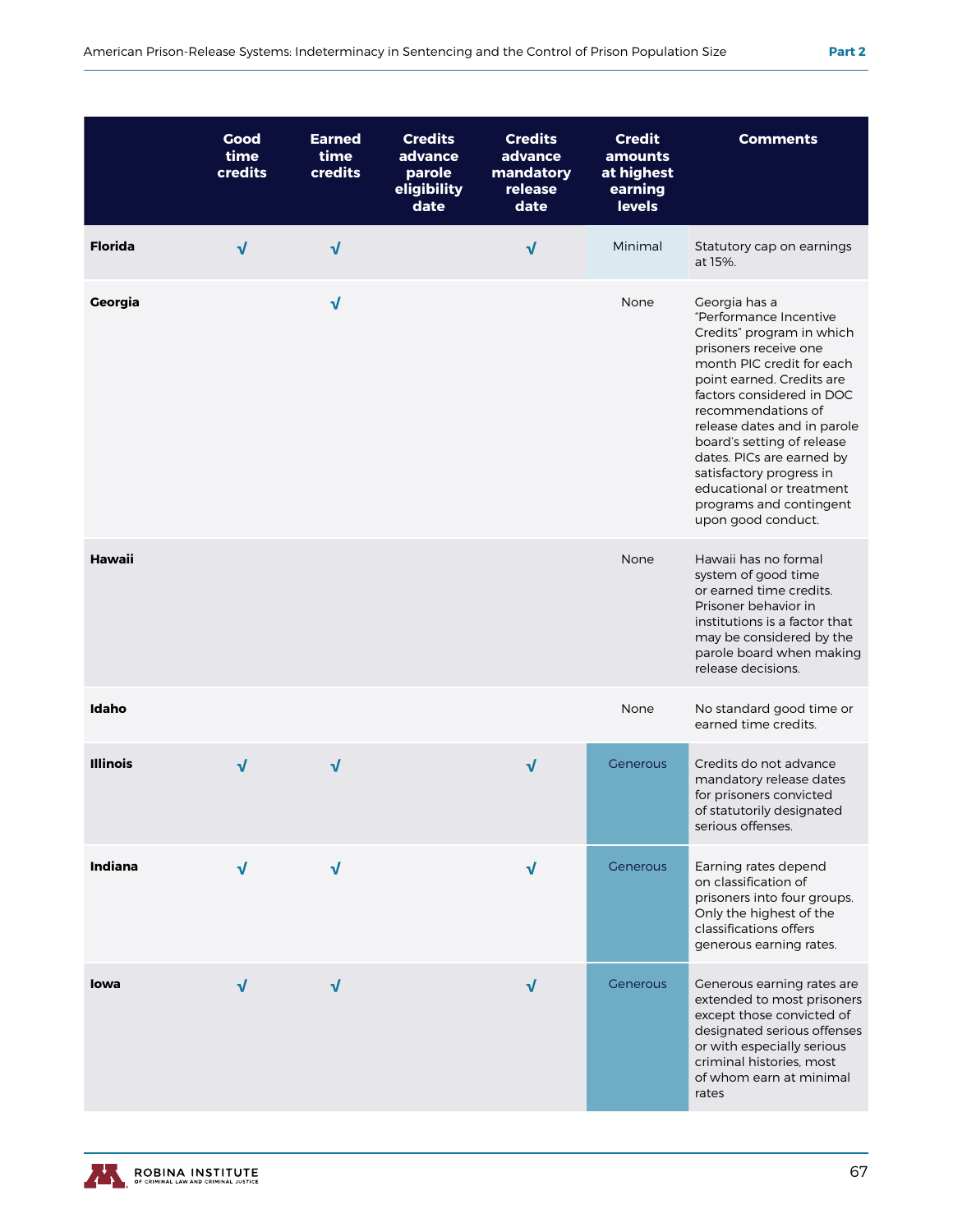|                      | Good<br>time<br>credits | <b>Earned</b><br>time<br>credits | <b>Credits</b><br>advance<br>parole<br>eligibility<br>date | <b>Credits</b><br>advance<br>mandatory<br>release<br>date | <b>Credit</b><br>amounts<br>at highest<br>earning<br><b>levels</b> | <b>Comments</b>                                                                                                                                                                                                                                                                |
|----------------------|-------------------------|----------------------------------|------------------------------------------------------------|-----------------------------------------------------------|--------------------------------------------------------------------|--------------------------------------------------------------------------------------------------------------------------------------------------------------------------------------------------------------------------------------------------------------------------------|
| <b>Kansas</b>        | $\sqrt{ }$              | $\sqrt{ }$                       |                                                            | $\sqrt{ }$                                                | Average                                                            | Prisoners convicted of<br>lower-severity felonies can<br>earn a maximum of 20%<br>off the judicial maximum<br>term whereas prisoners<br>convicted of higher-severity<br>felonies may earn only 15%                                                                             |
| <b>Kentucky</b>      | $\sqrt{ }$              | $\sqrt{ }$                       |                                                            | $\sqrt{ }$                                                | Generous                                                           | Generous only for less<br>serious offenses, requires<br>multiple types of good<br>time and earned time<br>credits (total reductions of<br>more than 45% possible for<br>general-rules sentences);<br>sentence reductions<br>capped at 15% for many<br>violent and sex offenses |
| Louisiana            | $\sqrt{ }$              | $\sqrt{ }$                       |                                                            | $\sqrt{ }$                                                | Generous                                                           | Generous only for prisoners<br>convicted of nonviolent<br>offenses; prisoners with<br>first convictions of violent<br>offenses earn at much<br>lower rates; prisoners<br>convicted of sex offenses<br>or repeat convictions of<br>violent offenses earn no<br>credits          |
| <b>Maine</b>         | √                       |                                  |                                                            | $\sqrt{ }$                                                | Average                                                            | Average awards for most<br>prisoners convicted of<br>general-rules offenses<br>(23%) but minimal for<br>prisoners convicted<br>of sexual assault or<br>designated violent offenses<br>(14%).                                                                                   |
| <b>Maryland</b>      | $\sqrt{ }$              | $\sqrt{ }$                       |                                                            | $\sqrt{ }$                                                | <b>Generous</b>                                                    | Credits are available at<br>generous levels to most<br>general-rules prisoners:<br>50% reductions for those<br>convicted of nonviolent<br>offenses and 40%<br>reductions for those<br>convicted of many violent<br>offenses.                                                   |
| <b>Massachusetts</b> |                         | $\sqrt{ }$                       | $\sqrt{ }$                                                 | $\sqrt{ }$                                                | Average                                                            | Program participation<br>and completion credits<br>are statutorily capped at<br>combined total of 35% of<br>the judicial maximum.                                                                                                                                              |

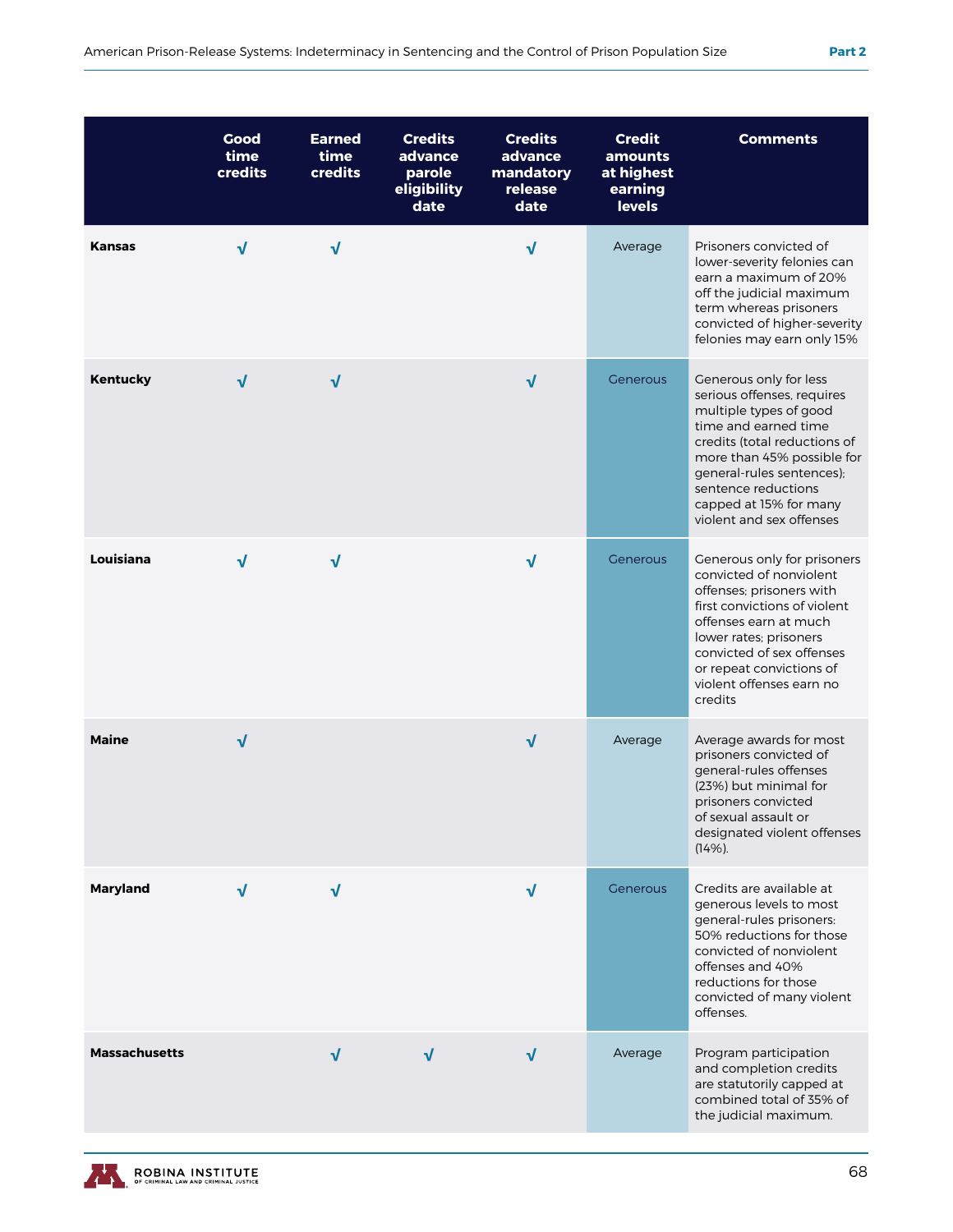|                    | Good<br>time<br>credits | <b>Earned</b><br>time<br>credits | <b>Credits</b><br>advance<br>parole<br>eligibility<br>date | <b>Credits</b><br>advance<br>mandatory<br>release<br>date | <b>Credit</b><br>amounts<br>at highest<br>earning<br><b>levels</b> | <b>Comments</b>                                                                                                                                                                                                                                                         |
|--------------------|-------------------------|----------------------------------|------------------------------------------------------------|-----------------------------------------------------------|--------------------------------------------------------------------|-------------------------------------------------------------------------------------------------------------------------------------------------------------------------------------------------------------------------------------------------------------------------|
| <b>Michigan</b>    |                         |                                  |                                                            |                                                           | None                                                               | No good time or earned<br>time deductions.                                                                                                                                                                                                                              |
| <b>Minnesota</b>   | $\sqrt{}$               |                                  |                                                            | $\sqrt{ }$                                                | Average                                                            | Full credits are built into<br>sentences at the outset of<br>prisoners' terms and may<br>be lost only for serious<br>disciplinary violations.                                                                                                                           |
| <b>Mississippi</b> | $\sqrt{}$               | $\sqrt{ }$                       |                                                            | $\sqrt{ }$                                                | <b>Generous</b>                                                    | Credit earning rates<br>depend on classification<br>of prisoners by DOC, with<br>highest rates reserved for<br>those given "trusty status."<br>At their base level, good<br>time credits alone are<br>capped at the "minimal"<br>level of 15% deduction<br>from MAX.    |
| <b>Missouri</b>    | $\sqrt{}$               |                                  |                                                            | $\sqrt{ }$                                                | Average                                                            | All general-rules prisoners<br>receive projected MRDs<br>that duplicate average<br>credit earnings but could<br>be pushed back for<br>disciplinary violations; the<br>projected MRDs can be<br>advanced with good time<br>credits but only at minimal<br>earning levels |
| <b>Montana</b>     |                         |                                  |                                                            |                                                           | None                                                               |                                                                                                                                                                                                                                                                         |
| <b>Nebraska</b>    | √                       |                                  | $\sqrt{}$                                                  | $\sqrt{}$                                                 | Average                                                            | Good time credits are<br>granted by default<br>and count as sentence<br>reductions unless forfeited;<br>credit amounts are<br>"average" but border on our<br>definition of "generous"                                                                                   |
| <b>Nevada</b>      | $\sqrt{ }$              | √                                | $\sqrt{ }$                                                 | $\sqrt{ }$                                                | Generous                                                           | Prisoners can receive 50%<br>reductions for good time<br>alone, with additional<br>earned time possible;<br>reductions from MINs<br>capped at 58% but no cap<br>on reductions from MAXs                                                                                 |

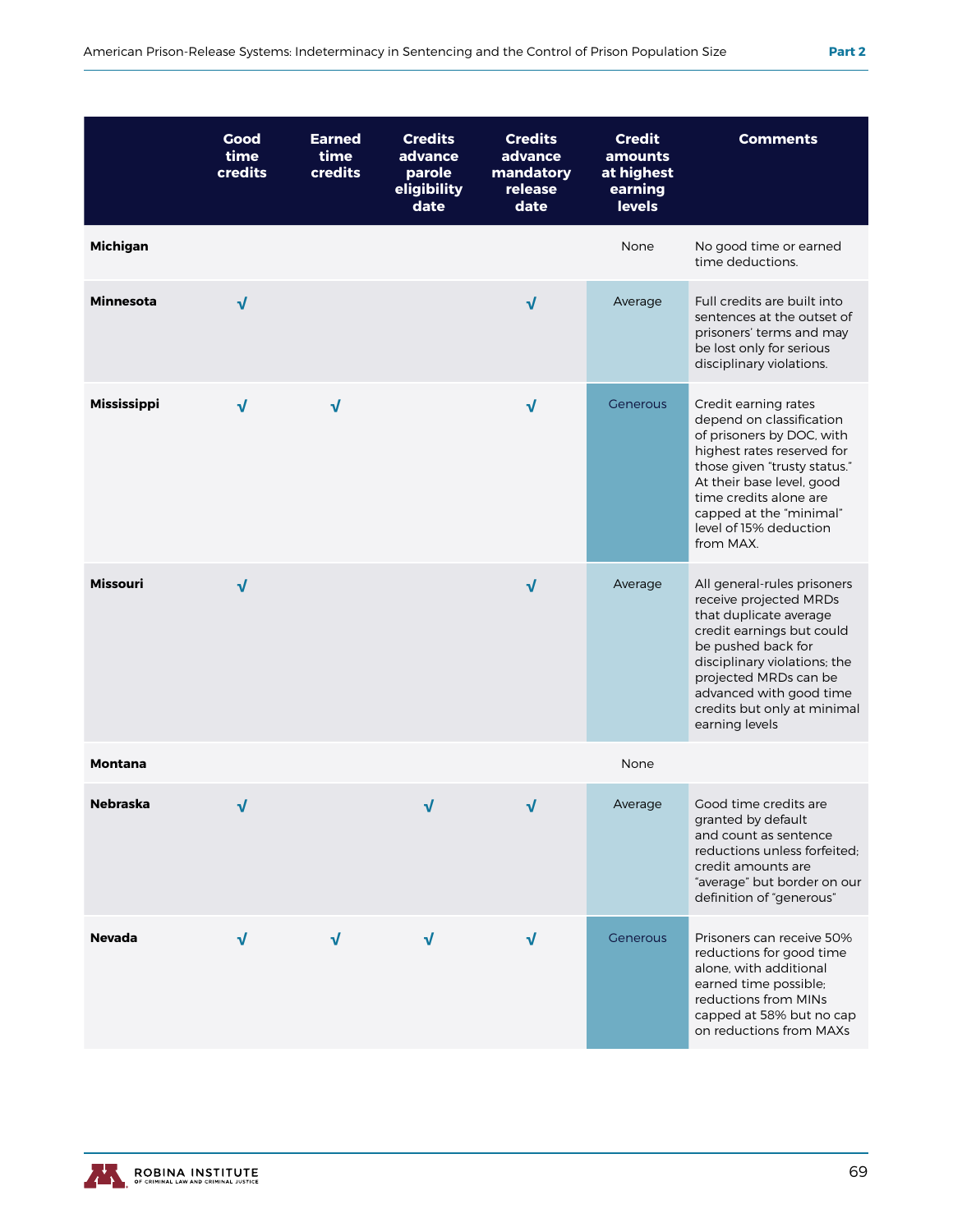|                                | Good<br>time<br>credits | <b>Earned</b><br>time<br>credits | <b>Credits</b><br>advance<br>parole<br>eligibility<br>date | <b>Credits</b><br>advance<br>mandatory<br>release<br>date | <b>Credit</b><br>amounts<br>at highest<br>earning<br><b>levels</b> | <b>Comments</b>                                                                                                                                                                                                                                                                                                                    |
|--------------------------------|-------------------------|----------------------------------|------------------------------------------------------------|-----------------------------------------------------------|--------------------------------------------------------------------|------------------------------------------------------------------------------------------------------------------------------------------------------------------------------------------------------------------------------------------------------------------------------------------------------------------------------------|
| <b>New</b><br><b>Hampshire</b> | √                       | $\sqrt{ }$                       | √                                                          | $\sqrt{ }$                                                | Average                                                            | Good conduct credits up<br>to 29% affect only time to<br>parole release eligibility.<br>Earned time credits reduce<br>both MIN and MAX but<br>are capped at a total of 21<br>months.                                                                                                                                               |
| <b>New Jersey</b>              | $\sqrt{}$               | $\sqrt{ }$                       | $\sqrt{ }$                                                 | $\sqrt{ }$                                                | Average                                                            | Average reductions from<br>MIN terms, minimal<br>reductions from MAX<br>terms, no reductions<br>for designated serious<br>offenses. New Jersey has a<br>complex set of rules and<br>schedules for different<br>types of credits.                                                                                                   |
| <b>New Mexico</b>              |                         | $\sqrt{}$                        |                                                            | $\sqrt{ }$                                                | <b>Generous</b>                                                    | Generous for prisoners<br>convicted of nonviolent<br>offenders who earn 30 days<br>per month for program<br>participation with more<br>possible for completion;<br>prisoners convicted of<br>violent offenses earn at<br>minimal rates for program<br>participation but may step<br>up to average rates with<br>completion credits |
| <b>New York</b>                | $\sqrt{}$               | $\sqrt{ }$                       | √                                                          | $\sqrt{ }$                                                | Average                                                            | Reductions from MIN<br>terms apply only to<br>parolable sentences for<br>nonviolent offenses                                                                                                                                                                                                                                       |
| <b>North Carolina</b>          | $\sqrt{ }$              |                                  |                                                            | $\sqrt{ }$                                                | Minimal                                                            | No statutorily-prescribed<br>earning rates for credits<br>or criteria for accrual, but<br>capped at minimal level                                                                                                                                                                                                                  |
| <b>North Dakota</b>            | $\sqrt{}$               |                                  |                                                            | $\sqrt{ }$                                                | Minimal                                                            | Credits can at most<br>deduct nine percent from<br>prisoners' MAX terms.                                                                                                                                                                                                                                                           |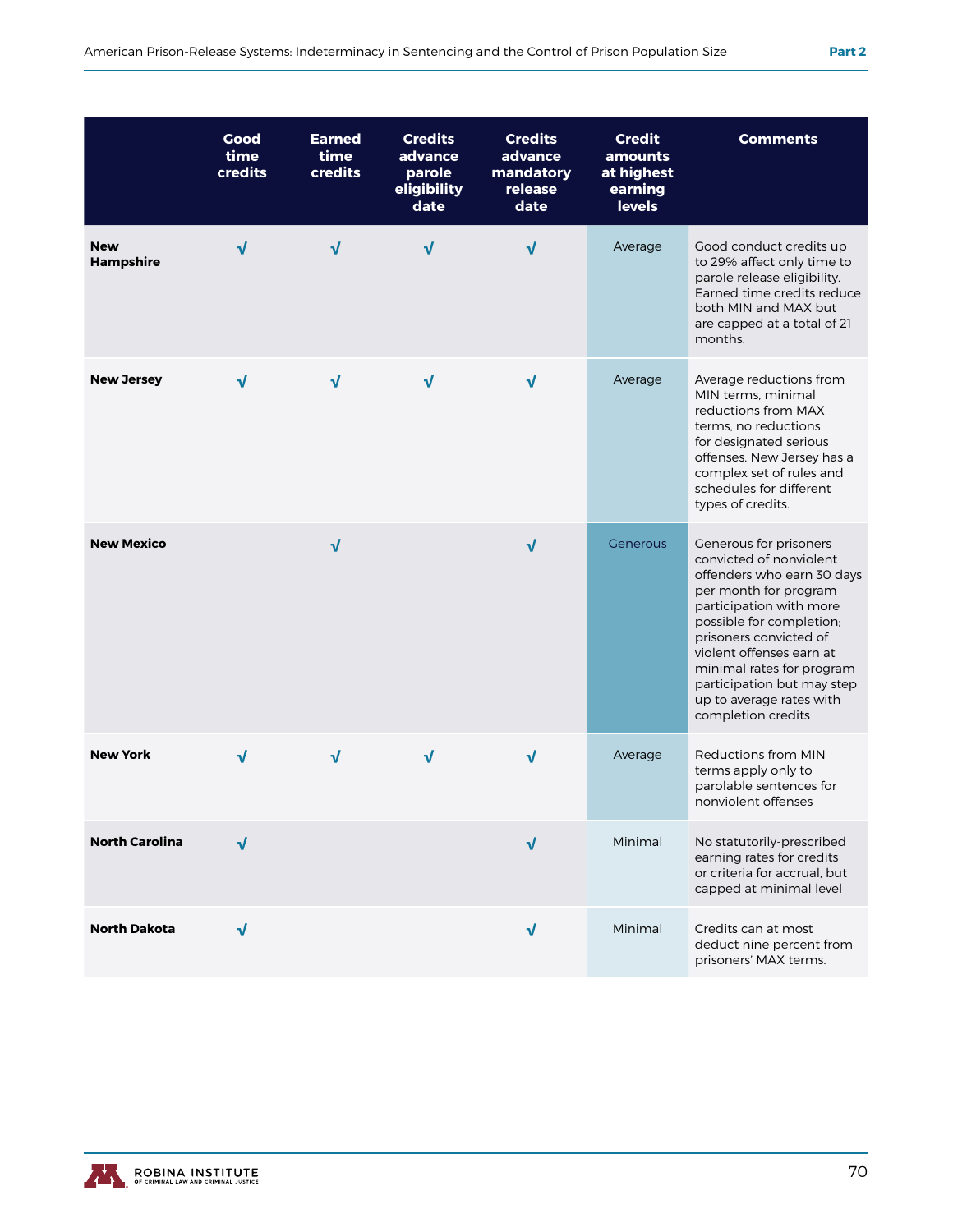|                 | <b>Good</b><br>time<br>credits | <b>Earned</b><br>time<br>credits | <b>Credits</b><br>advance<br>parole<br>eligibility<br>date | <b>Credits</b><br>advance<br>mandatory<br>release<br>date | <b>Credit</b><br>amounts<br>at highest<br>earning<br><b>levels</b> | <b>Comments</b>                                                                                                                                                                                                                                                                                                    |
|-----------------|--------------------------------|----------------------------------|------------------------------------------------------------|-----------------------------------------------------------|--------------------------------------------------------------------|--------------------------------------------------------------------------------------------------------------------------------------------------------------------------------------------------------------------------------------------------------------------------------------------------------------------|
| Ohio            | $\sqrt{ }$                     | $\sqrt{ }$                       | $\sqrt{ }$                                                 | $\sqrt{ }$                                                | Minimal                                                            | Deductions against MAX<br>terms capped at 18% even<br>with highest earnings of<br>good time and earned<br>time credits; credits<br>advance parole eligibility<br>dates only for small group<br>of serious violent offenders<br>with parolable sentences<br>(including some life<br>sentences)                      |
| <b>Oklahoma</b> | $\sqrt{ }$                     | √                                |                                                            | $\sqrt{ }$                                                | Generous                                                           | Unusually generous<br>earning rates for both<br>nonviolent and violent<br>offenses but dependent<br>on DOC classification<br>of prisoners; at highest<br>earning classifications,<br>reductions of more than<br>50% are possible; some<br>prisoners subject to caps<br>on credit reductions<br>ranging from 50-85% |
| Oregon          | $\sqrt{ }$                     |                                  |                                                            | $\sqrt{ }$                                                | Average                                                            | Prisoners convicted<br>of nonviolent offenses<br>and some less serious<br>violent offenses may earn<br>deductions of as much<br>as 20%; nearly half of all<br>prisoners convicted of<br>more serious "Measure 11"<br>offenses earn no credits                                                                      |
| Pennsylvania    |                                | √                                | $\sqrt{ }$                                                 |                                                           | Average                                                            | Pennsylvania has a<br>"Recidivism Risk Reduction<br>Incentive Program"<br>for many convicted of<br>nonviolent offenses if<br>ordered by sentencing<br>court; MIN terms reduced<br>by 25% for sentences with<br>MAXs of 3 years or less; 17%<br>for MAXs of more than 3<br>years                                    |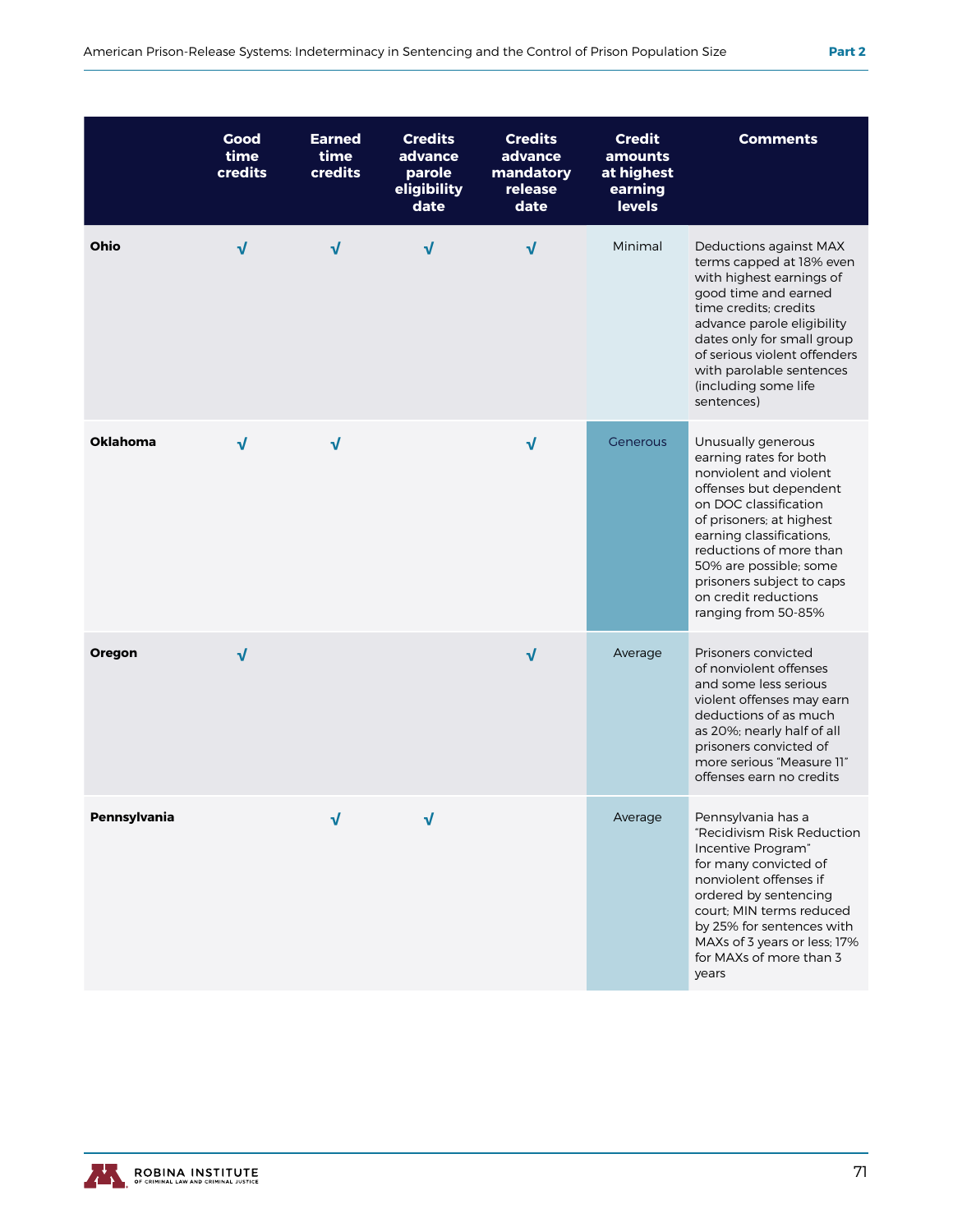|                       | Good<br>time<br>credits | <b>Earned</b><br>time<br><b>credits</b> | <b>Credits</b><br>advance<br>parole<br>eligibility<br>date | <b>Credits</b><br>advance<br>mandatory<br>release<br>date | <b>Credit</b><br>amounts<br>at highest<br>earning<br><b>levels</b> | <b>Comments</b>                                                                                                                                                                                                                                                                               |
|-----------------------|-------------------------|-----------------------------------------|------------------------------------------------------------|-----------------------------------------------------------|--------------------------------------------------------------------|-----------------------------------------------------------------------------------------------------------------------------------------------------------------------------------------------------------------------------------------------------------------------------------------------|
| <b>Rhode Island</b>   | $\sqrt{ }$              | $\sqrt{ }$                              |                                                            | $\sqrt{ }$                                                | Average                                                            | Most general-rules<br>prisoners can earn credits<br>of 15 days per month with<br>full good time, work, and<br>program participation<br>credits; those convicted of<br>especially serious offenses<br>earn at lower rates or are<br>ineligible for credits                                     |
| <b>South Carolina</b> | $\sqrt{ }$              | $\sqrt{ }$                              | $\sqrt{ }$                                                 | $\sqrt{ }$                                                | Generous                                                           | Generous credits for<br>movable mandatory<br>release dates (up to 73%<br>reductions) for nonviolent<br>and violent offenders<br>convicted of offenses with<br>authorized MAX terms of<br>less than 20 years. Average<br>reductions of MIN terms<br>to parole release (up to 33<br>percent).   |
| <b>South Dakota</b>   |                         | $\sqrt{ }$                              |                                                            | $\sqrt{ }$                                                | Generous                                                           | All credits require<br>satisfactory participation<br>in prison work or program<br>completion; high achievers<br>could earn as much as 43%<br>reductions. (estimated)                                                                                                                          |
| <b>Tennessee</b>      | $\sqrt{ }$              | $\sqrt{ }$                              | √                                                          | $\sqrt{ }$                                                | Generous                                                           | Credits reach generous<br>level for deductions<br>from MAX sentences<br>creating MRDs, but only<br>for prisoners who qualify<br>for and complete drug<br>treatment; otherwise<br>credits are at average levels<br>for general-rules sentences.<br>Reductions from MIN<br>terms capped at 30%. |
| <b>Texas</b>          | √                       |                                         | $\sqrt{ }$                                                 |                                                           | Generous                                                           | Generous for lower-severity<br>prisoners only; higher-<br>severity prisoners not<br>eligible for credits                                                                                                                                                                                      |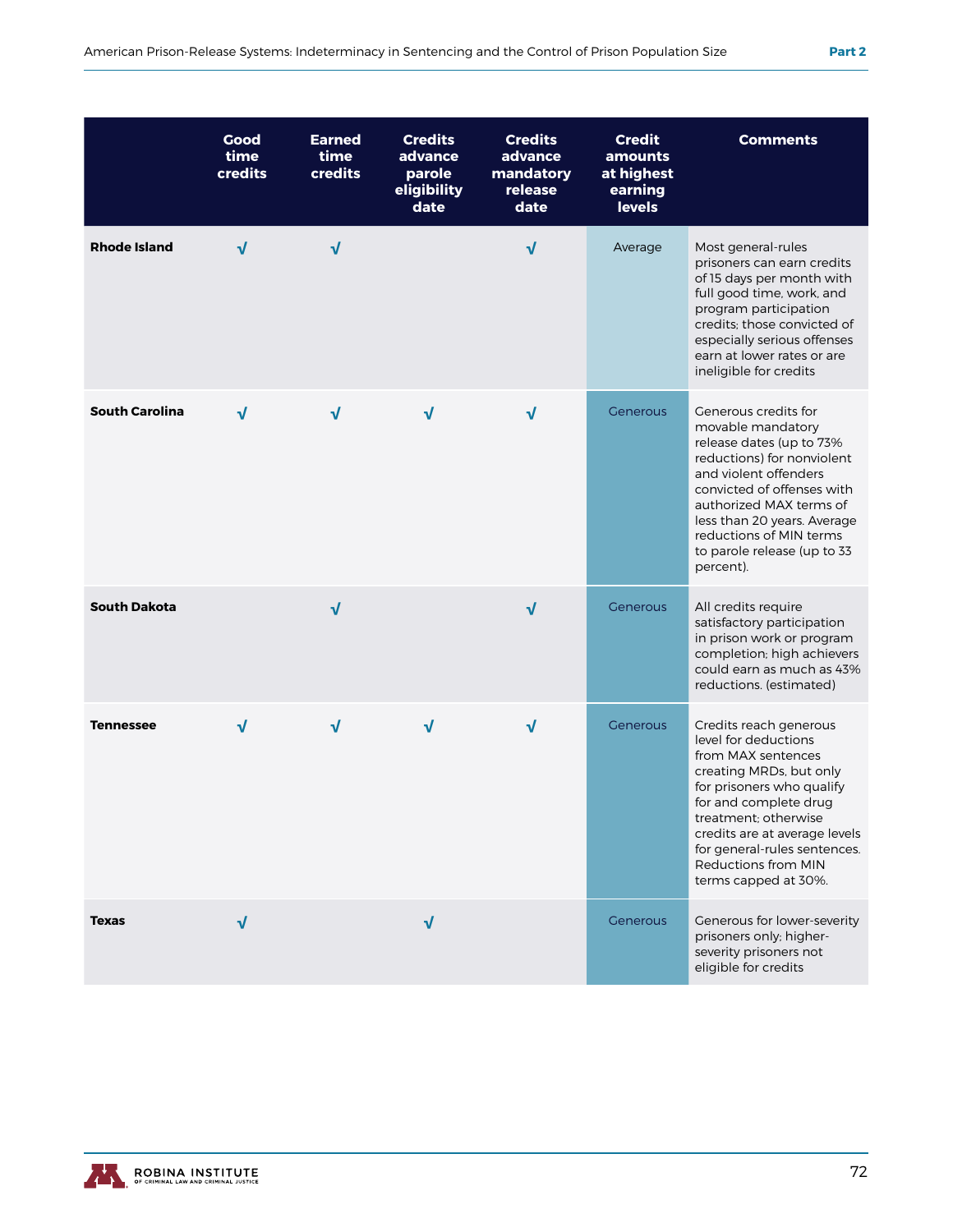|                      | Good<br>time<br>credits | <b>Earned</b><br>time<br>credits | <b>Credits</b><br>advance<br>parole<br>eligibility<br>date | <b>Credits</b><br>advance<br>mandatory<br>release<br>date | <b>Credit</b><br>amounts<br>at highest<br>earning<br><b>levels</b> | <b>Comments</b>                                                                                                                                                                                                                                                                                                                                        |
|----------------------|-------------------------|----------------------------------|------------------------------------------------------------|-----------------------------------------------------------|--------------------------------------------------------------------|--------------------------------------------------------------------------------------------------------------------------------------------------------------------------------------------------------------------------------------------------------------------------------------------------------------------------------------------------------|
| Utah                 |                         | $\sqrt{}$                        |                                                            |                                                           |                                                                    | Earned credits advance<br>release date if already<br>set by the parole board<br>but they do not advance<br>release eligibility or the<br>mandatory release date;<br>parole board has discretion<br>to override advancement<br>of release date due to<br>credits earned                                                                                 |
| <b>Vermont</b>       | $\sqrt{}$               | $\sqrt{ }$                       | $\sqrt{ }$                                                 | $\sqrt{}$                                                 | Minimal                                                            | Vast majority of prisoners<br>can earn deductions of 19%<br>from good time credits;<br>additional earned-time<br>credits available only in<br>narrow circumstances                                                                                                                                                                                     |
| Virginia             | $\sqrt{}$               |                                  |                                                            | $\sqrt{}$                                                 | Minimal                                                            | Credit earning levels will<br>increase to "average" for<br>nonviolent offenders per<br>legislation to become<br>effective in 2022                                                                                                                                                                                                                      |
| Washington           | $\sqrt{}$               |                                  |                                                            | $\sqrt{}$                                                 | Average                                                            | Deductions of 33% of MAX<br>term available for most<br>prisoners; capped at 10%<br>for designated serious<br>violent offenses                                                                                                                                                                                                                          |
| <b>West Virginia</b> | $\sqrt{}$               | $\sqrt{}$                        | $\sqrt{ }$                                                 | $\sqrt{}$                                                 | Generous                                                           | Good time credits that<br>reduce MAX terms by<br>50% are available to most<br>prisoners. Earned time<br>credits are only available to<br>prisoners never convicted<br>of a violent offense, are<br>limited to 90 days, and<br>reduce only the MIN term<br>to parole release eligibility.                                                               |
| Wisconsin            |                         |                                  |                                                            |                                                           |                                                                    | Release dates set by<br>sentencing courts may<br>be delayed by DOC for<br>disciplinary violations; 10<br>days for first offense, 20<br>days for second offense,<br>40 days for all subsequent<br>offenses; longest prison<br>stay limited by court's<br>"total bifurcated sentence"<br>combining confinement<br>term and extended<br>supervision term. |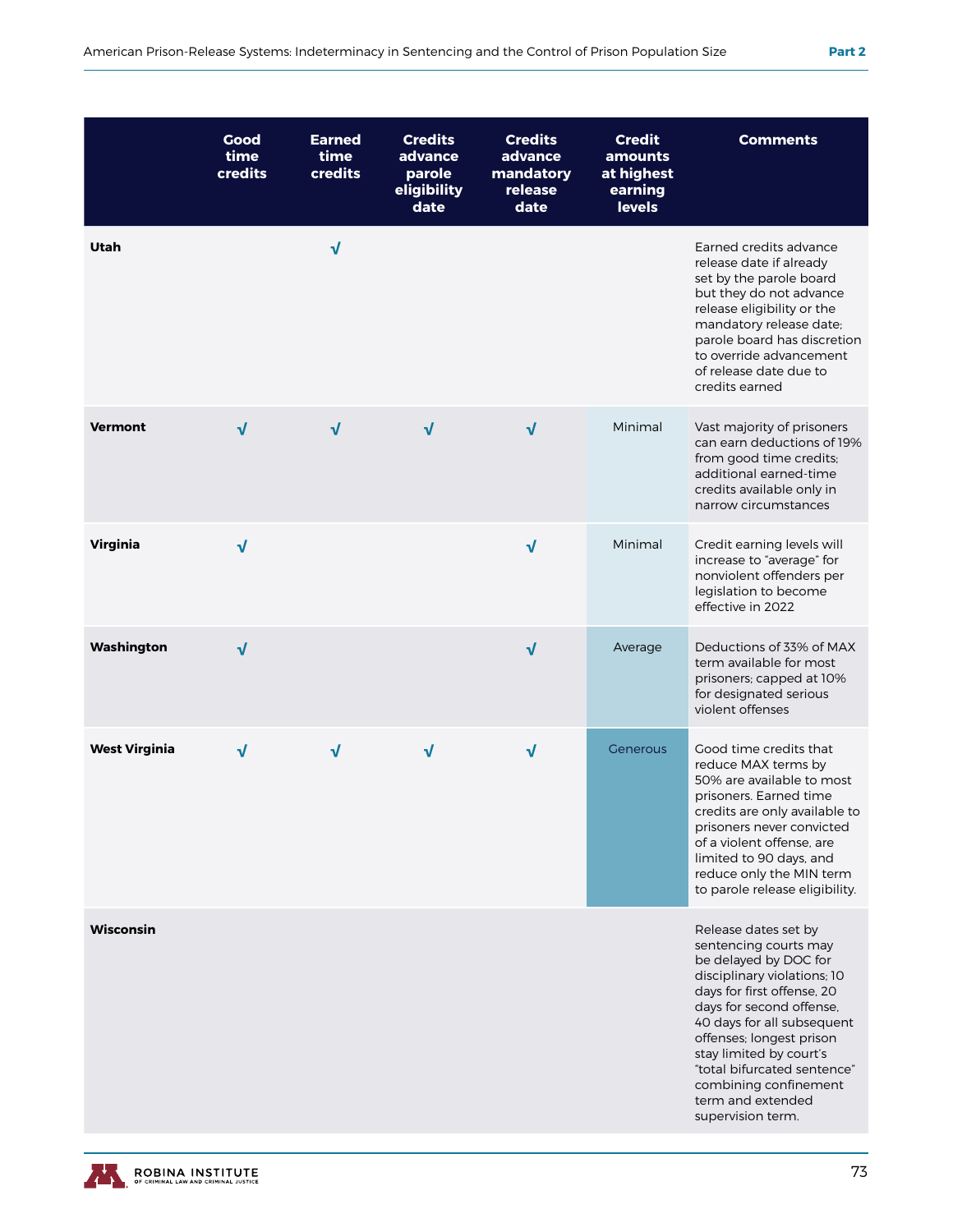|                                       | Good<br>time<br>credits | <b>Earned</b><br>time<br>credits | <b>Credits</b><br>advance<br>parole<br>eligibility<br>date | <b>Credits</b><br>advance<br>mandatory<br>release<br>date | <b>Credit</b><br>amounts<br>at highest<br>earning<br>levels | <b>Comments</b>                                                                                                                                                                                                                    |
|---------------------------------------|-------------------------|----------------------------------|------------------------------------------------------------|-----------------------------------------------------------|-------------------------------------------------------------|------------------------------------------------------------------------------------------------------------------------------------------------------------------------------------------------------------------------------------|
| <b>Wyoming</b>                        | $\sqrt{ }$              |                                  | $\sqrt{ }$                                                 | $\sqrt{ }$                                                | Average                                                     | MIN terms may be reduced<br>by as much as 41% with<br>good time and "special<br>good time" credits; MAX<br>terms may be reduced by<br>as much as 33% with good<br>time credits (special good<br>time has no effect on the<br>MAX). |
| <b>District of</b><br><b>Columbia</b> | $\sqrt{ }$              | V                                |                                                            | $\sqrt{ }$                                                | Average                                                     | Minimal for the vast<br>majority of prisoners;<br>average only for eligible<br>nonviolent offenders who<br>complete drug treatment<br>program                                                                                      |
| <b>Federal System</b>                 | J                       |                                  |                                                            | N                                                         | Minimal                                                     |                                                                                                                                                                                                                                    |

Sources: 52 "state reports" prepared for this project, including 50 states, the District of Columbia, and the federal system. Note: MAX means the judicial maximum sentence. MIN means the judicial minimum sentence.

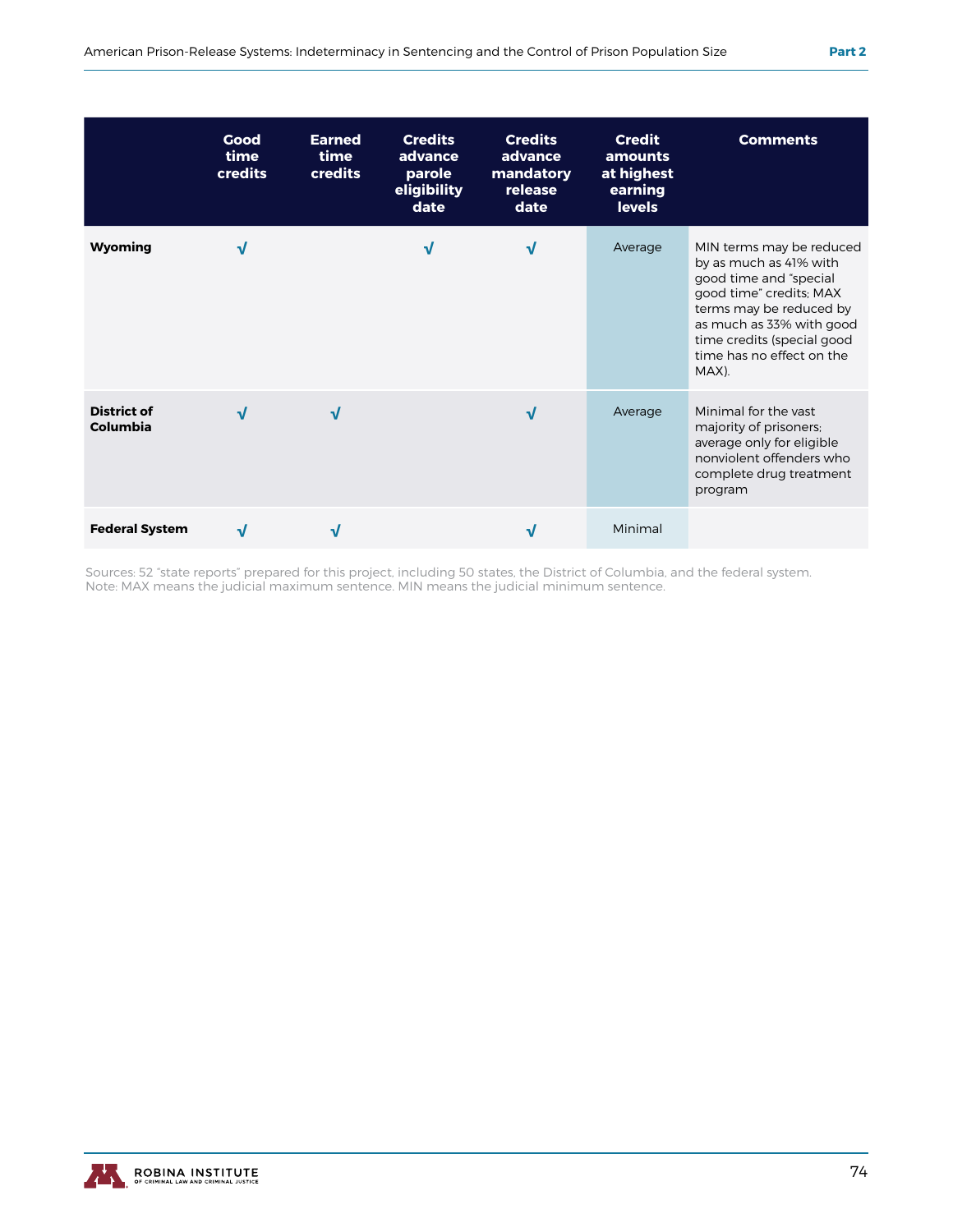## Key Policy Options: Good time, earned time, and other discounts

#### Policy issue 14: Should state prison-sentencing system rely most heavily on good-time credits, earned-time credits, or a combination of both?

Only four American states operate without credit-based discounts against sentence based on a goodtime or earned time model. By our count, 39 states, the District of Columbia, and the federal system offer some form of good-time credits that accrue steadily over time. Thirty offer some form of earned-time credits. Twenty-four some of both. At least on the American scene, the existence of some kind of creditbased discounts is the overwhelming majority approach.

Looking across the country as a whole, we have been surprised by the sheer amount of time-served authority that has been placed in departments of corrections via credit-based discounts. Our presupposition had been that such mechanisms would be relatively marginal sources of indeterminacy compared with parole-release discretion.

One major variation in credit-based systems across states is in the balance struck between good-time and earned-time models as potential influences on lengths of prison terms. Fifteen jurisdictions offer good-time credits only, and five offer only earned-time credits.

We hypothesize that good-time credits are more easily earned (by staying out of serious trouble) than earned-time credits (which require affirmative behavior and program availability). Thus, every day of potential earned-time credit set forth in statutory law probably has less systemwide effect on time served and prison population size than one day of good-time credits. Good-time credits are the workhorses of American conduct-based credit systems. They are routinized and carry no prerequisites; they are awarded by default.

We note that a number of states give prisoners projected release dates at the outset of their prison terms, with the caveat that release can be delayed for bad behavior. This is sometimes called a "bad-time" model. We have no preconceptions about the benefits or downsides of this approach, except that it is an intriguing alternative to the typical good-time framework. We can see possible pros and cons, but all of these translate into research questions.

On the one hand, the bad-time model could be viewed as the use of "sticks" rather than "carrots," which is often thought to be a poor strategy. There is research to support this negative view. On the other hand, bad-time systems skip over the discretionary decision point of awarding credits in the first place, which would seem to increase the baseline probabilities that prisoners will receive all credits for which they are eligible. The credits may still be subject to forfeiture as in other systems, but their initial bestowal is relatively assured. (Placed against the carrot/stick concern, some cognitive behavioral psychologists believe that people will work harder to avoid the loss of a benefit they already possess than to gain something they do not have.) This suggests that the bad-time format may produce especially reliable effects, over many cases, on time served and overall prison population size.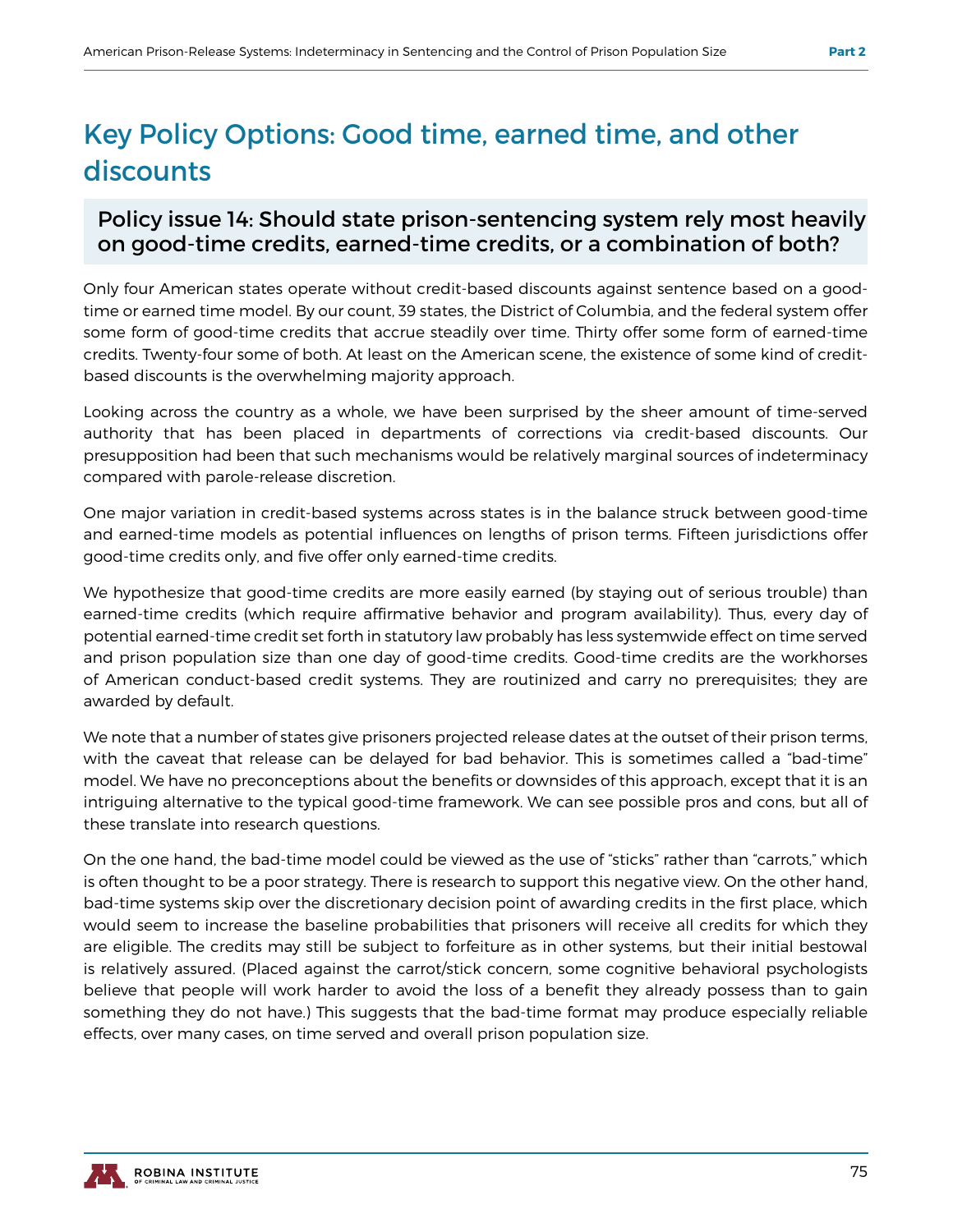#### Policy issue 15: What sentence milestones should credits be counted against? Should credits advance parole-eligibility dates, mandatory release dates, or both?

In virtually all credit-granting jurisdictions, credits are applied to one or both of two sentence milestones: (1) The first date of parole-release eligibility (PEDs); and (2) Mandatory release dates (MRDs).46

Credits that advance PEDs are probably the less significant of the two approaches. Eighteen of 34 paroling states apply credits in this way. Such credits are not a vehicle of release discretion; they merely create an enlarged period of release and release-denial discretion vested in the parole board. The newly-expanded increment of release discretion is added early in the prison-sentence timeline, with no assurance that it will be used. It would require empirical studies of actual systems to know whether movable PEDs play an important role in overall time served and prison population size. From the surface, this would not appear to be an automatic outcome.

In contrast, credits that advance MRDs are a form of unilateral release discretion. They may also cancel portions of the release-*denial* discretion otherwise held by the parole board, whenever credits compel a release that the board has been unwilling to grant. Scaled up to hundreds or thousands of prisoners, we see the potential for large system effects here. (The use of credits to advance MRDs will be the focus of the next chapter.) Twenty-four of 34 paroling states apply credits in this way, as do a total of 40 of 50 states.

#### Policy issue 16: What should be required of prisoners to earn credits, and how generous should credit earning formulas be?

Our statutory research has alerted us to large variability across the states concerning how easy it is for prisoners to earn credits. We have also been told, in conversations with corrections officials, that shortages of program availability can play a large role in prisoners' practical abilities to win earned-time credits. This has led us to see the good-time model as a more consistent mechanism for the regulation of time actually served by individual prisoners and for its effects on prison population size over many cases.

Our main point here is that state policymakers should think about the expected operation of their creditbased discounts not simply with regard to the *apparent* earning potential provided to prisoners, but in light of practical realities. The more that is required of prisoners to earn credits, the less likely it is that the necessary institutional infrastructure will be in place.

A related question is the generosity of credit-earning levels for different types of credits. Table 8 gives a window into the differences of approach across the states. We know of no studies that examine to the efficacy of high versus low earning levels. There is no broadly-accepted approach to the question of "generosity" as a result of trial and error among the many states. We are fairly sure that high versus low earning levels have effects on prison-population size, but this too requires research that no one has performed.

There is dissensus among U.S. jurisdictions on whether credit earning levels should be staggered for different classes of prisoners. For example, it is common to see more generous earning formulas for

<sup>46</sup> In one or two states, credits are applied to advance actual release dates after they have been set by the parole board. In Texas, credits are applied to change the wording of the legal standard applicable to some of the parole board's release decisions, from more demanding to less demanding. The board retains ultimate discretion, however.

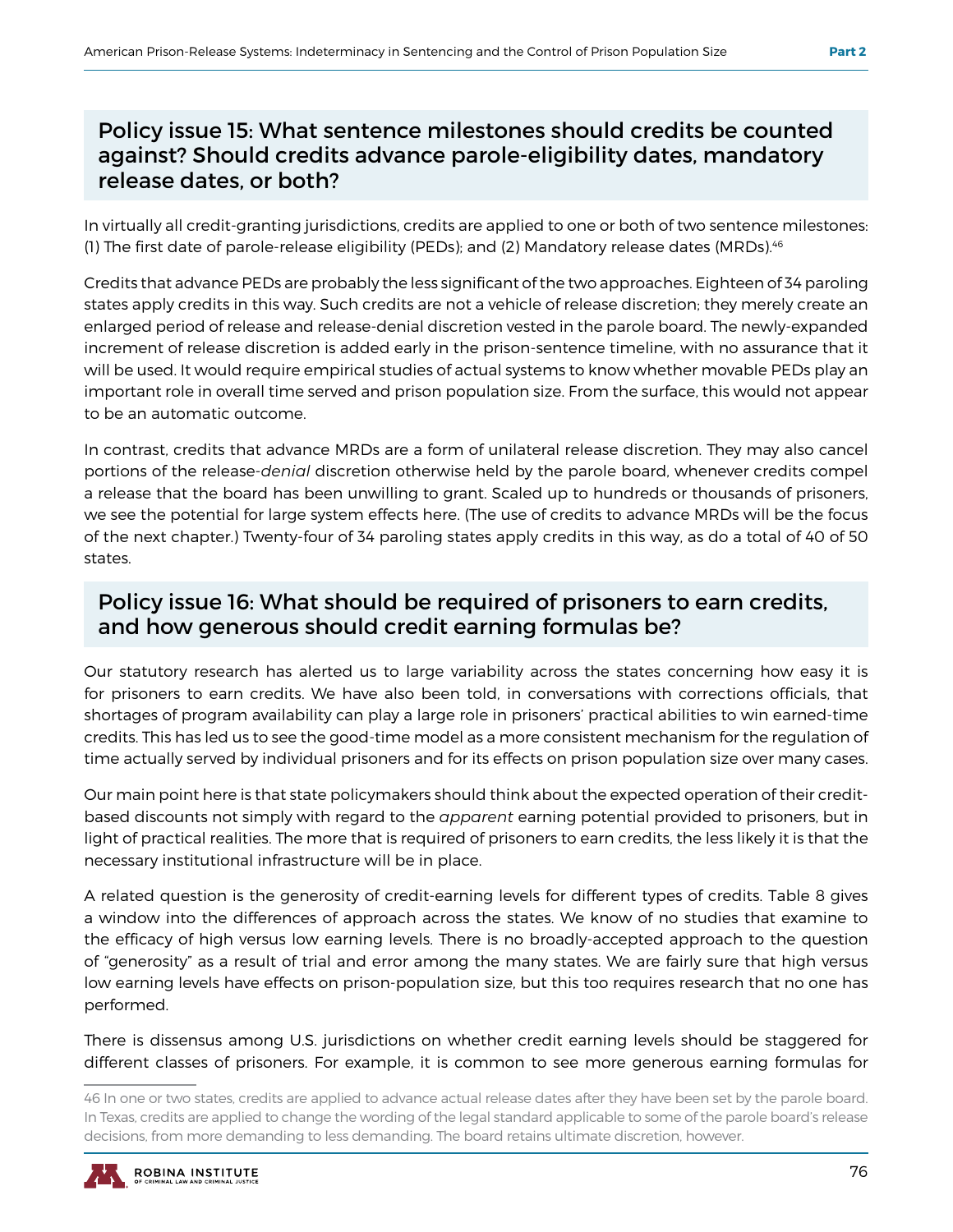nonviolent than violent offenders. (In Chapter 4, we noted a similar difference with respect to earlier versus later PEDs.) In contrast, many other states do not for the most part differentiate between nonviolent and violent offenders, and extend the same earning rates to the great majority of prisoners.

We can speculate as to the arguments in favor of one approach or another, but we have not found close analysis of the question in government or academic publications. On the face of it, we wonder about the wisdom—on utilitarian grounds—of providing lower incentives for desired behaviors to prisoners convicted of more serious crimes. It might make more sense to heed the research suggesting that correctional programming tends to benefit high-risk, high-needs clients more than people who present lower risks and needs. If credit-earning differentials are rooted primarily in retributive instincts (our best guess), thought should be given to the likely tradeoffs between the conflicting goals of punishment and rehabilitation.

#### Policy issue 17: What requirements should there be for forfeiture of credits after they have been earned?

How easy should it be for prisoners to lose credits after they are awarded? That is, how low should the bar of misbehavior be set to trigger the forfeiture process, and how punitive should authorized penalties be for different kinds of violations? In most states, as a matter of statutory law, any violation of prison rules or new criminal offense can trigger the forfeiture process. It is not clear that principles of proportionality are always built into the process. We have been struck, for example, by the large number of states that allow removal of credits from prisoners who have filed frivolous lawsuits. There is room in many American jurisdictions for taking stock of the bases of credit forfeitures.

Also, the most common statutory provision of penalty levels is that any amount of forfeiture may be affixed to any violation. In some states, credits may be forfeited before they have been earned. These are sweeping instances of time-served discretion all by themselves. Because of the decentralized nature of the forfeiture process, such wide-open discretion would seem to invite disuniformity from case to case or from prison to prison. In contrast, a few states limit forfeitures to serious violations or delineated categories of violations. Some also limit the amount of credit toward time served that may be forfeited per violation. These are provisions that may enhance proportionality and uniformity in outcomes. Going one step further, it may be worthwhile to explore the idea of "forfeiture guidelines" that resemble the judicial sentencing guidelines used in criminal courtrooms.

Our study was not designed to make close study of the states' forfeiture processes in actual operation (and we do not know of any such studies). Given the breadth of the time-served power that could be exerted under forfeiture laws, this should be a research priority for the future.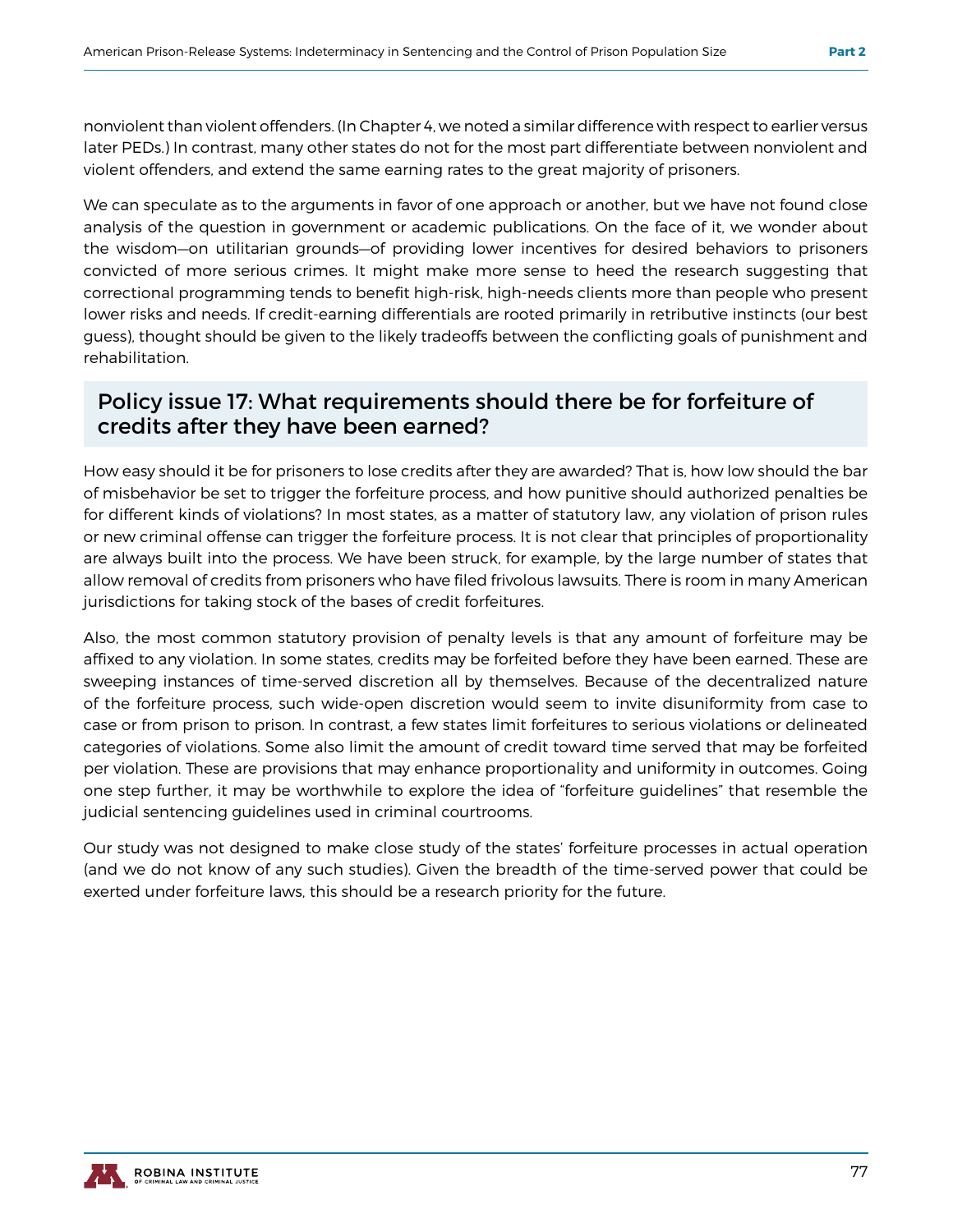## CHAPTER 7 Highlighted topic: Movable mandatory release dates

## **Definitions**

Our focus in this chapter is on advancing mandatory release dates (MRDs), which are *movable milestones*  with reliable impact on the timing of first release. As we define movable MRDs, they exist when credit awards are applied as reductions from judicial maximum terms to adjust the dates on which prisoners must be released. State laws generally place movable MRDs under the jurisdiction of departments of corrections (DOCs) through their administration of conduct-based credit systems.

While judicial maximum terms tend to remain fixed, MRDs in most systems can edge earlier and earlier, step-by-step with the accrual of good-time and/or earned-time credits. That is, MRDs usually start out at the beginning of a prison term at the same position on the timeline as the judicial maximum sentence. The maximum term in most states is the default MRD. As time goes by, if credits accrue, an advancing MRD separates from the maximum and moves incrementally to earlier dates on the timeline (from right to left on our timeline diagrams). Even though MRDs are changeable, their eventual effects in most cases are compulsory. So long as the requisite credits have been earned and not forfeited, MRDs arrive as "hard" release decisions that need not be reviewed by a discretionary agency.<sup>47</sup>

In our study of 52 American jurisdictions, we have found movable MRDs to be the most consequential form of DOC authority to influence sentence length—at least in states that have enacted the mechanism in a robust form. Notably, it is a species of time-served discretion that is wholly independent from the authority of parole boards, and can be an alternative form of release discretion.

MRDs are particularly important instruments of time-served policy when state laws make credit allotments "generous" in amount. We define "generous" earning levels as those that can deduct 40 percent or more from judicial maximum terms.<sup>48</sup> (As a reference point: the accrual of one day of credit for each day served would result in a 50-percent deduction.) Roughly speaking, we view this as the ballpark in which advancing MRDs begin to overlap into the portion of the prison-release timeline where one would expect discretionary parole release to be granted to large numbers of prisoners. Put another way, movable MRDs and parole release become competing forms of release discretion most often when credit earning levels are high.

Within the resulting zone of overlap, there are two forms of *unilateral* release discretion in play at the same time. From prisoners' point of view, they can win release from one of two agencies, without any action or assent from the other. When unilateral release discretions overlap, a release decision by one authority has the effect of canceling the release-*denial* discretion of the other. When there is a significant amount of overlap of dueling release discretions, we call it a "checks-and-balances" framework. Refusal

<sup>48</sup> We use the following benchmarks for our classifications of credit earning levels as "generous," "average," or "minimal." Our cutoffs are: "generous" deductions (40 percent off or more); "average" (20 to 39 percent); and "minimal" (19 percent or less).



<sup>47</sup> MRDs can move in both directions on the timeline. Once earned, the forfeiture of credits generally causes MRDs to revert back to later and later positions, potentially as far back as the judicial maximum term.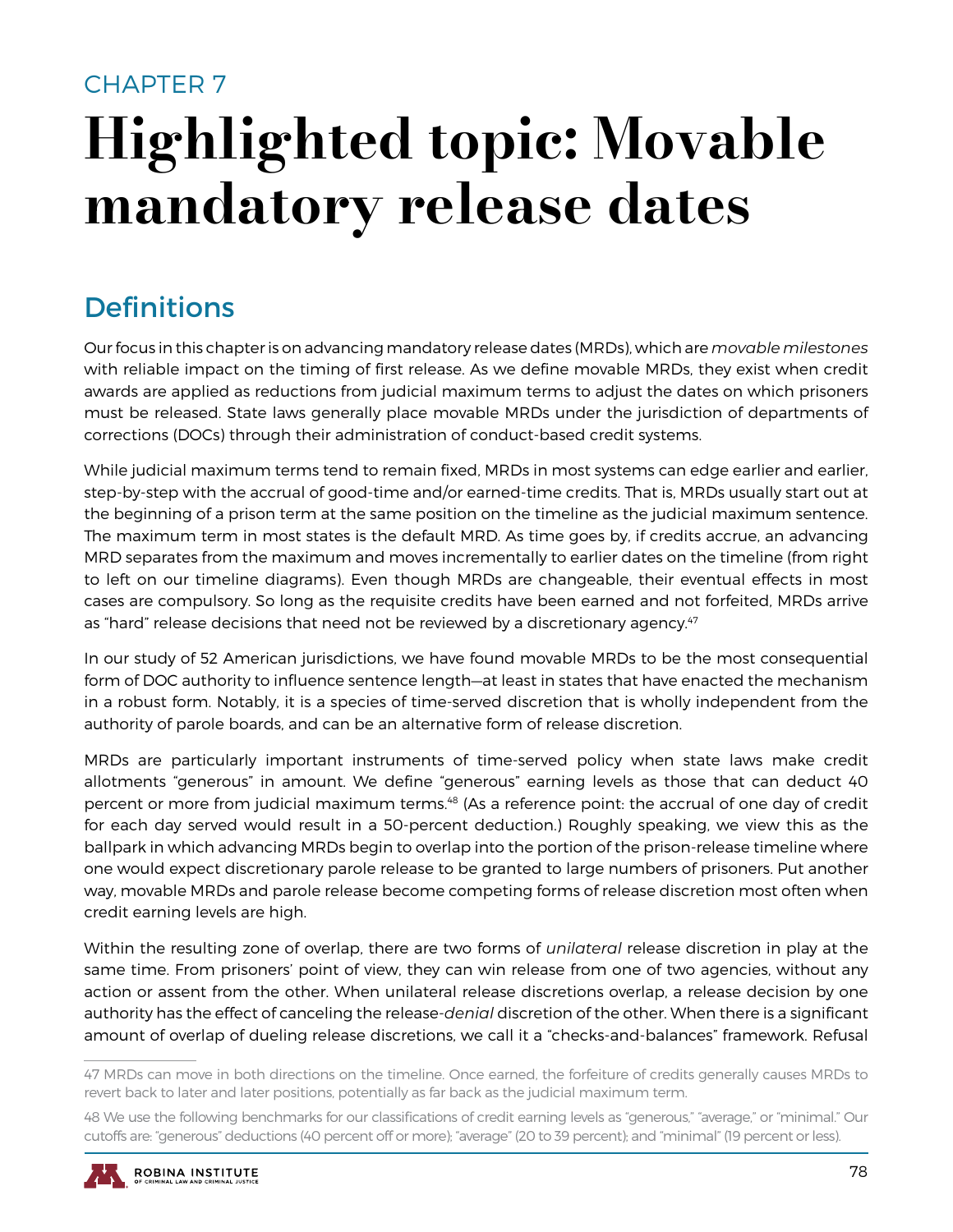to release on the part of one decisionmaker cannot unilaterally preclude release by the other.

Movable MRDs at generous levels are especially noteworthy when they extend to violent and nonviolent offenders alike. Many jurisdictions restrict high credit-earning rates to nonviolent or "less-serious" offenders as enumerated by statute. Violent or "more serious" offenders may still have movable MRDs, but they are often consigned to credit earnings at minimal or dramatically reduced rates.<sup>49</sup> Movable MRDs can be especially meaningful for violent offenders because they are the people least likely to win discretionary release from a parole board. The existence of an alternative pathway to release makes more of a difference to them than to others with better chances of parole release.

All told, the length of the timeline overlap between parole-board and DOC releasing authorities for violent offenders can be a major factor in a state's time-served policy. It can appreciably affect the results in individual cases and, over many cases, it can have significant impact on prison population size. On the other side of the spectrum, movable MRDs that are fueled by modest deductions or are restricted to lower-level felonies can be relatively inconsequential in the big picture. What matters is not the mere existence of a movable MRD mechanism in a prison-sentencing system, but its scope and size.

We see a final critical variable in the design and operation of advancing MRD mechanisms: How hard is it in each system for prisoners to build up the credits necessary to win full deductions against maximum sentences? Our "overflight" survey of 52 American jurisdictions does not have the depth to support confident answers to this question, but we can offer educated guesses.

As a rule of thumb, when credits accrue under a basic good-time model so that staying out of serious trouble is the only prerequisite, we consider it "easy" to build up the necessary credit totals. We may be wrong about this in some jurisdictions, but it is the appearance of things from the applicable legal rules we have reviewed.<sup>50</sup> Furthermore, we consider credits that accrue steadily with clockwork regularity to be more likely to add up into big piles, when compared with credit awards that must be handed out sporadically and in sizeable lump sums. We imagine a phenomenon similar to the surprisingly large monthly totals of consumer credit card bills: a compounding of small decisions.

In many systems, however, some or all MRD credits are based on prisoners' program participation, completion, or other affirmative accomplishments—our earned-time paradigm. In this context, we tend to see full credit earnings as "difficult" or "moderately difficult" for prisoners to achieve. These are eyeball judgments on our part, but we base them on considerations such as the generosity of credits available for each activity, the number of separate activities that must be started and finished in order to win full available discounts, how long we think each activity will take, and our rough sense of the likelihood that particular kinds of programs will be available to prisoners as wanted.

When we say that full credit earnings are "difficult," it reflects our judgment that the only people who will get them are high-achieving prisoners lucky enough to find program slots available more or less as they need them. When we characterize earned-time credits as "moderately difficult" to win, it reflects our estimate that ordinary prisoners have a realistic chance to gain full deductions, perhaps because credit awards per accomplishment are high, credits accumulate for participation and not just for completion, or there are numerous alternative routes to full credit earnings.

<sup>50</sup> Nationally, there is evidence that very small percentages of all prisoners lose any of their allotted good time credits, *see* Bureau of Justice Statistics. *Survey of Prison Inmates, United States*, 2016. Inter-university Consortium for Political and Social Research [distributor], 2021-09-15, at https://doi.org/10.3886/ICPSR37692.v4 (reporting that only 3.5 percent of respondents in national survey of prisoners said they had lost good time credits for disciplinary violations).



<sup>49</sup> *See* Table 9, later this chapter.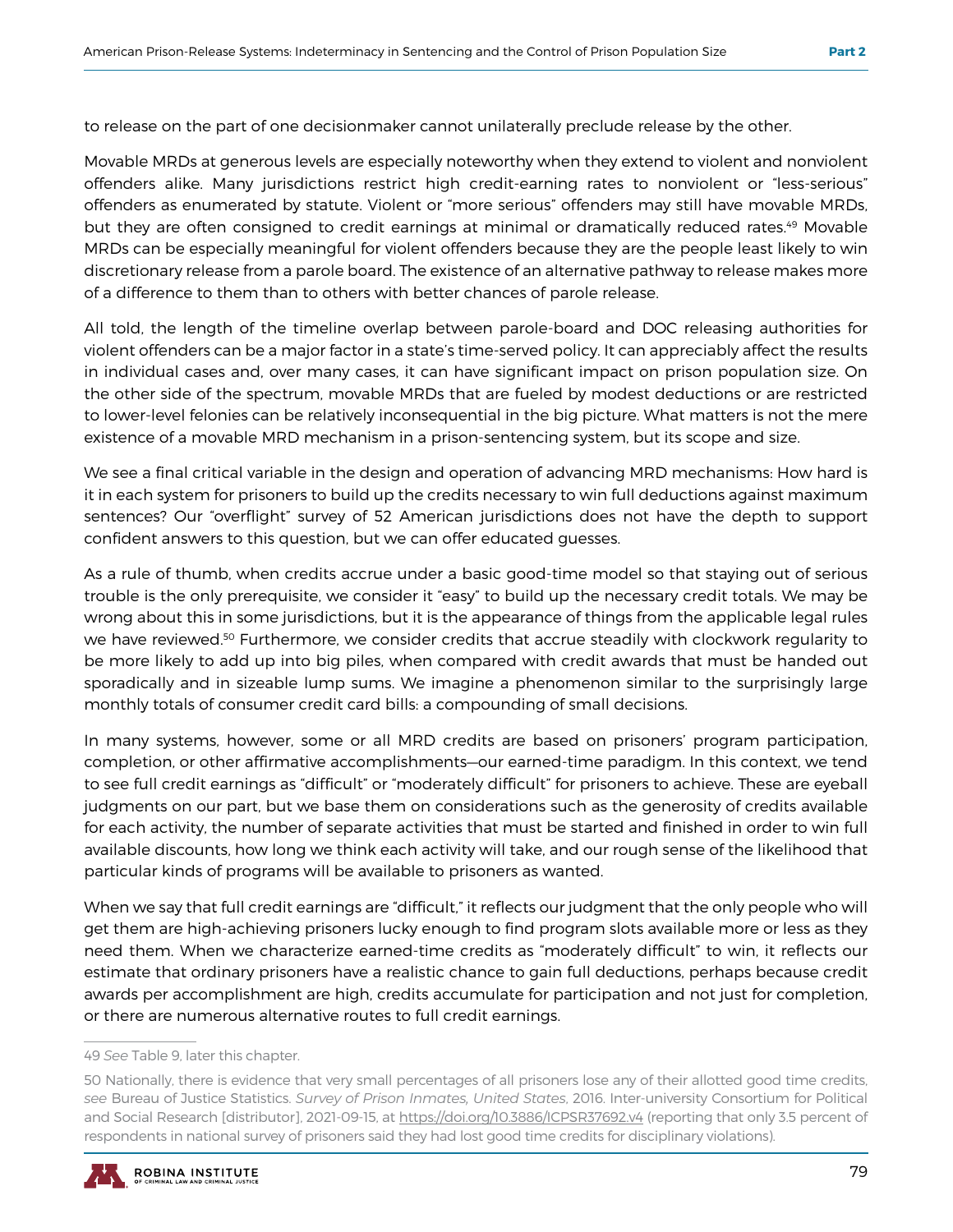## Movable MRDs in non-paroling systems

Advancing MRDs play a different role in non-paroling systems than in paroling jurisdictions. Non-paroling systems tend to have lower overall degrees of indeterminacy, and there is no parole release by definition, so altogether there is less back-end releasing discretion to be structured or shared. There is also less release-*denial* discretion to be offset by checks and balances across agencies. In our analysis of different legal configurations of movable MRDs, we have concluded that paroling and non-paroling systems are distinct policy environments.

Nearly all non-paroling jurisdictions make use of movable MRDs. For the most part earning formulas are the same for nonviolent and violent offenders and credits are easy to earn—but, counteracting all of that, credit amounts tend to be minimal. Advancing MRDs in the setting of extremely low degrees of indeterminacy do not add up to very much. This is no accident and might be seen as a "feature" rather than a "bug." Many non-paroling systems are designed to dramatically reduce back-end prison release discretion so that sentence severity and prison population size can be regulated at the front end of the prison-sentencing system. (See Chapter 8, which focuses on non-paroling systems.)

We will put aside the special case of non-paroling systems for now. In this chapter, we are primarily interested in movable MRDs that play a large role in settings of high indeterminacy and considerable parole release discretion.

## Illustrations of MRDs at work

#### Iowa

The operation and potential benefits of movable MRDs are best described through examples. We start with an overview of the current lowa system.<sup>51</sup>

Iowa has one of the most indeterminate prison-sentencing systems in the country. It is one of only five states that we rate as operating with an *extremely high degree of indeterminacy* overall.52 Remarkably, most Iowa prisoners are eligible for discretionary parole release immediately upon admission. Figure 19 depicts this arrangement for general-rules prisoners, whom we estimate to be two-thirds or more of Iowa's total prison population. The timeline bar in the figure is entirely blue from left to right with no blacked-in segment (which would normally represent the determinate portion of the sentence). This indicates that prison-release discretion exists across the entire back-end timeline. Depending on how that discretion is used, time served for an individual prisoner could be anywhere between zero and 100 percent of the judicial maximum term.

<sup>52</sup> See Appendix Table A-2 for our rankings of all 52 jurisdictions in this study.



<sup>51</sup> *See* Kevin R. Reitz, Melanie Griffith, and Edward E. Rhine, *Prison Release Discretion and Prison Population Size, State Report: Iowa* (Robina Institute of Criminal Law and Criminal Justice, 2020), at https://robinainstitute.umn.edu/ publications/prison-release-discretion-and-prison-population-size-state-report-iowa.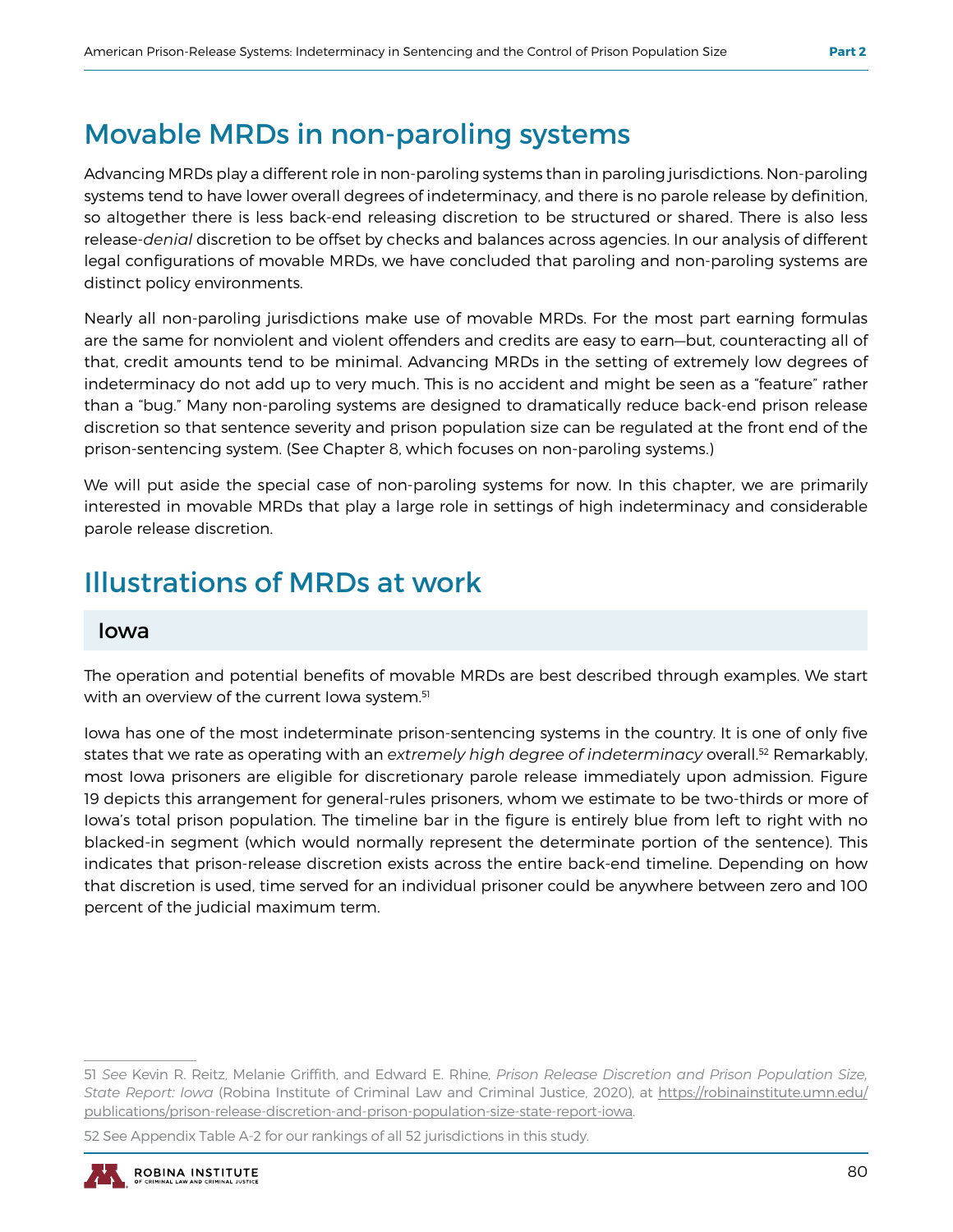

Iowa Figure 3 isolates the power of the parole board without regard to earned time credits, visualizing cases in which no earned-time credits have been granted or all have been forfeited. In such circumstances, the parole board holds continuous release and release-denial discretion across the full timeline. This is breathtaking power over time served in particular cases and, as hundreds and thousands of decisions accumulate, over prison population size. The figure applies to the large subpopulation that is made up of general-rules prisoners, not the entire prison population. Nevertheless, this adds up to a huge potential effect on the bottom line.<sup>53</sup>

Our standard measure of the population multiplier potential (PMP) fails us in Figure 19 because the *shortesttime-served scenario* for this class of prisoner gives us a denominator of zero. That is, if the parole board consistently released every prisoner at earliest eligibility, the subpopulation of general-rules prisoners would eventually disappear from the standing population. With enough information about admissions and judicial sentencing patterns we could estimate the eventual size of the subpopulation in a *longest-timeserved scenario*, but dividing this number by zero would always yield a PMP ratio of infinity. Because this is a nonsensical result, we have adopted the convention that all classes of sentences that are 100 percent indeterminate will be assigned a stand-in PMP of "greater than 100:1" rather than ∞:1.

However the PMP is expressed, it is not driven exclusively by parole board discretion. As in many states, the Iowa parole board shares its time-served authority with corrections officials. Every state divides up back-end discretion differently. The critical issues of system design include not only how much aggregate back-end power there is (the PMP) but also how that total power is apportioned among back-end decisionmakers. We thus turn to the prison-release powers held by Iowa's department of corrections (DOC).

General-rules prisoners are eligible for good-time credits called "earned time" in Iowa, which are administered by the DOC. The amount of available credits depends on the type of sentence being

<sup>53</sup> For example, if Iowa had a total prison population of 10,000 and 7,000 of these were general rules prisoners, then release decisions affecting general-rules prisoners could reduce the total population size as low as 3,000 under the *shortest-time-served scenario*. Consistent release-*denial* decisions under the *longest-time-served scenario* would likely increase total prison population size well above 10,000, but we would need data on historical release practices to make an estimate. For example, if general-rules prisoners have historically been released at the 50-percent mark on average, a hard swing to the *longest-time-served scenario* would eventually double that group's size from 7,000 to 14,000 (holding all other factors constant). This would increase the state's total prison population from 10,000 to 17,000.

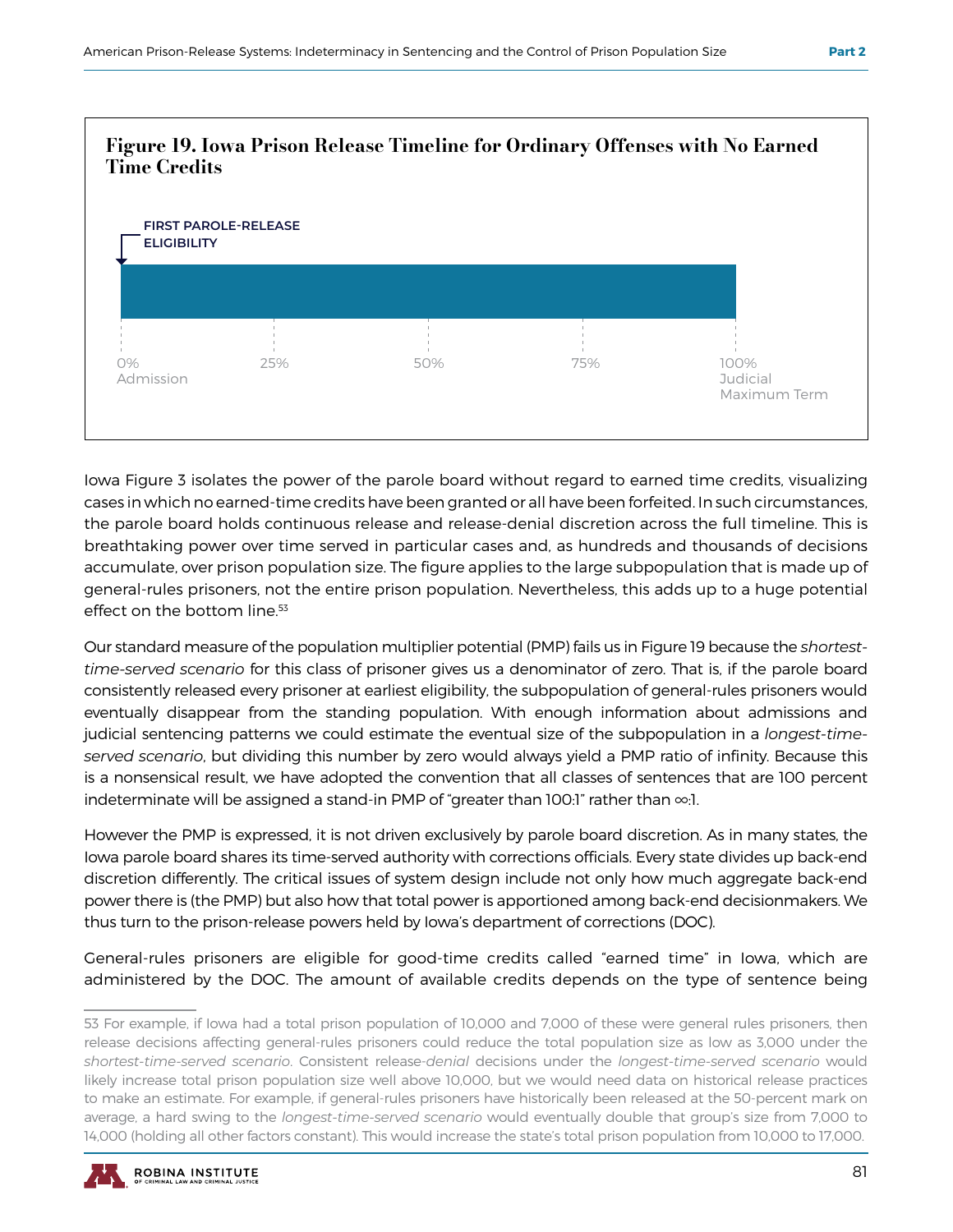served, but general-rules prisoners are eligible to earn 1.2 days for each day of good behavior. For most Iowa prisoners, credits are deducted from the judicial maximum term to produce a mandatory release date (MRD), so long as credits earned are not later forfeited.

MRDs are calculated by Iowa's DOC early in prisoners' terms based on their projected earnings, essentially awarding credits in advance. The system is set up to create expectations of full credits. Prisoners can lose their projected MRDs through the disciplinary and forfeiture process, but the release date is theirs to lose. Figure 20 is a visualization of how things work out for a general-rules prisoner with steady earnings of credits of 1.2 days per day.



Two things are especially notable here. First, the prisoner's time-served exposure has been reduced by 55 percent (if credits are earned and not forfeited). Second, while the parole board's *release* discretion still kicks in at the time of admission, the board's release-denial discretion has been extinguished beyond the 45-percent mark of the judicial maximum term. Moving from Iowa Figure 19 to 20, more than half of the parole board's release-*denial* power has been erased. We see this as an appreciable check on the board's power to hold prisoners for most or all of their maximum sentences. It is an example of what we call a checks-and-balances approach to release outcomes within a highly indeterminate framework.

Like all states, Iowa has more than one class of prison sentence. Other groups of prisoners do not benefit from movable MRDs to the extent described in Figures 19 and 20. To provide a contrast, we turn our focus to the next most important subpopulation of Iowa prisoners, which makes up roughly 15 percent of the state's total prison population. Defendants convicted of one of several statutorily-enumerated felonies must serve 70 percent of their judicial maximum terms before becoming eligible for parole release.<sup>54</sup> Figure 21 illustrates sentences for the 70-percent subgroup, ignoring for a moment the effect of earned time credits. The blacked-in portion of timeline indicates that 70 percent of potential time served is controlled by the judicial sentence rather than the actions of back-end decisionmakers.55

<sup>54</sup> The enumerated felonies are: second-degree murder, attempted murder, second-degree sexual abuse, seconddegree kidnapping, second-degree robbery, and vehicular homicide by an intoxicated or reckless driver if the defendant failed to stop and remain at the scene.

<sup>55</sup> The figure ignores low-probability forms of release such as clemency, compassionate release, or discounts for heroic conduct.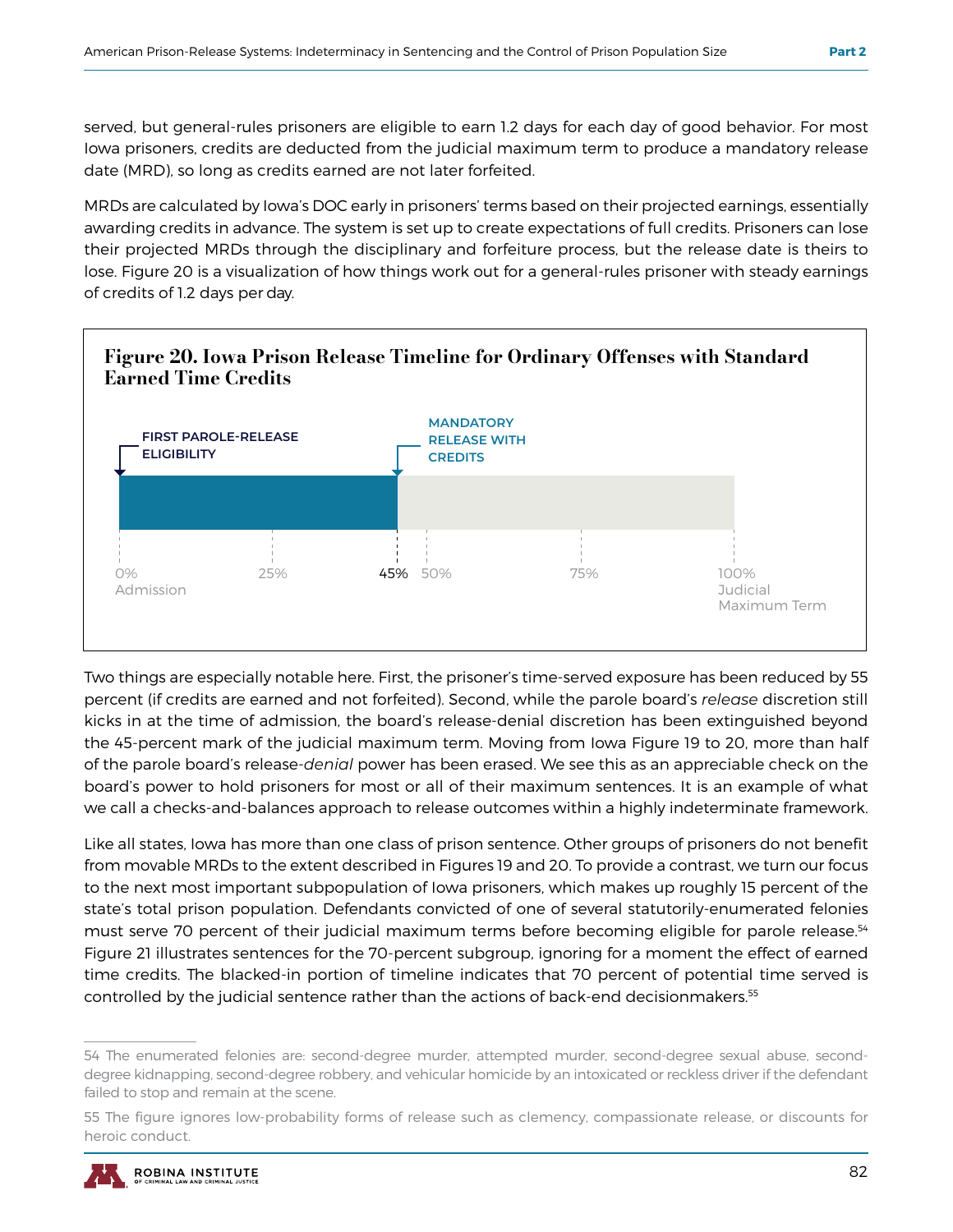

This class of sentence carries a *low degree of indeterminacy* on our five-level ranking scale, which could alternatively be characterized as a *high degree of determinacy*. The PMP for this sentence type is 1.43:1. That is, total prisoner counts for the 70-percent subpopulation would be 43 percent higher in the *longest*versus the *shortest-time-served scenarios*.

Prisoners in the 70-percent group are given movable MRDs based on earned time credits, but the benefit is small compared with that available to general-rules prisoners. First, the earning rate is lower: it is set at the puzzling figure of "fifteen eighty-fifths of a day for each day of good conduct." This would allow for as much as 18-percent deductions from prisoners' judicial maximum terms. Second, however, total deductions from prisoners' maximum terms are statutorily capped at 15 percent.

Figure 22 shows the timeline breakdown for 70-percent prisoners with the largest allowable earnedtime deductions and earliest possible MRDs. The main point of the figure is to show that the movable MRD provides at most a "minimal" deduction from the maximum term as opposed to the "generous" deduction available to general-rules prisoners in Figure 20.

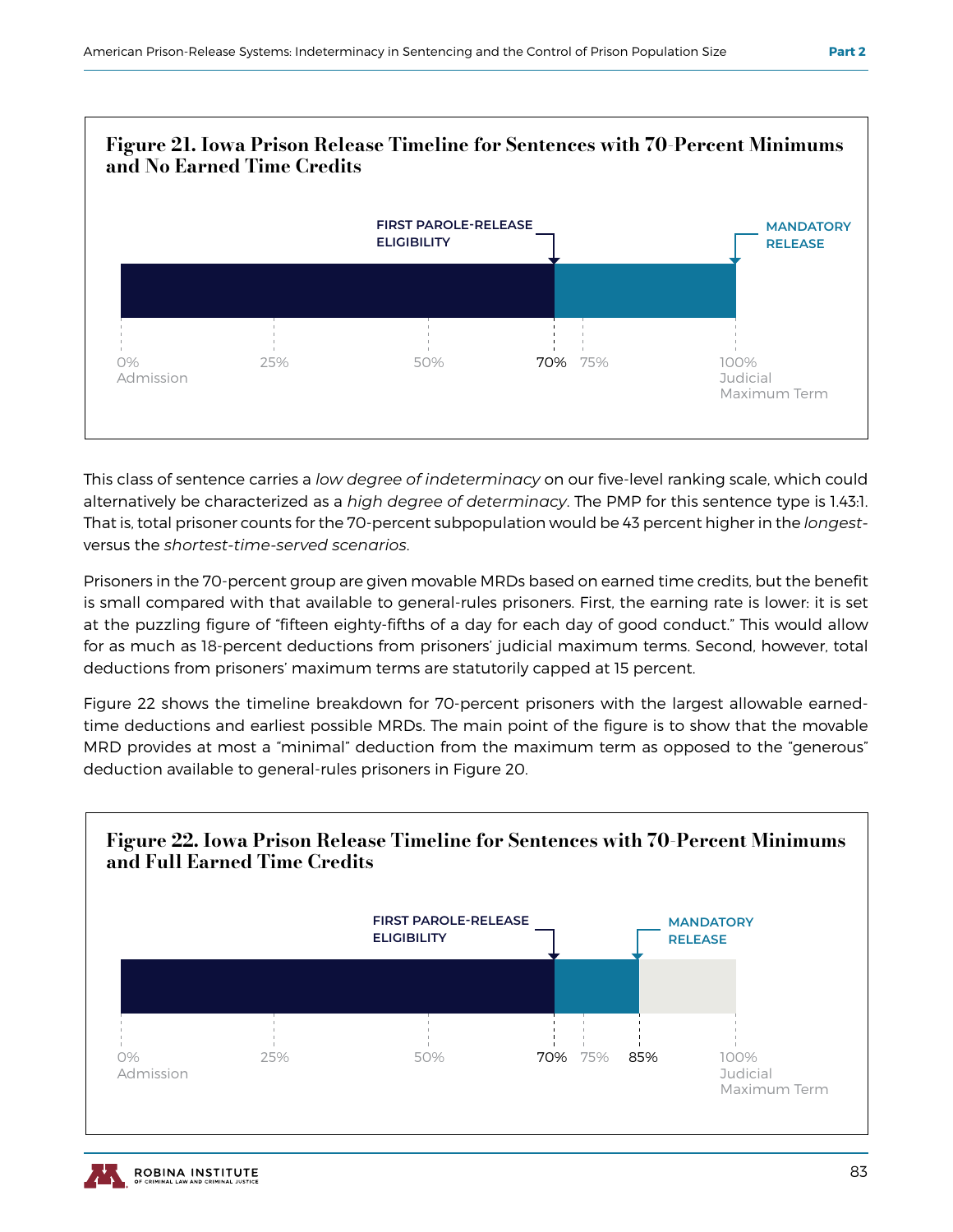#### Oklahoma

Movable MRDs available to nonviolent offenders in Oklahoma can subtract as much as two-thirds from their judicial maximum terms. Only extraordinarily high-achieving prisoners can gain this full benefit, however. We estimate that "ordinary" achievers could reach deductions in the realm of 58 percent. Violent offenders are also eligible for such deductions, but at a somewhat lower rate. We estimate realistic deductions for ordinary achievers of roughly 48 percent, as shown below in Figure 23.56 By our definition, this still qualifies as a "generous" MRD benefit.



\*Note: Earned credits accrue at a rate of 22 days per month for the first three months before going up to 33 days per month. The calculation of time served to mandatory release in the figure is based on a five-year sentence. The longer the judicial maximum sentence, the closer the mandatory release date will get to 48 percent

In the context of the system as a whole, Oklahoma's movable MRD mechanism for violent offenders is especially significant because discretionary parole release is functionally unavailable to them. While they are technically eligible for discretionary release as soon as the 25-percent mark of their maximum terms, Oklahoma is unusual in making the governor the ultimate parole-release authority for all violent offenders. The parole board has final release discretion only for nonviolent prisoners, but can only offer recommendations for violent offenders. In recent years, Oklahoma governors have used their release*denial* power in nearly every case, with release rates for violent offenders in the low single digits.

We can diagram the *effective* time-served prospects of the vast majority of prisoners convicted of violent offenses in Oklahoma if they were left to rely exclusively on their chances of parole release in the governor's discretion. Figure 24 charts the actual release-denial practices of Oklahoma recent governors rather than the (unused) release authority they possess on paper. Future governors may act differently,

<sup>56</sup> By statute, prisoners convicted of most violent crimes in Oklahoma are eligible to earn up to 44 days of credits per month, but Oklahoma Figure 5 works with a more realistic earning level of 33 days per month. Oklahoma prisoners can accrue "earned credits" each month, with available amounts depending on prisoners' assignments into one of four "class levels" by prison officials. At each level, the earning rate is lower for prisoners with a current or prior conviction of one of 65 designated violent offenses. Essentially, this creates different earning scales for nonviolent and violent offenders. Earning rates may reach 60 days per month for prisoners convicted of nonviolent crimes who are evaluated as "outstanding" in program participation, hygiene, and maintenance of living area. The highest earning rate for violent offenders is 44 days per month, still a "generous" rate by our definitions.

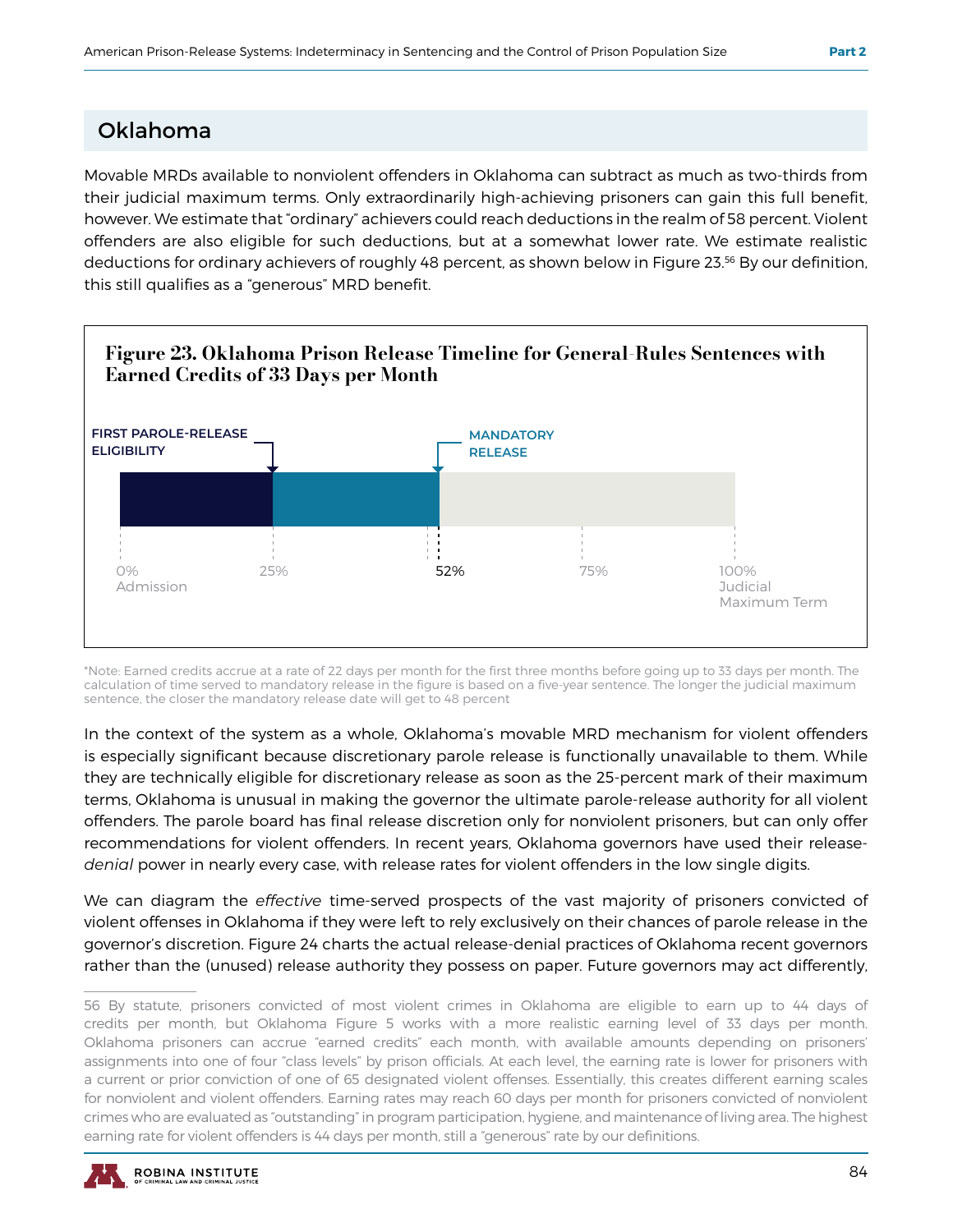

but the main point here is that the *longest-time-served scenario*, or something very close to it, is a genuine possibility for a large group of Oklahoma prisoners.

Given the bleak picture painted in Figure 24 for people imprisoned for violent crimes, it becomes immensely important that the parole process is not the only game in town. While we have not studied the Oklahoma system in actual operation—a large but worthwhile project in itself, Figure 23 presents what we believe to be a realistic opportunity for violent offenders to gain release through a movable MRD that subtracts as much as 48 percent of their maximum terms. We do not imagine that all or even most prisoners convicted of violent offenses will win the full generous deduction, but their prospects of a meaningful sentence discount are much better through earned credits administered by the DOC than the parole process. Oklahoma vividly illustrates the potential importance of the checks-and-balances approach at the back end of a prison-sentencing system.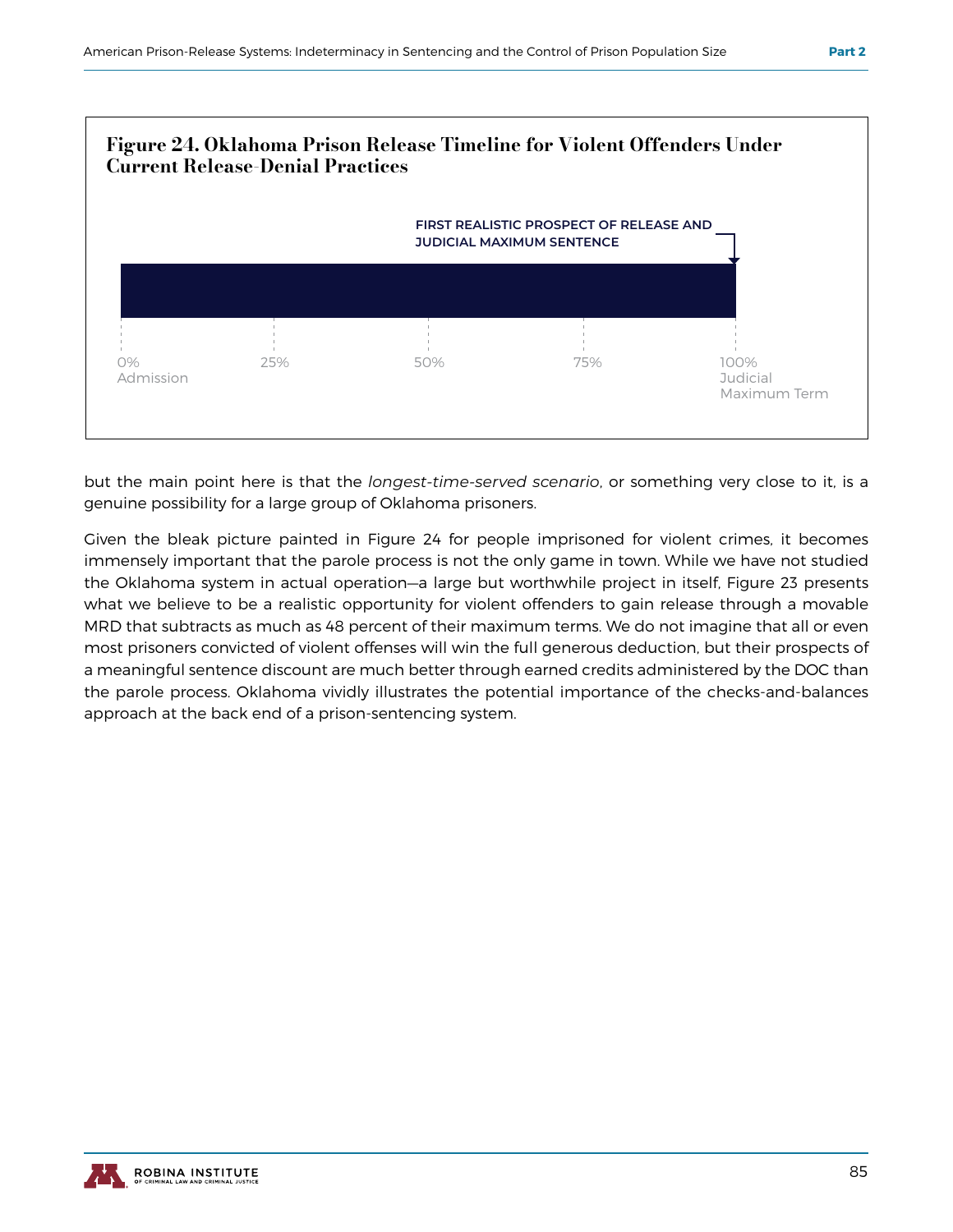#### Texas

The Texas prison-release system provides a pointed contrast to the states discussed above. Texas makes no use of movable MRDs. Instead, the main effect of good-time credits is to advance prisoners' first dates of parole-release eligibility. As shown in Figure 25 below, parole-release eligibility occurs at the 25-percent mark of the judicial maximum term without accounting for possible credit earnings.



Texas offers a generous earning rate of 30 days of credits for every month of good behavior, applying these credits to propel movable parole-eligibility dates to earlier positions on the timeline. As shown in Figure 26, full credits at this earning rate would cut the affected segment of the timeline in half, moving a prisoner's first parole eligibility back to the 12.5-percent mark.

In a fashion, credits are also subtracted from judicial maximum terms for this class of sentence, but they do not produce earlier MRDs. Instead, to use Texas's terminology, the state offers movable dates of "discretionary release to mandatory supervision" (DRMS). This tortured phrasing—with the words "discretionary" and "mandatory" side-by-side—comes from legislative history in Texas. At one time the state did provide movable MRDs for prisoners convicted of less serious offenses but, in 1996, the mandatory character of release was eliminated and replaced with discretionary release. Since then, release at the DRMS milestone may be blocked "if a parole panel determines that: (1) the inmate's accrued good conduct time is not an accurate reflection of the inmate's potential for rehabilitation; and (2) the inmate's release would endanger the public." Thus, as shown in Figure 26, prisoners' MRDs are immovably fixed at the 100-percent marks of their judicial maximum terms. The parole board retains unilateral release and release-denial discretion from the 12.5-percent mark to the expiration of the maximum term.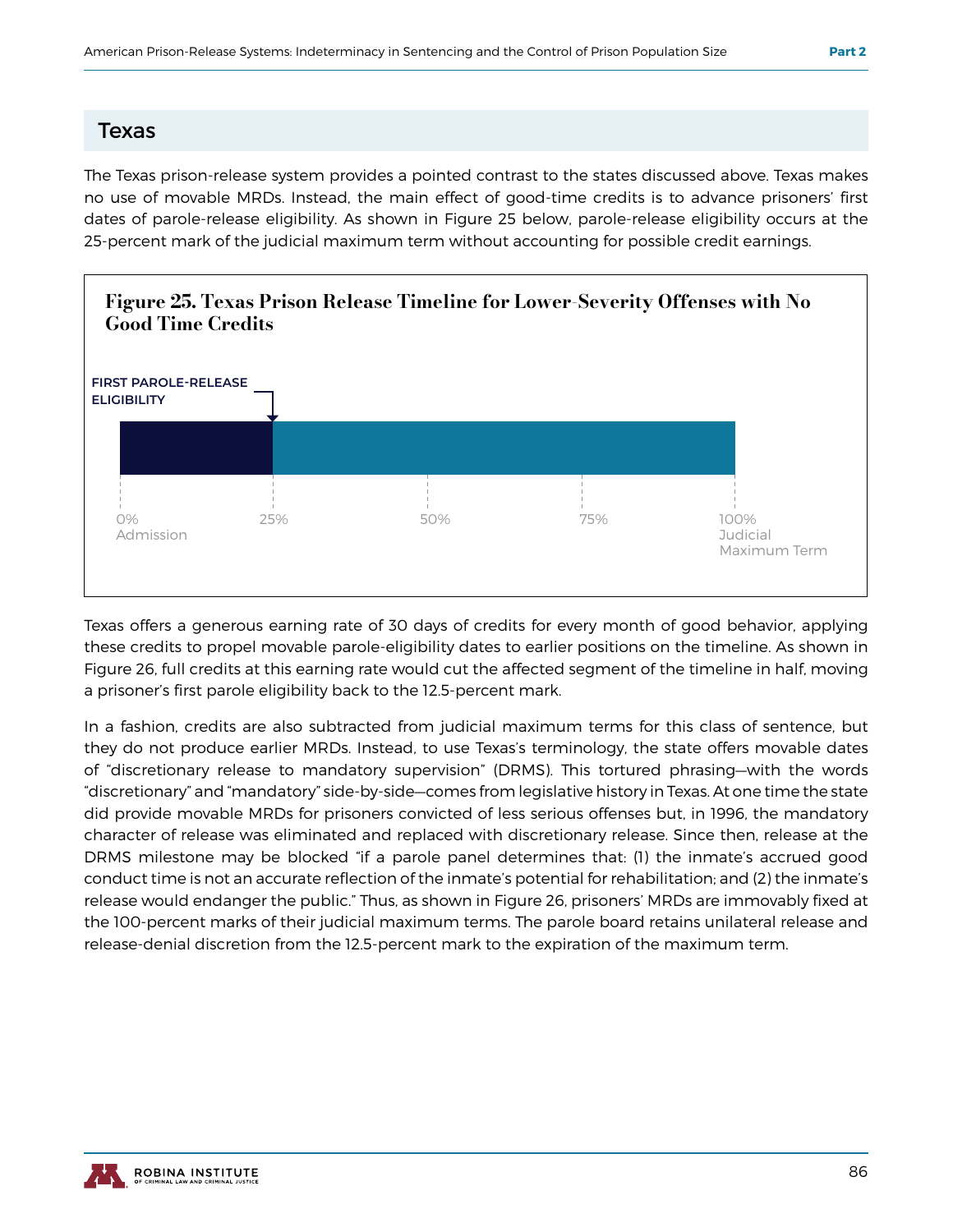

As shown above, the operation of good-time credits in Texas builds no checks and balances into the prison-release system. Rather than acting as a counterbalance, the effect of full credit awards is to *increase* the release and release-denial discretion of the parole board. Under Texas Figure 25, the parole board is in control of 75 percent of the time-served timeline. When we move to Figure 26, adding in the effect of credits, the parole board's power has expanded to 87.5 percent. At no point along the timeline do corrections officials have unilateral authority to set release dates short of expiration of prisoners' maximum terms. The population multiplier potential (PMP) that is controlled exclusively by the parole board in Figure 26 is 8:1. That is, the subpopulation of prisoners with this type of sentence would be eight times larger in numbers under a longest-time-served scenario (if the parole board were to hold all prisoners for as long as possible) than under a shortest-time-served scenario (if the parole board released all prisoners at their earliest eligibility).

Under the Texas model, actual time served by individual prisoners, and the aggregate prison population size of people sentenced for less serious crimes, is controlled almost entirely by the parole board. In recent years, the Texas parole board is credited with releasing relatively high percentages of prisoners who come before them, and local observers believe this has contributed to an overall drop in the state's imprisonment rate. But the parole board's decision patterns can change dramatically, as they did in Texas in the 1990s–firmly in the direction of release denial.<sup>57</sup> Much more than in Iowa or Oklahoma, Texas prison policy is placed in the hands of the parole board alone.

<sup>57</sup> *See* Kevin R. Reitz, Allegra Lukac, and Edward E. Rhine, *Prison Release Discretion and Prison Population Size, State Report: Texas* (Robina Institute of Criminal Law and Criminal Justice, 2020), at https://robinainstitute.umn.edu/ publications/prison-release-discretion-and-prison-population-size-state-report-texas.

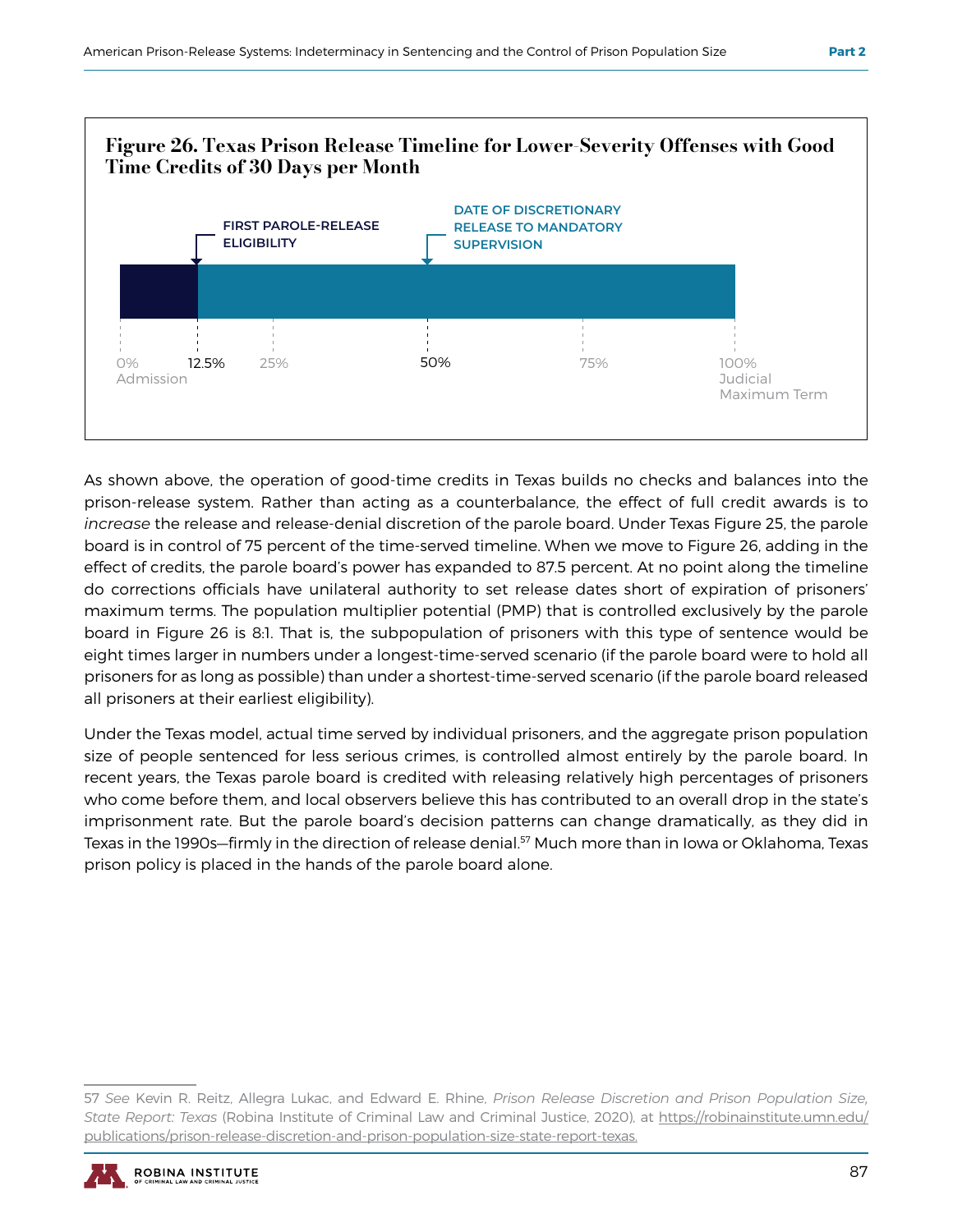## Overview of state practices

As shown in Table 9 below, movable MRDs are employed in 40 states, the District of Columbia, and the federal system. This total includes 25 of the 34 paroling states and 15 of the 16 non-paroling states.58

We group states according to the highest credit-earning levels that are made available *to at least some prisoners*. Often, peak earning rates are offered only to select groups according to their offenses of conviction and/or earnings classifications assigned by prison officials. On this measure, 16 of the states included in Table 9 authorize "generous" deductions from maximum terms through movable MRDs, which we define as deductions of 40 percent or more that are realistically achievable by prisoners. (We do not count credit earnings that are available on paper but would be nearly impossible to earn.) Fifteen states and the District of Columbia allow "average" deductions of 20 to 39 percent. Nine states and the federal system allow only "minimal" deductions of 19 percent or less.59 Ten states make no provision for movable MRDs at all. Putting the last two groups of states together, 40 percent of U.S. jurisdictions allow zero or minimal deductions.

Among the 16 states with generous MRD deductions, 13 allow at least some prisoners with convictions for violent offenses to benefit from generous credit-earning levels without having to work their way up to an especially favorable classification status. However, the necessary credits are "easy" to obtain in only six of these states (as indicated in the third column of Table 9). These are: Illinois, Iowa, Nevada, Oklahoma, South Carolina, and West Virginia.<sup>60</sup>

We conclude that six out of the 52 American systems shown in Table 9 have adopted what might be called the "trifecta model" of movable MRDs: (1) generous deductions from judicial maximum sentences; (2) comparable deductions available to most general-rules prisoners, including some convicted of violent offenses; and (3) relative ease of earning the credits needed for the generous deductions on offer. We are struck by how few states have adopted this approach: less than 12 percent of all 52 U.S. jurisdictions studied in this project.

<sup>60</sup> We classify the effort level as "easy" when full deductions can be won through the accumulation of good-time credits, awarded for staying out of trouble. We rate the required effort levels as "moderately difficult" and "difficult" when program participation and/or completion are needed for full deductions.



<sup>58</sup> Wisconsin is the only American non-paroling jurisdiction to have no mechanism of movable MRDs and no system of good time or earned time credits. However, most people enter prisons in Wisconsin with MRDs that can be pushed back for serious misconduct, which is functionally similar to movable MRDs in other states.

<sup>59</sup> Where credits are not dispensed entirely by day-for-day formulas, but include lump sums for program participation, completion, or other accomplishments, our classifications of credit earning levels are based on our subjective estimates of realistic earnings that could be accrued by a high-achieving prisoner serving a five-year maximum term.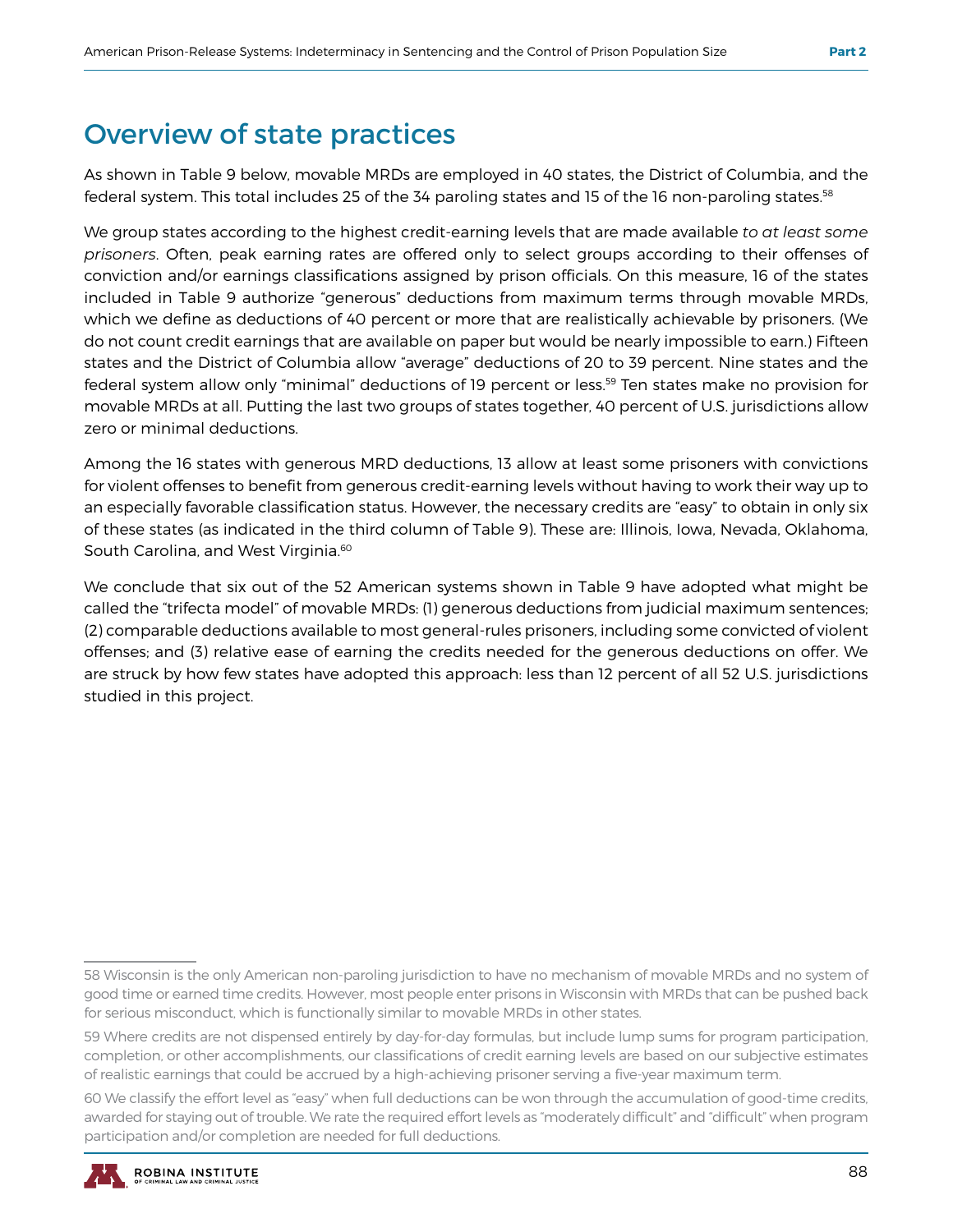#### Table 9. American Jurisdictions that Advance Mandatory Release Dates for General-Rules Prisoners through Credit Deductions

|                   | <b>Prisoners eligible</b>                                                                                                                                                    | <b>Credit amounts</b><br>at highest<br>earning levels | <b>Feasibility of earning</b><br>highest amount of credits                                                                                                                                                                                                                                                         |
|-------------------|------------------------------------------------------------------------------------------------------------------------------------------------------------------------------|-------------------------------------------------------|--------------------------------------------------------------------------------------------------------------------------------------------------------------------------------------------------------------------------------------------------------------------------------------------------------------------|
| <b>Alabama</b>    | Prisoners must work their way up<br>through four earning classifications. All<br>general-rules prisoners start in the lowest<br>classification (ineligible to earn credits). | Generous                                              | Difficult, given the classification system and<br>the fact that every prisoner must start out in<br>a credit-earning-ineligible class.                                                                                                                                                                             |
| Alaska            | All general-rules prisoners, including<br>nonviolent and violent offenders                                                                                                   | Average                                               | Easy. The highest earning rate is the norm<br>for most prisoners. Credits are awarded up<br>front; may be lost through forfeiture                                                                                                                                                                                  |
| Arizona           | All general-rules prisoners, including<br>nonviolent and violent offenders                                                                                                   | Minimal                                               | Easy. The highest earning rate is the norm<br>for most prisoners, but DOC can classify<br>prisoners into non-earning status.                                                                                                                                                                                       |
| <b>California</b> | All general-rules prisoners, including<br>nonviolent and violent offenders                                                                                                   | Generous                                              | Difficult. Only high-achieving prisoners<br>can earn credits in "generous" as opposed<br>to "average" amounts. Less difficult for<br>prisoners convicted of nonviolent offenses:<br>a small percentage of all prisoners in<br>California.                                                                          |
| Colorado          | All general-rules prisoners, including<br>nonviolent and violent offenders                                                                                                   | Average                                               | Easy. Average earning rate is the norm for<br>most prisoners; modest additional earnings<br>possible for completion of program<br>milestones                                                                                                                                                                       |
| Connecticut       | All general rules prisoners, including<br>nonviolent and violent offenders<br>(excluding the most serious offenses)                                                          | Minimal                                               | Moderately difficult. The department<br>classifies prisoners into different risk levels,<br>all with low earning rates                                                                                                                                                                                             |
| <b>Delaware</b>   | All general-rules prisoners, including<br>nonviolent and violent offenders                                                                                                   | Average                                               | Difficult. Full earnings require good time<br>credits plus steady additional credits for<br>program participation and completion                                                                                                                                                                                   |
| <b>Florida</b>    | All general-rules prisoners, including<br>nonviolent and violent offenders                                                                                                   | Minimal                                               | Easy. Gain time credits easily overshoot the<br>15% cap on deductions from maximum<br>term.                                                                                                                                                                                                                        |
| <b>Illinois</b>   | The great majority of general-rules<br>prisoners, including some violent<br>offenders                                                                                        | Generous                                              | Easy for most prisoners. Good conduct<br>earning rates are generous and there are<br>numerous additional avenues to earn<br>program sentence credits. However,<br>prisoners convicted of certain offenses must<br>serve at least 85%, 75%, or 60% of their<br>judicial maximum terms, not reducible by<br>credits. |

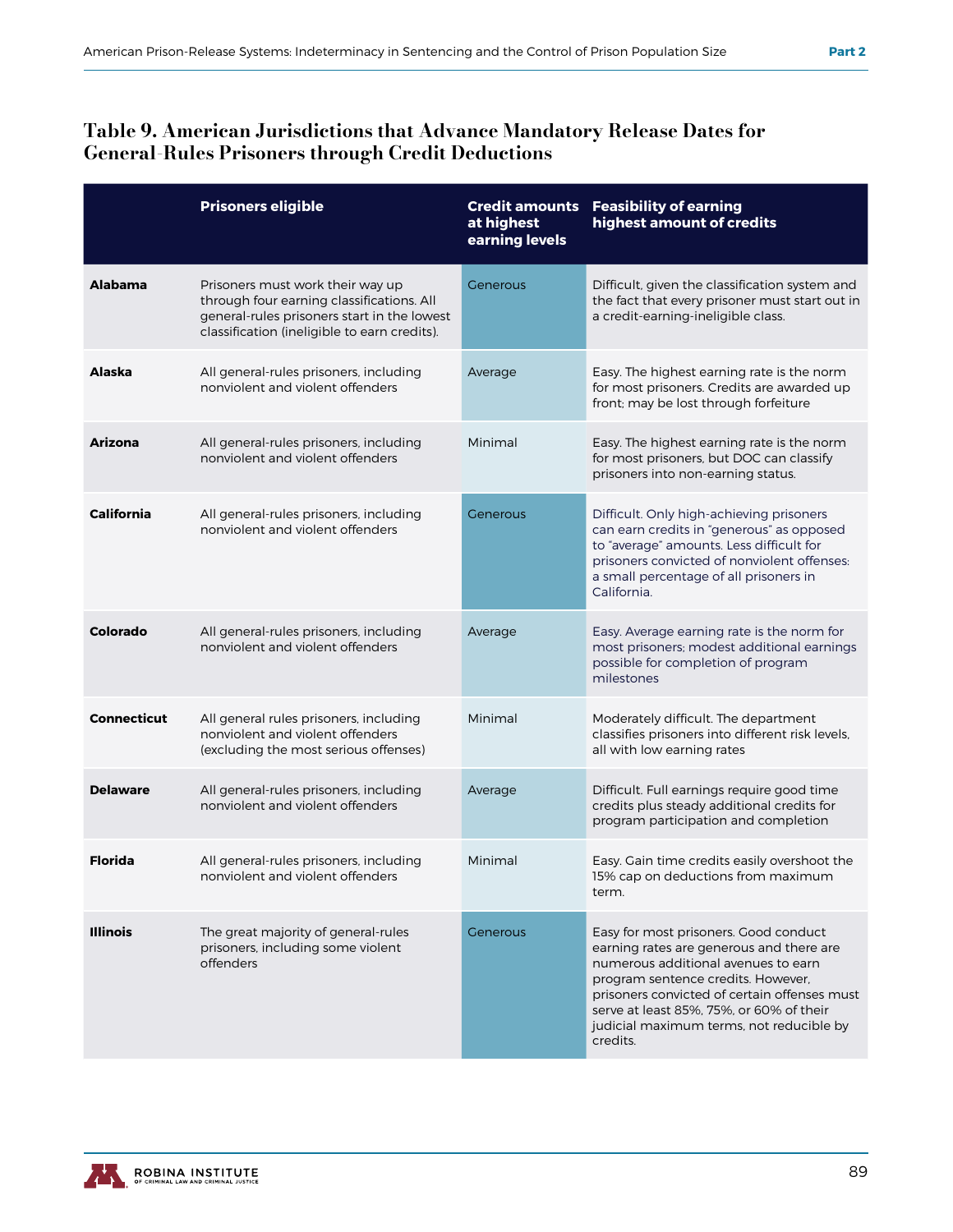|                      | <b>Prisoners eligible</b>                                                                                                                                                                        | <b>Credit amounts</b><br>at highest<br>earning levels | <b>Feasibility of earning</b><br>highest amount of credits                                                                                                                                                                                                                                                  |
|----------------------|--------------------------------------------------------------------------------------------------------------------------------------------------------------------------------------------------|-------------------------------------------------------|-------------------------------------------------------------------------------------------------------------------------------------------------------------------------------------------------------------------------------------------------------------------------------------------------------------|
| Indiana              | Only prisoners who work their way up to<br>the highest of four earning classifications.<br>Certain prisoners are limited to the<br>lower earning classes and have no<br>opportunities to advance | Generous                                              | Difficult. Due to the prisoner classification<br>system and the fact that certain program<br>credit opportunities are available only to<br>higher earning credit classes.                                                                                                                                   |
| lowa                 | Most general-rules prisoners, including<br>nonviolent and some violent offenders                                                                                                                 | Generous                                              | Easy. Generous earning rates are extended<br>to most prisoners except those convicted<br>of designated serious offenses or with<br>especially serious criminal histories, most of<br>whom earn at minimal rates                                                                                             |
| <b>Kansas</b>        | Most general-rules prisoners, including<br>nonviolent and some violent offenders,<br>but prisoners convicted of more serious<br>offenses earn at a somewhat lower rate                           | Average                                               | Moderately difficult. Prisoners must<br>earn program completion credits for full<br>reductions.                                                                                                                                                                                                             |
| <b>Kentucky</b>      | Most general-rules prisoners; designated<br>violent and sex offenders are eligible<br>for some earned time reductions but<br>ineligible for good time                                            | Generous                                              | Difficult. General rules prisoners must earn<br>full good time and multiple types of earned<br>time credits to reach generous earning<br>levels; prisoners convicted of certain violent<br>and sex offenses are ineligible for good time<br>credits and earned time credits are capped<br>at minimal level. |
| Louisiana            | Most general-rules prisoners, excluding<br>prisoners convicted of sex offenses or a<br>second crime of violence                                                                                  | Generous                                              | Moderately difficult. Requirements are<br>good conduct plus participation in work or<br>other self-improvement activities. Generous<br>credits offered only for prisoners convicted<br>of nonviolent offenses; prisoners with<br>convictions of violent offenses earn at low<br>average rates.              |
| <b>Maine</b>         | All general-rules prisoners, including<br>nonviolent and violent offenders                                                                                                                       | Average                                               | Easy. Low average awards for most prisoners<br>convicted of general-rules offenses; minimal<br>for prisoners convicted of sexual assault or<br>designated violent offenses.                                                                                                                                 |
| <b>Maryland</b>      | All general-rules prisoners, including<br>nonviolent and violent offenders                                                                                                                       | Generous                                              | Moderately difficult. The baseline earning<br>rate for good conduct is not generous,<br>but there are various earned credit<br>opportunities for particularly motivated<br>offenders                                                                                                                        |
| <b>Massachusetts</b> | All general-rules prisoners, including<br>nonviolent and violent offenders                                                                                                                       | Average                                               | Difficult. All credits require participation in<br>or completion of in-prison work, education,<br>or rehabilitation programs. Full earnings<br>require high levels of achievement by<br>prisoners and good program availability.                                                                            |

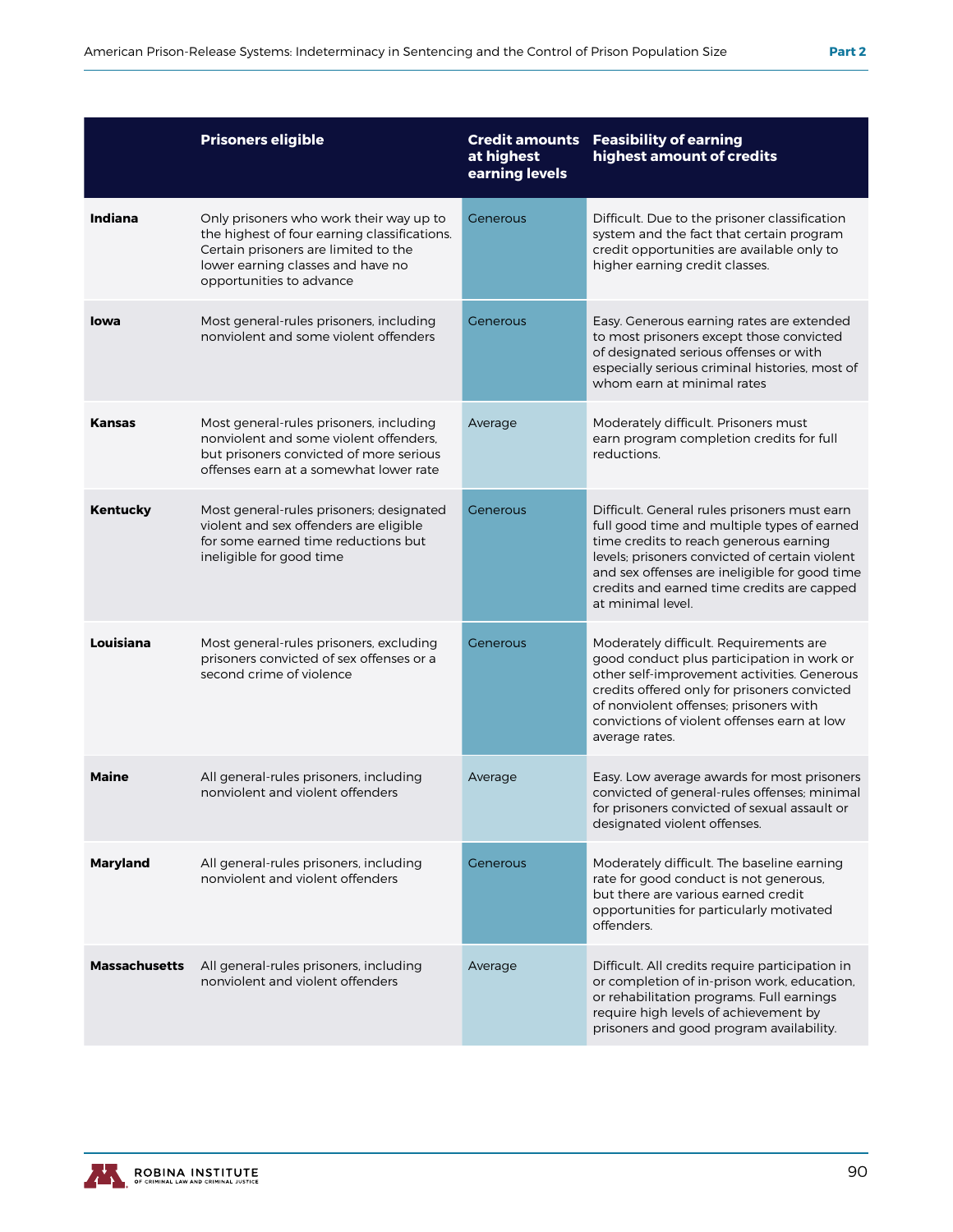|                                | <b>Prisoners eligible</b>                                                                                                                                                                                 | <b>Credit amounts</b><br>at highest<br>earning levels | <b>Feasibility of earning</b><br>highest amount of credits                                                                                                                                                                                                                                                                                                                     |
|--------------------------------|-----------------------------------------------------------------------------------------------------------------------------------------------------------------------------------------------------------|-------------------------------------------------------|--------------------------------------------------------------------------------------------------------------------------------------------------------------------------------------------------------------------------------------------------------------------------------------------------------------------------------------------------------------------------------|
| <b>Minnesota</b>               | All general-rules prisoners, including<br>nonviolent and violent offenders                                                                                                                                | Average                                               | Easy. The highest earning rate is the norm<br>for most prisoners. Full deductions from<br>MRDs are built into prisoners' sentences<br>and may be lost only for serious disciplinary<br>violations                                                                                                                                                                              |
| <b>Mississippi</b>             | All general-rules prisoners, including<br>nonviolent and violent offenders, are<br>eligible for credits of some kind; earning<br>rates depend on classification of prisoners<br>and program participation | Generous                                              | Difficult. The highest earning rate open only<br>to those classified into "trusty status" by<br>DOC who achieve "satisfactory participation"<br>in approved programs. At their base rates,<br>good time credits alone are awarded at a<br>minimal level.                                                                                                                       |
| <b>Missouri</b>                | All general-rules prisoners including<br>nonviolent and violent offenders                                                                                                                                 | Average                                               | Easy. Initial MRDs are set at average levels<br>for all general-rules prison terms. Additional<br>but minimal credits may be earned through<br>good conduct.                                                                                                                                                                                                                   |
| <b>Nebraska</b>                | All general-rules prisoners, including<br>nonviolent and violent offenders                                                                                                                                | Average                                               | Easy. Good time credits are granted by<br>default and count as sentence reductions<br>unless forfeited: credit amounts are<br>"average" but border on our definition of<br>"generous"                                                                                                                                                                                          |
| <b>Nevada</b>                  | All general-rules prisoners, including<br>nonviolent and violent offenders                                                                                                                                | Generous                                              | Easy. Prisoners can win 50 percent<br>reductions from MAX for good time alone<br>with additional deductions for earned time;<br>peak reductions estimated at 60-65%                                                                                                                                                                                                            |
| <b>New</b><br><b>Hampshire</b> | All general-rules prisoners, including<br>nonviolent and violent offenders                                                                                                                                | Average                                               | Difficult. Only earned-time credits are<br>deducted from MAX terms; lump sum<br>credits per achievement or completion are<br>low; they are also capped at a total of 21<br>months.                                                                                                                                                                                             |
| <b>New Jersey</b>              | All general-rules prisoners, including<br>nonviolent and violent offenders                                                                                                                                | Minimal                                               | Easy. Good time credits supply minimal<br>reductions. If earnings are supplemented<br>with most possible earned time credits,<br>deductions from MAX are still minimal.                                                                                                                                                                                                        |
| <b>New Mexico</b>              | All general-rules prisoners, including<br>nonviolent and violent offenders                                                                                                                                | Generous                                              | Moderately difficult. Generous earnings<br>for prisoners convicted of nonviolent<br>offenses requires program participation,<br>with still more credits possible for program<br>completion; for prisoners convicted of<br>violent offenses, program participation<br>yields only minimal earnings and<br>completion credits must be added to<br>achieve average earning levels |

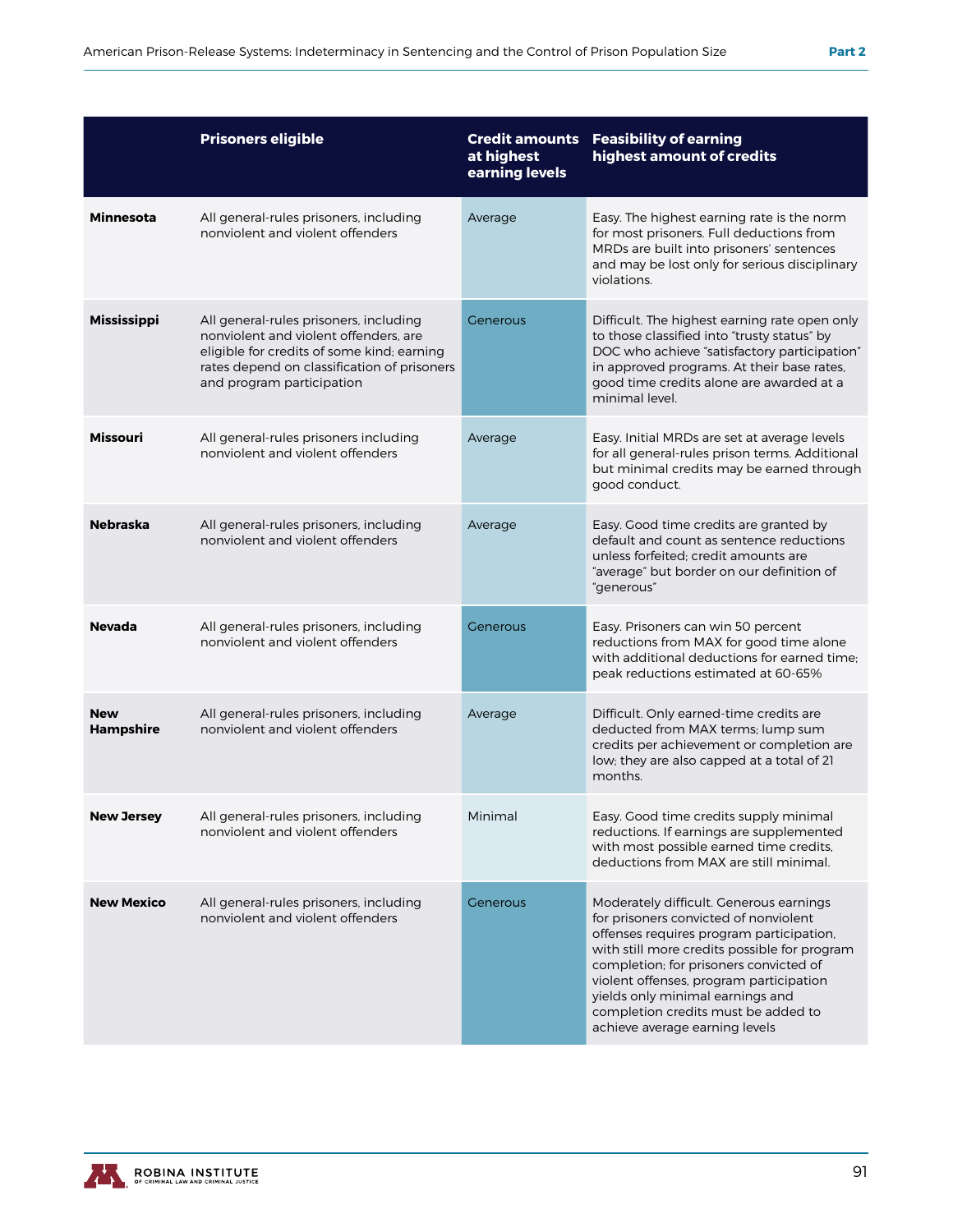|                       | <b>Prisoners eligible</b>                                                                     | <b>Credit amounts</b><br>at highest<br>earning levels | <b>Feasibility of earning</b><br>highest amount of credits                                                                                                                                                                                                                                                                                                                               |
|-----------------------|-----------------------------------------------------------------------------------------------|-------------------------------------------------------|------------------------------------------------------------------------------------------------------------------------------------------------------------------------------------------------------------------------------------------------------------------------------------------------------------------------------------------------------------------------------------------|
| <b>New York</b>       | All general rules prisoners, including<br>those with parolable and non-parolable<br>sentences | Average                                               | Moderately difficult. Average credit<br>reductions available only for nonviolent and<br>drug offenses, and some earnings require<br>program participation. The majority of<br>determinate sentences for violent crime<br>carry only minimal potential reductions,<br>with no available credits for program<br>participation.                                                             |
| <b>North Carolina</b> | All general-rules prisoners, including<br>nonviolent and violent offenders                    | Minimal                                               | Easy. Earning criteria are in the discretion of<br>DOC; this judgment of degree of difficulty<br>assumes a good time model                                                                                                                                                                                                                                                               |
| <b>North Dakota</b>   | All general-rules prisoners, including<br>nonviolent and violent offenders                    | Minimal                                               | Easy. Credits are awarded on a good time<br>model.                                                                                                                                                                                                                                                                                                                                       |
| Ohio                  | All general rules prisoners, including<br>those with parolable and non-parolable<br>sentences | Minimal                                               | Moderately difficult. Full earnings require<br>both good time and earned time credits.                                                                                                                                                                                                                                                                                                   |
| <b>Oklahoma</b>       | All general-rules prisoners, including<br>nonviolent and violent offenders                    | Generous                                              | Easy. Most prisoners convicted of violent<br>or nonviolent offenses can earn credits at<br>generous rates for good conduct if classified<br>into highest of four earning groups by<br>DOC; earning rates for prisoners convicted<br>of violent crimes are slightly lower at two<br>highest levels. Some prisoners convicted of<br>designated serious offenses earn at minimal<br>levels. |
| Oregon                | Nonviolent and some violent offenders                                                         | Average                                               | Easy. Prisoners convicted of nonviolent<br>offenses and some less serious violent<br>offenses may earn deductions of as much<br>as 20% through good conduct; nearly half<br>of all prisoners convicted of more serious<br>"Measure 11" offenses earn no credits                                                                                                                          |
| <b>Rhode Island</b>   | All general-rules prisoners, including<br>nonviolent and violent offenders                    | Average                                               | Moderately difficult. Most general-rules<br>prisoners can earn average deductions with<br>good time credits alone, but full deductions<br>(at higher but still "average" levels) require<br>additional work and program participation<br>credits; those convicted of especially serious<br>offenses earn at lower rates or are ineligible                                                |
| <b>South Carolina</b> | All general-rules prisoners, including<br>nonviolent and many violent offenders               | <b>Generous</b>                                       | Easy for general-rules prisoners convicted of<br>nonviolent and many violent crimes to earn<br>generous good time deductions against<br>MAX, with further reductions possible for<br>"work" and "education" credits. For more<br>serious violent offenses, earning rates are<br>minimal for good time credits alone but<br>average with work and/or education credits<br>added.          |

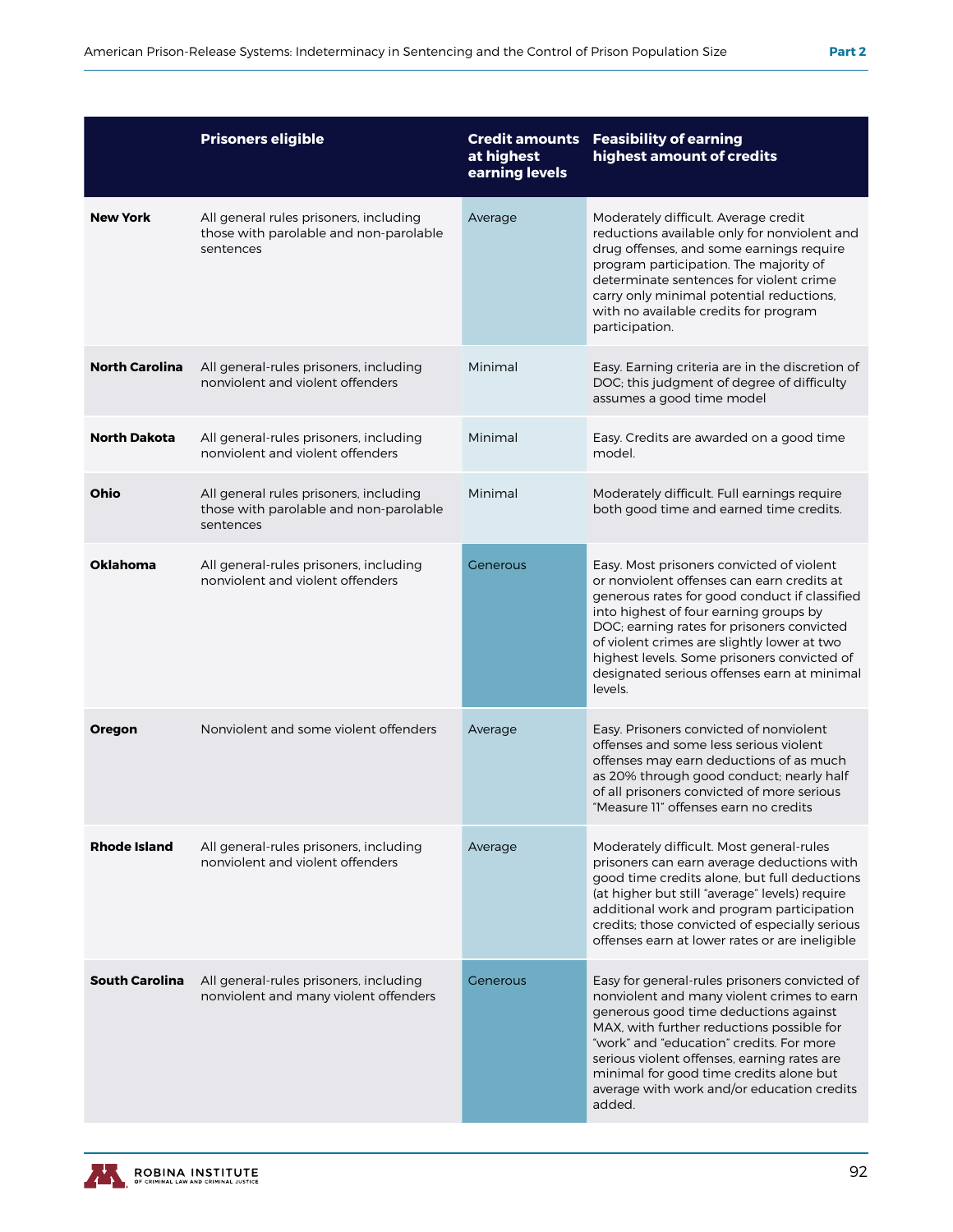|                                | <b>Prisoners eligible</b>                                                  | at highest<br>earning levels | <b>Credit amounts Feasibility of earning</b><br>highest amount of credits                                                                                                                                                                                                                  |
|--------------------------------|----------------------------------------------------------------------------|------------------------------|--------------------------------------------------------------------------------------------------------------------------------------------------------------------------------------------------------------------------------------------------------------------------------------------|
| <b>South Dakota</b>            | All general-rules prisoners, including<br>nonviolent and violent offenders | Generous                     | Difficult. No credits for good behavior; all<br>credits require time spent in prison work<br>or completion of rehabilitative programs.<br>Generous rates available only to high<br>achievers.                                                                                              |
| <b>Tennessee</b>               | All general-rules prisoners, including<br>nonviolent and violent offenders | Generous                     | Difficult. Credits reach generous level only<br>for prisoners who qualify for and complete<br>drug treatment and also win good conduct<br>and work credits; otherwise credits are at<br>average levels for general-rules sentences.                                                        |
| <b>Vermont</b>                 | All general-rules prisoners, including<br>nonviolent and violent offenders | Minimal                      | Easy. Credits accrue on good-time model.<br>Additional earned-time credits, available to<br>narrow classes of prisoners, are difficult to<br>earn.                                                                                                                                         |
| <b>Virginia</b>                | All general-rules prisoners, including<br>nonviolent and violent offenders | Minimal                      | Easy. Full credits are awarded for good<br>conduct.                                                                                                                                                                                                                                        |
| Washington                     | All general-rules prisoners, including<br>nonviolent and violent offenders | Average                      | Easy. Full credits are awarded for good<br>conduct. Deductions are minimal for<br>designated serious violent offenses                                                                                                                                                                      |
| <b>West Virginia</b>           | All general-rules prisoners, including<br>nonviolent and violent offenders | Generous                     | Easy. Most prisoners earn the maximum<br>amount of good time.                                                                                                                                                                                                                              |
| Wyoming                        | All general-rules prisoners, including<br>nonviolent and violent offenders | Average                      | Easy. Full credits are awarded for good<br>conduct.                                                                                                                                                                                                                                        |
| <b>District of</b><br>Columbia | All general-rules prisoners, including<br>violent offenders                | Average                      | Moderately difficult. Average deductions<br>require good conduct and completion of<br>drug treatment program, and are available<br>only to some prisoners convicted of<br>nonviolent offenses. Minimal deductions are<br>available for the vast majority of prisoners<br>for good conduct. |
| <b>Federal System</b>          | All general-rules prisoners, including<br>violent offenders                | Minimal                      | Easy. The highest earning rate is the norm<br>for most prisoners.                                                                                                                                                                                                                          |

Sources: 52 "state reports" prepared for this project, including 50 states, the District of Columbia, and the federal system

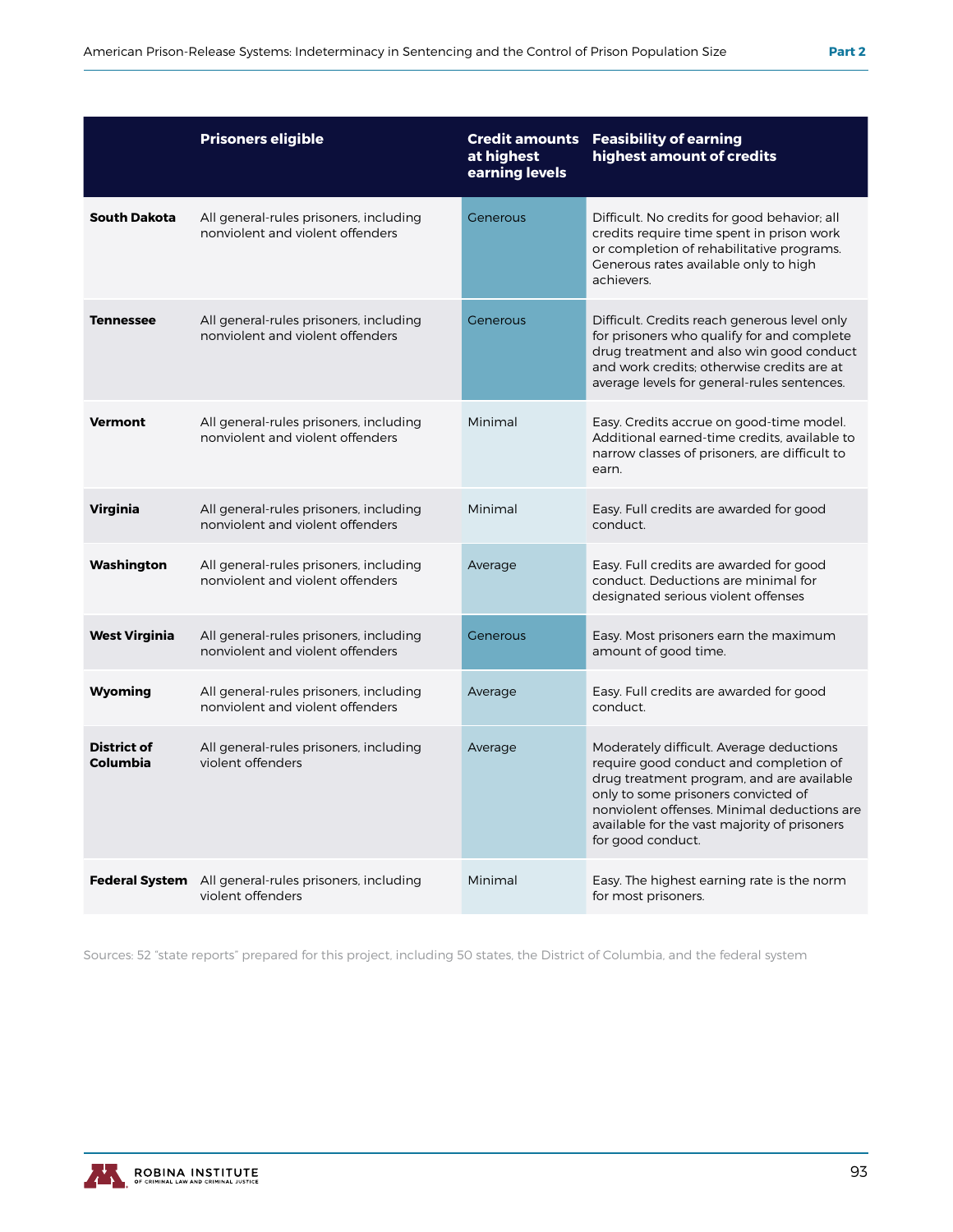## Key Policy Options: Advancement of mandatory release dates

#### Policy issue 18: Should states make the advancement of mandatory release dates a major determinant of time-actually-served by prisoners?

The majority of states have the skeletons of movable MRD programs in place but make limited use of them. The policy question we pose here is whether more states should consider the "trifecta model" of movable MRDs driven by generous credit levels, available to nonviolent and at least some violent offenders, which are relatively easy to earn. In this setup, movable MRDs could become a major determinant of prison population size for people with the affected classes of sentence. Such reforms could advance proportionality in individual sentences, and could be designed to introduce new systemic controls on prison population size. What is missing, to our knowledge, is deliberate effort by any state to design a movable MRD system with the above goals in mind. For example, the best sentencing guidelines commissions use computer simulations of prison-population change to help set "sentencing ranges" for specific categories of cases. A similar approach could be used to tailor the values of movable MRDs to produce planned systemwide outcomes.

Policy issue 18 poses an especially important question in paroling states. When degrees of indeterminacy are high, there is a big difference between having one and two institutions with appreciable release discretion. Two counterbalanced institutions can provide checks on the overuse of release-denial power by the other.

Further, parole boards and departments of corrections employ different modes of decisionmaking, in ways that could matter a great deal. In the framework of advancing MRDs, release discretion can be exercised in small increments rather than at a single all-or-nothing decision point. The incremental model may yield important differences in the pressures felt by decisionmakers, with less tendency of risk aversion to skew the system's overall operation. Historically at least, release through the steady accrual of credits has not been as politically fraught as discretionary parole release.

If comprehensive policy goals such as prison population control were built into the design of movable MRDs, ongoing research and evaluation would be required. Legislatures are often reluctant to supply funding for such tasks. However, the research capacity attached to a system of movable MRDs could be a key element in realizing the fiscal savings of prison population management.

#### Policy issue 19: What classes of prisoners should be eligible for advancing mandatory release dates?

Our research has found only seven states that offer advancing MRDs with generous credit deductions to people convicted of nonviolent and at least some violent offenses. This leaves many American jurisdictions with room to reassess their approaches.

The application of advancing MRDs to violent-offender populations provides an especially significant alternative to the operation of parole release discretion. For nonviolent offenders, we consider advancing MRDs to be of less importance because the odds of parole release are better during early segments of the prison-sentence timeline. For people convicted of violent crimes, at least in some systems, movable MRDs may be their most credible route to release.

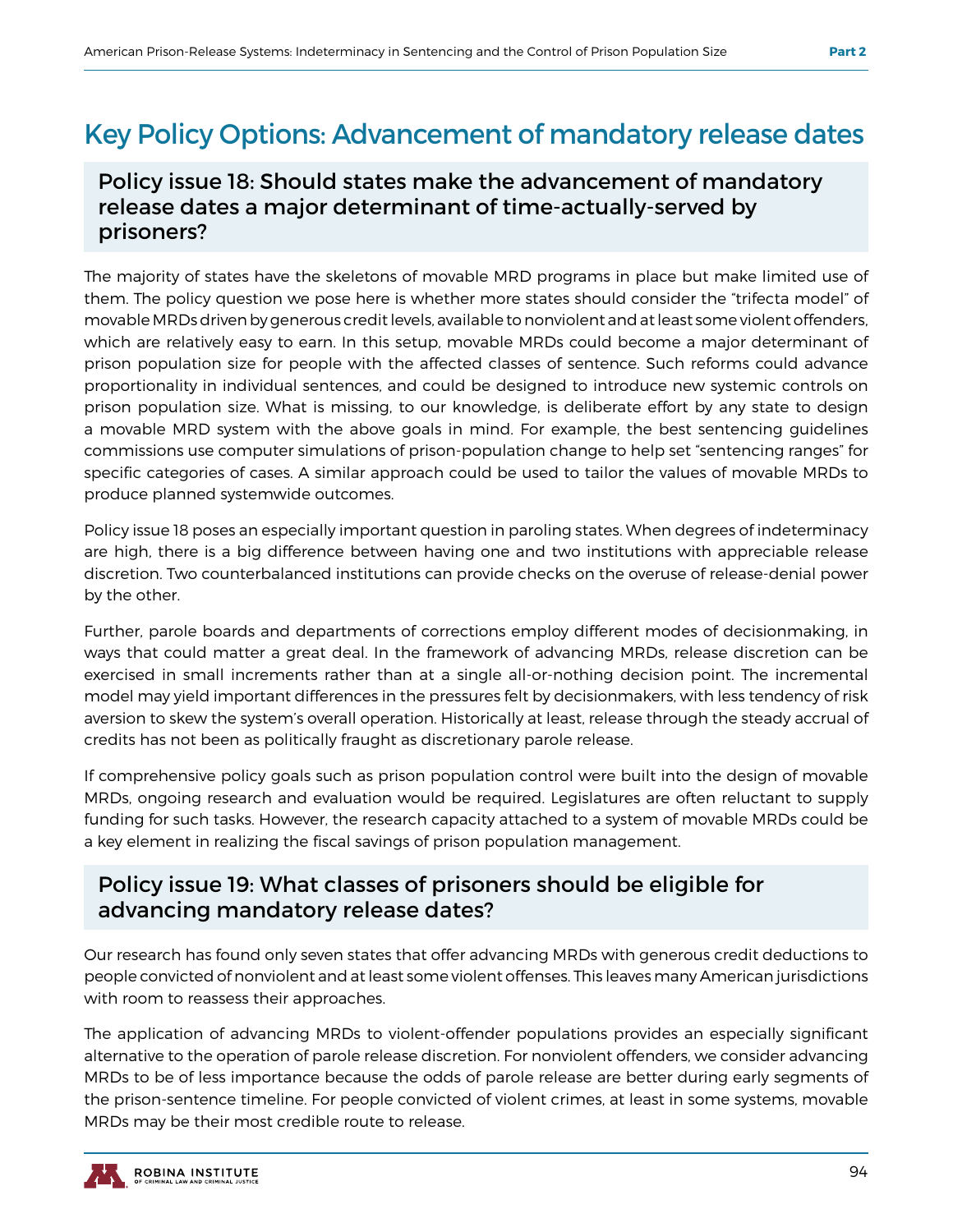#### Policy issue 20: How generous should credit-based advancements of mandatory release dates be in relation to maximum terms?

On our scale, only 30 percent of American jurisdictions offer credits toward movable MRDs at "generous" earning levels, 30 percent maintain "average" levels, and 40 percent offer minimal or no deductions. Clearly there is no national consensus on this policy issue, which is enough reason for all states to reexamine their own approach. Comparative analysis may produce an informed sense of best practices.

For us, generous earning levels are a potentially critical feature of system design. Roughly speaking, this is the ballpark in which advancing MRDs begin to overlap into the portion of the prison-release timeline where one would expect discretionary parole release to be granted or denied to large numbers of prisoners. Put another way, advancing MRDs and parole release become competing forms of release discretion most often when credit earning levels are high.

Within the resulting zone of overlap, two forms of unilateral release discretion are in play at the same time. From prisoners' point of view, they can win release from one of two agencies, without any action or assent from the other. A release decision by one authority has the effect of canceling the release-*denial*  discretion of the other.

When there is a significant amount of overlap of dueling release discretions, we have called it a "checksand-balances" framework. Refusal to release on the part of one decisionmaker cannot unilaterally preclude release by the other. This may be especially important in highly-indeterminate structures. Movable MRDs can be an appreciable check on the parole board's power to hold prisoners for most or all of their maximum sentences.

Checks-and-balances also make it far less probable that the system will "red-line" toward runaway population growth. In order for a longest-time-served scenario to unfold for large numbers of prisoners over a sustained period, two separate agencies must consistently exercise their discretion to deny release and credits toward MRDs. Extreme behavior by two decisionmakers, simultaneously and over a long period of time, is less likely to occur than when a single agency is in charge.

#### Policy issue 21: How hard should it be to earn the credits needed for full advancement of prisoners' mandatory release dates?

Table 9 shows a wide range of practice on the question of whether full credit earnings toward movable MRDs should be easy to win, at least for some prisoners. Twenty-three of 42 jurisdictions take this approach, propelled by standardized good time formulas. However, nineteen states make full credit earnings "difficult" or "moderately difficult" for prisoners to amass. In these jurisdictions, prisoners must participate in or complete programs to accumulate credits. Ten American states offer no such credits at all—a difficulty level of "impossible."

There may be good reasons for states' decisions to make credits difficult to win, and the strength of the reasoning may vary with different classes of offenders. We note the obvious, however, to say that greater levels of difficulty in the production of advancing MRDs probably have a long-term impact on prison population size (as do variations in breadth of application and earning rates). For states looking for population-control mechanisms, this topic is important to overall system design.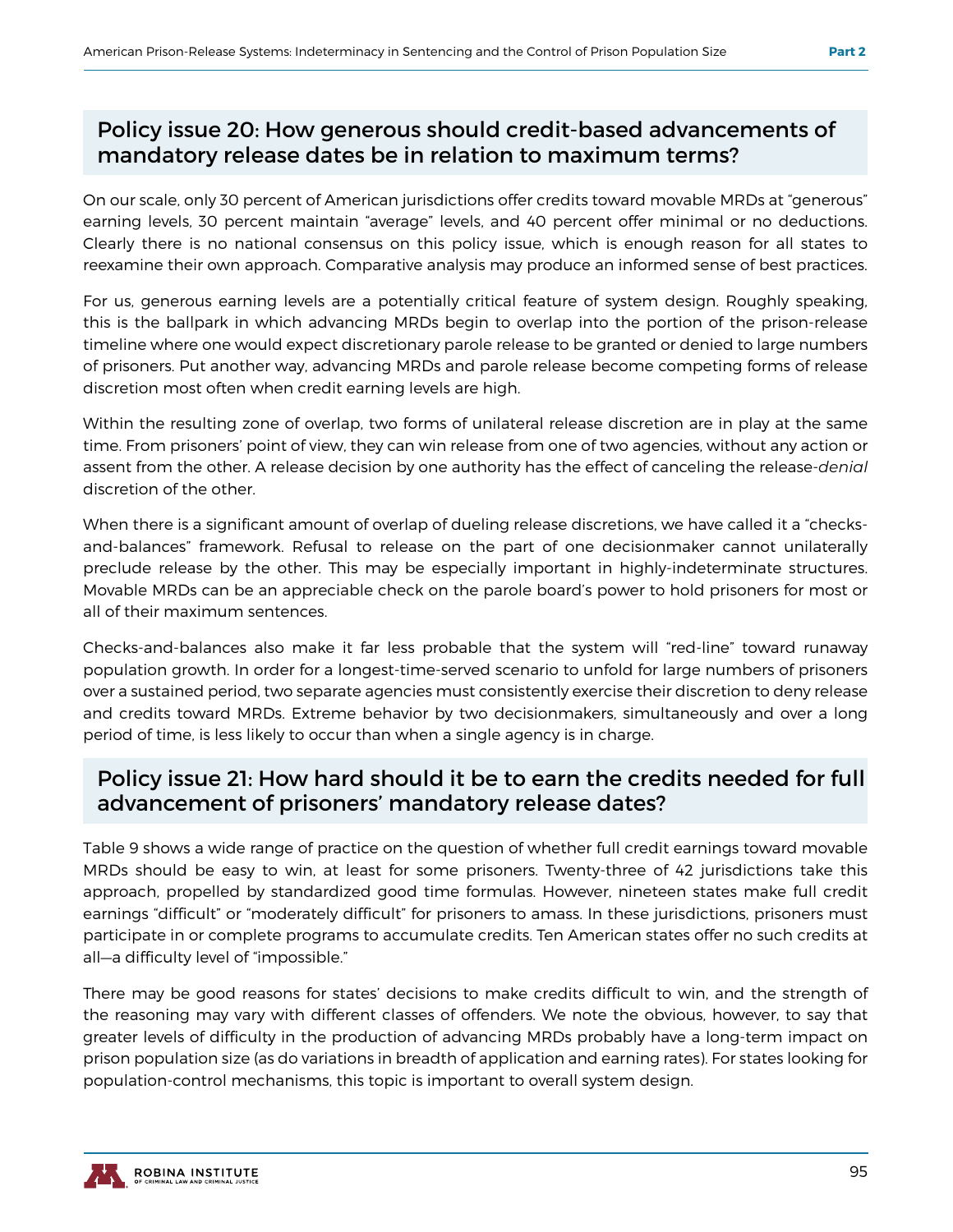One limiting feature of earned-time credits is that they cannot be awarded unless the requisite activities are in place and accessible to prisoners. Credits ostensibly available under the law may be blocked by the lack of program slots, staff shortages, unaccommodated prisoner disabilities, waiting lists, administrative delays, and so forth. The *appearance* of generosity of earned-time credits, if one looks only at the statute books, may be deceiving. In contrast, good-time credits do not typically depend on program availability and administrative efficiency. Their descriptions in legal sources probably resemble the discounts actually within reach of ordinary prisoners.<sup>61</sup>

<sup>61</sup> For some ideas of how a prison system could adapt to shortfalls in program availability, *see* Chapter 5, Policy issue 9.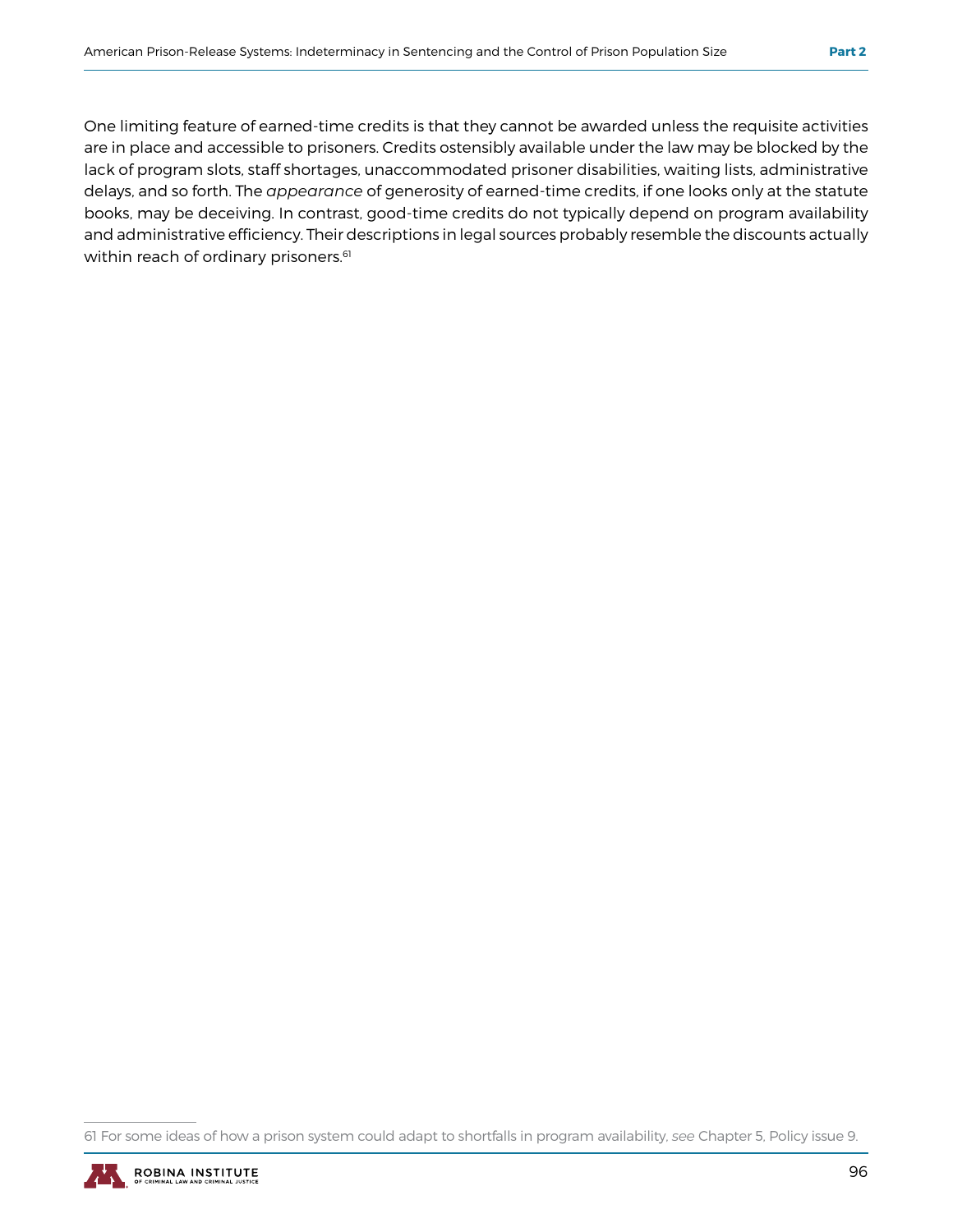## CHAPTER 8

# Variations in "non-paroling" prison-sentencing systems

## Classifying non-paroling systems

According to conventional usage, jurisdictions that have eliminated parole-release discretion for the vast majority of prison sentences are described as having "determinate" sentencing systems. It is often said that such systems were created through a process of "determinate sentencing reform."

We reject this simplistic terminology. The research for this project has shown that systems with and without the heavy use of parole release discretion operate with varying degrees of indeterminacy or determinacy. They are not all-or-nothing phenomena. Further, we have found that indeterminacy can be rooted in many sources other than parole-release discretion. In our view, the equation of indeterminacy with parole release is unhelpful and misleading.

We propose new terminology for distinguishing jurisdictions that make heavy use of parole-release discretion from those that seldom or never use it. The appropriate labels, in our view, should make explicit reference to the pervasiveness of parole release in a given system rather than the imprecise terminology of determinacy/ indeterminacy. We suggest that systems that have eliminated parole-release discretion for all or the vast majority of prisoners should be called "non-paroling systems." Systems that extend parole-release discretion to substantial percentages of prisoners should be called "paroling systems." Obviously, these are still inexact terms—and they overlook many variations in system design. Still, we have found the breakdown to be a useful analytic tool for the sorting of different system types.

We classify the following 18 jurisdictions as operating with non-paroling prison-sentencing systems: Arizona, California, Delaware, Florida, Illinois, Indiana, Kansas, Maine, Minnesota, New Mexico, North Carolina, Ohio, Oregon, Virginia, Washington, Wisconsin, the District of Columbia, and the federal sentencing system. Two additional states have "split" systems that divide prison sentences into two large categories, one with and one without parole release discretion: Mississippi and New York. In both, highly determinate sentences are given to prisoners convicted of more serious offenses. These states straddle the dividing line between paroling and non-paroling systems, as we define the terms.<sup>62</sup>

From the mid-1970s through the end of the 20th century, there was a slow but continuous trend among states to abolish most or all parole-release discretion in their prison-sentencing systems.<sup>63</sup> At the time this was referred to as "determinate sentencing reform." This trend has slowed to a near halt in the 21st century, but remains a subject of debate.<sup>64</sup> The purpose of this report is not to argue the relative merits of paroling versus

<sup>64</sup> *Compare* American Law Institute, Model Penal Code: Sentencing (forthcoming 2022), Appendix C (recommending that states should abolish discretionary parole release); Catherine C. McVey, Edward E. Rhine & Carl V. Reynolds, *Modernizing Parole Statutes: Guidance from Evidence-Based Practice* (Robina Institute of Criminal Law and Criminal Justice, 2018) (offering legislative recommendations for states wishing to modernize their parole laws).



<sup>62</sup> California and Ohio may also be characterized as "split systems," but they employ parole-release discretion for much smaller categories of general-rules sentences than Mississippi and New York. Thus, they are "split" but remain overwhelmingly non-paroling jurisdictions for the bulk of general-rules prisoners.

<sup>63</sup> Joan Petersilia, When Prisoners Come Home: Parole and Prisoner Reentry (Oxford University Press, 2003), at 66-67 table 3.1.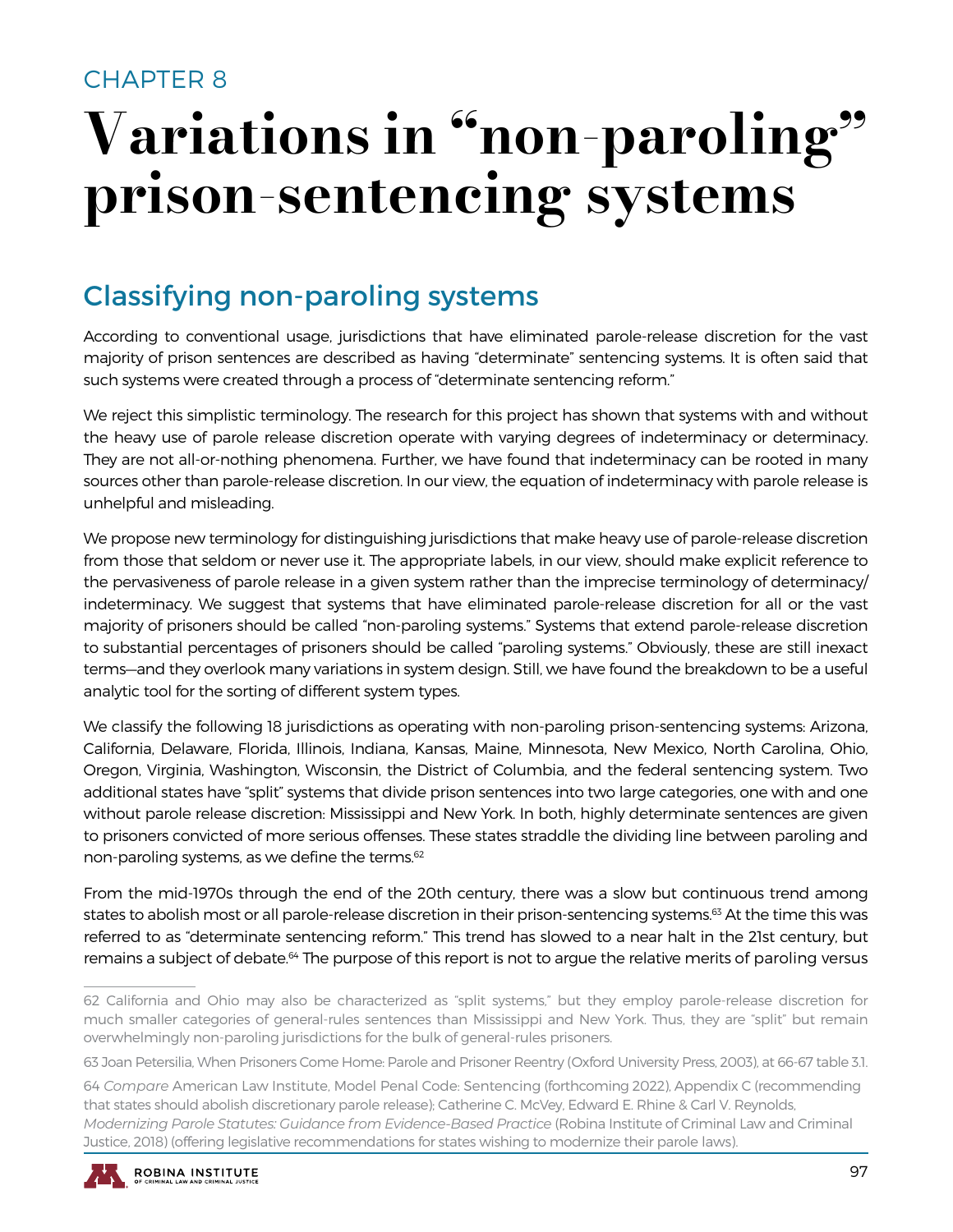non-paroling systems, but to develop new tools to explore and compare the system designs found under both headings.

There is a substantial literature about "determinate sentencing reform," especially in jurisdictions that have adopted judicial sentencing guidelines along with the abolition of parole release discretion.<sup>65</sup> The discussion in this chapter will not survey that preexisting literature. Instead, we will concentrate on questions concerning the degrees of indeterminacy found in non-paroling jurisdictions, and the legal frameworks they have devised for the exercise of back-end release discretion. In other words, the discussion in this chapter focuses on observations that have grown out of this project.

## Indeterminacy in non-paroling jurisdictions

On average, non-paroling jurisdictions in the U.S. currently operate with lower degrees of indeterminacy than paroling states when comparing systems as a whole. Yet some non-paroling systems have attached high degrees of indeterminacy to large classes of sentences, including California, Illinois, Indiana, New Mexico, and Wisconsin (for a summary of release formulas, see Table 10 below). And many paroling systems feature significant numbers of sentences with very low degrees of indeterminacy.

We conclude that the presence or absence of parole-release discretion has no necessary connection to the degree of indeterminacy that may be built into a prison sentence or a prison-sentencing system. DOIs are determined in large part by the release formulas written into statutes and the actual practices of releasing decisionmakers. In Europe, for example, most countries employ some form of discretionary parole release, yet we believe their prison sentences would score low in indeterminacy according to the definitions we have used in this study. Indeed, we hypothesize that very few countries worldwide have designed sentencing systems with degrees of indeterminacy as high as those commonly found in American states.<sup>66</sup>

The most powerful instruments of indeterminacy in non-paroling systems are their good-time and/or earned-time mechanisms. In this sense, non-paroling systems have relatively simple back-end designs. By definition, parole-release discretion is a non-factor for the vast majority of prisoners. Latent or littleused sources of indeterminacy such as executive clemency and compassionate release exist in most non-paroling states, but touch the lives of few prisoners. Unless something changes in those domains,

<sup>66</sup> We have not extended our comparative analysis to Europe, but have reviewed the country-specific descriptions collected in Nicola Padfield, Dirk Van Zyl Smit & Frieder Dünkel Eds., Release From Prison: European Policy and Practice (Willan Publishing 2010). On the rejection of the model of high indeterminacy outside the U.S., *see* Michele Pifferi, *Individualization of Punishment and the Rule of Law: Reshaping Legality in the United States and Europe between the 19th and the 20th Century*, 52 Amer. J. Legal Hist. 325-76 (2012) (recounting history of America's widespread adoption of administrative parolerelease systems and Europe's rejection of the American model). In Canada, parole release is granted so infrequently that we would place it in our "little-used" category, that is, a release mechanism affecting such small numbers that it cannot be counted toward defining the system as a whole. See Anthony N. Doob, Cheryl Marie Webster & Allan Manson, *Zombie Parole: The Withering of Conditional Release in Canada*, 61 Crim. L.Q. 301 (2014).



<sup>65</sup> See, e.g., Richard S. Frase, Just Sentencing: Principles and Procedures for a Workable System (Oxford University Press, 2013); Michael Tonry, Sentencing Matters (Oxford University Press, 1996); Kay A. Knapp, *Allocation of Discretion and Accountability within Sentencing Structures*, 64 U. Col. L. Rev. 679 (1993). Far more has been written about the beleaguered federal sentencing system than any state system. *See*, e.g., Kate Stith & José Cabranes, Fear of Judging: Sentencing Guidelines in the Federal Courts (University of Chicago Press, 1998).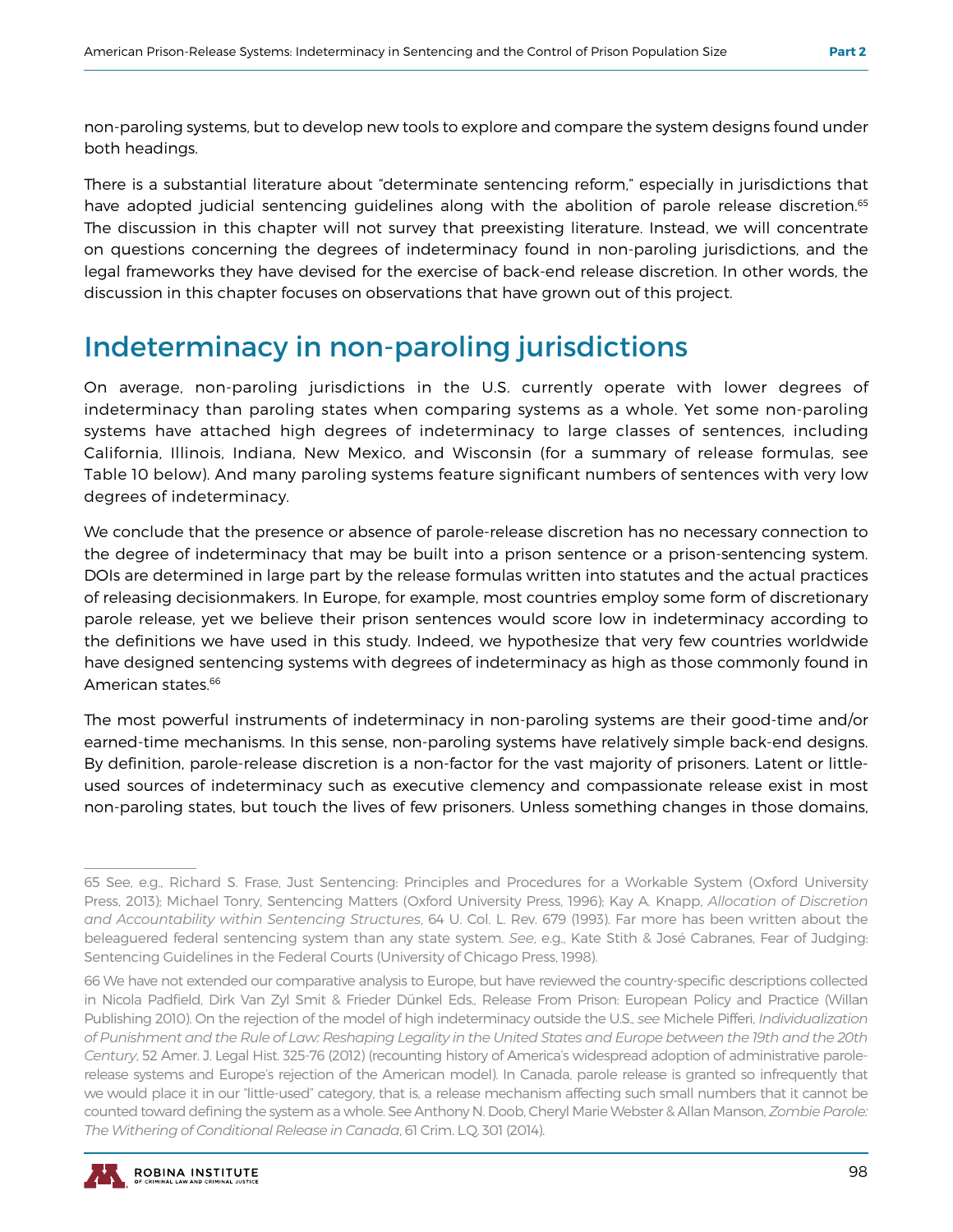these marginal release mechanisms have little impact on the operation of systems as a whole.<sup>67</sup>

Overwhelmingly, American legislatures in non-paroling jurisdictions have chosen to concentrate meaningful prison-release discretion in departments of correction (DOCs), usually exercised by corrections officials at the prison level. In Chapter 6 we reported that nearly all American jurisdictions offer some form of credit-based discounts against prison sentences. This raises the policy issue of the "right" amount of time-served discretion that ought to be ceded to DOCs. We think the context for this question is different in paroling and non-paroling systems, however. In non-paroling structures, credits are effectively the only game in town for the movement of release dates. Arguably, therefore, the role of the DOC via credit discounts assumes elevated importance in non-paroling systems.

## Modeling degrees of indeterminacy in non-paroling jurisdictions

Credit discounts in American non-paroling systems are applied as deductions against judicial maximum sentences. Credits are used to advance mandatory release dates (MRDs) when they are earned and not forfeited. (For an in-depth discussion of movable MRDs, see Chapter 8.) Often, however, these deductions are not terribly large in non-paroling jurisdictions.

Indeed, the stereotypical American non-paroling system is one that offers relatively small credit discounts against sentence length. The best known of all, the federal system, allows 4.5 days of credit per month to nearly all prisoners. If such credits accrue throughout a prisoner's stay, they allow for release just after the 87-percent mark of the judicial maximum term. See Figure 27 below. In the mid-1990s, this was touted as the national template for "truth-in-sentencing" legislation; states were encouraged by federal grants to follow similar formulas.



67 The "little-used" release mechanisms mentioned in text have the potential to enlarge and affect the lives of a great many prisoners. There are very few instances in recent history where that has happened. One promising experiment is found in California, which has steadily expanded the scope of "elderly parole" over the past ten years. Elderly parole accounted for a quarter of all parole releases in 2019, even before its most recent expansion in 2021. See Kevin R. Reitz, Allegra Lukac, and Edward E. Rhine, *Prison-Release Discretion and Prison Population Size, State Report: California*  (Robina Institute of Criminal Law and Criminal Justice, 2021).

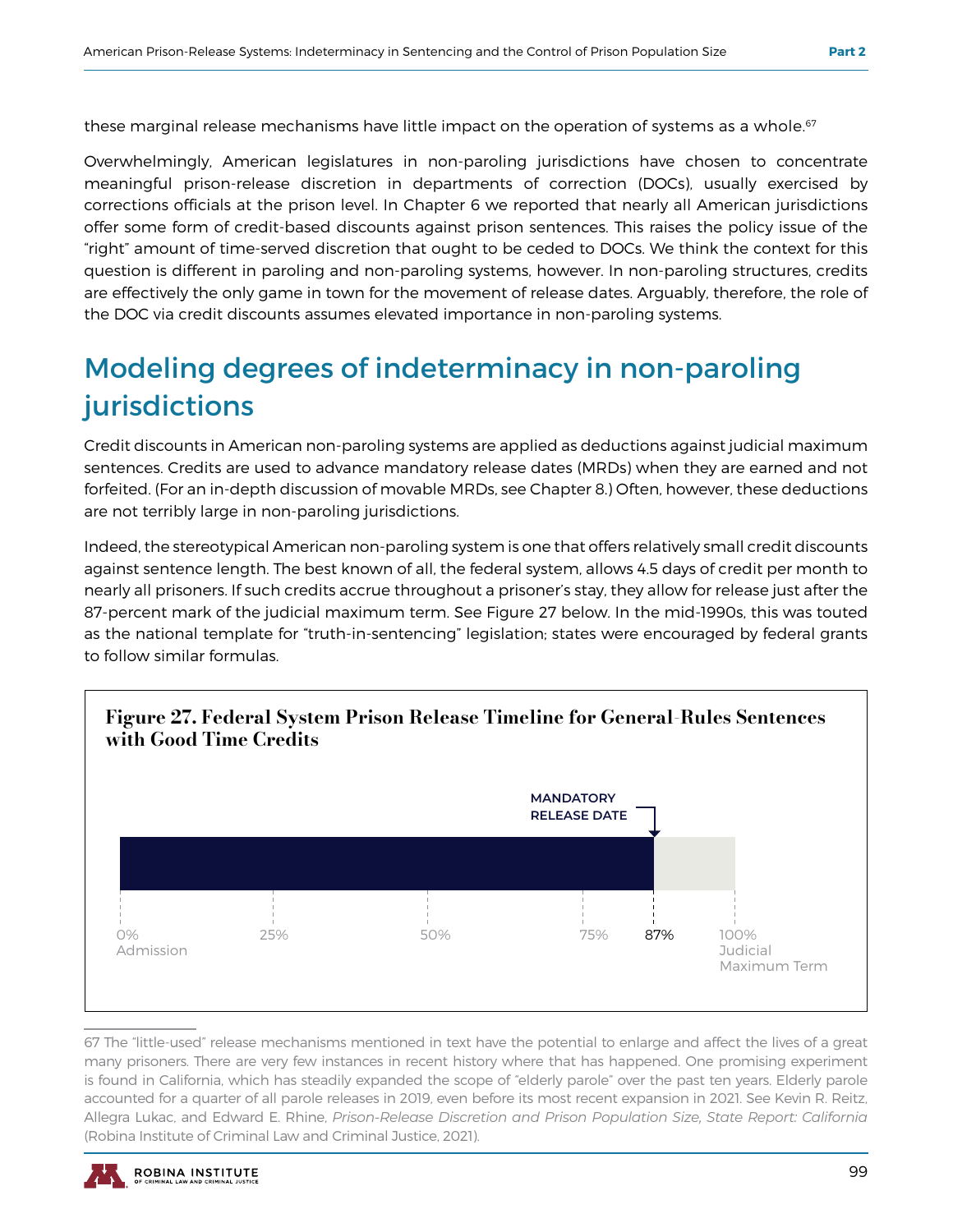Today, several non-paroling states work with systems that are just as uniformly rigid as the federal system. Arizona, Florida, North Carolina, Oregon, and Virginia have used similar release formulas for nearly all prisoners—with earliest release roughly at the 85-percent mark of maximum terms. On our subjective ranking scale, these six systems have *extremely low degrees of indeterminacy*. We find it more natural to say they operate with an *extremely high degree of determinacy*. Indeed, they are currently the most determinate systems in the country.

Most other non-paroling states apply the 85-percent benchmark to discrete subgroups of prisoners, but probably less than half of their total populations. Minimal credit offerings are common for designated categories of violent offenders, or for especially serious offenses or prior records. States with such targeted rules include: California (release for some prisoners possible only after serving 80 percent of their maximum terms), Delaware (92 percent), Illinois (85 percent), Indiana (86 percent), Kansas (82 percent), Maine (86 percent), New Mexico (88 percent), New York (86 percent), Ohio (87 percent), Washington (90 percent), and the District of Columbia (87 percent). State statutes vary greatly in how they define or list cases that fall in the lowest credit-earning rate. While we have not collected the relevant correctional statistics, we suspect there is considerable jurisdictional variation in the percentages of all prisoners that fall into such categories.

Figure 28. California Prison Release Timeline for Determinate Sentence of 5 Years (Nonviolent Offender with Minimum Custody Assignment, Full Good Conduct, Milestone Completion, and Rehabilitative Achievement Credits and One-Time Award for Education Merit Credits)



Some non-paroling states offer comparatively generous credit discounts to groups of prisoners convicted of less serious crimes or with unexceptional criminal records. Criteria vary greatly, along with the sizes of the qualifying groups. Some states have multiple tiers with differential earning formulas. For example, we have identified one class of sentences in California that offers nonviolent offenders the chance of release as early as 20 percent of their maximum terms. See Figure 28. We doubt this sentence class includes large numbers of people, but it reveals a high water mark of indeterminacy in the California system. For most nonviolent offenders in California's prisons, good performance records yield release dates between the 33- and 50-percent marks of their maximum terms.

For most nonviolent offenders, Illinois sets release dates at 50 percent for good conduct alone (that is, the avoidance of disciplinary violations). See Figure 29. With high earnings of "program credits," we estimate realistically-attainable release dates as early as 30 percent. See Figure 30.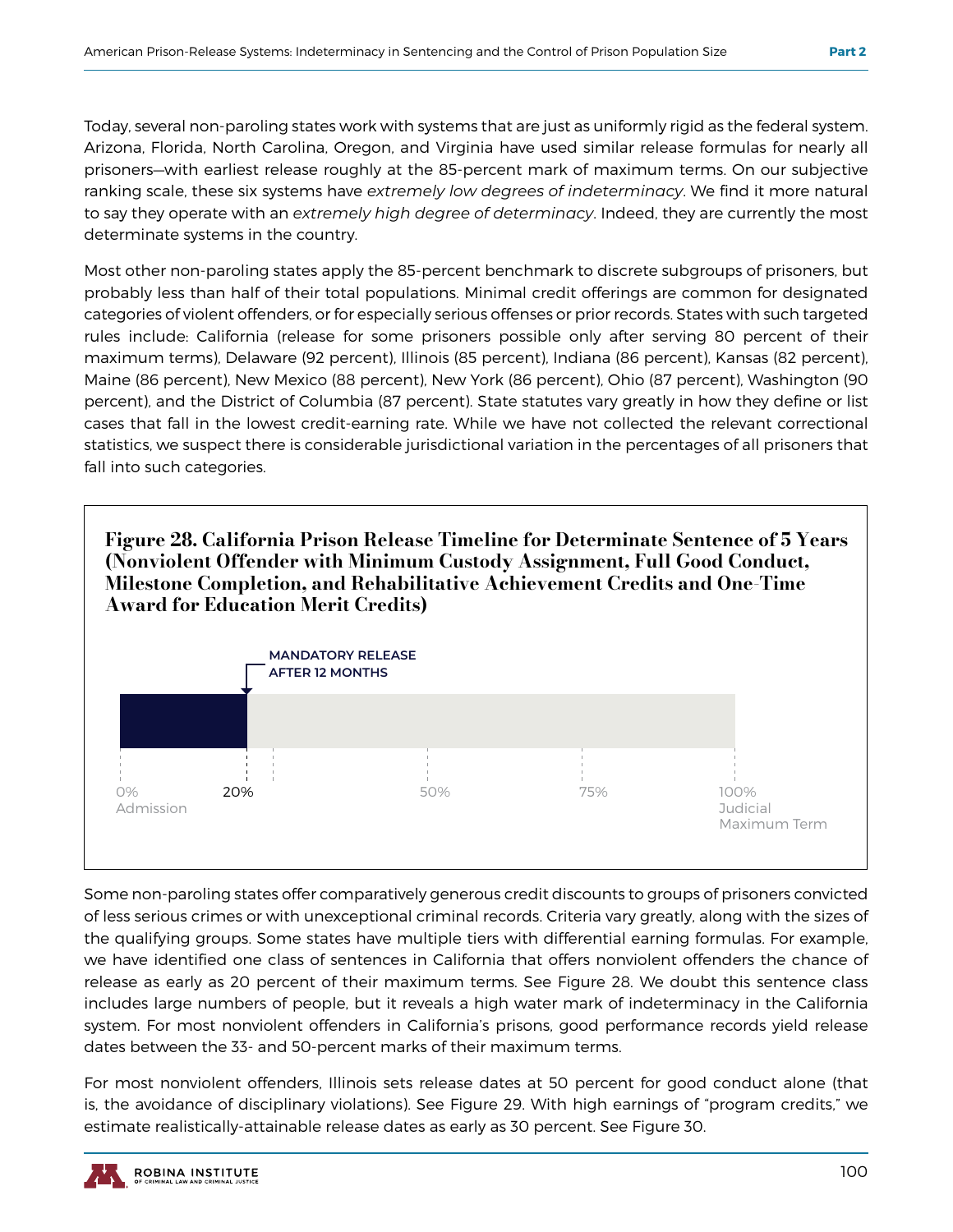



The above examples from California and Illinois show that, even in non-paroling states, there are classes of prison sentences with high degrees of indeterminacy. In our state reports, we have come across similar examples in Indiana, New Mexico, and Wisconsin.

The first state sentencing guidelines systems created in the late 1970s and early 1980s instituted judicial sentencing guidelines while at the same time abolishing parole-release discretion for new prison sentences. The influential "Minnesota model" for "determinate" sentencing guidelines reforms gives most prisoners projected release dates at two-thirds of their judicial maximum sentences. Actual dates of release may be pushed back for serious disciplinary violations, but never farther than their maximum terms. See Figure 31. We have treated the Minnesota model as an exemplar of *low indeterminacy* (or *high determinacy*).

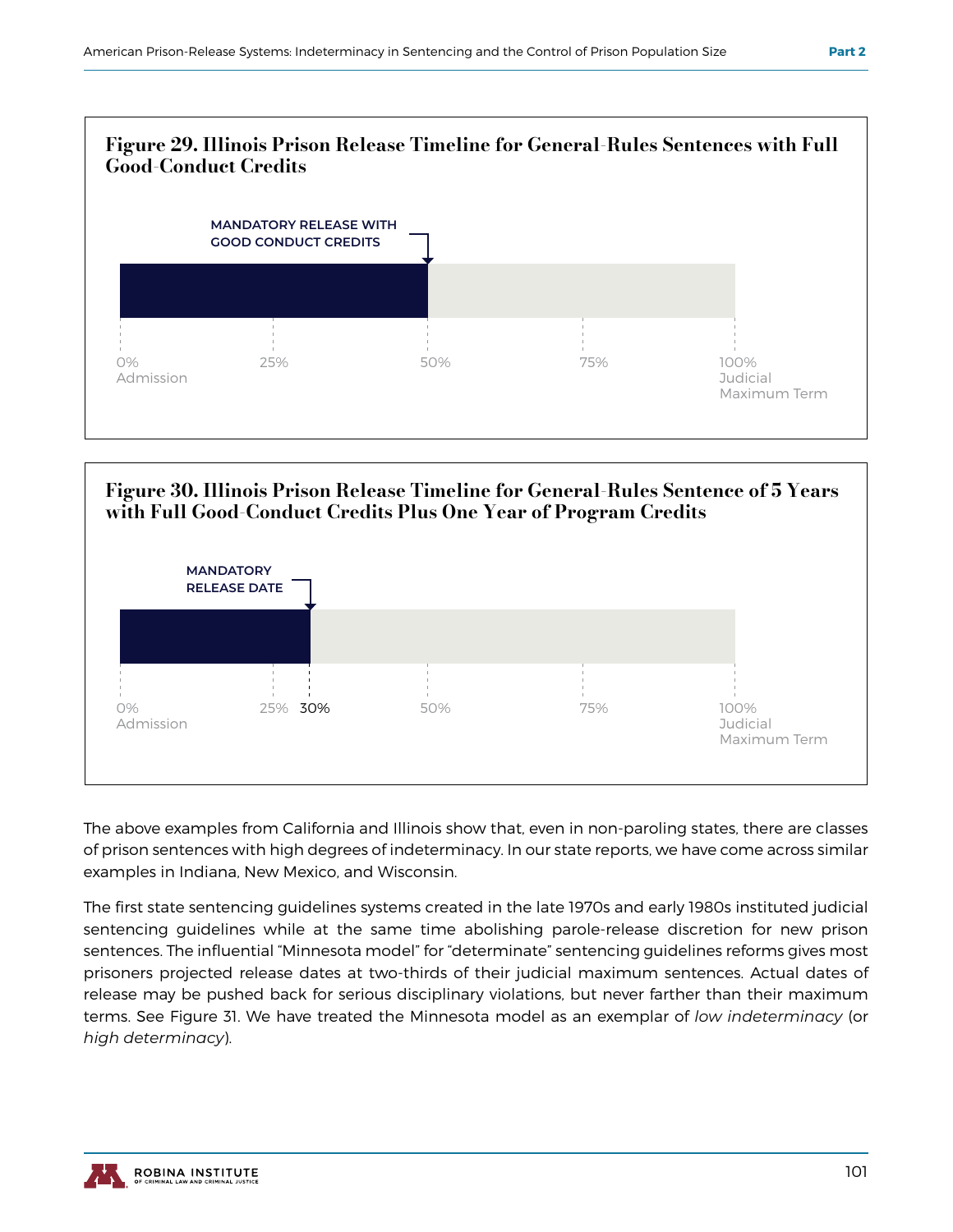

Significantly, credit-based deductions from maximum terms in the Minnesota system are uniform across sentences for nonviolent and violent offenses. There is also evidence suggesting that the great majority of prisoners receive their full discounts, or something close.68 Many later state guidelines reforms followed Minnesota's across-the-board approach to credit earning levels, although there has been a drift toward lower earning rates. Kansas, North Carolina, Oregon, and Virginia all created non-paroling sentencing guidelines systems with credit-based deductions of 23 percent or less from prisoners' maximum terms. Figure 32 shows the Oregon timeline for general-rules sentences. These systems approach or cross the boundary into *extremely low indeterminacy*.



<sup>68</sup> *See* Kevin R. Reitz, *Prison-Release Discretion and Prison Population Size, State Report: Minnesota* (Robina Institute of Criminal Law and Criminal Justice, 2022). The Minnesota Supreme Court has stated that extensions of incarceration beyond the presumptive release date should be regarded as a serious matter requiring high threshold conditions. *See*  Carrillo v. Fabian, 701 N.W.2d 763, 771-72 (Minn. 2005).

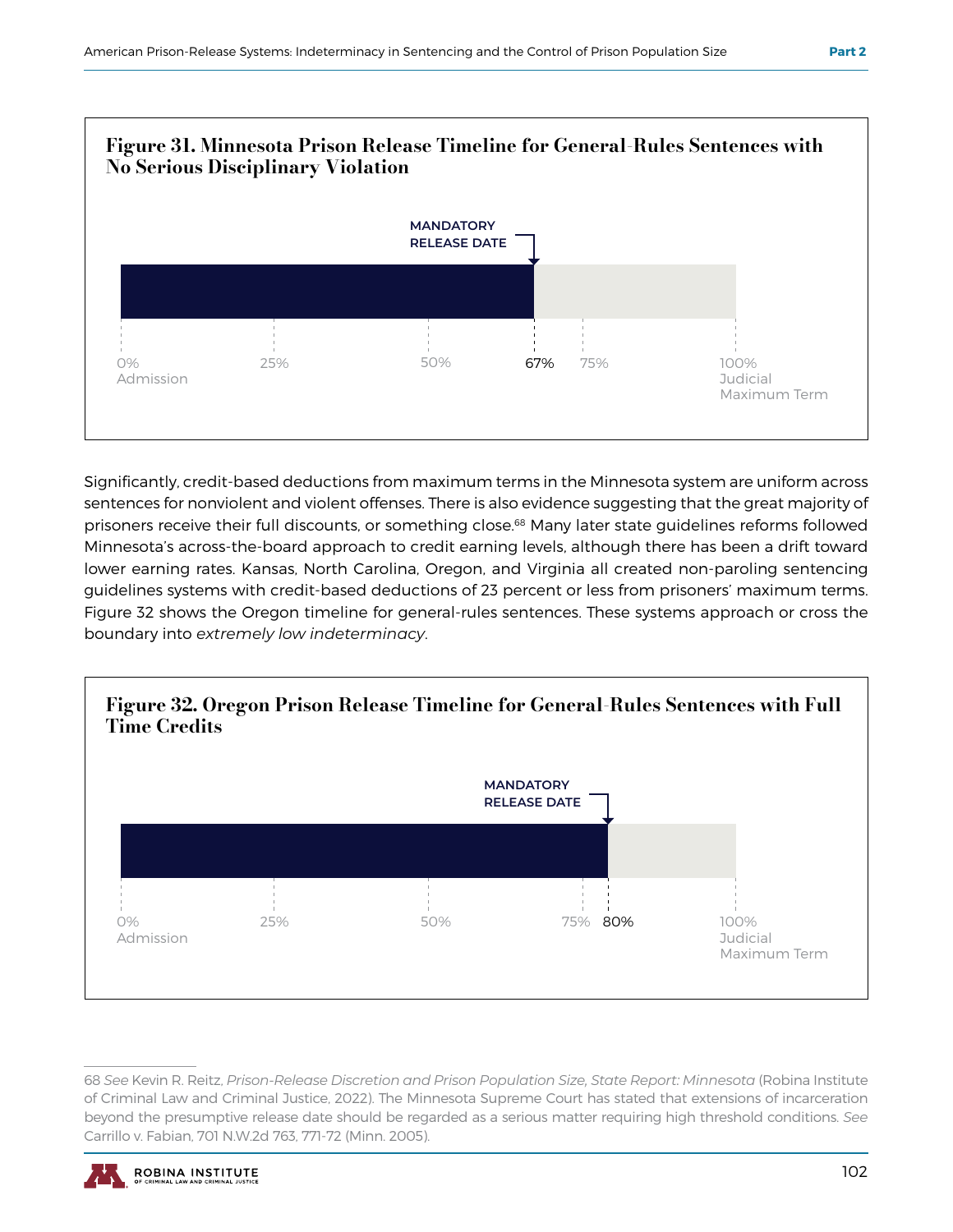Whatever the potential mathematical effects of credit discounts may be, it is critical to examine how easy and realistic it is for prisoners to earn the credits that are ostensibly on offer. In their basic structural designs, American non-paroling systems diverge significantly on these points. For example, we have estimated for some classes of sentences in Indiana that prisoners can earn 30-percent reductions from their maximum terms, which is not far different from the 33-percent reductions offered in Minnesota. However, in order for Indiana prisoners to win the full 30-percent reduction they must participate in and complete numerous programs, sometimes within a short span of time, so we estimate that only "high-achieving" prisoners will be able to do so. In contrast, in Minnesota the 33-percent reduction is the default rate for ordinary prisoners, who need do nothing exceptional to earn it.

## Life sentences in non-paroling systems

In our classifications of states as "paroling" or "non-paroling," we have ignored their treatment of life sentences. All non-paroling states authorize sentences of life without parole (LWOP), at least for aggravated murder. But 10 of the 18 non-paroling jurisdictions in America currently authorize life sentences with the possibility of release for some crimes. The number would be larger if we counted states that offer discretionary release for "juvenile lifers," that is, prisoners with life sentences who committed their crimes while under age 18.<sup>69</sup> (For further discussion of life sentences, see Chapter 9.)

## Parole-release discretion and prison population size

On average, American non-paroling jurisdictions place far less power over prison population size at the back end of the prison-sentencing system than in the average paroling state. Often, this was an explicit goal in the original designs of non-paroling systems. There were a variety of motivations for abolition of parole-release discretion in the 20th century, within and across jurisdictions. Some reformers wanted actual lengths of prison sentences to become more "uniform" and less arbitrary or discriminatory; some wanted to ensure greater severity or "truth" in prison sentencing; some were hoping for greater lenity; and some wanted future changes in prison population size to become more predictable and manageable. In the last decade or so of the 20th century, control of prison population size became a paramount objective in many state sentencing guidelines regimes.70

Certain broad patterns of prison-rate change have emerged over the last several decades. On average, during the "prison buildup" years of nationwide prison-rate growth to the pinnacle of "mass incarceration" (1972-2007), states that adopted non-paroling systems experienced less per capita prison growth than paroling jurisdictions. This was especially true of non-paroling states that had adopted judicial sentencing guidelines. In contrast, paroling states on average had the highest increments of per capita prison growth nationwide. At the end of the buildup period, the states with the highest standing prison rates were nearly all paroling jurisdictions. This was true even among sentencing guidelines states. Among guidelines jurisdictions, those that retained parole-release discretion saw considerably higher prison growth than in non-paroling guidelines systems. $71$ 

<sup>69</sup> For most juvenile lifers, the U.S. Supreme Court has laid down the constitutional requirement that states must provide a "meaningful opportunity for release." *See Miller v. Alabama*, 567 U.S. 460, 480 (2012).

<sup>70</sup> See Richard S. Frase, Just Sentencing: Principles and Procedures for a Workable System (Oxford University Press, 2013).

<sup>71</sup> Kevin R. Reitz, Don't Blame Determinacy: U.S. Incarceration Growth Has Been Driven by Other Forces, 84 STAN. L. REV. 1787 (2006).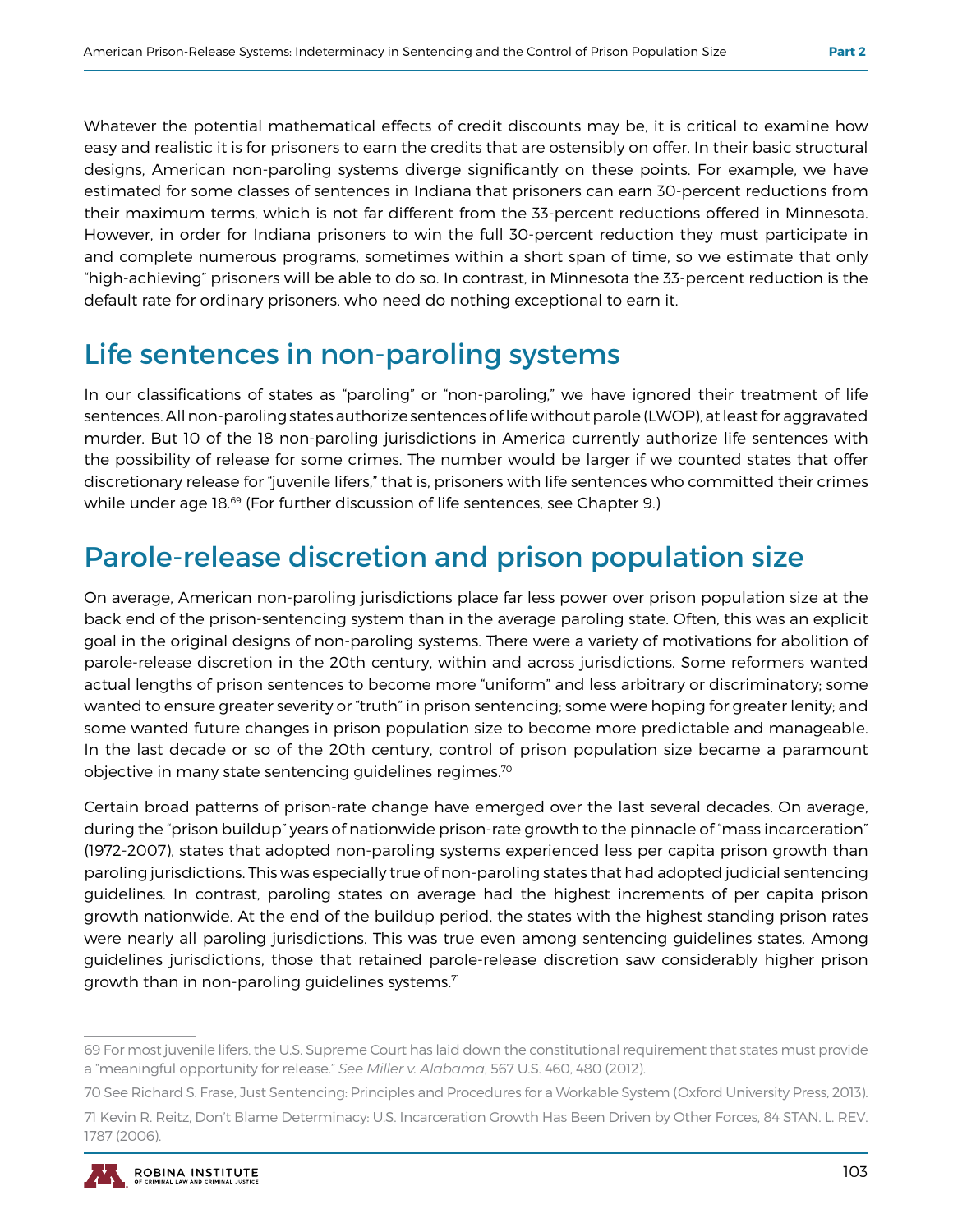In the post-buildup years (2008 to the present), a different pattern has emerged. Most states have seen reductions in per capita prison rates since their peak rates during the buildup period. (About a quarter of all states have seen continued increases.) Some drop-offs have been much larger than others. One recent survey found that the average prison-rate drop among paroling states has been twice that in non-paroling states.72 This raises the two-edged possibility that, while prison rates among paroling states grew more readily in the political environment of the buildup era, they are now falling more freely in the post-buildup years.

This pattern is consistent with the observation made in Chapter 4, that time-served practices in paroling systems can be quite flexible and changeable, without any alterations in the legal provisions that govern prison release. The necessary discretion for large policy shifts is already built in. In contrast, non-paroling systems tend to be "stickier" in their time-served outcomes. Meaningful changes in prison population size are less subject to the discretion of back-end decisionmakers; they tend to require formal modifications in positive law such as statutory amendments or revisions to judicial sentencing guidelines.

These general observations gloss over the fact that individual states (both paroling and non-paroling) have had prison-rate histories that do not match the broad averages or trends. For example, the federal sentencing system (a guidelines system with no discretionary parole release) displayed far more prison growth than state sentencing systems with the same institutional structure. In the national law-reform sector, much effort has been expended to investigate best practices in the design and operation of nonparoling systems.73

One pressing research need, within the new field of indeterminacy studies, is to study the differences among paroling jurisdictions, to complement the literature that has grown up around non-paroling systems. While non-paroling systems such as those in Minnesota, Washington, Oregon, Kansas, North Carolina, and Virginia can boast deliberately-engineered successes in the control of prison population growth, there are an equal number of paroling states that had comparable low-growth records during the buildup period. These include Massachusetts, New Hampshire, Iowa, Nebraska, North Dakota, and Utah. While it is well understood how certain non-paroling jurisdictions achieved lower prison-growth rates, we lack comparative studies among paroling systems to tease out the relevant correlates and possible causal forces.

<sup>73</sup> *See* American Law Institute, Model Penal Code: Sentencing, Report (American Law Institute, 2003) (extensive comparisons of different American sentencing system models).



<sup>72</sup> See Kevin R. Reitz, Measuring Changes in Incarceration Scale: Shifts in Carceral Intensity as Felt by Communities, 23 BERKELEY J. CRIM. L. 1 (2019).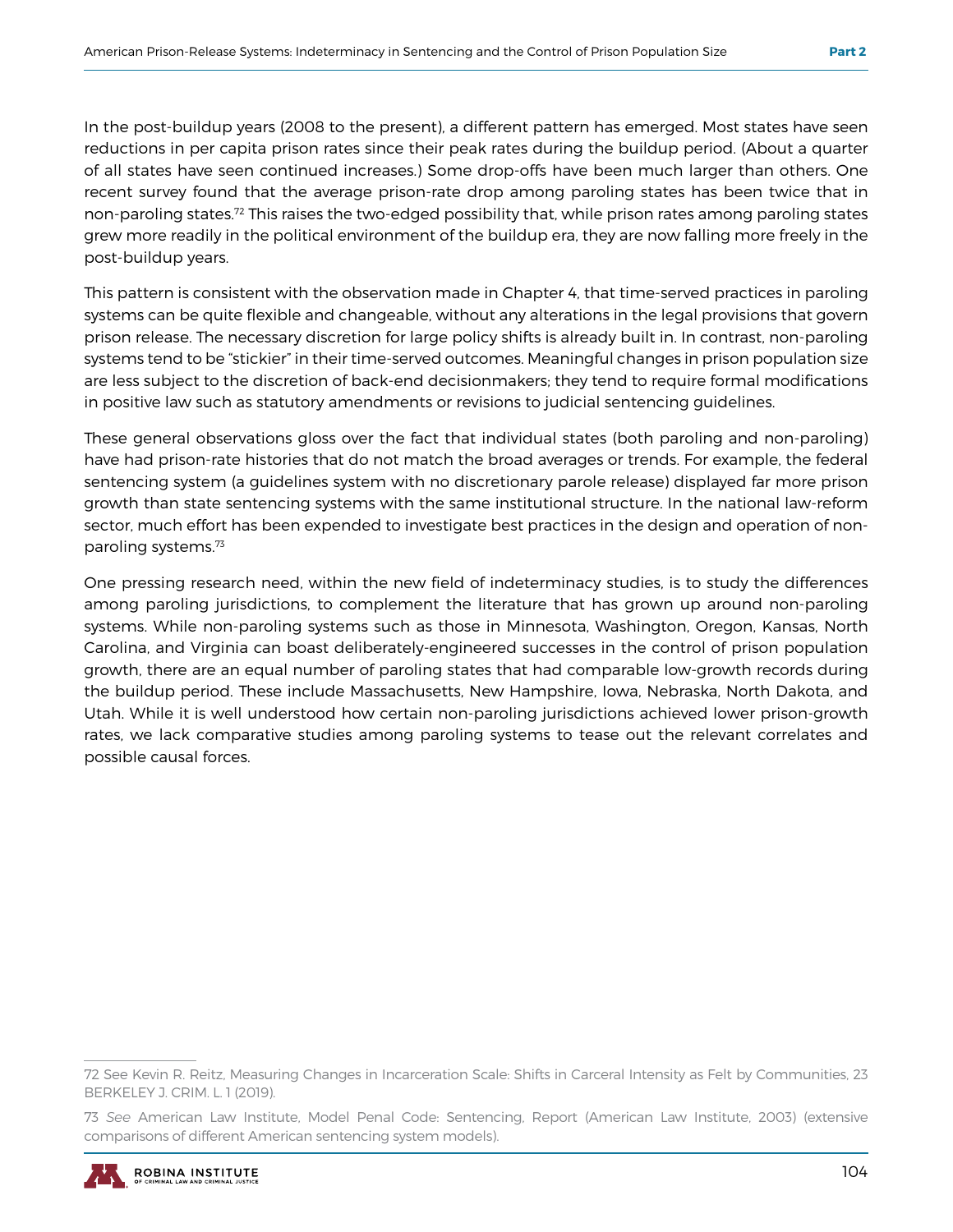## Overview of release formulas in non-paroling systems

Table 10 below collects the release formulas for general-rules prisoners in 18 non-paroling jurisdictions. It also describes differences across systems in the requirements for the earning of credits used to reduce time served before release. Finally, the table notes whether or not each non-paroling jurisdiction has retained some form of discretionary release for at least some prisoners with life sentences.

#### Table 10. Release Formulas for Prisoners in 18 American "Non-Paroling" **Jurisdictions**

|                | <b>Earliest release</b><br>dates for nonviolent<br>or less serious<br><b>offenders</b>                                                                                                                                                      | <b>Earliest release dates</b><br>for violent or more<br>serious offenders                   | <b>Requirements for</b><br>credits to get earliest<br>release date                                                                                                                                                                | Are some life<br>sentences parolable?                                      |
|----------------|---------------------------------------------------------------------------------------------------------------------------------------------------------------------------------------------------------------------------------------------|---------------------------------------------------------------------------------------------|-----------------------------------------------------------------------------------------------------------------------------------------------------------------------------------------------------------------------------------|----------------------------------------------------------------------------|
| <b>Arizona</b> | 86% of MAX, 70%<br>for some prisoners<br>convicted of low-level<br>drug possession                                                                                                                                                          | 86% of MAX                                                                                  | Compliance with rules,<br>work performance, and<br>program participation;<br>prisoners convicted<br>of low-level drug<br>possession must<br>complete drug<br>treatment or other<br>required program for<br>higher credit earnings | No (all life sentences are<br>LWOP)                                        |
| California*    | 50% of MAX with good<br>conduct credits: 33%<br>with high earnings of<br>additional credits. For<br>those with "minimum<br>custody status," 33% of<br>MAX with good conduct<br>credits; 20% with high<br>earnings of additional<br>credits. | 80% of MAX with good<br>conduct credits: 58%<br>with high earnings of<br>additional credits | Good conduct plus<br>milestone, completion,<br>rehabilitative<br>achievement, and<br>educational merit credits                                                                                                                    | <b>Yes</b>                                                                 |
| Delaware**     | 69% of MAX with high<br>earnings of 3 types of<br>credits                                                                                                                                                                                   | 69% of MAX with high<br>earnings of 3 types of<br>credits                                   | Good-time credits<br>for release at 92%:<br>add steady program<br>participation credits<br>for release at 80%:<br>add annual program<br>completion credits for<br>release at 69%                                                  | Yes                                                                        |
| <b>Florida</b> | 85% of MAX                                                                                                                                                                                                                                  | 85% of MAX                                                                                  | 3 types of "gain time"<br>available, but total<br>reductions capped at<br>15% of max                                                                                                                                              | No (all life sentences<br>are LWOP except some<br>juvenile life sentences) |

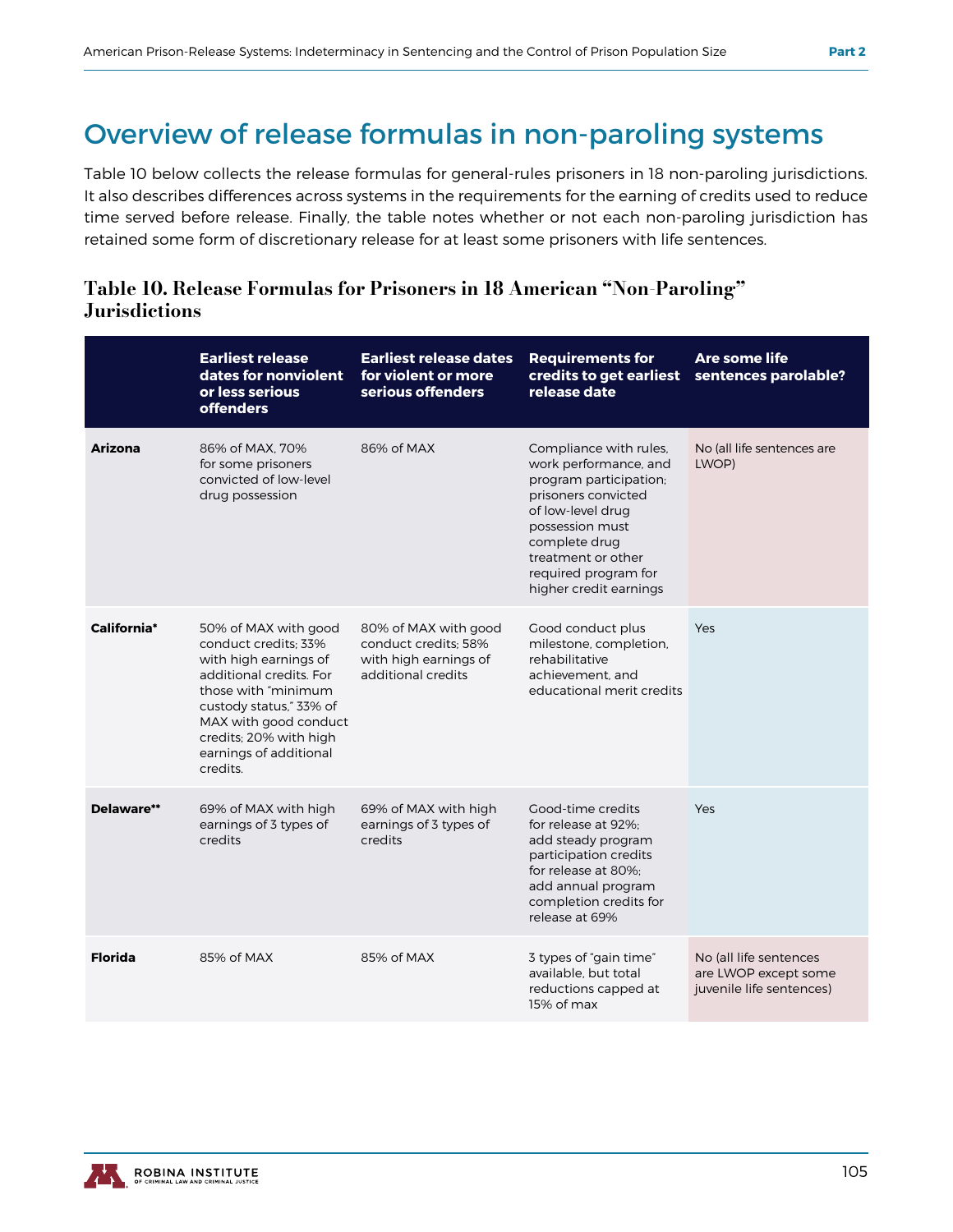|                     | <b>Earliest release</b><br>dates for nonviolent<br>or less serious<br><b>offenders</b>                                                   | <b>Earliest release dates</b><br>for violent or more<br>serious offenders                                                                                                                                         | <b>Requirements for</b><br>credits to get earliest<br>release date                                                                                                                                                                                         | Are some life<br>sentences parolable?                                          |
|---------------------|------------------------------------------------------------------------------------------------------------------------------------------|-------------------------------------------------------------------------------------------------------------------------------------------------------------------------------------------------------------------|------------------------------------------------------------------------------------------------------------------------------------------------------------------------------------------------------------------------------------------------------------|--------------------------------------------------------------------------------|
| Illinois**          | 30% of MAX with high<br>credit earnings                                                                                                  | 60%, 75%, or 85% of MAX<br>for statutorily designated<br>serious offenders                                                                                                                                        | For less serious offenses.<br>full good-time credits<br>set release at 50%;<br>additional credits<br>are available for<br>program participation<br>and educational<br>achievement: for more<br>serious offenders, no<br>credit deductions are<br>available | No (all life sentences are<br>LWOP)                                            |
| Indiana**           | 25% of MAX for<br>prisoners convicted of<br>less serious offenses<br>who are classified by<br>DOC at the highest<br>credit-earning level | Depending on DOC<br>classifications, 63% of<br>MAX for some prisoners<br>with high earnings<br>of good-time and<br>educational credits:<br>86% of MAX for some<br>prisoners ineligible for<br>educational credits | Good-time credits<br>available to all but<br>at different rates per<br>DOC classifications<br>of prisoners into four<br>groups; educational<br>credits available only to<br>prisoners with the two<br>highest classifications                              | No (all life sentences are<br>LWOP)                                            |
| Kansas**            | 77% of MAX with good-<br>time and program<br>credits                                                                                     | 82% of MAX with good-<br>time and program<br>credits                                                                                                                                                              | Good-time credits plus<br>program completion<br>credits, the latter capped<br>at 60 days per sentence                                                                                                                                                      | Yes                                                                            |
| <b>Maine</b>        | 77% of MAX with good-<br>time and program<br>credits for most<br>prisoners convicted of<br>general-rules offenses                        | 86% of MAX with good-<br>time and program<br>credits for prisoners<br>convicted of sexual<br>assault or designated<br>serious violent offenses                                                                    | Good conduct and<br>program credits<br>combine into one<br>monthly earning rate                                                                                                                                                                            | No (all life sentences are<br>LWOP)                                            |
| Minnesota           | 67% of MAX                                                                                                                               | 67% of MAX                                                                                                                                                                                                        | Presumptive release<br>dates are set at<br>beginning of prisoners'<br>terms: serious<br>disciplinary violations<br>can result in penalties of<br>"extended incarceration"                                                                                  | Yes (Commissioner of<br>Corrections is discretionary<br>release decisionmaker) |
| <b>New Mexico**</b> | 35% of MAX with<br>credits for program<br>participation and<br>completion; 50% with<br>program participation<br>credits alone            | 63% of MAX credits for<br>program participation<br>and completion;<br>88% with program<br>participation credits<br>alone                                                                                          | Time-based credits for<br>periods of enrollment in<br>programs plus lump-<br>sum credits for program<br>completion                                                                                                                                         | Yes                                                                            |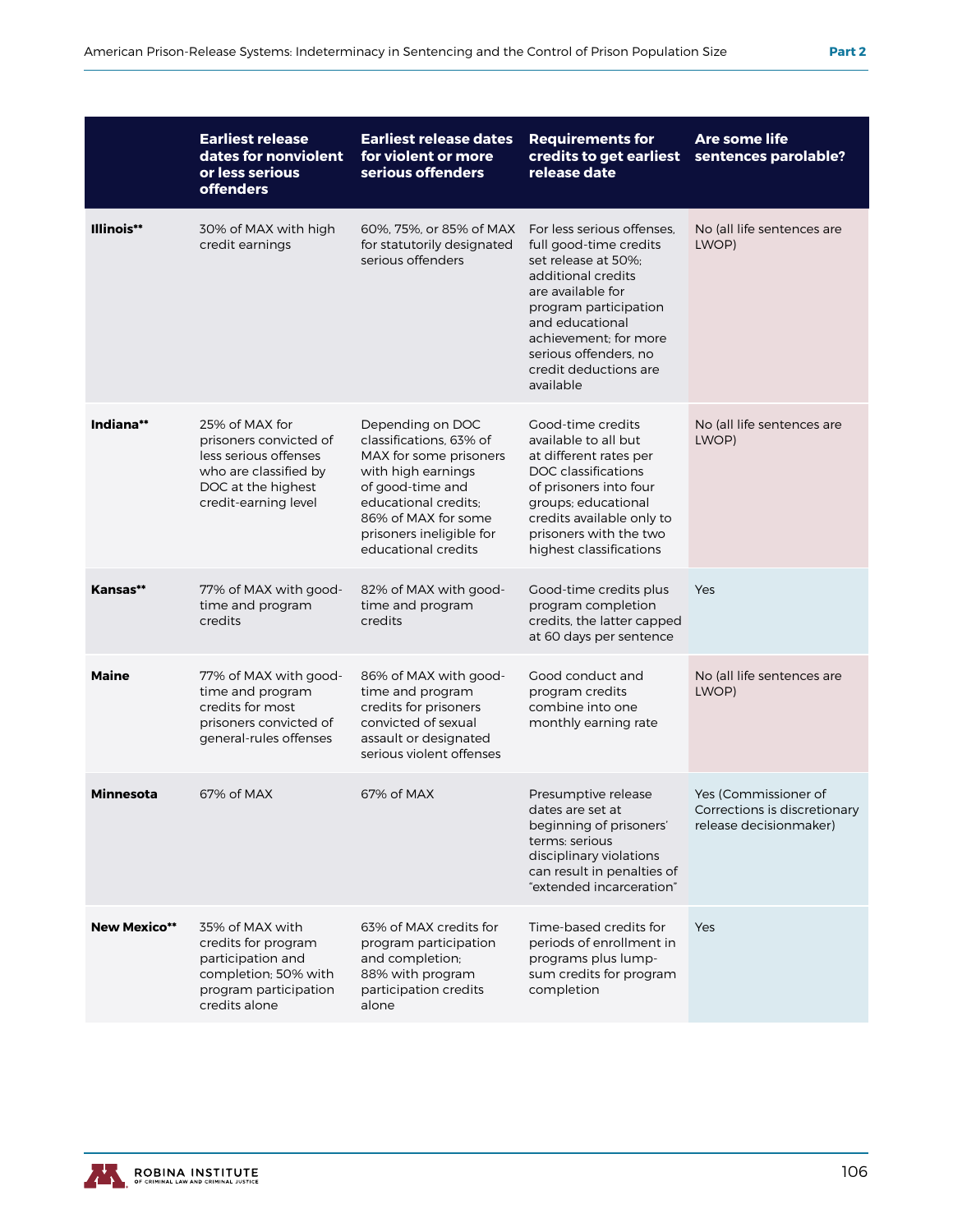|                                  | <b>Earliest release</b><br>dates for nonviolent<br>or less serious<br><b>offenders</b>                                                                                                                                                                                                                                                                                                                            | <b>Earliest release dates</b><br>for violent or more<br>serious offenders                                                                                                                                     | <b>Requirements for</b><br>credits to get earliest<br>release date                                                                                       | Are some life<br>sentences parolable?                                                                                     |
|----------------------------------|-------------------------------------------------------------------------------------------------------------------------------------------------------------------------------------------------------------------------------------------------------------------------------------------------------------------------------------------------------------------------------------------------------------------|---------------------------------------------------------------------------------------------------------------------------------------------------------------------------------------------------------------|----------------------------------------------------------------------------------------------------------------------------------------------------------|---------------------------------------------------------------------------------------------------------------------------|
| <b>North Carolina</b>            | 83% of MAX                                                                                                                                                                                                                                                                                                                                                                                                        | 83% of MAX                                                                                                                                                                                                    | Earning criteria are<br>within DOC discretion.<br>but good time model<br>likely                                                                          | No (all life sentences<br>are LWOP except some<br>juvenile life sentences)                                                |
| Ohio                             | 82% of MAX; mandatory<br>release with full good<br>time and earned time<br>credits                                                                                                                                                                                                                                                                                                                                | Parole eligibility at 55%<br>of MAX for serious violent<br>offenders with parolable<br>sentences (with full<br>good time and earned<br>time credits); mandatory<br>release at 82% of MAX<br>with full credits | Good time credits<br>capped at 8%<br>deductions plus earned<br>time credits capped at<br>10% deductions                                                  | Yes                                                                                                                       |
| <b>Oregon</b>                    | 80% of MAX for<br>nonviolent and some<br>violent offenders                                                                                                                                                                                                                                                                                                                                                        | 100% of MAX for violent<br>and sexual offenses<br>designated as "Measure"<br>11" offenses (nearly half of<br>all prisoners)                                                                                   | Good-time credits<br>capped at 20%<br>reductions from MAX;<br>earning formulas within<br>discretion of DOC                                               | Yes                                                                                                                       |
| <b>Virginia</b>                  | 87% of MAX (scheduled<br>to be reduced to 67%<br>for some offenders by<br>legislation effective in<br>2022)                                                                                                                                                                                                                                                                                                       | 87% of MAX                                                                                                                                                                                                    | Good-time credits                                                                                                                                        | No (all life sentences<br>are LWOP except some<br>juvenile life sentences)                                                |
| Washington                       | 67% of MAX for<br>nonviolent and some<br>violent offenses                                                                                                                                                                                                                                                                                                                                                         | 90% of MAX for<br>statutorily designated<br>serious violent offenses                                                                                                                                          | Good-time credits                                                                                                                                        | Yes                                                                                                                       |
| Wisconsin***                     | From 10% to 75% of<br>MAX depending on<br>felony class and total<br>MAX sentence selected<br>by court. Judges<br>have discretion to set<br>separate "confinement<br>terms" and "extended<br>supervision terms" in<br>various ratios per eight<br>separate statutory<br>formulas for different<br>felony grades; MAX<br>sentences are the<br>combination of the<br>two, called the "total"<br>bifurcated sentence" | From 10 to 75% of MAX<br>depending on felony<br>class and total MAX<br>sentence selected by<br>court                                                                                                          | Bad-time system:<br>"confinement term"<br>can be extended for<br>disciplinary violations<br>but not beyond<br>expiration of total<br>bifurcated sentence | Yes (sentencing courts<br>are discretionary release<br>decisionmakers for life<br>sentences instead of a<br>parole board) |
| <b>District of</b><br>Columbia** | 87% of MAX; 67%<br>of MAX for some<br>nonviolent offenders<br>who complete drug<br>treatment program                                                                                                                                                                                                                                                                                                              | 87% of MAX                                                                                                                                                                                                    | Good-time credits;<br>program completion<br>credits only for eligible<br>nonviolent offenders                                                            | Yes                                                                                                                       |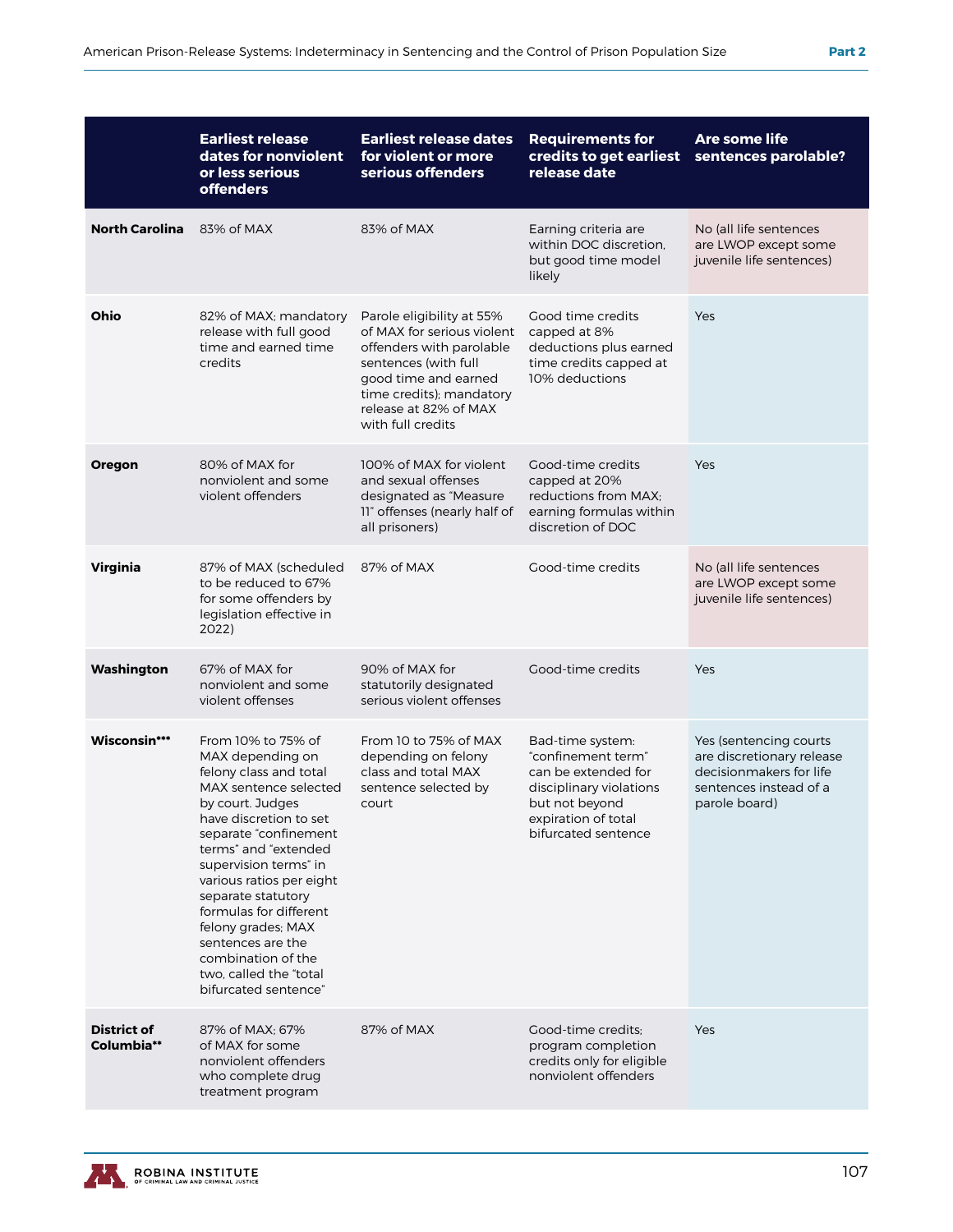|                          | <b>Earliest release</b><br>dates for nonviolent<br>or less serious<br><b>offenders</b> | <b>Earliest release dates</b> Requirements for<br>for violent or more<br>serious offenders | release date      | Are some life<br>credits to get earliest sentences parolable? |
|--------------------------|----------------------------------------------------------------------------------------|--------------------------------------------------------------------------------------------|-------------------|---------------------------------------------------------------|
| Federal<br><b>System</b> | 87% of MAX                                                                             | 87% of MAX                                                                                 | Good-time credits | Yes                                                           |

Sources: 52 State Reports prepared for this project

Note: "Non-paroling" jurisdictions are defined in this project as those that do not offer discretionary parole release in the vast majority of their prison sentences. MAX means the judicial maximum sentence. MIN means the judicial minimum sentence.

\*Prison sentences for some nonviolent offenders include discretionary parole release.

\*\*Earliest release dates estimated for realistic credit earnings. When needed to generate percentage estimates, we assume sentences with 5-year maximum terms.

\*\*\*Wisconsin sentencing courts have substantial power to vary the degrees of indeterminacy in their prison sentences through selection of separate "confinement" and "extended supervision" terms in lengths of varying ratios.

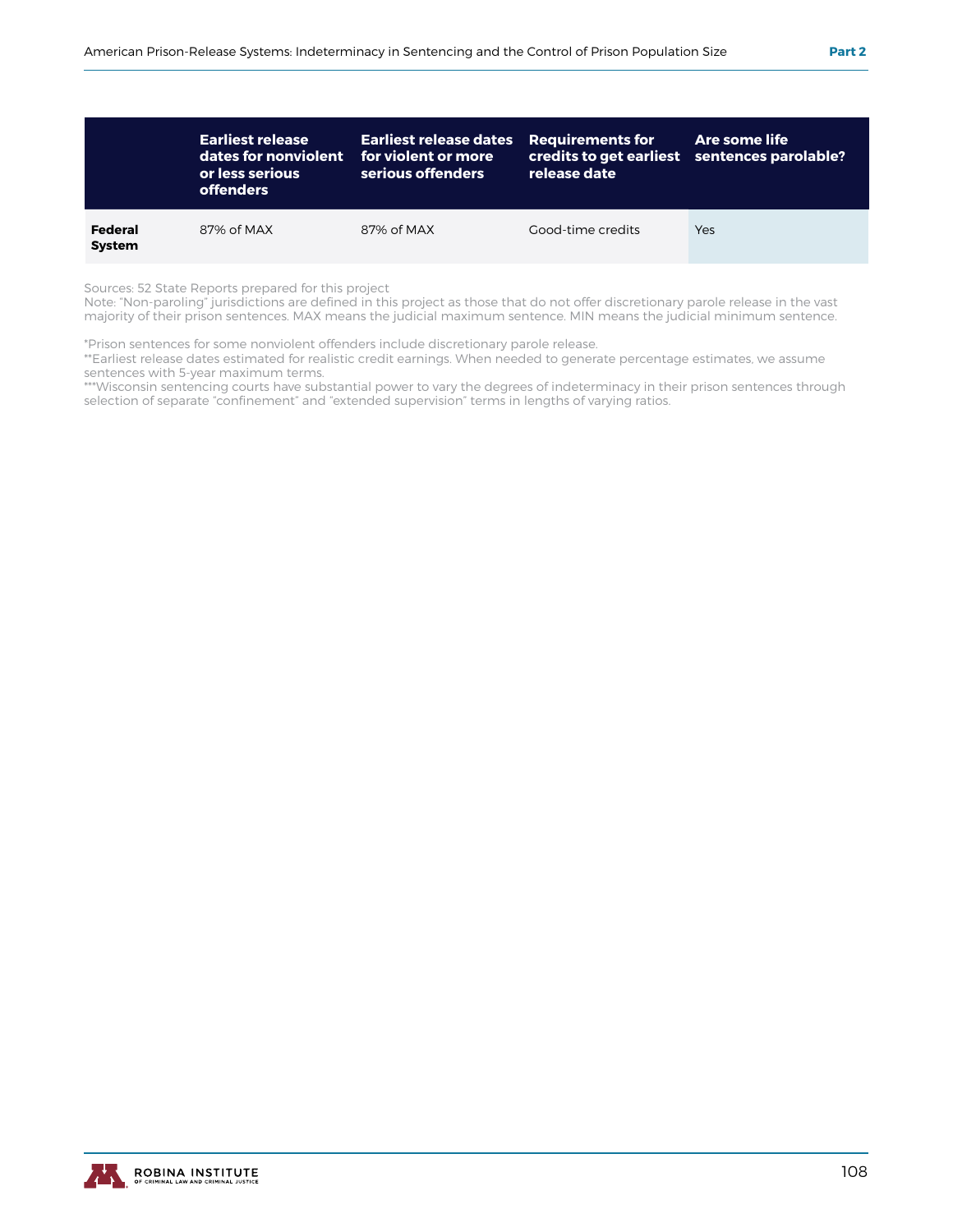## Key Policy Options: The structure of non-paroling system

#### Policy issue 22: How much indeterminacy should there be in nonparoling prison-sentencing systems?

Non-paroling systems rely exclusively on conduct-based credits to determine actual lengths of term for the vast majority of prisoners. Corrections officials thus hold concentrated power—at the back end of the system—to make decisions that will affect time served and prison population size. There are no checks and balances or offsetting forms of release discretion, as we sometimes find in paroling jurisdictions. When weighing the "right" amount of indeterminacy in the design of a non-paroling system, it is important to recognize that virtually all discretionary releasing power will flow to prison officials.

Tight focus on credit-based indeterminacy has implications for individual prison sentences. In contrast with discretionary parole release, which is a highly discretionary process with few restrictions on the factors that may be considered, credit-based release systems offer a narrowed slate of decision criteria. Heavy reliance on good-time and earned-time credits reflects a belief that policymakers know with reasonable specificity what kinds of behaviors should be encouraged in prisoners in order to obtain release. It also reflects the assumption that credit-earning levels can be calibrated to create the necessary incentives.

While we see no consensus across American non-paroling jurisdictions on how to structure credit-based systems, the merits of different philosophies concerning desired behaviors and effective incentives are empirically testable. There is room for evidence-based inquiry into best practices and workable system designs.74

#### Policy issue 23: Should there be separate rules and formulas for the obtaining of credits for violent versus nonviolent offenders (or prisoners with more and less serious offenses of conviction)?

While many states apply different credit-earning rates to prisoners convicted of less serious and more serious offenses, what are the rationales for differential treatment? We wonder if it is coherent policy to offer the lowest credit-earning rates to violent and other serious offenders. Research suggests that rehabilitative programming can have its greatest positive effects on high-risk and high-needs participants. In non-paroling systems, where credit discounts are the major instrument of back-end discretion, this question comes into especially clear focus.

<sup>74</sup> For example, see Elizabeth K. Drake, Robert Barnoski & Steve Aos, *Increased Earned Release From Prison: Impacts of a 2003 Law on Recidivism and Crime Costs, Revised* (Washington State Institute for Public Policy, 2009).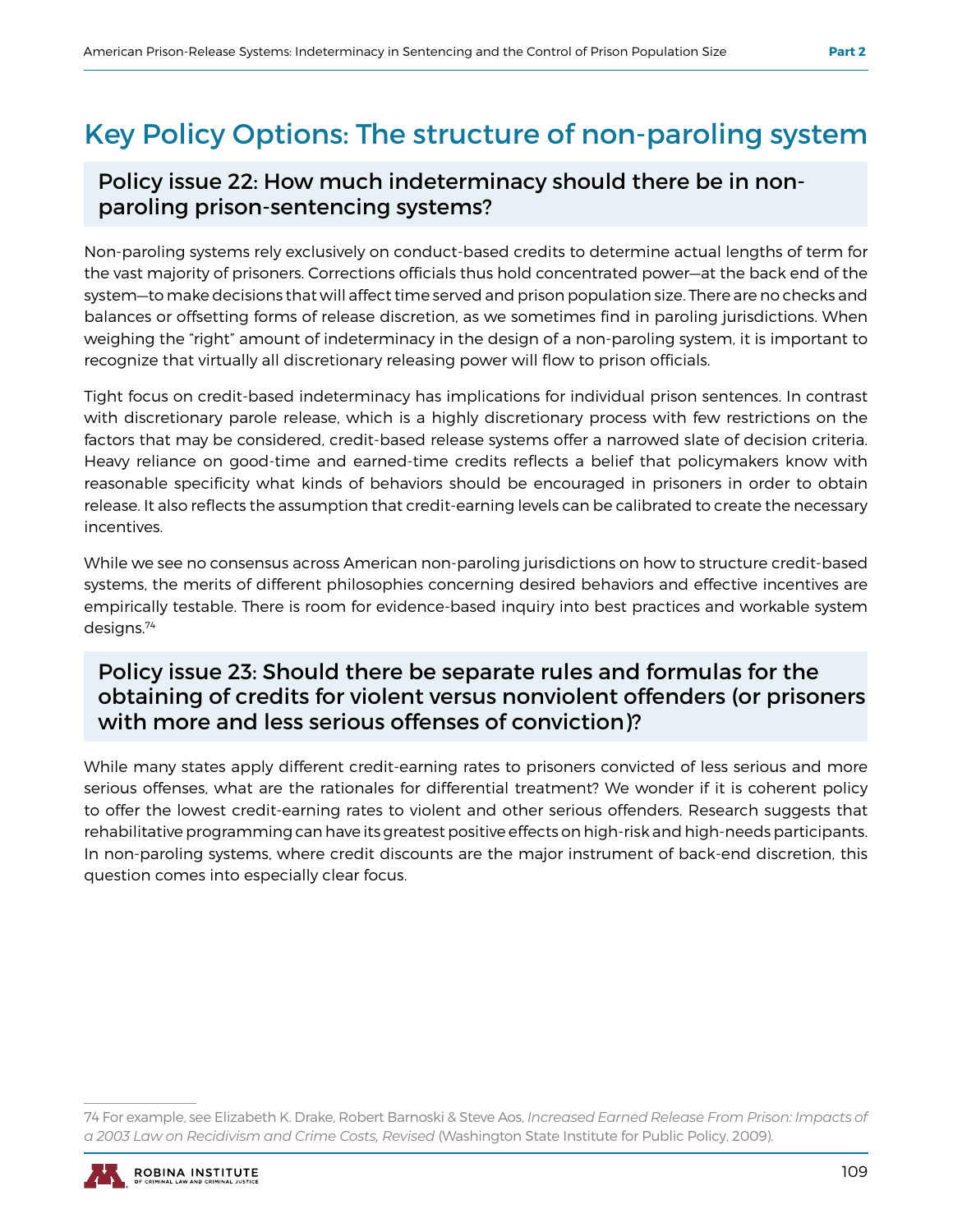#### Policy issue 24: What is the relationship between varying degrees of indeterminacy in non-paroling systems and the generation of prison population size?

One leading policy issue to be weighed when setting credit-discount levels in non-paroling systems is the amount of front-end control and back-end predictability that is desired by policymakers. As mentioned earlier in this chapter, some non-paroling states have designed prison-sentencing systems with the express purpose of moving control over time served heavily toward the front end. In non-paroling jurisdictions, this result can be furthered or avoided through the single "hinge" of credit formulas.

In non-paroling jurisdictions, the scope of the DOC's power to influence time served has direct wholesystem effects. As DOC power shrinks (that is, as degrees of indeterminacy dwindle), more and more prison-sentencing discretion shifts to the front end of the system. When back-end officials have less to do, front-end actors such as sentencing commissions, judges, and prosecutors become dominant players in the determination of actual time served and the resulting effects on prison population size.

This study has not investigated the relative advantages of systems that place a great amount of timeserved authority at the back end of their prison sentencing systems and those that do not. This is a complex question of enormous importance. The point we stress here is that, whatever overall policy a non-paroling jurisdiction decides to pursue with respect to front-end versus back-end power, the desired result must be reflected in the "size" of the DOC's authority to influence sentence length.

#### Policy issue 25: How easy or difficult should it be for prisoners to earn the credits needed to win deductions from their maximum terms?

We have already discussed this policy issue in general terms in Chapter 6. Here we make the additional point that the practical ease or difficulty of accumulating credits against sentence are especially important in non-paroling systems because credits are the only major variable in the setting of prisoners' release dates.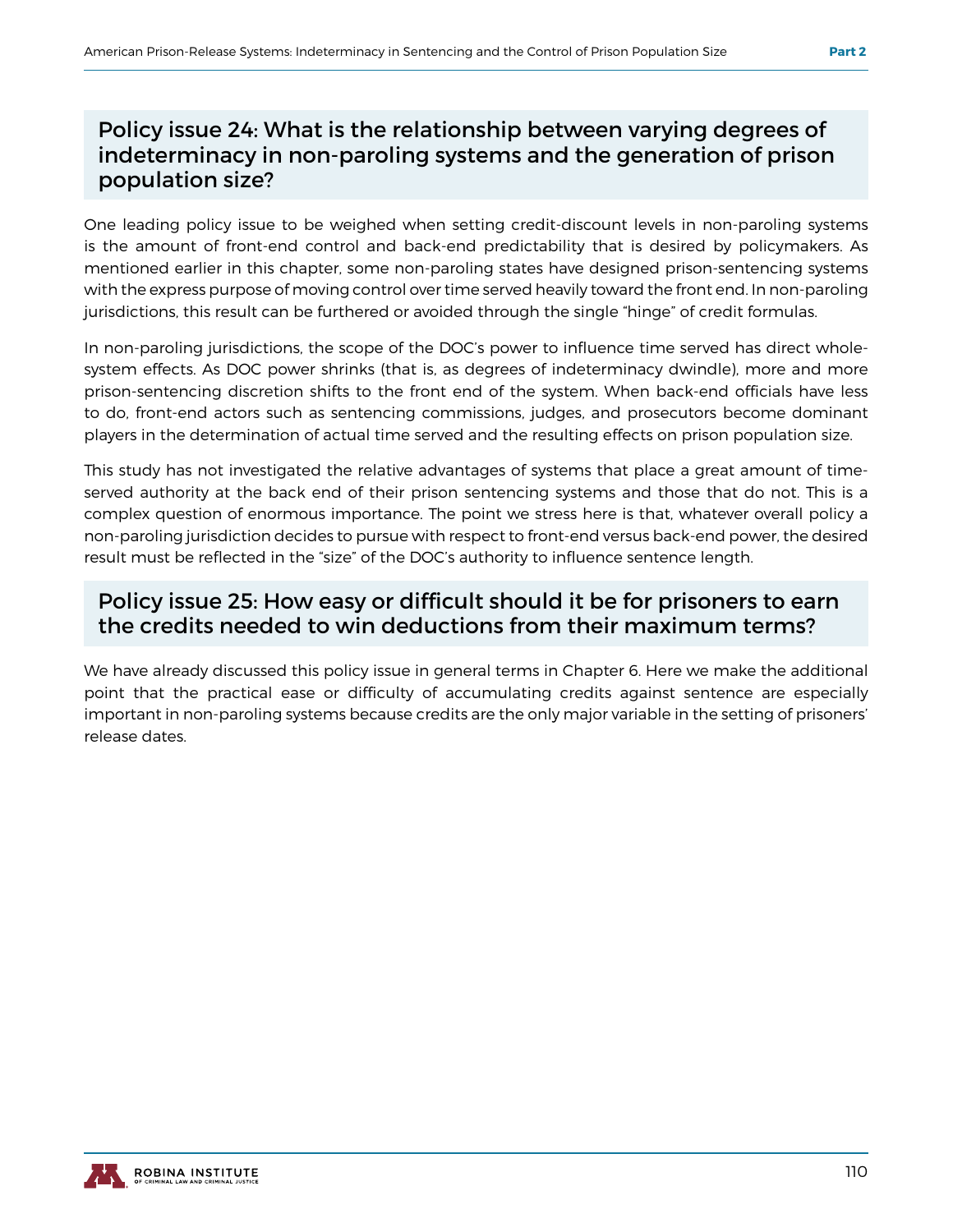## CHAPTER 9 Life Sentences

The subject of life sentences is enormously important nationally and internationally. A large literature has grown up around it.<sup>75</sup> In this chapter, we do not engage with the subject in its broadest terms, nor do we survey or comment on preexisting discussions. Rather, our goal is to offer observations about the degrees of indeterminacy found in different kinds of life sentences. We limit ourselves to insights gained in this project in the hope they may add new perspectives to a much-discussed set of issues.

From the point of view of this project, the story of American life sentences since the mid-20th century has been one of dramatically shrinking indeterminacy. This has occurred through growth in the numbers of life sentences without parole (LWOP) along with the near-universal lengthening of minimum terms attached to parolable life sentences. Within this context of diminishing indeterminacy, there is evidence that, over the past several decades, it has become increasingly difficult for back-end decisionmakers to make use of the reduced release discretion they still possess for life prisoners. In other words, parole boards have felt increasingly impelled to use their release-*denial* discretion rather than their *release*  discretion.76

There are many different types of life sentences. Some offer little or no prospect of release during prisoners' natural lives, while most contemplate the possibility of release with various eligibility formulas, decisional processes, and practical odds of success. Nationally in 2020, about 12 percent of people in US state prisons were serving life sentences, but the proportions varied widely across individual states. For example, life sentences made up roughly one-third of the total prison populations in California and Utah, 27 percent in Massachusetts, less than seven percent in Texas, and less than one percent in Connecticut.<sup>77</sup>

## The DOIs of life sentences

Under our definitions, the degree of indeterminacy (DOI) in a life sentence depends on the amount of unpredictability, at the time the judicial sentence is imposed, of the actual date on which the prisoner will be released. On the day of sentencing, actual *time-to-be-served* is unknown. But for most life sentences, we can generate broad estimates of the range of possibilities.

<sup>77</sup> These figures are based on a 2020 survey of American jurisdictions reported in Ashley Nellis, *No End in Sight: America's Enduring Reliance on Life Imprisonment* (The Sentencing Project, 2021), at 10 table 1.



<sup>75</sup> *See, e.g.*, Marc Mauer & Ashley Nellis, The Meaning of Life: The Case for Abolishing Life Sentences (The New Press, 2018); Dirk van Zyl Smit, Life Imprisonment: A Global Human Rights Analysis (Harvard University Press, 2019); Christopher Seeds, *Life Sentences and Perpetual Confinement*, 4 Ann. Rev. Criminol. 287 (2021).

<sup>76</sup> Ashley Nellis, *No End in Sight: America's Enduring Reliance on Life Imprisonment* (Sentencing Project, 2021), at 13 figure 1 (reporting a total of roughly 30,000 prisoners serving life sentences in 1984, which increased to more than 150,000 by 2019); Christopher Seeds, *Life Sentences and Perpetual Confinement*, 4 Ann. Rev. Criminol. 287 (2021).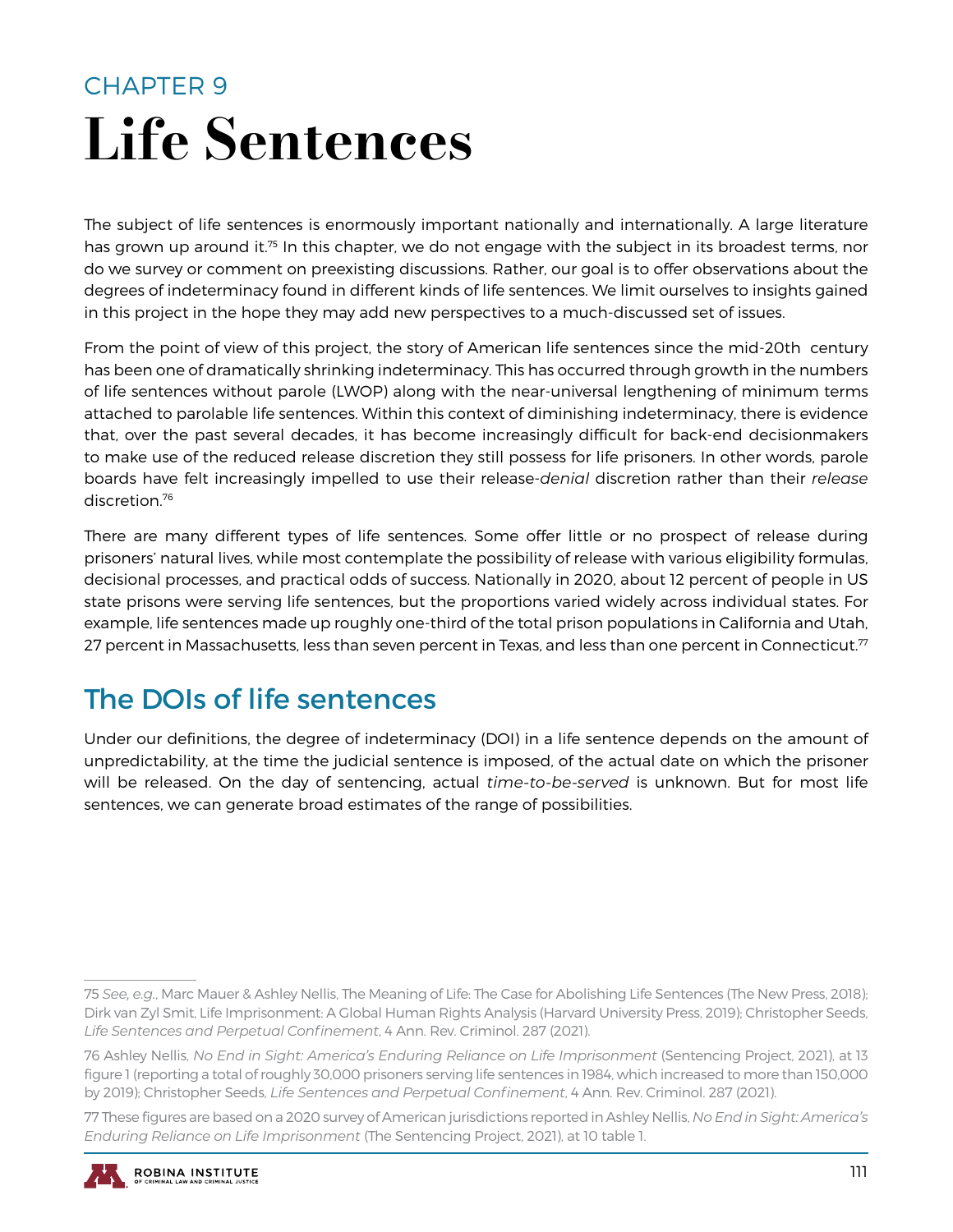### Life without parole

We consider sentences of life without parole (LWOP)<sup>78</sup> to be nearly 100 percent determinate, with a DOI approaching zero. An LWOP sentence would be entirely predictable if we were fully certain a particular prisoner will never be released. However, in every state there are at least one or two extraordinary avenues of release that could be applied to LWOP prisoners. These include executive clemency, compassionate release (especially medical and geriatric parole), and any future prospect of retroactive softening of LWOP penalties by the legislature. Throughout this project, we have treated such infrequently-used release mechanisms as nonfactors in our analysis of the DOI of individual sentences or classes of sentences. For analytic consistency, when comparing LWOP sentences with all other classes of prison sentences analyzed in this project, we will treat them as having a DOI of zero (with an asterisk).

Under the current laws in 13 states and the federal system, LWOP sentences are the only type life sentences that may be imposed on adult defendants. In other words, these jurisdictions do not authorize parolable life sentences under their current laws. See Table 11 below, first column. Interestingly, six of the LWOPonly states authorize discretionary parole release for the majority of their non-life prisoners: Arkansas, Iowa, Louisiana, Pennsylvania, South Dakota, and Wyoming. And six LWOP-only states are non-paroling jurisdictions for most prisoners: Arizona, Florida, Illinois, Indiana, Maine, North Carolina, and Virginia (plus the federal system). In short, states that have ruled out discretionary release for life prisoners do not necessarily take the same view with respect to sentences for terms of years.79

## Life with the possibility of parole

The DOIs of sentences with the possibility of parole (LWP) are difficult but not impossible to model using the general methods of this project. Nearly all such sentences have a date of earliest possible release, usually called a "minimum term." There is no numerical judicial maximum sentence, however, short of the end of a prisoner's natural life. For our timeline models, we use life expectancy as a stand-in for LWP maximum terms. We have chosen 45 years to represent the average life expectancy of newly-admitted prisoners.80 This allows us to make DOI estimates for different classes of LWP sentences.

For example, suppose *State A* were to authorize LWP sentences with 40-year minimum terms for designated offenses. Our mathematical expression of the DOI of these sentences would be 11 percent, see Figure 33 below. Such sentences on average are 89 percent determinate. Alternatively, suppose the case of LWP sentences with 15-year minimum terms. In our mathematical model, such sentences as a class would have a DOI of nearly 67 percent, as shown in Figure 34. By our estimate, they are 33 percent determinate.

<sup>80</sup> This assumes an average age at admission of 30-35 and a life expectancy to age 75-80. The "fit" with demographic statistics from any particular state will only be approximate. Also, there is evidence that life expectancy for long-term prisoners is significantly shorter than for the general population. See Evelyn J. Patterson, *The Dose–Response of Time Served in Prison on Mortality: New York State*, 1989–2003, 103 American Journal of Public Health 523, 526 (2013) (estimating, "for somebody who spent 5 years in prison … a loss of approximately 10 years in the expected life expectancy at age 30 years."). If so, our analysis of different classes of life sentences will tend to overstate their degrees of indeterminacy.



<sup>78</sup> We refer to all life sentences without the prospect of release as LWOP sentences. This allows the abbreviation to be applied to state systems in which life sentences *with* the prospect of release are subject to the release discretion of an official actor other than a parole board.

<sup>79</sup> The same inconsistency of philosophy the treatment of life sentences exists in states that have abolished parole release discretion for ordinary prison terms. Looking to the 18 American "non-paroling" jurisdictions, ten retain the possibility of parole release for most life sentences (California, Delaware, Kansas, Minnesota, New Mexico, Ohio, Oregon, Washington, Wisconsin, and the District of Columbia).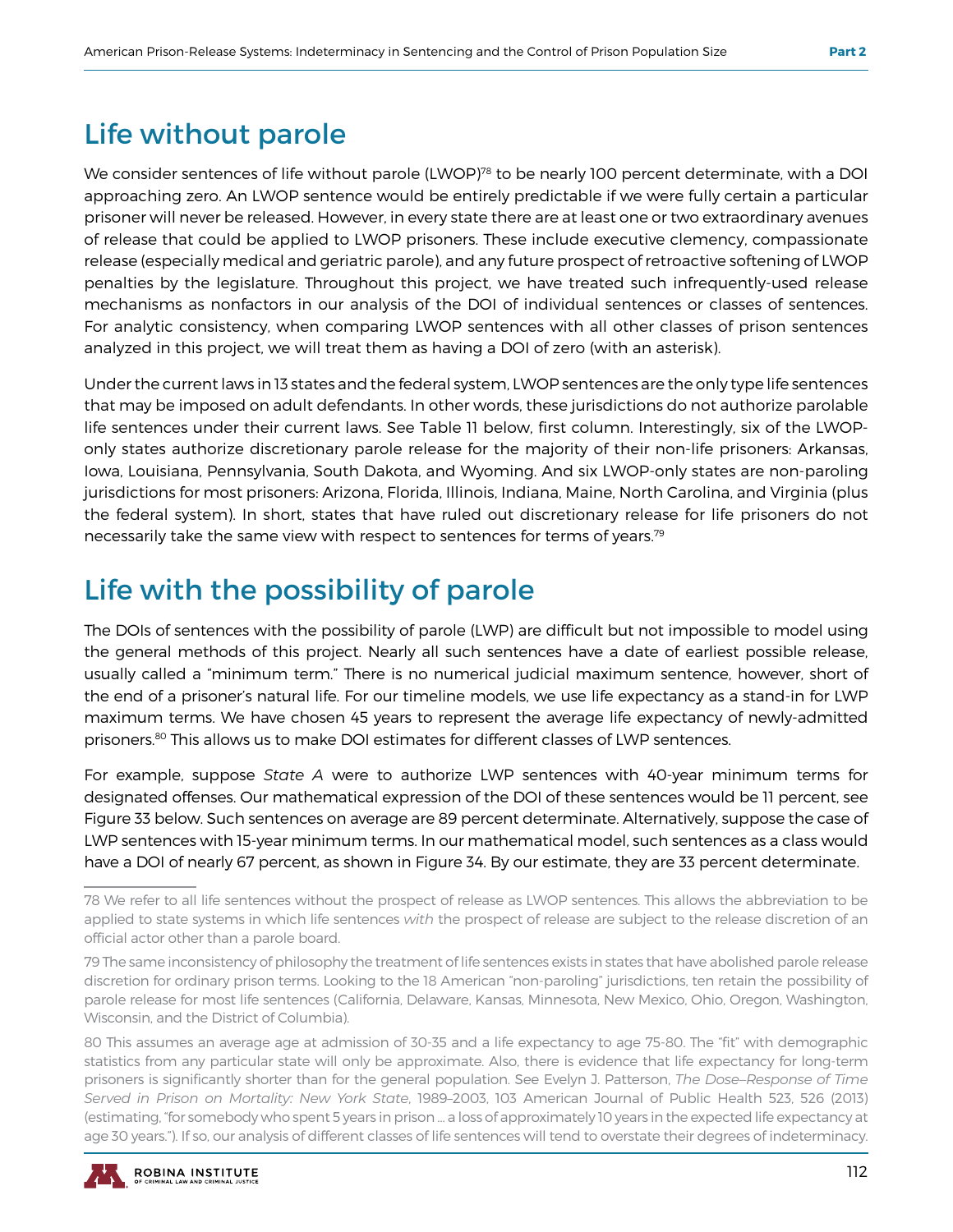

## Variations in state laws



To make standardized comparisons among the states, we have surveyed the lengths of minimum terms for murder convictions that carry parolable life sentences as authorized penalties. In most states, the most aggravated forms of murder are punishable by LWOP or even the death penalty. Our focus here is on the degree of indeterminacy in life sentences that fall immediately below this "most-aggravated" level. These are the most severe LWP penalties available in each jurisdiction—at least if we assume a single rather than multiple convictions.<sup>81</sup>

Table 11, second column, collects this information for 52 jurisdictions as of 2021. We have not looked back to the applicable laws in earlier decades, but we know that minimum terms for parolable life sentences were generally shorter in the mid-20th century than they are today. The original Model Penal Code,

<sup>81</sup> Some states allow the "stacking" of minimum terms when two or more life sentences are imposed consecutively. We did not include this practice in the project's 52-jurisdiction survey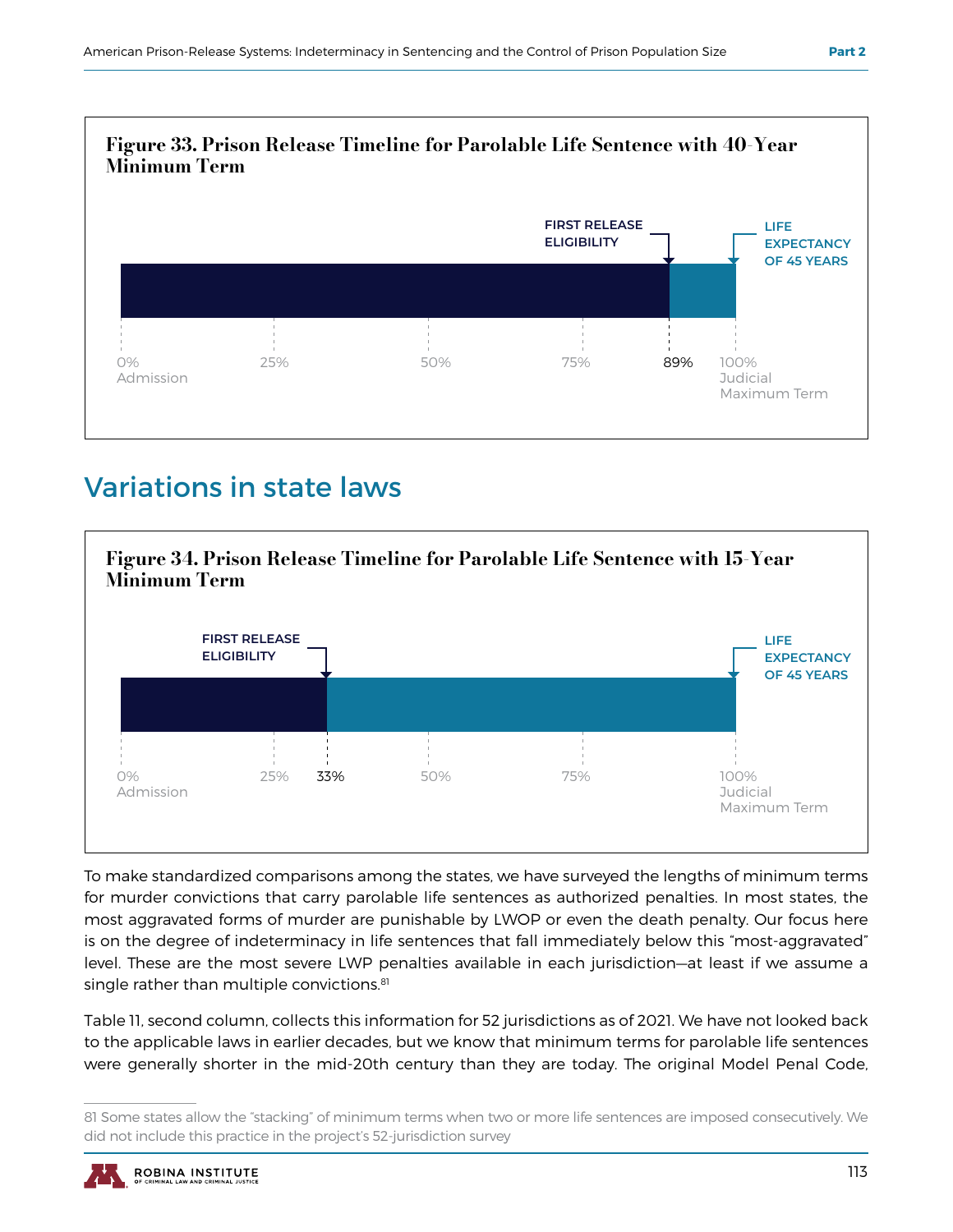approved in 1962, contemplated life sentences with minimum terms no longer than ten years.<sup>82</sup> Among the 37 American jurisdictions that allow parolable life sentences (36 states and the District of Columbia), 26 currently require minimum terms of 25 years or more for the most severe of those sentences. Eleven impose minimum terms of 20 years or less. Only two states authorize minimum sentences as low as 10 years for the most serious classes of LWP sentences.<sup>83</sup> Marc Mauer and Ashley Nellis collected several examples of individual states that have increased minimum terms for life prisoners:

For example, a 1994 law in Missouri extended the initial wait time before parole consideration from thirteen years to twenty-three years. … In Georgia, persons serving life sentences for serious violent felonies committed before 1995 were eligible for parole after seven years. In 1995 the legislature doubled this period to fourteen years. The statute was revised again in 2006, requiring a thirty-year period before initial parole review on a life sentence for persons convicted of any of seven serious, violent felonies …. Similarly, a life sentence with the possibility of parole in Tennessee now requires that a minimum of fifty-one years be served before meeting with the parole board.<sup>84</sup>

## Juvenile life sentences

The DOIs of life sentences imposed on juvenile offenders (those who were under age 18 at the time of their crimes) is a special category in American law.<sup>85</sup> Compared with other Western democracies, the U.S. imposes large numbers of juvenile life sentences. Such sentences have been regulated by a relatively new subfield of constitutional law beginning with the Supreme Court's 2010 decision in *Graham v. Florida*, holding LWOP an unconstitutional penalty when applied to juvenile offenders for non-homicide offenses.86 Under *Graham* and later cases, certain findings must be made at sentencing before a juvenile defendant may be given an LWOP sentence (often abbreviated "JLWOP").87 Although

86 560 US 48 (2010) (holding life without parole an unconstitutional penalty when applied to a juvenile offender for a non-homicide offense).

<sup>87</sup> *See also Miller v. Alabama*, 567 U.S. 460, 480 (2012) (holding mandatory sentences of life without parole unconstitutional when applied to defendants who were under age 18 at the time of their crimes; stating further that, "[a]lthough we do not foreclose a sentencer's ability to make that judgment in homicide cases, we require it to take into account how children are different, and how those differences counsel against irrevocably sentencing them to a lifetime in prison."); *Montgomery v. Louisiana*, 136 S.Ct. 718, 735 (2016) (stating that Miller required "a sentencer to consider a juvenile offender's youth and attendant characteristics before determining that life without parole is a proportionate sentence."); *Jones v.* 



<sup>82</sup> *See* American Law Institute, Model Penal Code: Proposed Official Draft (American Law Institute, 1962), Section 6.07(1) (extended sentence for first degree felony; minimum term can be no longer than 10 years).

<sup>83</sup> One of these two states, Hawaii, places the length of the minimum term for the most severe parolable life sentences within the discretion of sentencing courts, with no stated limitation. We classify this approach as allowing for minimum terms of 10 years of less in individual cases.

<sup>84</sup> Marc Mauer & Ashley Nellis, The Meaning of Life: The Case for Abolishing Life Sentences (The New Press, 2018), at 31-32. Our research shows that Tennessee has increased minimum terms for the most serious class of life sentences to 60 years.

<sup>85</sup> There is a large literature on the specialized topic of juvenile life sentences in the U.S. See, e.g., Stuti S. Kokkalera & Simon I. Singer, *Discretionary Release Practices for Juveniles Facing Life: A Review of State Parole and Resentencing Procedures*, in Cassia Spohn & Pauline K. Brennan eds., Handbook on Sentencing Policies and Practices in the 21st Century (Routledge 2019); Kristen Bell, *A Stone of Hope: Legal and Empirical Analysis of California Juvenile Lifer Parole Decisions,* 54 Harv. Civ. Rts.-Civ. Lib's L. Rev. 455 (2019); Kathryn Monahan, Laurence Steinberg, and Alex R. Piquero, Juvenile Justice Policy and Practice: A Developmental Perspective, in Michael Tonry ed., 44 Crime and Justice 577 (2015); Perry L. Moriearty, The Trilogy and Beyond, 62 SD. L. Rev. 539 (2017) (discussing the Supreme Court's decisions in *Roper v. Simmons; Graham v. Florida; and Miller v. Alabama); Ashley Nellis, The Lives of Juvenile Lifers: Findings from a National Survey* (Sentencing Project, 2012).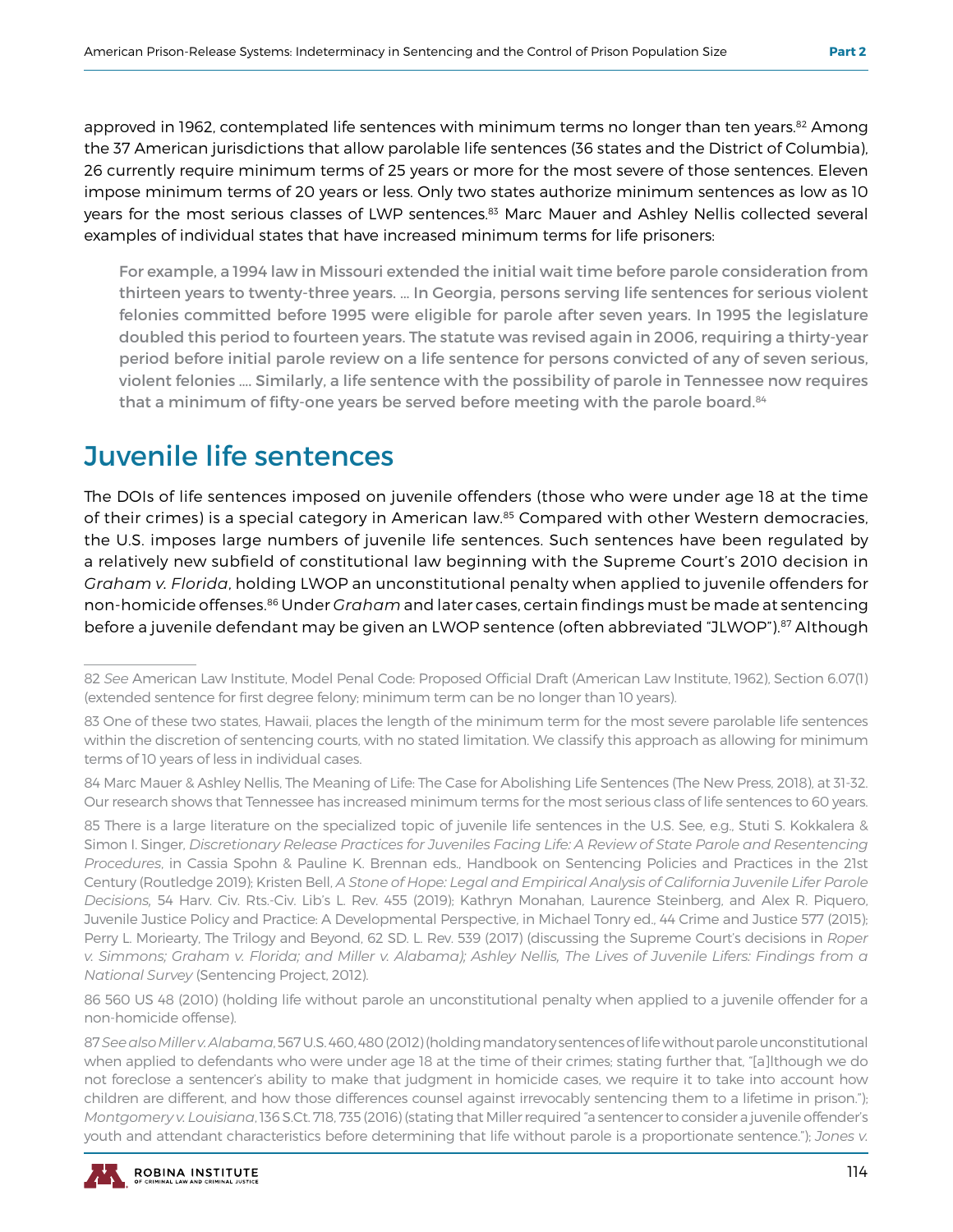new JLWOP penalties have not been ruled out by the Court for homicide, this line of cases had the effect of invalidating a large share of previously-imposed JLWOP sentences.<sup>88</sup> In addition, the *Miller* decisions have helped spur 26 states to abolish JLWOP as a matter of state constitutional or statutory law—a trend that is likely to continue.<sup>89</sup>

Table 11 summarizes the current approaches of 52 American jurisdictions. Oddly, in several states, minimum terms for parolable juvenile life sentences (JLWP) are longer than those authorized for the most serious LWP sentences for adults. We assume this is because some states have replaced some or all JLWOP sentences with JLWP sentences, while LWOP remains a viable sentence for adults.

Apart from the reduced numbers of JLWOP sentences that remain on the American landscape, the Supreme Court has required that all other juvenile lifers must be afforded a "meaningful opportunity to obtain release" during their lifetimes.<sup>90</sup> So far the Supreme Court and the lower courts have not given precise definition to this requirement. We cannot yet say if any particular DOI is required to supply a "meaningful opportunity" of release, nor do we know what manner of process or decision rules are adequate to meet the Court's requirement.

### Indeterminacy and juvenile life sentences

Using this project's terminology, the Supreme Court's jurisprudence in this area has focused on the DOIs of juvenile life sentences. So far the Court has placed no restrictions whatever on life prison terms as maximum sentences for juveniles. Rather, the Court has been concerned with time-served determinations within the high ceiling of a possible lifetime prison term.

Our chief observation in this domain is that, while the Court's rulings focus on the DOIs of juvenile life sentences, the Court has created no conceptual framework or language to permit meaningful analysis. Only one thing is clear. We know that, for many juvenile lifers, a DOI of zero is not permissible. Beyond that, the leading decisions give little guidance as to how much indeterminacy is needed to supply a "meaningful opportunity for release."

<sup>90</sup> *Graham v. Florida*, 560 U.S. 48, 75 (2010) ("A State is not required to guarantee eventual freedom to a juvenile offender convicted of a nonhomicide crime. What the State must do, however, is give defendants like Graham some meaningful opportunity to obtain release based on demonstrated maturity and rehabilitation.").



*Mississippi*, No. 18–1259, 141 S. Ct. 1307 (2021) (holding that sentencing courts are not required to make a factual finding of "permanent incorrigibility" before sentencing a juvenile offender to life without parole so long as court has considered the defendant's youth before imposing the LWOP sentence).

<sup>88</sup> *Montgomery v. Louisiana*, 136 S.Ct. 718 (2016) (holding Miller's prohibition on mandatory LWOP for juvenile offenders must be given retroactive effect).

<sup>89</sup> See Josh Rovner, *Juvenile Life Without Parole: An Overview* (The Sentencing Project, 2020); Campaign for the Fair Sentencing of Youth, *29 States and DC Ban or Have No One Serving Life Without Parole for Children*, at https://www. fairsentencingofyouth.org/media-resources/states-that-ban-life/, visited July 26, 2021. We base our count on the individual state reports prepared for this project.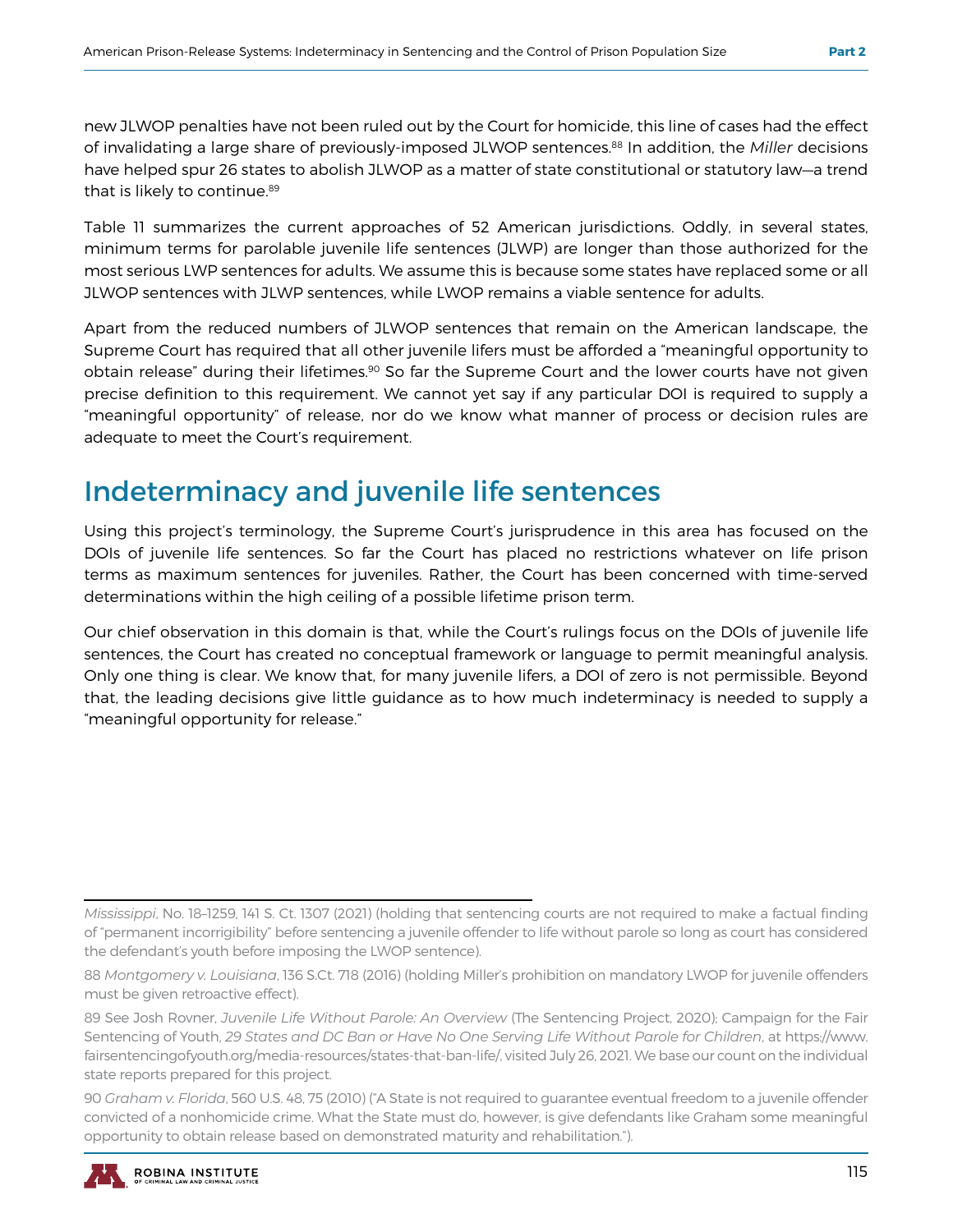#### Table 11. Indeterminacy in Life Sentences: Current Laws in 50 American States, DC, and Federal System

|                    | <b>No</b><br>parolable<br><b>life</b><br>sentences<br>for adults | <b>Longest</b><br>minimum term<br>for parolable<br>life sentence<br>for murder | <b>Longest</b><br>minimum term<br>for juveniles<br>with parolable<br>life sentences | <b>Life without</b><br>parole for<br><b>juveniles</b><br>abolished | <b>Comments</b>                                                                                                                                                                                                                                                                                                                                                       |
|--------------------|------------------------------------------------------------------|--------------------------------------------------------------------------------|-------------------------------------------------------------------------------------|--------------------------------------------------------------------|-----------------------------------------------------------------------------------------------------------------------------------------------------------------------------------------------------------------------------------------------------------------------------------------------------------------------------------------------------------------------|
| <b>Alabama</b>     |                                                                  | 30 years                                                                       | 30 years                                                                            |                                                                    |                                                                                                                                                                                                                                                                                                                                                                       |
| Alaska             | <b>NA</b>                                                        | <b>NA</b>                                                                      | <b>NA</b>                                                                           | $\sqrt{ }$                                                         | Alaska is the only state that does not<br>authorize life sentences for any offense,<br>although sentences of up to 99 years<br>are authorized for first-degree murder.<br>For aggravated first-degree murder,<br>99-year sentences carry no prospect<br>of parole release-the functional<br>equivalent of LWOP sentences.                                             |
| <b>Arizona</b>     | $\sqrt{ }$                                                       | <b>NA</b>                                                                      | <b>NA</b>                                                                           |                                                                    | Imposition of new sentences of life<br>with parole eligibility was barred by<br>statute in 1994, but continued to be<br>imposed by sentencing courts with<br>MIN terms of 25 or 35 years. Arizona's<br>legislature awarded retroactive effect<br>to such sentences imposed prior to<br>August 3, 2018, but all life sentences<br>must be LWOP from that date forward. |
| <b>Arkansas</b>    | $\sqrt{ }$                                                       | <b>NA</b>                                                                      | 30 years                                                                            | $\sqrt{ }$                                                         | Parolable life sentences have been<br>unavailable in Arkansas since 1969                                                                                                                                                                                                                                                                                              |
| <b>California</b>  |                                                                  | 25 years                                                                       | 24 years                                                                            | $\sqrt{ }$                                                         |                                                                                                                                                                                                                                                                                                                                                                       |
| Colorado           |                                                                  | 40 years                                                                       | 40 years                                                                            | $\sqrt{ }$                                                         | Minimum terms for juvenile life<br>sentences are reducible by earned-<br>time credits to as low as 20 years                                                                                                                                                                                                                                                           |
| <b>Connecticut</b> |                                                                  | 30 years                                                                       | 30 years                                                                            | $\sqrt{ }$                                                         | Juvenile offenders with non-life<br>sentences longer than 50 years<br>become eligible for parole after 30<br>years (while adults must serve 85% of<br>their maximum terms)                                                                                                                                                                                            |
| <b>Delaware</b>    |                                                                  | 45 years                                                                       | 30 years                                                                            | $\sqrt{ }$                                                         | Juvenile lifers may petition sentencing<br>court for sentence modification after<br>30 years                                                                                                                                                                                                                                                                          |
| <b>Florida</b>     | $\sqrt{ }$                                                       | <b>NA</b>                                                                      | 25 years                                                                            |                                                                    |                                                                                                                                                                                                                                                                                                                                                                       |
| Georgia            |                                                                  | 30 years                                                                       | 30 years                                                                            |                                                                    |                                                                                                                                                                                                                                                                                                                                                                       |

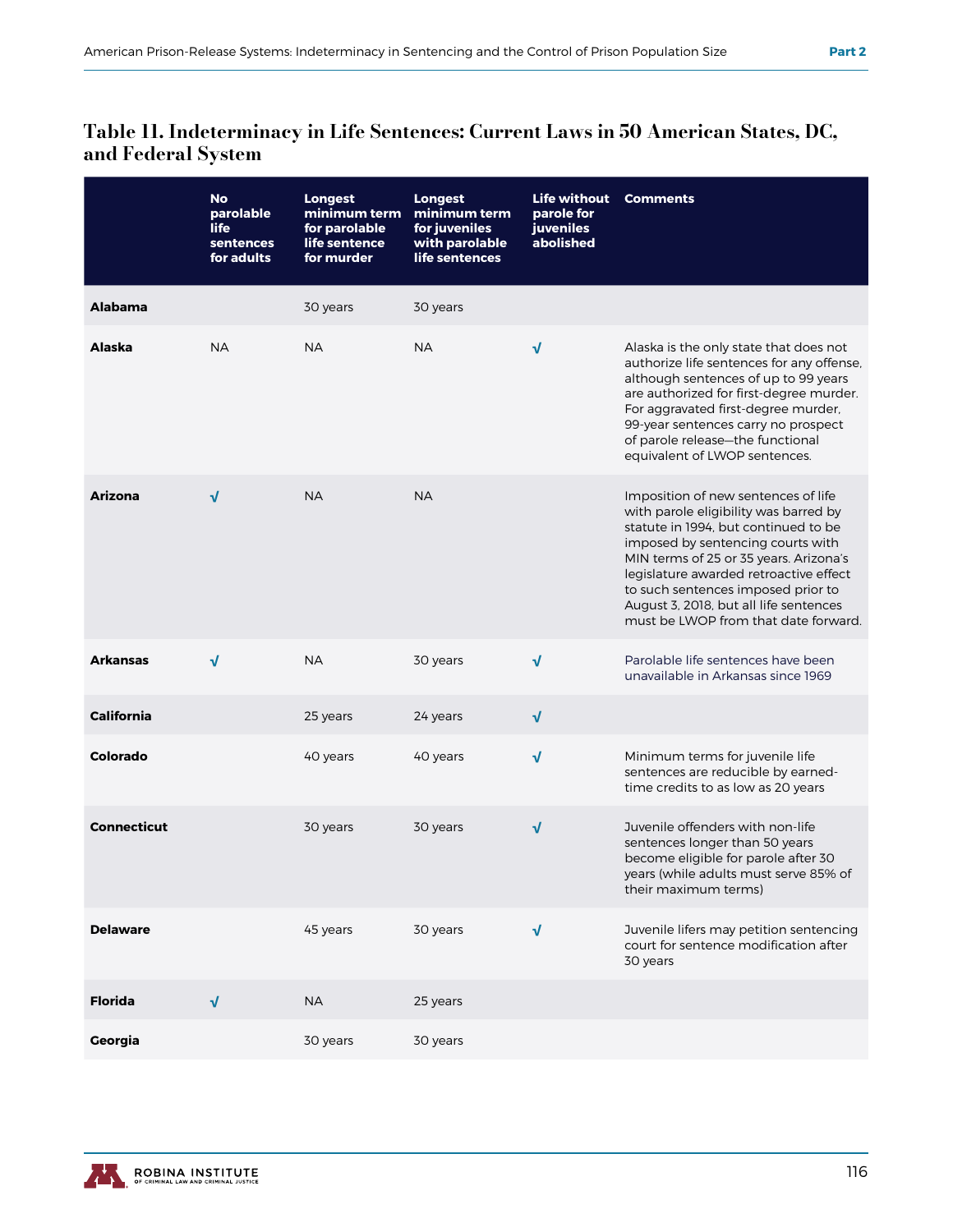|                 | <b>No</b><br>parolable<br><b>life</b><br>sentences<br>for adults | <b>Longest</b><br>minimum term<br>for parolable<br>life sentence<br>for murder | <b>Longest</b><br>minimum term<br>for juveniles<br>with parolable<br>life sentences | <b>Life without</b><br>parole for<br>juveniles<br>abolished | <b>Comments</b>                                                                                                                                                                                                                                                                                                                                                                                                                  |
|-----------------|------------------------------------------------------------------|--------------------------------------------------------------------------------|-------------------------------------------------------------------------------------|-------------------------------------------------------------|----------------------------------------------------------------------------------------------------------------------------------------------------------------------------------------------------------------------------------------------------------------------------------------------------------------------------------------------------------------------------------------------------------------------------------|
| Hawaii          |                                                                  | In discretion of<br>parole board                                               | In discretion of<br>parole board                                                    | $\sqrt{ }$                                                  | After LWOP prisoners have served<br>20 years, parole board must offer<br>recommendation to governor on<br>advisability of commuting LWOP<br>sentence to a parolable life sentence.                                                                                                                                                                                                                                               |
| Idaho           |                                                                  | At least 10<br>years, or more<br>in discretion<br>of sentencing<br>court       | Juvenile LWOP<br>sentences<br>reviewed case-<br>by-case by Idaho<br>Supreme Court   |                                                             |                                                                                                                                                                                                                                                                                                                                                                                                                                  |
| <b>Illinois</b> | $\sqrt{ }$                                                       | <b>NA</b>                                                                      | <b>NA</b>                                                                           | $\sqrt{ }$                                                  | Longest maximum sentences for<br>juveniles capped at 40 years.                                                                                                                                                                                                                                                                                                                                                                   |
| Indiana         | $\sqrt{ }$                                                       | <b>NA</b>                                                                      | No statute or<br>caselaw on point                                                   |                                                             | Offenders may be sentenced to LWOP<br>for murder if the state proves beyond<br>a reasonable doubt the existence of<br>at least one aggravating circumstance<br>during the sentencing hearing.<br>Generally, the sentencing hearing for<br>murder is held before a jury, and the<br>procedural requirements necessary to<br>sentence an offender to death are also<br>required to sentence an offender to<br>life without parole. |
| lowa            | $\sqrt{ }$                                                       | <b>NA</b>                                                                      | In discretion of<br>parole board<br>unless set by<br>sentencing court               | $\sqrt{ }$                                                  | As a matter of state constitutional law,<br>mandatory MIN penalty laws cannot<br>be applied to juveniles; courts have<br>discretion to impose shorter minimum<br>terms or suspend sentences                                                                                                                                                                                                                                      |
| <b>Kansas</b>   |                                                                  | 25 years                                                                       | 25 years                                                                            | $\sqrt{}$                                                   |                                                                                                                                                                                                                                                                                                                                                                                                                                  |
| Kentucky        |                                                                  | 25 years                                                                       | 25 years                                                                            | $\sqrt{}$                                                   | Kentucky Supreme Court held<br>in 1968 that JLWOP sentences<br>were unconstitutional under state<br>constitution                                                                                                                                                                                                                                                                                                                 |
| Louisiana       | $\sqrt{ }$                                                       | <b>NA</b>                                                                      | 25 years                                                                            |                                                             | Generally, no inmate serving a<br>life sentence is eligible for parole<br>consideration unless the sentence has<br>been commuted to a term of years.                                                                                                                                                                                                                                                                             |
| Maine           | $\sqrt{ }$                                                       | <b>NA</b>                                                                      | <b>NA</b>                                                                           |                                                             | Although JLWOP not abolished, Maine<br>has never imposed such a sentence                                                                                                                                                                                                                                                                                                                                                         |

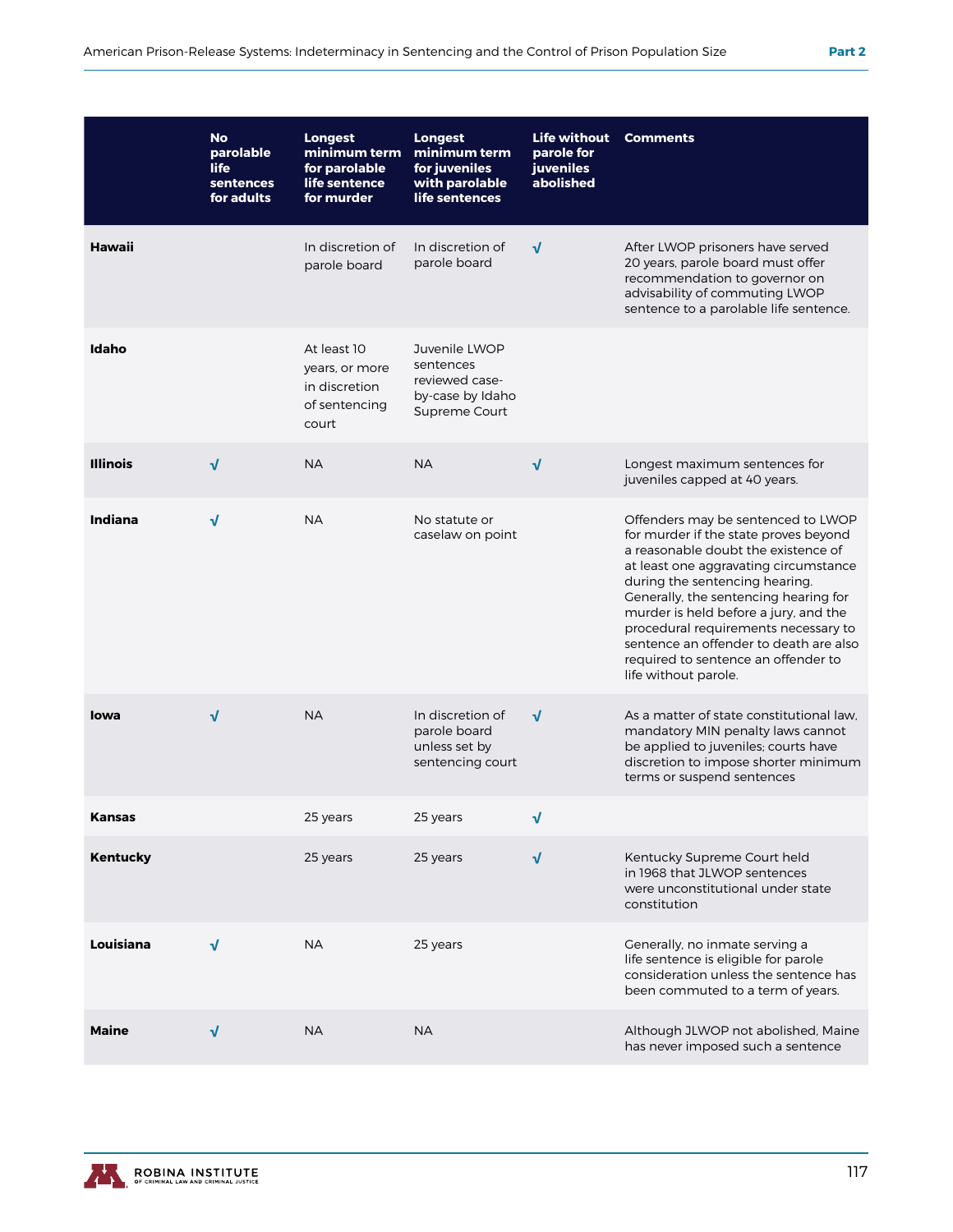|                      | <b>No</b><br>parolable<br><b>life</b><br>sentences<br>for adults | <b>Longest</b><br>minimum term<br>for parolable<br>life sentence<br>for murder | <b>Longest</b><br>minimum term<br>for juveniles<br>with parolable<br>life sentences | <b>Life without</b><br>parole for<br><b>juveniles</b><br>abolished | <b>Comments</b>                                                                                                                                                                                                                                                                                        |
|----------------------|------------------------------------------------------------------|--------------------------------------------------------------------------------|-------------------------------------------------------------------------------------|--------------------------------------------------------------------|--------------------------------------------------------------------------------------------------------------------------------------------------------------------------------------------------------------------------------------------------------------------------------------------------------|
| Maryland             |                                                                  | 25 years                                                                       | 25 years                                                                            |                                                                    | Prisoners with JLWOP sentences may<br>only be released through pardon or<br>remission of sentence by governor                                                                                                                                                                                          |
| <b>Massachusetts</b> |                                                                  | 25 years                                                                       | 30 years                                                                            | $\sqrt{ }$                                                         |                                                                                                                                                                                                                                                                                                        |
| <b>Michigan</b>      |                                                                  | 20 years                                                                       | 25 years                                                                            |                                                                    |                                                                                                                                                                                                                                                                                                        |
| <b>Minnesota</b>     |                                                                  | 30 years                                                                       | 30 years                                                                            |                                                                    | Commissioner of Corrections is<br>discretionary release decisionmaker<br>for prisoners with life sentences rather<br>than a parole board.                                                                                                                                                              |
| Mississippi          |                                                                  | 20 years                                                                       | 20 years                                                                            |                                                                    |                                                                                                                                                                                                                                                                                                        |
| <b>Missouri</b>      |                                                                  | 15 years                                                                       | 25 years                                                                            |                                                                    |                                                                                                                                                                                                                                                                                                        |
| <b>Montana</b>       |                                                                  | 30                                                                             | No statute or<br>caselaw on point                                                   |                                                                    |                                                                                                                                                                                                                                                                                                        |
| <b>Nebraska</b>      |                                                                  | 20 years                                                                       | 40 years                                                                            |                                                                    |                                                                                                                                                                                                                                                                                                        |
| <b>Nevada</b>        |                                                                  | 20 years                                                                       | 20 years                                                                            | $\sqrt{ }$                                                         | MIN terms for juveniles can be no<br>longer than 15 years in cases in which<br>no victim has died.                                                                                                                                                                                                     |
| <b>New Hampshire</b> |                                                                  | 18 years                                                                       | 18 years                                                                            |                                                                    |                                                                                                                                                                                                                                                                                                        |
| <b>New Jersey</b>    |                                                                  | 25 years                                                                       | <b>NA</b>                                                                           | $\sqrt{}$                                                          | Longest maximum sentences for<br>juveniles capped at 25 years.                                                                                                                                                                                                                                         |
| <b>New Mexico</b>    |                                                                  | 30 years                                                                       | 30 years                                                                            |                                                                    | New Mexico Supreme Court held<br>in 2018 that a juvenile defendant's<br>91 and one-half year term did not<br>deprive the defendant of a meaningful<br>opportunity to obtain release because<br>the defendant could become eligible<br>for release through meritorious<br>deductions as early as age 62 |
| <b>New York</b>      |                                                                  | 20 years                                                                       | 20 years                                                                            | √                                                                  | Sentencing courts have discretion to<br>set longer minimum terms within<br>statutory ceilings                                                                                                                                                                                                          |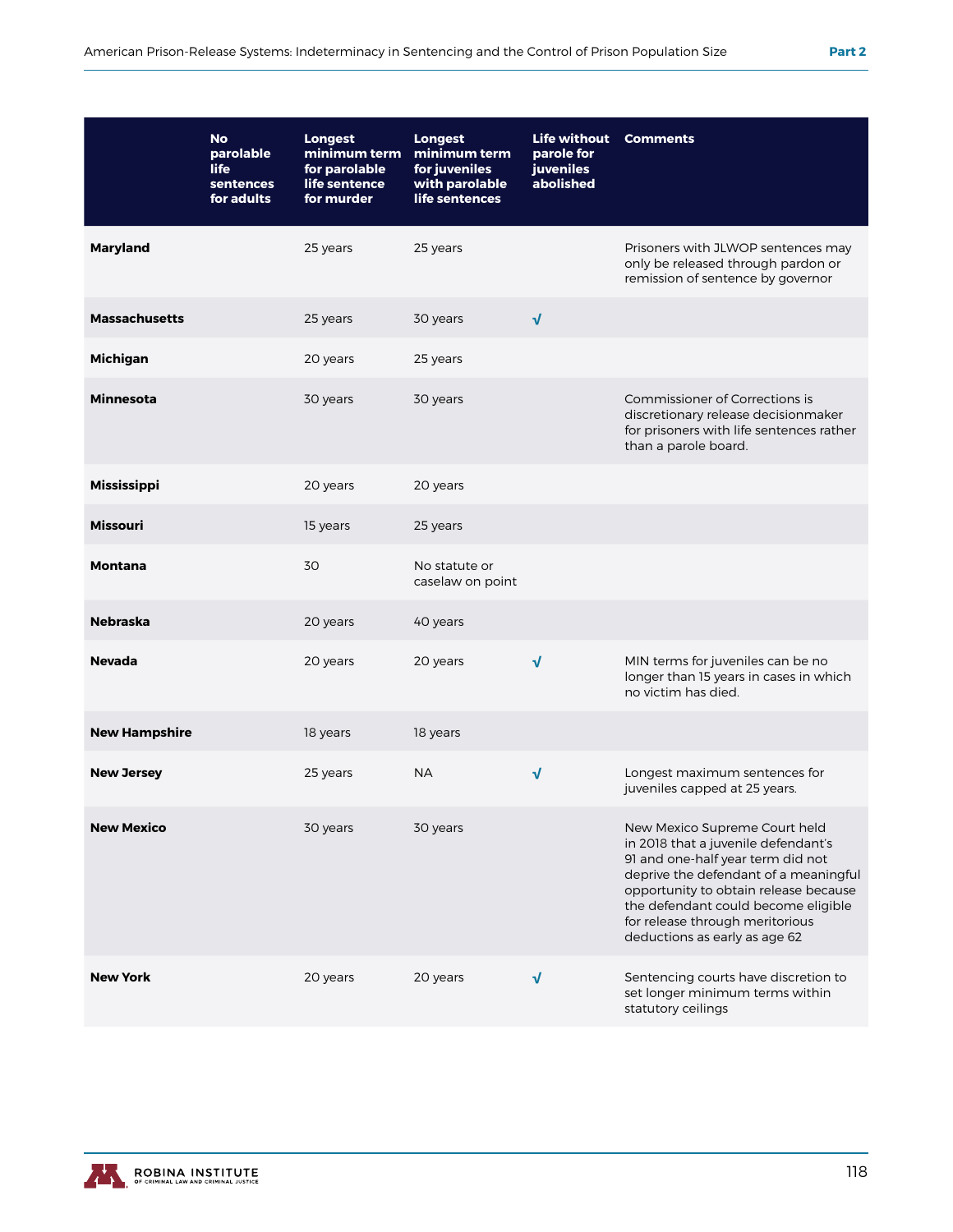|                       | <b>No</b><br>parolable<br>life<br>sentences<br>for adults | <b>Longest</b><br>minimum term<br>for parolable<br>life sentence<br>for murder | <b>Longest</b><br>minimum term<br>for juveniles<br>with parolable<br>life sentences | <b>Life without</b><br>parole for<br><b>juveniles</b><br>abolished | <b>Comments</b>                                                                                                                                                                                                                    |
|-----------------------|-----------------------------------------------------------|--------------------------------------------------------------------------------|-------------------------------------------------------------------------------------|--------------------------------------------------------------------|------------------------------------------------------------------------------------------------------------------------------------------------------------------------------------------------------------------------------------|
| <b>North Carolina</b> | √                                                         | <b>NA</b>                                                                      | 25 years                                                                            |                                                                    | MIN no longer than 20 years for<br>prisoners who were juveniles at time<br>of offense provided no death occurred,<br>even for multiple counts, this MIN<br>reducible by good time credits.                                         |
| North Dakota          |                                                           | 30 years                                                                       | 30 years                                                                            | $\sqrt{}$                                                          | Juvenile lifers may petition courts for<br>reduction of sentence after 20 years                                                                                                                                                    |
| Ohio                  |                                                           | 30 years                                                                       | 25 years                                                                            | $\sqrt{ }$                                                         |                                                                                                                                                                                                                                    |
| Oklahoma              |                                                           | 38 years                                                                       | 38 years                                                                            |                                                                    |                                                                                                                                                                                                                                    |
| Oregon                |                                                           | 30 years                                                                       | 15 years                                                                            | $\sqrt{ }$                                                         | 15-year MIN term for juveniles applies<br>to all long sentences, not just life<br>sentences; also, sentencing courts have<br>"second look" responsibility to review<br>all juvenile sentences after 50 percent<br>of MAX           |
| Pennsylvania          | √                                                         | <b>NA</b>                                                                      | 35 years                                                                            |                                                                    | Juvenile offenders under age 15 at<br>the time of their offenses receive<br>minimum terms of 25 years with life<br>sentences                                                                                                       |
| <b>Rhode Island</b>   |                                                           | 25 years                                                                       | 25 years                                                                            |                                                                    | Imposition of LWOP requires findings<br>of aggravating factors at sentencing<br>much like death penalty procedures<br>in many states; JLWOP not abolished<br>but Rhode Island currently has no<br>prisoners with such a sentence   |
| South Carolina        |                                                           | 30 years                                                                       | 30 years                                                                            |                                                                    |                                                                                                                                                                                                                                    |
| South Dakota          | √                                                         | <b>NA</b>                                                                      | No statute or<br>caselaw on point                                                   | √                                                                  | Juvenile life sentences converted to<br>term of years subject to state's matrix<br>of parole eligibility formulas (longest<br>MIN term is 75% of MAX)                                                                              |
| <b>Tennessee</b>      |                                                           | 51 years                                                                       | 51 years                                                                            |                                                                    | Life sentences with prospect of release<br>are counted as sentences with 60-<br>year MAXs and the potential of 15%<br>discount from credit earnings; this is<br>a movable MRD approach rather than<br>discretionary parole release |
| Texas                 |                                                           | 30 years                                                                       | 40 years                                                                            | √                                                                  |                                                                                                                                                                                                                                    |

ROBINA INSTITUTE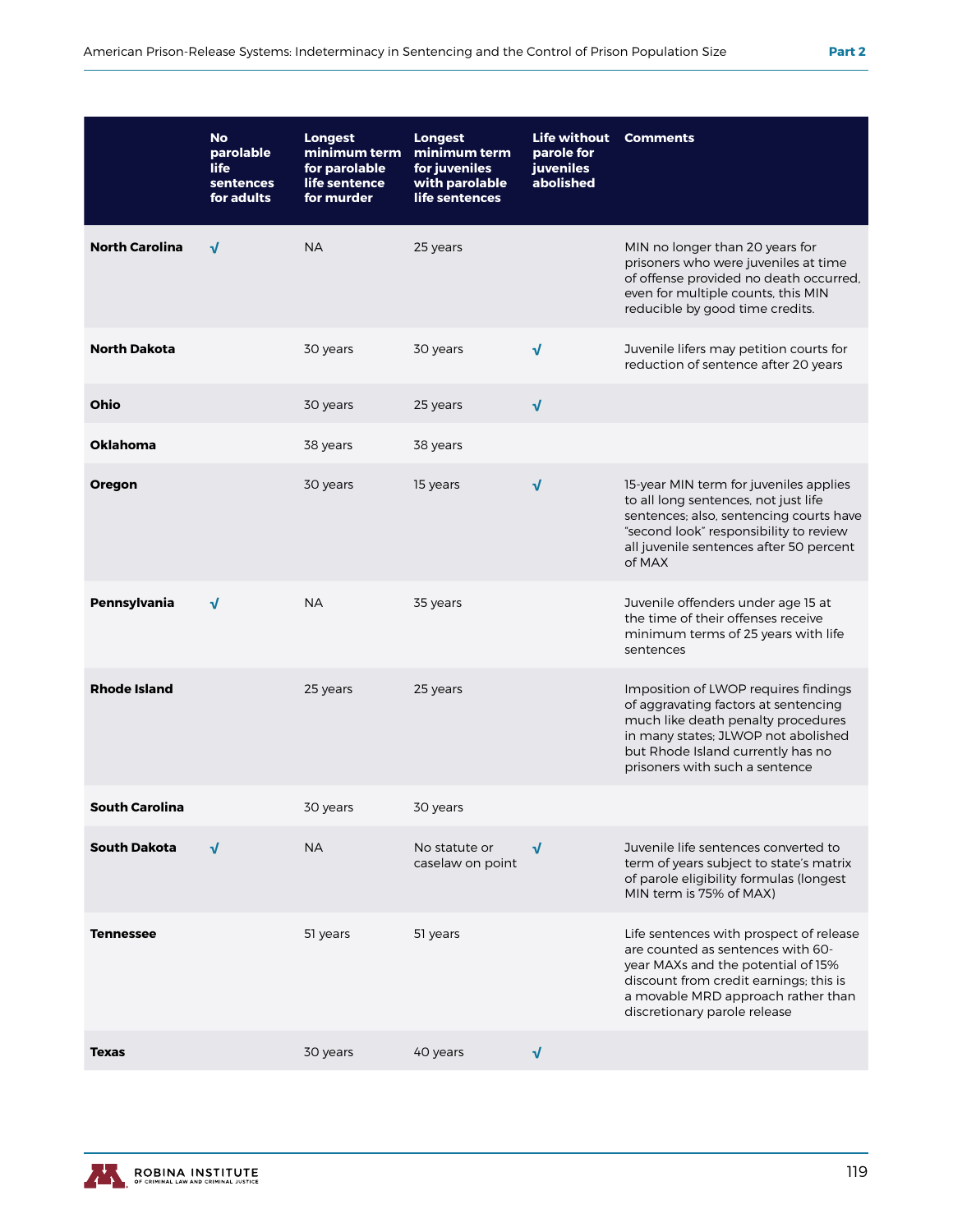|                                       | <b>No</b><br>parolable<br><b>life</b><br>sentences<br>for adults | <b>Longest</b><br>minimum term<br>for parolable<br>life sentence<br>for murder | <b>Longest</b><br>minimum term<br>for juveniles<br>with parolable<br>life sentences | <b>Life without</b><br>parole for<br><b>juveniles</b><br>abolished | <b>Comments</b>                                                                                                                                                                                                                               |
|---------------------------------------|------------------------------------------------------------------|--------------------------------------------------------------------------------|-------------------------------------------------------------------------------------|--------------------------------------------------------------------|-----------------------------------------------------------------------------------------------------------------------------------------------------------------------------------------------------------------------------------------------|
| Utah                                  |                                                                  | 25 years                                                                       | 25 years                                                                            | $\sqrt{}$                                                          | LWOP sentences are effectively<br>abolished in Utah; parole board has<br>authority to grant release if it finds by<br>clear and convincing evidence that the<br>person is permanently incapable of<br>being a threat to the safety of society |
| <b>Vermont</b>                        |                                                                  | 35 years                                                                       | 35 years                                                                            | $\sqrt{ }$                                                         |                                                                                                                                                                                                                                               |
| <b>Virginia</b>                       | $\sqrt{ }$                                                       | <b>NA</b>                                                                      | 20                                                                                  | $\sqrt{}$                                                          | MIN terms for non-life sentences<br>are never longer than 20 years for<br>prisoners who were juveniles at time<br>of offense.                                                                                                                 |
| Washington                            |                                                                  | 25 years                                                                       | 25 years                                                                            | Abolished<br>for those<br>under 16 at<br>the time of<br>offense    | MIN never longer than 20 years for<br>most prisoners who were juveniles at<br>time of offense no matter how long<br>their maximum terms; exceptions<br>for aggravated murder and serious<br>sex offenders with indeterminate<br>sentences     |
| <b>West Virginia</b>                  |                                                                  | 10 years                                                                       | 15 years                                                                            | $\sqrt{ }$                                                         |                                                                                                                                                                                                                                               |
| <b>Wisconsin</b>                      |                                                                  | 20 years                                                                       | 20 years                                                                            |                                                                    | At sentencing, courts have discretion<br>to set longer minimum terms with no<br>statutory ceiling. Sentencing courts<br>decide upon discretionary release<br>of life prisoners rather than a parole<br>board.                                 |
| Wyoming                               | √                                                                | <b>NA</b>                                                                      | 25 years                                                                            | $\sqrt{ }$                                                         | Life sentences for adults become<br>parolable only through commutation<br>by the governor; LWOP sentences may<br>not be commuted but are subject to<br>full pardons.                                                                          |
| <b>District of</b><br><b>Columbia</b> |                                                                  | 30 years                                                                       | Determined by<br>sentencing court                                                   | $\sqrt{ }$                                                         |                                                                                                                                                                                                                                               |
| <b>Federal System</b>                 | $\sqrt{ }$                                                       | <b>NA</b>                                                                      | No statute or<br>caselaw on point                                                   |                                                                    |                                                                                                                                                                                                                                               |

Sources: 52 State Reports prepared for this project, Ashley Nellis, *No End in Sight: America's Enduring Reliance on Life Imprisonment* (Sentencing Project 2021); Campaign for the Fair Sentencing of Youth, *29 States and DC Ban or Have No One Serving Life Without Parole for Children*, at https://www.fairsentencingofyouth.org/media-resources/states-that-ban-life/, visited July 26, 2021.

Note: MAX means the judicial maximum sentence. MIN means the judicial minimum sentence.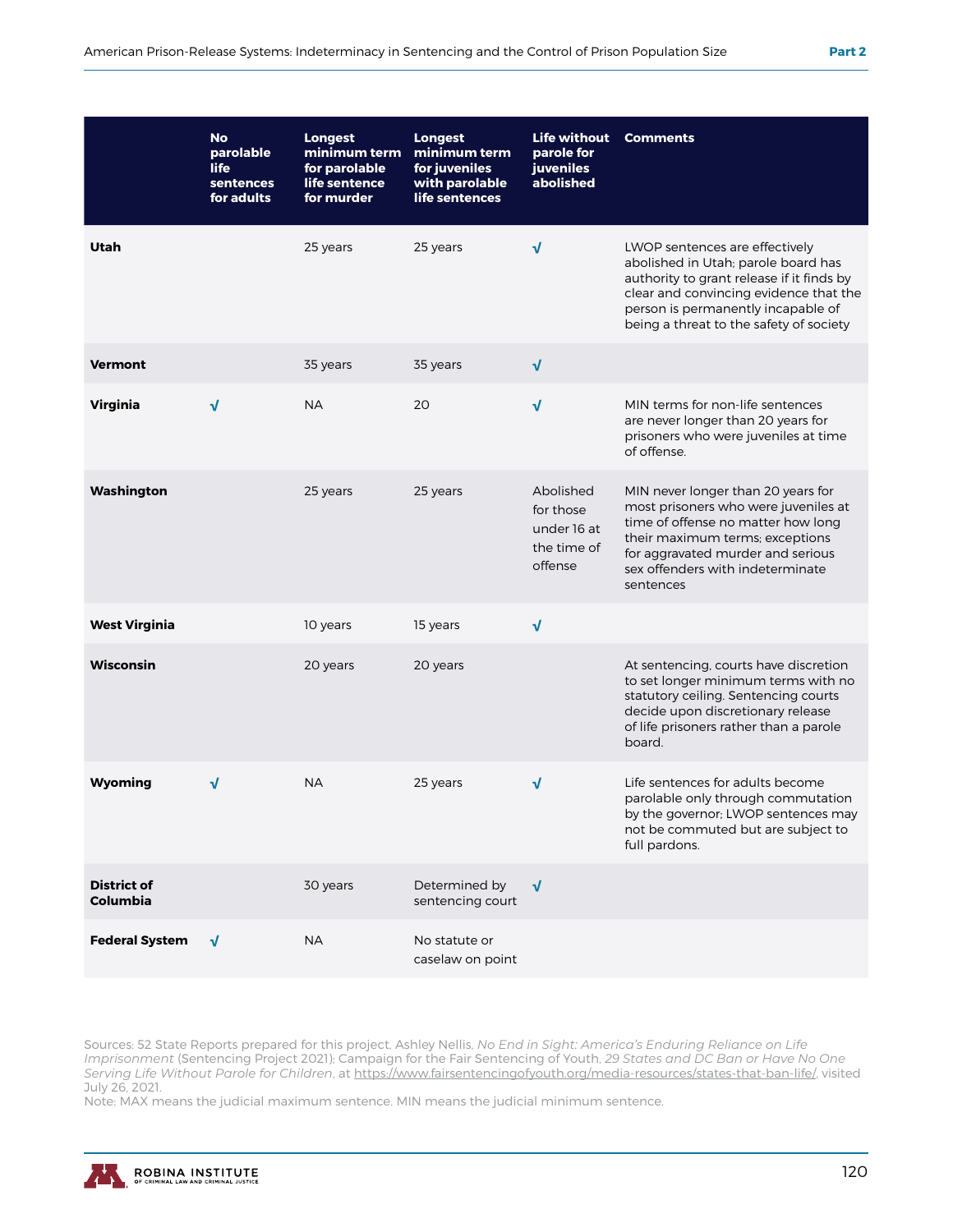## **Key Policy Options: Life Sentences and Other Extremely Long Sentences**

#### Policy issue 26: What degrees of indeterminacy should be included in life sentences for adults?

If we assume sentences with maximum terms equal to prisoners' natural lives are permissible and appropriate in some circumstances, questions about their degrees of indeterminacy depend on the lengths of their minimum terms. For DOI policy analysis, we find it useful to fill in an estimated term of years that tracks the average life expectancy of prisoners with life sentences at their admissions to prison. For individual cases, it may be more fruitful to substitute the life expectancy of the particular person whose punishment is under discussion. The best approach may depend on the question one is asking: for general systemwide evaluations, we think average life expectancy is a useful benchmark.

Over the past several decades and across the states, there has been a sharp rise in the duration of minimum terms for LWP sentences. We know of no sustained policy analysis that supports longer versus shorter minimums for different classes of parolable life sentences. We suspect that the lengthening of minimum terms in the late 20th century was largely a retributive impulse. If so, it should be reexamined periodically. Retributive emotions in some U.S. jurisdictions may not be the same today as they were during the years of prison buildup to mass incarceration. We would also encourage future analyses of the utilitarian bases for extremely long minimum terms in LWP sentences. Given the 21st century's heightened concern with questions of prison population size, it is fair to inquire into LWP's crime-reduction benefits.

We note that the questions raised above are equally applicable to maximum sentences expressed in terms of years in the range of 45 or more years. Depending on the age of the defendant at time of sentencing, maximum sentences in this ballpark are the functional equivalents of life terms.

We do not comment on the propriety of LWOP sentences. Life sentences that are 100 percent determinate raise the questions discussed above: When does today's society require such punishments for retributive purposes? On utilitarian grounds? We believe the growth of LWOP in the late 20th century had much to do with supplying an alternative to the death penalty, which may not be a rationale that stands the test of time.

#### Policy issue 27: How long should waiting periods be for eligible lifers between denial of release and the date of reconsideration?

As mentioned in Chapter 4, important policy questions are raised when setting the waiting period between a denial of release at first eligibility and subsequent reconsiderations. In some states, waiting periods for lifers are considerably longer than for prisoners with shorter sentences. Given the existence of lengthy minimum terms in the first instance, greater thought should be given to the necessity for elongated waiting periods. Are there sound retributive or utilitarian justifications for such policies?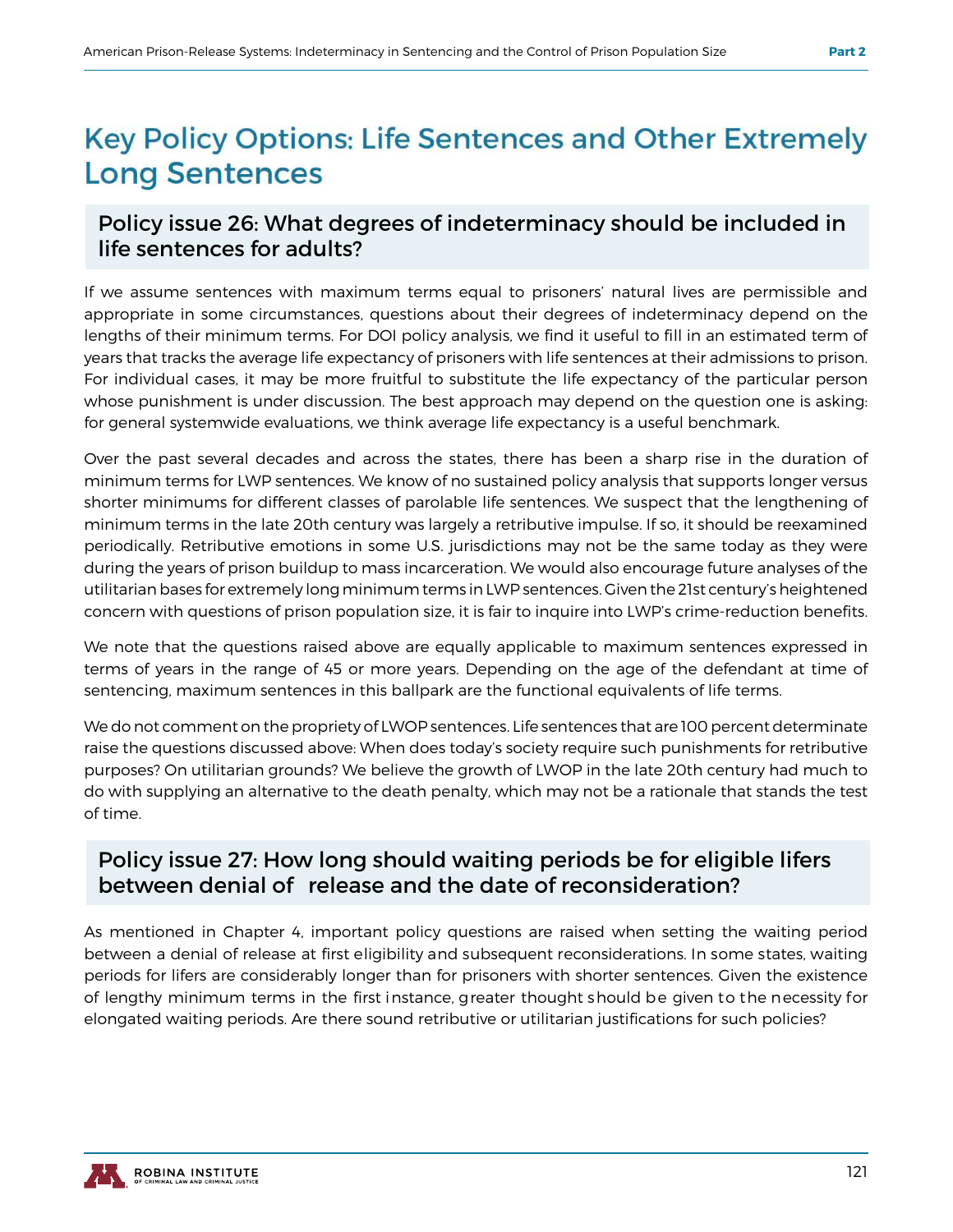#### Policy issue 28: What degrees of indeterminacy should be included in life sentences for juveniles? How much indeterminacy is necessary to furnish juvenile lifers with a "meaningful opportunity for release?"

Putting aside the ongoing debate over juvenile life sentences, we restrict ourselves to insights that flow directly from this project. First, we think translation of life maximum sentences into estimated life expectances yields larger spans of time for juvenile offenders than for adults. We would propose that 10 or 15 years be added to the life expectancy estimates for adults. Juvenile life sentences should be envisioned as the equivalent of 55–60-year maximum terms. For this reason alone, life sentences for juveniles are automatically harsher for juveniles than for adults.

Within this higher maximum ceiling, the Supreme Court has required that JLWP sentences must provide a "meaningful opportunity for release." This legal standard will continue to be litigated and refined in the coming years. The question will turn to some degree on lengths of minimum terms. Under our analysis, minimum terms of 55-60 years convert JLWP sentences into the functional equivalent of JLWOP. At some point, based on average life expectancy statistics or those applied to specific defendants, JLP sentences directly implicate the concerns of *Graham v. Florida* and later decisions. Short of this, the Supreme Court has not yet ruled whether minimums as long as 30 or 40 years will be found constitutionally permissible. The Court has said, however, that the "meaningful prospect" standard must allow for "release based on demonstrated maturity and rehabilitation." In our minds, this raises a timeline question: At what point do minimum JLWP terms become so long that they violate this constitutional standard?

#### Policy issue 29: What is the relationship between varying degrees of indeterminacy in life sentences and prison population size?

For prisoners with LWOP sentences, their numbers in the prison population are entirely determined by decisionmakers at the front end of the prison-sentencing system. Prosecutors, judges, and sometimes juries are the key actors. For LWP sentences, control of prison population size is divided across the front and back ends. The lower the degree of indeterminacy in such sentences (that is, the longer the minimum terms), the greater the amount of control that resides at the front end of the system. Systems that desire to place resource controls on prison population size must look to the parts of the system in which the determinative decisions are made. For LWOP sentences, for example, such controls would have to be entirely at the front end through such means as statutory limitations, prosecutorial guidelines, judicial sentencing guidelines, judicial "departure authority" from mandatory LWOP sentences, and heightened procedural prerequisites for the imposition of LWOP sentences.

We see release-denial discretion as a salient consideration in the context of LWP sentences and their impact on prison population size. Even when minimum terms have expired, predictably high rates of release denials effectively make life sentences more determinate than they appear on paper. For example, if lifers with 25 year minimum terms are almost never released until they have served 35 years, there is little meaningful indeterminacy in between years 25 and 35. The court's sentence was a virtual guarantee of 35 years of time served. The softening of inflexible release-denial discretion for lifers will ultimately carry effects on prison population size, especially in jurisdictions with large numbers of lifers. We have been intrigued to see that California has steadily increased the chances of release for life prisoners over the past 20 years.<sup>91</sup>

<sup>91</sup> *See* Kevin R. Reitz, Allegra Lukac, and Edward E. Rhine, *Prison-Release Discretion and Prison Population Size, State Report: California* (Robina Institute of Criminal Law and Criminal Justice, 2021), at https://robinainstitute.umn.edu/ publications/prison-release-discretion-and-prison-population-size-state-report-california.

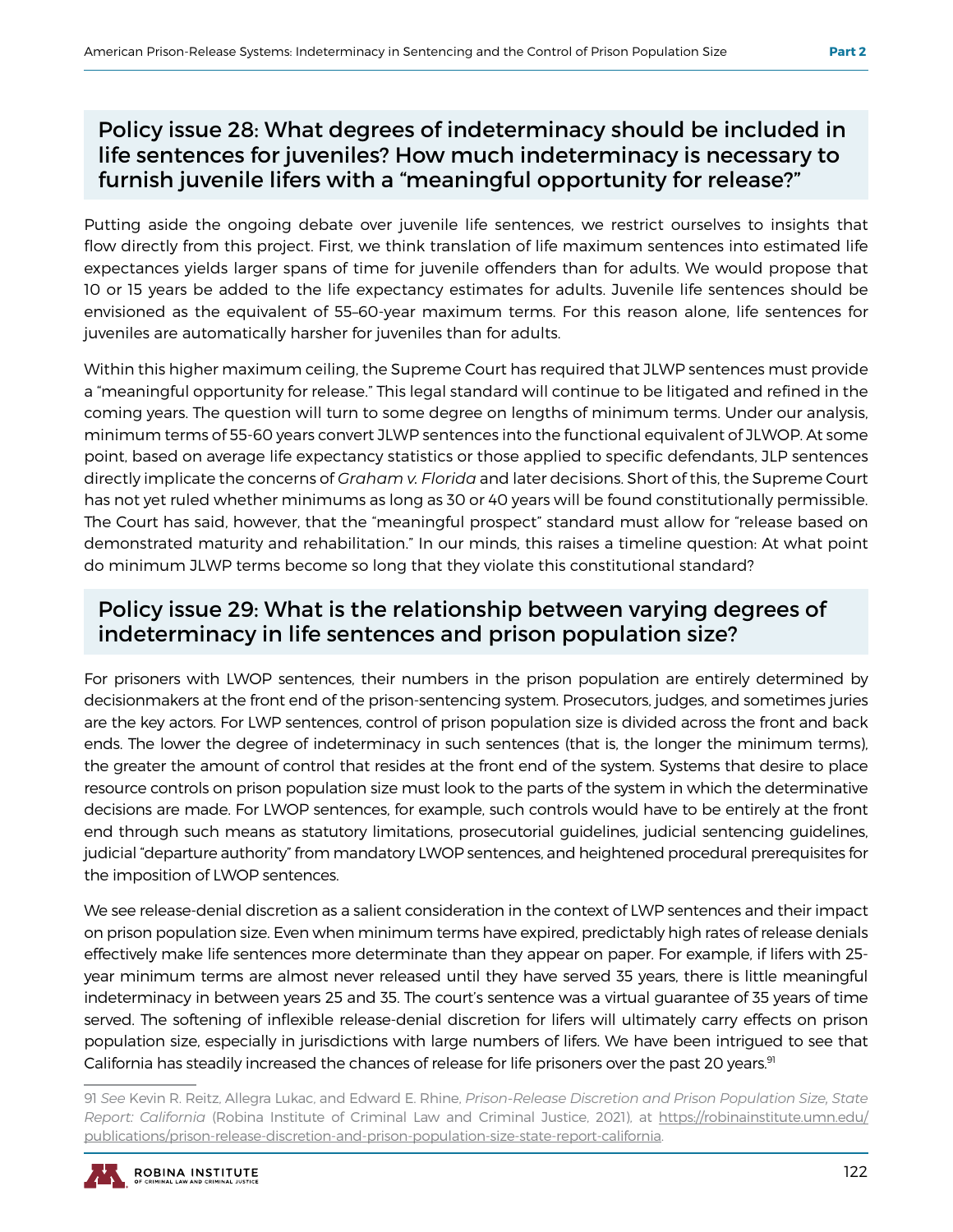Policy issue 30: For eligible lifers should state prison-sentencing systems rely on good-time credits, earned-time credits, or a combination of both? What sentence milestones should credits be counted towards for lifers? Should credits advance minimum paroleeligibility dates, mandatory release dates, or both?

Some states allow prisoners with life sentences to accumulate good-time or earned-time credits that may be applied to shorten their minimum terms to parole eligibility. As we discussed in Chapter 4, we regard this as a relatively weak form of release discretion.

The other major use of credit-based discounts is to apply them as deductions from maximum terms, so that prisoners' mandatory release dates (MRDs) advance earlier and earlier as credits accumulate (provided they are not forfeited). We devoted all of Chapter 5 to highlighting the different approaches of implementing of the use of "movable MRDs."

We think it is worth considering whether such a mechanism could be imported into the domain of life sentences. Such a scheme would require conversion of life maximum sentences into terms of years for purposes of establishing the initial milestones for moving MRDs. As we have done in this report, one could posit a proxy value of 45 years or something similar, with the opportunity of movable MRDs that would advance earlier than the 45-year mark with the accrual of credits. If no credits are earned or all are forfeited, the maximum sentence would remain or revert to a life term.

In Chapter 5, we were intrigued by the fact that advancing MRDs can be designed to introduce checks and balances into the prison-release system. Instead of placing all decisional pressure on parole boards, prison officials would gain meaningful and unilateral release discretion all their own. This is an approach that some states may wish to consider in the domain of life sentences.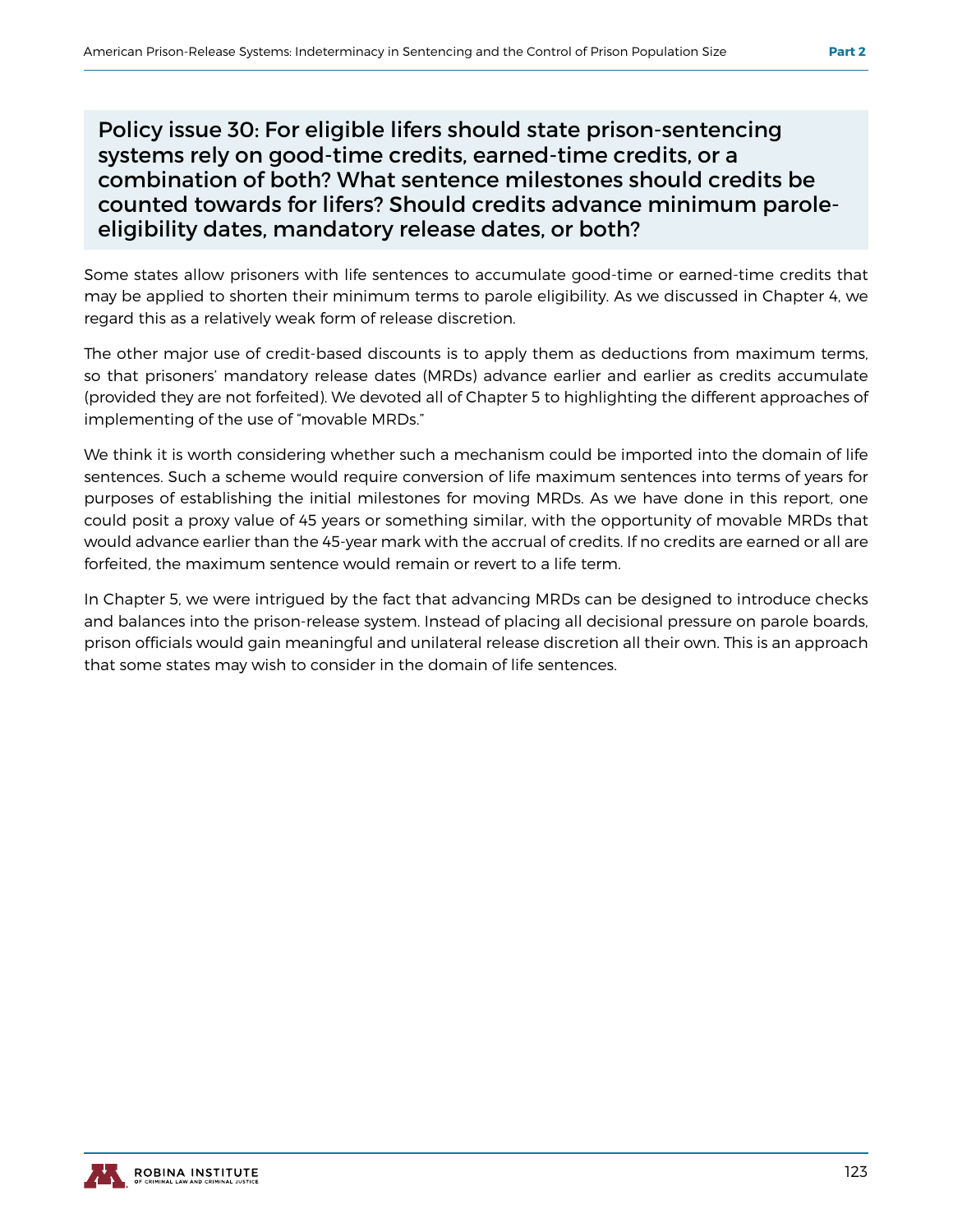# Conclusion

This report offers new methods, models, and measurements for the study of indeterminacy in prisonsentencing systems. It creates and refines terminology to better support policy-relevant analysis. It breaks down time-served discretion into its constituent parts, and follows such authority as it rises and falls across the full chronology of a prison sentence. The report also highlights numerous findings from a comprehensive survey of the institutional frameworks for prison-release discretion all 50 U.S. states, the District of Columbia, and the federal system. Standing by itself, this project casts new light on many aspects of American prison-sentencing policy. Yet it is only a beginning. We regard it as a first foray into a new subfield of criminal sentencing policy.

If we are correct about the importance of the subject matter, the study of indeterminacy in prison sentencing merits continuing interest among researchers and responsible government officials. This report has raised numerous policy questions without presuming to supply easy answers. Indeed, we can see that each separate policy issue presented in this report could support a full study or academic article all its own.

There is much more work to be done in the policy examination of prison release discretion. No doubt there are questions to be posed and insights to be offered well beyond those that we have thought of. There are a variety of philosophical points of view that could be brought to bear, each opening distinctive doorways. The actual operation and outcomes of indeterminacy in prison sentencing must be examined by researchers across disciplines, including some with quantitative skills and experience in the untangling of criminal justice data. Single-site and comparative studies will be needed. Because there are so many autonomous prison-sentencing systems in America, no one can see across them all. A new subfield of "indeterminacy studies" could accommodate many interested parties.

Marvin Frankel once said that the work of criminal sentencing reform is "not for the short-winded." Indeed, it is a never-ending endeavor that requires the energies and commitment of successive generations of lawmakers, practitioners, academics, and reformers. This report represents one new offering toward the longer-term improvement of American incarceration policy. We very much hope it is not the last word on the subject.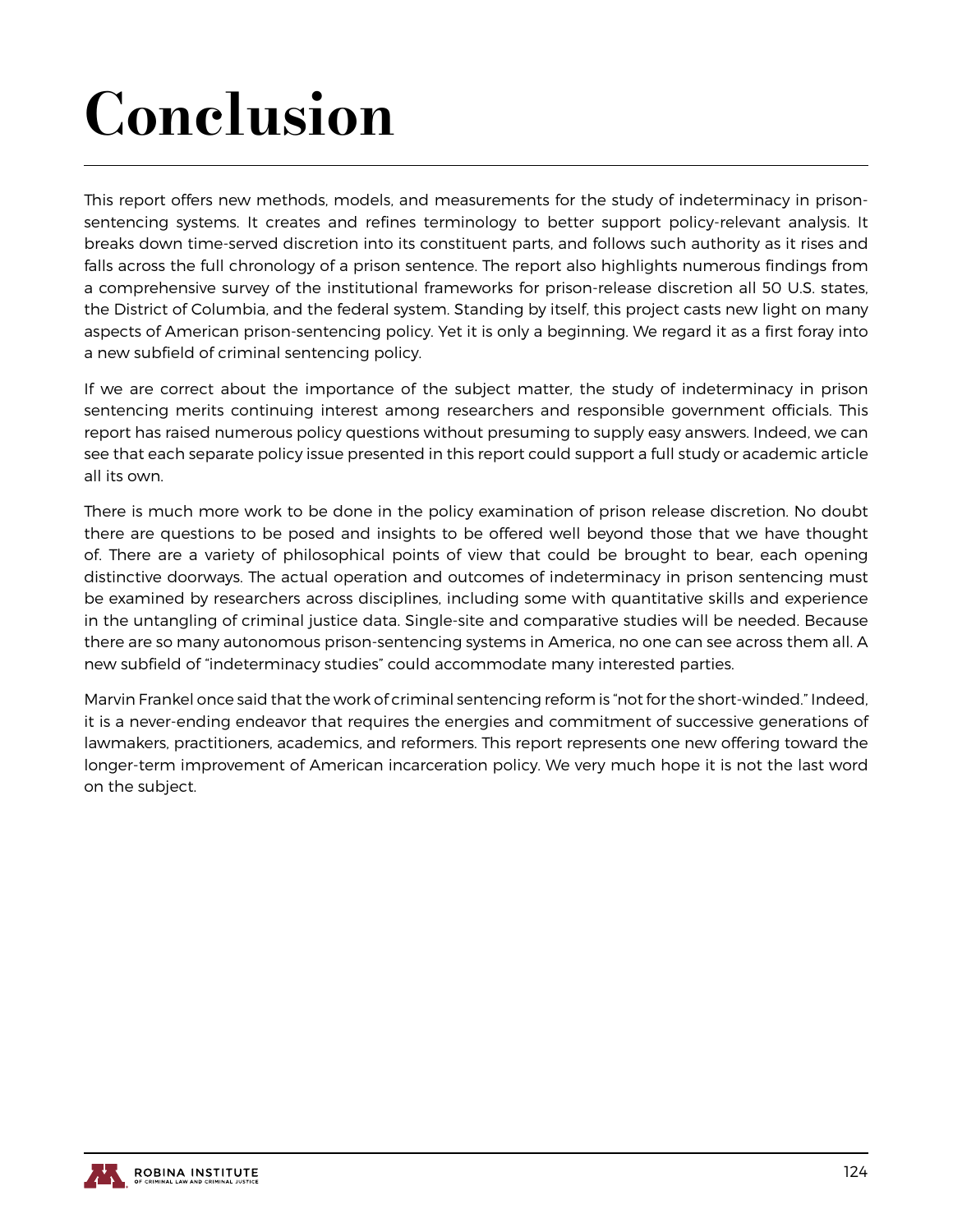# Appendices

#### Appendix Table A-1. Major Sources of Back-End Release Discretion in 50 American States, DC, and Federal System

|                   | <b>Discretionary</b><br>parole release for<br>large percentage<br>of prisoners<br>(excluding life<br>sentences) | <b>Credit</b><br>discounts<br>against<br>sentence for<br>most prisoners | <b>Authority with</b><br>clemency power                                                                                | <b>Compassionate</b><br>release (medical,<br>geriatric, both,<br>neither)                                                                                                                                    | <b>Emergency</b><br>release (for<br>overcrowding,<br><b>COVID, or other</b><br>emergencies)                                                                                       | <b>Comments</b>                                                                                                                                                                                                                                                                                                                                                         |
|-------------------|-----------------------------------------------------------------------------------------------------------------|-------------------------------------------------------------------------|------------------------------------------------------------------------------------------------------------------------|--------------------------------------------------------------------------------------------------------------------------------------------------------------------------------------------------------------|-----------------------------------------------------------------------------------------------------------------------------------------------------------------------------------|-------------------------------------------------------------------------------------------------------------------------------------------------------------------------------------------------------------------------------------------------------------------------------------------------------------------------------------------------------------------------|
| <b>Alabama</b>    | <b>Parole board</b>                                                                                             | <b>DOC</b>                                                              | Legislature makes<br>most clemency<br>decisions. <b>Governor</b><br>has clemency power<br>for death sentences<br>only. | <b>Commissioner of</b><br><b>Corrections has</b><br>discretion to issue<br>medical furloughs.                                                                                                                | <b>No</b>                                                                                                                                                                         |                                                                                                                                                                                                                                                                                                                                                                         |
| Alaska            | <b>Parole board</b>                                                                                             | <b>DOC</b>                                                              | <b>Governor</b>                                                                                                        | Parole board may<br>grant medical and<br>geriatric release<br>per statutory<br>criteria. Prisoners<br>age 60 or older<br>are eligible for<br>geriatric release if<br>they have served<br>10 years.           | <b>No</b>                                                                                                                                                                         | <b>Sentencing courts</b><br>have discretion<br>to lengthen<br>defendants'<br>minimum sentences<br>or order them<br>ineligible for parole<br>release                                                                                                                                                                                                                     |
| <b>Arizona</b>    |                                                                                                                 | <b>DOC</b>                                                              | <b>Governor, but only</b><br>on recommendation<br>of <b>Board of</b><br><b>Clemency</b>                                | <b>DOC</b> has authority<br>to authorize<br>temporary<br>medical relief                                                                                                                                      | Emergency<br>release power<br>for overcrowding<br>limited to first-<br>time offenders<br>convicted of<br>certain low-level<br>offenses who have<br>served at least six<br>months  |                                                                                                                                                                                                                                                                                                                                                                         |
| <b>Arkansas</b>   | <b>Parole board</b>                                                                                             | <b>DOC</b>                                                              | <b>Governor, following</b><br>investigation by<br>Parole board                                                         | <b>Parole board</b><br>has authority to<br>release prisoners<br>to medical<br>parole following<br>notification by the<br>Director of the<br>DOC or Director<br>of the Division<br>of Community<br>Correction | During<br>overcrowding<br>emergency,<br>release eligibility<br>or mandatory<br>release dates<br>can be moved<br>up for prisoners<br>designated by<br>DOC by as much<br>as 90 days | Sentencing<br>commission. For<br>majority of all<br>offenses, sentencing<br>guidelines sort<br>offense classes<br>into seriousness<br>levels to determine<br>applicable parole<br>release eligibility<br>formula                                                                                                                                                        |
| <b>California</b> | <b>Parole board</b><br>(for small groups)<br>of non-life<br>prisoners)                                          | Dept. of<br><b>Corrections &amp;</b><br><b>Rehabilitation</b><br>(CDCR) | <b>Governor, subject to</b><br>review by California<br>Supreme Court for<br>"abuse of power."                          | <b>Parole board</b><br>has authority to<br>release prisoners<br>to medical parole<br>or "elderly parole"<br>(for 50+ who have<br>served 20 years)                                                            | <b>No</b>                                                                                                                                                                         | Discretionary parole<br>release is available<br>for non-LWOP<br>life sentences,<br>some nonviolent<br>offenders, and<br>some prisoners<br>whose crimes<br>were committed<br>while under age<br>25. Governor has<br>final parole release<br>discretion in murder<br>cases. Eligibility for<br>"elderly parole" has<br>been significantly<br>expanded in recent<br>years. |

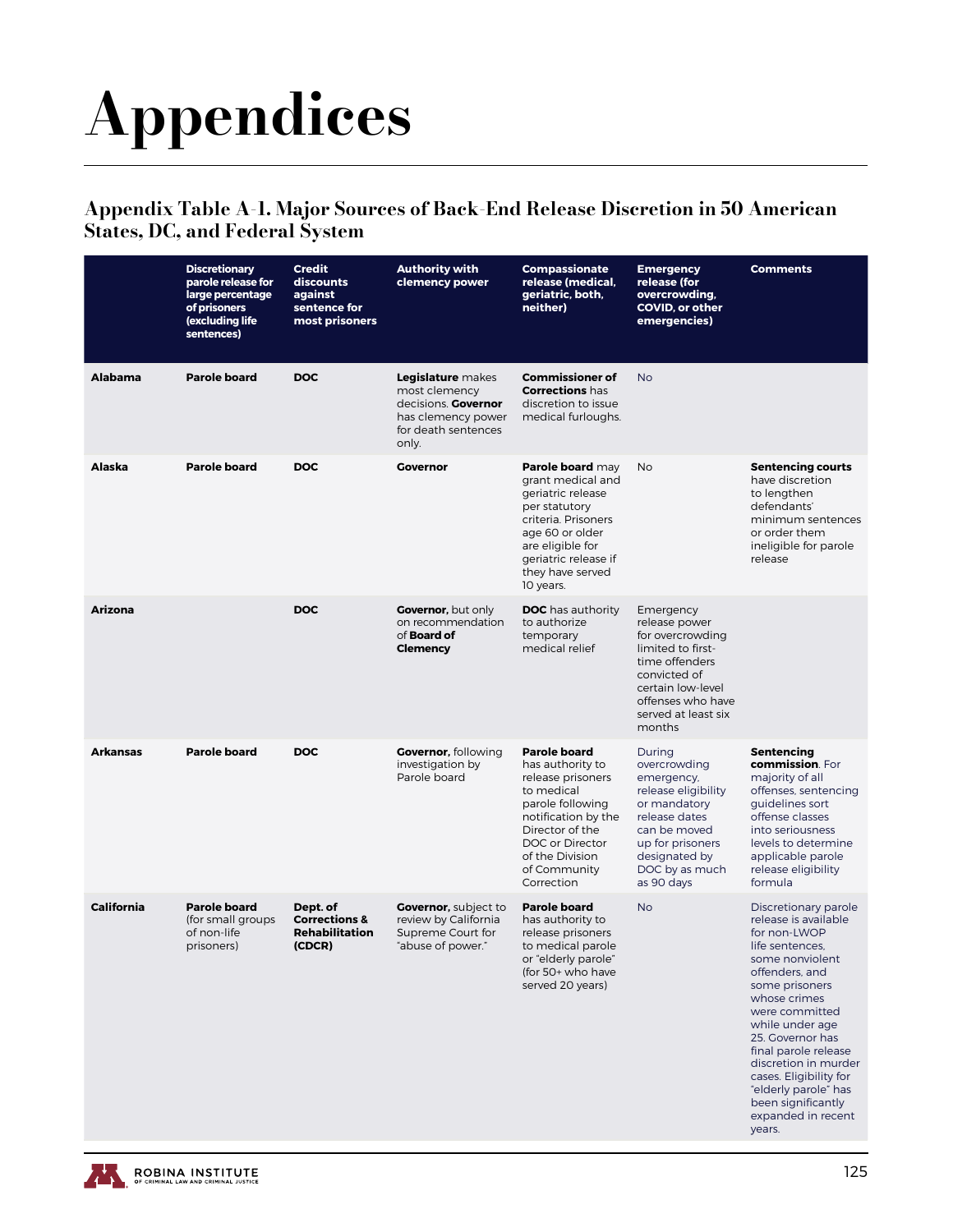|                    | <b>Discretionary</b><br>parole release for<br>large percentage<br>of prisoners<br>(excluding life<br>sentences) | <b>Credit</b><br>discounts<br>against<br>sentence for<br>most prisoners | <b>Authority with</b><br>clemency power                                                                                                                      | <b>Compassionate</b><br>release (medical,<br>geriatric, both,<br>neither)                                                                                                                                            | <b>Emergency</b><br>release (for<br>overcrowding,<br><b>COVID, or other</b><br>emergencies)                                                                                                                                                | <b>Comments</b>                                                                                                                                                                                                         |
|--------------------|-----------------------------------------------------------------------------------------------------------------|-------------------------------------------------------------------------|--------------------------------------------------------------------------------------------------------------------------------------------------------------|----------------------------------------------------------------------------------------------------------------------------------------------------------------------------------------------------------------------|--------------------------------------------------------------------------------------------------------------------------------------------------------------------------------------------------------------------------------------------|-------------------------------------------------------------------------------------------------------------------------------------------------------------------------------------------------------------------------|
| Colorado           | <b>Parole board</b>                                                                                             | <b>DOC</b>                                                              | <b>Governor.</b> Executive<br><b>Clemency Advisory</b><br>Board may make<br>recommendations.                                                                 | <b>Parole board</b><br>has authority to<br>release prisoners<br>to "special needs<br>parole" (medical<br>needs) or<br>authorize parole<br>for a "special needs<br>offender" which<br>includes geriatric<br>provision | Early<br>consideration of<br>limited classes<br>of prisoners for<br>release by parole<br>board; prisoners<br>must be low<br>risk and close to<br>mandatory release                                                                         |                                                                                                                                                                                                                         |
| <b>Connecticut</b> | <b>Parole board</b>                                                                                             | <b>DOC</b>                                                              | Parole board.<br>Governor's<br>powers limited<br>to "temporary<br>reprieves" after<br>conviction                                                             | <b>Parole board</b><br>has authority to<br>release prisoners<br>to medical parole                                                                                                                                    | <b>No</b>                                                                                                                                                                                                                                  |                                                                                                                                                                                                                         |
| <b>Delaware</b>    |                                                                                                                 | <b>DOC</b>                                                              | <b>Governor.</b> Governor<br>has authority to<br>issue commutations<br>and pardons only<br>if recommended<br>by a majority of the<br><b>Board of Pardons</b> | Parole board has<br>broad authority to<br>release prisoners<br>for physical or<br>mental conditions.                                                                                                                 | No. but see<br>comment                                                                                                                                                                                                                     | Delaware grants<br>judicial sentencing<br>modification power<br>for most prisoners<br>throughout their<br>terms, requires prior<br>approval of DOC<br>and parole board,<br>specifically includes<br>prison overcrowding |
| <b>Florida</b>     |                                                                                                                 | <b>DOC</b>                                                              | Governor may grant<br>pardons, restore civil<br>rights, commute<br>punishments                                                                               | <b>Parole board</b><br>has discretionary<br>authority to<br>grant conditional<br>medical release                                                                                                                     | <b>No</b>                                                                                                                                                                                                                                  |                                                                                                                                                                                                                         |
| Georgia            | <b>Board of</b><br>Pardons &<br><b>Paroles</b>                                                                  |                                                                         | <b>Board of Pardons</b><br>and Paroles has<br>power of executive<br>clemency, granted<br>by the state<br>constitution                                        | <b>Board of Pardons</b><br>and Paroles may<br>issue medical<br>reprieve for<br>"debilitating<br>terminal illness"<br>as well as to any<br>person age 62 or<br>older                                                  | If Governor<br>declares state of<br>emergency for<br>overcrowding,<br><b>Board of Pardons</b><br>and Paroles<br>must parole a<br>sufficient number<br>of non-dangerous<br>prisoners to<br>reduce prison<br>population to<br>100% capacity. |                                                                                                                                                                                                                         |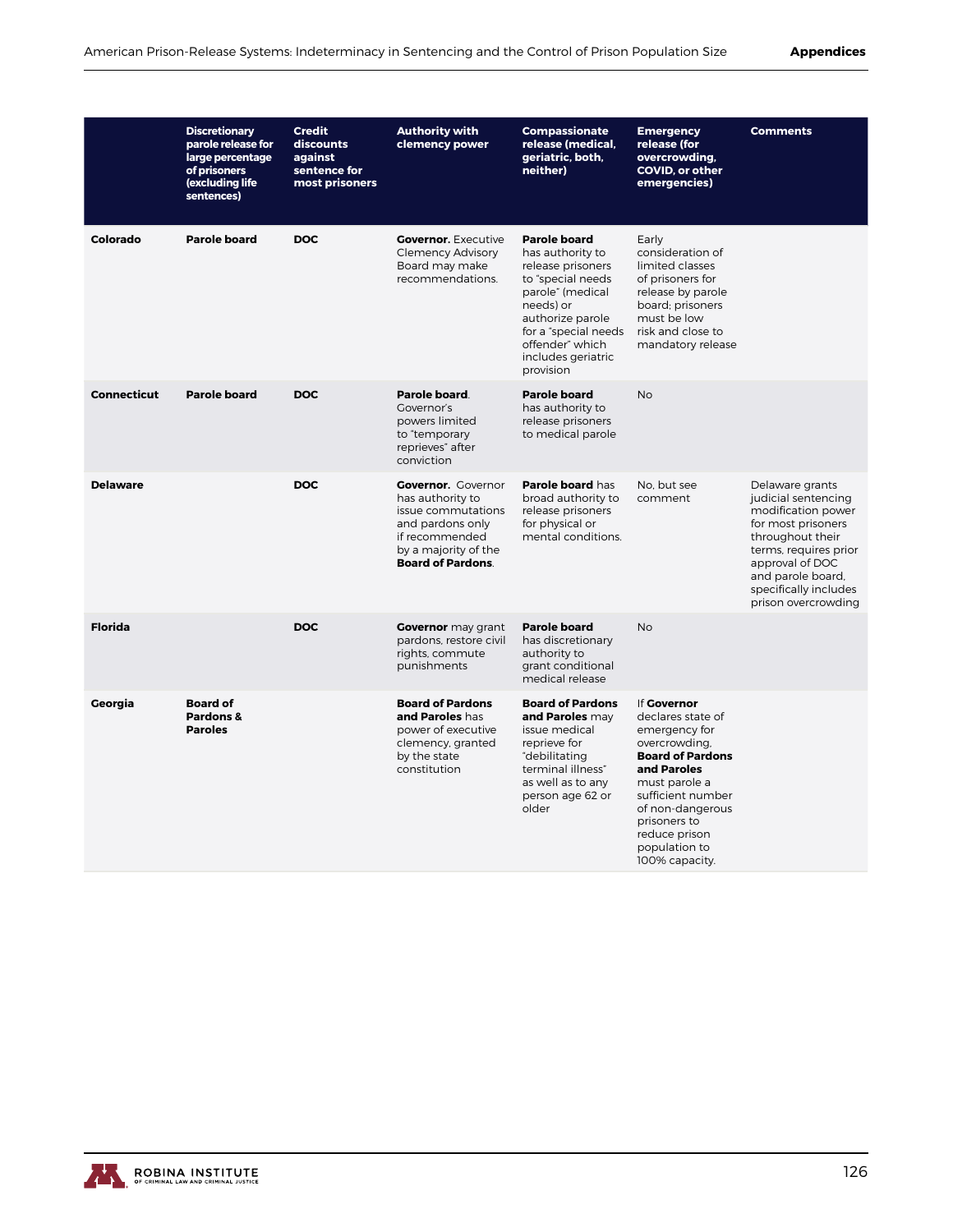|                 | <b>Discretionary</b><br>parole release for<br>large percentage<br>of prisoners<br>(excluding life<br>sentences) | <b>Credit</b><br>discounts<br>against<br>sentence for<br>most prisoners | <b>Authority with</b><br>clemency power                                                                                                                                                                                                                                                                                                            | Compassionate<br>release (medical,<br>geriatric, both,<br>neither)                                                                                                                                                                                                                                                                                                                                                                                                                                                                          | <b>Emergency</b><br>release (for<br>overcrowding,<br><b>COVID, or other</b><br>emergencies) | <b>Comments</b> |
|-----------------|-----------------------------------------------------------------------------------------------------------------|-------------------------------------------------------------------------|----------------------------------------------------------------------------------------------------------------------------------------------------------------------------------------------------------------------------------------------------------------------------------------------------------------------------------------------------|---------------------------------------------------------------------------------------------------------------------------------------------------------------------------------------------------------------------------------------------------------------------------------------------------------------------------------------------------------------------------------------------------------------------------------------------------------------------------------------------------------------------------------------------|---------------------------------------------------------------------------------------------|-----------------|
| Hawaii          | <b>Hawaii Paroling</b><br><b>Authority</b>                                                                      |                                                                         | Governor. The<br>governor may<br>request the DOC &<br>parole board furnish<br>all info concerning<br>the prisoner along<br>w/ a nonbinding<br>recommendation                                                                                                                                                                                       | <b>Hawaii Paroling</b><br><b>Authority may</b><br>reduce prisoners'<br>minimum terms<br>for serious medical<br>conditions.<br><b>Department of</b><br><b>Public Safety may</b><br>also recommend<br>medical release<br>for prisoners<br>with seriously<br>debilitating<br>and irreversible<br>mental or physical<br>conditions, are<br>too cognitively<br>impaired to<br>participate in<br>rehabilitation<br>or be aware of<br>punishment, or<br>have a disease<br>or condition that<br>requires a complex<br>treatment or level<br>of care | <b>No</b>                                                                                   |                 |
| Idaho           | <b>Commission</b><br>of Pardons &<br><b>Paroles</b>                                                             |                                                                         | <b>Commission</b><br>of Pardons<br>and Paroles.<br>Commutation<br>or pardon of<br>any sentence or<br>conviction requires a<br>majority decision by<br>the Commission and<br>a full hearing. The<br>Governor also has<br>power to temporarily<br>grant respites or<br>reprieves until<br>Commission can<br>ultimately render a<br>clemency decision | <b>Commission of</b><br><b>Pardons and</b><br>Paroles may<br>release inmates to<br>medical parole if<br>they have served<br>their minimum<br>period of<br>confinement.                                                                                                                                                                                                                                                                                                                                                                      | <b>No</b>                                                                                   |                 |
| <b>Illinois</b> |                                                                                                                 | <b>DOC</b>                                                              | Governor. All<br>applications filed<br>w/ Prisoner Review<br>Board which<br>makes a written<br>recommendation.                                                                                                                                                                                                                                     | None                                                                                                                                                                                                                                                                                                                                                                                                                                                                                                                                        | <b>No</b>                                                                                   |                 |

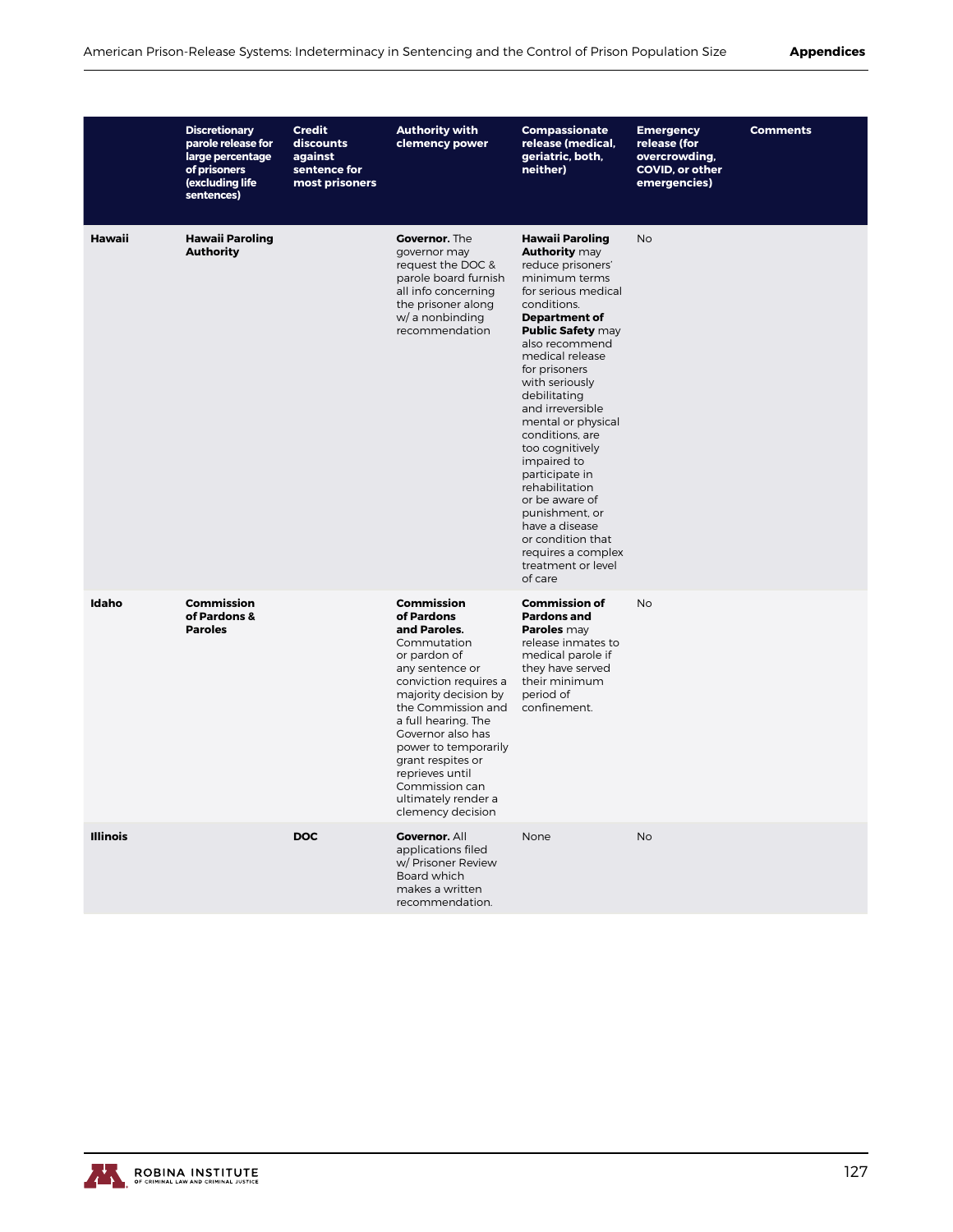|               | <b>Discretionary</b><br>parole release for<br>large percentage<br>of prisoners<br>(excluding life<br>sentences) | <b>Credit</b><br>discounts<br>against<br>sentence for<br>most prisoners | <b>Authority with</b><br>clemency power                                                                                                                                          | Compassionate<br>release (medical,<br>geriatric, both,<br>neither)                                                                                                                                                                                                                                                                                                                                 | <b>Emergency</b><br>release (for<br>overcrowding,<br>COVID, or other<br>emergencies)                                                                                                                                                                                   | <b>Comments</b> |
|---------------|-----------------------------------------------------------------------------------------------------------------|-------------------------------------------------------------------------|----------------------------------------------------------------------------------------------------------------------------------------------------------------------------------|----------------------------------------------------------------------------------------------------------------------------------------------------------------------------------------------------------------------------------------------------------------------------------------------------------------------------------------------------------------------------------------------------|------------------------------------------------------------------------------------------------------------------------------------------------------------------------------------------------------------------------------------------------------------------------|-----------------|
| Indiana       |                                                                                                                 | <b>DOC</b>                                                              | <b>Governor.</b> The parole<br>board must submit<br>recommendations.<br>but these are not<br>binding on the<br>governor                                                          | Special medical<br>clemency<br>ordinarily<br>requires favorable<br>action by three<br>decisionmakers:<br>Governor may<br>make award upon<br>recommendation<br>of <b>Parole</b><br><b>Board</b> , which<br>acts only upon<br>recommendation<br>of <b>Commissioner</b><br>of Corrections.<br>Temporary leave<br>of prisoners with<br>terminal illness<br>may be granted by<br><b>Prison wardens.</b> | <b>No</b>                                                                                                                                                                                                                                                              |                 |
| lowa          | <b>Parole board</b>                                                                                             | <b>DOC</b>                                                              | Governor, but<br>clemency awards<br>are dependent<br>on parole board<br>recommendations                                                                                          | None. A prisoner's<br>deteriorating<br>health may be<br>considered as a<br>relevant factor by<br>the parole board<br>under its general<br>parole-release<br>authority                                                                                                                                                                                                                              | <b>No</b>                                                                                                                                                                                                                                                              |                 |
| <b>Kansas</b> |                                                                                                                 | <b>DOC</b>                                                              | <b>Governor.</b> The<br>governor cannot<br>commute LWOP<br>sentences.                                                                                                            | <b>Parole board</b><br>has authority<br>to release<br>prisoners who<br>are functionally<br>incapacitated or<br>terminally ill with<br>condition likely to<br>cause death in 30<br>days                                                                                                                                                                                                             | <b>Sentencing</b><br>commission<br>must propose<br>amendments to<br>judicial sentencing<br>guidelines to<br>the legislature<br>when notified<br>by Secretary of<br><b>Corrections that</b><br>prison populations<br>are at 90 percent<br>of overall prison<br>capacity |                 |
| Kentucky      | <b>Parole board</b>                                                                                             | <b>DOC</b>                                                              | <b>Governor.</b> The<br>governor may<br>request that parole<br>board conduct<br>investigation,<br>report findings,<br>but Governor is not<br>bound by board's<br>recommendations | Parole board, with<br>written consent of<br>a majority of the<br>full board, may<br>parole prisoners to<br>medical parole                                                                                                                                                                                                                                                                          | <b>No</b>                                                                                                                                                                                                                                                              |                 |

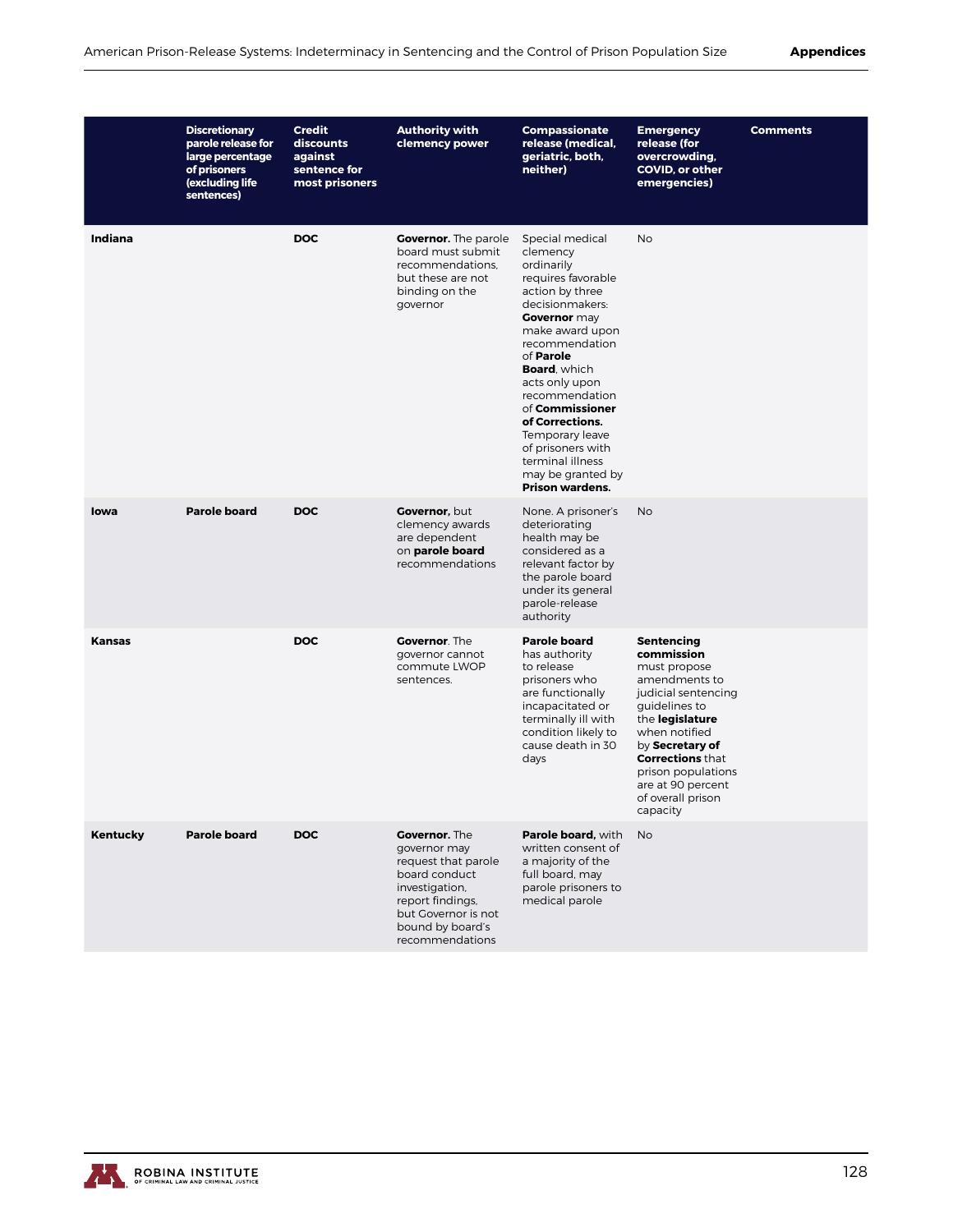|                      | <b>Discretionary</b><br>parole release for<br>large percentage<br>of prisoners<br>(excluding life<br>sentences) | <b>Credit</b><br>discounts<br>against<br>sentence for<br>most prisoners | <b>Authority with</b><br>clemency power                                                                                                                                                                                   | Compassionate<br>release (medical,<br>geriatric, both,<br>neither)                                                                                                                                                                                                                                                                                                                           | <b>Emergency</b><br>release (for<br>overcrowding,<br><b>COVID, or other</b><br>emergencies) | <b>Comments</b>                                                                                                                                       |
|----------------------|-----------------------------------------------------------------------------------------------------------------|-------------------------------------------------------------------------|---------------------------------------------------------------------------------------------------------------------------------------------------------------------------------------------------------------------------|----------------------------------------------------------------------------------------------------------------------------------------------------------------------------------------------------------------------------------------------------------------------------------------------------------------------------------------------------------------------------------------------|---------------------------------------------------------------------------------------------|-------------------------------------------------------------------------------------------------------------------------------------------------------|
| Louisiana            | <b>Louisiana Board</b><br>of Pardons &<br><b>Parole</b>                                                         | <b>DOC</b>                                                              | Governor, but can<br>only commute<br>sentences or<br>pardon upon<br>recommendation<br>of the Board of<br>Pardons                                                                                                          | Parole board may<br>release prisoners<br>to medical parole<br>upon referral by<br>the <b>DOC</b> . Geriatric<br>parole available<br>to some prisoners<br>convicted of<br>nonviolent<br>offenses who<br>reach age 45<br>having served at<br>least 20 years or<br>who reach age<br>60 having served<br>at least 10 years.<br>Prisoners must<br>have low-risk<br>designation to be<br>eligible. | No                                                                                          |                                                                                                                                                       |
| <b>Maine</b>         |                                                                                                                 | <b>DOC</b>                                                              | Governor, who<br>may request the<br>parole board<br>investigate and offer<br>recommendations                                                                                                                              | <b>DOC</b> may transfer<br>prisoners to<br>"supervised<br>community<br>confinement"<br>for terminal<br>or severely<br>incapacitating<br>medical conditions                                                                                                                                                                                                                                   | No                                                                                          |                                                                                                                                                       |
| Maryland             | <b>Parole board</b>                                                                                             | <b>DOC</b>                                                              | <b>Governor</b>                                                                                                                                                                                                           | Parole board may<br>release prisoners<br>to medical parole<br>and certain repeat<br>offenders to<br>geriatric parole at<br>age 60                                                                                                                                                                                                                                                            | No                                                                                          | Parole board<br>has open-ended<br>authority to release<br>at any time certain<br>prisoners who are<br>expecting a child<br>or have a newborn<br>child |
| <b>Massachusetts</b> | <b>Parole board</b>                                                                                             | <b>DOC</b>                                                              | Governor, with<br>advice and consent<br>of the Governor's<br>Council. Every<br>pardon petition<br>must be filed w/<br>Parole Board, acting<br>as "Advisory Board<br>of Pardons," before<br>being presented to<br>governor | <b>Commissioner of</b><br><b>Corrections</b> may<br>grant medical<br>parole upon<br>recommendation<br>by Prison warden                                                                                                                                                                                                                                                                       | <b>No</b>                                                                                   |                                                                                                                                                       |
| Michigan             | <b>Parole board</b>                                                                                             |                                                                         | Governor,<br>must inform<br>the legislature<br>yearly of each<br>pardon, reprieve,<br>or commutation<br>granted                                                                                                           | Parole Board &<br><b>Bureau of Health</b><br><b>Care Services</b><br>within the DOC<br>collaborate<br>to determine<br>eligibility to<br>medical parole                                                                                                                                                                                                                                       | No, only at county<br>jail level                                                            |                                                                                                                                                       |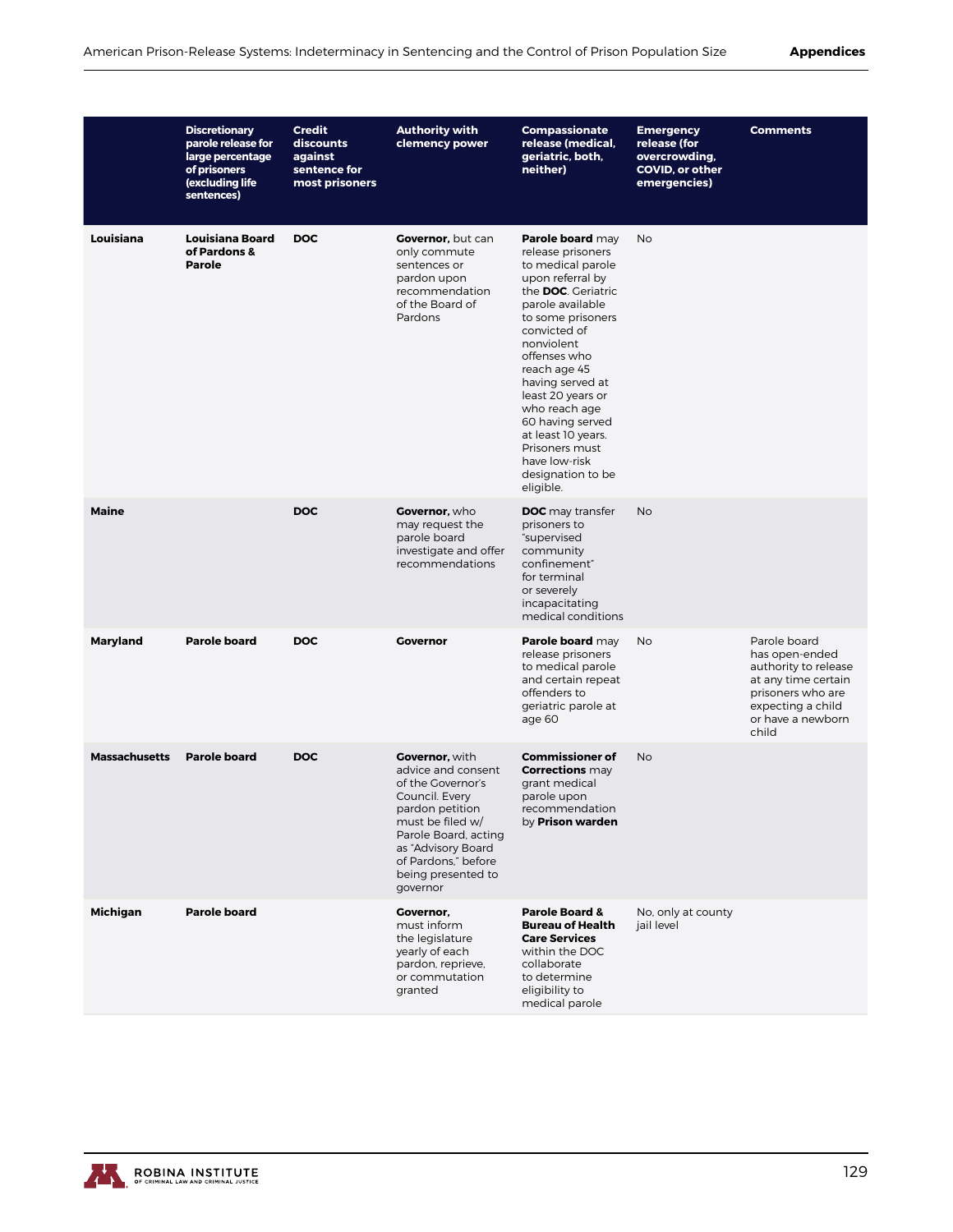|                  | <b>Discretionary</b><br>parole release for<br>large percentage<br>of prisoners<br>(excluding life<br>sentences) | <b>Credit</b><br>discounts<br>against<br>sentence for<br>most prisoners | <b>Authority with</b><br>clemency power                                                                                                                                                    | <b>Compassionate</b><br>release (medical,<br>geriatric, both,<br>neither)                                                                                                                                                                         | <b>Emergency</b><br>release (for<br>overcrowding,<br>COVID, or other<br>emergencies)                                                                                                                                              | <b>Comments</b>                                                                                                                                                                                                                               |
|------------------|-----------------------------------------------------------------------------------------------------------------|-------------------------------------------------------------------------|--------------------------------------------------------------------------------------------------------------------------------------------------------------------------------------------|---------------------------------------------------------------------------------------------------------------------------------------------------------------------------------------------------------------------------------------------------|-----------------------------------------------------------------------------------------------------------------------------------------------------------------------------------------------------------------------------------|-----------------------------------------------------------------------------------------------------------------------------------------------------------------------------------------------------------------------------------------------|
| <b>Minnesota</b> |                                                                                                                 | <b>DOC</b>                                                              | <b>Board of Pardons,</b><br>consisting of the<br>governor, chief<br>justice of the<br>supreme court, and<br>attorney general;<br>unanimous vote<br>required                                | <b>Commissioner</b><br>of Corrections<br>may release<br>any prisoner<br>to conditional<br>medical release if<br>certain conditions<br>met                                                                                                         | <b>No</b>                                                                                                                                                                                                                         | Commissioner<br>of Corrections<br>has discretionary<br>release authority<br>for life sentences.<br>Minnesota Supreme<br>Court has placed<br>legal limits on the<br>DOC's ability to<br>extend prison terms<br>for disciplinary<br>violations. |
| Mississippi      | <b>Parole board</b>                                                                                             | <b>DOC</b>                                                              | <b>Governor</b>                                                                                                                                                                            | <b>Commissioner</b><br>and medical<br>director may<br>approve medical<br>release                                                                                                                                                                  | $\sqrt{ }$                                                                                                                                                                                                                        | Mississippi's Prison<br>Overcrowding<br><b>Emergency Powers</b><br>Act is set for<br>automatic repeal on<br>July 1, 2022                                                                                                                      |
| Missouri         | <b>Parole board</b>                                                                                             | <b>DOC</b>                                                              | <b>Governor.</b> first<br>referred to<br>parole board for<br>investigation and<br>recommendation                                                                                           | Parole board may<br>release prisoners<br>to medical parole<br>only if they are<br>already eligible for<br>parole release                                                                                                                          | <b>No</b>                                                                                                                                                                                                                         |                                                                                                                                                                                                                                               |
| Montana          | <b>Parole board</b>                                                                                             |                                                                         | <b>Governor.</b> If the<br>hearing board votes<br>to hold a hearing<br>on the application,<br>it will conduct<br>investigation and<br>make nonbinding<br>recommendation to<br>governor     | If application<br>is approved by<br>DOC, the Parole<br><b>board</b> may grant<br>medical parole.<br>If a prisoner's<br>sentencing judge<br>restricted the<br>possibility of<br>parole, medical<br>parole requires<br>sentencing court<br>approval | <b>DOC Director,</b><br>in overcrowding<br>emergency,<br>may temporarily<br>suspend<br>admissions to<br>individual prisons<br>or the system as a<br>whole; DOC must<br>reimburse local<br>jurisdictions for<br>costs of detention |                                                                                                                                                                                                                                               |
| <b>Nebraska</b>  | <b>Parole board</b>                                                                                             | <b>DOC</b>                                                              | <b>Board of Pardons.</b><br>consisting of<br>governor, attorney<br>general, and<br>secretary of state.<br>Parole board may<br>advise the Board of<br>Pardons, but advice<br>is not binding | Parole board has<br>authority to grant<br>medical parole                                                                                                                                                                                          | When DOC<br>certifies that<br>prisoner<br>population<br>exceeds 150<br>percent of<br>capacity, parole<br>board must<br>grant releases<br>among eligible<br>prisoners until<br>population returns<br>to operational<br>capacity    |                                                                                                                                                                                                                                               |
| <b>Nevada</b>    | <b>Parole board</b>                                                                                             | <b>DOC</b>                                                              | <b>State Board</b><br>of Pardons<br><b>Commissioners.</b><br>consisting of<br>governor, state<br>supreme court<br>justices, and attorney<br>general                                        | <b>DOC</b> has power to<br>release to medical<br>confinement:<br>parole board may<br>release prisoners<br>over age 65 who<br>have served half of<br>their MAXs                                                                                    |                                                                                                                                                                                                                                   |                                                                                                                                                                                                                                               |

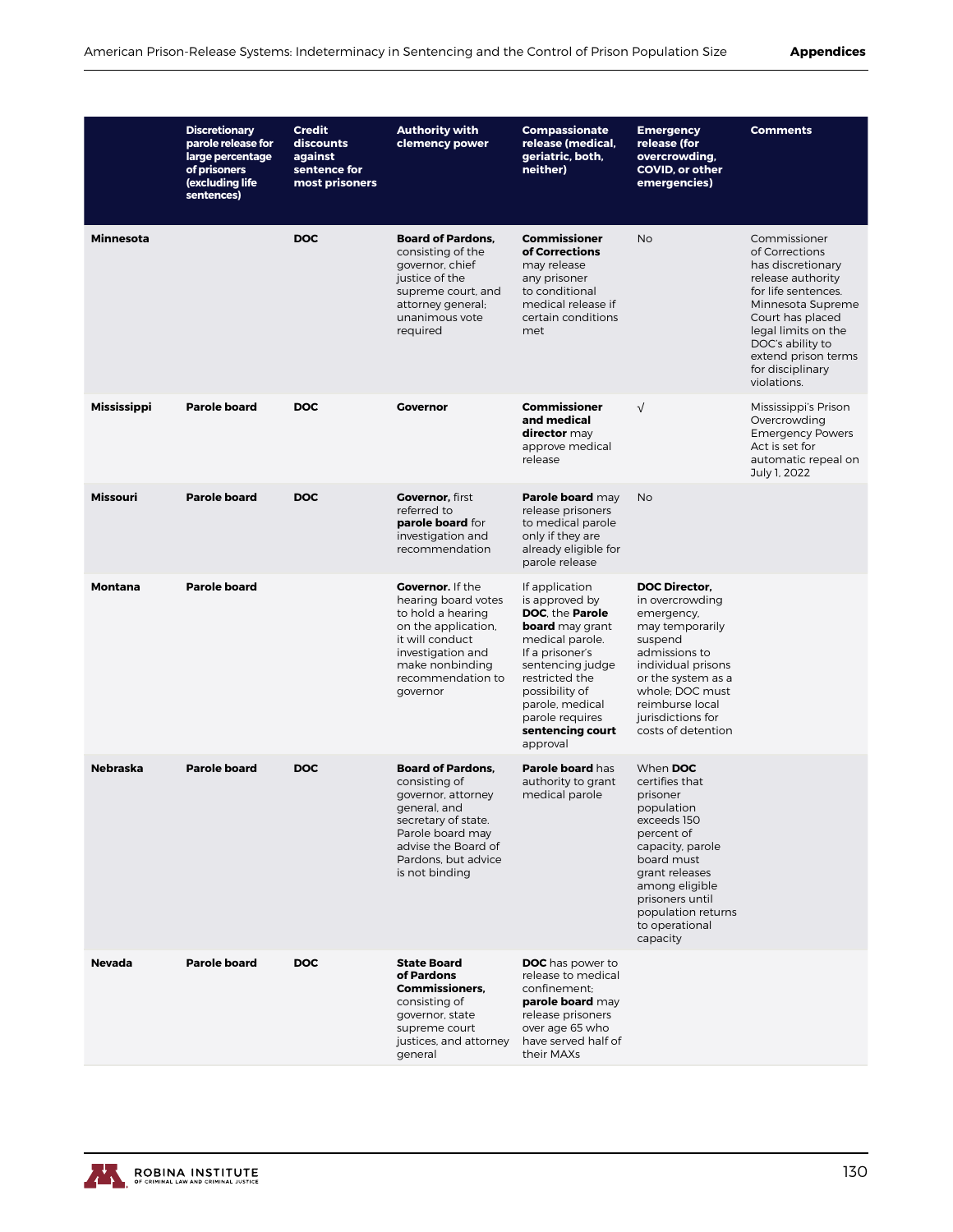|                                | <b>Discretionary</b><br>parole release for<br>large percentage<br>of prisoners<br>(excluding life<br>sentences)                                                                                                                                                                                  | <b>Credit</b><br>discounts<br>against<br>sentence for<br>most prisoners | <b>Authority with</b><br>clemency power                                                                                                                      | <b>Compassionate</b><br>release (medical,<br>geriatric, both,<br>neither)                                                                                                    | <b>Emergency</b><br>release (for<br>overcrowding,<br><b>COVID, or other</b><br>emergencies) | <b>Comments</b>                                                                                                                                                        |
|--------------------------------|--------------------------------------------------------------------------------------------------------------------------------------------------------------------------------------------------------------------------------------------------------------------------------------------------|-------------------------------------------------------------------------|--------------------------------------------------------------------------------------------------------------------------------------------------------------|------------------------------------------------------------------------------------------------------------------------------------------------------------------------------|---------------------------------------------------------------------------------------------|------------------------------------------------------------------------------------------------------------------------------------------------------------------------|
| <b>New</b><br><b>Hampshire</b> | <b>Parole board</b>                                                                                                                                                                                                                                                                              | <b>DOC</b>                                                              | <b>Governor, with</b><br>advice of executive<br>council, composed<br>of 5 elected<br>councilors                                                              | Parole Board may<br>release inmates to<br>medical parole                                                                                                                     | <b>No</b>                                                                                   |                                                                                                                                                                        |
| <b>New Jersey</b>              | <b>Parole board</b>                                                                                                                                                                                                                                                                              | <b>DOC</b>                                                              | <b>Governor, with</b><br>investigation<br>and nonbinding<br>recommendation<br>made by parole<br>board                                                        | <b>Parole board</b><br>has authority to<br>release prisoners<br>to medical parole                                                                                            | <b>No</b>                                                                                   |                                                                                                                                                                        |
| <b>New Mexico</b>              |                                                                                                                                                                                                                                                                                                  | <b>DOC</b>                                                              | <b>Governor. Upon</b><br>request of governor,<br>parole board may<br>investigate and<br>report                                                               | Parole board has<br>authority to grant<br>both medical and<br>geriatric parole<br>(geriatric parole<br>requires chronic<br>illness or infirmity)                             | <b>No</b>                                                                                   |                                                                                                                                                                        |
| <b>New York</b>                | <b>Parole board</b><br>(for nonviolent<br>offenses):<br>Administrative<br>parole release<br>(APR) program<br>for most<br>nonviolent<br>offenders places<br>sole release<br>discretion at first<br>eligibility in DOC<br>through decision<br>whether to<br>certify prisoners<br>qualified for APR | <b>DOC</b>                                                              | <b>Governor, with the</b><br>assistance of the<br>Executive Clemency<br>Bureau within the<br><b>DOC</b>                                                      | <b>Parole board</b><br>has authority to<br>release prisoners<br>to medical parole                                                                                            | <b>No</b>                                                                                   |                                                                                                                                                                        |
| <b>North Carolina</b>          |                                                                                                                                                                                                                                                                                                  | <b>DOC</b>                                                              | <b>Governor</b>                                                                                                                                              | <b>Post-Release</b><br><b>Supervision</b><br>and Parole<br><b>Commission</b><br>has authority to<br>grant medical<br>or geriatric (65+)<br>release after<br>referrals by DOC |                                                                                             | <b>DOC</b> has discretion<br>to set earning<br>criteria and rates<br>for credits against<br>sentence length,<br>but within low<br>statutory cap on<br>total reductions |
| <b>North Dakota</b>            | <b>Parole board</b>                                                                                                                                                                                                                                                                              | <b>DOC</b>                                                              | <b>Governor, with</b><br>the initial review<br>of applications<br>performed by the<br>Pardon Advisory<br>Board which<br>issues nonbinding<br>recommendations | <b>Parole board</b><br>has authority to<br>release prisoners<br>to medical parole                                                                                            | No                                                                                          |                                                                                                                                                                        |

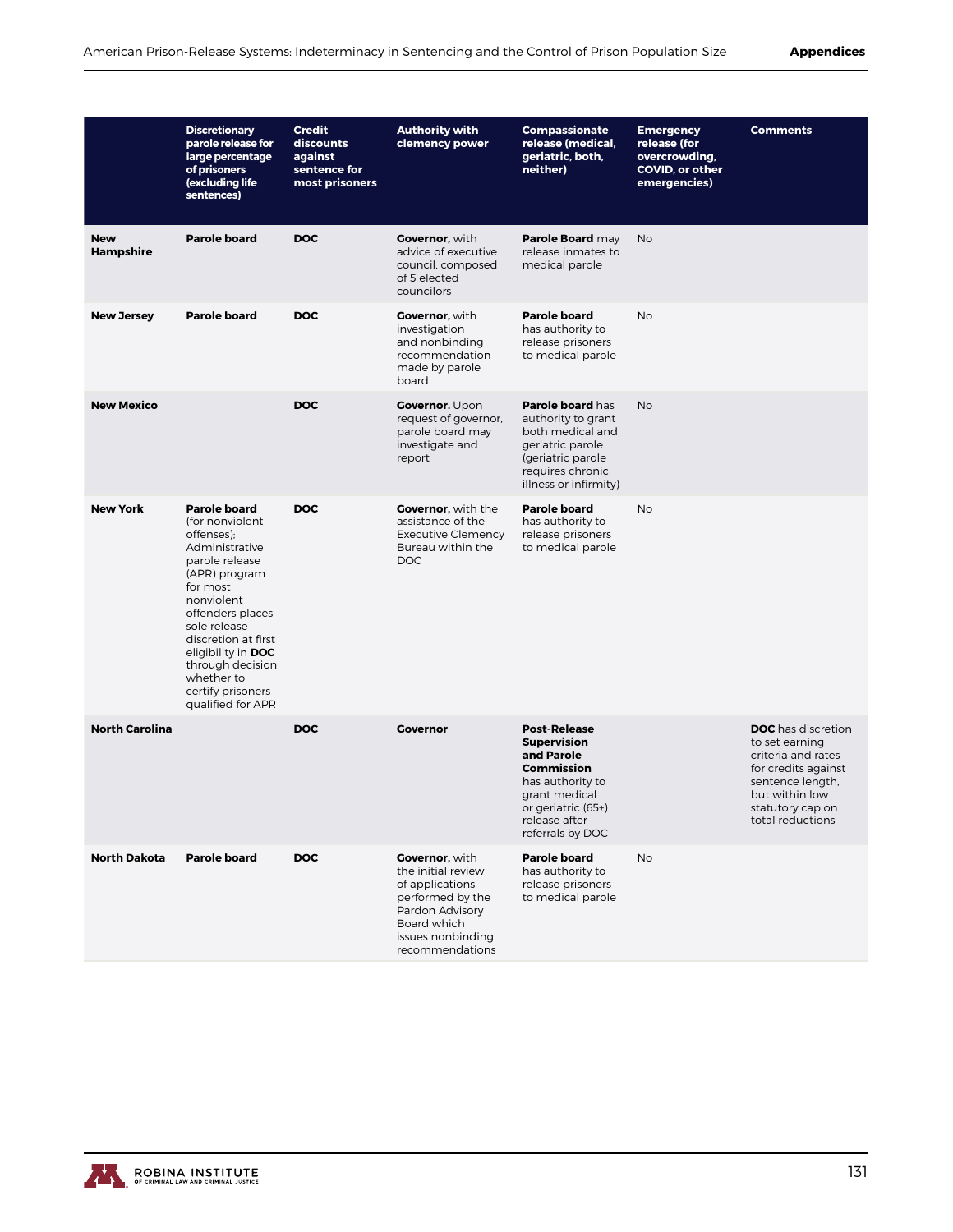|                 | <b>Discretionary</b><br>parole release for<br>large percentage<br>of prisoners<br>(excluding life<br>sentences)                                                                           | <b>Credit</b><br>discounts<br>against<br>sentence for<br>most prisoners                                                                                                       | <b>Authority with</b><br>clemency power                                                             | <b>Compassionate</b><br>release (medical,<br>geriatric, both,<br>neither)                                                                                                                                                                                                                         | <b>Emergency</b><br>release (for<br>overcrowding,<br>COVID, or other<br>emergencies)                                                                                                                                                                            | <b>Comments</b>                                                                                                                                                                                                                                                                                                                                                                                                                               |
|-----------------|-------------------------------------------------------------------------------------------------------------------------------------------------------------------------------------------|-------------------------------------------------------------------------------------------------------------------------------------------------------------------------------|-----------------------------------------------------------------------------------------------------|---------------------------------------------------------------------------------------------------------------------------------------------------------------------------------------------------------------------------------------------------------------------------------------------------|-----------------------------------------------------------------------------------------------------------------------------------------------------------------------------------------------------------------------------------------------------------------|-----------------------------------------------------------------------------------------------------------------------------------------------------------------------------------------------------------------------------------------------------------------------------------------------------------------------------------------------------------------------------------------------------------------------------------------------|
| Ohio            | <b>Parole board</b><br>(only for<br>"indefinite"<br>sentences for<br>serious violent<br>offenses)                                                                                         | <b>DOC</b>                                                                                                                                                                    | <b>Governor, with</b><br>nonbinding<br>recommendations<br>made by the parole<br>board               | <b>Governor</b> has<br>authority to order<br>release to medical<br>parole upon<br>recommendation<br>by the DOC                                                                                                                                                                                    | <b>Governor</b> may<br>reduce terms by<br>as much as 90<br>days for prisoners<br>identified by<br>correctional<br><b>Institution</b><br><b>Inspection</b><br><b>Committee</b><br>following<br>declaration of<br>overcrowding<br>emergency by<br>director of DOC | <b>Sentencing</b><br>courts have wide<br>discretionary<br>"iudicial release"<br>powers for most<br>prisoners with<br>non-life sentences:<br>eligibility periods<br>vary (in irregular<br>patterns) by length<br>of MAX term, but<br>are sometimes<br>substantially<br>earlier than routine<br>formulas of release<br>eligibility; prisoners<br>may initiate process<br>but courts are<br>empowered to<br>dismiss petitions<br>without hearing |
| <b>Oklahoma</b> | <b>Parole board</b><br>for nonviolent<br>offenders; for<br>violent offenders,<br>upon release<br>recommendation<br>by parole board,<br>governor has<br>final release<br>discretion.       | <b>DOC</b>                                                                                                                                                                    | <b>Governor, provided</b><br>there has been<br>a favorable<br>recommendation by<br>the parole board | <b>Parole board</b><br>has authority to<br>release prisoners<br>to medical parole<br>upon request of<br>DOC; parole board<br>has independent<br>authority to<br>release nonviolent<br>offenders who<br>reach age 60<br>having served 10<br>years or one-third<br>of MAX (whichever<br>is shorter) | <b>State Board</b><br>of Corrections<br>must certify<br>overcrowding;<br>prisoners within<br>six months<br>of parole<br>eligibility may<br>be released on<br>recommendation<br>of parole board<br>with ultimate<br>decision by<br>governor                      |                                                                                                                                                                                                                                                                                                                                                                                                                                               |
| Oregon          | <b>Parole board</b><br>has discretionary<br>release authority<br>for small group<br>of prisoners<br>sentenced to 30-<br>year MAX terms<br>as "dangerous<br>offenders" (MIN<br>terms vary) | <b>DOC</b> has<br>authority to<br>grant good<br>time credits to<br>roughly half of<br>all prisoners not<br>serving "Measure<br>11" sentences<br>(not eligible for<br>credits) | <b>Governor</b>                                                                                     | <b>Parole board</b><br>has authority to<br>grant medical and<br>geriatric release                                                                                                                                                                                                                 | <b>No</b>                                                                                                                                                                                                                                                       | Parole board has<br>release authority<br>for prisoners under<br>age 18 at time of<br>their crimes: 15-year<br>MIN term for all<br>juveniles with long<br>sentences, including<br>life sentences: in<br>addition, sentencing<br>courts have "second<br>look" responsibility<br>to review all juvenile<br>sentences after 50<br>percent of MAX                                                                                                  |
| Pennsylvania    | <b>Parole board</b>                                                                                                                                                                       |                                                                                                                                                                               | Governor,<br>upon written<br>recommendation<br>of a majority of the<br><b>Board of Pardons</b>      | <b>DOC</b> has authority<br>to grant medical<br>release                                                                                                                                                                                                                                           | No                                                                                                                                                                                                                                                              |                                                                                                                                                                                                                                                                                                                                                                                                                                               |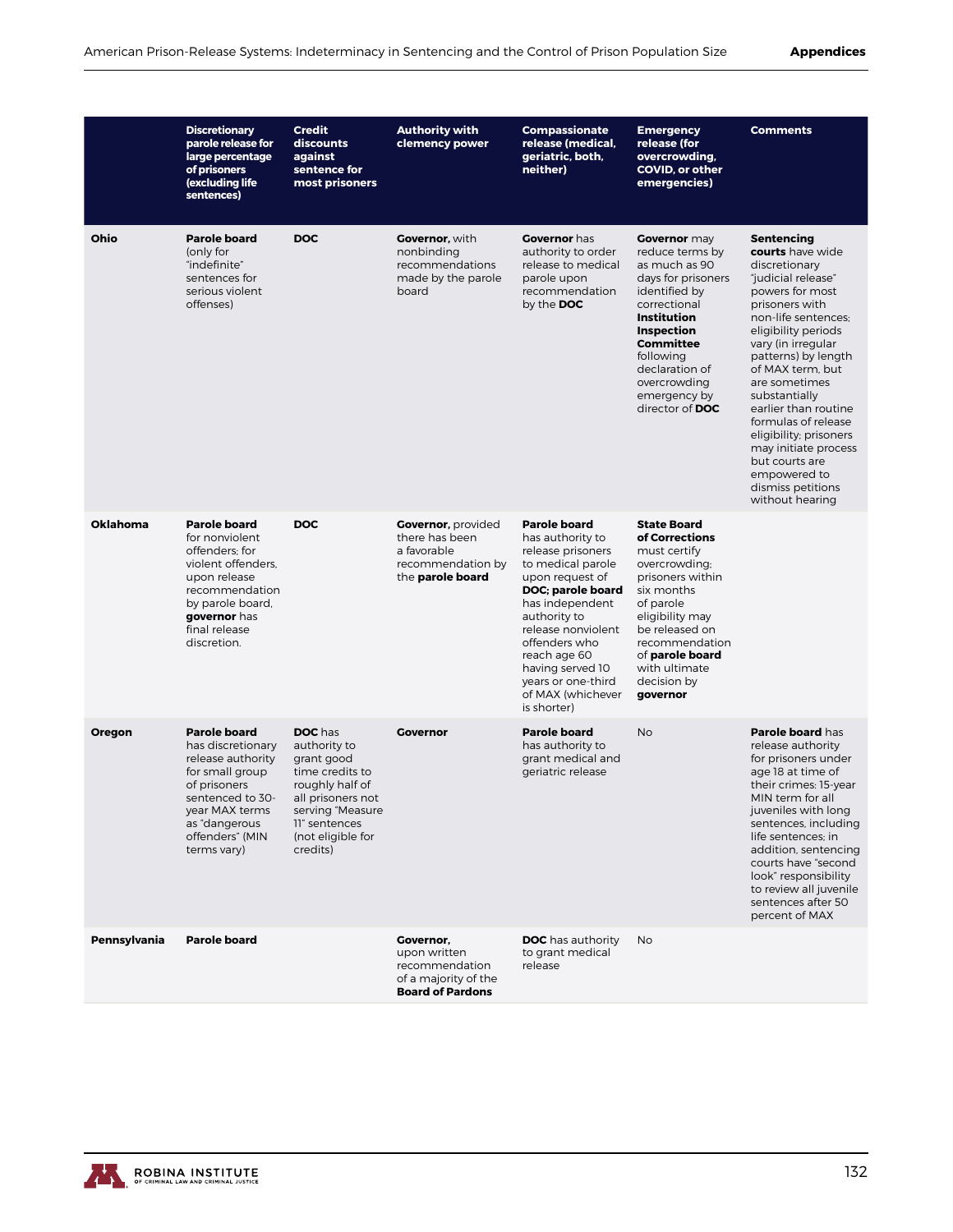|                       | <b>Discretionary</b><br>parole release for<br>large percentage<br>of prisoners<br>(excluding life<br>sentences) | <b>Credit</b><br>discounts<br>against<br>sentence for<br>most prisoners                                                                                                | <b>Authority with</b><br>clemency power                                                                                                                                                | <b>Compassionate</b><br>release (medical,<br>geriatric, both,<br>neither)                | <b>Emergency</b><br>release (for<br>overcrowding,<br>COVID, or other<br>emergencies)                                                                                                                               | <b>Comments</b>                                                                                                                                                                                                                                                                                                       |
|-----------------------|-----------------------------------------------------------------------------------------------------------------|------------------------------------------------------------------------------------------------------------------------------------------------------------------------|----------------------------------------------------------------------------------------------------------------------------------------------------------------------------------------|------------------------------------------------------------------------------------------|--------------------------------------------------------------------------------------------------------------------------------------------------------------------------------------------------------------------|-----------------------------------------------------------------------------------------------------------------------------------------------------------------------------------------------------------------------------------------------------------------------------------------------------------------------|
| <b>Rhode Island</b>   | <b>Parole board</b>                                                                                             | <b>DOC</b>                                                                                                                                                             | <b>Governor, by and</b><br>with the advice<br>and consent of the<br><b>Senate</b>                                                                                                      | <b>Parole board has</b><br>authority to grant<br>medical parole                          | Elaborate multi-<br>stage process<br>to be navigated<br>by legislative<br><b>Criminal Justice</b><br>Oversight<br><b>Committee</b> ; if all<br>else fails. Governor<br>may issue<br>emergency good<br>time credits |                                                                                                                                                                                                                                                                                                                       |
| <b>South Carolina</b> | <b>Parole board</b>                                                                                             | <b>DOC</b>                                                                                                                                                             | <b>Governor's</b><br>clemency power<br>limited to<br>commutation of<br>death sentences to<br>life imprisonment.<br>Governor may<br>request nonbinding<br>opinion from parole<br>board. | <b>Parole board</b><br>has authority to<br>grant geriatric and<br>medical parole         | <b>No</b>                                                                                                                                                                                                          |                                                                                                                                                                                                                                                                                                                       |
| <b>South Dakota</b>   | <b>Parole board</b><br>for prisoners not<br>released through<br>administrative<br>parole process                | <b>DOC</b> through<br>determination of<br>compliance with<br>requirements for<br>administrative<br>parole release;<br>also through<br>grants of earned<br>time credits | Governor, upon<br>review and<br>nonbinding<br>recommendation of<br>the <b>Parole board</b>                                                                                             | <b>Parole board</b><br>has authority to<br>grant medical<br>or geriatric (70+)<br>parole | <b>No</b>                                                                                                                                                                                                          | Most prisoners<br>are eligible for<br>administrative<br>parole release<br>at expiration of<br>MIN term if DOC<br>certifies compliance<br>with "individual<br>program directives<br>"established by DOC;<br>parole board gains<br>release discretion for<br>remainder of term<br>if DOC fails to certify<br>compliance |
| <b>Tennessee</b>      | <b>Parole board</b>                                                                                             | <b>DOC</b>                                                                                                                                                             | Governor,<br>nonbinding<br>recommendations<br>by the <b>Parole Board</b>                                                                                                               | <b>DOC</b> has authority<br>to grant medical<br>furlough                                 | <b>Governor</b><br>must declare<br>overcrowding<br>emergency,<br>may then direct<br>parole board to<br>accelerate parole<br>eligibility dates<br>and/or direct<br>DOC to slow new<br>admissions                    |                                                                                                                                                                                                                                                                                                                       |
|                       |                                                                                                                 |                                                                                                                                                                        |                                                                                                                                                                                        |                                                                                          |                                                                                                                                                                                                                    |                                                                                                                                                                                                                                                                                                                       |
| <b>Texas</b>          | <b>Parole board</b>                                                                                             | <b>DOC</b>                                                                                                                                                             | Governor,<br>dependent upon<br>parole board<br>recommendations                                                                                                                         | <b>Parole board</b><br>has authority to<br>release prisoners<br>to medical parole        | <b>Attorney</b><br>general must<br>declare prison<br>overcrowding<br>crisis; parole<br>eligibility<br>accelerated for<br>some prisoners                                                                            | DOC has marginal<br>power as credits<br>have no binding<br>effects on release<br>dates                                                                                                                                                                                                                                |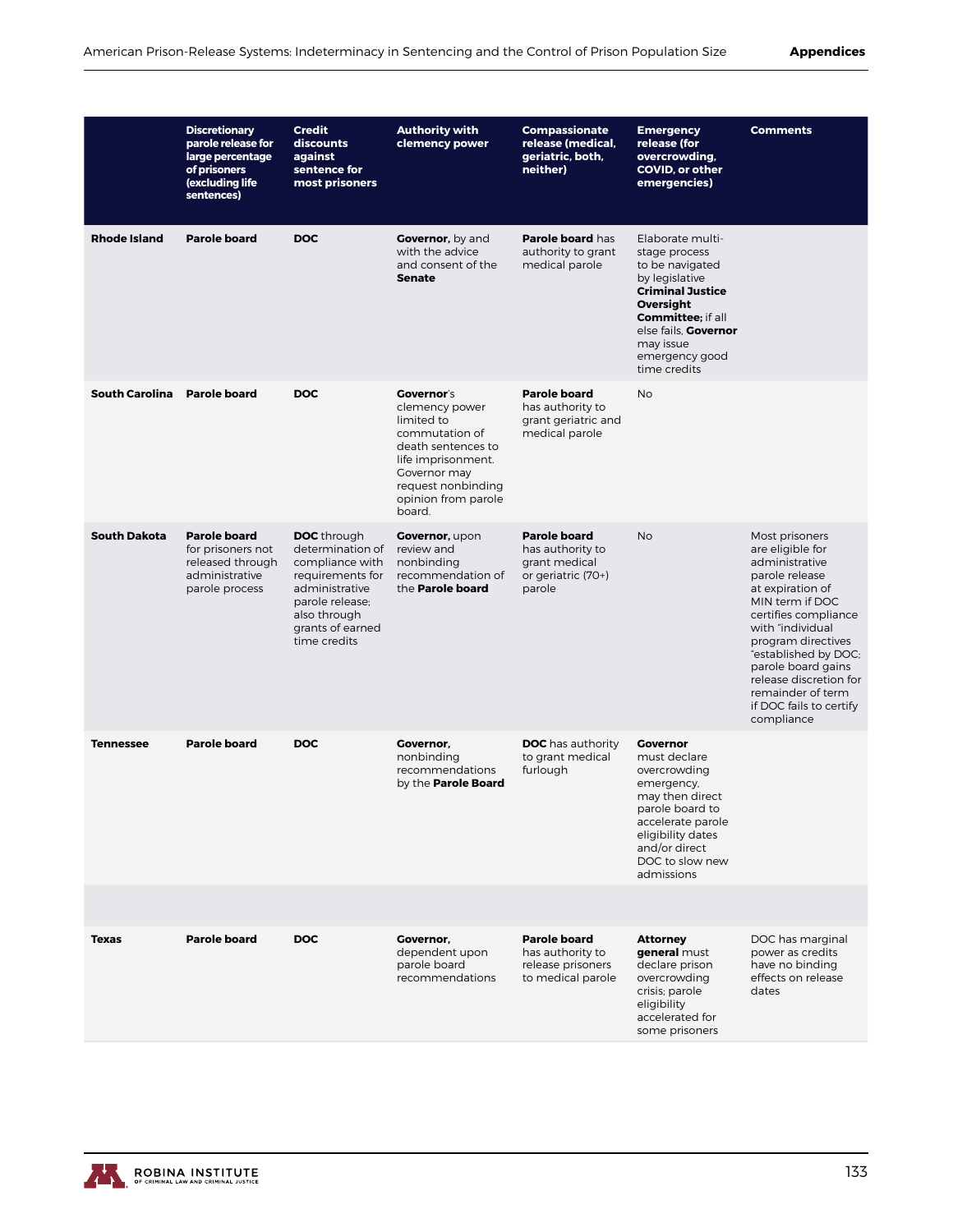|                      | <b>Discretionary</b><br>parole release for<br>large percentage<br>of prisoners<br>(excluding life<br>sentences)                                                                                   | <b>Credit</b><br>discounts<br>against<br>sentence for<br>most prisoners                                                                                                                                                                                                                       | <b>Authority with</b><br>clemency power                                                                                                                              | <b>Compassionate</b><br>release (medical,<br>geriatric, both,<br>neither)                                                                                                                                   | <b>Emergency</b><br>release (for<br>overcrowding,<br><b>COVID, or other</b><br>emergencies)                                                                                                                                                                                                 | <b>Comments</b>                                                                                                                                                                                                                                                                                  |
|----------------------|---------------------------------------------------------------------------------------------------------------------------------------------------------------------------------------------------|-----------------------------------------------------------------------------------------------------------------------------------------------------------------------------------------------------------------------------------------------------------------------------------------------|----------------------------------------------------------------------------------------------------------------------------------------------------------------------|-------------------------------------------------------------------------------------------------------------------------------------------------------------------------------------------------------------|---------------------------------------------------------------------------------------------------------------------------------------------------------------------------------------------------------------------------------------------------------------------------------------------|--------------------------------------------------------------------------------------------------------------------------------------------------------------------------------------------------------------------------------------------------------------------------------------------------|
| Utah                 | <b>Parole board</b><br>(especially<br>powerful because<br>of early MIN<br>terms required<br>by statute and<br>near absence<br>of time-served<br>discretion<br>by DOC and<br>sentencing<br>courts) | <b>DOC</b> may award<br>earned time<br>credits but there<br>is no legally<br>binding effect<br>on sentence<br>milestones:<br>credits to be<br>counted against<br>release dates if<br>already set by<br>parole board,<br>but advanced<br>release dates<br>may be<br>overridden by<br>the board | <b>Parole board makes</b><br>all final clemency<br>decisions; governor<br>can grant temporary<br>reprieves                                                           | <b>Parole board</b><br>authorized to<br>grant medical<br>release upon<br>receipt of written<br>request from <b>DOC</b> ;<br>release date may<br>be accelerated 120<br>days for death in<br>immediate family | <b>Director of DOC</b><br>must give notice<br>of overcrowding<br>emergency;<br>if emergency<br>permits, <b>parole</b><br><b>board</b> given<br>emergency<br>release powers to<br>release sufficient<br>numbers of<br>prisoners to return<br>population to<br>within operational<br>capacity |                                                                                                                                                                                                                                                                                                  |
| <b>Vermont</b>       | <b>Parole board</b>                                                                                                                                                                               | <b>DOC</b>                                                                                                                                                                                                                                                                                    | <b>Governor</b> ; parole<br>board may act as an<br>advisor upon board's<br>request                                                                                   | Parole board has<br>authority to grant<br>medical parole                                                                                                                                                    | <b>No</b>                                                                                                                                                                                                                                                                                   |                                                                                                                                                                                                                                                                                                  |
| Virginia             |                                                                                                                                                                                                   | <b>DOC</b>                                                                                                                                                                                                                                                                                    | <b>Governor</b> ; governor<br>may request the<br>parole board<br>to investigate<br>and present<br>recommendations                                                    | No medical parole.<br><b>Parole board</b><br>has authority to<br>release prisoners<br>to geriatric release<br>(60 or older,<br>having served 10<br>years; 65 or older,<br>having served five<br>years)      | <b>No</b>                                                                                                                                                                                                                                                                                   |                                                                                                                                                                                                                                                                                                  |
| Washington           |                                                                                                                                                                                                   | <b>DOC</b>                                                                                                                                                                                                                                                                                    | <b>Governor</b>                                                                                                                                                      | <b>Secretary of</b><br><b>Corrections</b> may<br>authorize release<br>to extraordinary<br>medical<br>placement                                                                                              | <b>Governor</b> must<br>find state of<br>overcrowding<br>emergency,<br>then call upon<br>sentencing<br>commission or<br>Clemency and<br>Pardons Board for<br>recommendations                                                                                                                | Parole board has<br>release discretion<br>after 20 years<br>for most prison<br>sentences of<br>those who were<br>under age 18 at<br>the time of their<br>offenses; and for sex<br>offenders with full<br>statutory maximum<br>sentences imposed<br>under "Determinate<br>Sentencing Plus"<br>law |
| <b>West Virginia</b> | <b>Parole board</b>                                                                                                                                                                               | <b>DOC</b>                                                                                                                                                                                                                                                                                    | <b>Governor.</b> must<br>record reasons<br>for each parole or<br>pardon granted<br>in the journal<br>of executive<br>proceedings<br>and provide it to<br>legislature | <b>Governor</b> may<br>grant an executive<br>pardon for an<br>inmate suffering<br>from an extreme<br>life-threatening<br>medical condition<br>if certified by<br>prison medical<br>staff                    | <b>No</b>                                                                                                                                                                                                                                                                                   |                                                                                                                                                                                                                                                                                                  |

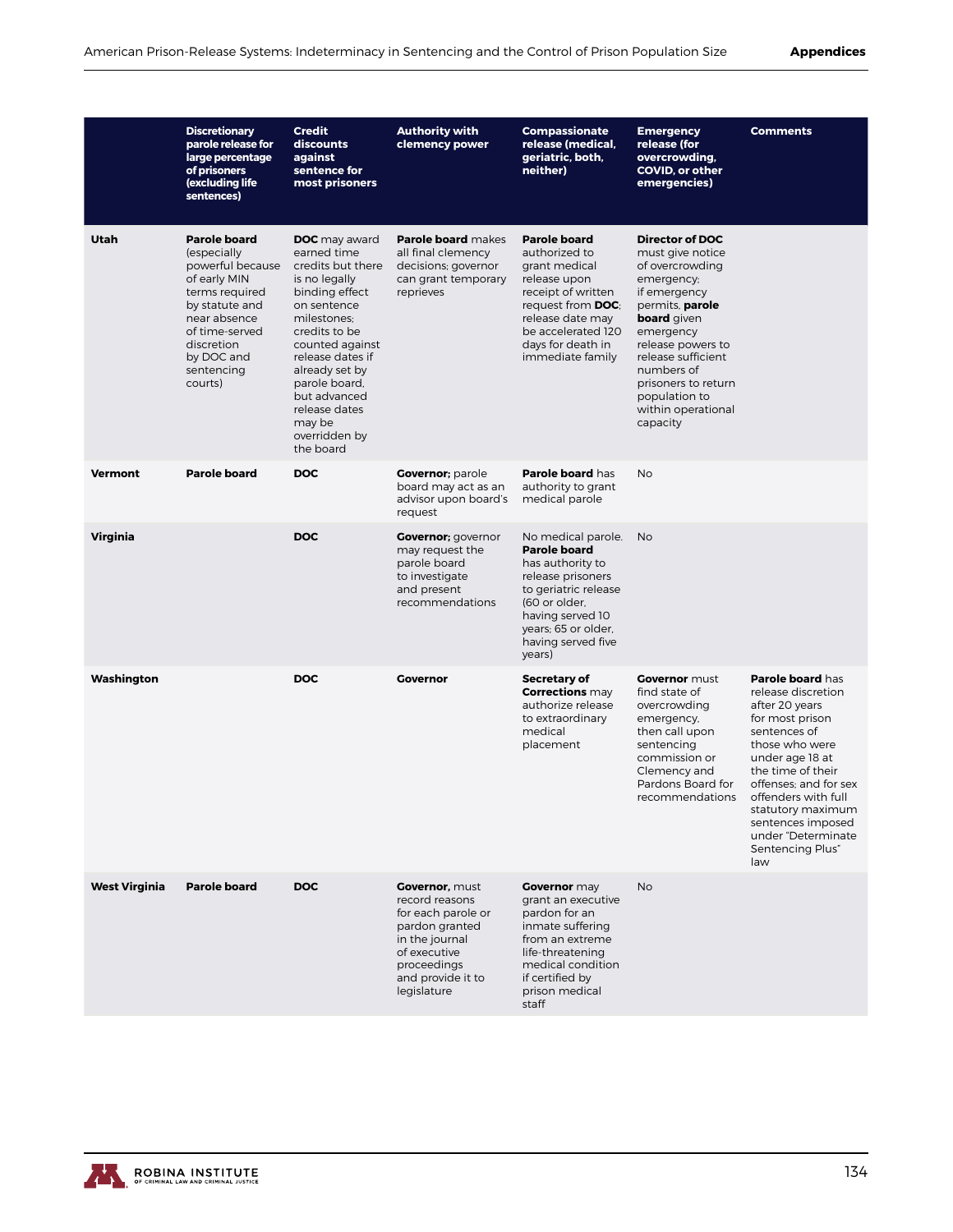|                                 | <b>Discretionary</b><br>parole release for<br>large percentage<br>of prisoners<br>(excluding life<br>sentences) | <b>Credit</b><br>discounts<br>against<br>sentence for<br>most prisoners                                                                     | <b>Authority with</b><br>clemency power                                                                                              | <b>Compassionate</b><br>release (medical,<br>geriatric, both,<br>neither)                                                                                                                                                     | <b>Emergency</b><br>release (for<br>overcrowding,<br><b>COVID, or other</b><br>emergencies) | <b>Comments</b>                                                                                                                                                                                                                                                                                                                                        |
|---------------------------------|-----------------------------------------------------------------------------------------------------------------|---------------------------------------------------------------------------------------------------------------------------------------------|--------------------------------------------------------------------------------------------------------------------------------------|-------------------------------------------------------------------------------------------------------------------------------------------------------------------------------------------------------------------------------|---------------------------------------------------------------------------------------------|--------------------------------------------------------------------------------------------------------------------------------------------------------------------------------------------------------------------------------------------------------------------------------------------------------------------------------------------------------|
| Wisconsin                       |                                                                                                                 | <b>DOC</b>                                                                                                                                  | <b>Governor</b>                                                                                                                      | <b>Parole board</b><br>has authority to<br>modify sentences<br>in order to<br>release prisoners<br>to extended<br>supervision for<br>geriatric (60/65+)<br>or medical parole                                                  | <b>No</b>                                                                                   | Throughout their<br>terms, defendants<br>may petition<br>sentencing<br>courts to modify<br>a sentence on the<br>grounds that it is<br>"unduly harsh or<br>unconscionable" or<br>that a "new factor"<br>justifies alteration<br>of original sentence;<br>sentencing<br>courts are also<br>discretionary release<br>decisionmakers for<br>life sentences |
| Wyoming                         | <b>Parole board</b>                                                                                             | <b>DOC</b> awards<br>good time<br>credits; parole<br>board awards<br>"special good<br>time credits"<br>counted only<br>against MIN<br>terms | Governor, upon<br>nonbinding<br>recommendation by<br>parole board                                                                    | <b>Parole board</b><br>has authority to<br>release prisoners<br>to medical parole                                                                                                                                             | <b>No</b>                                                                                   |                                                                                                                                                                                                                                                                                                                                                        |
| <b>District of</b><br>Columbia  |                                                                                                                 | <b>Bureau of</b><br><b>Prisons</b>                                                                                                          | <b>President of the</b><br><b>United States. with</b><br>recommendations<br>from a clemency<br>board within the DC<br>mayor's office | Parole board may<br>consider prisoners<br>for geriatric and<br>medical parole                                                                                                                                                 | <b>No</b>                                                                                   |                                                                                                                                                                                                                                                                                                                                                        |
| <b>Federal</b><br><b>System</b> |                                                                                                                 | <b>Bureau of</b><br><b>Prisons</b>                                                                                                          | <b>President of the</b><br><b>United States</b>                                                                                      | Court may<br>reduce a term of<br>imprisonment<br>if extraordinary<br>and compelling<br>circumstances<br>so warrant, upon<br>motion of the<br>Director of the<br><b>Bureau of Prisons</b><br>or upon motion of<br>the prisoner | <b>No</b>                                                                                   |                                                                                                                                                                                                                                                                                                                                                        |

Sources: 52 "state reports" prepared for this project, including 50 states, the District of Columbia, and the federal system.

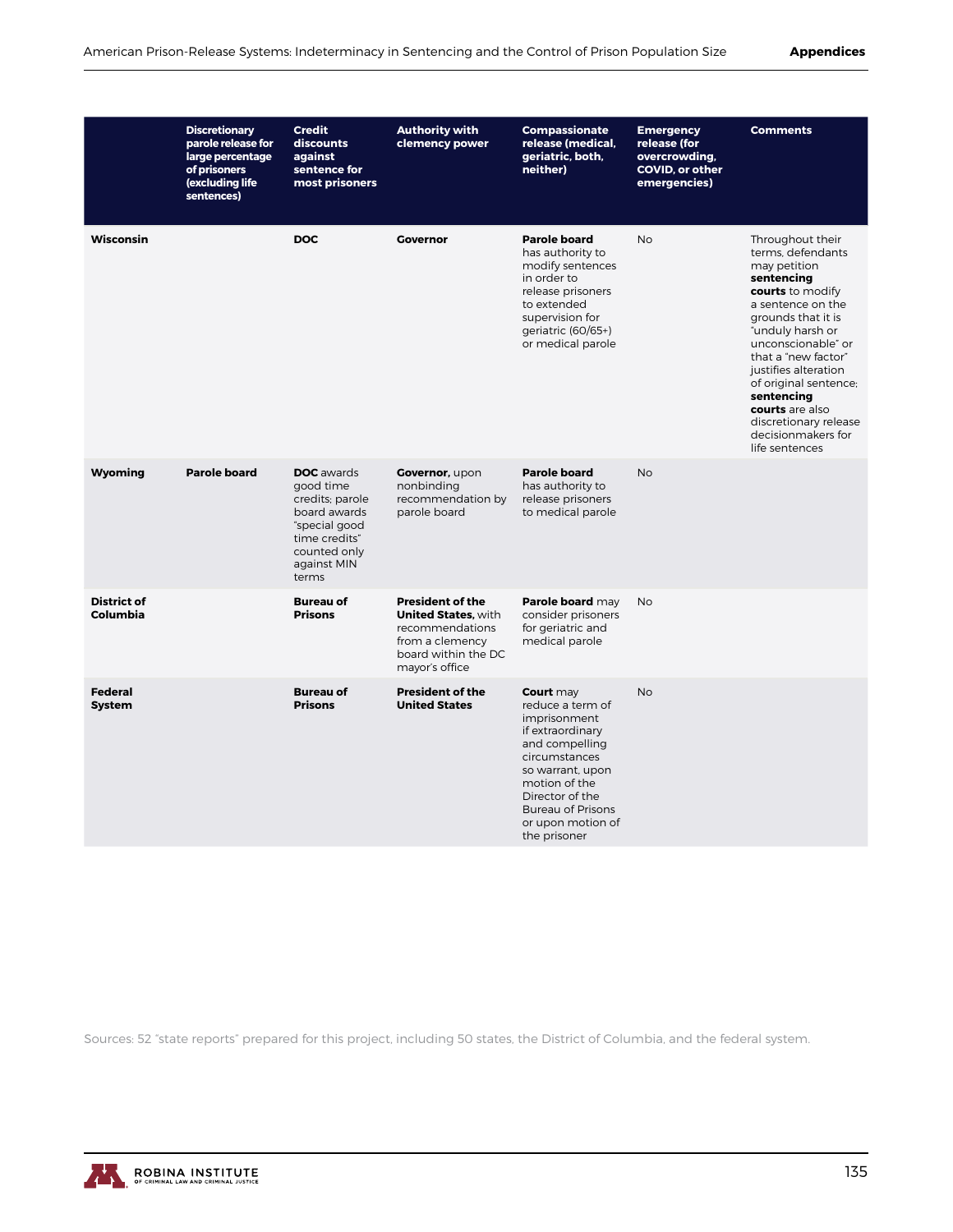#### Appendix Table A-2. Degrees of Indeterminacy in 52 American Prison-Sentencing Systems (General-Rules Sentences Only)

|                    | <b>Degree of indeterminacy</b><br>ranking for system as a whole | <b>Degrees of indeterminacy under</b><br>general rules for major classes<br>of sentences (excluding life<br>sentences)                                                                                                                           | <b>Population Multiplier Potential</b><br>(PMP) for major classes of<br>sentences (excluding life<br>sentences)                                                                                                                                                                                                                                       |
|--------------------|-----------------------------------------------------------------|--------------------------------------------------------------------------------------------------------------------------------------------------------------------------------------------------------------------------------------------------|-------------------------------------------------------------------------------------------------------------------------------------------------------------------------------------------------------------------------------------------------------------------------------------------------------------------------------------------------------|
| <b>Alabama</b>     | Extremely high<br>indeterminacy                                 | Extremely high indeterminacy<br>for sentences with MAXs up to<br>15 years; high indeterminacy<br>for most sentences with MAXs<br>greater than 15 years; extremely<br>low indeterminacy for sentences<br>for selected serious violent<br>offenses | Greater than 100:1* for sentences<br>with MAXs up to 5 years; over 5:1<br>for sentences with MAXs greater<br>than 5 years up to 10 years; over<br>8:1 for sentences with MAXs<br>greater than 10 years up to 15<br>years; 3:1 for most sentences with<br>MAXs greater than 15 years; 1.18:1<br>for sentences for selected serious<br>violent offenses |
| <b>Alaska</b>      | High indeterminacy                                              | High indeterminacy for general-<br>rules sentences                                                                                                                                                                                               | 4:1 for general-rules sentences                                                                                                                                                                                                                                                                                                                       |
| <b>Arizona</b>     | Extremely low indeterminacy                                     | Extremely low indeterminacy<br>for nearly all prisoners; low<br>indeterminacy for prisoners<br>convicted of low-level drug<br>possession offenses                                                                                                | 1.16:1 for nearly all prisoners; 1.43:1<br>for prisoners convicted of low-<br>level drug possession offenses                                                                                                                                                                                                                                          |
| <b>Arkansas</b>    | <b>High indeterminacy</b>                                       | High indeterminacy for great<br>majority of offenses; low<br>indeterminacy for small group<br>of statutorily designated serious<br>offenses                                                                                                      | 5.9:1 for less serious offenses:<br>4:1 for most offenses of higher<br>severity; 1.4:1 for small group of<br>statutorily designated serious<br>offenses                                                                                                                                                                                               |
| <b>California</b>  | Low indeterminacy                                               | Moderate indeterminacy for most<br>prisoners convicted of nonviolent<br>offenses; low indeterminacy<br>for larger group of prisoners<br>convicted of violent offenses                                                                            | 2.5:1 for most prisoners convicted<br>of nonviolent offenses; 1.5:1<br>for larger group of prisoners<br>convicted of violent offenses                                                                                                                                                                                                                 |
| <b>Colorado</b>    | High indeterminacy                                              | High indeterminacy for most<br>general-rules prisoners; extremely<br>high indeterminacy for some sex<br>offenders with life sentences                                                                                                            | 3.4:1 for general-rules prisoners;<br>extremely variable for sex<br>offenders with life sentences<br>ranging from higher than 20:1 to<br>nearly 1:1                                                                                                                                                                                                   |
| <b>Connecticut</b> | Low indeterminacy                                               | Moderate indeterminacy for<br>sentences for less serious<br>offenses; extremely low<br>indeterminacy for sentences for<br>more serious offenses                                                                                                  | 2.3:1 for sentences for less serious<br>offenses: 1.18:1 for sentences for<br>more serious offenses                                                                                                                                                                                                                                                   |
| <b>Delaware</b>    | Low indeterminacy                                               | Low indeterminacy for all<br>general-rules prisoners                                                                                                                                                                                             | 1.45:1 for general-rules prisoners                                                                                                                                                                                                                                                                                                                    |
| <b>Florida</b>     | Extremely low indeterminacy                                     | Extremely low indeterminacy for<br>all general-rules prisoners                                                                                                                                                                                   | 1.18.1 for general-rules prisoners                                                                                                                                                                                                                                                                                                                    |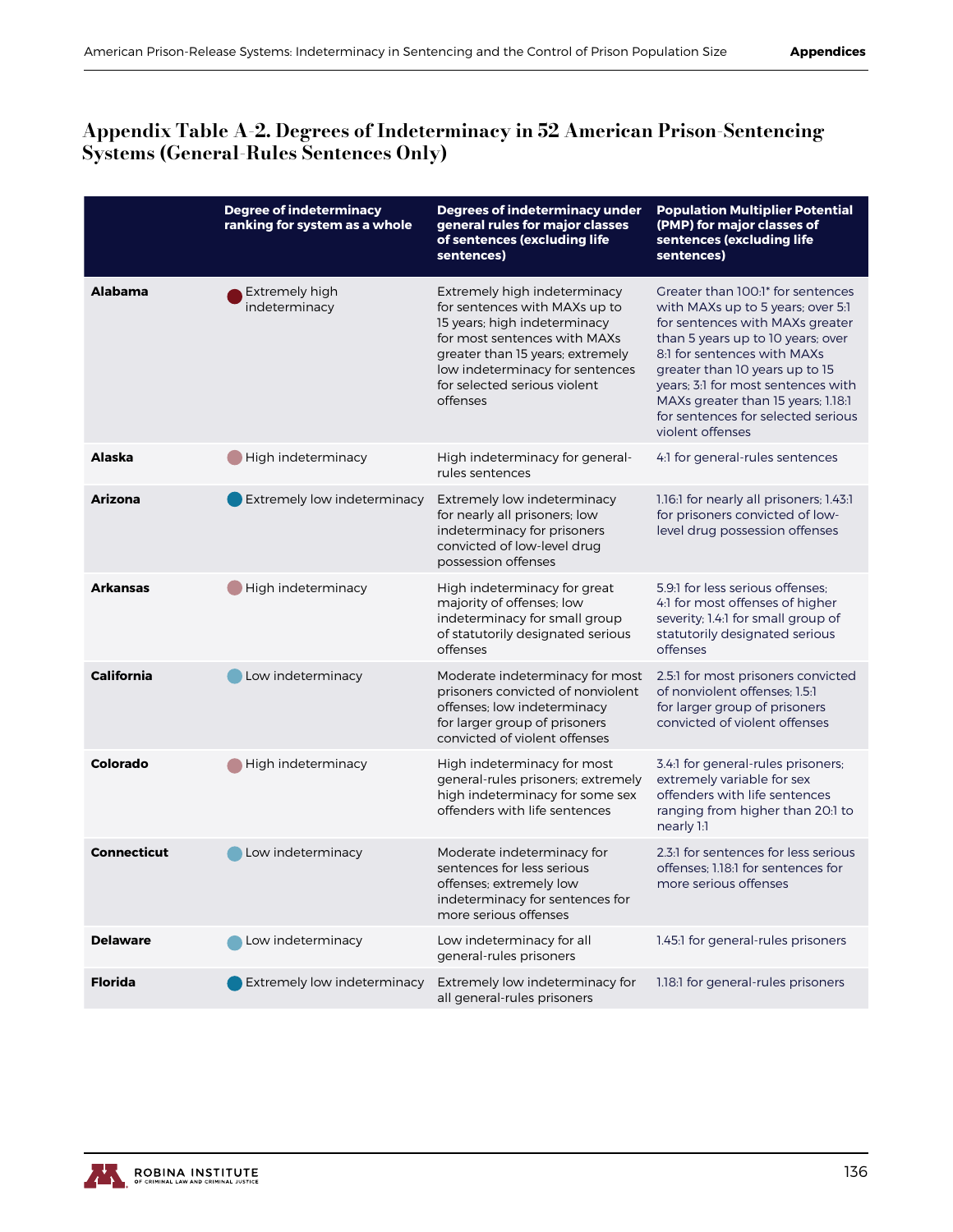|                 | <b>Degree of indeterminacy</b><br>ranking for system as a whole | <b>Degrees of indeterminacy under</b><br>general rules for major classes                                                                                                                                                                                                                                                                                                                         | <b>Population Multiplier Potential</b><br>(PMP) for major classes of                                                                                                                                                         |
|-----------------|-----------------------------------------------------------------|--------------------------------------------------------------------------------------------------------------------------------------------------------------------------------------------------------------------------------------------------------------------------------------------------------------------------------------------------------------------------------------------------|------------------------------------------------------------------------------------------------------------------------------------------------------------------------------------------------------------------------------|
|                 |                                                                 | of sentences (excluding life<br>sentences)                                                                                                                                                                                                                                                                                                                                                       | sentences (excluding life<br>sentences)                                                                                                                                                                                      |
| Georgia         | High indeterminacy                                              | High indeterminacy for most<br>sentences with MAXs below<br>21 years; High to moderate<br>indeterminacy for sentences with<br>MAXs below 27 months; High or<br>extremely high indeterminacy for<br>sentences with MAXs of 21 years<br>or more                                                                                                                                                    | 3:1 for most sentences with MAXs<br>below 21 years; but PMP ratios<br>decline as MAXs fall below 27<br>months (eventually as low as<br>1:1); variable PMPs for MAXs of 21<br>years and above, from 3:1 to more<br>than $6:1$ |
| <b>Hawaii</b>   | Extremely high<br>indeterminacy                                 | Extremely high indeterminacy for<br>all general-rules sentences                                                                                                                                                                                                                                                                                                                                  | Greater than 100:1* for all general-<br>rules sentences                                                                                                                                                                      |
| Idaho           | Moderate indeterminacy                                          | Broad continuum of high to<br>low indeterminacy in general-<br>rules sentences depending on<br>MIN-MAX ratio imposed in the<br>discretion of sentencing courts                                                                                                                                                                                                                                   | Wide range of possibility from<br>greater than 100:1* at the<br>high end to 1:1 at the low end,<br>depending on MIN-MAX ratio<br>imposed in the discretion of<br>sentencing courts                                           |
| <b>Illinois</b> | High indeterminacy<br>(bordering on moderate<br>indeterminacy)  | High indeterminacy for the<br>majority of general-rules<br>sentences; low and extremely<br>low indeterminacy for statutorily<br>designated serious offenses                                                                                                                                                                                                                                      | 3.33:1 for the great majority of<br>general-rules sentences; 1.66:1<br>and 1.18:1 for the largest groups<br>of statutorily designated serious<br>offenses:                                                                   |
| Indiana         | Moderate indeterminacy                                          | Degrees of indeterminacy for<br>the majority of general-rules<br>prisoners varies depending on<br>classification by DOC into four<br>earnings classifications. Prisoners<br>in the lowest classification earn<br>no credits. Among the three<br>groups eligible to receive credits,<br>DOIs are high, low, and extremely<br>low. Most prisoners may be<br>reclassified throughout their<br>terms | PMPs range from 4:1, 1.6:1, and<br>1.18:1 for prisoners classified in<br>groups eligible to receive credits                                                                                                                  |
| lowa            | Extremely high<br>indeterminacy                                 | Extremely high indeterminacy<br>for most general-rules sentences;<br>for designated serious offenses<br>or especially serious criminal<br>histories DOIs vary from high to<br>extremely low                                                                                                                                                                                                      | Greater than 100:1* for most<br>general-rules sentences; for<br>designated serious offenses<br>or especially serious criminal<br>histories, PMPs vary from 5:1 to 1:1                                                        |
| <b>Kansas</b>   | Extremely low indeterminacy                                     | Low indeterminacy for general-<br>rules prisoners convicted of<br>lower-severity offenses (but close<br>to the cutoff for extremely low<br>indeterminacy);<br>extremely low indeterminacy for<br>those convicted of more serious<br>offenses                                                                                                                                                     | 1:3:1 for general-rules prisoners<br>convicted of lower-severity<br>offenses; 1.2:1 for those convicted<br>of higher-severity offenses                                                                                       |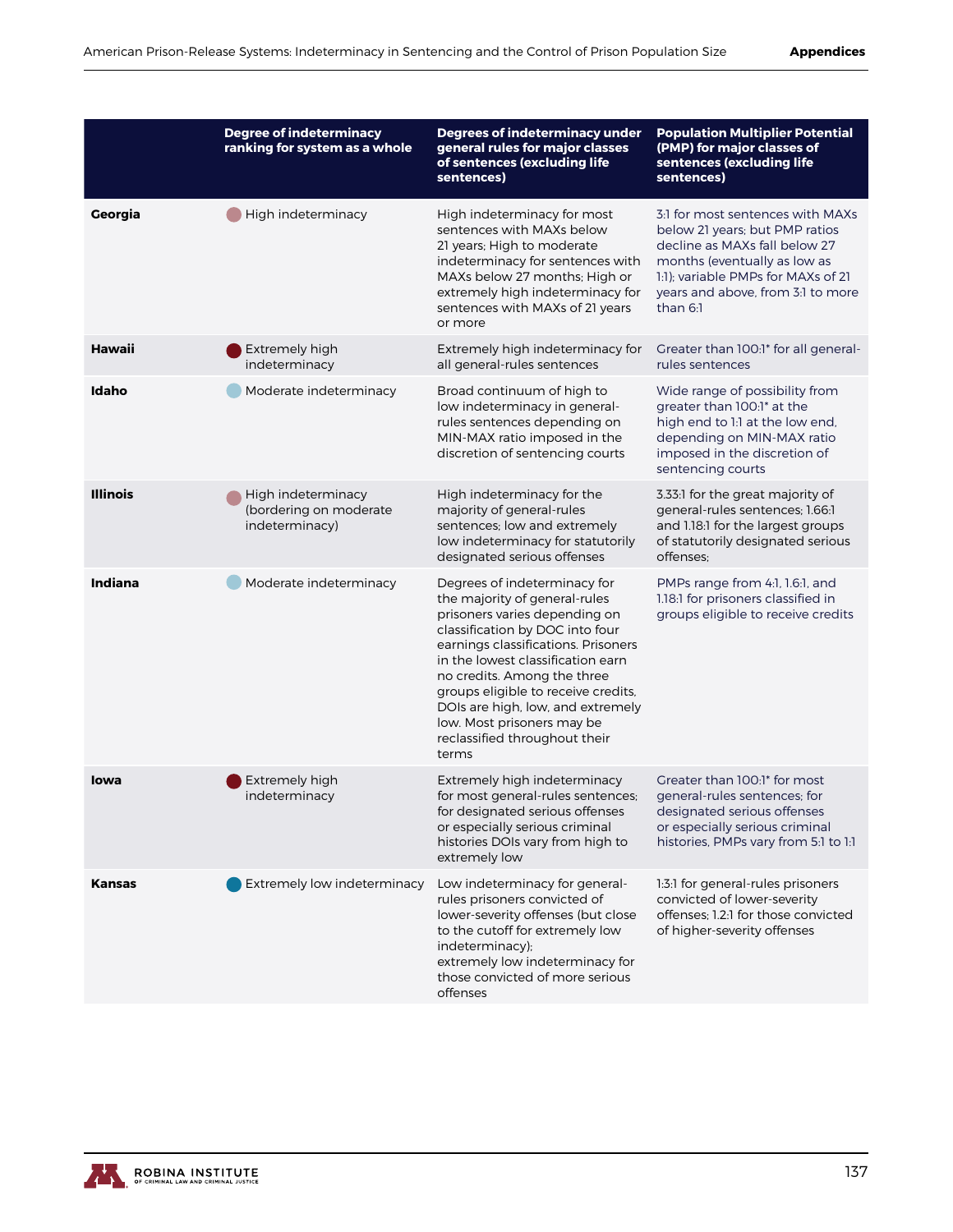|                      | <b>Degree of indeterminacy</b><br>ranking for system as a whole | Degrees of indeterminacy under<br>general rules for major classes<br>of sentences (excluding life<br>sentences)                                                                                                                                                                   | <b>Population Multiplier Potential</b><br>(PMP) for major classes of<br>sentences (excluding life<br>sentences)                                                                                                                                |
|----------------------|-----------------------------------------------------------------|-----------------------------------------------------------------------------------------------------------------------------------------------------------------------------------------------------------------------------------------------------------------------------------|------------------------------------------------------------------------------------------------------------------------------------------------------------------------------------------------------------------------------------------------|
| Kentucky             | High indeterminacy                                              | High indeterminacy (bordering<br>on extremely high) for most<br>general-rules prisoners; extremely<br>high indeterminacy for lowest-<br>level nonviolent offenses:<br>extremely low indeterminacy for<br>designated serious violent and<br>sex offenses                           | 5:1 for most general-rules<br>prisoners; 6.7:1 for lowest-level<br>nonviolent offenses; 1.18:1 for<br>designated serious violent and<br>sex offenses                                                                                           |
| Louisiana            | Moderate indeterminacy                                          | High indeterminacy for general-<br>rules prisoners convicted<br>of nonviolent offenses; low<br>indeterminacy for those<br>convicted of violent offenses: low<br>or extremely low indeterminacy<br>for prisoners convicted of sex<br>offenses or repeat convictions of<br>violence | 4:1 for general-rules prisoners<br>convicted of nonviolent offenses:<br>1.5:1 for those convicted of violent<br>offenses; as high as 1.3:1 or as low<br>as 1:1 for prisoners convicted of<br>sex offenses or repeat convictions<br>of violence |
| <b>Maine</b>         | Extremely low indeterminacy                                     | Low indeterminacy (bordering<br>on extremely low) for most<br>prisoners convicted of general-<br>rules offenses; extremely low<br>indeterminacy for prisoners<br>convicted of sexual assault or<br>designated violent offenses                                                    | 1.3:1 for most prisoners convicted<br>of general-rules offenses; 1.16:1<br>for prisoners convicted of sexual<br>assault or designated violent<br>offenses                                                                                      |
| <b>Maryland</b>      | High indeterminacy<br>(bordering on moderate<br>indeterminacy)  | High indeterminacy for prisoners<br>with general-rules sentences<br>convicted of nonviolent offenses:<br>moderate indeterminacy for<br>those convicted of violent<br>offenses                                                                                                     | 4:1 for prisoners with general-<br>rules sentences convicted of<br>nonviolent offenses: 2:1 for those<br>convicted of violent offenses                                                                                                         |
| <b>Massachusetts</b> | Moderate indeterminacy                                          | Broad continuum of high to<br>low indeterminacy in general-<br>rules sentences depending on<br>minimum terms imposed in the<br>discretion of sentencing courts,<br>with most sentences in the range<br>of moderate indeterminacy                                                  | 2.6:1 for the shortest minimum<br>terms imposed by judges; 1.54:1<br>for the longest minimum terms;<br>estimated average PMP of about<br>1.8:1                                                                                                 |
| <b>Michigan</b>      | High indeterminacy                                              | Degrees of indeterminacy for<br>most sentences are set within<br>discretion of sentencing courts<br>in individual cases; can vary from<br>extremely high indeterminacy to<br>low indeterminacy                                                                                    | Wide range of possibility from<br>greater than 100:1* at the high<br>end to 1.5:1 at the low end,<br>depending on where judges set<br>MIN terms in individual cases                                                                            |
| <b>Minnesota</b>     | Low indeterminacy                                               | Low indeterminacy for all<br>general-rules sentences                                                                                                                                                                                                                              | 1.5:1 for general-rules sentences                                                                                                                                                                                                              |
| <b>Mississippi</b>   | High indeterminacy<br>(bordering on moderate<br>indeterminacy)  | High indeterminacy for most<br>nonviolent offenses; moderate<br>indeterminacy for most violent<br>offenses                                                                                                                                                                        | 4:1 for most nonviolent offenses:<br>2:1 for most violent offenses                                                                                                                                                                             |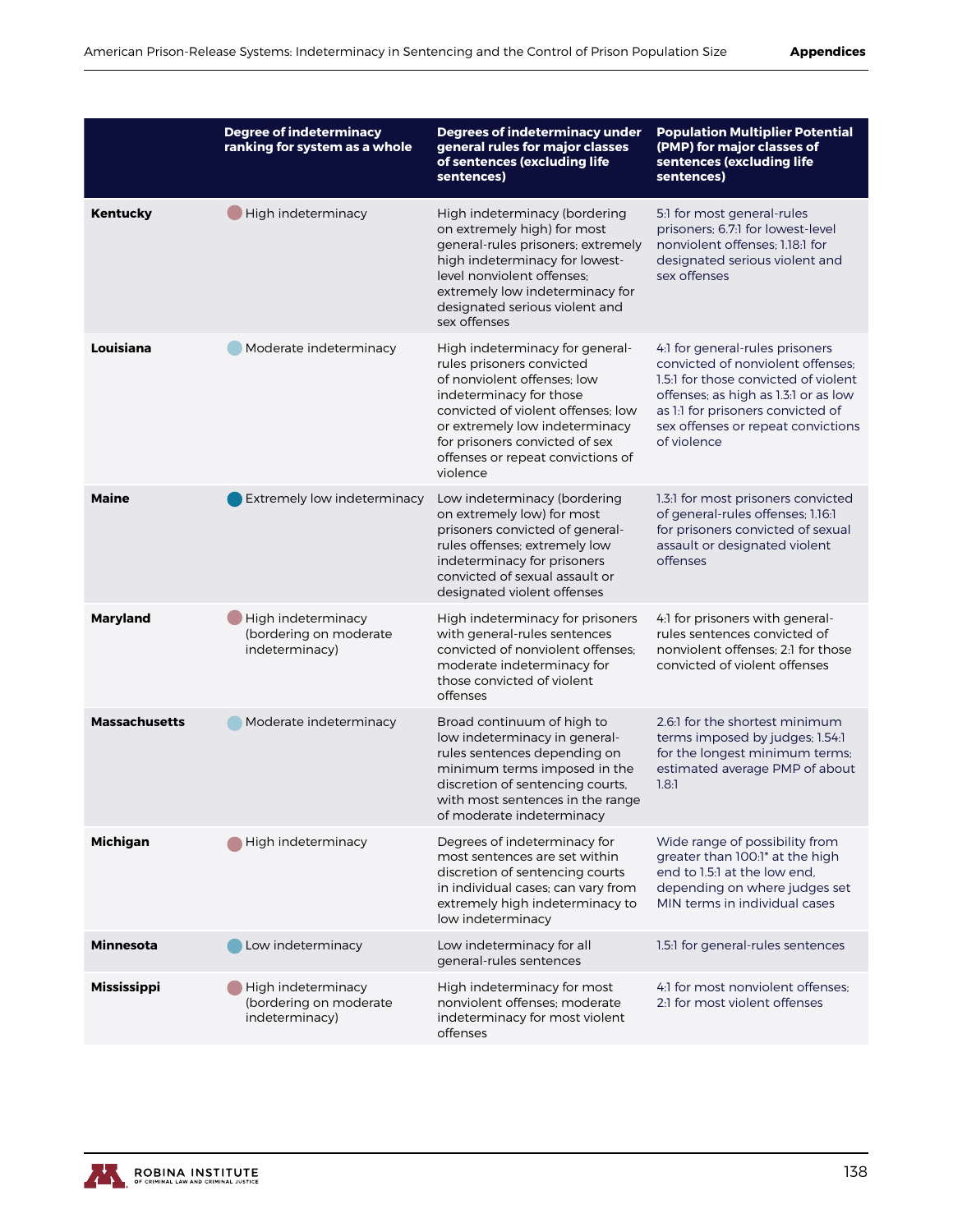|                      | <b>Degree of indeterminacy</b><br>ranking for system as a whole | <b>Degrees of indeterminacy under</b><br>general rules for major classes<br>of sentences (excluding life<br>sentences)                                                                                                                                                                                             | <b>Population Multiplier Potential</b><br>(PMP) for major classes of<br>sentences (excluding life<br>sentences)                                                                                                                                                  |
|----------------------|-----------------------------------------------------------------|--------------------------------------------------------------------------------------------------------------------------------------------------------------------------------------------------------------------------------------------------------------------------------------------------------------------|------------------------------------------------------------------------------------------------------------------------------------------------------------------------------------------------------------------------------------------------------------------|
| <b>Missouri</b>      | High indeterminacy                                              | High indeterminacy for<br>violent and sex offenses; high<br>indeterminacy for more serious<br>nonviolent and drug offenses;<br>extremely high indeterminacy for<br>less serious nonviolent and drug<br>offenses                                                                                                    | 3:1 for violent and sex offenses:<br>4:1 and 5:1 for more serious<br>nonviolent and drug offenses<br>(two separate classes); 6.7:1 for<br>less serious nonviolent and drug<br>offenses                                                                           |
| <b>Montana</b>       | High indeterminacy                                              | High indeterminacy for all<br>general-rules unless judge finds<br>that protection of society requires<br>extended MIN terms in individual<br>cases                                                                                                                                                                 | 4:1 for general-rules sentences;<br>lower PMPs down to 1:1 are<br>possible in individual "protection<br>of society" cases                                                                                                                                        |
| <b>Nebraska</b>      | Moderate indeterminacy                                          | High indeterminacy for general-<br>rules sentences for "more serious"<br>felonies if judges impose the<br>longest allowable MIN terms,<br>greater indeterminacy up<br>to extremely high if judges<br>choose shorter MIN terms; low<br>indeterminacy for general-<br>rules sentences for "less serious"<br>felonies | 3.3:1 for general-rules sentences<br>for "more serious" felonies if<br>judges impose the longest<br>allowable MIN terms, higher<br>indeterminacy, potentially<br>greater than 100:1* if judges<br>choose shorter MIN terms: 1.6:1 for<br>"less serious" felonies |
| <b>Nevada</b>        | Extremely high<br>indeterminacy                                 | Extremely high indeterminacy for<br>all general-rules sentences                                                                                                                                                                                                                                                    | 5.9:1 to 50:1 depending on grade<br>of offense and MIN-MAX ratio<br>chosen by sentencing court                                                                                                                                                                   |
| <b>New Hampshire</b> | High indeterminacy                                              | High indeterminacy if courts<br>typically impose longest<br>statutory MIN terms; degrees of<br>indeterminacy can be higher<br>on case-by-case basis if courts<br>choose shorter MIN terms (as<br>short as 0% of MAX)                                                                                               | 2.9:1 when sentencing courts<br>impose longest allowable MIN<br>terms; higher PMP ratios possible<br>for shorter MIN term (with no<br>statutory limit)                                                                                                           |
| <b>New Jersey</b>    | Moderate indeterminacy                                          | High indeterminacy for general-<br>rules sentences for nonviolent<br>and some violent offenses;<br>extremely low indeterminacy for<br>serious violent and sex offenses                                                                                                                                             | Between 4:1 and 5:1 for general-<br>rules sentences for nonviolent<br>and some violent offenses;<br>1.18:1 for serious violent and sex<br>offenses                                                                                                               |
| <b>New Mexico</b>    | Moderate indeterminacy                                          | High bordering on moderate<br>indeterminacy for general-rules<br>sentences for nonviolent offenses:<br>low indeterminacy for general-<br>rules sentences for violent<br>offenses                                                                                                                                   | 2.9:1 for general-rules sentences<br>for nonviolent offenses: 1.6:1<br>for general-rules sentences for<br>violent offenses                                                                                                                                       |
| <b>New York</b>      | Moderate indeterminacy                                          | High to extremely high<br>indeterminacy for general-<br>rules sentences for most<br>nonviolent offenses; extremely<br>low indeterminacy for violent<br>offenses; low indeterminacy for<br>serious drug offenses                                                                                                    | 3.6:1 to 33.3:1 for general-rules<br>sentences for most nonviolent<br>offenses, depending on courts'<br>selection of MIN terms; 1.16:1 for<br>violent offenses: 1.4:1 for serious<br>drug offenses                                                               |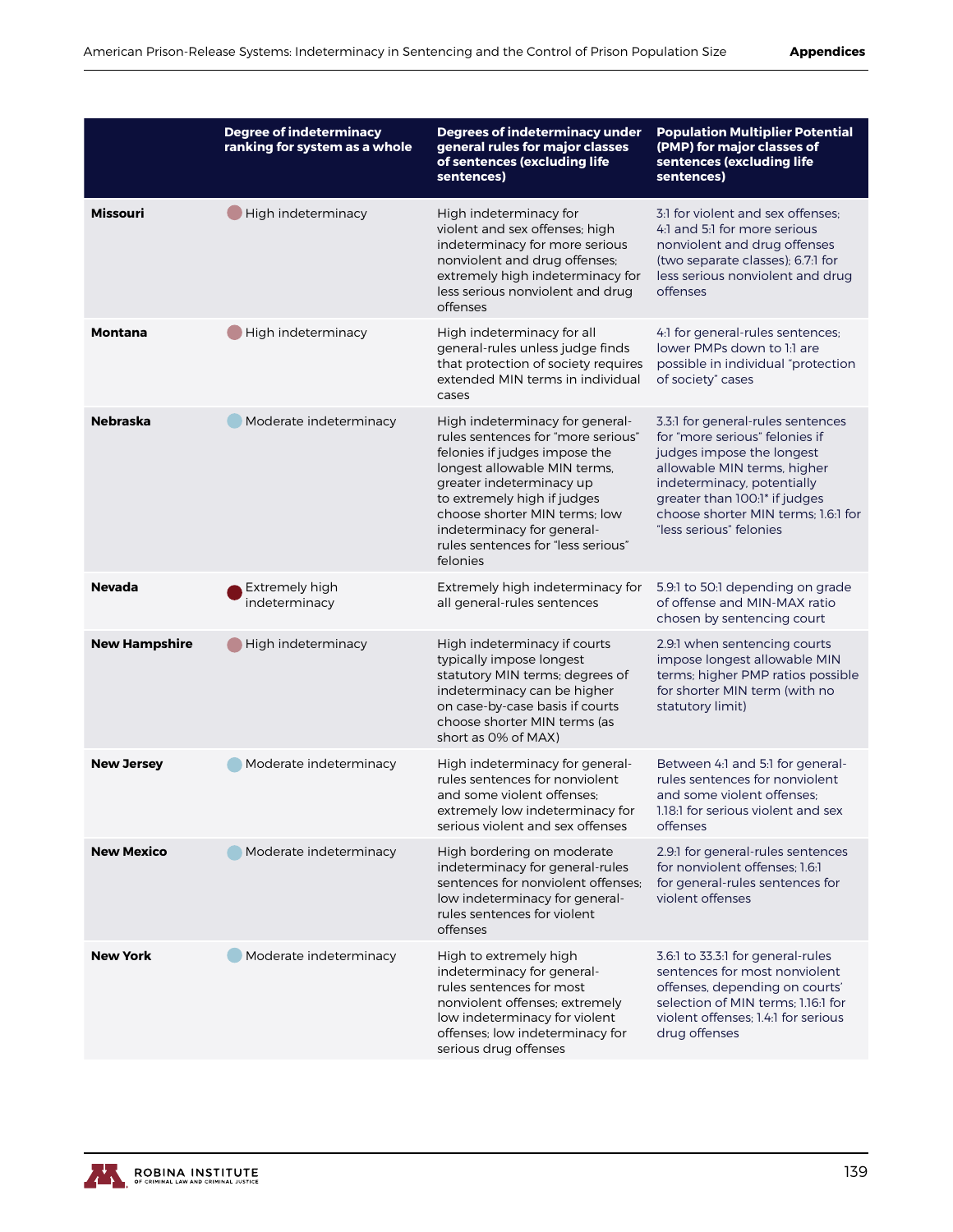|                       | <b>Degree of indeterminacy</b><br>ranking for system as a whole | <b>Degrees of indeterminacy under</b><br>general rules for major classes<br>of sentences (excluding life<br>sentences)                                                                                                                                     | <b>Population Multiplier Potential</b><br>(PMP) for major classes of<br>sentences (excluding life<br>sentences)                                                                                                               |
|-----------------------|-----------------------------------------------------------------|------------------------------------------------------------------------------------------------------------------------------------------------------------------------------------------------------------------------------------------------------------|-------------------------------------------------------------------------------------------------------------------------------------------------------------------------------------------------------------------------------|
| <b>North Carolina</b> | <b>Extremely low indeterminacy</b>                              | Extremely low indeterminacy for<br>all prisoners                                                                                                                                                                                                           | 1.2.1 for most prisoners                                                                                                                                                                                                      |
| <b>North Dakota</b>   | High indeterminacy                                              | Extremely high indeterminacy<br>for most nonviolent and low-<br>level violent offenses; extremely<br>low indeterminacy for selected<br>serious violent offenses                                                                                            | Greater than 100:1* for most<br>nonviolent and low-level violent<br>offenses: 1.18:1 for selected serious<br>violent offenses                                                                                                 |
| Ohio                  | Low indeterminacy                                               | Extremely low indeterminacy<br>for most general-rules sentences<br>(with no parole release);<br>moderate indeterminacy for<br>selected serious violent offenses<br>(with parolable sentences)                                                              | 1.22:1 for most general-rules<br>sentences (with no parole<br>release); moderate indeterminacy<br>for selected serious violent<br>offenses: 1.8:1 for selected serious<br>violent offenses (with parolable<br>sentences)      |
| <b>Oklahoma</b>       | High indeterminacy                                              | High indeterminacy for all<br>general-rules sentences,<br>including nonviolent and violent<br>offenses                                                                                                                                                     | 4:1 for all general-rules<br>sentences, including nonviolent<br>and violent offenses: 2.4:1 for<br>nonviolent offenses based on<br>credit reductions alone: 1.9:1 for<br>violent offenses based on credit<br>reductions alone |
| Oregon                | Extremely low indeterminacy                                     | Extremely low indeterminacy<br>for general-rules prisoners;<br>nearly half of all prisoners have<br>"Measure II" sentences that are<br>not reducible by discretionary<br>parole release or credit-based<br>deductions                                      | 1.25:1 for general-rules prisoners;<br>1:1 for prisoners with "Measure 11"<br>sentences that are not reducible<br>by discretionary parole release or<br>credit-based deductions                                               |
| Pennsylvania          | Moderate indeterminacy                                          | Moderate indeterminacy if<br>courts typically impose longest<br>statutory MIN terms; degrees of<br>indeterminacy can be higher<br>on case-by-case basis if courts<br>choose shorter MIN terms (as<br>short as 0% of MAX)                                   | 2:1 under default statutory rules,<br>although sentencing courts<br>may impose shorter MIN terms<br>potentially resulting in higher<br>PMP ratios (with no statutory<br>limit)                                                |
| <b>Rhode Island</b>   | High indeterminacy                                              | High indeterminacy for general-<br>rules prisoners, including those<br>convicted of more serious<br>offenses                                                                                                                                               | 3:1 for general-rules prisoners                                                                                                                                                                                               |
| <b>South Carolina</b> | High indeterminacy                                              | Extremely high indeterminacy<br>for general-rules sentences<br>for nonviolent offenses; high<br>indeterminacy for general-rules<br>sentences for less serious violent<br>offenses; low indeterminacy<br>for sentences for more serious<br>violent offenses | 5.9.1 for general-rules sentences<br>for nonviolent offenses; 4.5:1 for<br>general-rules sentences for less<br>serious violent offenses: 1.3:1<br>for sentences for more serious<br>violent offenses                          |
| <b>South Dakota</b>   | Moderate indeterminacy                                          | High indeterminacy to low<br>indeterminacy for general-rules<br>prisoners depending on different<br>formulas based on felony grade,<br>violent versus nonviolent offense.<br>and prior record                                                              | 4:1 for general-rules sentences<br>with shortest MIN terms; 1.33:1<br>for those with longest MIN<br>terms; continuum between the<br>two extremes due to staggered<br>percentage formulas for MIN<br>terms                     |

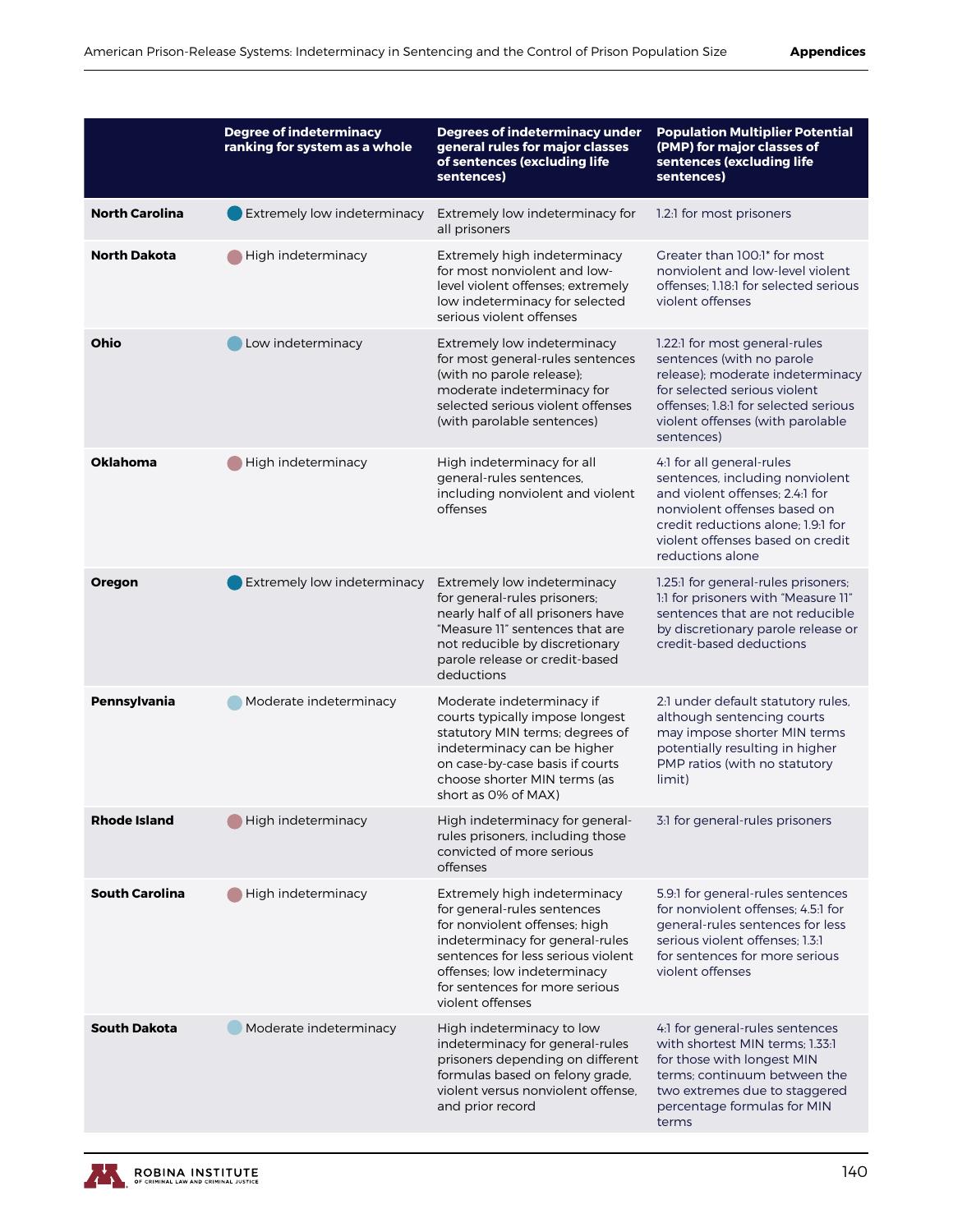|                      | <b>Degree of indeterminacy</b><br>ranking for system as a whole | <b>Degrees of indeterminacy under</b><br>general rules for major classes<br>of sentences (excluding life<br>sentences)                                                                                                                                                       | <b>Population Multiplier Potential</b><br>(PMP) for major classes of<br>sentences (excluding life<br>sentences)                                                                         |
|----------------------|-----------------------------------------------------------------|------------------------------------------------------------------------------------------------------------------------------------------------------------------------------------------------------------------------------------------------------------------------------|-----------------------------------------------------------------------------------------------------------------------------------------------------------------------------------------|
| <b>Tennessee</b>     | High indeterminacy                                              | High indeterminacy for most<br>general-rules prisoners; extremely<br>high for some and moderate for<br>others                                                                                                                                                                | For five separate categories of<br>general-rules prisoners: 7.7:1, 4.8:1,<br>4:1, 3.1:1, and 2.4:1; Lower PMPs<br>of 1.18.1 for designated serious<br>offenses                          |
| <b>Texas</b>         | High indeterminacy                                              | Extremely high indeterminacy<br>for general-rules sentences for<br>less serious offenses: moderate<br>indeterminacy for general-rules<br>sentences for more serious<br>offenses                                                                                              | 10:1 for general-rules sentences<br>for less serious offenses: 2:1 for<br>general-rules sentences for more<br>serious offenses                                                          |
| Utah                 | Extremely high<br>indeterminacy                                 | Extremely high indeterminacy for<br>all general-rules sentences                                                                                                                                                                                                              | Greater than 100:1* for third-<br>degree felonies; 15:1 for second-<br>degree felonies; 9:1 for first-<br>degree felonies                                                               |
| <b>Vermont</b>       | High indeterminacy                                              | Broad continuum of high to low<br>indeterminacy in general-rules<br>sentences depending on MIN<br>and MAX terms imposed in the<br>discretion of sentencing courts,<br>with most sentences in the range<br>of high indeterminacy                                              | Greater than 100:1* when courts<br>set MIN term at zero: 1.23:1<br>when courts set MIN term at<br>100% of MAX: 6.3:1 estimated for<br>sentences with median MIN and<br><b>MAX</b> terms |
| Virginia             | Extremely low indeterminacy                                     | Extremely low indeterminacy for<br>all general-rules sentences                                                                                                                                                                                                               | 1.15:1 for all general-rules<br>sentences                                                                                                                                               |
| Washington           | Low indeterminacy                                               | Low indeterminacy for most<br>general-rules sentences for<br>nonviolent and some violent<br>offenses; extremely low<br>indeterminacy for statutorily<br>designated serious violent<br>offenses                                                                               | 1.5:1 for most general-rules<br>sentences for nonviolent and<br>some violent offenses; 1.11:1 for<br>statutorily designated serious<br>violent offenses                                 |
| <b>West Virginia</b> | High indeterminacy                                              | High indeterminacy for "definite"<br>sentences; extremely high to<br>moderate indeterminacy for<br>"indeterminate" sentences (per<br>specific formulas for individual<br>offenses)                                                                                           | 4:1 for "definite" sentences: from<br>14.3:1 to 2:1 for "indeterminate"<br>sentences (per specific formulas<br>for individual offenses)                                                 |
| Wisconsin            | Low indeterminacy                                               | Low indeterminacy if courts<br>generally impose longest MIN<br>terms in relation to MAX; high or<br>extremely high indeterminacy if<br>courts generally impose shortest<br>available MIN terms in relation to<br>MAX (ratios vary irregularly across<br>eight felony grades) | 1.33:1 if courts impose longest MIN<br>terms in relation to MAX; up to<br>10:1 for some felony sentences if<br>courts impose shortest available<br>MIN terms in relation to MAX         |
| Wyoming              | High indeterminacy                                              | Moderate indeterminacy if courts<br>impose longest MIN terms in<br>relation to MAX; up to high or<br>extremely high indeterminacy if<br>courts impose shorter MIN terms<br>in relation to MAX                                                                                | 1.9:1 if courts impose longest MIN<br>terms in relation to MAX; Greater<br>than 100:1* when courts set MIN<br>term at zero; all PMPs between<br>these two extremes are possible         |